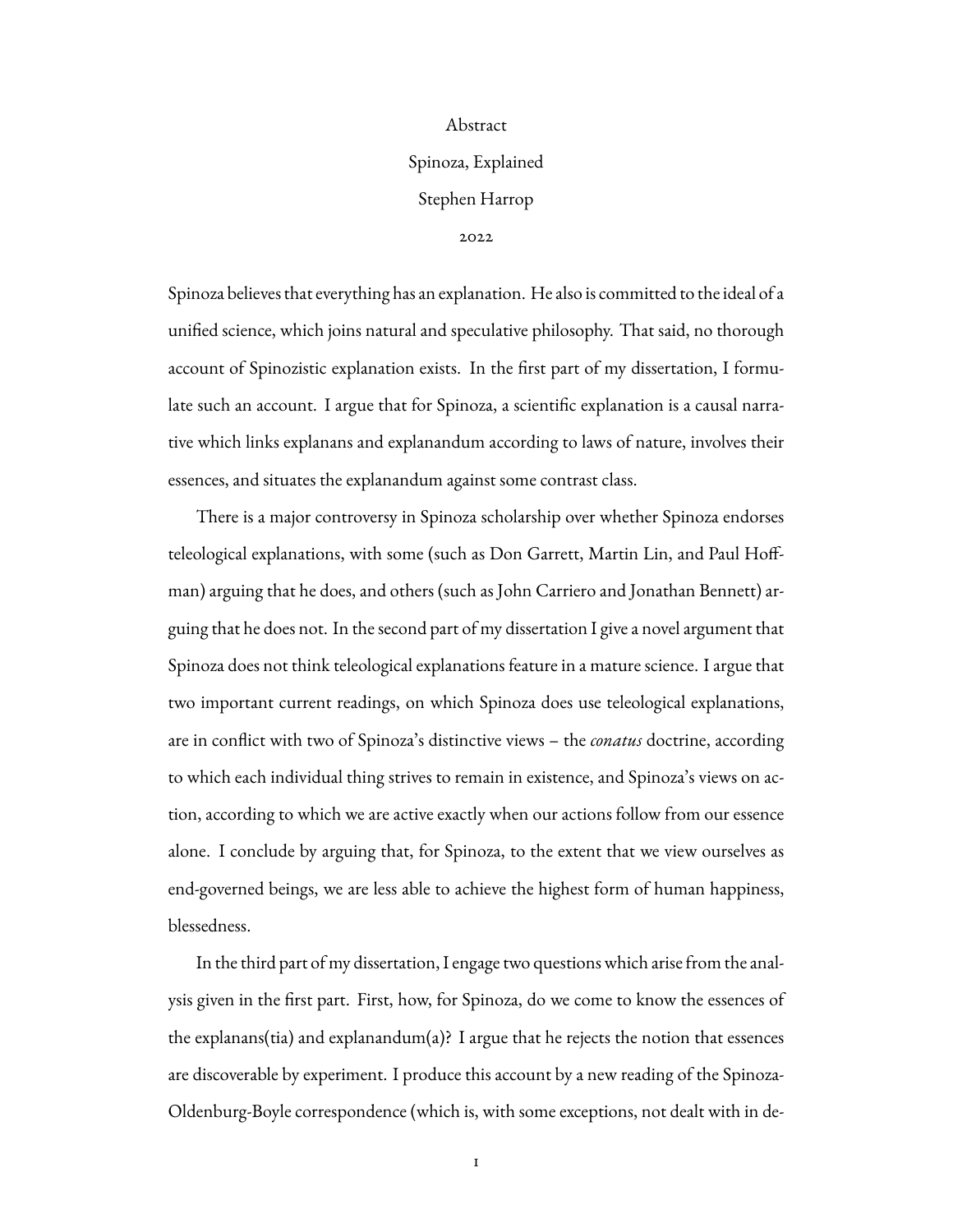tail by the extant literature), and argue that Spinoza's epistemological views, and his views on the aim of science, militate against a science based on experiments.

Second, is the use of mathematical concepts in such explanations licit? Some recent scholarship (most notably represented by Alison Peterman and Eric Schliesser) argues that, for Spinoza, the use of mathematical concepts in the study of nature produces inadequate cognition. I argue that, while ordinary mathematical concepts may be inadequate, there is room in Spinoza's system for another kind of mathematical concept whose adequacy depends on having an entirely different causal history from the inadequate ones.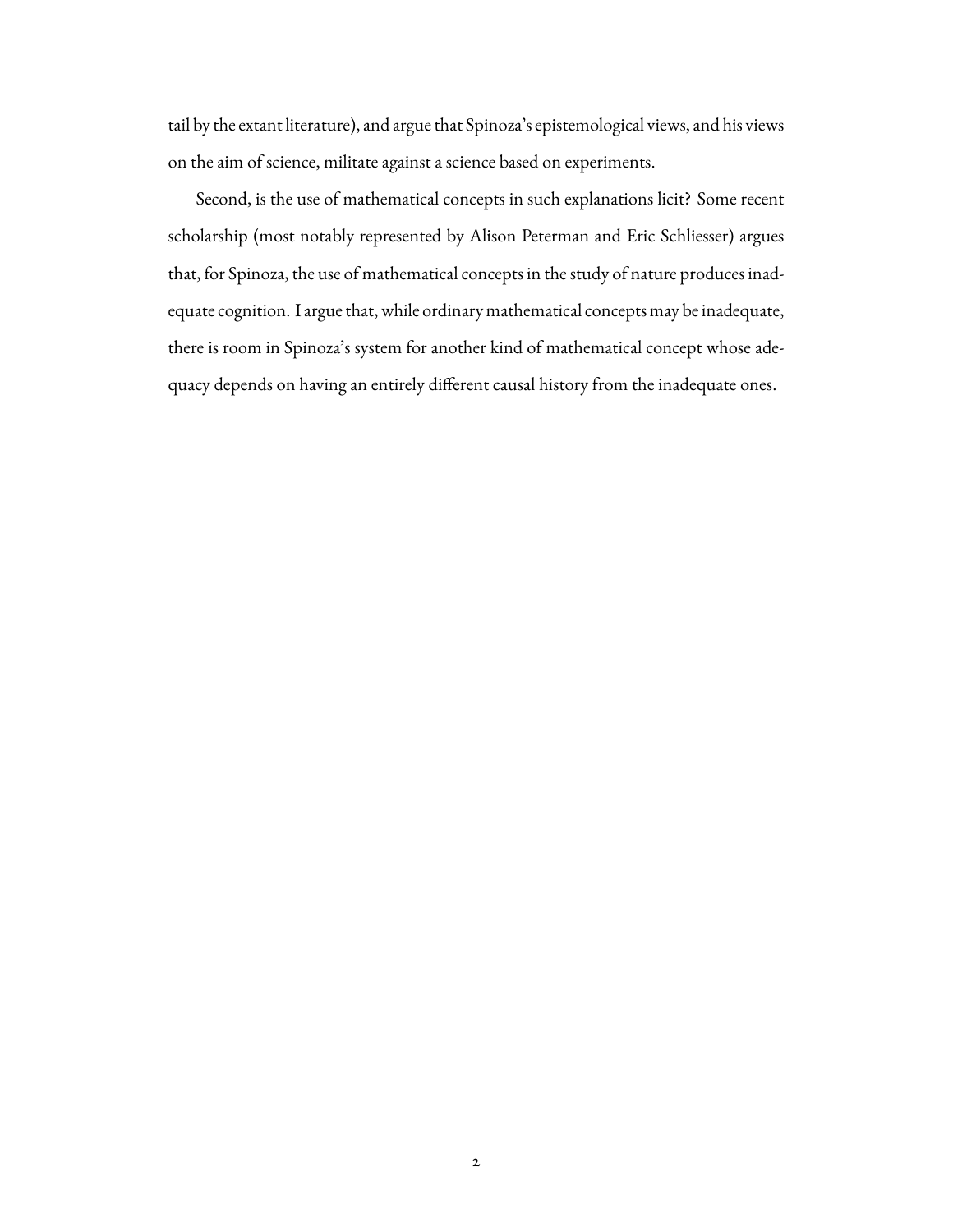Spinoza, Explained

A Dissertation Presented to The Faculty of The Graduate School of Yale University in Candidacy for The Degree of Doctor of Philosophy

> by Stephen Dominic Harrop

Dissertation Director: Michael Della Rocca

December 2022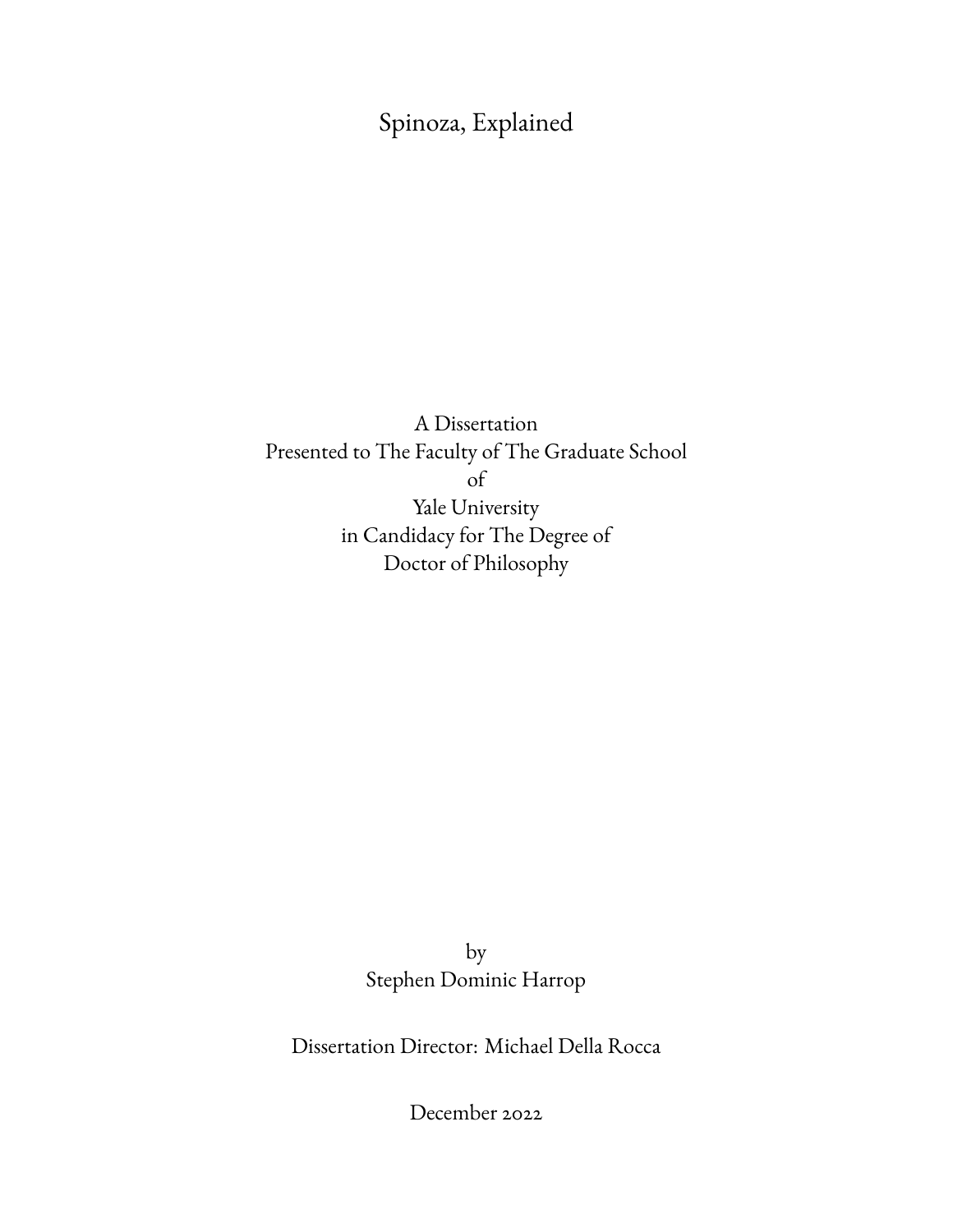©2023 by Stephen Dominic Harrop

All rights reserved.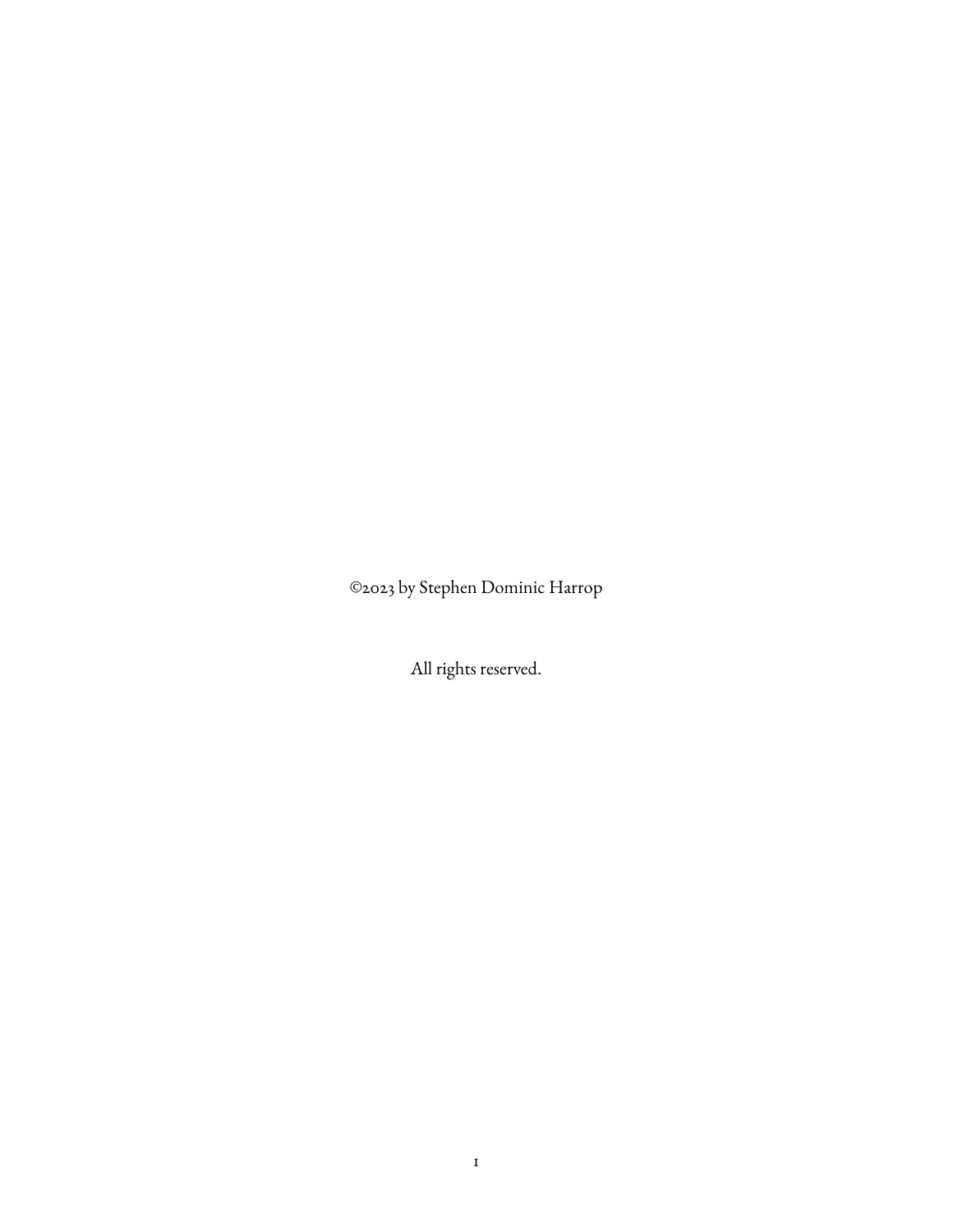# **Contents**

| Ī                       |     |       | <b>What kind of explanation?</b>                                                         | I2 |
|-------------------------|-----|-------|------------------------------------------------------------------------------------------|----|
|                         | 1.1 |       |                                                                                          | 12 |
|                         |     | I.I.I |                                                                                          | 13 |
|                         |     | I.I.2 |                                                                                          | I7 |
|                         | 1.2 |       |                                                                                          | 18 |
|                         |     | I.2.I | The deductive-nomological account of explanation                                         | 20 |
|                         |     | 1.2.2 | Van Fraassen's pragmatic account of explanation                                          | 22 |
|                         |     | 1.2.3 | Ontic accounts of explanation                                                            | 25 |
|                         | 1.3 |       |                                                                                          | 28 |
|                         |     | I.3.I |                                                                                          | 28 |
|                         |     |       | Laws of nature<br>I.3.I.I                                                                | 28 |
|                         |     |       | Points of difference<br>1, 3, 1, 2                                                       | 29 |
|                         |     | 1.3.2 | Van Fraassen's pragmatic model                                                           | 32 |
|                         |     |       | Pragmatism?<br>1.3.2.1                                                                   | 32 |
|                         |     |       | 1,3,2,2                                                                                  | 33 |
|                         |     |       | Points of difference<br>1, 3, 2, 3                                                       | 35 |
|                         |     | 1.3.3 |                                                                                          | 35 |
|                         |     |       | Causal explanation<br>1.3.3.1                                                            | 36 |
|                         |     |       | Points of difference<br>1,3,3,2                                                          | 36 |
|                         |     | 1.3.4 | Wrap-up                                                                                  | 37 |
| $\overline{\mathbf{2}}$ |     |       | Spinozistic explanation                                                                  | 39 |
|                         | 2.1 |       |                                                                                          | 39 |
|                         |     | 2.1.1 | What events are $\dots \dots \dots \dots \dots \dots \dots \dots \dots \dots$            | 4I |
|                         | 2.2 |       |                                                                                          | 43 |
|                         | 2.3 |       |                                                                                          | 45 |
|                         |     | 2.3.1 | Definition                                                                               | 46 |
|                         |     | 2.3.2 |                                                                                          | 48 |
|                         |     | 2.3.3 | Definitions of uncreated things                                                          | 50 |
|                         |     | 2.3.4 |                                                                                          | 5I |
|                         | 2.4 |       | The official account, first pass $\dots \dots \dots \dots \dots \dots \dots \dots \dots$ | 52 |
|                         | 2.5 |       |                                                                                          | 58 |
|                         | 2.6 |       |                                                                                          | 67 |
|                         |     |       |                                                                                          |    |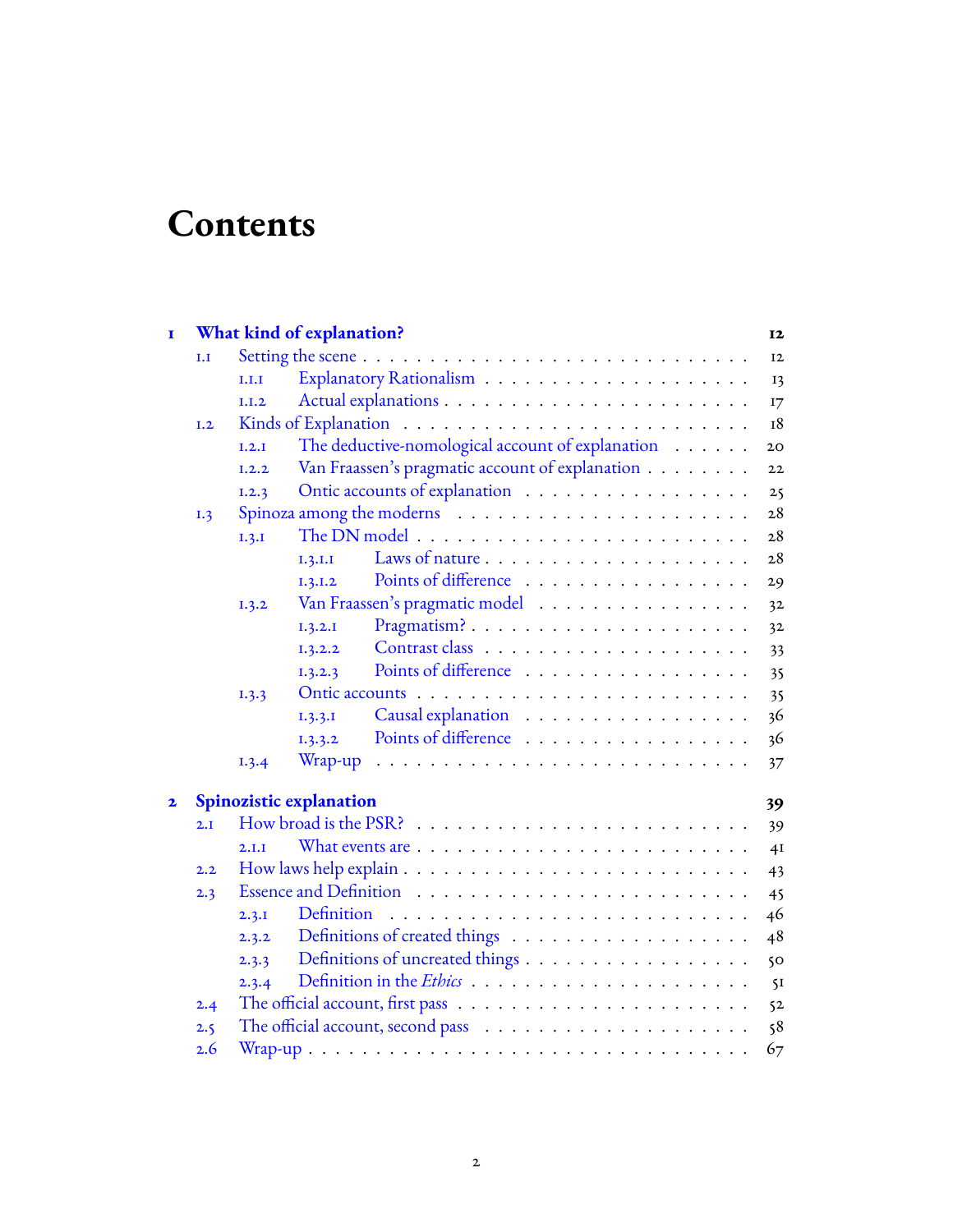| 3 |     | Descartes, Spinoza, and Suárez on Irrational Teleology                                                                                                                                                                                    | 68  |
|---|-----|-------------------------------------------------------------------------------------------------------------------------------------------------------------------------------------------------------------------------------------------|-----|
|   | 3.1 | Descartes' and Spinoza's attacks on final causes                                                                                                                                                                                          | 69  |
|   |     | 3.I.I                                                                                                                                                                                                                                     | 69  |
|   |     | Spinoza<br>3.1.2                                                                                                                                                                                                                          | 72  |
|   |     | A gap in the arguments $\ldots \ldots \ldots \ldots \ldots \ldots \ldots$<br>3.1.3                                                                                                                                                        | 75  |
|   | 3.2 |                                                                                                                                                                                                                                           | 83  |
|   | 3.3 | Descartes and Spinoza in light of Suárez                                                                                                                                                                                                  | 86  |
|   |     | 3.3.1                                                                                                                                                                                                                                     | 86  |
|   |     | 3.3.2                                                                                                                                                                                                                                     | 88  |
|   | 3.4 |                                                                                                                                                                                                                                           | 90  |
|   |     | <b>World Without Ends</b>                                                                                                                                                                                                                 | 91  |
|   | 4.I |                                                                                                                                                                                                                                           | 92  |
|   | 4.2 |                                                                                                                                                                                                                                           | 95  |
|   |     | Don Garrett<br>4.2.1                                                                                                                                                                                                                      | 95  |
|   |     | Evidence from Spinoza using teleological explanations<br>4.2.1.1                                                                                                                                                                          | 96  |
|   |     | Evidence from human ends<br>4.2.1.2                                                                                                                                                                                                       | 96  |
|   |     | Evidence from the <i>conatus</i> of singular things<br>4.2.1.3                                                                                                                                                                            | 97  |
|   |     | Evidence from Human Striving<br>4.2.1.4                                                                                                                                                                                                   | 98  |
|   |     | Paul Hoffman<br>4.2.2                                                                                                                                                                                                                     | 98  |
|   | 4.3 |                                                                                                                                                                                                                                           | 100 |
|   |     | Spinoza's apparent use of teleological explanations<br>4.3.1                                                                                                                                                                              | 100 |
|   |     | Spinoza's apparent endorsements of human ends<br>4.3.2                                                                                                                                                                                    | IOI |
|   |     | 4.3.3                                                                                                                                                                                                                                     | 103 |
|   | 4.4 |                                                                                                                                                                                                                                           | 109 |
|   |     | 4.4.1                                                                                                                                                                                                                                     | III |
|   |     | 4.4.2                                                                                                                                                                                                                                     | 116 |
|   |     | Recap<br>4.4.3                                                                                                                                                                                                                            | 118 |
|   | 4.5 |                                                                                                                                                                                                                                           | II8 |
|   |     | 4.5.1                                                                                                                                                                                                                                     | II9 |
|   |     | Argument from adequate causes<br>4.5.2                                                                                                                                                                                                    | 12I |
|   | 4.6 | Fallout.<br>. The contract of the contract of the contract of the contract of the contract of the contract of the contract of the contract of the contract of the contract of the contract of the contract of the contract of the contrac | 124 |
|   |     |                                                                                                                                                                                                                                           |     |
| 5 |     | <b>Essence, Experiment, and Under-determination</b><br>Introduction                                                                                                                                                                       | 132 |
|   | 5.1 | Setting the stage: Why use the <i>Treatise</i> ?                                                                                                                                                                                          | 132 |
|   | 5.2 |                                                                                                                                                                                                                                           | 134 |
|   | 5.3 |                                                                                                                                                                                                                                           | 137 |
|   | 5.4 | Ep. 6                                                                                                                                                                                                                                     | 139 |
|   |     | Spinoza on Boyle's experiments on niter<br>5.4.1                                                                                                                                                                                          | 139 |
|   | 5.5 | Knowledge, Essence, and Method in TdIE                                                                                                                                                                                                    | I42 |
|   |     | 5.5.1                                                                                                                                                                                                                                     | 145 |
|   |     | Perception and cognition in KV and TdIE<br>5.5.2                                                                                                                                                                                          | 151 |
|   |     | The case of the "rule of three"<br>5.5.3                                                                                                                                                                                                  | 153 |
|   | 5.6 | Ep. 13                                                                                                                                                                                                                                    | 154 |
|   |     | 5.6.1                                                                                                                                                                                                                                     |     |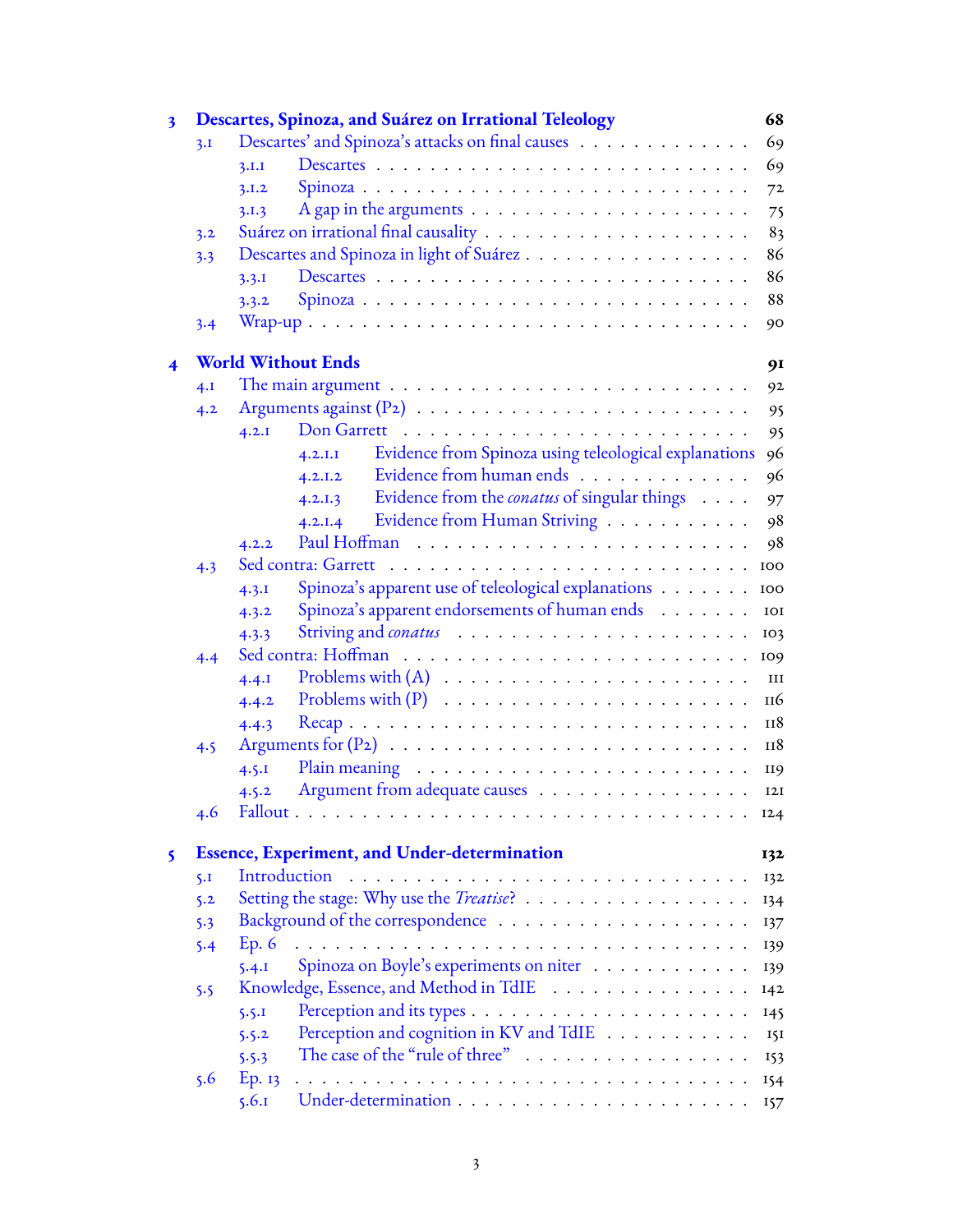|   | 5.7  | Why did Spinoza think poorly of <b>Type Two</b> perception? $\ldots \ldots \ldots$<br>162                                      |
|---|------|--------------------------------------------------------------------------------------------------------------------------------|
|   |      | 163<br>5.7.1                                                                                                                   |
|   |      | 165<br>5.7.2                                                                                                                   |
|   | 5.8  | 167                                                                                                                            |
|   | 5.9  | I7I                                                                                                                            |
|   | 5.10 | 176                                                                                                                            |
| 6 |      | The adequacy of mathematical concepts<br>178                                                                                   |
|   | 6I   | 178                                                                                                                            |
|   | 6.2  | 179                                                                                                                            |
|   |      | 6.2.1<br>179                                                                                                                   |
|   |      | 6.2.2<br>180                                                                                                                   |
|   |      | 6.2.3<br>181                                                                                                                   |
|   | 6.3  | 182                                                                                                                            |
|   |      | 6.3.1<br>182                                                                                                                   |
|   |      | 6.3.2<br>183                                                                                                                   |
|   |      | 6.3.3<br>183                                                                                                                   |
|   |      | 6.3.4<br>184                                                                                                                   |
|   |      | 6,3,4.1<br>184                                                                                                                 |
|   |      | 6.3.4.2<br>185                                                                                                                 |
|   | 6.4  | The problem so far $\dots \dots \dots \dots \dots \dots \dots \dots \dots \dots$<br>187                                        |
|   | 6.5  | 189                                                                                                                            |
|   | 6.6  | What is the context? $\ldots$ $\ldots$ $\ldots$ $\ldots$ $\ldots$ $\ldots$ $\ldots$ $\ldots$ $\ldots$ $\ldots$ $\ldots$<br>193 |
|   |      | 6.6.1<br>193                                                                                                                   |
|   |      | 6.6.2<br>196                                                                                                                   |
|   |      | Measure vs. measurement, round 2<br>6.6.3<br>2OI                                                                               |
|   | 6.7  |                                                                                                                                |
|   | 6.8  |                                                                                                                                |
|   | 6.9  | The positive solution $\ldots \ldots \ldots \ldots \ldots \ldots \ldots \ldots \ldots \ldots$                                  |
|   |      | 6.9.1                                                                                                                          |
|   |      | 6.9.2                                                                                                                          |
|   |      | 6.9.3<br>215                                                                                                                   |
|   | 6.10 | 218                                                                                                                            |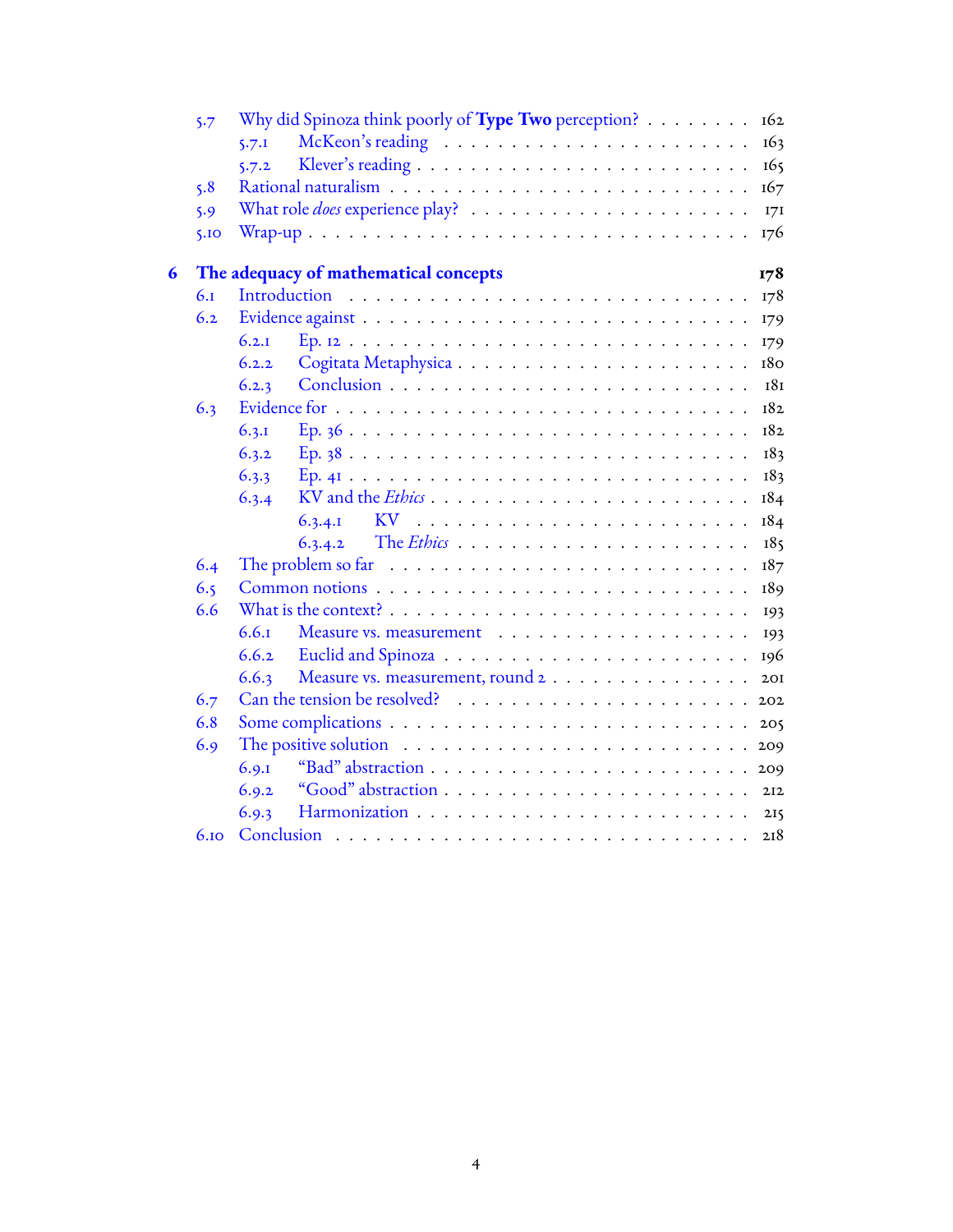## **Citation conventions**

Unless otherwise specified in this section, all translations into English are my own.

All English quotations of Spinoza are from Spinoza [\(1985](#page-224-0))and Spinoza ([2016](#page-224-1)) unless otherwise specified. All Latin quotations are from Spinoza [\(1925\)](#page-224-2) unless otherwise specified. I cite passages from *Treatise on the Emendation of the Intellect* as [section in TdIE]. I cite passages from the *Ethics*as E[part][preface/proposition/definition][scholium]. I cite passages from the *Theological-Political Treatise* as TTP.[chapter].[paragraph]. I cite passages from the rest of Spinoza's work as C.[Curley volume number].[page] / G.[volume of Spinoza [\(1925](#page-224-2))].[page in Spinoza [\(1925](#page-224-2))].

All English quotations of Descartes are from Descartes [\(1984a](#page-223-0)), Descartes [\(1984b\)](#page-223-1), or Descartes [\(1991](#page-223-2)) unless otherwise specified. I cite passages from these as CSM [volume ofDescartes ([1984a\)](#page-223-0), Descartes [\(1984b\)](#page-223-1), Descartes ([1991\)](#page-223-2)]. [pages in Descartes [\(1984a](#page-223-0)), Descartes([1984b](#page-223-1)), Descartes ([1991\)](#page-223-2)] / AT [volume in Descartes ([1996\)](#page-223-3)]. [page number in Descartes [\(1996\)](#page-223-3)]. I cite other passages from Descartes as [section/page in work] / AT [volume in Descartes [\(1996\)](#page-223-3)].[page number in Descartes [\(1996\)](#page-223-3)].

All English quotations from Leibniz are from Leibniz [\(1989](#page-224-3)) unless otherwise specified. I cite passages from Leibniz as AG.[page number in Leibniz  $(1989)$ ] / G.[volume in Leibniz ([1965\)](#page-224-4)].[page in Leibniz [\(1965\)](#page-224-4)], or [volume in Leibniz([1849-63\)](#page-224-5)].[page in Leibniz [\(1849-](#page-224-5) [63](#page-224-5))].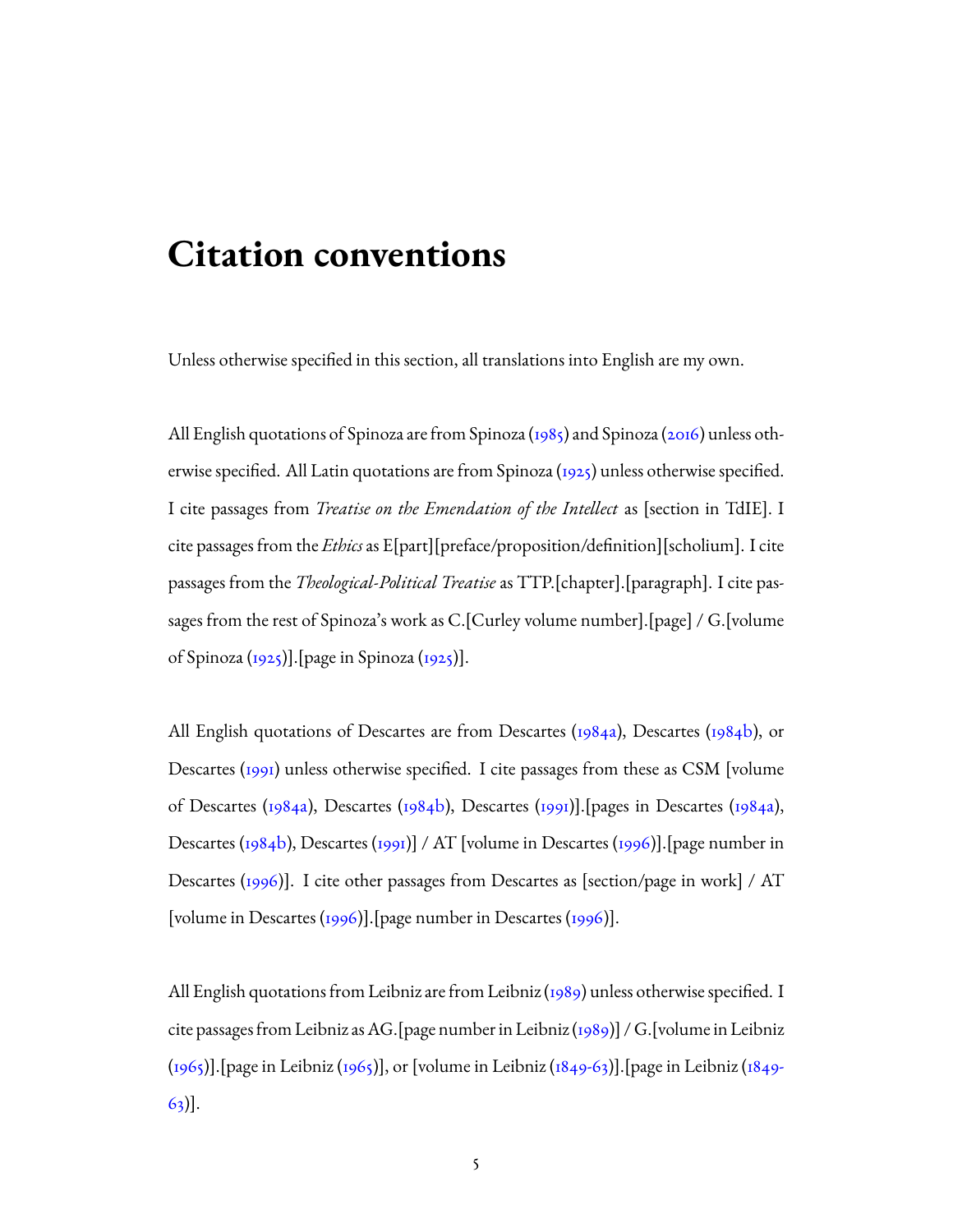I cite from de Fermat([1891-1896](#page-223-4)) as OF [volume in de Fermat [\(1891-1896\)](#page-223-4)].[page in de Fermat([1891-1896](#page-223-4))].

I cite from Hobbes [\(1839-1845](#page-224-6)) as EW [volume in Hobbes([1839-1845\)](#page-224-6)].[page in Hobbes  $(1839-1845)$  $(1839-1845)$ .

All English quotations from Aquinas are from Aquinas [\(2006,](#page-222-0) [1956,](#page-222-1) [1947\)](#page-222-2) unless otherwise specified. I cite passages from these as DPN [chapter].[paragraph], SCG [book].[chapter]. [paragraph], and ST [part] [question] [article] respectively.

I cite from *Disputationes Metaphysicae* as DM [question].[section].[paragraph], from volumes 25 and 26 of Suarez [\(1856-1878](#page-225-0)). Though all translations are my own, I am indebted to Sydney Penner's excellent [website](http://www.sydneypenner.ca/SuarTr.shtml).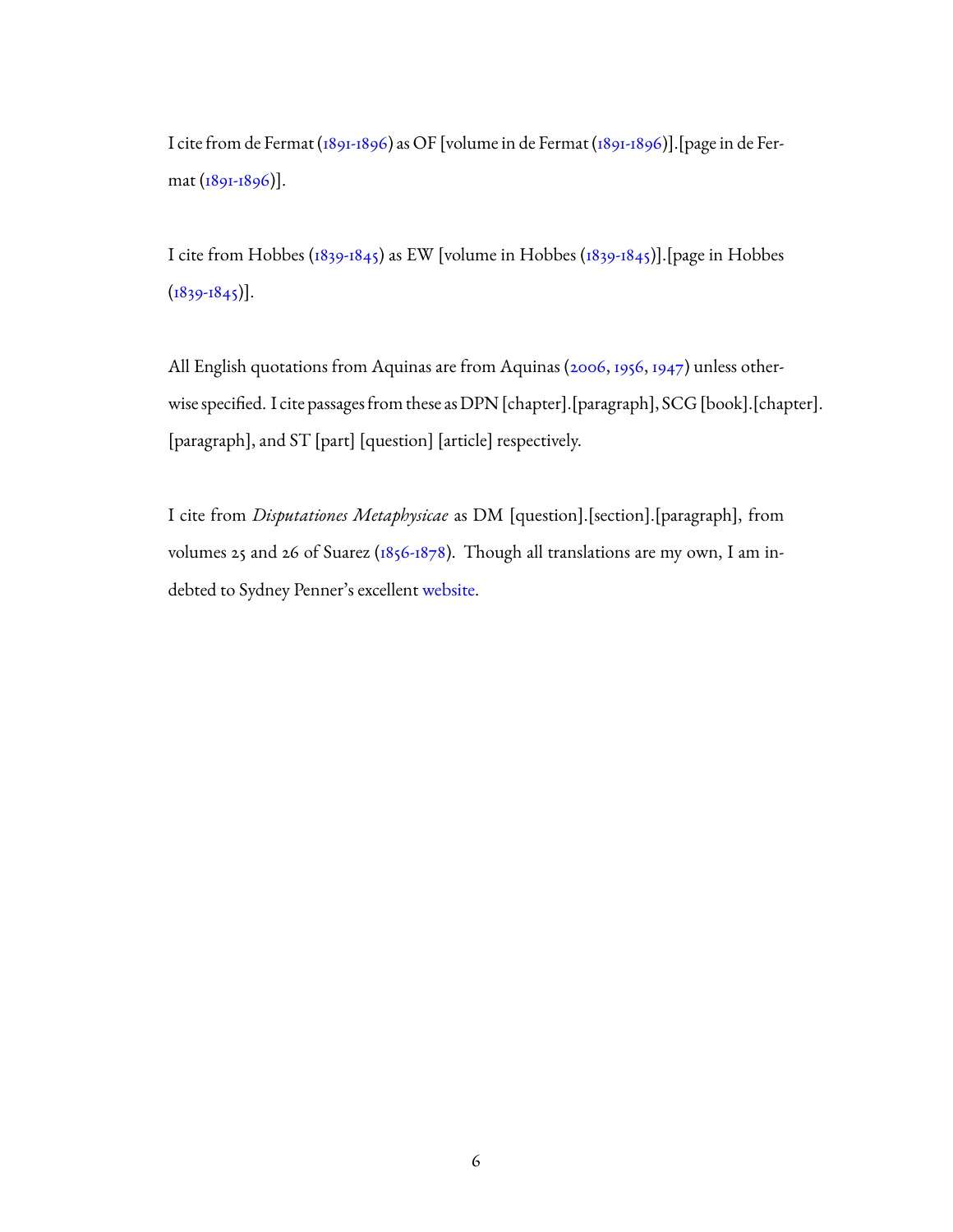## **Acknowledgments**

First, I thank the members of my committee. Each of them have contributed to the writing of this dissertation in ways that I probably can't fully determine. Throughout my time at Yale, Ken Winkler was extremely encouraging of my hare-brained ideas, as well as of my desire to incorporate the philosophy of science into my work. His help as advisor during my first years at Yale are also greatly appreciated. Alison Peterman has helped me do my best to ensure that I'm not simply conforming my readings of historical figures to contemporary philosophical tastes (while putting up with my occasional foray into uncharitable interpretation). Sun-Joo Shin has, among many other wonderful things, played the invaluable role of "extremely intelligent person who tells you when you've said something she finds unclear", despite, or perhaps because of, not being an early modernist. Michael Della Rocca, my chair, has been an invaluable philosophical mentor. This extends both to matters of philosophical substance and logistical support. I am immensely grateful for the opportunity to be his student.

I also would thank other people who have fostered my intellectual development, such as it is. An especial debt is owed to Yitzhak Melamed. He was a far better mentor than any headstrong and overly-confident undergraduate could reasonably expect. I can only hope one day to match his graciousness and intellectual support. Two other people who had to deal with me in undergrad deserve mention as well: Justin Bledin, for modeling what rigorous logical argumentation looks like; and Nandi Theunissen, for teaching me a lot about being a good philosophical interlocutor, and for encouraging me to go to graduate school. Elizabeth Miller also deserves thanks for many philosophically rich conversations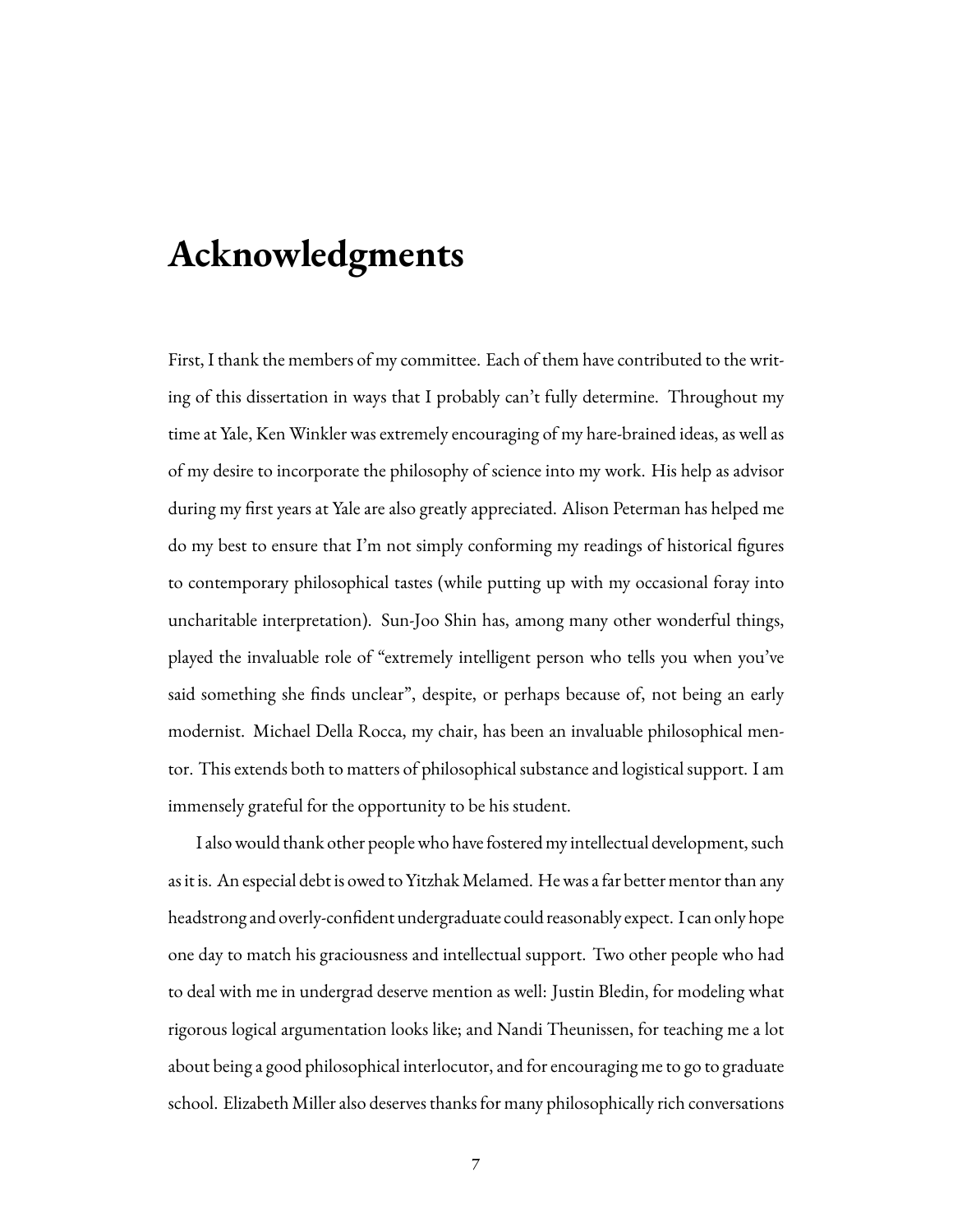and for putting up with me in her philosophy of quantum mechanics course. I also want to thank Katherine Dunlop, who read early drafts of chapter 6, organized the UT Austin workshop on teleology in modern philosophy (February 2020), and introduced me to Isaac Barrow.

The intellectual community amongst the graduate students at Yale has been excellent. I worry that if I try to list off any in particular, I will leave off of the list someone who at one point gave exceedingly good feedback or advice. To avert this disaster, I will simply say: Thank you to everyone who was a graduate student in the philosophy department at Yale between 2017 and 2022. Y'all are awesome.

One person in particular should be thanked at this point: my mother. She inspired my love of learning early on, by responding, whenever I asked her a question to which she didn't know the answer, "why don't we go look it up!" That advice has served me very well indeed.

Finally, *SDG* .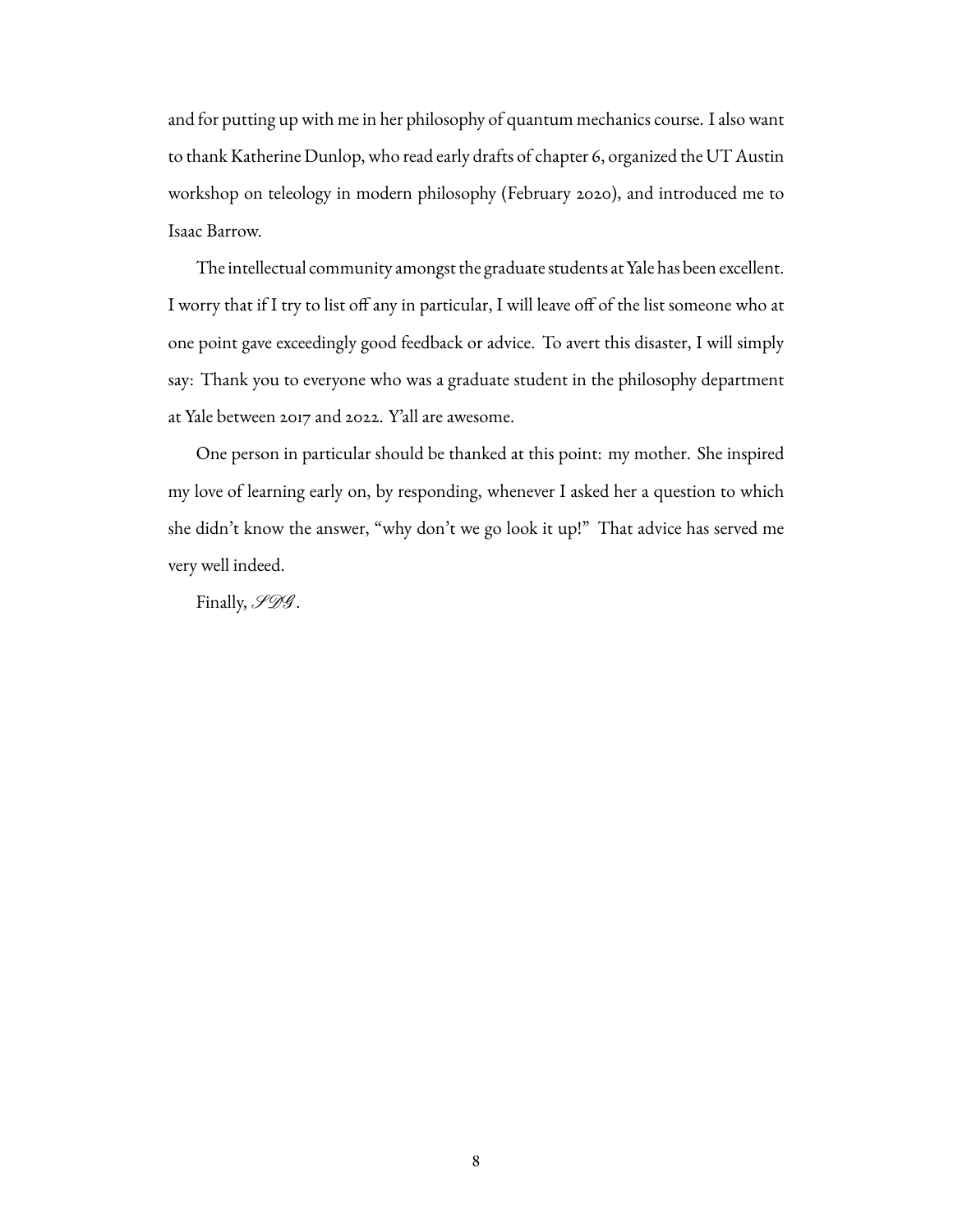# **Introduction**

 That Spinoza is a rationalist, in some sense of the word, is not, I think, significantly in doubt. (Just look at your typical early modern survey course!) The contours of his ratio- nalism, as regards his views on, say, innate ideas or a priori knowledge, have been treated numerous times. In recent years, there has been a blossoming of scholarship pertaining to his supposed *explanatory* rationalism – that is, the role that the principle of sufficient reason plays in his thought.

 It is the official position of this dissertation that Spinoza is *some* kind of explanatory rationalist. Its central goal is an analysis of Spinozistic explanation. Its guiding questions are these: what does such an explanation look like? What assumptions does it make? What account can Spinoza give of the essential components of such an explanation? And what kinds of explanations are legitimate according to his commitments? So far, these questions have been given scant attention in the literature. It is my goal to eliminate this lacuna.

 The first part of the dissertation is devoted to an examination of the first question. In Chapter 1 I argue that, because he believes in the continuity of philosophy and sci- ence, Spinoza believes that all things have scientific explanations. I then go on to com- pare and contrast his view on scientific explanation against three contemporary views: the deductive-nomological account, van Fraassen's pragmatic account, and causal accounts. In Chapter 2, I offer my official account of Spinozistic scientific explanations. I argue that these explanations take the following form: They are causal narratives which explain events against a contrast class of other events. They make reference to the essence both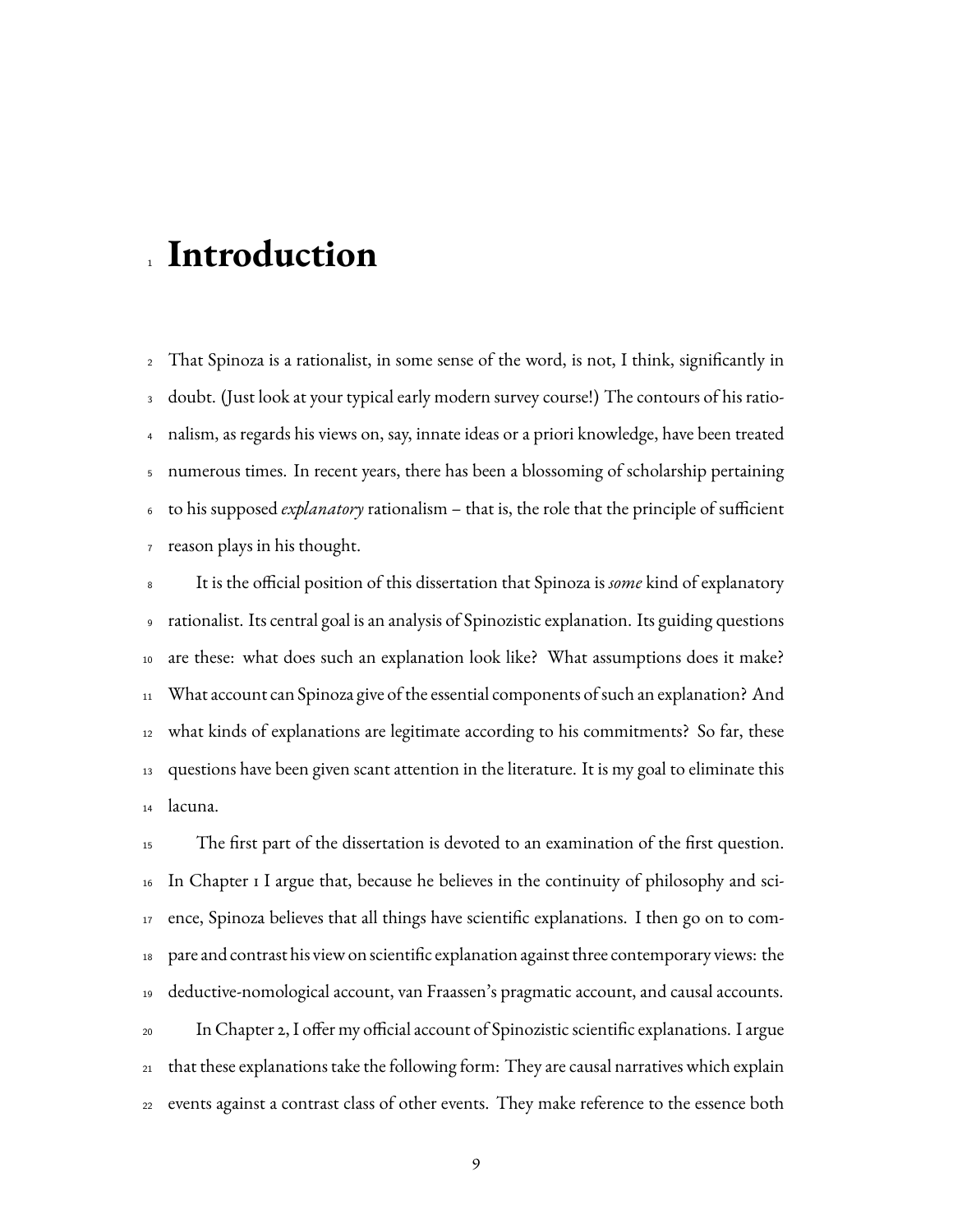of the things or events being explained and of its causes. Finally, it shows how each stage in the causal narrative follows from the next according to laws of nature. I conclude the chapter by comparing and contrasting Spinoza's account of scientific explanation with that of Descartes.

 The second part of the dissertation is concerned with the question of whether teleo- logical explanations play a legitimate role in a mature and worked-out science for Spinoza. In Chapter 3, I situate Spinoza's and Descartes' attack on final causation in what I think is an appropriate historical context. I argue that, rather than contextualizing their at- tacks against the background of earlier medieval Scholastic thinkers such as St. Thomas Aquinas, we should instead do so against the backdrop of later Scholastic thinkers (I use Francisco Suárez). I argue that, once placed in this context, we can come to a better un- derstanding of why these two figures would think that an attack on the role of divine teleology in philosophy and physical science would suffice to defeat the use of teleology wholesale.

 In Chapter 4, I take up the question of whether or not Spinoza can allow for teleo- logical explanations in a mature science. I answer: No. There is a major controversy in Spinoza scholarship over whether Spinoza endorses teleological explanations, with some (such as Don Garrett, Martin Lin, and Paul Hoffman) arguing that he does, and oth- ers (such as John Carriero and Jonathan Bennett) arguing that he does not. I argue that two important current readings, on which Spinoza does use teleological explanations, are in conflict with two of Spinoza's distinctive views – the *conatus* doctrine, according to which each individual thing strives to remain in existence, and Spinoza's views on ac- tion, according to which we are active exactly when our actions follow from our essence alone. I conclude by arguing that, for Spinoza, to the extent that we view ourselves as <sup>47</sup> end-governed beings, we are less able to achieve the highest form of human happiness, blessedness.



The third part of the dissertation comprises a sort of coda, in which I fill in the de-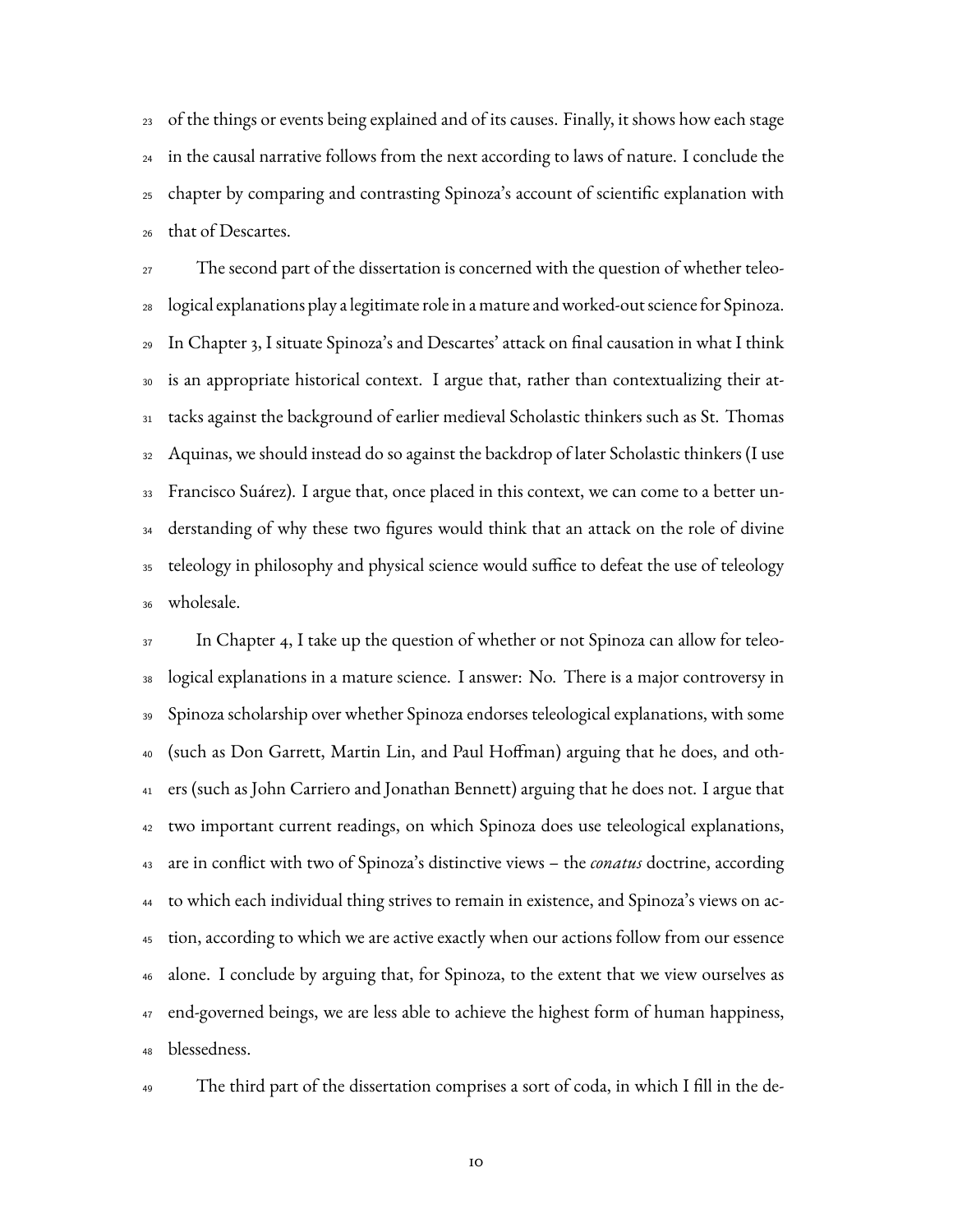tails of the accounts offered in the first two chapters. Chapter 5 takes up the question of how we come to know the essences of things. In this chapter, I intervene in a debate in Spinoza scholarship concerning the role of experience in Spinoza's epistemology, and ar- gue that he rejects the notion that essences are discoverable by experiment or experience more generally. I produce this account by a new reading of the Spinoza-Oldenburg-Boyle correspondence (which is, with some exceptions, not dealt with in detail by the extant literature), and argue that Spinoza's epistemological views, and his views on the aim of science, militate against a science based on experiment or experience.

 In Chapter 6 I defend the idea that cognition containing mathematical concepts can, for Spinoza, be adequate, and hence that explanations containing such concepts (and Spinoza does in fact offer such explanations) can result in adequate cognition. Some recent scholarship (most notably represented by Alison Peterman and Eric Schliesser) ar- gues that, for Spinoza, the use of mathematical concepts in the study of nature produces inadequate cognition. In the fourth part of my dissertation, I show that this is not so. I argue that, while ordinary mathematical concepts may be inadequate, there is room in Spinoza's system for another kind of mathematical concept whose adequacy depends on having an entirely different causal history from the inadequate ones.

 Throughout this dissertation, when I talk about thought and extension *qua* attributes of God, I'll do so using the typewriter font. So the divine attribute of extension, for in-stance, will be written as Extension, and ditto for the attribute of thought.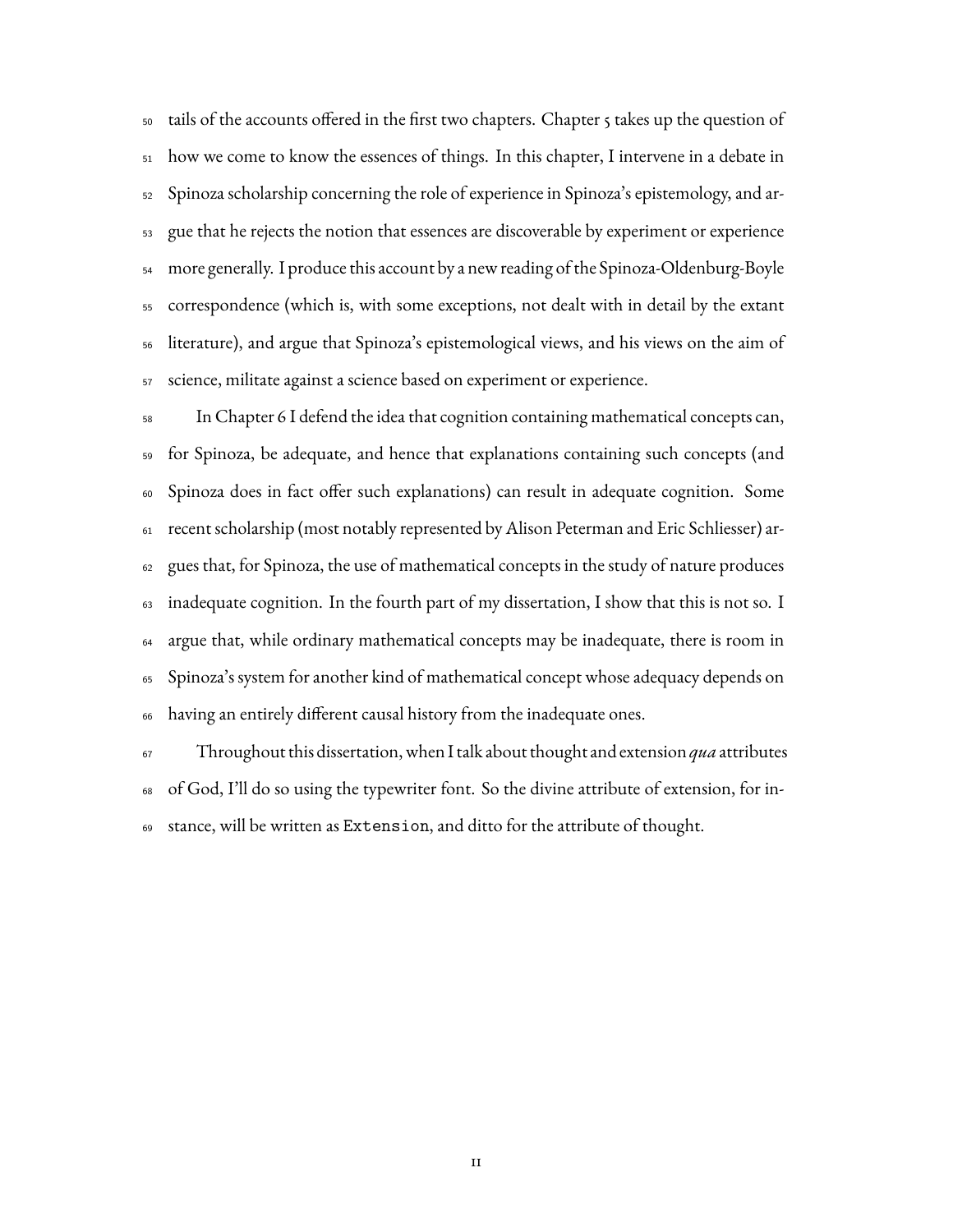# <span id="page-14-0"></span>**Chapter 1**

## **What kind of explanation?**

## <span id="page-14-1"></span>**1.1 Setting the scene**

 Quentin Skinner coined the (perhaps not often used) turn of phrase "the mythology of doctrines". This takes many guises. "First," he writes, "there is the danger of converting some scattered or quite incidental remarks by a classic theorist into his 'doctrine' on one of the mandatory themes." The temptation to do this is obvious and seductive. It is "set by the expectation that each classic writer...will be found to enunciate some doctrine on each of the topics regarded as constitutive of his subject."  $2^{\circ}$  $2^{\circ}$  So-and-so was a Great Mind, and hence must have had an opinion on the topic. The error here is easily discovered. Just ask yourself: Do I have a view, never mind a worked-out one, on every topic regarded as a 81 live issue at my time? Or do the constraints of time and mental effort preclude this? And 82 don't those constraints apply to Great Minds past and present?

 So, one might hasten to ask: Why write this dissertation at all? That is, why think that Spinoza needs, or has, an account of explanation – scientific, metaphysical, or otherwise – at all? Isn't this mere anachronism? Am I not indulging in the mythology of doctrines? I don't think so. Not only is this endeavor not anachronistic, it is vital to understand-87 ing Spinoza's enterprise. Or so I will argue. There are at least two reasons for this latter

<span id="page-14-2"></span><sup>1.</sup> Skinner([1969,](#page-236-0) 7)

<span id="page-14-3"></span><sup>2.</sup> Skinner([1969,](#page-236-0) 7)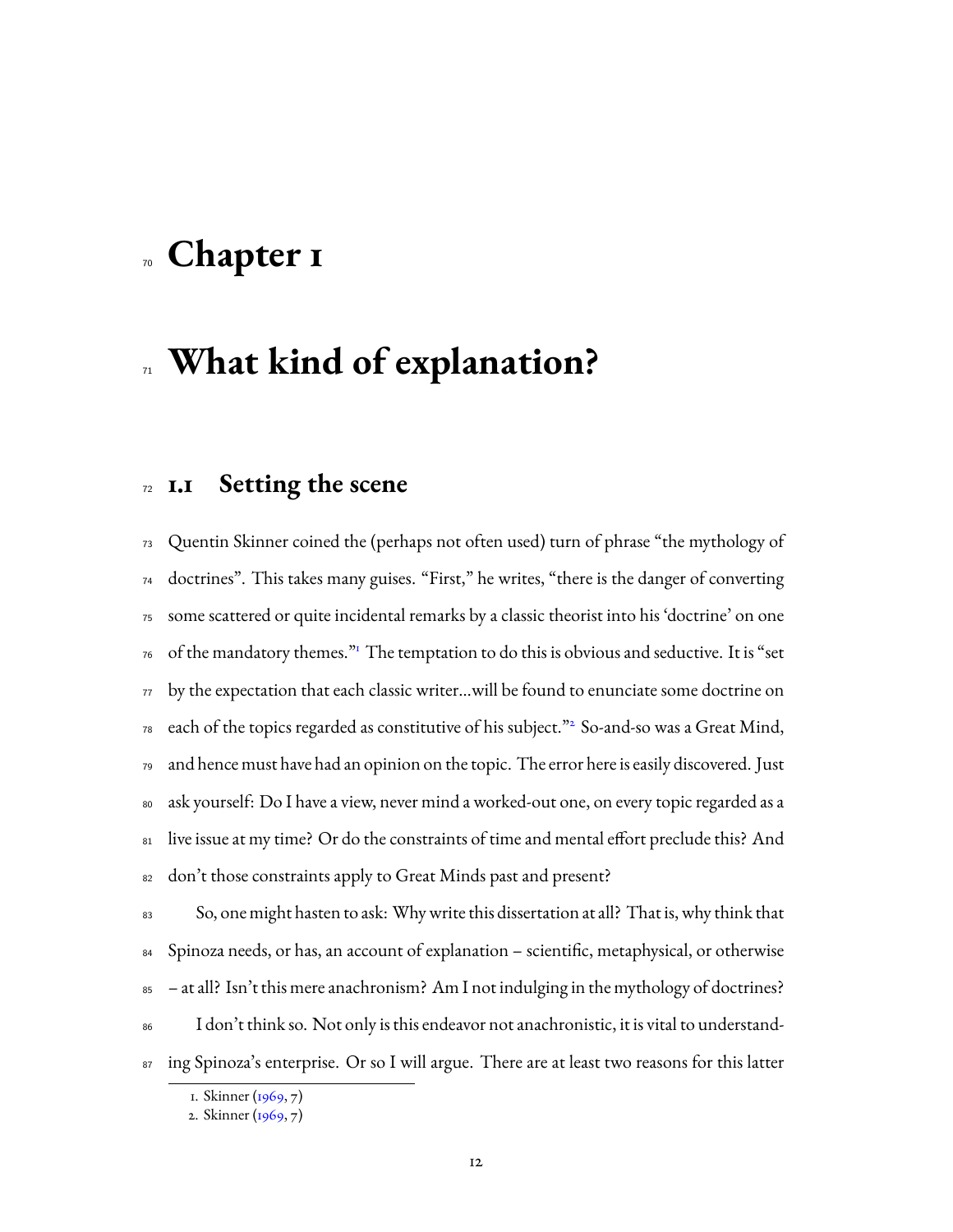position, which I will now present.

### <span id="page-15-0"></span>**1.1.1 Explanatory Rationalism**

 Spinoza is typically classed amongst the rationalists, along with Descartes and Leibniz. Jonathan Bennett points out that "this can mean various things, of which at least three 92 are true of Spinoza."<sup>[3](#page-15-1)</sup> A rationalist, in the sense that Bennett is discussing, is concerned not with reason as a faculty (though as we will discuss, Spinoza is certainly interested in that), but with "the notion of a *reason for* a belief or a *reason why* something is the 95 case."<sup>[4](#page-15-2)</sup> Bennett explicitly mentions two of these aspects: explanatory rationalism and causal rationalism.

Explanatory rationalism, according to Bennett, is the doctrine that

- whatever is the case can be explained-that if P then there is a reasonwhy P…It
- is the refusal to admit brute facts-ones which just are so, for no reason.[5](#page-15-3)

 It does not matter, in principle, what kind of entity P happens to be – thing, fact, state of affairs, state of a thing, what have you. It will have an explanation. Explanatory rationalism is effectively a statement of the Principle of Sufficient Reason (PSR); I will treat explanatory rationalism as equivalent to endorsement of the PSR. This doctrine which Spinoza and Leibniz certainly had in common, but which it seems that Descartes denied.

 The reason for my attribution of the denial of the PSR comes mainly from Descartes'  $_{\rm 107}$  doctrine of the creation of the eternal truths. $^6$  $^6$  The eternal truths are essential or concep-108 tual truths, such as "2+2=4" and "there is no mountain without a valley". According to Descartes, God's creation of these truths is a free act of the will. Indeed, Descartes affirms that nothing can be true prior to God's willing it:

<span id="page-15-1"></span><sup>3.</sup> Bennett [\(1984](#page-226-0), §8.1)

<span id="page-15-2"></span><sup>4.</sup> Bennett [\(1984](#page-226-0), §8.1)

<span id="page-15-3"></span><sup>5.</sup> Bennett [\(1984](#page-226-0), §8.2)

<span id="page-15-4"></span><sup>6.</sup> My account of this denial largely follows that of Lin and Melamed  $(2016, 94)$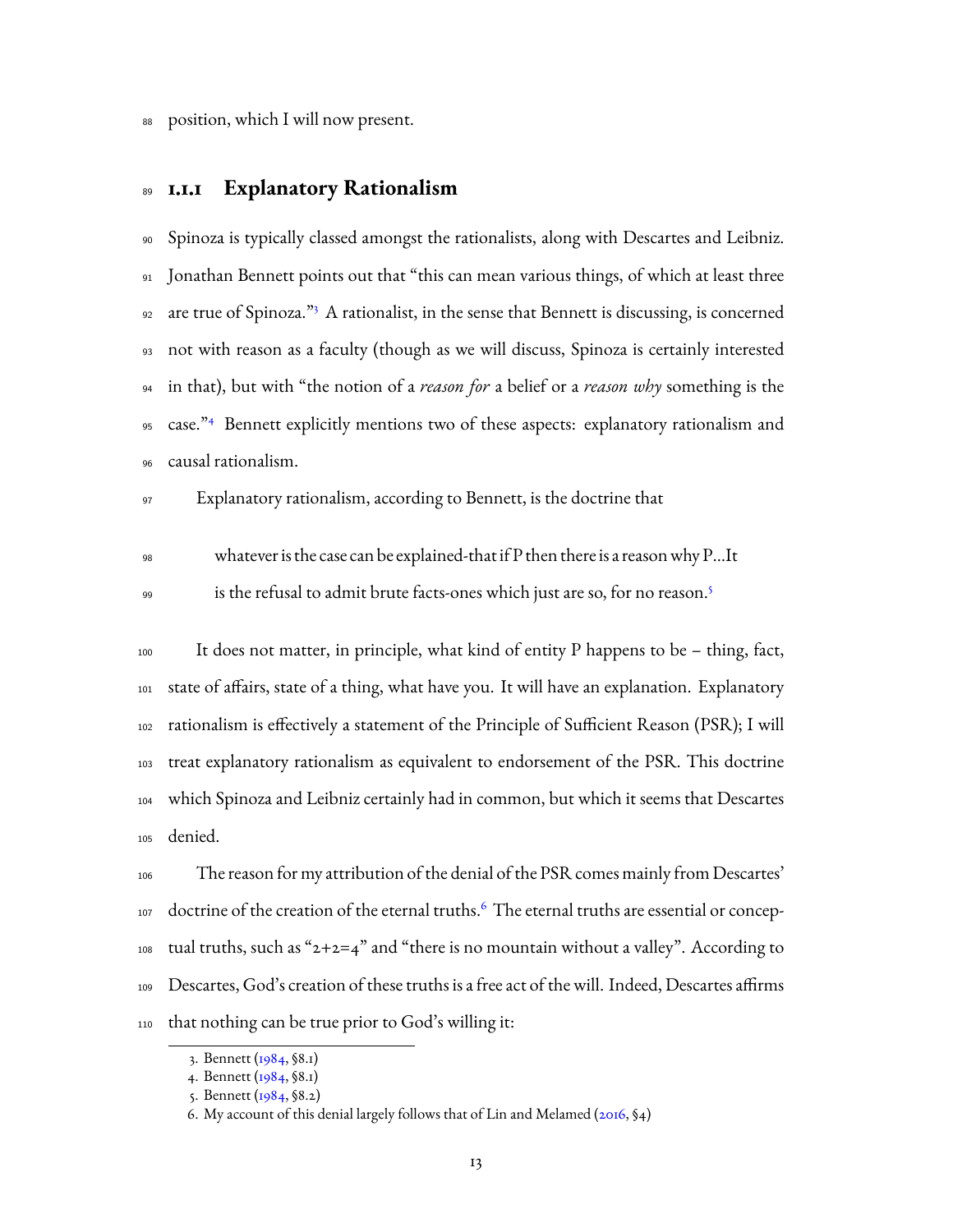I do understand, quite correctly, that there cannot be any class of entity that does not depend on God; I also understand that it would have been easy for God to ordain certain things such that we men cannot understand the possibility of their being otherwise than they are. (CSM II.294. / AT 115 VII.436)

 So according to Descartes, for any truth *T*, *T* is true exactly because God willed it to be true. So if the PSR is true, then it is true only by an antecedent instance of God willing it so. But if this is correct, then it seems that God's will cannot be constrained by the PSR. Otherwise, there would be some truth that is prior to God's act of willing that *T* be true. Hence, the PSR does not constrain God's will, and as a result, it is false in the unrestricted sense. Descartes can still adopt a restricted PSR, where it applies to all created things. But he cannot hold it in its classic formulation.

Causal rationalism is the doctrine that

a cause relates to its effect as a premiss does to a conclusion which follows

from it. When [Spinoza] speaks of 'the reason or cause why Nature acts' (4

Preface at 206/26), he thinks he is talking about one relation, not two.<sup>[7](#page-16-0)</sup> 

<sup>127</sup> We should distinguish this from the doctrine that causes necessitate their effects, which I will call causal necessitarianism. While the causal rationalist believes that causes do, in fact, necessitate their effects, the causal necessitarian need not believe that the ne- cessity involved is logical necessity (although some might). For instance, he might believe that the exertion of a causal power necessitates its effects with some sort of ceteris paribus conditions: Given the exertion of the causal power, and favorable conditions, the effect  $_{133}$  follows of metaphysical necessity. $^8$  $^8$  Our chief concern at the moment is with causal ratio-nalism.

<span id="page-16-1"></span><span id="page-16-0"></span><sup>7.</sup> Bennett [\(1984](#page-226-0), §8.3)

<sup>8.</sup> Causal necessitarianism has been out of fashion since Hume, who famously held (in T.1.2-10) that there is no necessary connection between cause and effect (though it is not moribund; see Shoemaker [\(1998\)](#page-236-1) for a somewhat contemporary defense). Since causal rationalism is a kind of causal necessitarianism, it follows that Hume's arguments, if successful, apply to causal rationalism as well.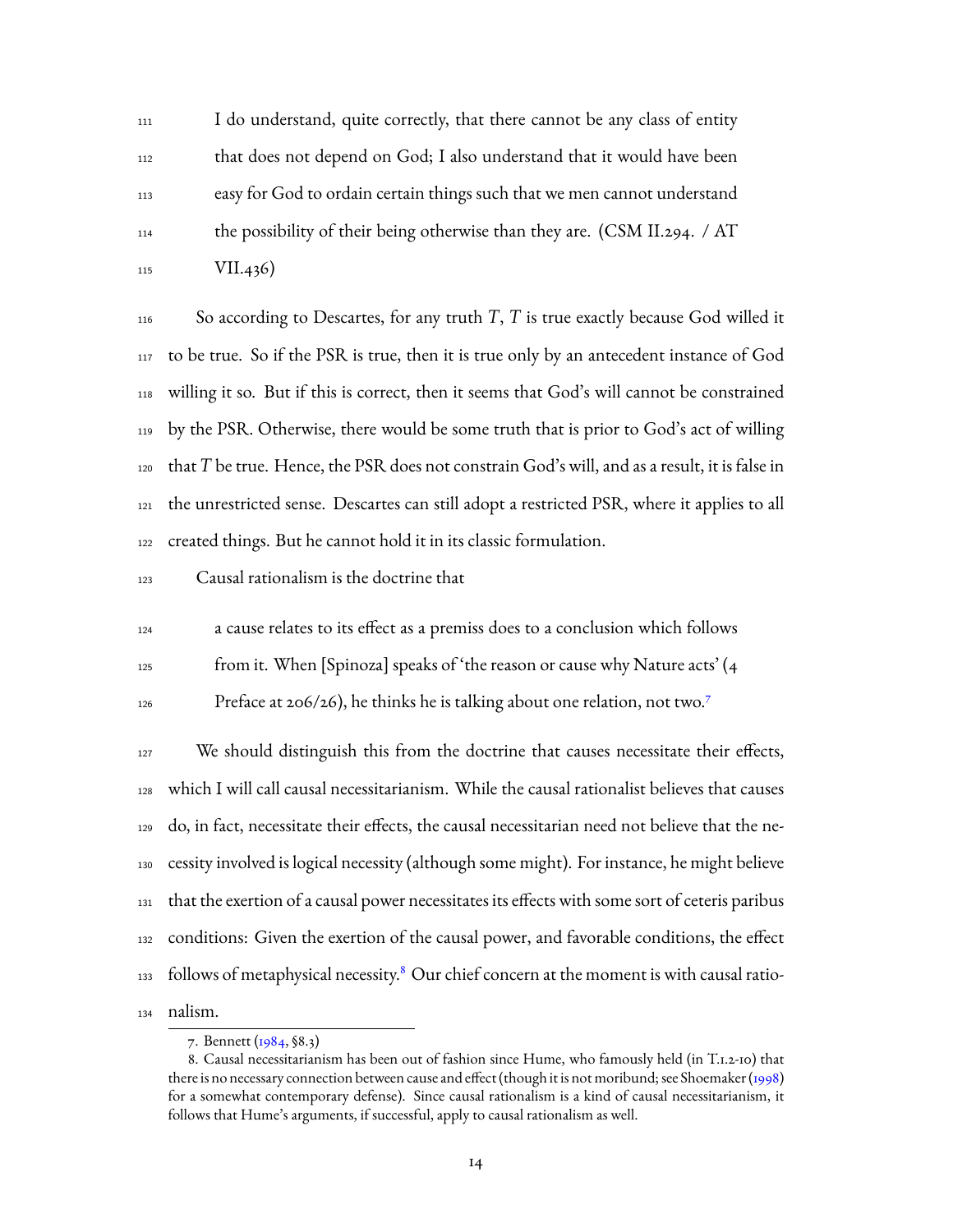Bennett is not alone in attributing this doctrine to Spinoza. Samuel Newlands, for instance, writes:

| 137 | In this passage [EIIIpref / G.II.138], Spinoza makes two important claims           |
|-----|-------------------------------------------------------------------------------------|
| 138 | about explanation. First, everything can be understood or explained through         |
| 139 | "the laws and rules of Nature." This reminds us of Spinoza's general com-           |
| 140 | mitment to the explicability of all things, a view captured in his version of       |
| 141 | the Principle of Sufficient Reason (PSR): "For each thing, there must be            |
| 142 | assigned a cause or reason for its existence, if it exists, as well as for its non- |
| 143 | existence, if it does not exist" (Ipid). <sup>9</sup>                               |

 Yitzhak Melamed writes that "the PSR motivates many of the most important and intriguing doctrines of the Ethics (such as necessitarianism, the identity of indiscernibles, <sup>146</sup> substance monism, and perhaps even the *conatus*)."<sup>[10](#page-17-1)</sup> Martin Lin puts it as follows:

 Spinoza is a metaphysical rationalist. He believes that everything has an ex- planation. No aspect of the world is fundamentally unintelligible or in- comprehensible. There is nothing brute. These claims each express what is often called the Principle of Sufficient Reason.<sup>[11](#page-17-2)</sup> 

 An influential account of Spinoza's explanatory rationalism is given by Michael Della Rocca. According to him,

 Spinoza's commitment to intelligibility is extremely ambitious in at least two respects. First, he insists that each thing is intelligible, there are no facts impervious to explanation. Second, he holds that these explanations are— in principle—graspable by us. Our minds are, of course, limited in some ways; there are limits to how many things we can fully grasp…But this lim-itation is purely quantitative, not qualitative. While particular things may

<span id="page-17-0"></span><sup>9.</sup> Newlands([2018](#page-234-0), 5)

<span id="page-17-1"></span><sup>10.</sup>Melamed ([2013,](#page-233-0) xv)

<span id="page-17-2"></span><sup>11.</sup> Lin([2018](#page-231-1), 133)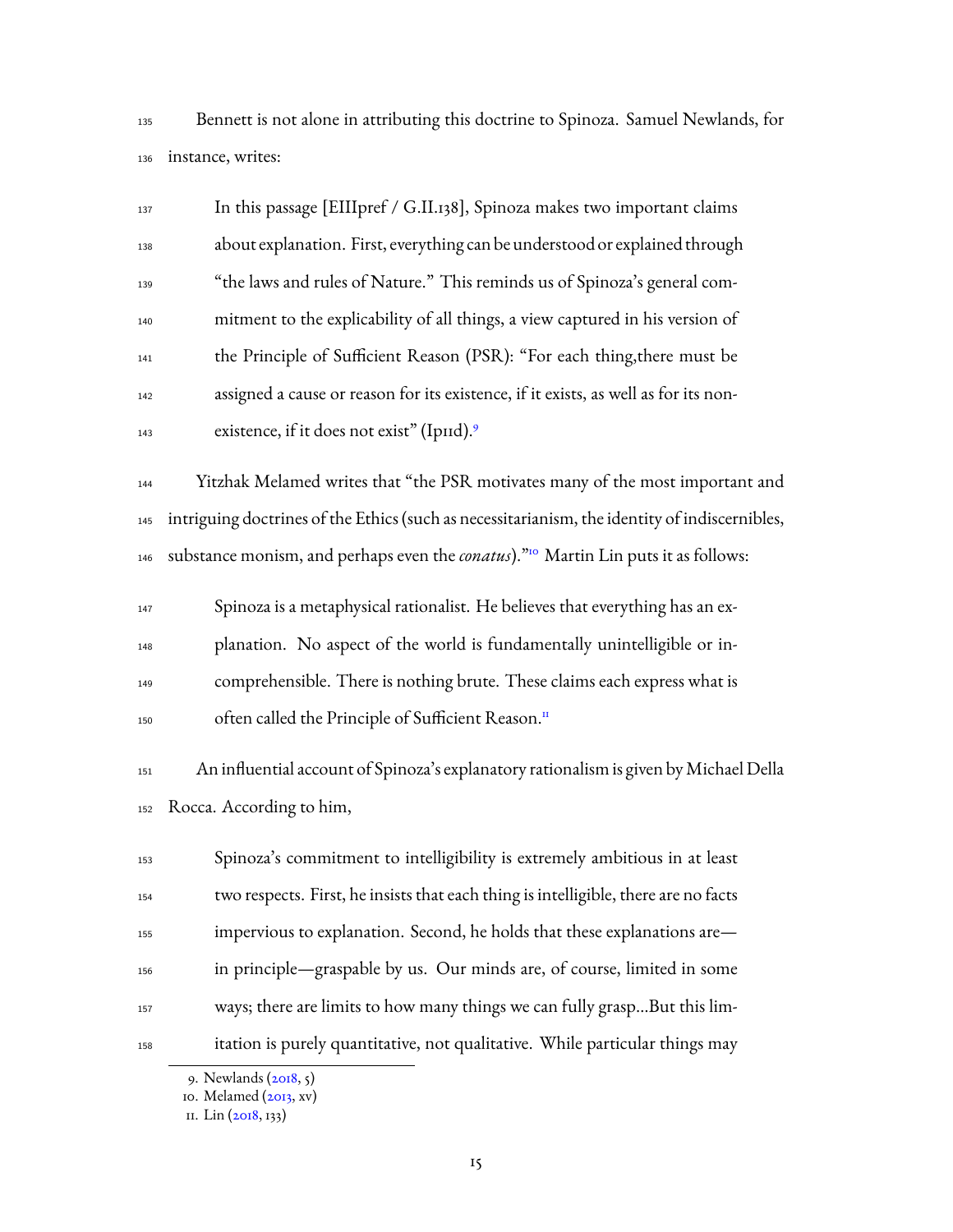160

<sup>159</sup> elude our grasp because of our finite ability to keep many things clearly in mind, no thing is by its nature inaccessible to the human mind.<sup>[12](#page-18-0)</sup>

<sup>161</sup> Della Rocca claims that the entirety of Spinoza's philosophy can be seen as the work-<sup>162</sup> ing out of the consequences of the PSR. Specifically, he thinks that Spinoza's primary 163 mode of philosophizing is what he calls a "twofold use of the PSR".<sup>[13](#page-18-1)</sup> First, there is the <sup>164</sup> simple application of the PSR to the study of nature. Second, there is the analysis of a <sup>165</sup> particular phenomenon, such as causation or existence, as being "explained in terms of the notion of explanation itself. $\frac{m}{14}$  $\frac{m}{14}$  $\frac{m}{14}$ 166

167 I have doubts about Della Rocca's method of interpreting Spinoza.<sup>[15](#page-18-3)</sup> But in this he <sup>168</sup> is surely right: Spinoza demands that "there must be, for each existing thing, a certain  $_{169}$  $_{169}$  $_{169}$  cause on account of which it exists." $^{16}$  And G. H. R. Parkinson points to Spinoza's "firm <sup>170</sup> belief in the range of scientific explanation – a range that, in Spinoza's view, is in principle boundless."[17](#page-18-5) 171

 So his explanatory rationalism gives us at least one reason for demanding an account of explanation from Spinoza. Supposedly, everything in nature is explicable, intelligible, understandable. If that is true, then what does that explanation consist in? What is it to make a thing, or event, or fact, intelligible? What is it to have a proper understanding of it? This kind of question is perfectly legitimate when asked of someone with as strong a 177 commitment to explanatory rationalism as Spinoza has.

<span id="page-18-0"></span><sup>12.</sup> Della Rocca([2008,](#page-228-0) 2)

<span id="page-18-1"></span><sup>13.</sup> Della Rocca([2008,](#page-228-0) 8–9)

<span id="page-18-3"></span><span id="page-18-2"></span><sup>14.</sup> Della Rocca([2008,](#page-228-0) 8)

<sup>15.</sup> For instance, he thinks that Spinoza holds to a PSR that is much stronger than the ones we find in the text: that all facts need explanations. But, as stated, the PSR that Spinoza employs simply says that existence facts require explanation. For an argument to this effect, see Lin [\(2019](#page-231-2), 166–8); this supersedes Lin's earlier avowal of an unrestricted PSR.

<span id="page-18-4"></span><sup>16.</sup> EIp8s2

<span id="page-18-5"></span><sup>17.</sup> Parkinson [\(1977,](#page-234-1) 157)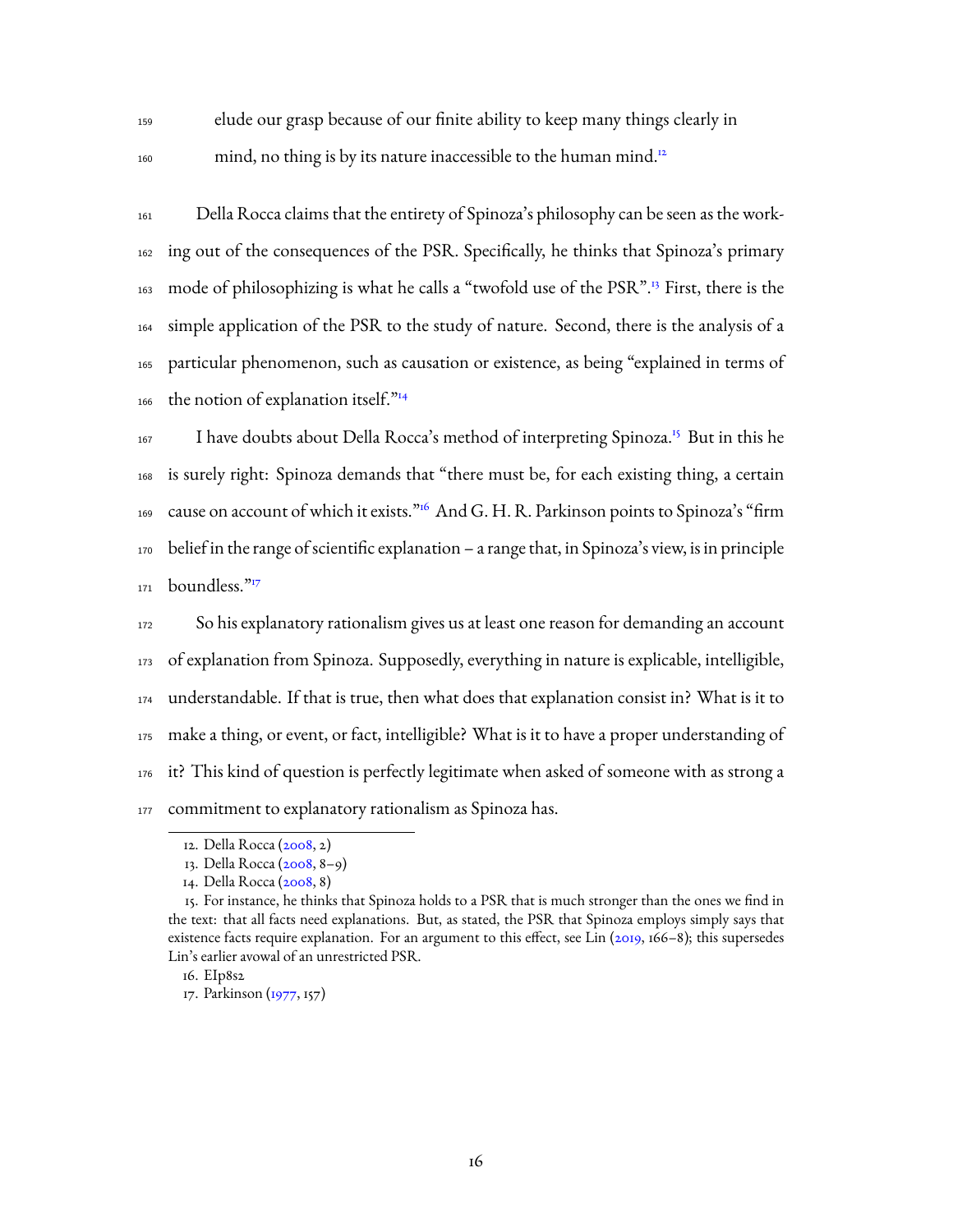### <span id="page-19-0"></span>**1.1.2 Actual explanations**

 The second reason to think that Spinoza has some account of explanation in mind is the fact that he in fact offers explanations in his works. Specifically, he offers explanations of physical phenomena which he observes in experiments. Let me give a specific example.

 This exmple comes from the correspondence with Robert Boyle (which I will address at length in a later chapter). There, Spinoza offers an explanation of a certain chemical phenomenon, the reconstitution of niter. He attempts to give a mechanical explanation of the events in question, and in doing so he cites the properties of bodies, the laws by which these bodies interact, and the nature of a chemical substance.

 This gives us a picture of what Spinoza is up to. Specifically, it gives us an example of what he thinks scientific explanation consists in. At the very least, it involves the citation of properties of bodies, natures of bodies, and the laws governing them. I will examine the nature of each of these components in a later section, but right now I simply want to flag them as important elements.

 From this, I draw the inference that Spinoza has *some* idea of what a scientific expla- nation should look like. It may be piecemeal. It may not be fully worked out. But there appears to be something behind the scenes which guides his account. Hence, it makes sense to ask what this background account is, or might look like.

 One other issue arises here: the distinction between scientific and philosophical ex- planations. One might allege that I'm conflating the two. There's no reason, on the face of it, that we should expect them to be at all similar. But Spinoza does not, I think, see a sharp bifurcation between science and philosophy, as contemporary philosophers and scientists seem to. Concomitant to that is the fact that he does not see the method of science or of philosophizing as being as distinct as we like to think. As a result, the expla-nations that we give in the science should of the same sort as we give in philosophy.<sup>[18](#page-19-1)</sup> 

<span id="page-19-1"></span><sup>18.</sup> This is an approach that is, surprisingly, taken by some philosophers today. See for instance Wilsch [\(2016](#page-237-0)), who constructs a deductive-nomological account of metaphysical explanation, and Kovacs([2020\)](#page-231-3), which defends a version of unificationism about metaphysics.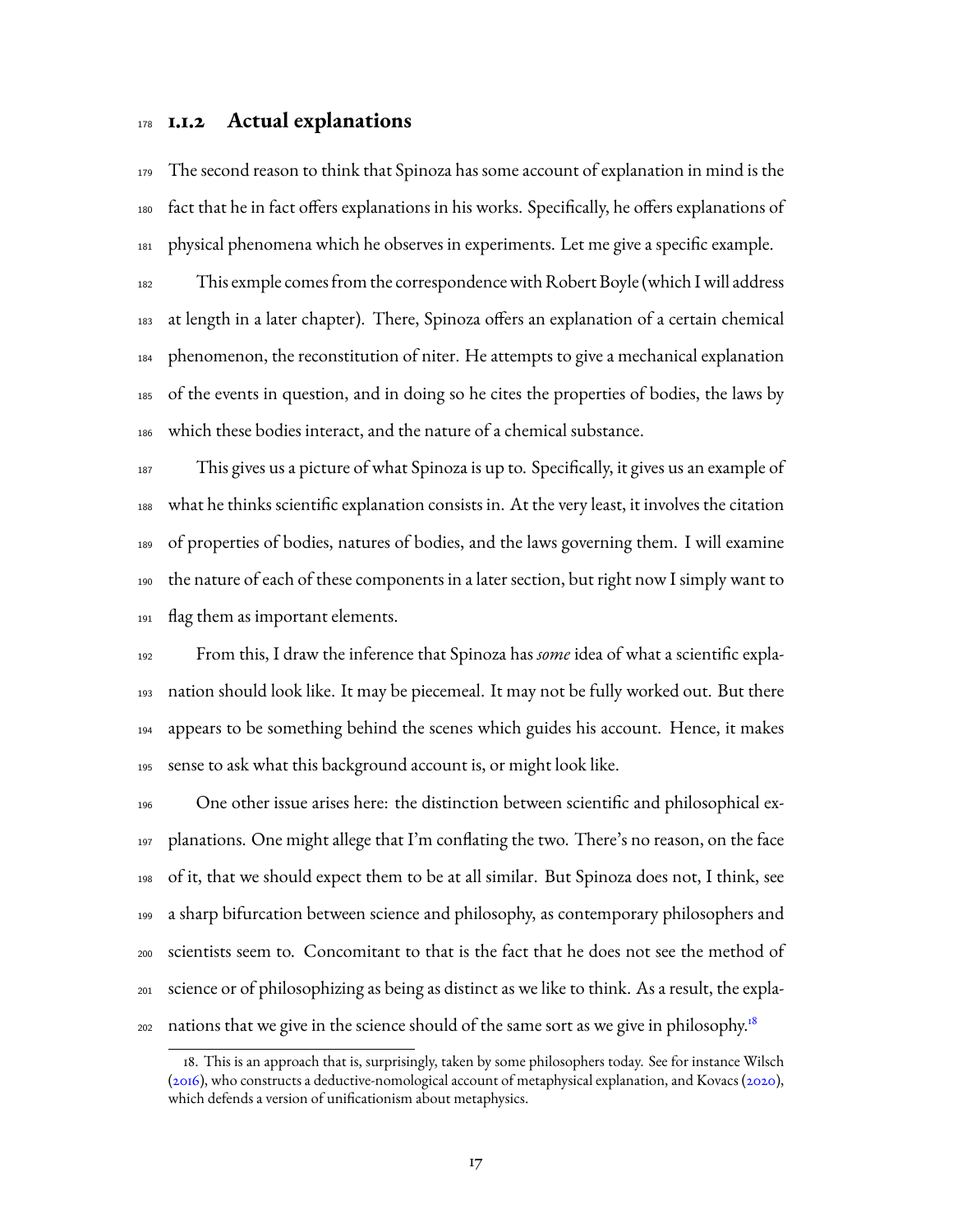This is especially true in light of the fact that Spinoza, like Descartes, dreamed of what Edwin Curley calls a "unified science", the idea "that it is necessary, in a properly constructed philosophy, to proceed systematically, from metaphysical first principles, through an account of man and his place in nature, to a theory of the good for man."<sup>[19](#page-20-1)</sup> Spinoza thinks that knowledge of things, be it scientific or philosophical, is knowledge of their causes and essences. Consequently, we should expect that to explain a phenomenon is to explain it through its causes whether the thing being explained falls within the realm of science or of philosophy.

## <span id="page-20-0"></span>**1.2 Kinds of Explanation**

 Suppose we accept the idea that Spinoza needs an account of explanation (where this is construed as covering both scientific and philosophical varieties). We must then pass to the question of what kind of account this is.

 Generically, an explanation is an answer to a certain kind of question. Why did a particular sports team win the championship? Because they scored more points, because their players were better, and so on. Why was the electron deflected when sent through a magnetic field? Because it had a certain spin, and quantum-mechanical laws dictate a certain sort of deflection in certain kinds of circumstances. There is nothing special about the type or domain of explanation at this level of generality. All we are doing is citing "reasons why".

 But this is not very illuminating. We aren't just after an analysis of explanation as used in everyday language, and Spinoza definitely is not either. We are after the question of what makes a *good* \*(philosophical or scientific) explanation. And to answer that ques- tion, we need to answer the question of the type of answers we should be giving to "why" questions.

<span id="page-20-1"></span>

 To answer this question, I will be comparing Spinoza to some more contemporary ac-19. Curley [\(1988,](#page-227-0) 4–5)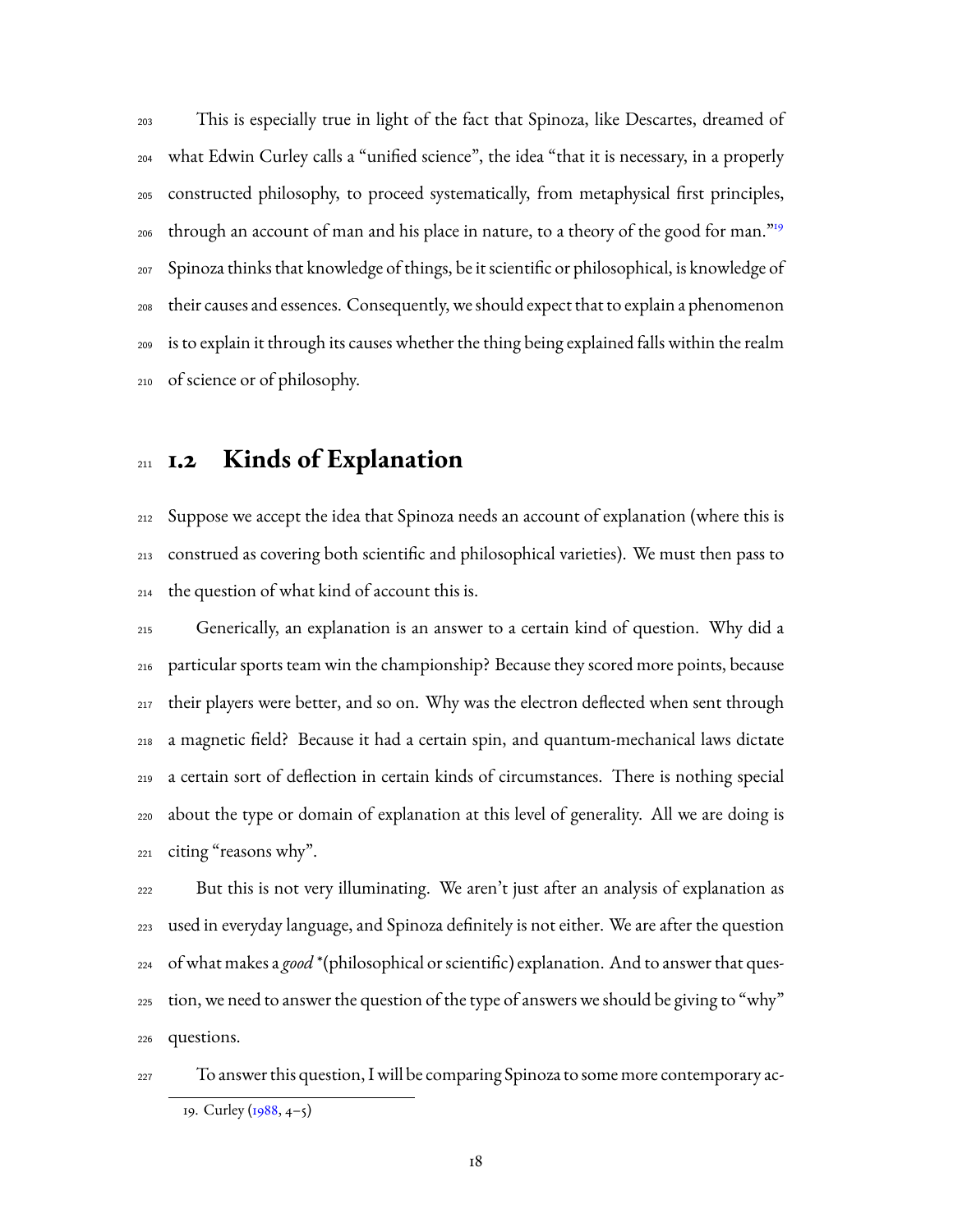counts of scientific explanation: the deductive-nomological model, a pragmatic account, 229 and a causal or ontic account.<sup>[20](#page-21-0)</sup> I do this not because I think Spinoza will fit into any one of these molds; as we will see, it is likely he will not. Rather, I do so because the compari- son can help us hone in on the specifics of his view. I am using them as a sounding board. By asking whether Spinoza would agree or disagree with the presuppositions of these ac- counts, or their form, I hope to converge on a better picture of just what his account is supposed to be.

 In order to do this, it will be necessary to go into some detail about these accounts. This may strike the reader as somewhat tedious. And you got me – it is. But it's also necessary. If we're trying to understand what Spinoza's view might be by comparing it to contemporary views (as I think is a profitable strategy), we need to have an adequate understanding of those views. Consequently, it will pay to give attention to some of the nitty-gritty details. I will try to avoid unnecessary digressions into needlessly technical details, but some details are necessary.

 Before we get started, I need to make a further point. Modern accounts of explana- tion have distinguished between an explanation as a certain kind of speech act, and an  $_{244}$  explanation as the product of that speech act. Achinstein ( $_{2010}$ , Chapter 5) (borrowing <sup>245</sup> from Achinstein ( $1985$ )), for instance, takes explanation to be a sort of illocutionary act which aims to produce certain effects in one's listeners. He goes on to give a number of necessary conditions for an act of explanation.

 Here, I will not be concerned with the kind of speech act Spinoza thinks that expla- nation is. I do not think he had in mind any particular theory of interpersonal commu- nication in stating his explanatory rationalism. Moreover, the kind of explanations that he requires are the kind that, plausibly, may only be grasped by the "infinite intellect" (EIp16), and hence not expressible by any human speech act. Instead, I will be focused

<span id="page-21-0"></span><sup>20.</sup> This will of necessity exclude other perfectly good accounts (e.g., Philip Kitcher's unificationist account; see Kitcher ()). This is not because I think these views defective, but rather because I think that the accounts I discuss provide better foils to Spinoza's views.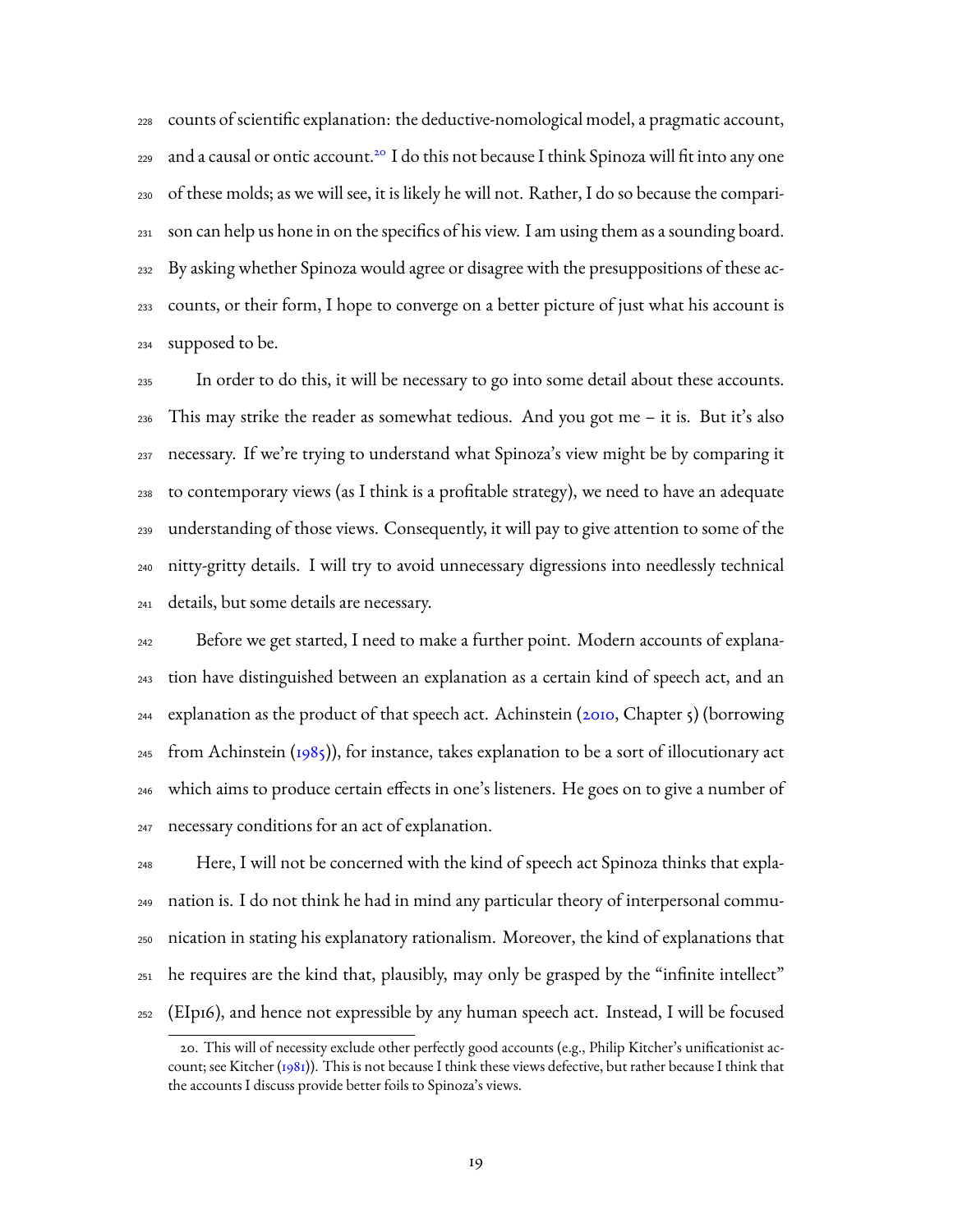on what Spinoza thinks the*content* of a particular explanation should be, in an objective sense, as well as what worldly components correspond to the components of the expla-nation.<sup>[21](#page-22-1)</sup> 

### <span id="page-22-0"></span>**1.2.1 The deductive-nomological account of explanation**

 One of the classic accounts of scientific explanation is the deductive-nomological ac- count, elaborated in great detail in (among others) Hempel and Oppenheim([1948\)](#page-230-1). I will now provide a summary of the relevant features of the account outlined therein.

 Hempel and Oppenheim introduce a distinction between two components of an ex- planation: the *explanandum* (a sentence expressing the thing to be explained) and the *explanantia* (the sentences which are supposed to explain the explanandum, with sin-<sub>263</sub> gular *explanans*).<sup>[22](#page-22-2)</sup> The explanantia consists of two sorts of sentences. First, there are 264 sentences  $C_1, \ldots, C_m$  stating antecedent conditions which enter into the explanation of <sup>265</sup> explanandum *E*. Second, there are sentences  $L_1, \ldots, L_n$  which state general laws.

 Hempel and Oppenheim place a number of conditions on these sentences. First, 267 there must be a valid deductive argument having  $C_1, \ldots, C_m$  and  $L_1, \ldots, L_n$  as premises, 268 and *E* as a conclusion. Second,  $L_1, \ldots, L_n$  must be necessary for the derivation of *E*: 269  $C_1, \ldots, C_m$  and  $L_1, \ldots, L_n$  minus some  $L_i$  must not entail E. Third, the sentence E must in principle be susceptible of experimental testing. These three conditions comprise the logical conditions of adequacy for a DN explanation. There is a further, empirical condition of adequacy: all the  $C_1, \ldots, C_m$  and  $L_1, \ldots, L_n$  must be true.<sup>[23](#page-22-3)</sup> 

 The kind of explanation that Hempel and Oppenheim refer to is, according to them, a causal explanation. The causality in question has a distinctively empiricist or Humean flavor:

If E describes a particular event, then the antecedent circumstances described

<span id="page-22-1"></span><sup>21.</sup> Achinstein([1985](#page-225-2)) makes this distinction in speaking of explanation as process and explanation as product.

<span id="page-22-2"></span><sup>22.</sup>Hempel and Oppenheim  $(\frac{1948}{,} \frac{136-7}{\})$ 

<span id="page-22-3"></span><sup>23.</sup>Hempel and Oppenheim  $(1948, 137)$  $(1948, 137)$  $(1948, 137)$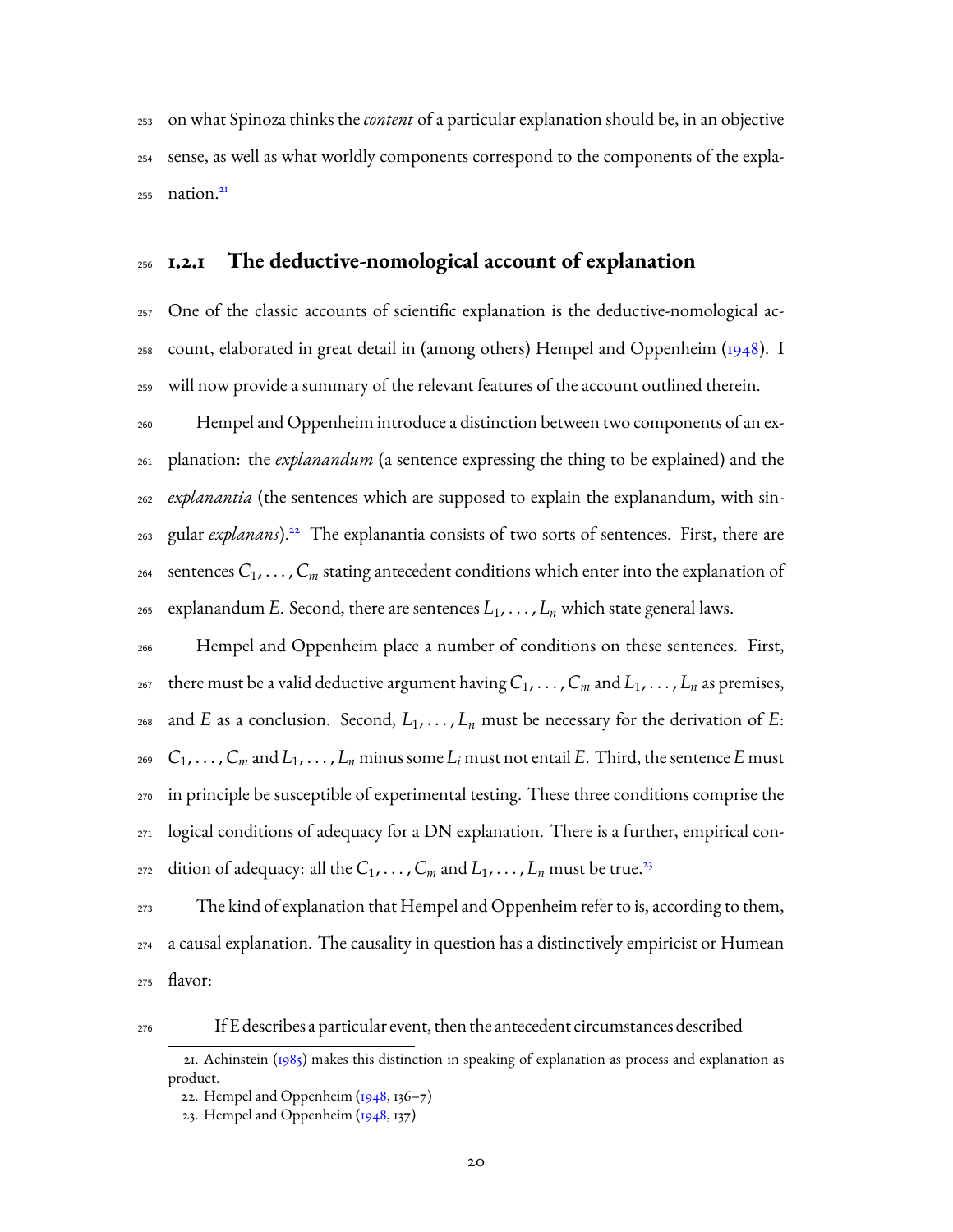| 277 | in the sentences $C_1, C_2, \ldots, C_k$ may be said jointly to "cause" that event,   |
|-----|---------------------------------------------------------------------------------------|
| 278 | in the sense that there are certain empirical regularities, expressed by the          |
| 279 | laws $L_1, L_2, \ldots, L_r$ , which imply that whenever conditions of the kind in-   |
| 280 | dicated by $C_1, C_2, \ldots, C_k$ occur, an event of the kind described in E will    |
| 281 | take place. Statements such as $L_1, L_2, \ldots, L_r$ , which assert general and un- |
| 282 | exceptional connections between specified characteristics of events, are cus-         |
| 283 | tomarily called causal, or deterministic, laws. <sup>24</sup>                         |

 On this account, all it is for one event to cause another is for the one to be constantly conjoined with the other (I take this to be the meaning of "exceptionless regularities"). Hempel and Oppenheim also allow for statistical laws, though in the case of such laws the argument from premises to conclusion will not be deductive, but will merely confer a high degree of probabilistic support. They do not state this explicitly in the paper, but Hempel gives this in later writings (for instance, Hempel  $(1965, 38$  $(1965, 38$  $(1965, 38$ Iff)).

 Hempel and Oppenheim place a number of restrictions on the sort of laws admis- sible in this sort of explanation. Salmon [\(1990\)](#page-235-0) summarizes the restriction on law-like sentences as follows:

- 1. They have universal form
- 2. Their scope is unlimited

3. They do not contain designations of particular objects

4. They contain only purely qualitative predicates<sup>[25](#page-23-1)</sup> 

 These are the necessary and sufficient conditions for a sentence *L* to be law-like. To be a law, *L* must also be true. Hempel and Oppenheim leave questions as to the ontological

basis of the laws unsettled. Furthermore, the laws in questions need not be causal, in the

<span id="page-23-0"></span><sup>24.</sup> Hempel and Oppenheim([1948,](#page-230-1) 139)

<span id="page-23-1"></span><sup>25.</sup> Salmon([1990](#page-235-0), 13)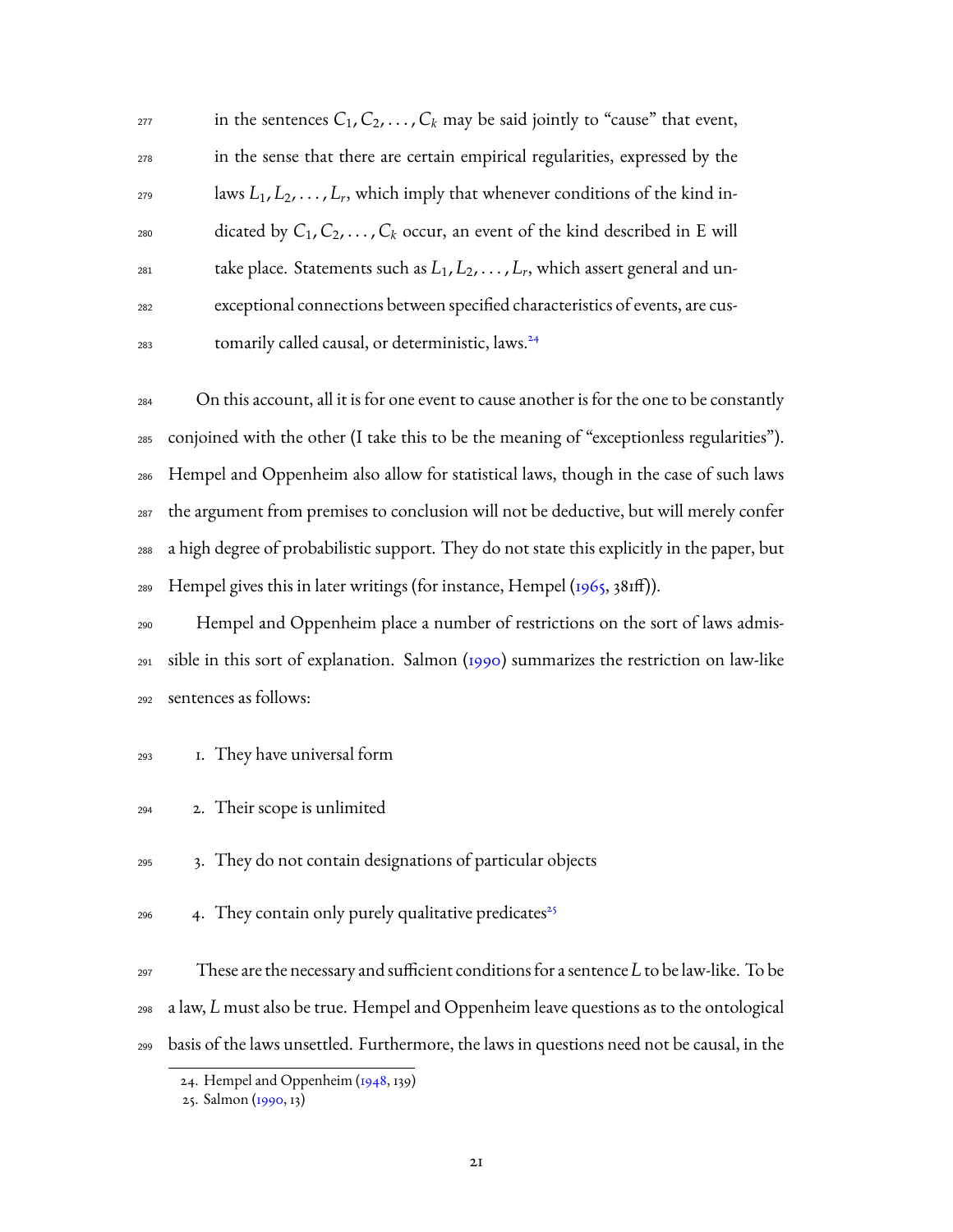sense of revealing mechanisms by which effects are brought about. All that is required is that they are a certain kind of regularity. Newton's law of gravitation, for instance, counts as a perfectly good law-like sentence (and would count as a law were it true), in spite of not disclosing the causal mechanism of gravity.

 In later writings, Hempel puts forth further necessary conditions for an adequate <sup>305</sup>scientific explanation. In Hempel ([1966\)](#page-230-3), for instance, he articulates what he calls the requirements of explanatory relevance:

 [T]he explanatory information adduced affords good grounds for believ- ing that the phenomenon to be explained did, or does, indeed occur. This condition must be met if we are to be entitled to say: "That explains it- the phenomenon in question was indeed to be expected under the circum-stances!"[26](#page-24-1) 

 This makes the DN model what Wesley Salmon calls an *epistemic* model of explana- tion. On the DN model, an explanation is legitimate only if it provides good grounds for belief.<sup>[27](#page-24-2)</sup> 

### <span id="page-24-0"></span>**1.2.2 Van Fraassen's pragmatic account of explanation**

 Pragmatic theories of explanation take as their basic presupposition the idea that a partic- ular explanation, scientific or otherwise, is always relative to a particular context and the interests of the audience and explainer. This bare requirement means that "pragmatic theories" of explanation comprise a very heterogeneous group. Instead of providing a comprehensive survey of such views, I will instead focus on the influential account give in van Fraassen ([1987](#page-237-1), Chapter 5) (which itself is based on the account given in van Fraassen

<span id="page-24-2"></span><span id="page-24-1"></span><sup>26.</sup> Hempel [\(1966](#page-230-3), 48)

<sup>27.</sup> Hempel's and Oppenheim's account also includes a model for statistical explanations, called the "inductive statistical" model. This account ran into serious problems, however, since it had the upshot that (roughly speaking) unlikely events were not explicable. Further theories of statistical explanation (e.g., Railton [\(1978\)](#page-235-1)) were later adduced to try and remedy this problem.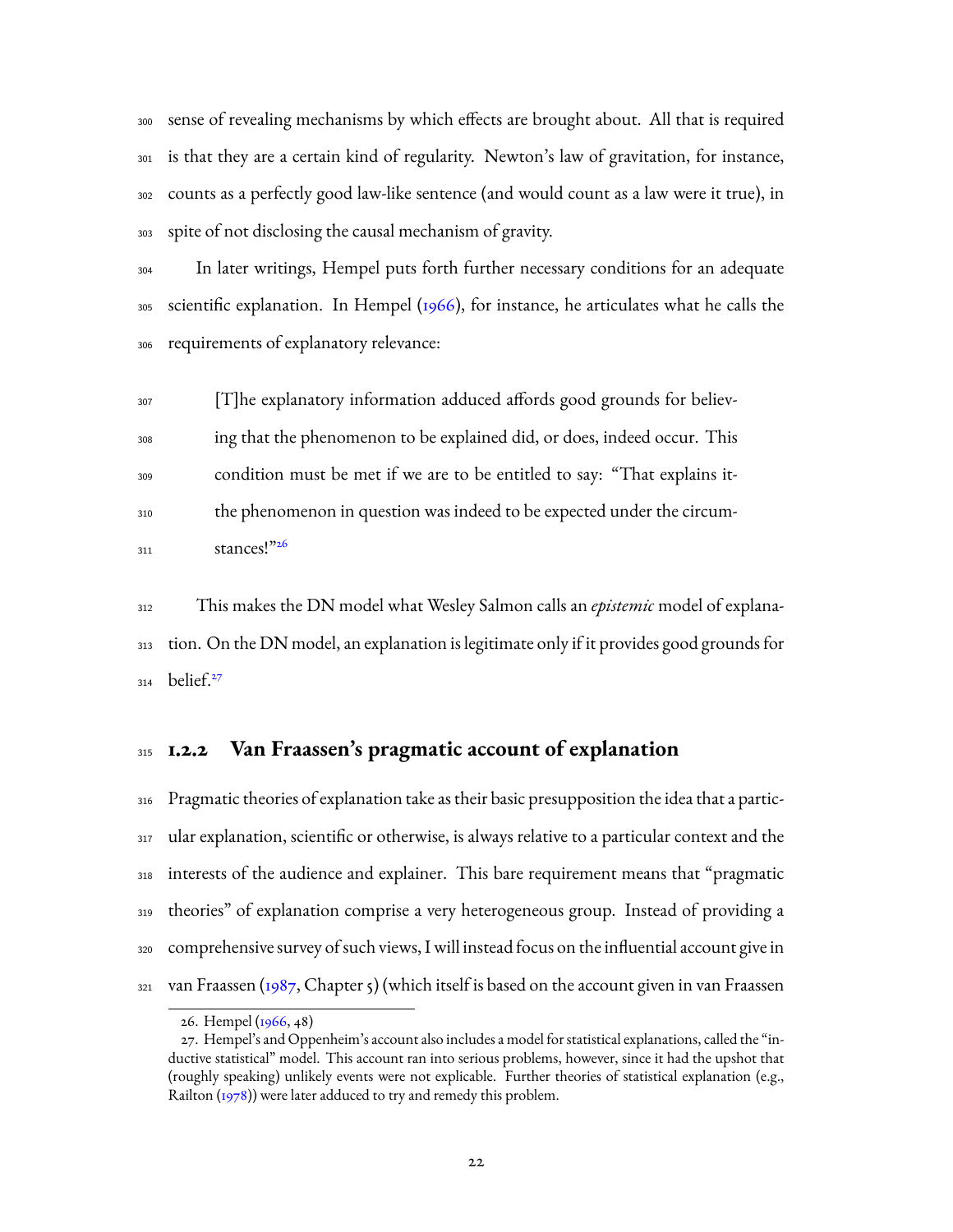([1977\)](#page-237-2)). I will not be entering into all the technical details of the account, but only the ones I judge important and relevant to our purpose.

 According to van Fraassen, a theory of explanations is, at heart, a theory of why-325 questions.<sup>[28](#page-25-0)</sup> Answers to such questions are context-dependent. A simple example of such context-dependence is given by sentences which contain indexical terms. The sen- tence "I am sitting down" is true in the context of this writing (as I am indeed sitting down) but will be false in the context of utterance if I am in fact playing basketball or walking to the theater. On this view, an explanation is not an argument, as it is the case of the DN model; "it is an answer".[29](#page-25-1) 

 One of van Fraassen's main concerns is to argue that a why-question, and hence a why-answer, is always given relative to a context. He has two main motivations. The first is that constraints of relevance are determined by context. The second is that what he calls the contrast class is also so determined. We will examine these in turn (in a very simplified and abbreviated manner).

 First, van Fraassen notes that giving causal explanations often involves listing "salient 337 factors" of an event's causal history. Suppose that we are entertaining the why-question

#### (E) Why did Emily Inglethorp die?

 This calls for some explanation. But, as van Fraassen notes, what the salient causal factors are, the ones which should figure in the answer given for (E), will differ depending on the person asking the question and his interests. If the coroner is asking the question, the answer will be "because she ingested large quantities of strychnine". If Hercule Poirot is asking the question, the answer will be "because her husband wanted her money and was romantically involved with another woman". Both of these answers are part of the complete causal background of the event described in (E), and so each of them is in an objective sense relevant to the topic. But each question is *also*relevant to the topic because

<span id="page-25-0"></span><sup>28.</sup> van Fraassen [\(1987](#page-237-1), 134)

<span id="page-25-1"></span><sup>29.</sup> van Fraassen [\(1987](#page-237-1), 134)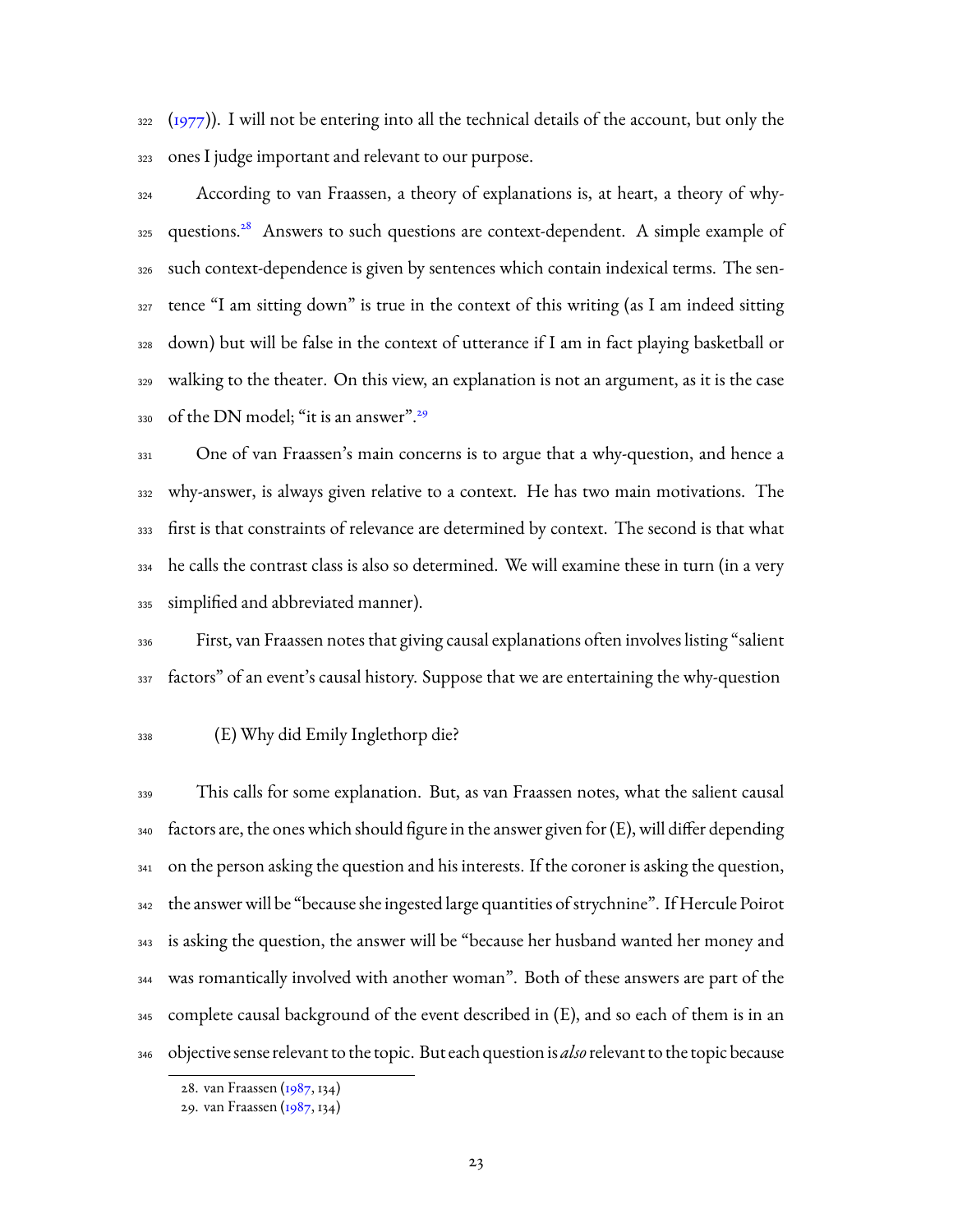347 of the interests of the asker. And these interests will vary from context to context (as illustrated above by switching between different people asking the same question).

 Second, van Fraassen introduces the notion of a contrast class. He notes that ques-tions with the general form of

(†) Why is it the case that P?

 can be construed in a number of different ways. To take his example, consider the question

(A) Why did Adam eat the apple?[30](#page-26-0) 

 This question could be taken to be equivalent to, according to context, any one of the following:

(A') Why did *Adam* (as opposed to someone else) eat the apple?

(A") Why did Adam *eat* (as opposed to something else) the apple?

(A"') Why did Adam eat the *apple* (as opposed to something else)?

 $_{360}$  Each of these demands different explanations. Answering  $(A')$  might involve explain- ing why Adam ate the apple and Eve did not, for instance. Van Fraassen takes this to be evidence that the underlying form of the why-question is not (†) but instead

(‡) Why is it the case that P *in contrast to* (members of) *X*? [31](#page-26-1) 

 where *X* is a set of possible alternatives to P, called the *contrast class*. *X* is not always made explicit. Instead, most of the time the range of alternatives is presupposed by the speakers. The contents of *X* are not unbounded, in the sense of containing all possible alternatives to P. Rather, they are pruned down by contextual factors such as the inter-ests and goals and proclivities of the speakers. A group of theologians might well have

<span id="page-26-0"></span><sup>30.</sup> van Fraassen [\(1987](#page-237-1), 127)

<span id="page-26-1"></span><sup>31.</sup> van Fraassen [\(1987](#page-237-1), 127)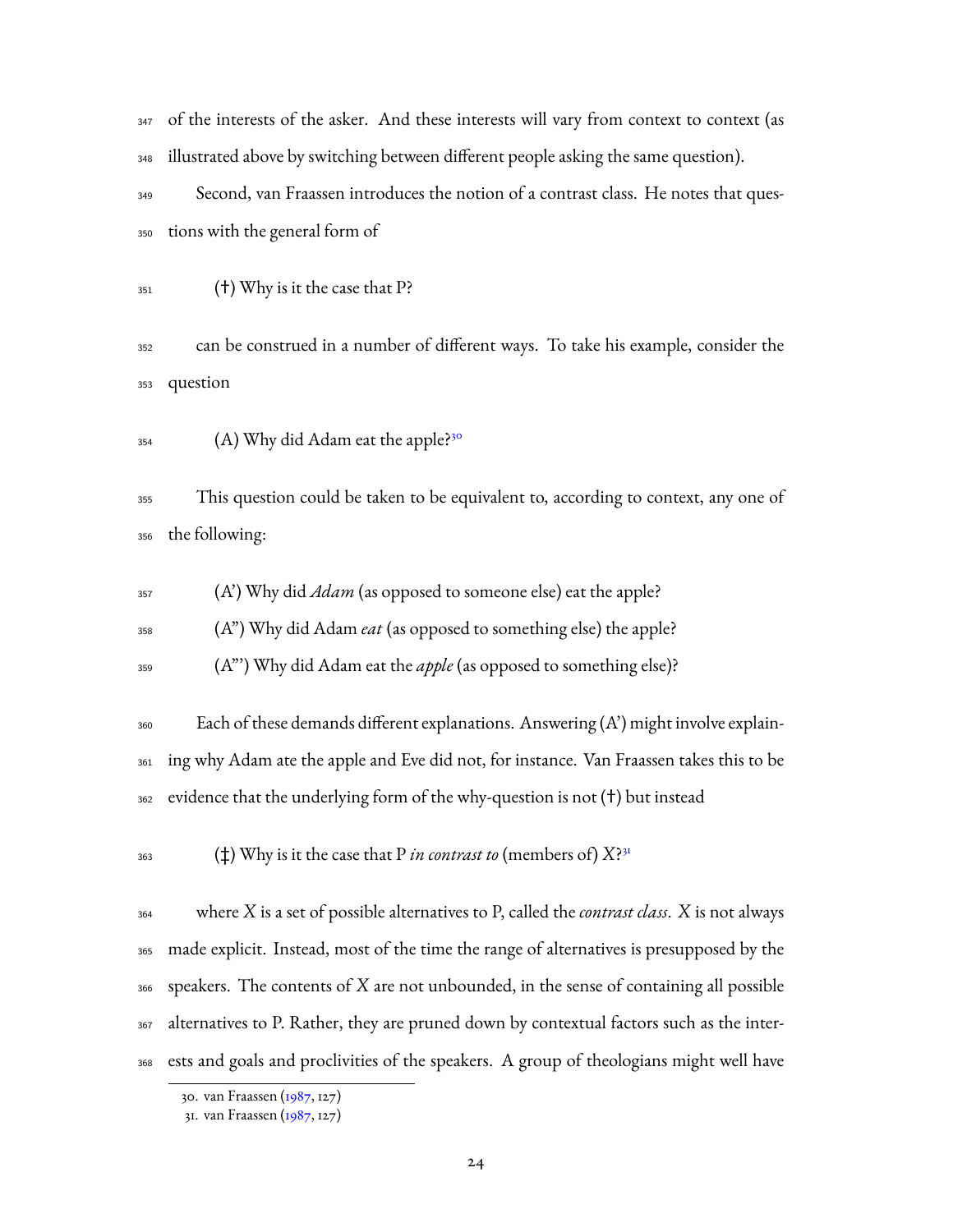different presuppositions as to the appropriate contrast class of (A) than would a group of Sunday-schoolers.

 We are now in a position to elaborate on van Fraassen's formal account. According to  $\lim$ , an abstract why question is an ordered 3-tuple  $Q = \langle P_k, X, R \rangle$ , where  $P_k$  is the topic of the question, *X* is the contrast class, and*R*is a relevance relation. We call a proposition *A* relevant to Q if it bears relation *R* to the 2-tuple  $\langle P_k, X \rangle$ . This is place, the form of the why-question is

<sup>376</sup> 
$$
(*) \text{ Why } P_k \text{ in contrast to } X?
$$

The general form of the explanation that answers (\*) is

 $\left(\begin{smallmatrix} * \ * & * \end{smallmatrix}\right) P_k$  in contrast to (the members of *X*) because  $A$ 

 The pragmatism of the view becomes even more apparent in the interpretation of the "because" above. What is being expressed, according to van Fraassen, is not any fact about counterfactuals (for instance, "if *A* had not occurred, *P<sup>k</sup>* would not have occurred"). Rather, what is being asserted is that "*A* is relevant, in this context, to this question."[32](#page-27-1) 

### <span id="page-27-0"></span>**1.2.3 Ontic accounts of explanation**

 So far, each of the accounts of explanation we have surveyed have been essentially epis- temic ones. They aim to produce understanding of the event being explained by placing it into a network of reasons to believe it should have occurred.

 But perhaps we should want more from explanation. Perhaps what we should be after is not merely an argument for the explanandum, or one which will satisfy our epis- temic interests. Rather, we want to fit the the particular event we're trying to explain into the pattern of worldly causal events. An account of explanation that generates this

<span id="page-27-1"></span><sup>32.</sup> van Fraassen [\(1987](#page-237-1), 143)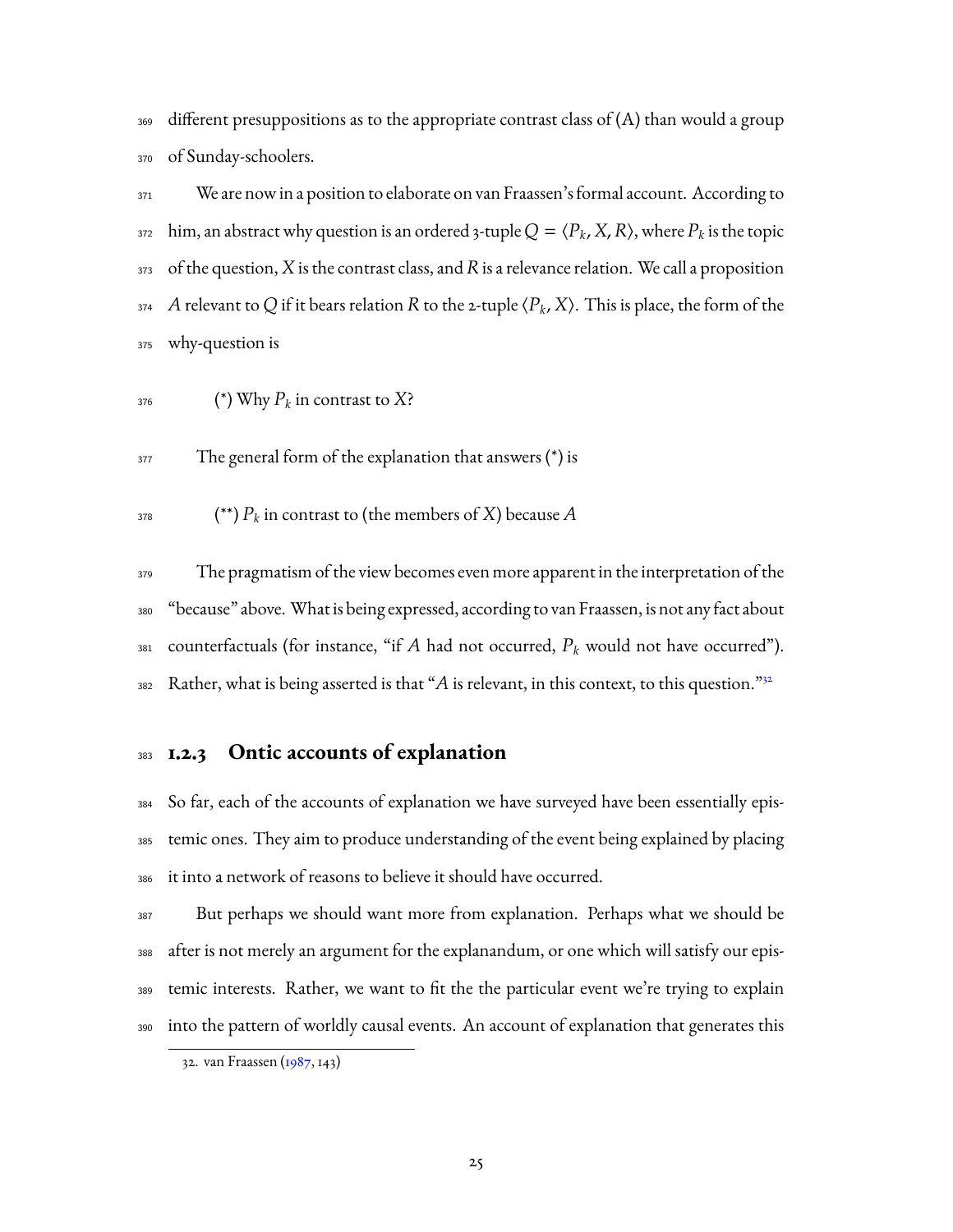is called an *ontic* account. According to Wesley Salmon, "the explanation of events con- sists in fitting them into the patterns that exist in the objective world…explanations reveal the mechanisms, causal or otherwise, that produce the facts we are trying to explain."<sup>[33](#page-28-0)</sup> 

 This is a desideratum which the DN model has trouble accounting for. Here is a classic counterexample (found in Salmon  $(1971, 34)$  $(1971, 34)$  $(1971, 34)$ ). Suppose Jones has not become preg- nant during a particular calendar year. He believes that he has avoided this because he has been taking his wife's birth control pills regularly.We can get the following universal generalization quite easily:

(BC) Every male who regularly takes birth control pills avoids pregnancy

Using this universal generalization, we can provide the following DN explanation:

1. Every male who regularly takes birth control pills avoids pregnancy.

2. Jones regularly takes birth control pills.

**So:** (3). Jones avoids pregnancy.

 (BC) arguably meets the conditions for lawlike-ness. And so, assuming the premises are true, this becomes a perfectly good DN explanation. But this is highly counter-intuitive. The fact that John Jones was taking birth control pills is totally irrelevant to the fact that he did not become pregnant. The explanation of that, instead, is that he is male.

 Since, as the above example shows, the premises of a DN explanation may be explana- torily irrelevant to the conclusion, the DN model is sometimes taken to be a poor model of scientific explanation. But this example reveals another problem with the model. It does not seem like the explanans and the explanandum have to be causally related at all for the one to explain the other.

 Proponents of an ontic view offer criteria to determine whether a particular event is causally relevant to another. I will not go into these in detail, and instead only offer

<span id="page-28-0"></span><sup>33.</sup> Salmon([1990](#page-235-0), 121)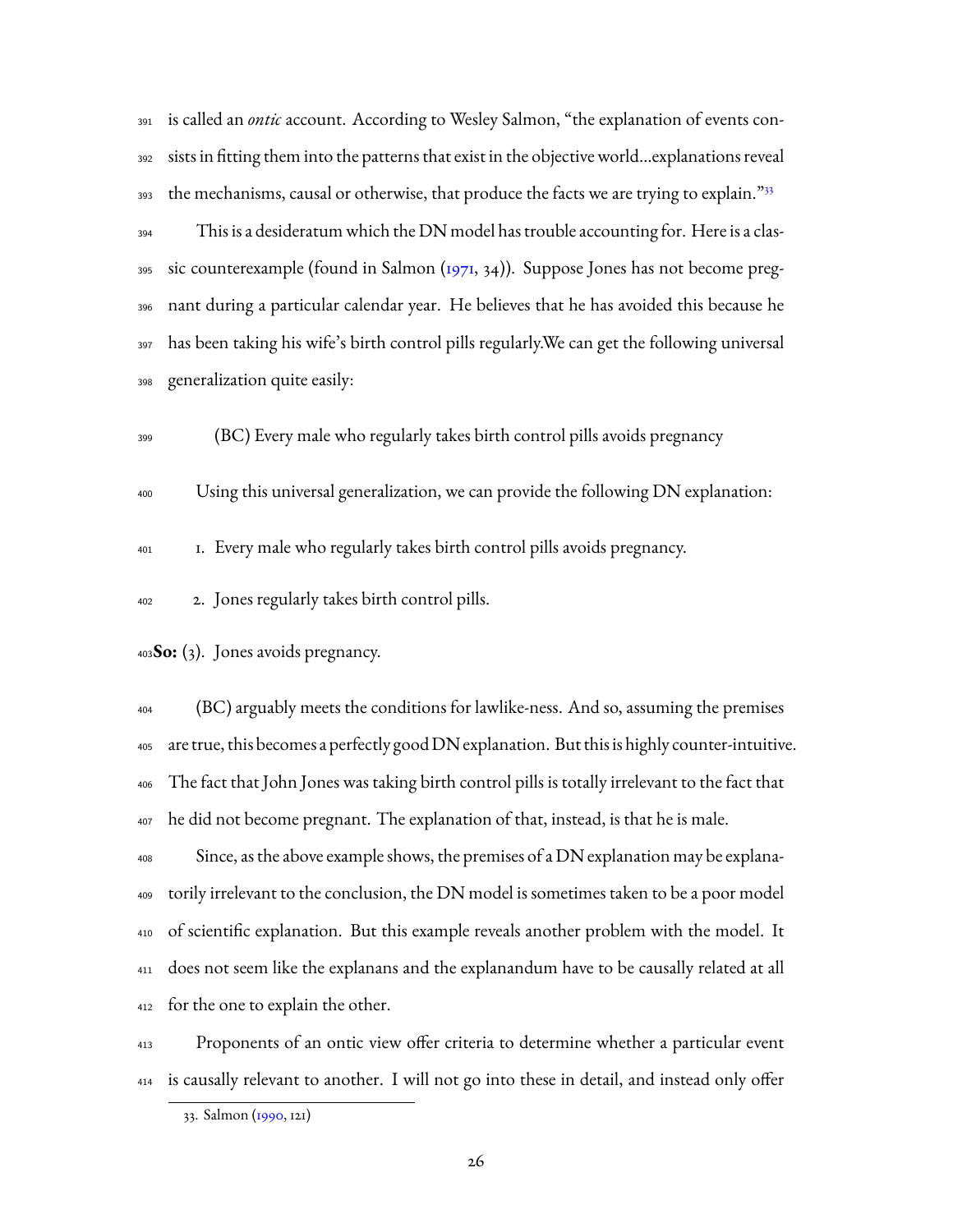415 a toy account which follows that of Wesley Salmon in Salmon  $(1984)$ , sometimes called the statistical relevance account. On this sort of account, we can say that A is statistically 417 relevant to C relative to background conditions *B* if  $P(C|B \wedge A) \neq P(C|B)$ ; that is, if *A*  changes the likelihood of *C* relative to the background conditions, we conclude that it is relevant to *C*. [34](#page-29-0) 

 But mere statistical relevance does not suffice for causality. For instance, the dropping of mercury in a barometer is statistically relevant to whether or not there will be a storm. 422 But clearly that dropping is not causally relevant to whether or not there is a storm. It does not, in any sense, cause the storm. To fix this defect, Salmon adopt a screening-off 424 condition. Suppose that A is statistically relevant to C relative to background B, but is intuitively not causally related. Then suppose that there is some other fact or information *D* such that P(C|A∧B∧D) = P(C|B∧D), but P(C|A∧B∧D)  $\neq$  P(C|B∧A). Then we say that *D* screens off *A* – that is, it makes it statistically irrelevant. The basic notion is this: If we know that there has been a drop in atmospheric pressure, then whether or not the barometer has dropped makes no further contribution to the probability of there being a storm; rather, it is also a causal product of the drop.

 Proponents of ontic views disagree about what causality is, exactly. What matters for our purposes is their insistence that there be a causal connection between explanans and explanandum. As Salmon puts it:

Causal mechanisms, causal interactions, and causal laws provide the mecha-

nisms by which the world works; to understand why certain things happen,

we need to see how they are produced by these mechanisms.<sup>[35](#page-29-1)</sup>

<span id="page-29-0"></span><sup>34.</sup>For a much fuller elaboration of this see Salmon ([1984,](#page-235-3) 36)

<span id="page-29-1"></span><sup>35.</sup> Salmon([1984,](#page-235-3) 136)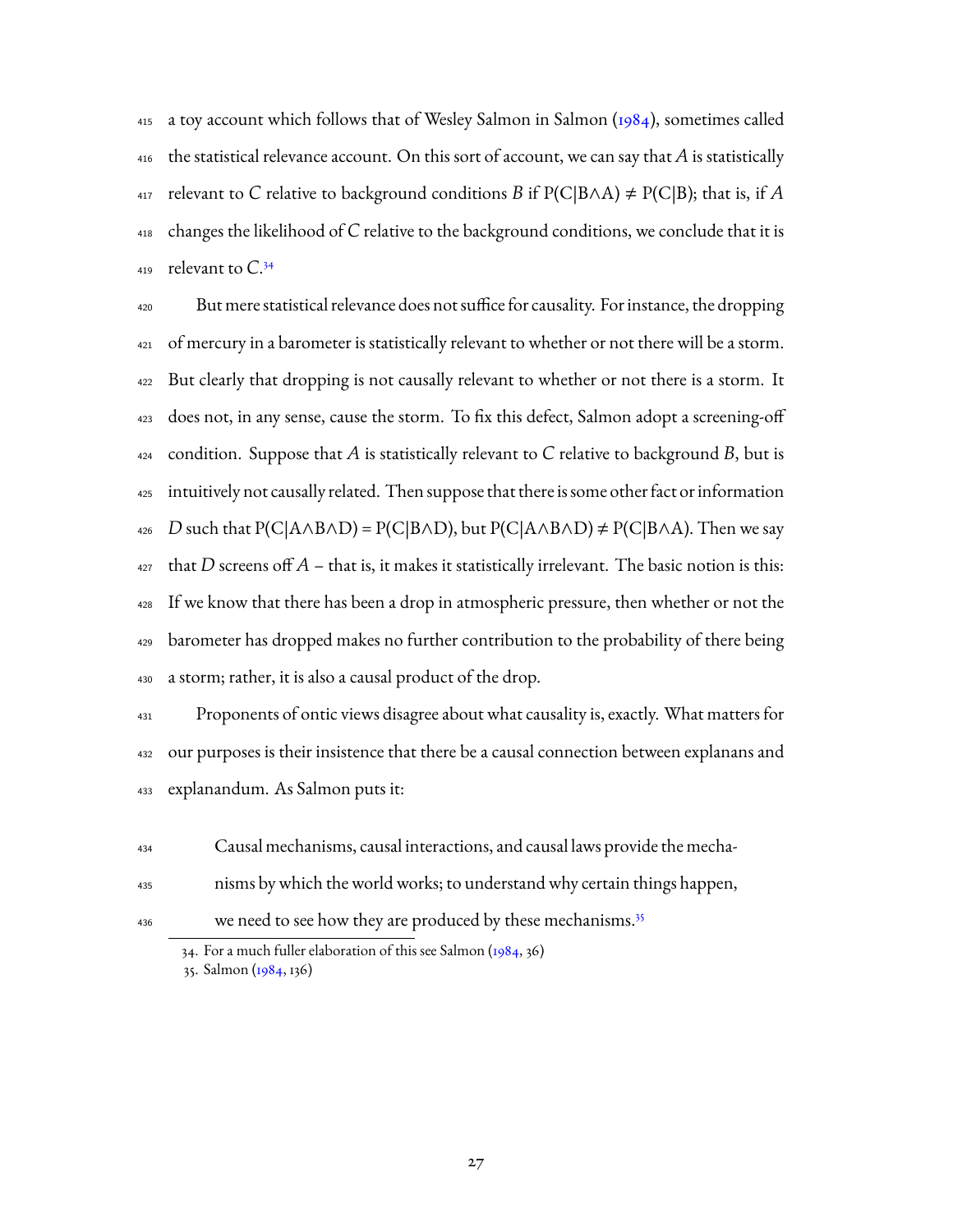## <span id="page-30-0"></span>**1.3 Spinoza among the moderns**

 In the previous section, we went over three modern accounts of explanation. I think these can bring us closer to understanding what Spinoza's view of explanation might be. In this section, I will survey the similarities and differences between Spinoza's account of explanation and the modern accounts we have just surveyed.

### <span id="page-30-1"></span>**1.3.1 The DN model**

 There is much in the DN model which Spinoza would agree with. Most importantly, he thinks that laws of nature have an important role to play. I will discuss this similarity below. There are, however, important points of difference, which I will also discuss.

#### <span id="page-30-2"></span>**1.3.1.1 Laws of nature**

 Spinoza writes in the *Treatise on the Emendation of the Intellect* that "everything happens according to the eternal order, and according to the laws of nature." (TdIE §12) Later in the same work, he writes that "all things happen according to certain laws of nature, so that they produce their certain effects, by certain laws, in an unbreakable connection." (TdIE §61n) The inference I draw from these passages is that to understand the causal structure of the world, in some sense, just is to understand the laws of nature. Cause proceeds to effect necessarily, according to these laws. So, since knowledge of nature proceeds from cause to effect (TdIE §85), to understand the laws is to understand how nature is fitted together. We further learn, from the *Short Treatise on God, Man, and his Well-Being* (henceforth KV), that laws are the "rules God has established in Nature, according to which all things come to be and endure…everyhing is disposed and ordered under them." (C.I.142 / G.I.104)

 This insistence on the constancy and importance of laws of nature persists to Spinoza's mature philosophy. In the *Ethics* we see that events are governed according to the laws of nature: "All things, I say, are in God, and all things that happen, happen only through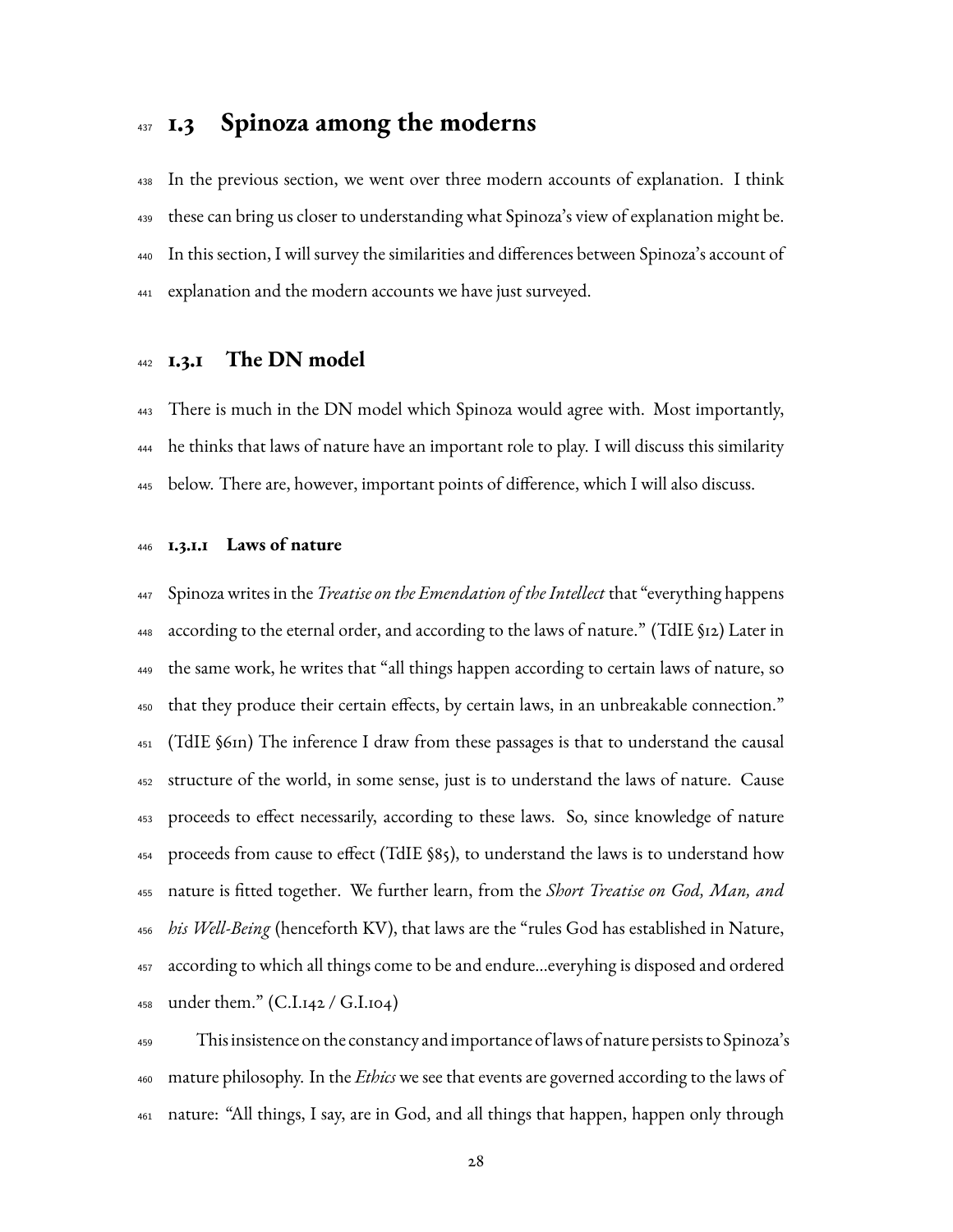the laws of God's infinite nature." (EIp152) And in EIVp2dem, he speaks of certain effects being able to be "deduced from the laws of our nature alone". In speaking of "laws of our nature" I take it that Spinoza means something like "rules which govern our essences." So it seems we can understand certain effects only by properly understanding the laws according to which they follow from their causes.

<sup>467</sup> All this leads me to conclude that, for Spinoza, laws play an important explanatory role. For one thing, they describe how it is that a given cause follows from a given effect. For another, certain effects are said to follow from certain laws, and so to understand these effects we must understand the laws.

#### <span id="page-31-0"></span>**1.3.1.2 Points of difference**

 But there is one important point on which he differs from Hempel and his followers. He requires, for a particular thing to be understood, that it be understood causally.

 In EIa4, Spinoza states that "[t]he knowledge of an effect depends on, and involves, 475 the knowledge of its cause." This much is not original. It is a straightforward expression of an ancient view of science and scientific explanation, one which goes back at least to Aristotle in the *Posterior Analytics*.

 But now combine this with what Spinoza writes in EIp8s2: "there must be, for each 479 existing thing, a certain cause on account of which it exists." This is not the only place where Spinoza avows a version of the PSR. It is also found in his correspondence. In Ep. 34, to Johannes Hudde, he "[undertakes] to provide a demonstration of the Unity of God from the fact that his Nature involves necessary existence." In order to do this, he presupposes a number of hypotheses, among which is a version of the PSR: "There must necessarily be a positive cause of each existing thing, through which it exists." In this letter, he also equates the cause of a thing and the reason for a thing. He writes that

 What must also be investigated is the reason why neither more nor fewer than twenty men exist. For (according to the third hypothesis) concerning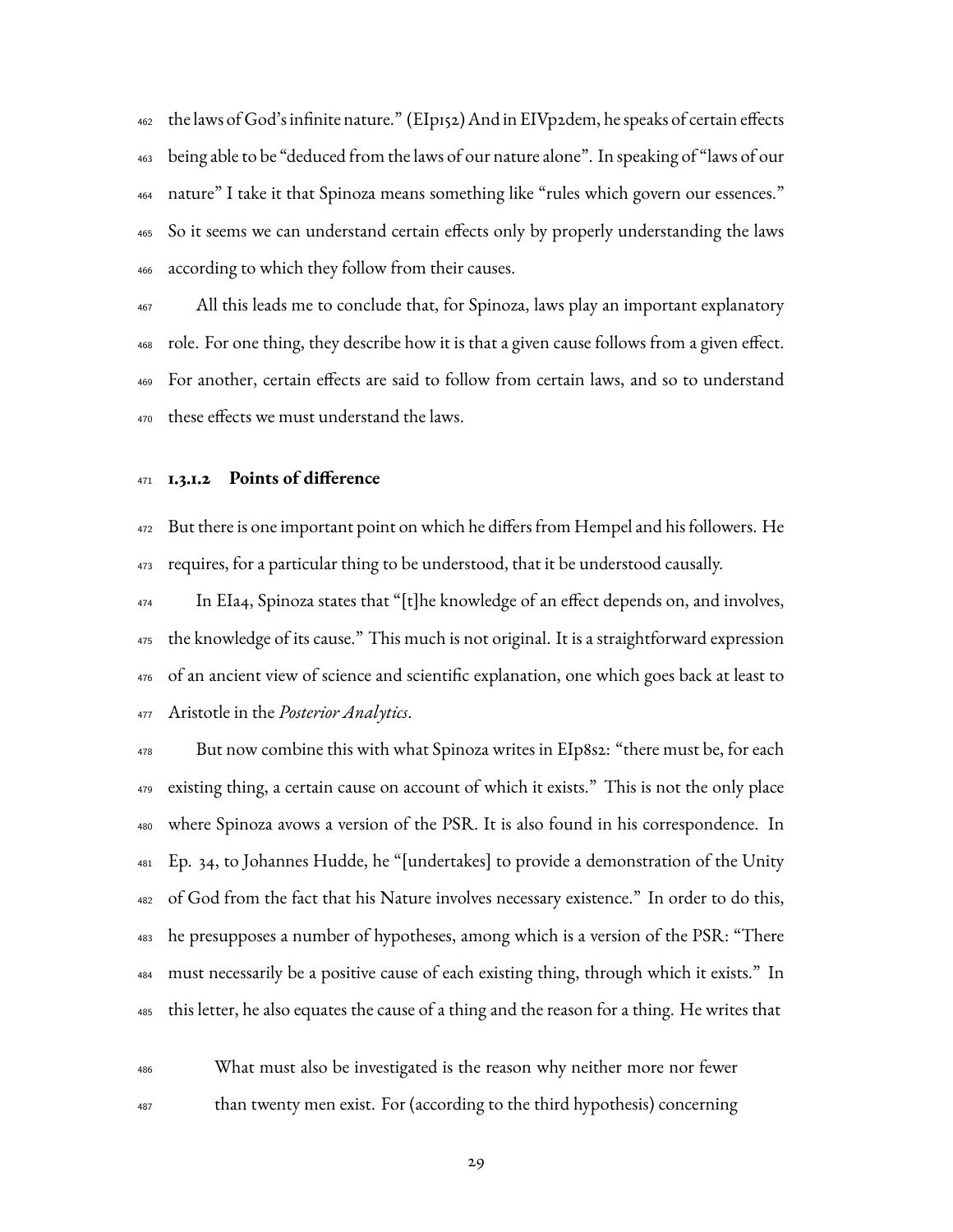each man a reason and cause must be given why he exists. But (according to the second and third hypotheses) that cause cannot be contained in the nature of the man himself, for the true definition of man does not involve  $_{491}$  the number of twenty men. (C.II.25-6 / G.IV.180)

 What Spinoza seems to be saying here is that when we ask why "neither more nor fewer than twenty men exist," we're after the *reason* or *cause* of this. To explain, then is, to cite causes.

 This is the prime difference between Spinoza's notion of explanation and that of the DN account. Even correct DN explanations which actually are taken to function as ex- planations need not cite causal lawswhich link explanans and explanandum. For Spinoza, such a position would be anathema. To give a reason or explanation for something *just is* to give a causal explanation for something.

 The key notion for the DN account is nomic expectability: if there is some lawlike connection between *F*-events and *G*-events, then when some *F* event occurs, we can ex- pect a *G*-event to occur. But there need be no connection between them save a neo- Humean regularity. It is questionable whether this mere constant conjunction can afford the kind of understanding that Spinoza wants out of a proper explanation.

An example may help. Suppose the following were a law:

(S) Every instance of β-decay of some appropriate kind is followed by a si-

multaneous supernova out of that event's light-cone

 Strange though this law might be, it passes the neo-Humean test for causality. There is a constant conjunction between one event and another, one which has no exception throughout the natural order. It's part of the mosaic of the world.

Now consider a DN explanation for the event:

(E) A particular star went supernova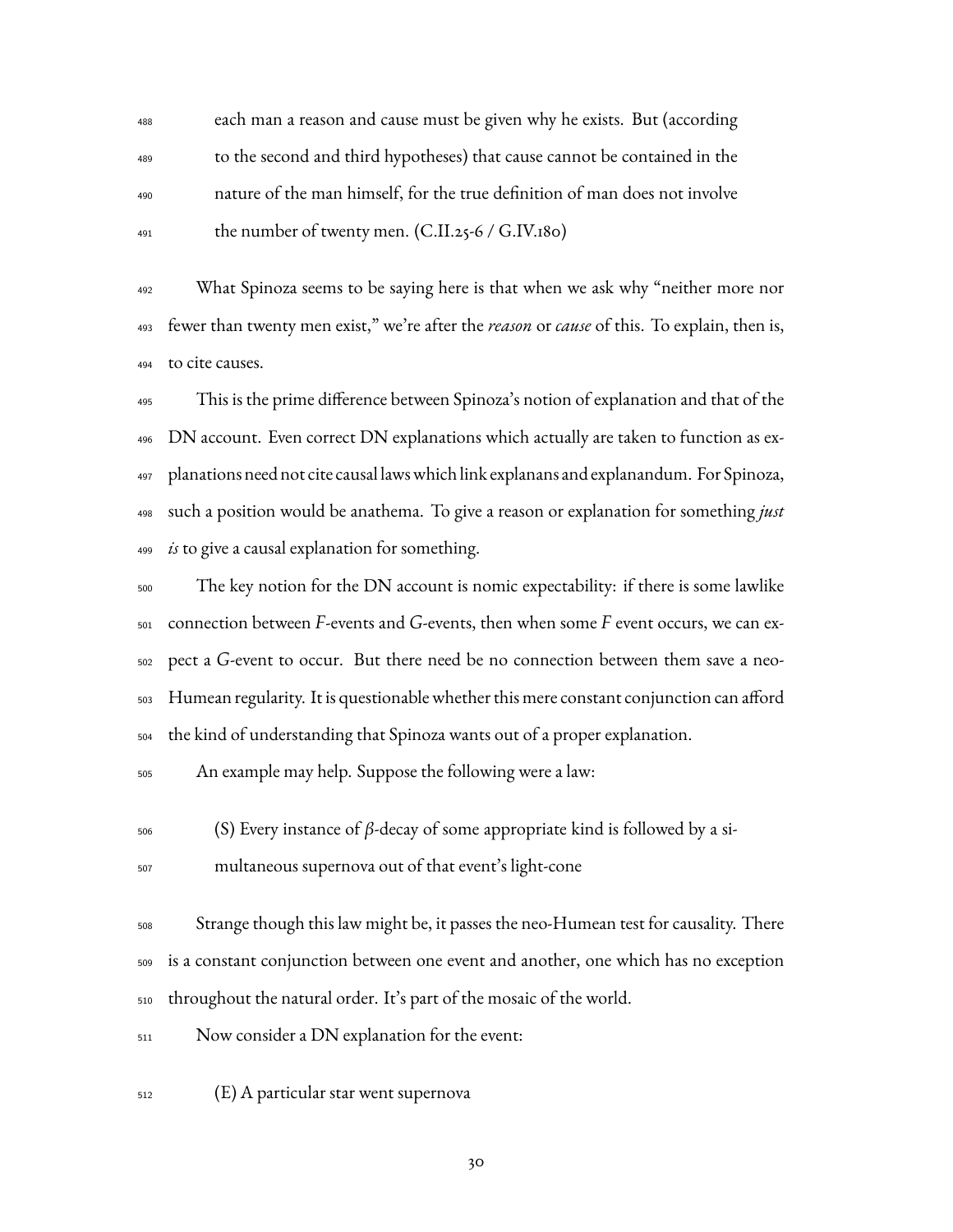Suppose that this was an instance of the pattern described by the law. That is, suppose there were a corresponding β-decay of the appropriate kind. Then the following would constitute a perfectly good DN explanation:

 $1.$  Every instance of β-decay of some appropriate kind is followed by a simultaneous supernova out of that event's light-cone.

2. There was a β-decay of the appropriate kind.

**So:** (3). A particular star went supernova

 But this should not count as a causal explanation on Spinoza's terms. The β-decay provides us no *understanding* of the mechanism by which the star happened to go super- nova, even though the two events are covered by the law. Conceiving of an effect through its cause would, by Spinoza's lights, involve conceiving of the supernova through the β- decay. But what understanding does this involve? How does this reveal to us the nature of the event in question? There is no conceptual connection between the two events, something that Spinoza treats as a necessary condition for there being a casual relation.

 The Humean might claim differently. He might claim that all it is to understand an event is to understand the constant conjunction and the conjunct in question. But that will not satisfy Spinoza, given his strict account of what the essence of a thing is (which I will deal with later in the dissertation). In order to understand a thing, we must understand its essence, and its essence allows us to deduce all its properties. In some places (as we will see later; just be patient) Spinoza holds that the proper essence of a thing is the one which includes its efficient cause, from which all the properties of a thing may be deduced. But it seems clear that a particular  $\beta$ -decay will not allow us to deduce all the properties of a supernova. It gives no information about (say) the stellar mass involved. Of course, the Humean might push back even further, and question this conception of essence. In a philosophical debate, this would be perfectly acceptable. But here we are concerned with ascertaining what would be acceptable to Spinoza. Hence, the differences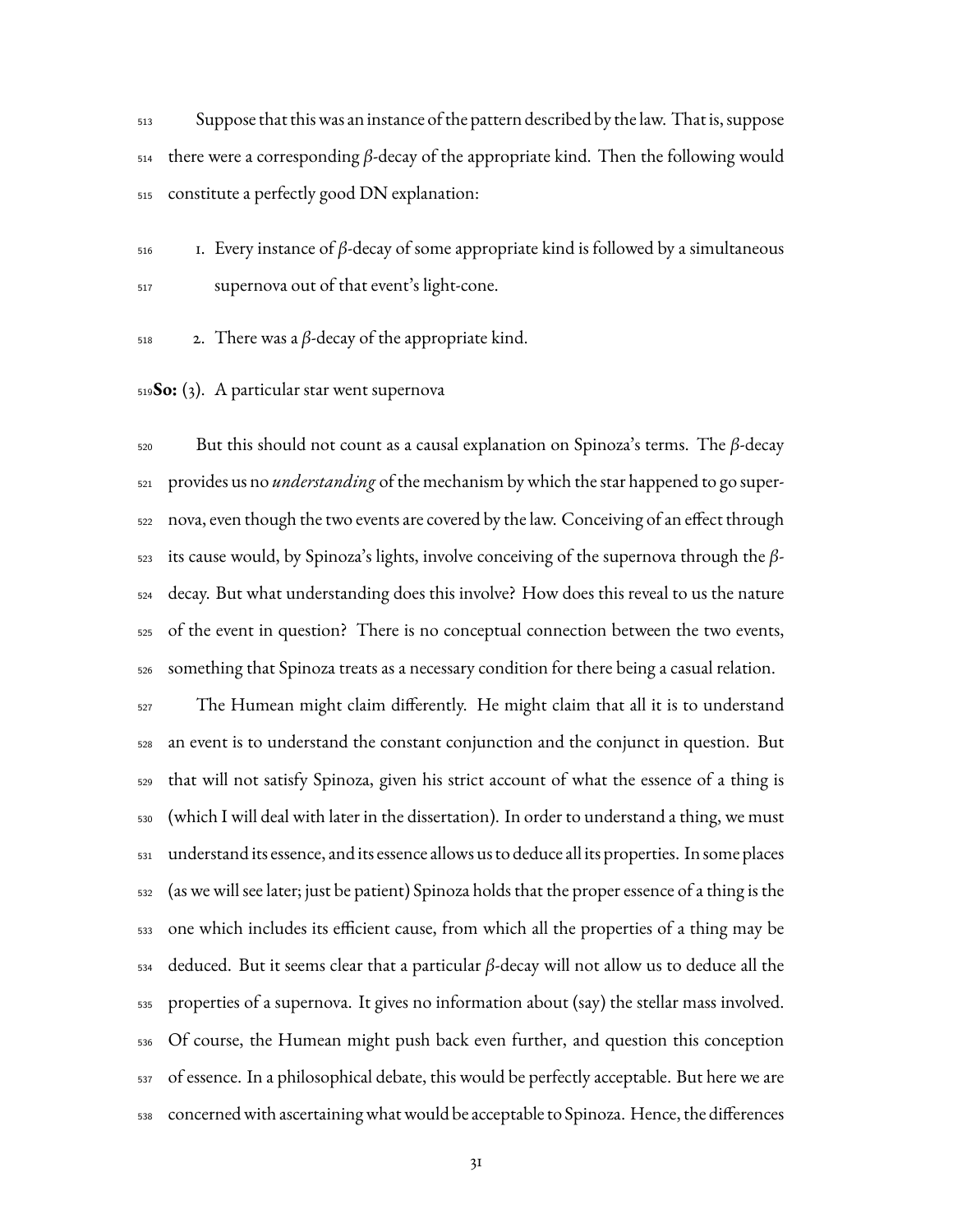I have pointed out suffice to show that Spinoza cannot accept this account of causation, and hence this account of laws.

### <span id="page-34-0"></span>**1.3.2 Van Fraassen's pragmatic model**

#### <span id="page-34-1"></span>**1.3.2.1 Pragmatism?**

 It seems odd to call Spinoza, that arch-rationalist, a pragmatist, or to wonder whether he should think a given explanation can be correct relative to our particular interests and goals, rather than relative to the standpoint of nature. But, surprisingly, there are some passages in his correspondence which give that impression.

 In Ep. 60, to Jarig Jelles, Spinoza discusses what the true definition of a thing is. The question posed by Jelles goes as follows. Suppose that there are two adequate ideas of a thing. Since both are adequate ideas, each allows you to infer all of the thing's properties. But suppose that one can infer all a thing's properties more easily from the one than from the other. If this is true, then which of these two ideas should we choose as its nature? He gives a concrete example:

 [A]n adequate idea of a circle consists in the equality of the radii, but it also consists in the infinite rectangles, equal to one another, which are made from the segments of two lines [intersecting within the circle]. So it has infinite further expressions, each of which explains the adequate nature of the circle. And though from each of these everything else which can be known about the circle can be deduced, still, it can be done much more easily from one of these than from the other. (C.II.432 / G.IV.270)

 Spinoza, in reply, holds that to find the true or adequate idea of an object, one must seek the one which "expresses the efficient cause." (C.II.433 / G.IV.270) He explicitly de- nies that one of the examples given of an adequate idea of a circle (that of infinitely many rectangles) is in fact an adequate idea, for it does not express the circle's efficient cause.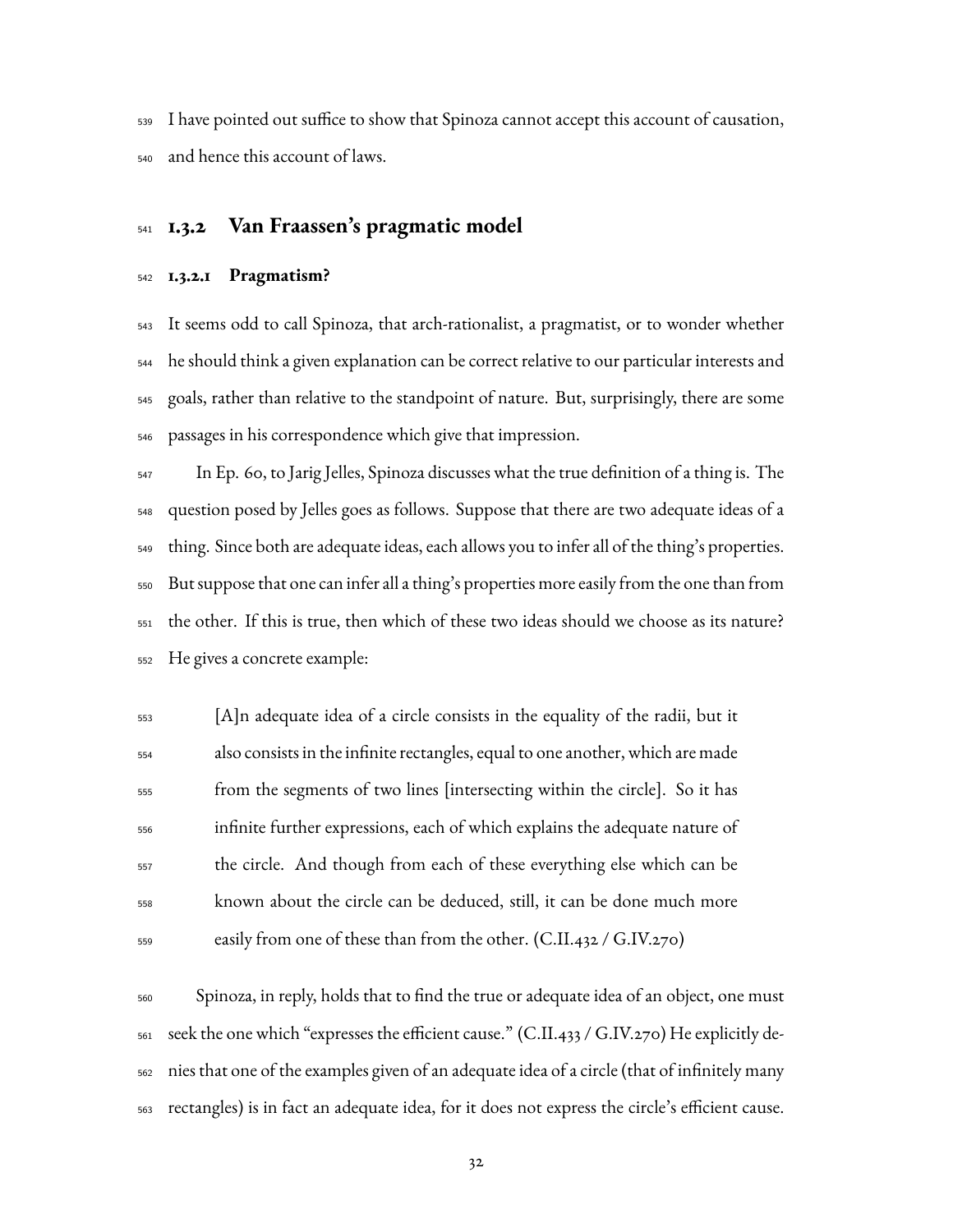Instead, he proposes another definition: a circle is the figure formed by fixing one end of a line segment and allowing the other to vary. This mirrors the compass construction of a circle. He holds that "since this Definition now expresses the efficient cause of the  $_{567}$  circle, I know I can deduce all the properties of the circle from it." (C.II.433 / G.IV.271) But something strange comes next. In discussing another example that Jelles raises concerning measurement of curves, Spinoza writes the following:

I maintain absolutely that from certain properties of a thing (whatever idea

 $\frac{1}{571}$  is given) some things can be discovered more easily, others with greater difficulty—

though they all concern the Nature of the thing. (C.II.433 / G.IV.271)

 In this passage, Spinoza seems to be saying something like the following. Suppose I want to explain some property of a thing. I can do this in one of two ways, using one of two ideas. But one idea lets me deduce the property with more ease than the other. So I can legitimately choose the one idea over the other,*even though* each of these expresses the nature of the thing in question. What this sounds like is an affirmation of the position that a proper explanation can be one which takes human interests into account. That is, he seems to take a somewhat pragmatic view of explanation.

#### <span id="page-35-0"></span>**1.3.2.2 Contrast class**

 Another apparent point of convergence is the notion of a contrast class. Recall that van Fraassen holds that when we're asking a why-question, we are asking it with an implicit range of possible alternatives (see: the Adam example). It seems Spinoza is in agreement with this general position, at least with respect to certain kinds of facts.

 After giving the statement of the PSR in EIp8s2, Spinoza offers the following infer-ence:

 From these propositions it follows that if, in nature, a certain number of individuals exists, there must be a cause why those individuals, and why nei-ther more nor fewer, exist.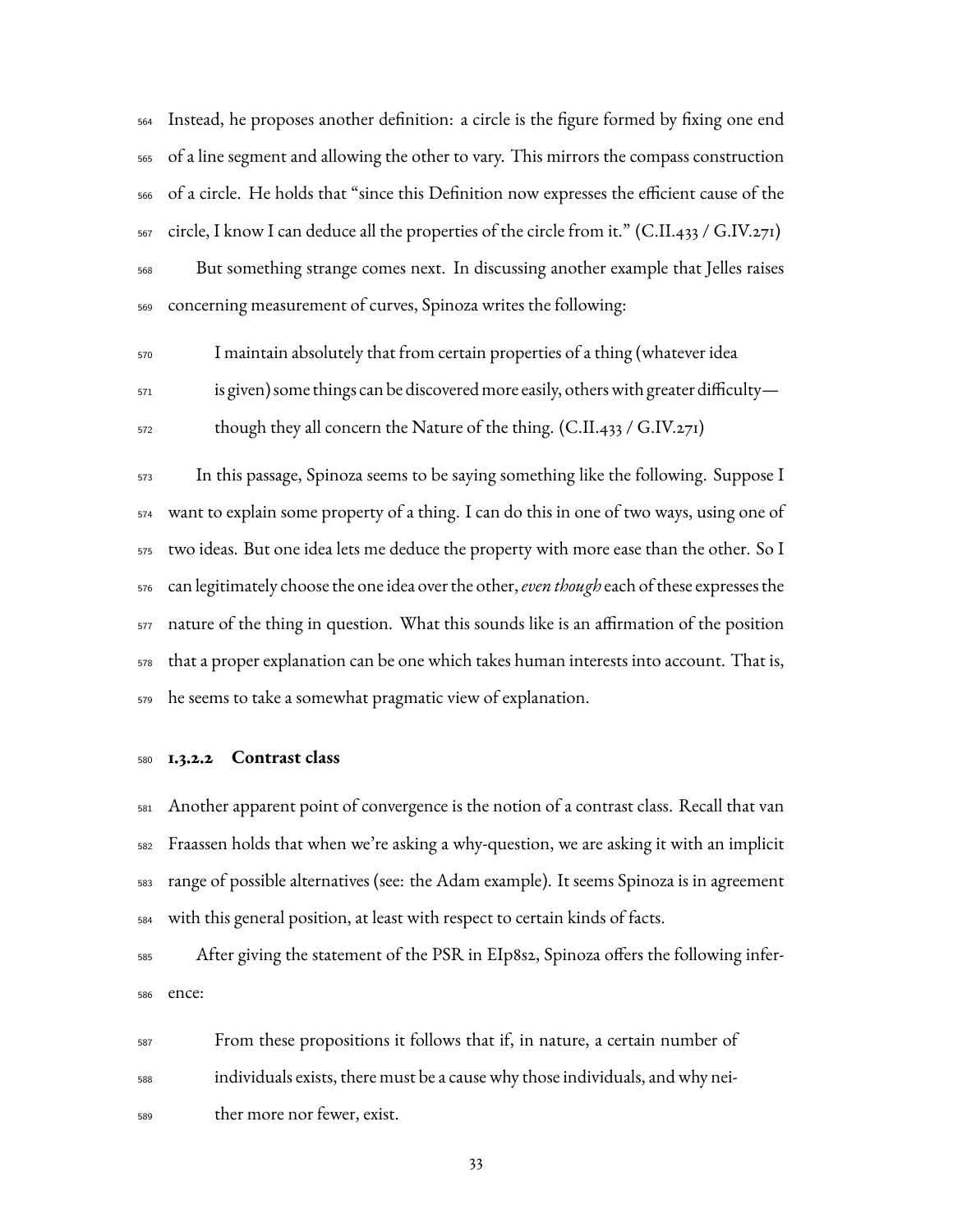For example, if 20 men exist in nature…it will not be enough (i.e., to give a reason why 20 men exist) to show the cause of human nature in general; but it will be necessary in addition to show the cause why not more and not  $_{593}$  fewer than 20 exist. (C.I.415 / G.II.50-1)

 It seems like Spinoza is affirming something very much like a contrast class require- ment here. In order properly to explain why a particular number of individuals exists, we need to explain why this is *in contrast to* some other definite number of individuals. 597 The same inference appears in the other explicit mention of the PSR in Ep. 34 (which

 we also noted above). From the same 4 propositions that appear in the *Ethics*, he draws the same conclusion:

 From these presuppositions it follows that if some definite number of indi- viduals exists in nature, there must be one or more causes which were able to produce precisely that number of Individuals, neither more nor fewer. For example, if twenty men exist in nature—to avoid all confusion I shall sup- pose that they exist together and without predecessors in nature—it will not be sufficient, to give a reason why the twenty exist, to investigate the cause of human nature in general. What must also be investigated is the reason why neither more nor fewer than twenty men exist. (C.II.26 / G.IV.180)

 Here again, the notion of a contrast class emerges implicitly, in precisely the same way it did in the passage from the *Ethics*.

 I am not claiming that Spinoza had anything like van Fraassen's account in mind. Rather, I am claiming that he is explicitly committed to a kind of explanation which has contrastive elements. These are rather constrained, if we take the text at face value: The only contrastive elements in Spinoza's account regard numerical existence facts. If the *xx*s exist, then there is an explanation for why those particular *xx*s exist, rather than the *xx*s and the *yy*s (where these are relevantly similar sorts of things). We may suppose, however, that he has no opposition to the general notion.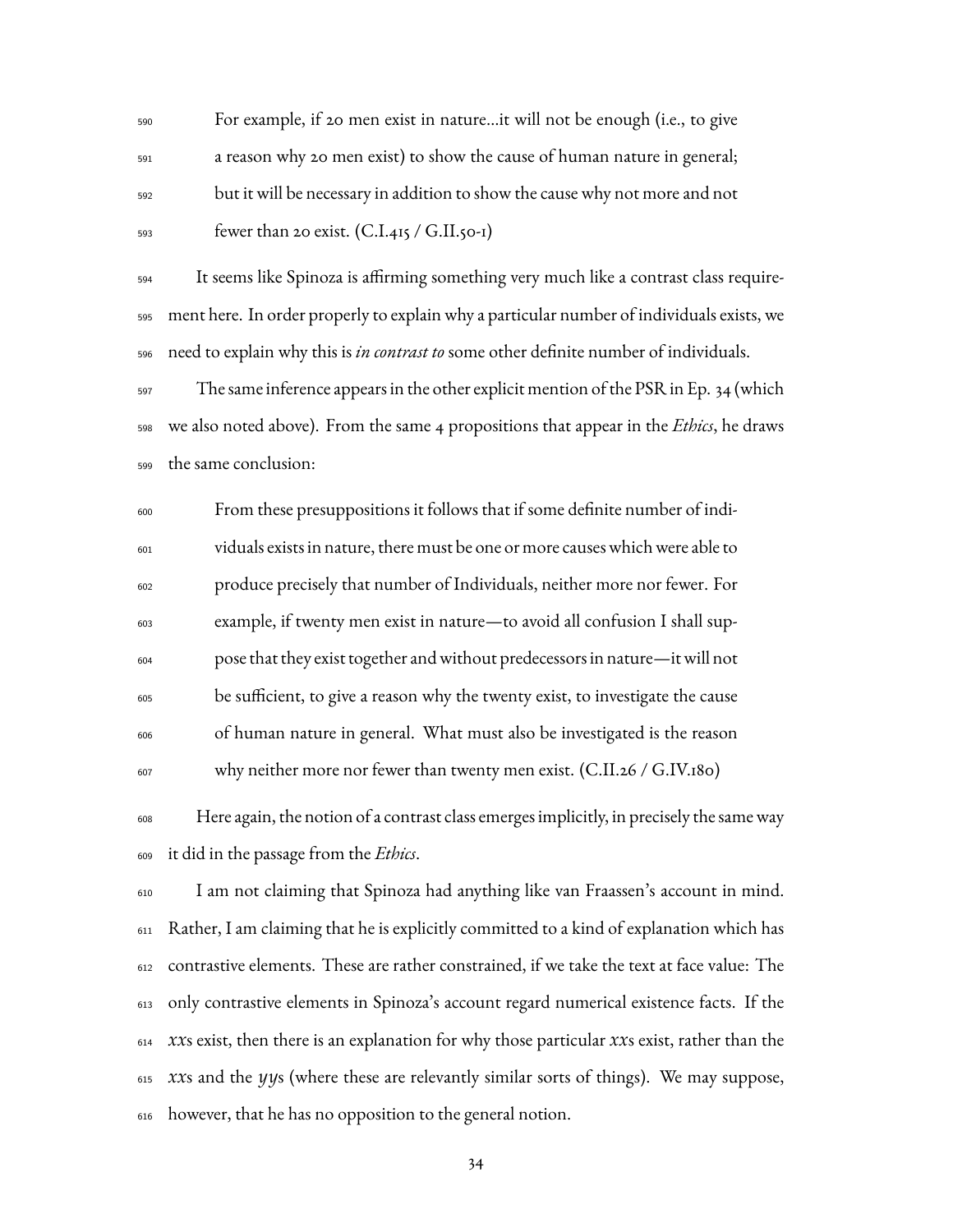#### **1.3.2.3 Points of difference**

 While, as we have seen, Spinoza has some affinities with a pragmatic account of expla- nation, I do not think that he would go whole-hog and say that all explanations have a pragmatic character. This is because of his close linking of explanation and causation. For him, effects are most perfectly understood through their causes. He writes in TdIE §92 that "knowledge of the effect is nothing but acquiring a more perfect knowledge of its cause." In EIa4 he writes that "the knowledge of an effect depends on, and involves, the knowledge of its cause." So if we wish to explain an effect, we must do so through its (adequate) cause. And there is only one of these. (I argue for this in the final chapter of the dissertation; since development of this point is more crucial to my case there than my case here, I omit the argument and ask the reader just to trust me on this.)

 There is still another difference. For van Fraassen, the "because" in explanations like  $\epsilon$ 29  $\;\;$  (\*\*) does not need to signify that  $A$  caused  $P_k.$  Depending on contextual factors, such as the relevance relation, no events in the causal history of the thing in question need be referred to by the "because" relation. Whether or not it does refer to causal factors will depend on the motives of the speaker and the interests of the questioner, and so forth.

 Clearly, Spinoza will have none of this. For one thing, his equating of causes and reasons will not allow it. When we ask for the reason why it is the case that I got up early yesterday morning, what he thinks we are asking (or what we should be asking) is what the cause of this event is. He will *not* be satisfied by an answer such as "oh, no reason in particular; I just happened to wake up at that time." But on van Fraassen's account, such an answer is perfectly acceptable, depending on the context.

#### **1.3.3 Ontic accounts**

 Here is where Spinoza is perhaps closest to some modern accounts of explanation. Like defenders of the ontic account, he emphasizes the importance of causal explanation.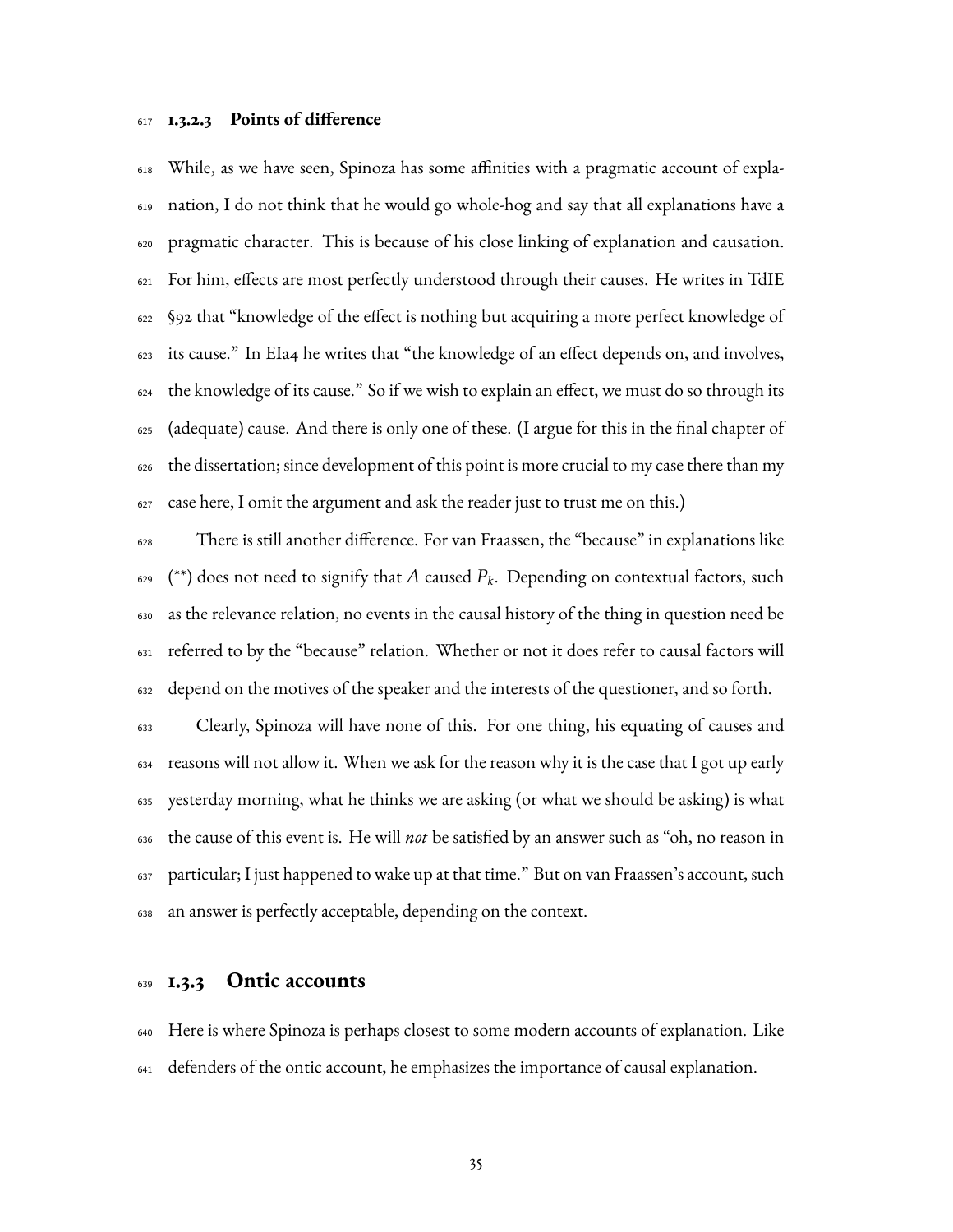#### **1.3.3.1 Causal explanation**

 It is pretty clear that Spinoza is committed to the universality of causal explanation. We saw above that he is committed to a strong version of the PSR. Both the existence of things and their non-existence require causal explanations.

 What is more, Spinoza seems committed to the thesis that particular things are ex- plained, in great part, through their proximate causes. In TdIE, for instance, he writes that the definition of a created thing "will have to include the proximate cause." (TdIE §96) To know about a thing's essence, and hence to know what a thing is, we have to have some information on its causal history. (We will examine what kind of information we need to have about the causal history of particular things when we discuss Spinoza's doctrine of essences.) Spinoza also places a parallel restriction on the true definition of a thing in Ep. 60, to Tschirnhaus. There, he writes that

 To know which of the many ideas of a thing is sufficient for deducing all its properties, I pay attention to one thing only: the the idea *or* definition of the thing expresses the efficient cause. (C.II.433 / G.IV.270)

 And in the TTP, he writes that "we ought to define *and explain* things through their proximate causes." (TTP.IV.4)

 The moral I draw from these passages is that knowing the causal history of a particu- lar thing is a key component in knowing its essence. If we think that Spinoza holds that scientific knowledge is intimately related with knowing the essences of things (as I will ar- gue later in the dissertation), then knowing the causal history will be essential to scientific knowledge, and hence to scientific explanation.

#### **1.3.3.2 Points of difference**

 The key difference between Spinoza and the modern proponents of an ontic view of ex-planation is in the sophistication of their views. I do not think Spinoza had any particular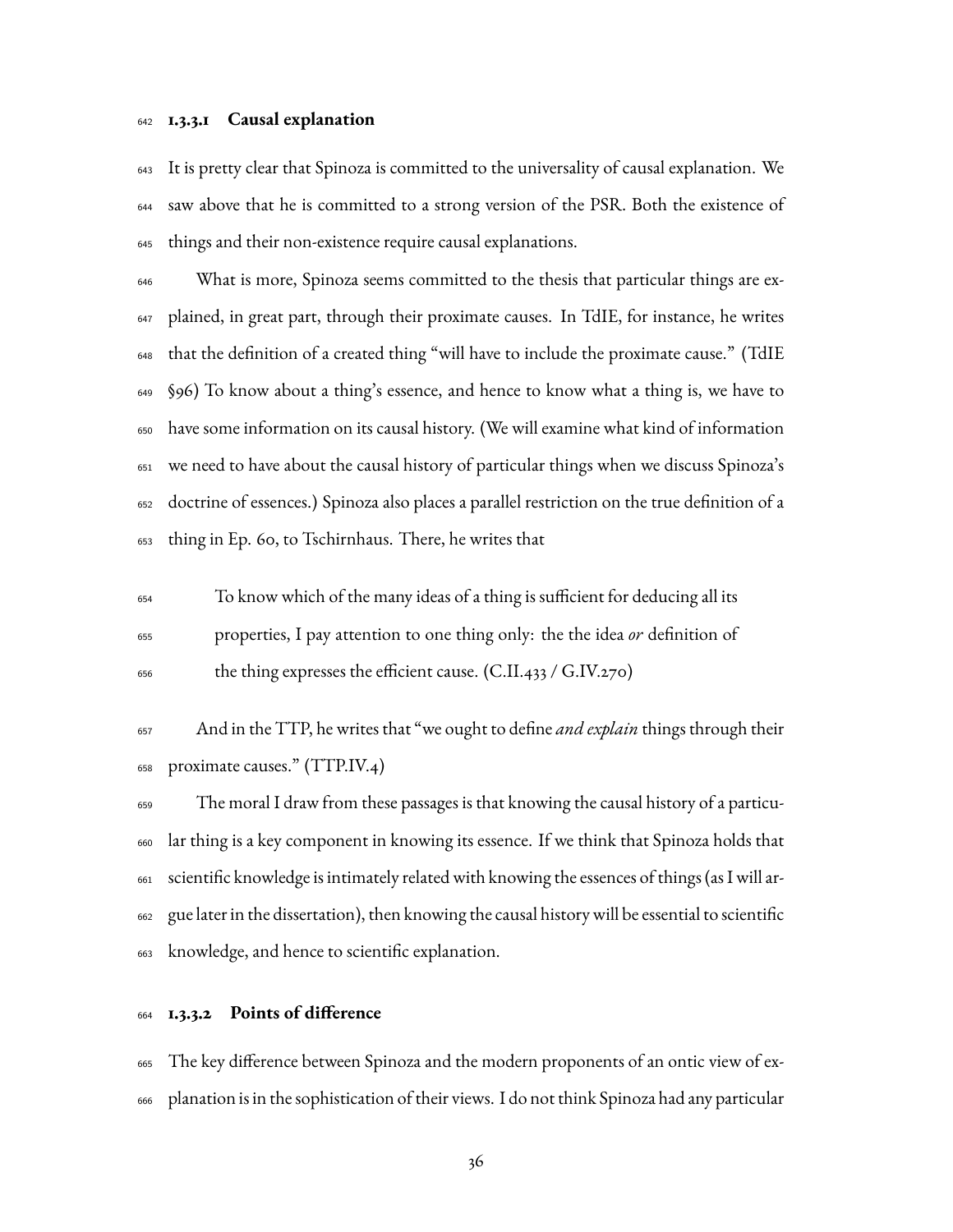account of the statistical relevance relation between two events. Nor can I find evidence that he accepted any sort of screening off condition for dispensing with spurious causes. So to that extent, his account differs from that of modern-day proponents of ontic ex-planation.

 Further differences might lie in the accounts of causality that each holds. Spinoza holds, officially, that the only kind of causation is efficient causation. (There are compli- cations here concerning formal and final causality, which we will address later.) He takes the causal relata (usually) to be things, rather than events. Following Hume, many mod- ern proponents of the ontic account will take the causal relata in question, and hence the explanandum and explanantia, to be events. I think that Spinoza might be open to event causation, but it is clear that this is not the only kind he has in mind. Objects can cause objects, on his view. This is something the modern theorist might not countenance.

 Another point of difference lies in his conception of lawhood. Spinoza is a neces- sitarian: everything that happens in nature happens necessarily. Consequently, he is a determinist. If he is right, then (one might think) there is no room for irreducibly statis- tical or probabilistic explanations or causal connections in nature. But this is something that many of the proponents of the ontic conception of explanation would reject. Some statements which seem very much to be laws are irreducibly statistical in character.

#### **1.3.4 Wrap-up**

 Let's recap. We saw above that, while Spinoza might have several points of agreement with contemporary accounts of explanation, he also has important points of difference. He differs from the proponents of the DN model in requiring that the explanations in question be causal. He differs from pragmatic accounts of explanation in thinking that there is, ultimately, just one correct explanation. He differs from the ontic account least, perhaps, but his notion of causation and law-hood is certainly not statistical.

But what, exactly, is his account of explanation? What sorts of things can be ex-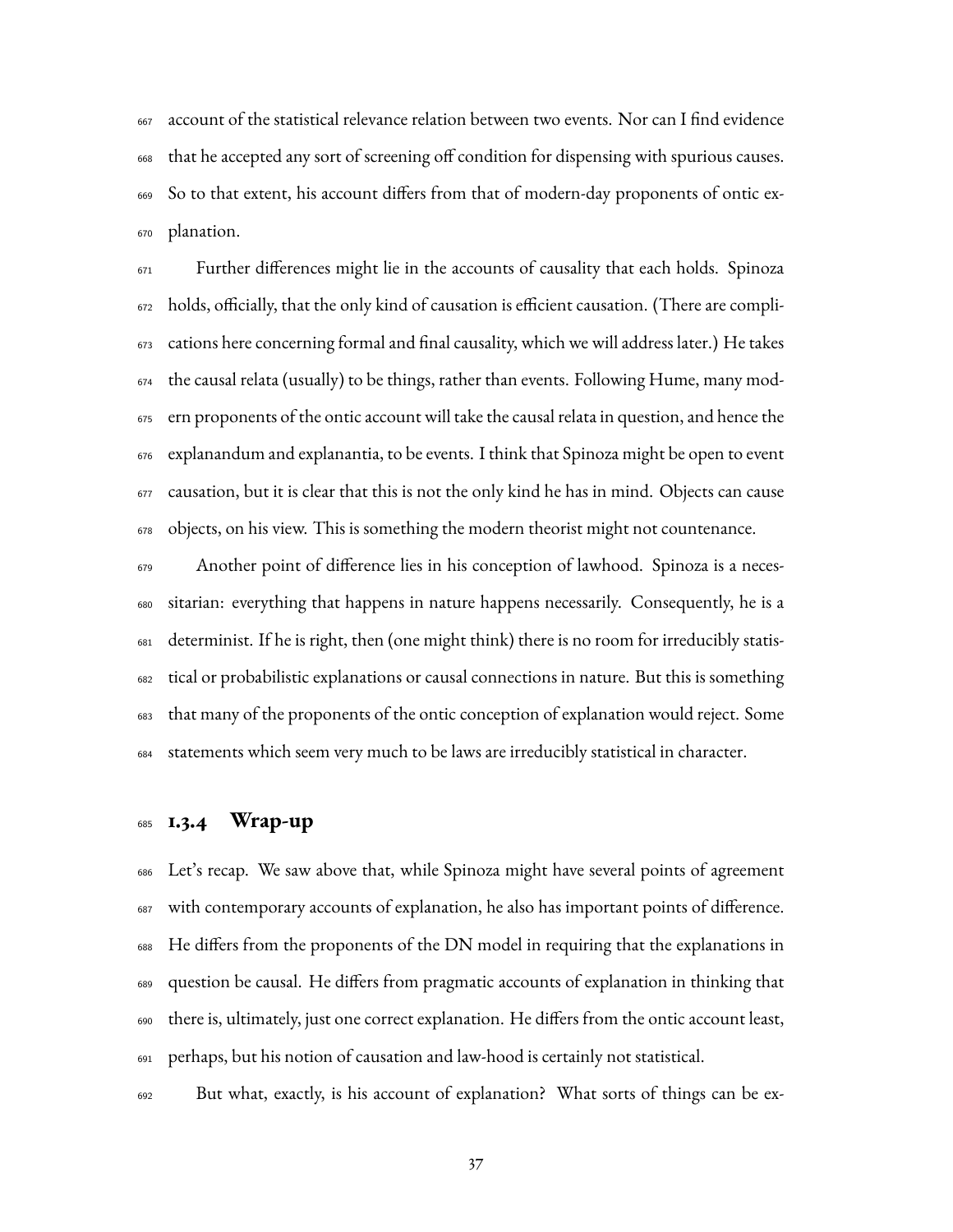plained? How are laws involved? It is hard to answer that question, since he does not give us an explicit answer. But I believe we can glean some clues from the text. It is to this project that I will now turn. First, I will consider what sorts of things Spinoza thinks can be explained, and make some conjectures as to how they fit into his ontology. Next, I will consider how laws of nature are involved in explanation. Finally, I will offer a conjecture as to what Spinoza's account of explanation might be.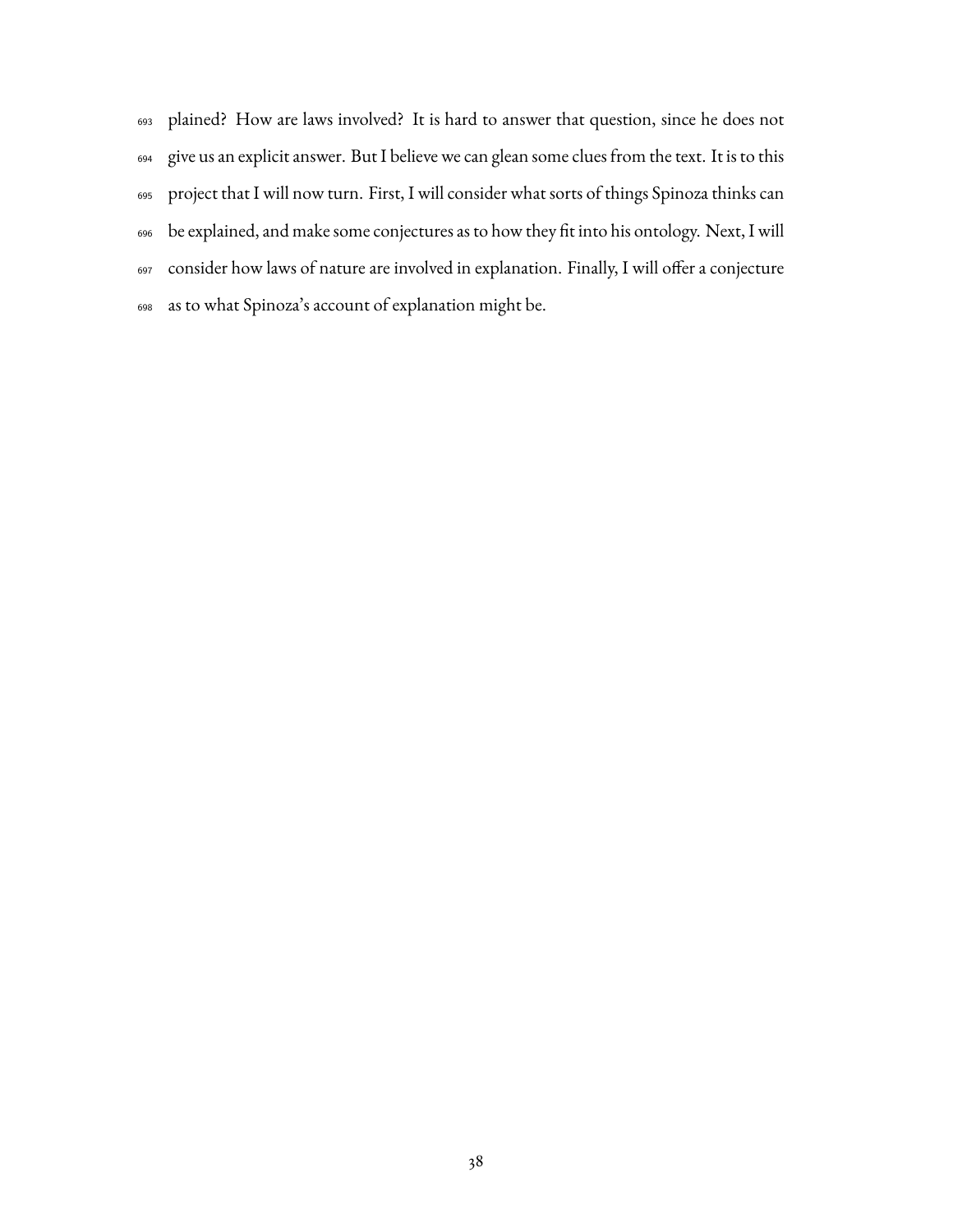## **Chapter 2**

## **Spinozistic explanation**

**2.1 How broad is the PSR?**

 What, for Spinoza, can be explained? As we saw earlier in our discussion of Spinoza's explanatory rationalism, some commentators have taken the view that *everything*, every fact, has an explanation. My view is that this goes beyond the available textual evidence, though perhaps there are arguments which can supersede this lack of evidence.

 The statements of the causal principle that Spinoza gives seem to imply a PSR which applies to existence facts. That is, Spinoza holds to something like the following principle:

(PSR<sub>ef</sub>) For every thing *x*, *x*'s existence or non-existence has an explanation.

 Recall that the statement of the causal principle in EIp8s2 says that that the cause of the thing's existence is the thing "on account of which it exists". That is, a thing's cause explains the fact of its existence. Thus, the things that the explicit version of the PSR applies to are existence facts.

 But Spinoza doesn't think *only* existence facts have explanations. He also arguably endorses an explanatory principle for events. In the TTP he writes that "[n]othing, there- fore happens in nature which is contrary to its universal laws. Nor does anything happen which does not agree with those laws or does not follow from them." (TTP VI.10) So all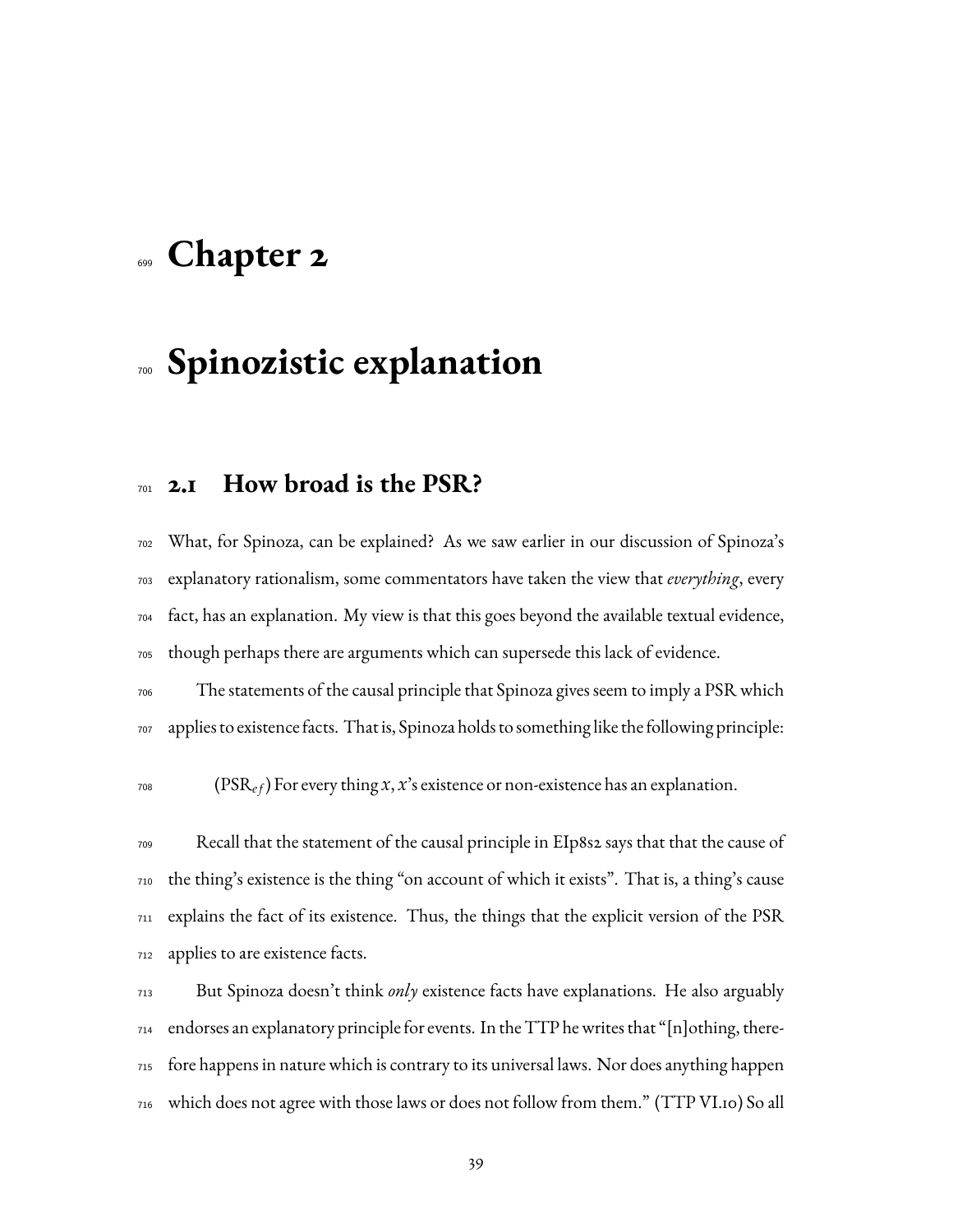things that happen – that is, all events – follow from the laws of nature, or are consistent with them. From this I conclude that all events have explanations.<sup>[1](#page-42-0)</sup> 

 This is not the only passage in which Spinoza says this. In TdIE §12 Spinoza states that "everything that happens happens according to the eternal order, and according to certain laws of nature." So things happen. This suggests there are events. Later, in TdIE §65, when speaking of confused ideas, Spinoza writes the following:

 [Certain fictions consist] in attending at once, without assent, to different confused ideas, which are of different things *and actions* [emphasis mine] existing in nature…Indeed we also cannot feign from [them] any actions that are not true; for at the same time we will be force to consider *how and why* [emphasis mine] such a thing happened.

 Spinoza also writes in Ep. 13 that "all variations of bodies happen according to the Laws ofMechanics." (C.I.210 / G.IV.67) From these passages, I infer that Spinoza's meta- physics has room for something like events, and that these all have explanations as well. In some sense, for Spinoza, events can also have causes. He writes. in EIIId2:

 I say that we act when *something happens* [emphasis mine], in us or outside us, of which we are the adequate cause…On the other hand, I say that we are acted on when something happens in us, or something follows from our nature, of which we are only a partial cause.

 So we act, or are acted upon, when things happen to which we are causally related in appropriate ways. It's hard to see what these could be other than events.

 So Spinoza seems to speak as if there are events. He also seems to speak as if these events all have explanations. I take this to be pretty good evidence that there is some room in Spinoza's philosophy for the explanation of events.

<span id="page-42-0"></span><sup>1.</sup> For a similar view see Curley  $(1969, 47)$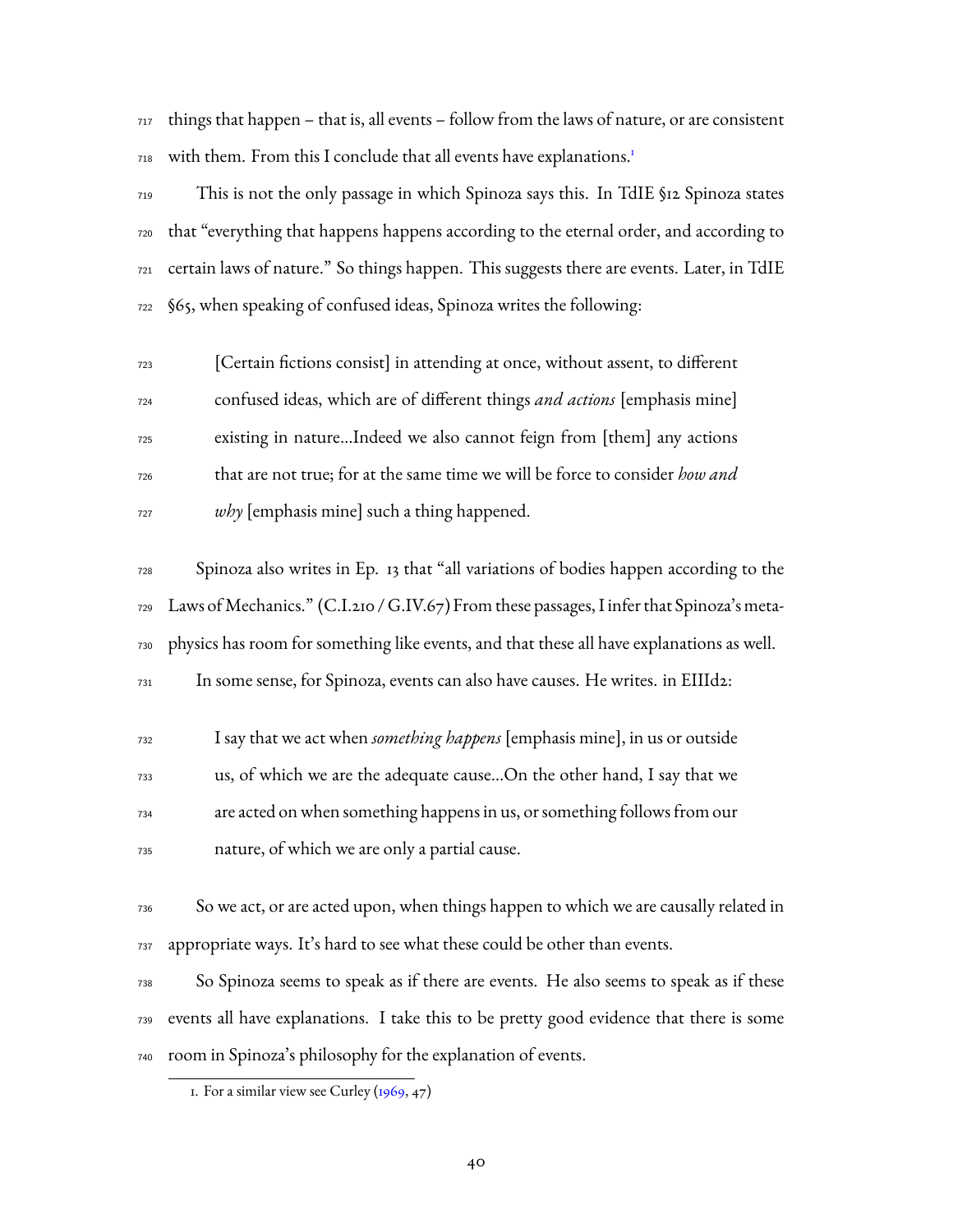#### **2.1.1 What events are**

 So Spinoza thinks there are events. But he also thinks that everything that exists is either a substance or a mode. Since God is the only substance, it follows that events are modes of some kind.

 But what kind of modes are they? Let's make the following distinction. Call a mode a first-order mode if it exists independently of an act of abstraction of a finite intellect. Let's call a mode a second-order mode if it depends on an act of abstraction by a finite intellect 748 (elsewhere Spinoza calls these "beings of reason").<sup>[2](#page-43-0)</sup> So are events first-order modes, or second-order modes?

 I think that they are first-order modes. Spinoza says that events follow from and hap- pen according to the laws of nature. If we think that nature's laws are mind-independent, we have some evidence in support of the first-order reading. For if the laws are mind- independent, it is plausible to assume that the things that they govern are themselves mind-independent, and hence first-order modes.

 But this leaves questions open. Do events have internal structure? There is no direct textual evidence for or against any particular reading. We have seen that Spinoza talks like there are events, and that this isn't just loose way of speaking. But he gives us no clue as to their structure. This is recognized by, for instance, Lin ( $2018$ , 139), who correctly notes that it is unlikely that Spinoza considered these issues in any great detail, if at all. Any attempt to build up an ontology of events is speculation. But it need not be un-moored speculation. It can be anchored in Spinoza's other views.

 Pre-theoretically, events seem to be structured, and to relate certain things to each other. The event of my throwing a baseball joins, in some sense, me and the baseball, which may be constituents of it. If events are modes and have this structure, they must relate other modes to each other. In other words, they must be modes of modes.

<span id="page-43-0"></span><sup>2.</sup> Note that if all we were to say is that these modes can exist independently of the activity of an intellect or mind, then no modes of Thought could be first-order modes, for the obvious reason: they are all dependent on the mental activity of God.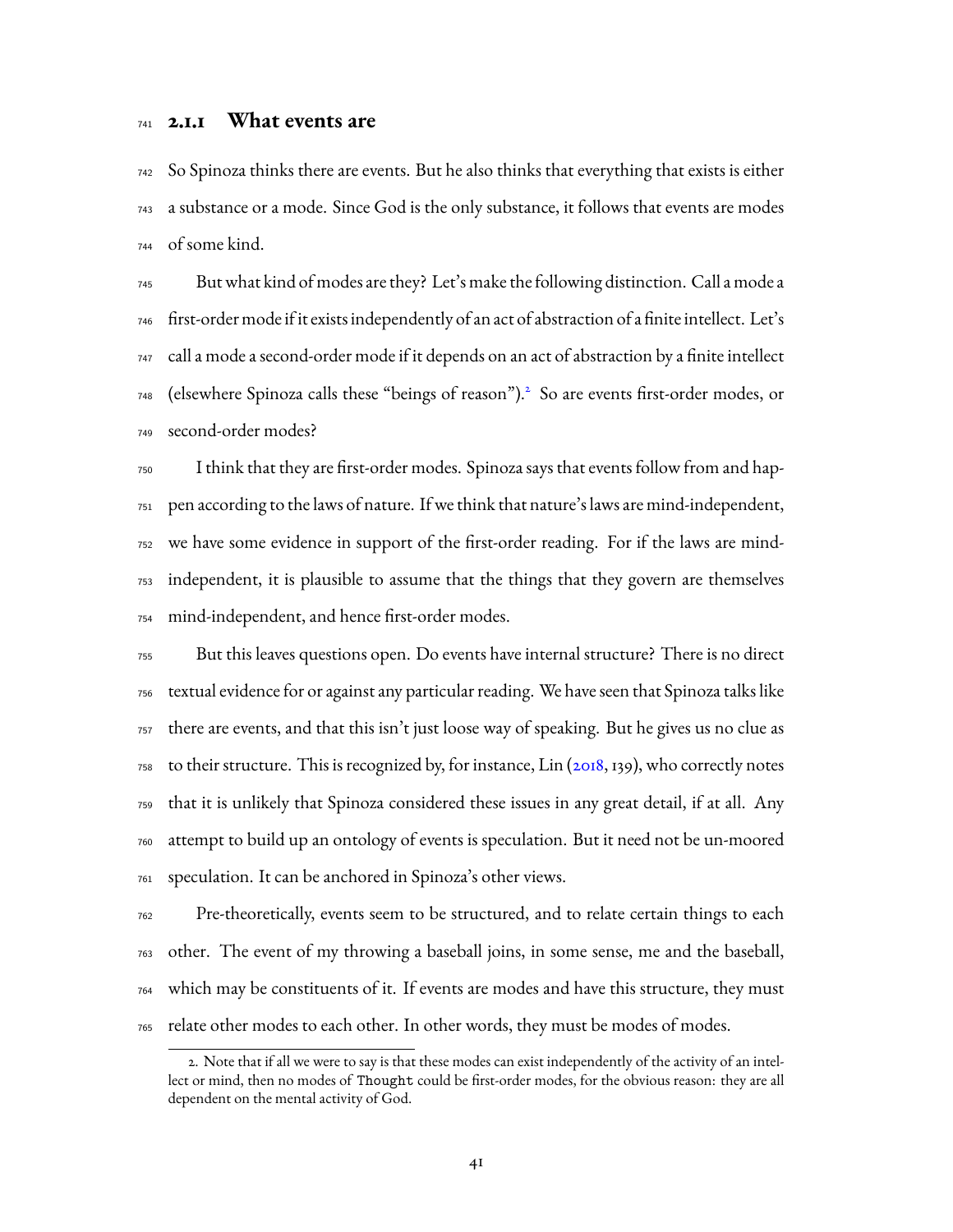There are at least two precedents for this view elsewhere in Spinoza's corpus. The first comes in the Physical Digression (EIIp13def), where Spinoza gives his definition of an individual:

 When a number of bodies, whether of the same or of different size, are so constrained by other bodies that they lie upon one another, or if they so move, whether with the same degree or different degrees of speed, that they communicate their motions to each other in a certain fixed manner, we shall say that those bodies are united with one another and that they all together compose one body or Individual, which is distinguished from the others by this union of bodies.

 So when modes of Extension stand in the right sort of relation, they make some-thing new, an individual. This mode has multiple modes as constituents.

 This individual at least partially inheres in multiple distinct modes at once. Recall  $_{779}$  EIa1: "Whatever is, is either in itself or in another". So if a particular individual exists, it either inheres in itself or in something else. It can't inhere in itself alone, since it's not a substance. So it must inhere in something else (in addition to substance), at least partially. Since it is a composite, it cannot inhere wholly in any one of its constituents. By exhaustion, then, it inheres in all of its parts at once (in addition to in substance).

The second precedent comes at EIId7:

 By singular things I understand things that are finite and have a determinate existence. And if a number of Individuals so concur in one action that to- gether they are all the cause of one effect, I consider them all, to that extent, as one singular thing.

 In this passage, when multiple modes coordinate to produce a particular effect, they are considered as an individual mode. And for the same reasons as before, it can't in-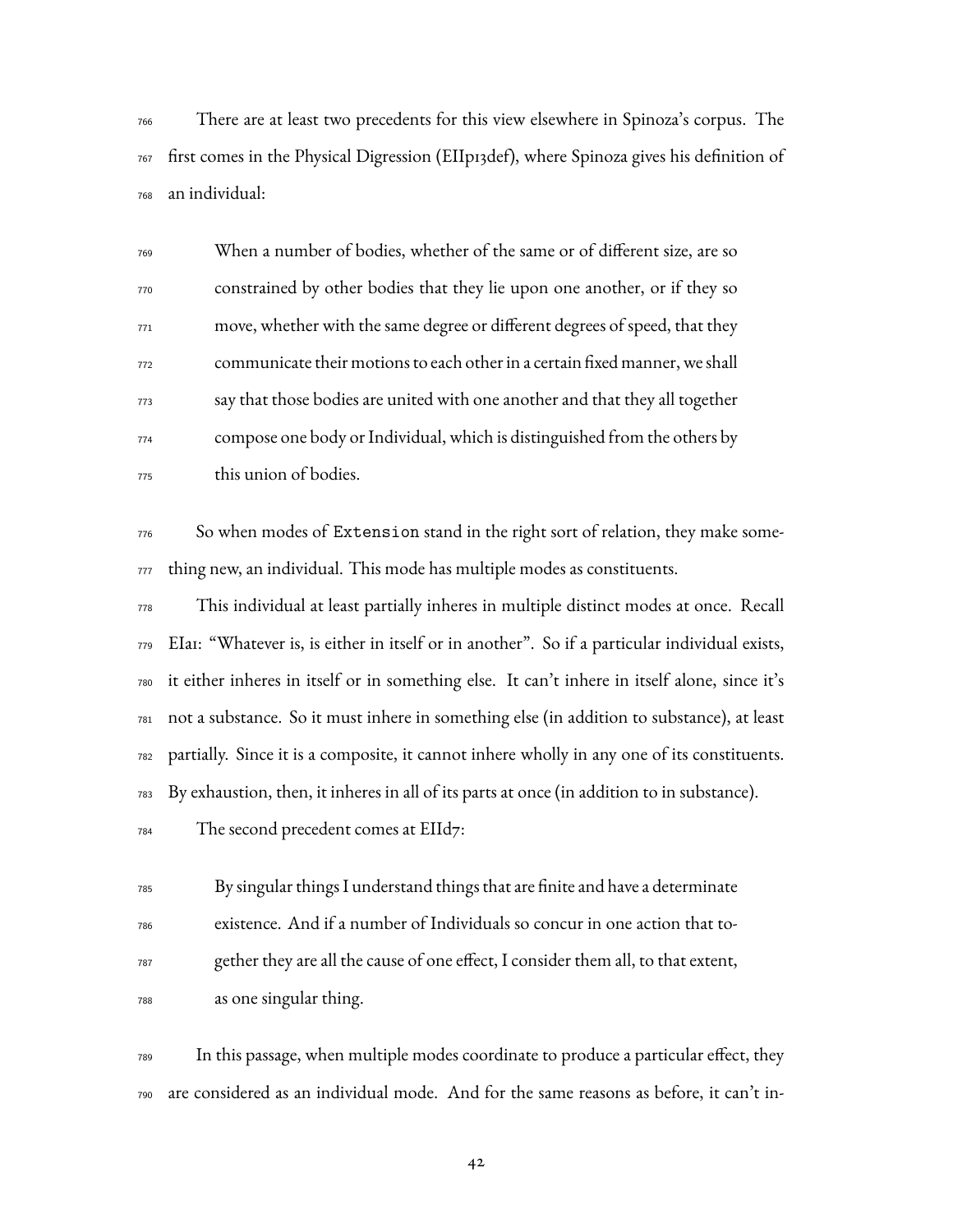here wholly in itself or any other single one of its parts. So it inheres in multiple modes simultaneously.

 So there is some indirect support for the notion that a mode may inhere in multiple modes at once. If this is true, then we may be able to make sense of events on Spinoza's general ontological picture as follows.

 $_{796}$  Suppose  $C_1$  through  $C_n$  are modes of Extension, *E* is another mode of Extension,  $T^{97}$  and  $C_1 \ldots C_n$  cooperate in bringing about *E* as an effect. Then  $C_1 \ldots C_n$  can be consid- ered as one singular thing, *C*, in virtue of the fact that they bring about *E*. Then the event "*C*'s bringing about *E*" is itself a mode of the modes *C* and *E*. [3](#page-45-0) 

 According to some secondary literature, there is also precedent for such a view in Descartes. Paul Hoffman thinks that Descartes is committed to what he calls "straddling 802 modes", or "modes that belong to two subjects at once."<sup>[4](#page-45-1)</sup> This is a result of Descartes' dualism, according to Hoffman. The key passage for his reading is: "Consequently we  $_{804}$  should recognize that what is a passion in the soul is usually an action in the body." (CSM I.328 / AT XI.328) This seems to commit him to the view that "when an agent acts on a patient, that event or process exists in both subjects simultaneously."[5](#page-45-2) 

 There are two differences Hoffman's reading of Descartes and my reading of Spinoza. First, for Descartes, these straddling modes are modes of two *substances*. For Spinoza, they would be modes of two *modes*. Second, in Spinoza, a mode being a mode of both a body and a mind violates the causal and conceptual barrier between God's attributes. Modulo 811 these differences, the positions are remarkably similar.

#### **2.2** How laws help explain

813 We can sum up our conclusions at this point like so. First, for Spinoza, all things have explanations. This includes events, which are modes of modes. These events follow from,

<span id="page-45-0"></span><sup>3.</sup> Plausibly events may relate not only modes but also substances and modes.

<span id="page-45-1"></span><sup>4.</sup> Hoffman([2009a,](#page-230-0) 102)

<span id="page-45-2"></span><sup>5.</sup> Hoffman([2009a,](#page-230-0) 102)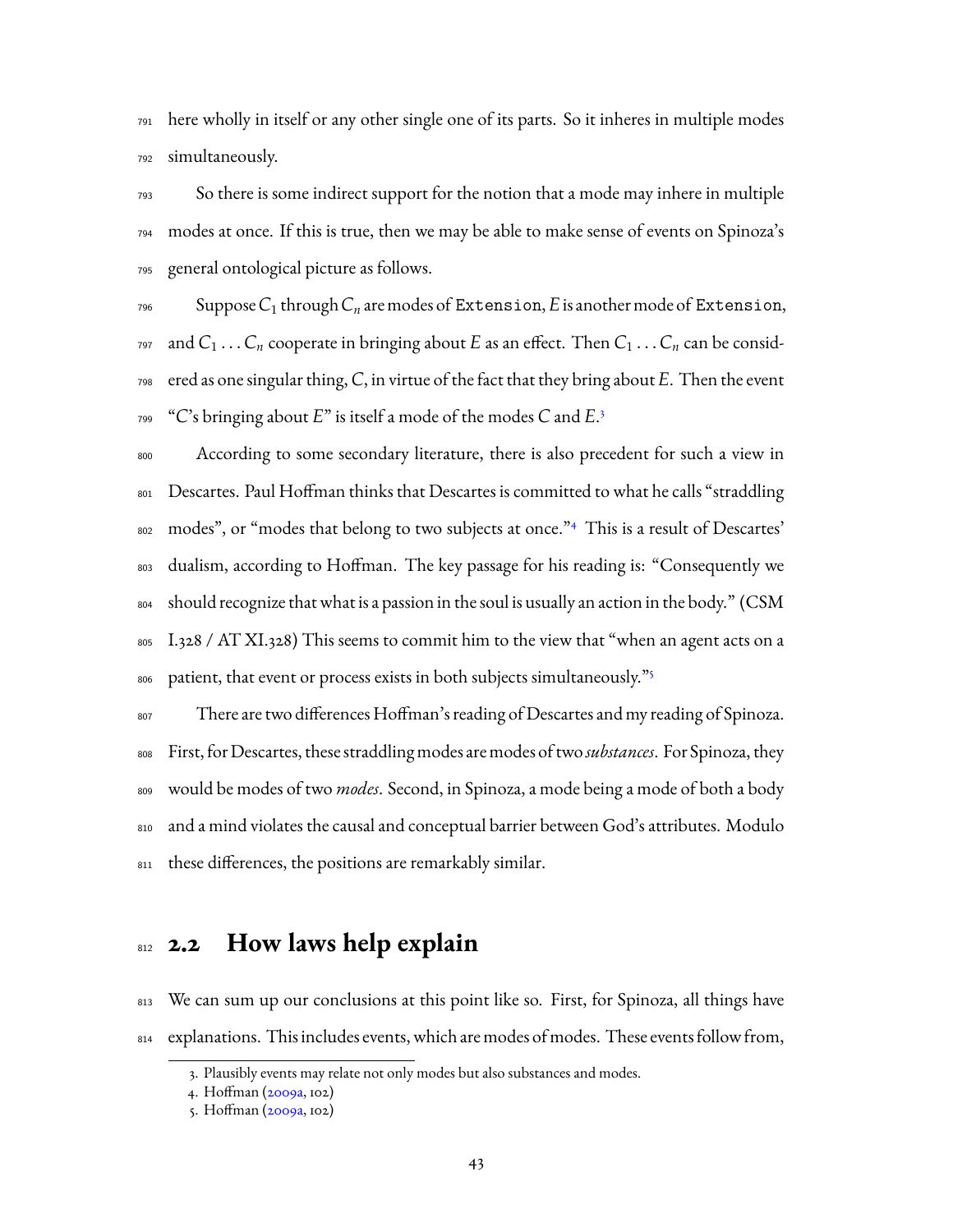815 or happen according to, laws of nature. But how, if at all, do these laws explain events? We now turn to this question.

To begin with, let's look at TdIE §101:

 The essences of singular, changeable things are not to be drawn from their 819 series, or order of existing, since it offers us nothing but extrinsic denomi- nations, relations, or at most, circumstances, all of which are far from the inmost essence of things. That essence is to be sought only from the fixed and eternal things, and at the same time from the laws inscribed in these things, as in their true codes, according to which all singular things come to be, and are ordered.

 This passage gives us some clues as to the role of laws in explanation. When giving 826 some sort of causal explanation of the coming to be and ordering of singular things or events, we must invoke laws.

828 Now turn to TTP.IV.1, where Spinoza gives us a definition of "law": "The word <sup>829</sup> *law* taken without qualification, means that according to which each individual, or all 830 or some members of the same species, act in one and the same fixed and determinate way." In the passage immediately following this one, Spinoza gives us some examples of laws, one a law of motion, and the other a law of psychology:

 For example, it is a universal law of all bodies, which follows from a neces- sity of nature, that a body which strikes against another lesser body loses as much of its motion as it communicates to the other body. Similarly, it is a law which necessarily follows from human nature that when a man recalls one thing, he immediately recalls another like it, or one he had perceived together with the first thing. (TTP.IV.2)

 Each law can clearly play some explanatory role. Why did a body move in a certain way after a collision? Because of the sizes of the two bodies, and the law which dictates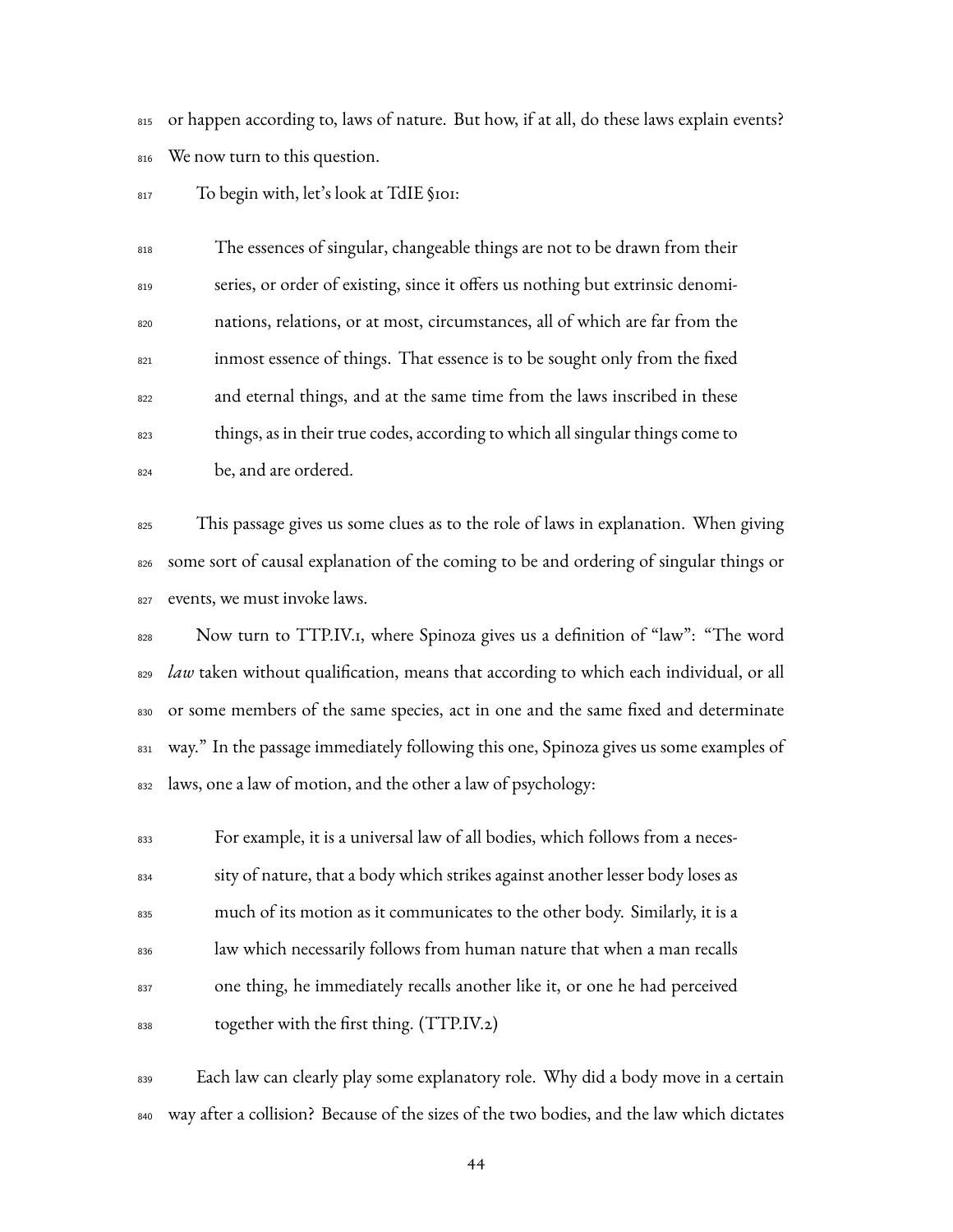841 the communication and loss of motion between the two. Why did a man have an idea of <sup>842</sup> a robin when seeing an apple? Because he previously had both the idea of an apple and 843 of a robin, and he had previously had the idea of the two together, and there is a law that governs the passage between the two.

 As we saw above, for Spinoza explanation is causal explanation, and natural laws gov- ern the causal interactions between finite things. So laws of nature are what get us from the explanans (the cause) to the explanandum (the effect). They provide an intelligible connection between the explanans and explanandum – intelligible, because of EIa4: the knowledge of an effect involves the knowledge of its cause. The laws glue cause and effect together *as* cause and effect rather than just disjointed successive events.

#### **2.3 Essence and Definition**

 We almost have all the elements we need to reconstruct Spinoza's account of explana- tion. But only almost. Recall that Spinoza thinks we should explain things through their proximate causes (see TTP.IV.4). He also holds that the definition of a thing expresses its efficient cause. So to describe fully his account of explanation, we must first address his views on essence and definition.

 Nowhere in the *Ethics* does Spinoza say conclusively what a definition is. Conse- quently, in order to examine this notion, I will pay close attention to the *Treatise on the Emendation of the Intellect*, where he does. While much changes from the TdIE to the *Ethics* (for instance, his typology of cognition), his doctrine of definition does not. Or at least so I will assume.<sup>[6](#page-47-0)</sup> 

 I will take no stance on whether or not there are kind essences in Spinoza (as, for in-863 stance, in Curley [\(1988,](#page-227-1)111–2), Melamed ([2013](#page-233-0), 78n81), Hübner [\(2015](#page-230-1))), or just particular ones (as, for instance, in Della Rocca [\(2008](#page-228-0), 95), Ward([2011\)](#page-237-0)). I think the latter conclu-

<span id="page-47-0"></span><sup>6.</sup> There are arguments I could give here in motivation. But these would slow us down, so for now I will assume this without any such argument.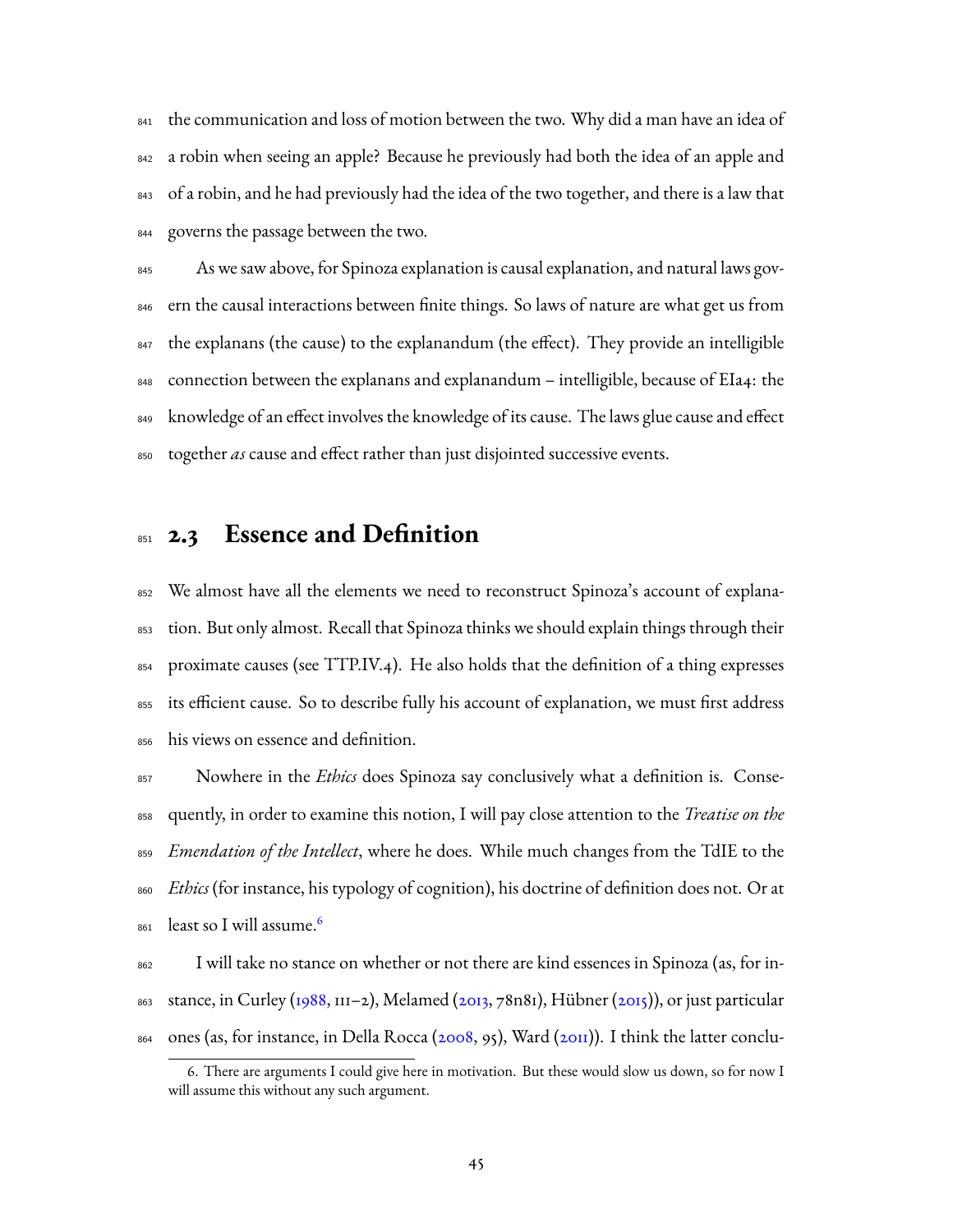sion is more probable, but since it doesn't affect my argument here, I won't discuss this question.

#### **2.3.1 Definition**

 It's difficult to separate out definition and essence in TdIE. Spinoza links them fairly closely, relating the particular affirmative essence of a thing to that thing's true definition 870 (TdIE §93). For this reason I'll treat a thing's true definition and its particular affirma-871 tive essence as being related in the following way: A thing's true definition expresses its particular affirmative essence.

873 So for Spinoza, a true definition of a thing has to express the thing's essence. This, in turn, means that the definition cannot make use of any *propria*, or properties which 875 are necessary attendants of a thing's essence but which do not constitute it. Here is an 876 illustration. Consider the following definition of a circle:

 $\text{S}$ <sup>877</sup> (C) Circle(x)  $\iff$  for all lines *l*, *l'* drawn from x's center to its circumference, length(*l*) = length(*l* ′ )

879 Spinoza claims this is an inferior definition of a circle, since it explains a circle only through some of its non-essential properties. What we should instead do is give a defini- tion of a circle which expresses its essential properties. This, according to him (see TdIE §96, Ep. 60) is something like the following:

 (C') Circle(x) ⇐⇒ x is formed by fixing one end of some line *l* and leaving the other free to move through 360 degrees

 But maybe this is circular. What we're trying to do is give a characterization of a particular affirmative essence in terms of a true definition. But we're also trying to give a characterization of definition by making reference to non-essential properties. So it seems like we're stuck with something like the following: the essence of *X* is a concept that doesn't contain any non-essential properties of *X*. This is true, but uninformative.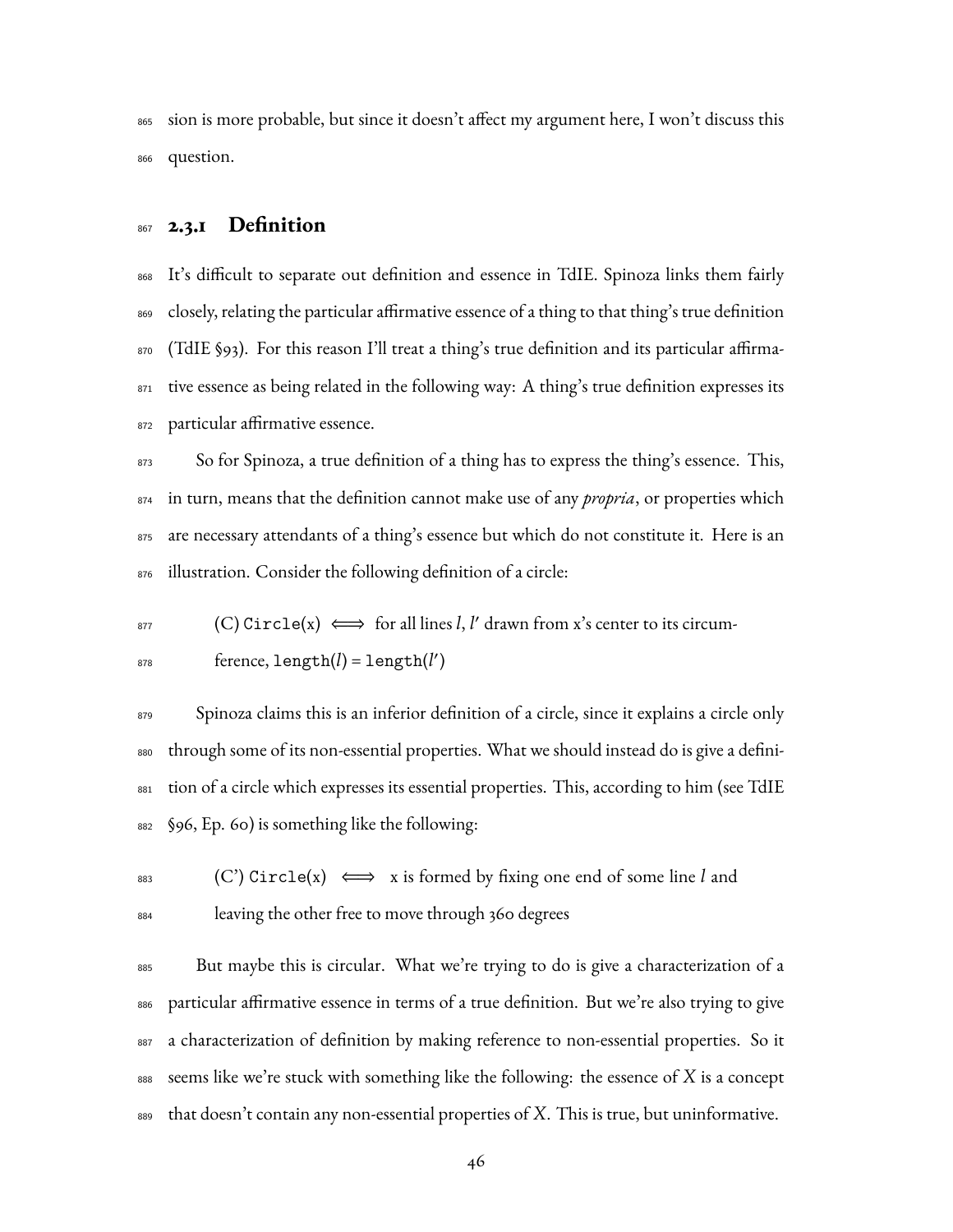This is a legitimate worry, but it is not insurmountable. If we can give a characteri- zation of a *proprium* that doesn't involve reference to the essence of a thing, we can skirt this danger. A point Spinoza makes in Ep. 60, to Tschirnhaus, is useful here. In this letter, Tschirnhaus claims that the following is a true definition of a circle:

 $\mathcal{C}$  (C") Circle(x)  $\iff$  the rectangles formed by the segments of any two lines lines *l*and *l* ′ <sup>895</sup> through x, which intersect at a point *A* on the interior of x, are equal to one another<sup>[7](#page-49-0)</sup> 896

 If both (C') and (C") give a true definition of a circle (asks Tschirnhaus), then how 898 are we to know which to use? Spinoza's answer is that  $(C<sup>n</sup>)$  does not allow us to deduce all the properties of the circle. Specifically, it does not tell us what the efficient cause of  $_{900}$  the circle is. On the other hand, (C') does. Hence, (C') is the true definition of the circle. So we might offer the following criterion (not a definition) for telling whether a prop-erty is a *proprium*:

<sup>903</sup> (Proprium) A property of a thing is a *proprium* iff one cannot infer all the <sup>904</sup> thing's properties from it

 On this construal, the property expressed in (C") counts as a proprium of a circle, since we cannot infer the circle's efficient cause from it. The property expressed in  $(C)$  does *not* count as a proprium, since we can (at least, according to Spinoza). So we've been able to give a characterization of *propria* that doesn't make crucial reference to a thing's essence. So we've escaped the feared uninformativeness.<sup>[8](#page-49-1)</sup> 909

<span id="page-49-1"></span><span id="page-49-0"></span><sup>7.</sup> cf. Euclid's *Elements* III.35, EIIp5s

<sup>8.</sup> This proposal has some textual backing in the *Short Treatise* as well. First, in a footnote at C.I.64 / G.I.18, in speaking about the attributes of God, Spinoza says that

God is, indeed, not *God* without them, but he is not God through them, because they indicate nothing substantive, but are only like *Adjectives*, which require *Substantives* in order to be explained.

In fairness, Gebhart suspects that this may be an interpolation. We also have another footnote at C.I.80 / G.I.35, where Spinoza writes that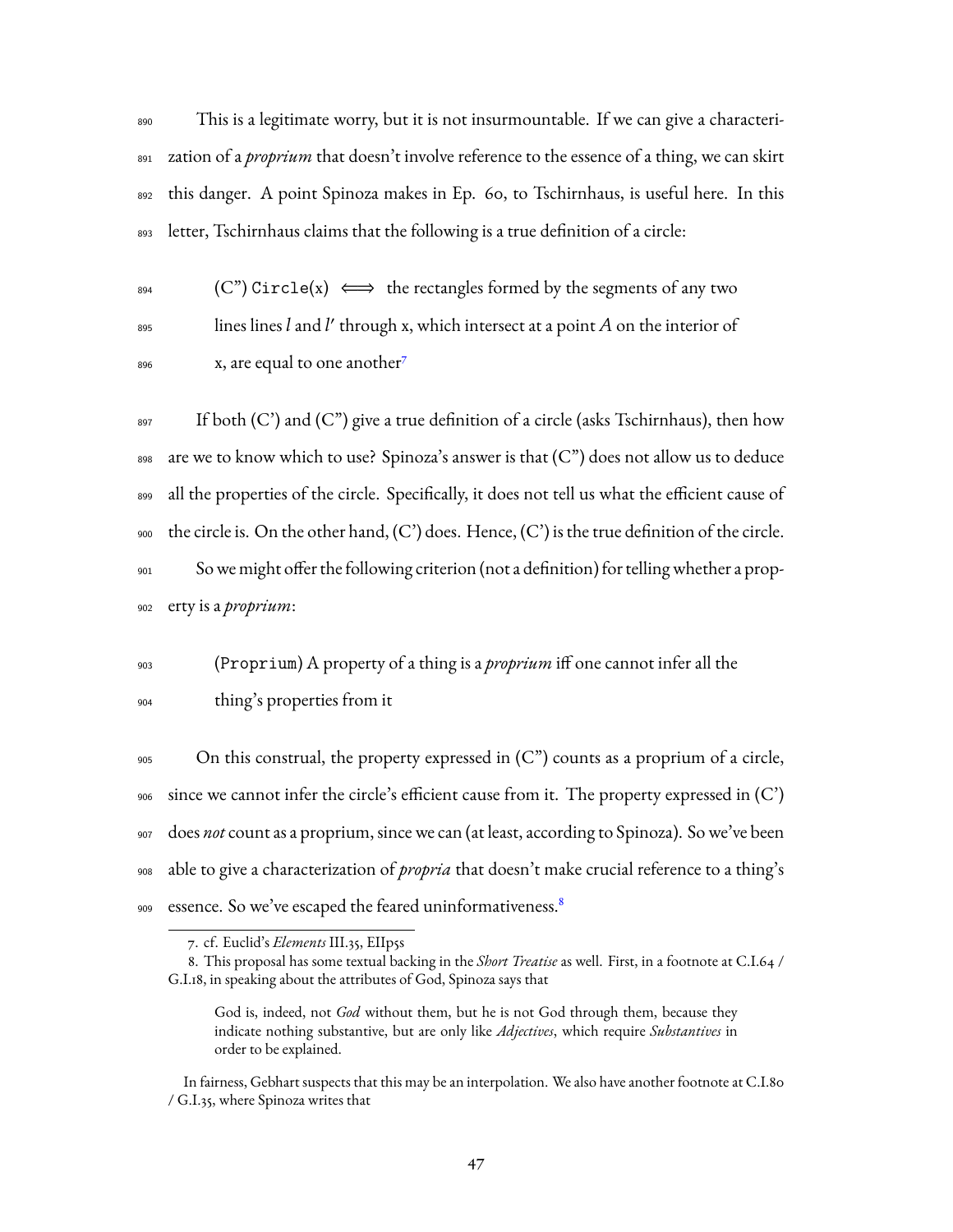#### **2.3.2 Definitions of created things**

 Now we turn to Spinoza's characterization of true definitions in TdIE. He divides these up into two general classes. First, we have definitions of singular created things (TdIE §96). Any true definition of a created thing needs to meet two conditions: 

- **Causal History:** the definition should encode the thing's proximate cause.
- 

 **Completeness:** the definition should only encode features of the thing fromwhich all its other properties can be deduced.

 Spinoza takes it to be self-evident that these are the requirements such a definition needs to meet; it is "so plain through itself to the attentive that it does not seem worth taking time to demonstrate it" (TdIE §96). But this is perhaps not as obvious as he thinks it is. For example, one could hold that **Completeness** is a trivial requirement, or at least an overly weak one. It can be met by simply including all the properties of the thing in question in its definition.

 The following analogy brings out the point. One of the properties of a first-order logical theory *T* which it would be nice to know is whether it's axiomatizable. But if all "axiomatizable" means is just "there is some subset of the sentences of *T*, *A*, such that every theorem of *T* is deducible from the sentences in *A* in a specified derivation system", then trivially any such *T* is axiomatizable: simply take *A* to be the set of all theorems of *T*. So what we should be interested in is a notion that is more restrictive, such as "finitely axiomatizable" or "recursively axiomatizable". The same goes for Spinoza's definitions:

<sup>[</sup>certain attributes of God] are called *Propria* because they are nothing but adjectives which cannot be understood without their substantives. I.e., without them god would indeed not be God; but still, he is not God through him, for they do not make known anything substantial, and it is only through what is substantial that God exists.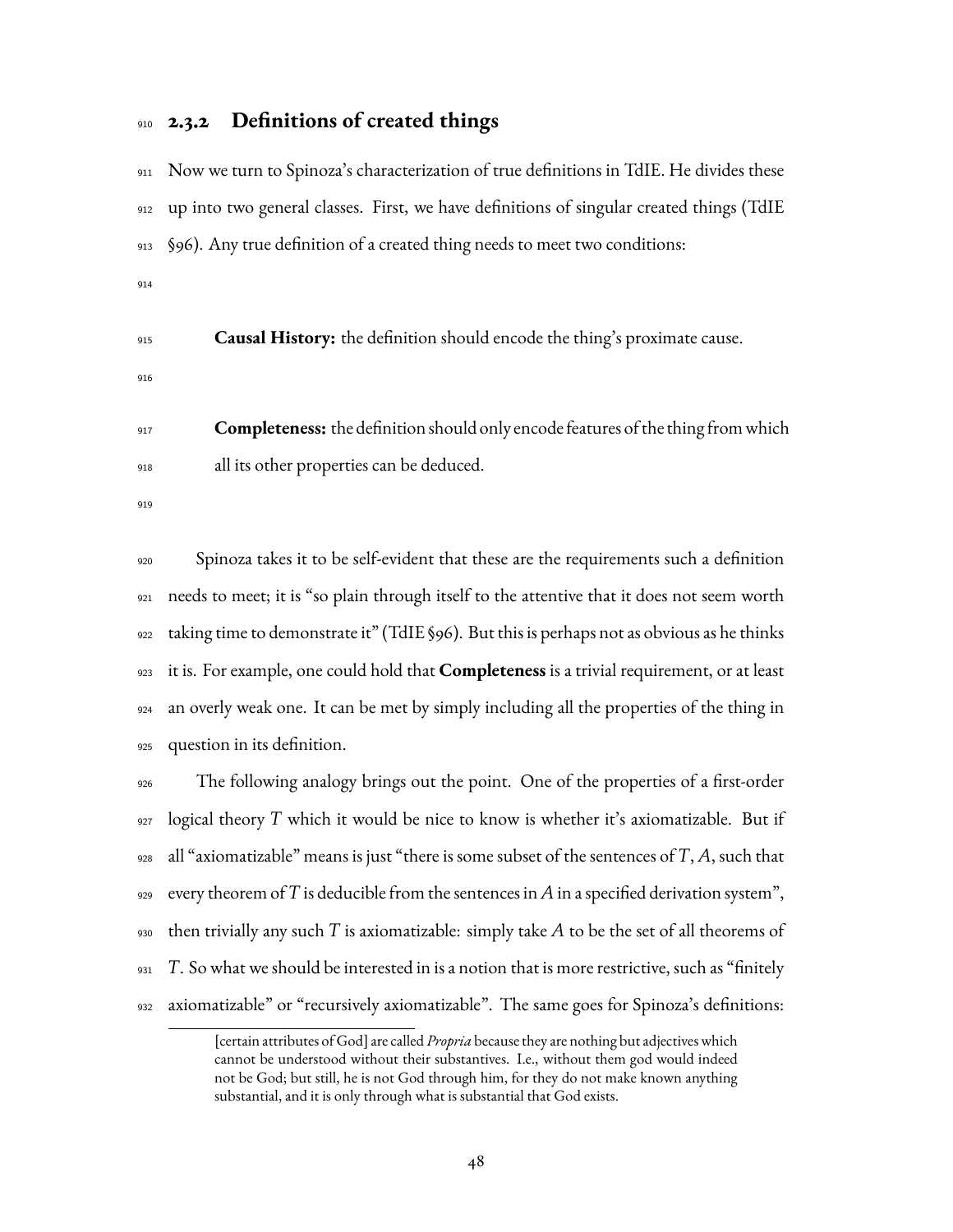We should care about more than simply whether a given property cluster suffices for the deduction of all the thing's other properties. As a result, we should want to have some more stringent restriction on what counts as an essence.

 This is a good objection against the self-evidence of Spinoza's characterization of def- inition. But it need not destroy his project. In a charitable spirit, one can add the follow-ing stipulation for true definitions of created things:

**No Propria**: the definition should not encode any propria.

 This restricts the range of properties that one can include in a thing's true definition such that we avoid triviality. It also has textual support. Spinoza writes the following, at TdIE §95: "To be called perfect, a definition will have to explain the inmost essence of the thing, and to take care not to use certain *propria* in its place."

 Two points, before we go on. First, **Causal History** plausibly entails that a thing's 947 causal origin is one of its essential features. This depends on how strong a reading one takes of that criterion. On the weak reading, all that **Causal History** requires is that the cause *type* be included in a thing's definition, and hence its essence. On the strong reading, what it requires is that the cause *token* is included in its definition and essence. Consider, for the sake of illustration, a particular copy of *Bonfire of the Vanities*. The weak reading says that its definition, and hence its essence, must only include information about the cause type – that it was printed, say. The strong reading, on the other hand, says that its definition must include information about the specific printing press that it did, in fact, come from.

 Second, the strong reading of **Causal History** gives another motivation for Spinoza's necessitarianism. It is distinct from the justification given in, say, EIp29dem. The argu- ment goes like this: if a particular thing exists, and it is essential to that thing to have been produced by a specific token cause, then that thing could not have existed except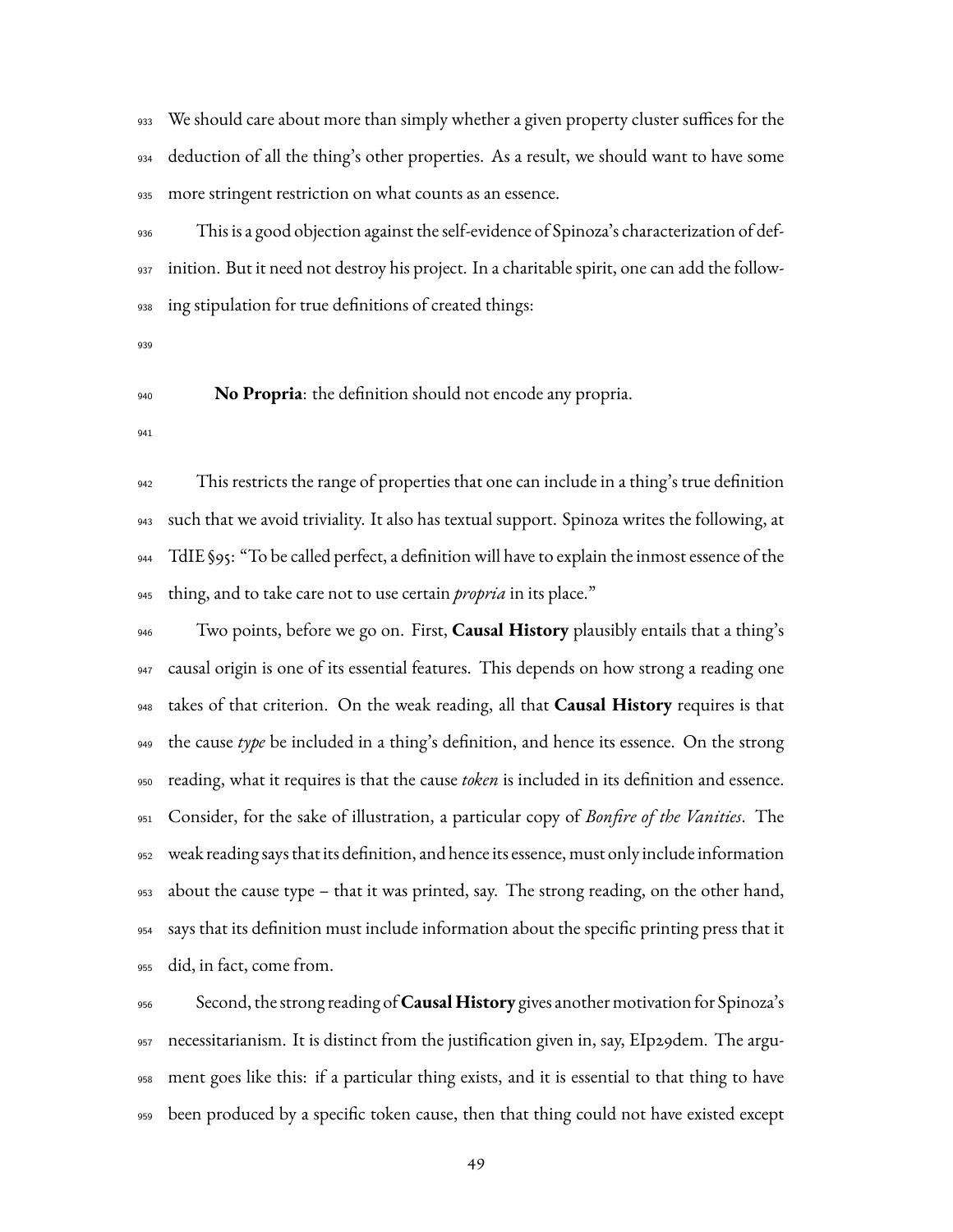by being produced by that cause. Now, ultimately, all things are caused by God. So if it is essential to every existing thing that it be caused by God, everything that exists either exists whenever God exists or not at all. Since God exists necessarily, everything either ex- ists necessarily or not at all. And since everything that exists exists, everything that exists exists necessarily.

#### **2.3.3 Definitions of uncreated things**

|     | 966 The criteria for a definition of an un-created thing are a little more demanding. In addi- |
|-----|------------------------------------------------------------------------------------------------|
| 967 | tion to <b>Completeness</b> and <b>No Propria</b> , they comprise:                             |
| 968 |                                                                                                |
| 969 | Self-Sufficiency: the definition should not encode any cause.                                  |
| 970 |                                                                                                |
| 971 | <b>Obviousness:</b> the definition leave no doubt about whether the thing exists.              |
| 972 |                                                                                                |
| 973 | No Abstraction: no term in the <i>definiens</i> be an abstraction.                             |

 **No Abstraction** is an expression of Spinoza's militant anti-abstractionism (that is, his opposition towards understanding things by means of abstract ideas or universals). 977 Even though there are things that are, in a qualified sense, like universals or genera (see TdIE §101, EIIp36-40), everything which actually exists is particular. We will have much 979 more to say about abstraction in a later chapter, but even with those further qualifica- tions, this will still hold. **Obviousness** says that the essence of some un-created things should involve existence. And the need for **Self-Sufficiency** should be fairly obvious: un-created things of course have no cause.



Now that we have a working characterization of what true definitions are, we are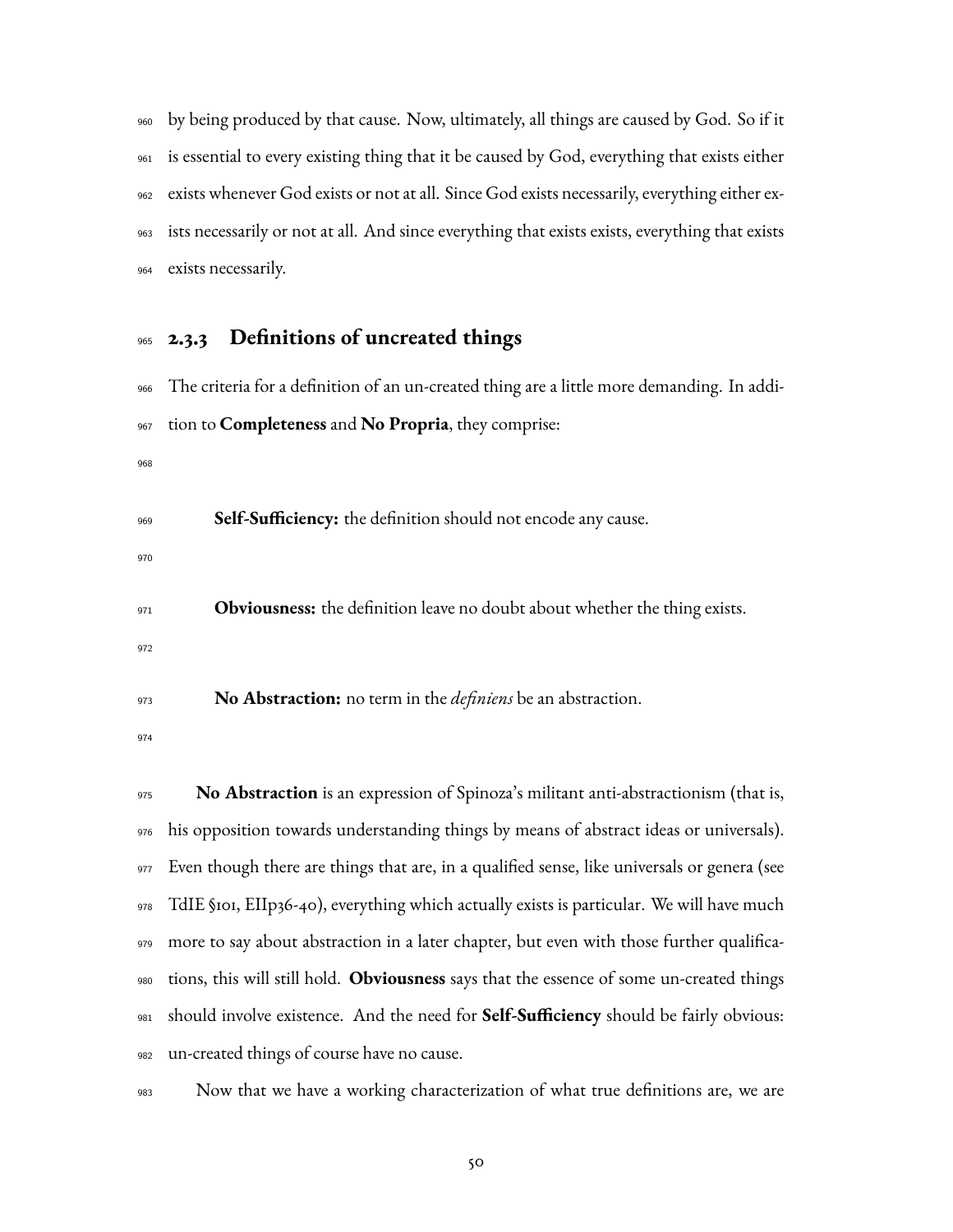84 in a better position to understand what a thing's particular affirmative essence is.<sup>9</sup> The particular affirmative essence of a created thing consists of (a) that thing's causal history in either the strong or the weak sense and (b) a property cluster that both suffices for deducing all that thing's other properties and includes no *propria*.

 Here we come to a potential problem. It begins with the thought that a thing might have multiple property clusters that suffice to infer all its other properties. Hence, a thing 990 may in this sense have multiple essences.<sup>[10](#page-53-1)</sup> One might think that here would be a good place to invoke a minimality condition, which – so continues the thought – isolates a par- ticular, smallest property cluster which suffices for the deduction of all the other proper- ties. But this doesn't really solve the problem: Why mightn't there be multiple property clusters of the same size which so suffice? Again, nothing that Spinoza has said here rules this out. It is, unfortunately, not possible to settle this question textually in my view.

#### **2.3.4 Definition in the** *Ethics*

 Given the heavy reliance upon definitions in the *Ethics*, it is a little surprising that Spinoza nowhere in that work gives us a worked-out doctrine of definition. Nonetheless, the remarks that he does make on the topic harmonize well with the doctrine expressed in TdIE. For instance, in EIIp8s2, he writes that "the true definition of each thing neither involves nor expresses anything except the nature of the thing defined." This resembles the connection in TdIE between the definition of a thing and its particular affirmative essence. In EIIIp4, he writes that "the definition of any thing affirms, and does not deny, the thing's essence." Again, we have a statement of the connection between nature and essence found in TdIE. He also implicitly affirms a version of **No Propria** in EIIIp59def6, where he criticizes those who have defined love through a property of love, rather than

<span id="page-53-0"></span><sup>9.</sup> I here am not discussing formal or objective essences (TdIE §33). The distinction between the two is, I take it, the Cartesian one, and so there is not much more to say about them other than the one exists in the thing, and the other in a mind.

<span id="page-53-1"></span><sup>10.</sup> This is a position that some commentators reach on other grounds (e.g. Newlands([2018,](#page-234-0) Chapter 5)).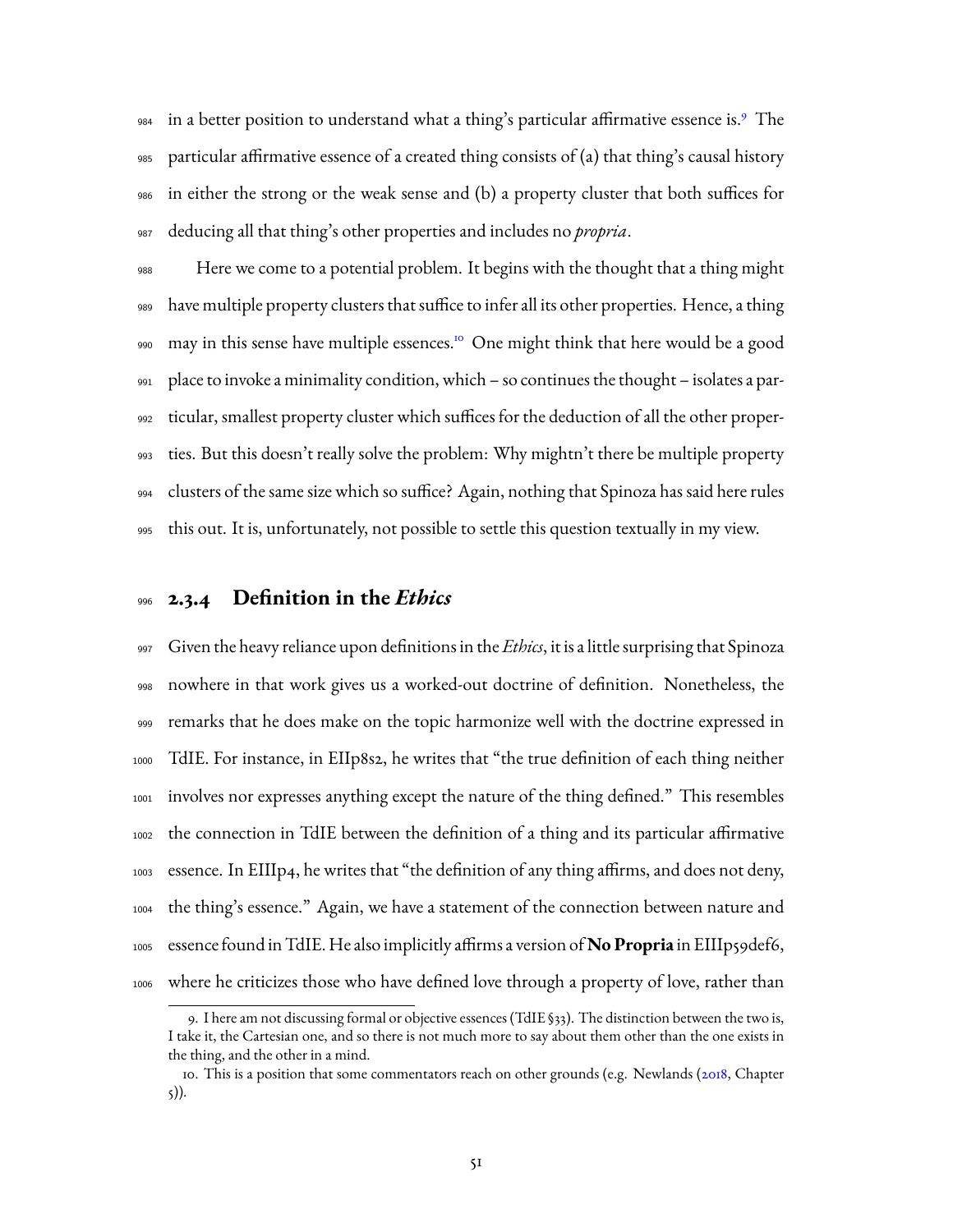through its essence:

 This definition explains the essence of Love clearly enough. But the defi- nition of those authors who define *Love* as *a will of the lover to join himself to the thing loved* expresses a property of Love, not its essence. And because these Authors did not see clearly enough the essence of Love, they could not have any clear concept of this property.

 These passages provide some evidence of continuity between Spinoza's notion of def- inition in TdIE and that in the *Ethics*. Possibly they are also evidence for some continuity through these works on his account of essence, though this is more contentious.

#### **2.4 The official account, first pass**

 Now, I claim, we have all the pieces we need to reconstruct Spinoza's view of explanation. In previous sections, I've argued that for Spinoza, the following are true: 

| 1020 | • Explanations involve proximate causes                                                       |
|------|-----------------------------------------------------------------------------------------------|
| 1021 | • Explanations involve a contrast class                                                       |
| 1022 | • Explanations can be of events or of things                                                  |
| 1023 | • Explanations of things or of events involve reference to their essences                     |
| 1024 | • Explanations of things or of events involve laws of nature                                  |
| 1025 |                                                                                               |
| 1026 | But how does Spinoza actually apply these principles? Let's look at an <i>actual</i> explana- |
| 1027 | tion he gives, in the mediated correspondence with Robert Boyle. This correspondence          |

is interesting for other reasons, as we will see in a later chapter. For the present, how-

ever, we are interested only in Spinoza's analysis of the explanation of a particular event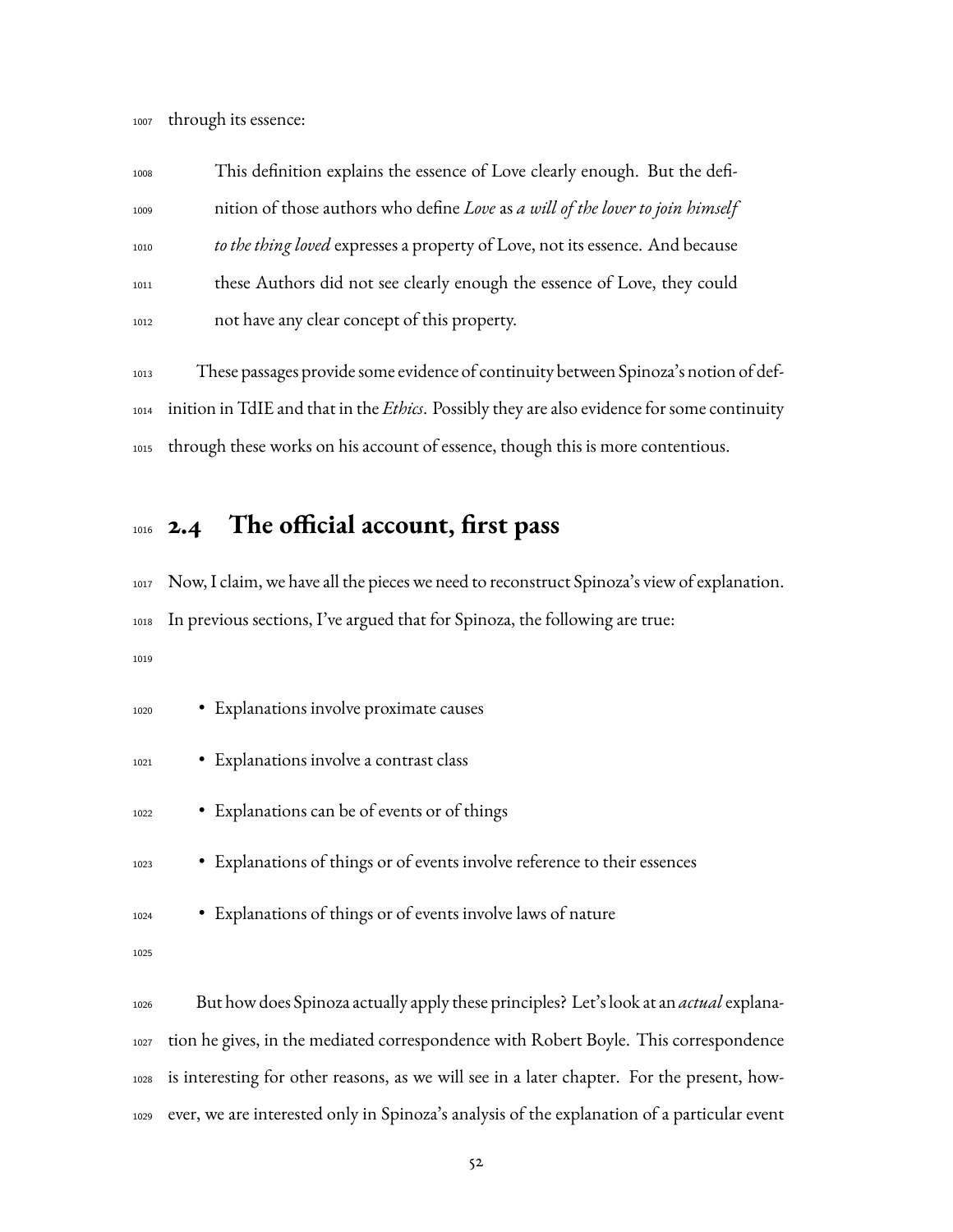– the reintegration of niter. The experiment Spinoza carried out is explained by Curley as follows:

| 1032 | In his experiment on the 'redintegration' of niter Boyle melted niter in a      |
|------|---------------------------------------------------------------------------------|
| 1033 | crucible, added a live coal which kindled the niter, and continued adding       |
| 1034 | coals until the kindling stopped. The mixture was then heated further until     |
| 1035 | all 'the volatile part' escaped. The remaining 'fixed niter' was then divided   |
| 1036 | into two parts. Boyle dissolved one part in water, then added drops of 'spirit  |
| 1037 | of niter.' This was continued until the effervescence stopped. The other        |
| 1038 | part was treated similarly, except that the fixed niter was not first dissolved |
| 1039 | in water. Each solution was then set to evaporate near an open window.          |
| 1040 | The first solution crystallized in a few hours, yielding niter. The second      |
| 1041 | solution crystallized very slowly, but after water was added and the solution   |
| 1042 | was evaporated, niter crystals were also produced. (C.I.173n15) <sup>II</sup>   |

 Boyle's conclusion from these experiments is that niter is a substance composed of fixed and volatile parts. Spinoza, on the other hand, hypothesizes that it's made up only of volatile parts. Using this hypothesis, Spinoza tries to explain three distinct phenom- ena. The first is the reconstitution itself. The second is the fact that niter and spirit of niter have significantly different tastes. The third is that niter is inflammable and spirit of niter is not. Here we will only examine the explanation that Spinoza gives for the re- constitution. Rather than give a paraphrase, I will reproduce the entire passage here, and then give my analysis:

 This salt, or these impurities, have pores, or passages, hollowed out in them, of the size of the particles of Niter. But when the particles of niter were driven out of them by the force of the fire, some of the passages became nar-rower and consequently others were forced to dilate, and the very substance,

<span id="page-55-0"></span><sup>11.</sup> For a more thorough discussion of the experiment and the possible implications for Boyle's philosophy of chemistry, see Banchetti-Robino [\(2012](#page-226-0)).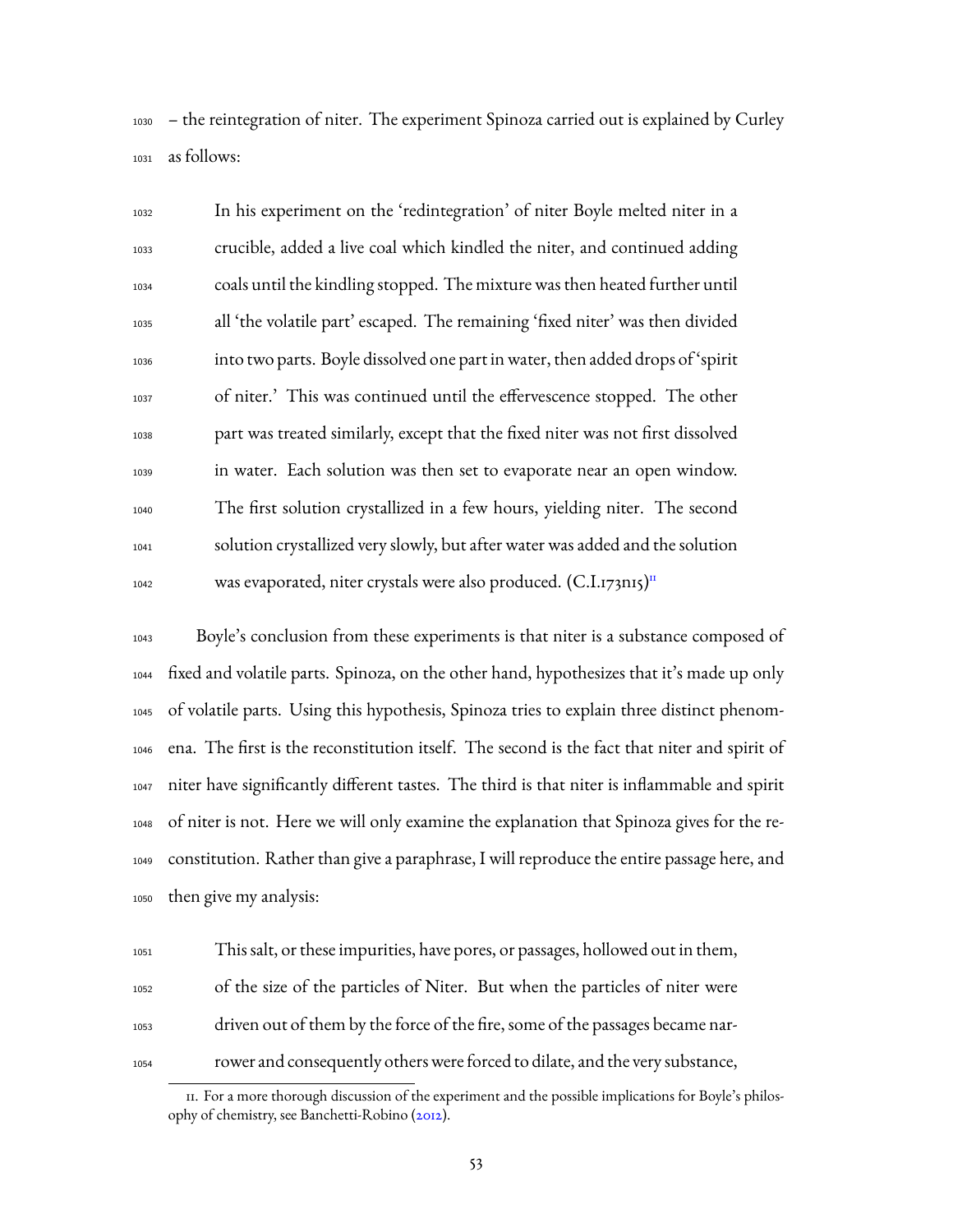or walls, of these passages were made rigid, and at the same time very brit- tle. So when the spirit of Niter was dropped on the salt, some of the spirit's particles began to penetrate forcibly through those narrower passages. And since the particles are of unequal thickness…, they first bent the rigid walls of the passages like a bow, and then broke them. When they broke them, they forced those fragments to spring back; since they retained the motion they had, they remained as incapable of solidifying or crystallizing as before. Some [A, NS: particles of the spirit of niter] penetrated through wider pas- sages; since they did not touch the walls of these passages, they were neces- sarily surrounded by a very fine matter, were driven upwards by it (in the same way the parts of wood are by flame or heat) and flew off in smoke. If they were plentiful enough, or if they mixed with the fragments of the walls and the particles entering through the narrower passages, they formed droplets flying upwards. But if, with the aid of water or air, the fixed salt is loosened and made more flexible, then it is sufficiently able to restrain the impetus of the particles of [A: spirit of] Niter and to force them to lose the motion they had, and come to rest again (just as a cannonball loses its mo- tion when it hits sand or mud). The reconstitution of Niter consists simply  $_{1073}$  in this coming to rest of the particles of spirit of Niter. (C.I.175 / G.IV.18-19)

 Let's try and parse out what Spinoza is doing here. In order to explain this event (the particles coming to rest), Spinoza introduces an hypothesis about the nature of niter. Using this hypothesis, and some supplementary premises or hypotheses, he offers a me-1077 chanical narrative which explains the event in question. The explanandum<sup>[12](#page-56-0)</sup> which we will examine in this case is the following:

(\*) The particle of spirit of niter came to rest.

<span id="page-56-0"></span><sup>12.</sup> Technically there are two, but for simplicity's sake we will focus only on the one.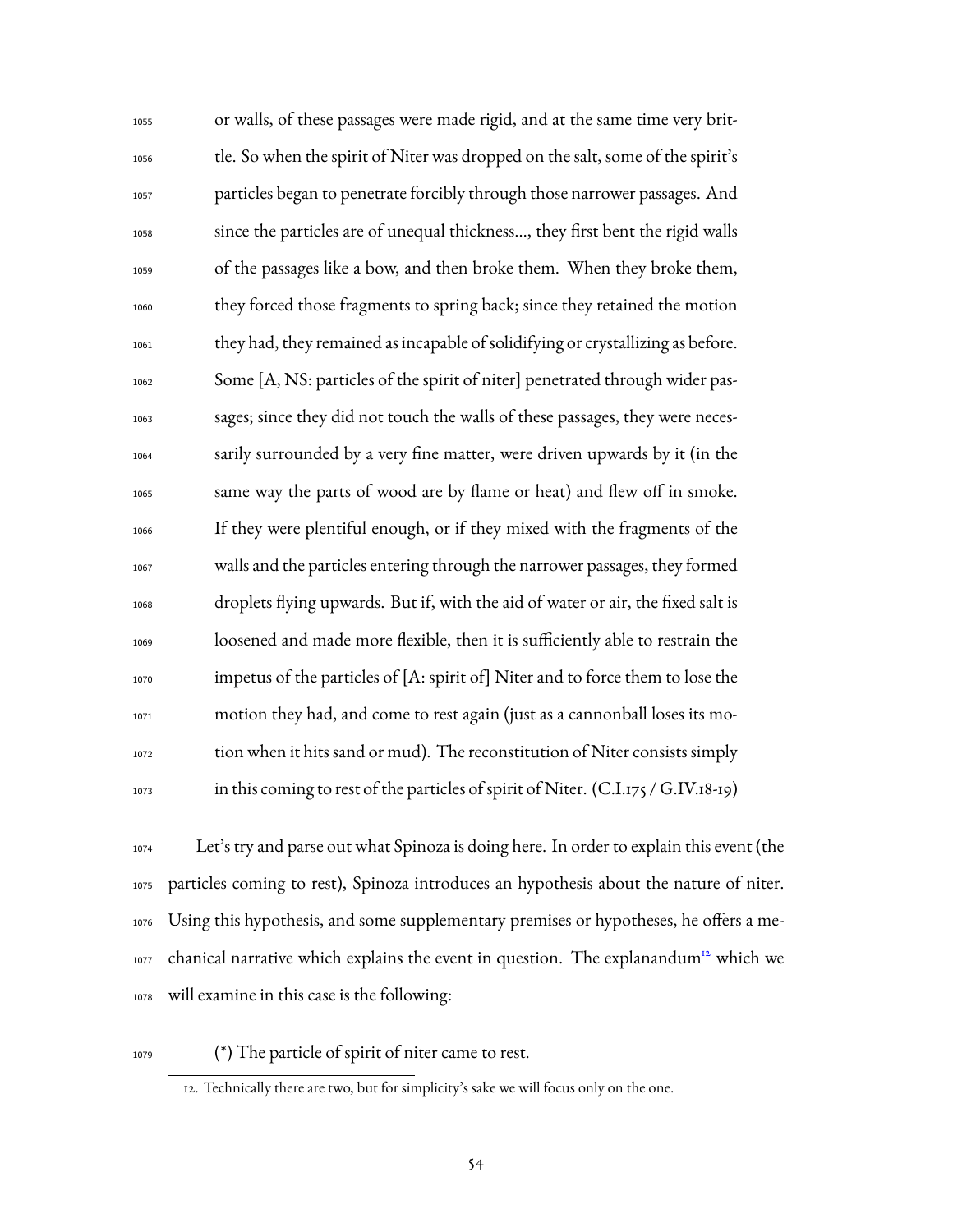| 1080 | The explanantia are a series of events which occur according to laws and properties of      |
|------|---------------------------------------------------------------------------------------------|
|      | 1081 extended things, embedded in a narrative which ends in the explanandum. I'll summarize |
|      | 1082 this narrative as follows:                                                             |

| 1083         | I. The fixed salt was fired                                                 |
|--------------|-----------------------------------------------------------------------------|
| 1084         | 2. The pores of the salt were made rigid and brittle by the fire.           |
| 1085         | 3. Water or air was added to the fixed salt                                 |
| 1086         | 4. The fixed salt was made flexible again by adding water or air.           |
| 1087         | 5. The niter was added the flexible fixed salt solution                     |
| 1088         | 6. The flexible fixed salt restrained the impetus of the particles of niter |
| 1089<br>1090 |                                                                             |

(\*) The particle of spirit of niter came to rest

 But this narrative is incomplete. We are missing the "causal glue" between the steps and the explanandum. What I want to claim is that there are tacit invocations of both the nature of niter and some laws of nature which govern bits of Extension.

 The first claim is bolstered by some textual evidence. Spinoza outright claims that he wants to "explain this phenomenon as simply as possible" by positing that niter is composed of homogeneous parts, which differ only because some are in motion and some at rest. (C.I.174 / G.IV.17) So his hypothesis clearly plays an explanatory role here. His explanation of the reconstitution is simply that the parts of niter go from being in motion to being at rest. Further, his hypothesis dictates some of the properties of the interacting parts of the phenomenon in question (the fixed salt, the parts of niter of varying size, etc). There is also conceptual evidence. In order to explain the interactions between ele-ments of the causal chain, we (or Spinoza) must assume or know some things about the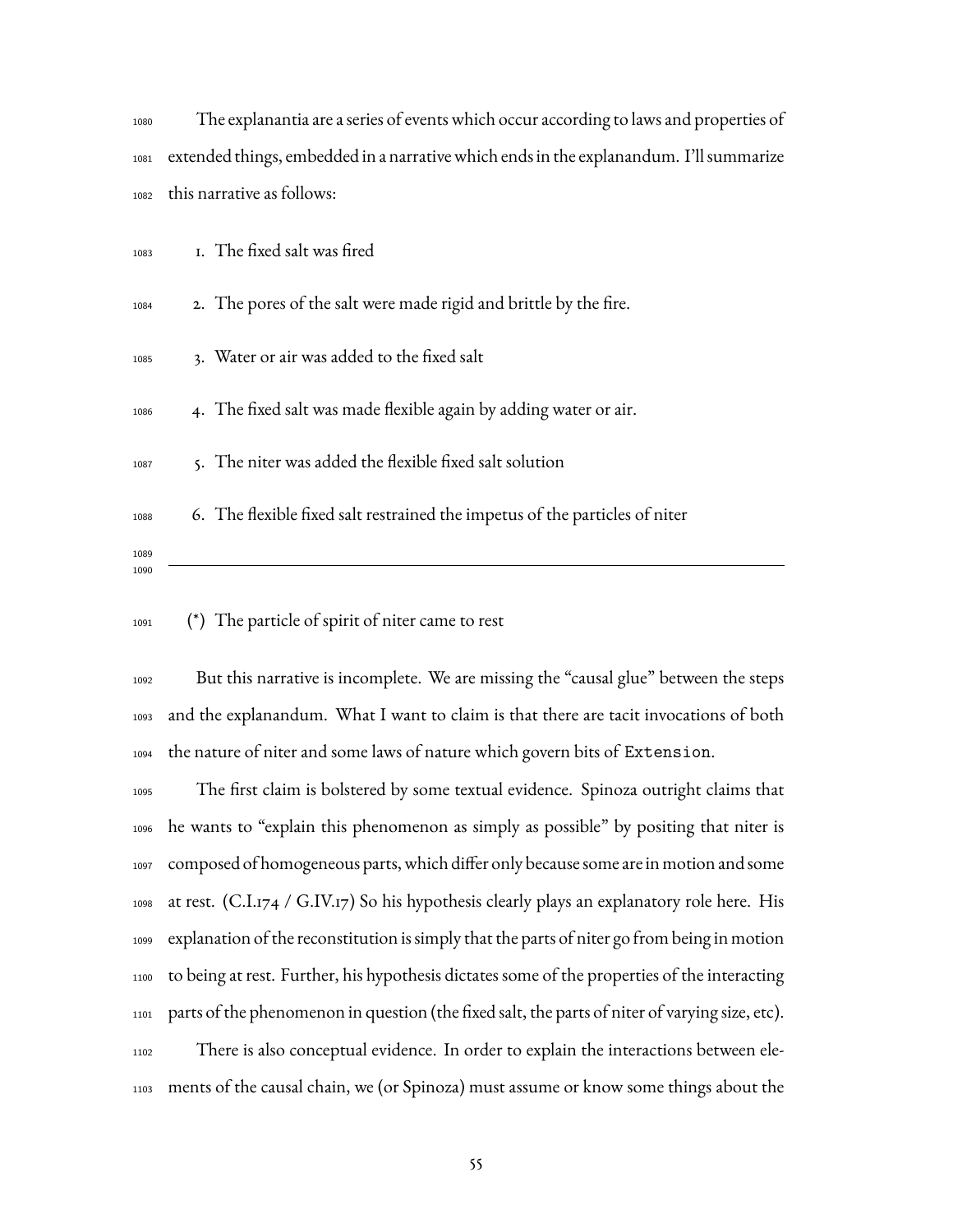essences of the things in question. Otherwise, we can know of no law-like interaction between them.

 So how do laws play a role in this explanation? First, and most obviously, they play 1107 a role in the transition between (6) and (\*). There we have a tacit invocation of a law which governs the interactions of bodies, in addition to the consequences of that inter- action for the impetus of the two. Second, we have an implicit law-like interaction in the transition between (1) and (2). If Boyle is right that Spinoza assumes Descartes' theory of 1111 fire,<sup>[13](#page-58-0)</sup> then this interaction will be governed by kinematic laws. Third, in the interaction 1112 between the water or air and the fired salt, which takes place between  $(3)$  and  $(4)$ , there is an assumption of law-governedness. Recall that Spinoza thinks that everything happens according to laws of nature. Since this is true, if a cause produces an effect, it must do so 1115 in a law-like way. And since the transition from  $(3)$  to  $(4)$  is the production of an effect from a cause, it must be law-like.

 So far, in this explanation, we have four of our five desiderata: proximate causes, events, reference to essences, and laws of nature. But we are missing the contrast class. But it's not far. Recall the specifics of the experiment. The solution which was dissolved in water first crystallized more quickly than the one which did not. Consequently, there is an implicit contrast between the case in which the niter was first dissolved in water and the case in which it was not first dissolved in water. In Spinoza's terms, this is a difference between particles in motion and particles at rest. The form of the answer, then, might be something like:

 (EX) The particles of spirit of niter came to rest (as opposed to staying in motion) be-cause of *X*.

<span id="page-58-0"></span> What's *X*? My proposal is that it's the causal narrative that Spinoza articulates. It 13. And he probably is; compare Spinoza's account with the account of fire in Descartes([2004](#page-223-0), 6–8).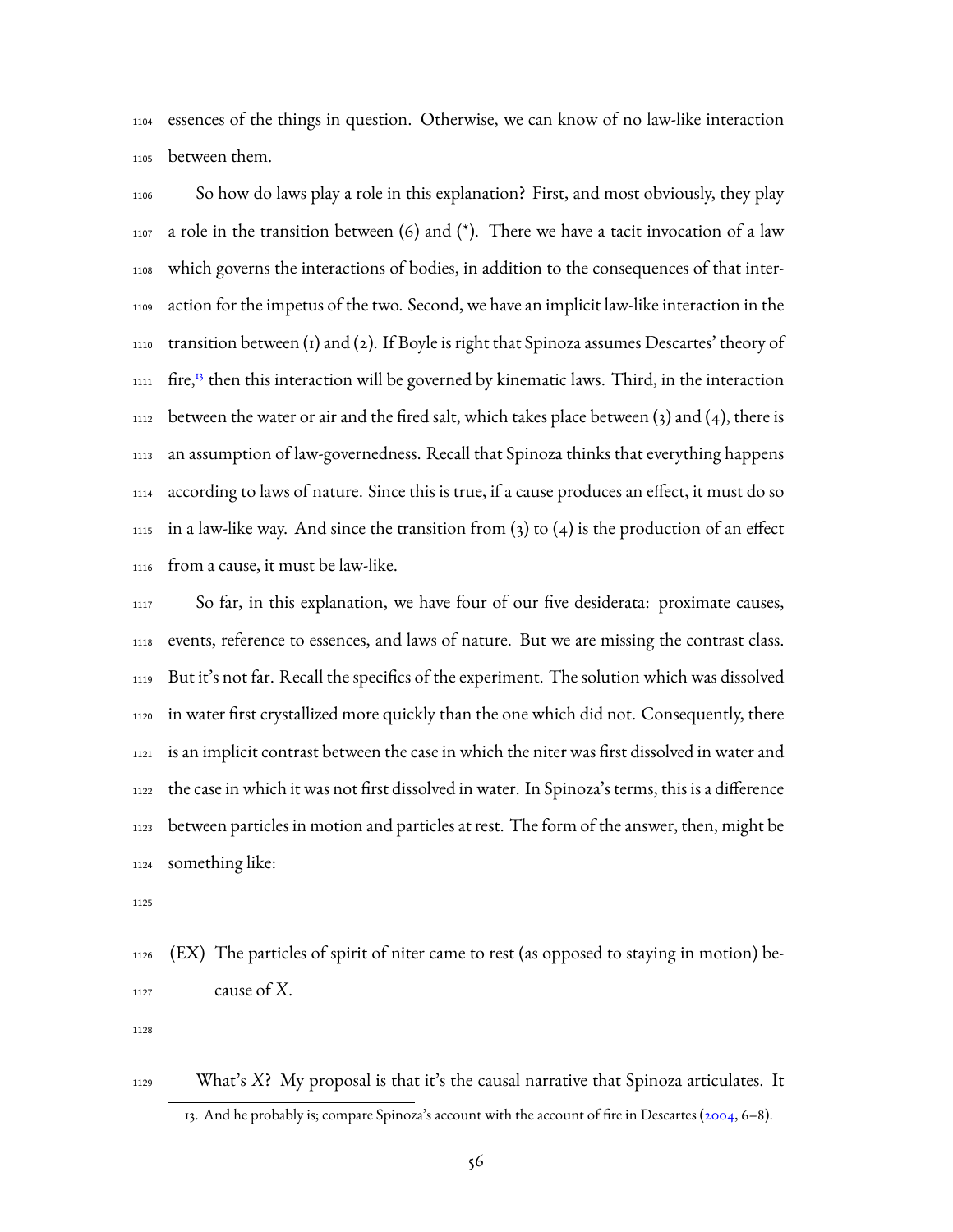| 1130 | provides (part of) the explanation of why that happened instead of something else.  |
|------|-------------------------------------------------------------------------------------|
| 1131 | This case study gives us what we need to put down an "official" account on paper.   |
| 1132 | Here it is:                                                                         |
| 1133 |                                                                                     |
| 1134 | (SE) To explicitly explain some event $E$ is to:                                    |
| 1135 | (a) Position it against some contrast class of events, $\mathcal E$                 |
| 1136 | (b) Provide a causal narrative $C$ which ends with $E$                              |
| 1137 | (c) Make reference to the essences both of $E$ and of the elements of $C$           |
| 1138 | (d) Show how the interactions in the causal narrative happen according to laws      |
| 1139 | of nature $L_1, \ldots, L_n$ , which govern the essences of the elements of both E  |
| 1140 | and C.                                                                              |
| 1141 |                                                                                     |
| 1142 | This account bears a striking resemblance to what Peter Railton calls an "ideal ex- |
| 1143 | planatory text". He writes:                                                         |
| 1144 | [A]n ideal text for the explanation of the outcome of a causal process would        |
| 1145 | look something like this: an inter-connected series of law-based accounts of        |
| 1146 | all the nodes and links in the causal network culminating in the explanan-          |
| 1147 | dum, complete with a fully detailed description of the causal mechanisms            |

 There are salient differences. First, Railton's DNP model of explanations allows for probabilistic explanations. Arguably, since Spinoza is a necessitarian and a strict deter-minist, his does not. Second, On (SE), the laws need not be derived for an explanation

involved and theoretical derivations of all the covering laws involved.<sup>[14](#page-59-0)</sup>

<span id="page-59-0"></span>14. Railton [\(1981](#page-235-0), 247)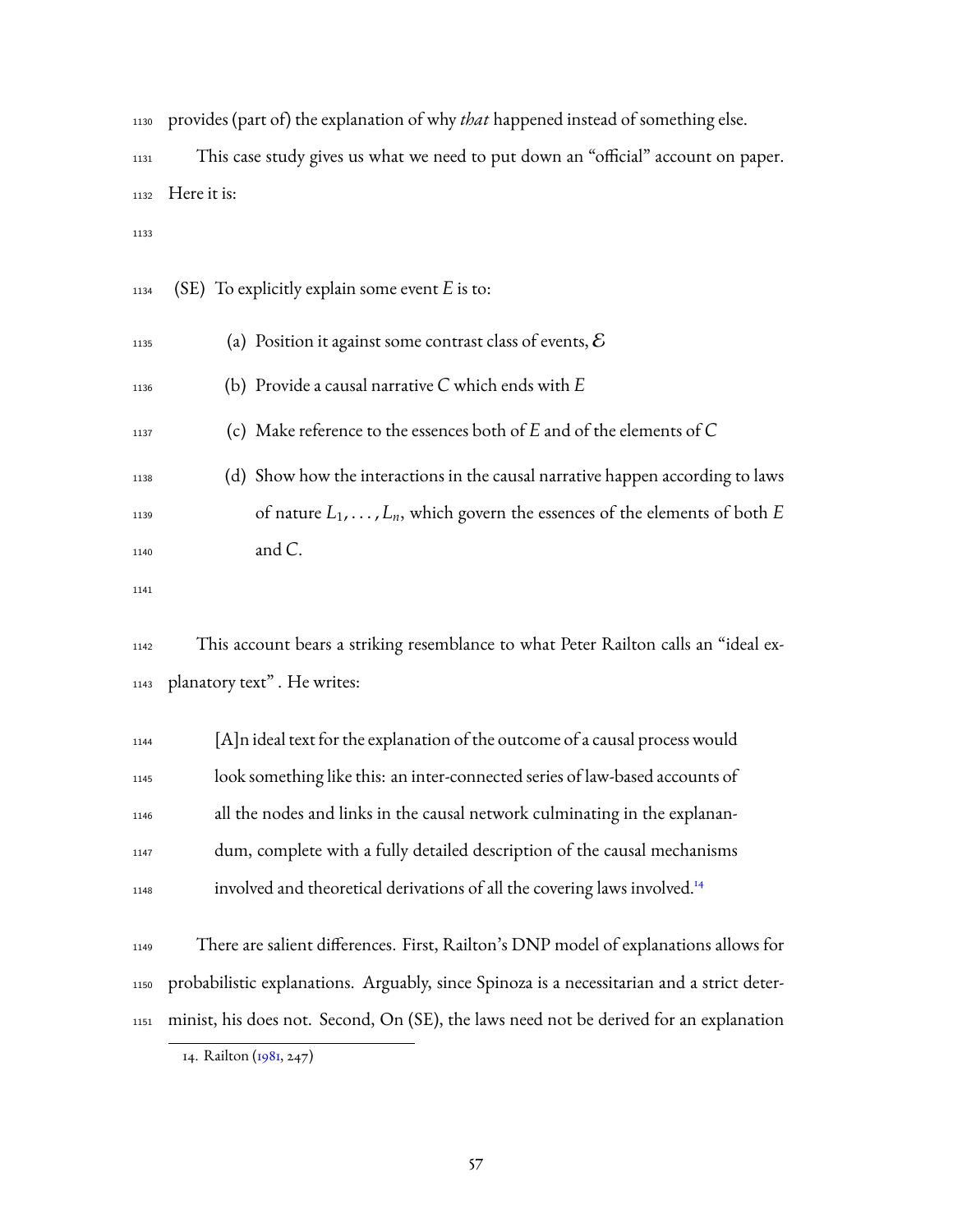to be acceptable. Third, there is no mention of a contrast class in Railton's account. But the similarities are, nonetheless, interesting.<sup>[15](#page-60-0)</sup> 

1154 Not all explanations are explicit. One may leave out either (a), (c), (d), or some com- bination of these in an explanation and still have it be a good one. All you need is for them to be able to be filled in. But I don't think an implicit explanation may be acccept- able without citing (b). To eliminate the causal history of the event in question would be to leave that event unintelligible. This is because Spinoza believes that events are to be understood through their proximate causes.

#### **2.5 The official account, second pass**

 Before moving on, I want to make sure that we haven't gotten too carried away with our modernization. In other words, I want to make sure that (SE) is a sensible thing to attribute to Spinoza given his context. To do this, we'll now contrast (SE) with the sorts of explanations provided in some places by Descartes. I will in great part be relying on the study in Clarke ([1982](#page-227-2), Chapter 5), though I'll differ from his account in certain places.

Desmond Clarke writes that

 [t]o explain a physical phenomenon, for Descartes, was equivalent to (i) specifying its efficient causes, and (ii) describing the mechanism by which the phenomenon results in some 'necessary' way from the assumed causes.<sup>[16](#page-60-1)</sup> 

 One important point here is the needfulness of hypotheses. Since we can't observe all of nature's working, some hypotheses about underlying causal mechanisms are necessary. It's also important that these hypotheses be*mechanical*. Dellsén([2017](#page-228-1), 315) writes that "all explanations of natural phenomena must necessarily be mechanical for Descartes, since

<span id="page-60-0"></span><sup>15.</sup> I make no claim here about any actual intellectual influence of Spinoza on Railton's account, of course. If you put a gun to my head and asked me to make a claim about it, I'd say there was no direct inspiration at all.

<span id="page-60-1"></span><sup>16.</sup> Clarke [\(1982,](#page-227-2) 108)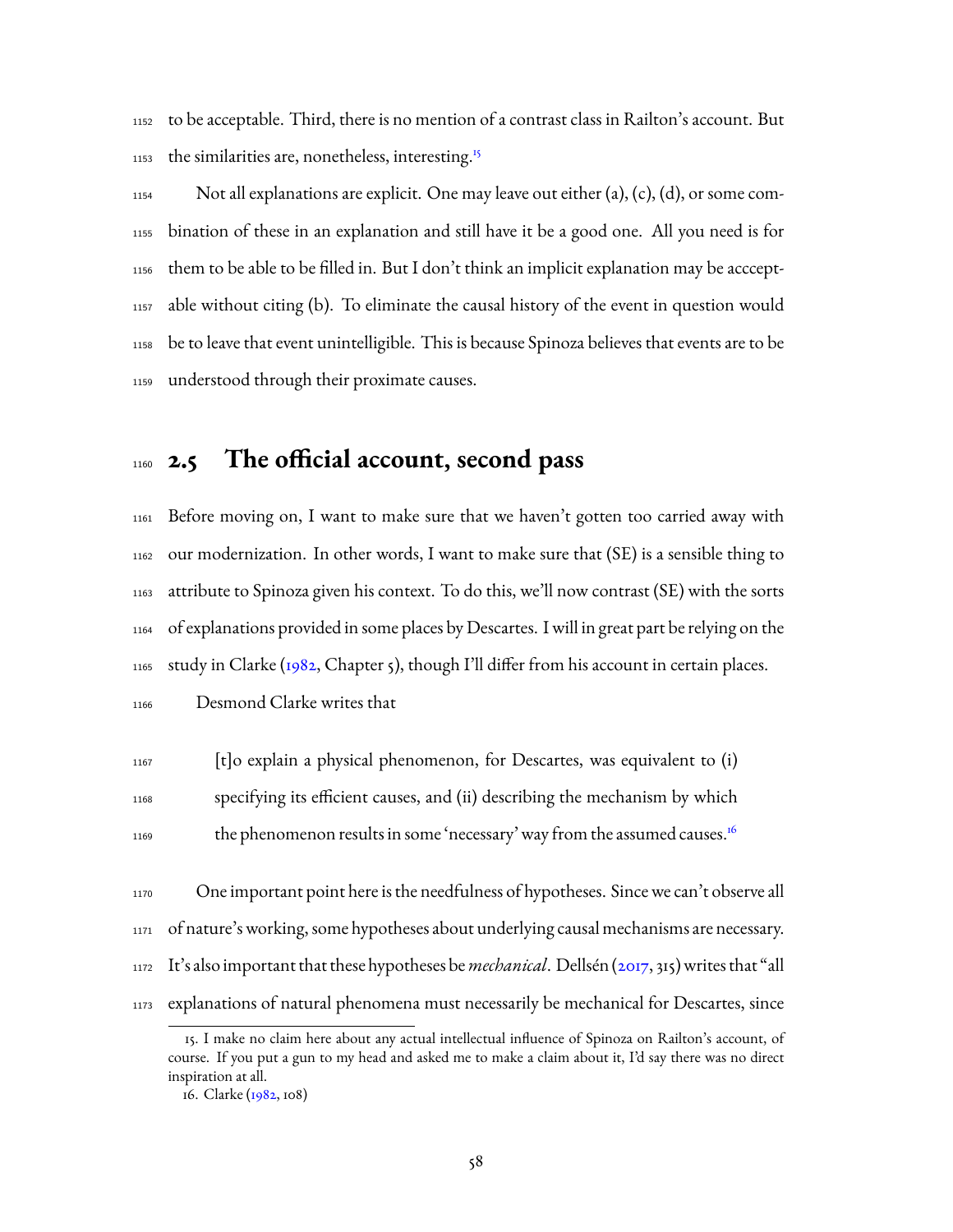any nonmechanical explanation fails to be grounded in the principle of extension." And this is born out by the texts. Descartes writes the following in *Le Monde*:

 If you find it strange that, in explaining these elements, I do not use the qualities called 'heat', 'cold', 'moistness', and 'dryness', as the Philosophers do, I shall say that these qualities appear to me to be themselves in need of explanation. Indeed, unless I am mistaken, not only these four qualities but all others as well, including even the forms of inanimate bodies, can be explained without the need to suppose anything in their matter other than motion, size, shape, and arrangement of its parts.<sup>[17](#page-61-0)</sup> 

 Descartes does two things here. First, he rejects typical Scholastic explanations, which use qualities such as "heat" and "cold," as insufficiently explanatory. This is because these concepts themselves require substantive explication. Second, and more boldly, he claims that *all* of natural science can be done in terms of the "motion, size, shape, and arrange-ment" of matter.

 To glean more information, let's look at actual explanations Descartes gives. We start with a letter to Plempius:

 He [Fromondus] is convinced that my assumption that the parts of water are oblong like eels is rash and baseless. He should remember what is said on page 76 of the Discourse on the Method? If he would be good enough to read with sufficient attention everything I wrote in theMeteorology and the Optics, he would find countless reasons from which countless syllogisms could be constructed to prove what I say. They would go like this.

 If water is more fluid and harder to freeze than oil, this is a sign that oil is made of parts which stick together easily, like the branches of trees, while water is made of more slippery parts, like those which have the shape of eels.

<span id="page-61-0"></span><sup>17.</sup> Descartes [\(2004](#page-223-0), 18)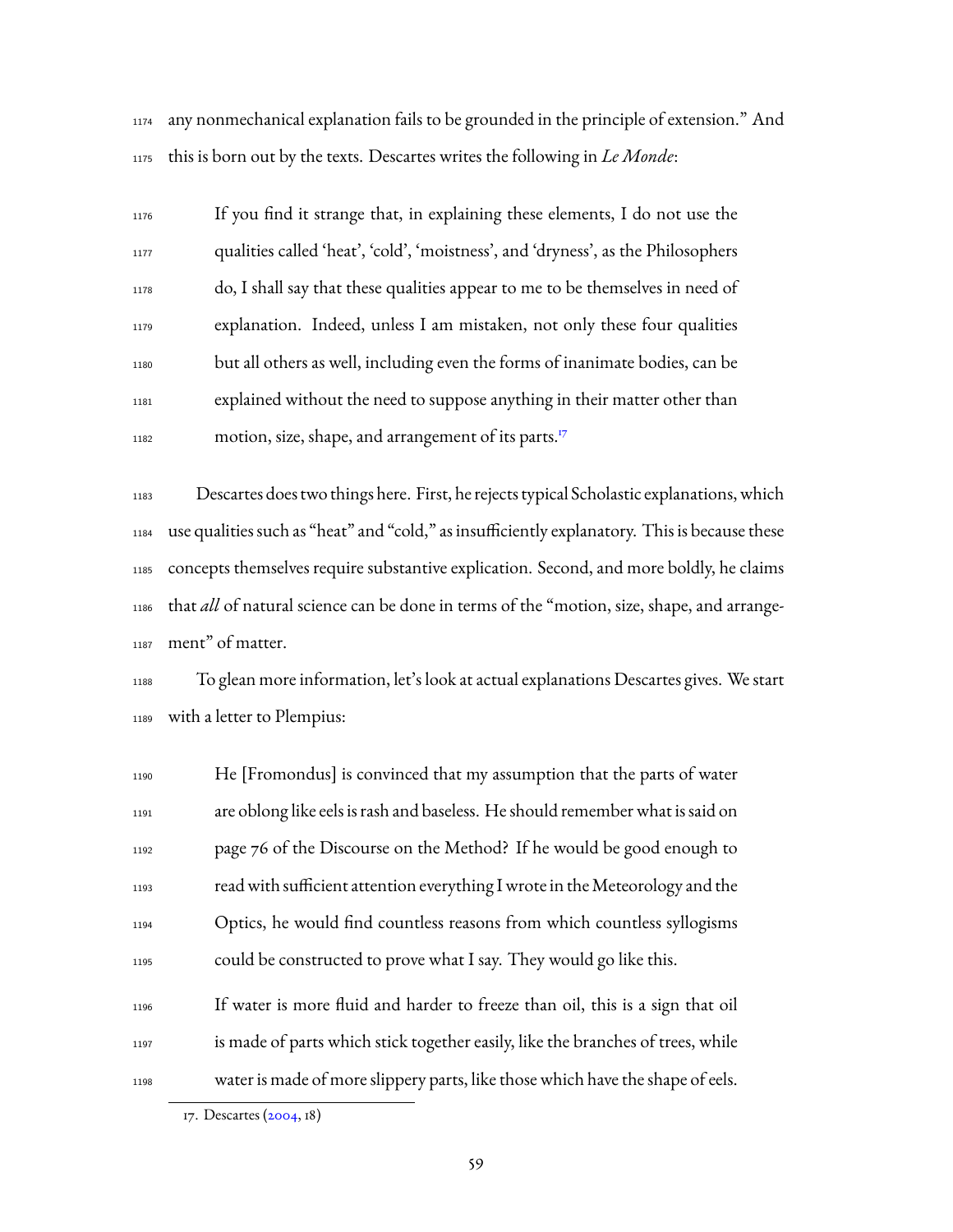But experience shows that water is more fluid and harder to freeze than oil.

1200 Ergo, etc. (CSM III. 65 / AT I 422-3)

 Descartes goes on to give several other "syllogisms" of this form. When taken to- gether, they're supposed to "amount to a proof of it." The explanans (O) here is the fact that water is more fluid and harder to freeze than oil. The explanandum (E) is the hy- pothesis about the relative slipperiness of the parts of oil and water. The form of this sort of hypothetical explanation (following Clarke  $(1982, 114)$  $(1982, 114)$  $(1982, 114)$ ) goes like this:

 $_{1207}$  If O, then probably E.

O

So probably E

 While this is technically an answer to how you *confirm* E, it's easy to see how this becomes an *explanation* of O. Clarke writes elsewhere that

 In more general terms, a Cartesian account of any physical phenomenon involves locating an appropriate description of the explicandum within a broader framework in such a way that the description is deducible (in a rather loose, Cartesian sense) from a description of parts of matter, their motions and their interactions.<sup>[18](#page-62-0)</sup> 

 This looks strikingly like (SE)! As a result, we can infer that (SE) is a sensible thing to attribute to Spinoza given his context. But there's at least one part missing from Clarke's account: the role of laws in this deduction. It is implicit, perhaps, in the talk about the interactions of bits of matter and their motions (which are law- or rule-governed). But

<span id="page-62-0"></span>18. Clarke [\(1982,](#page-227-2) 111)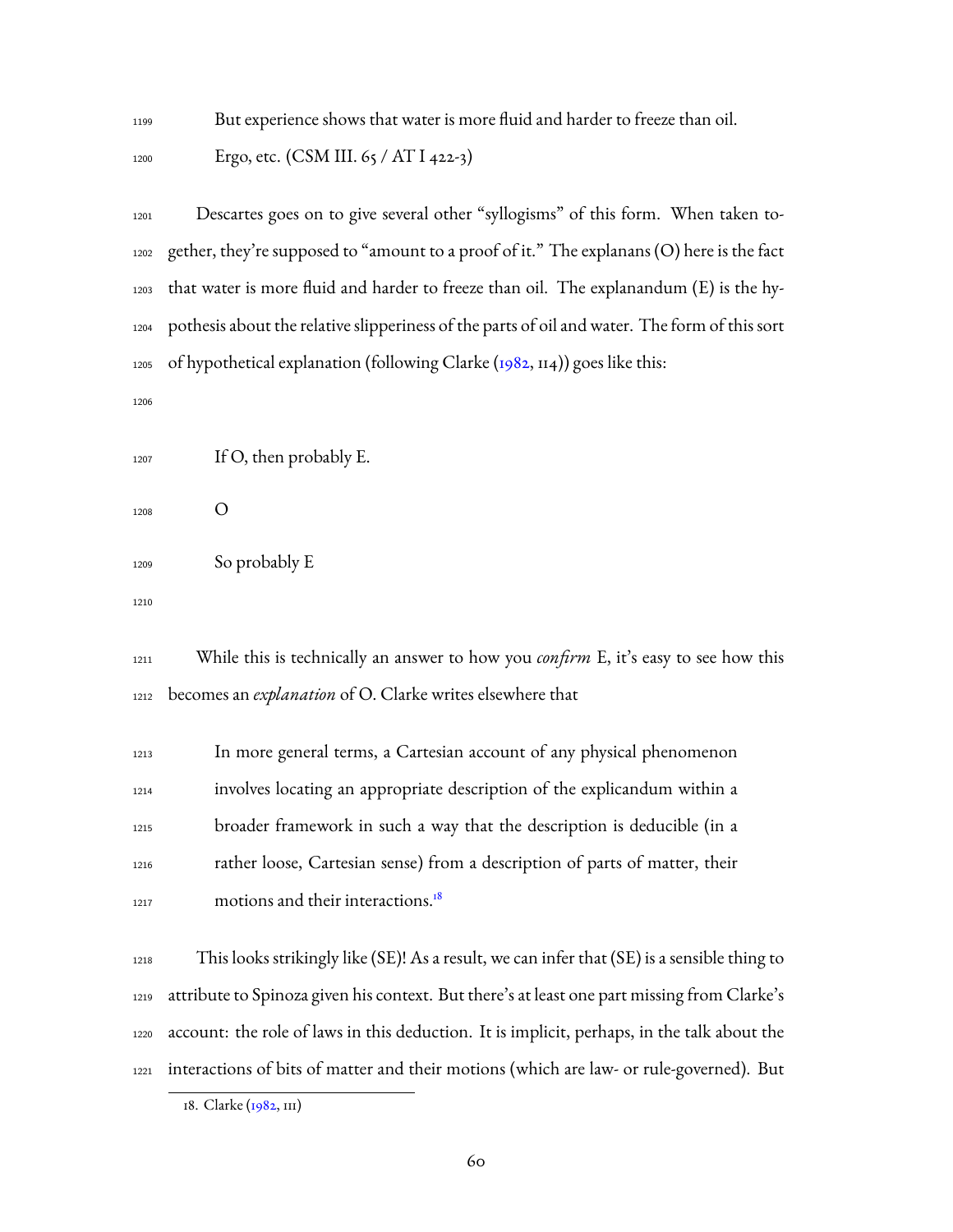to be a full account, this must be made explicit. This is because Descartes thinks that all change in the material world is governed by natural laws:

 For it necessarily follows from the mere fact that [God] continues to pre- serve it thus that there may be many changes in its parts that cannot, it seems to me, properly be attributed to the action of God, because this action never changes, and which I therefore attribute to Nature. The rules by which these changes take place I call the Laws of Nature.[19](#page-63-0) 

 Consequently all the motions and interactions Clarke analyses have to be deducible from the laws of motion (e.g. the ones in chapter 8 of the *Treatise on Light*), together with information about matter and its initial conditions. Again, the resemblance to (SE) is striking.

 There is one importantway that Descartes and Spinoza differ on my reading. Descartes does not require his explanatory hypotheses to be *true*. In fact, he explicitly says that hy- potheses can be *false* and still do explanatory work. Here he is in *Principles* III.45 (CSM I.256 /AT VIIA.100):

 $[1]$ f we want to understand the nature of plants or of men, it is much better to consider how they can gradually grow from seeds than to consider how they were created by God at the very beginning of the world. Thus we may be able to think up certain very simple and easily known principles which can serve, as it were, as the seeds from which we can demonstrate that the stars, the earth and indeed everything we observe in this visible world could have sprung. For although we know for sure that they never did arise in this way, we shall be able to provide a much better explanation of their nature by this method than if we merely described them as they now are <or as we believe them to have been created>.

<span id="page-63-0"></span><sup>19.</sup> Descartes [\(2004](#page-223-0), 25)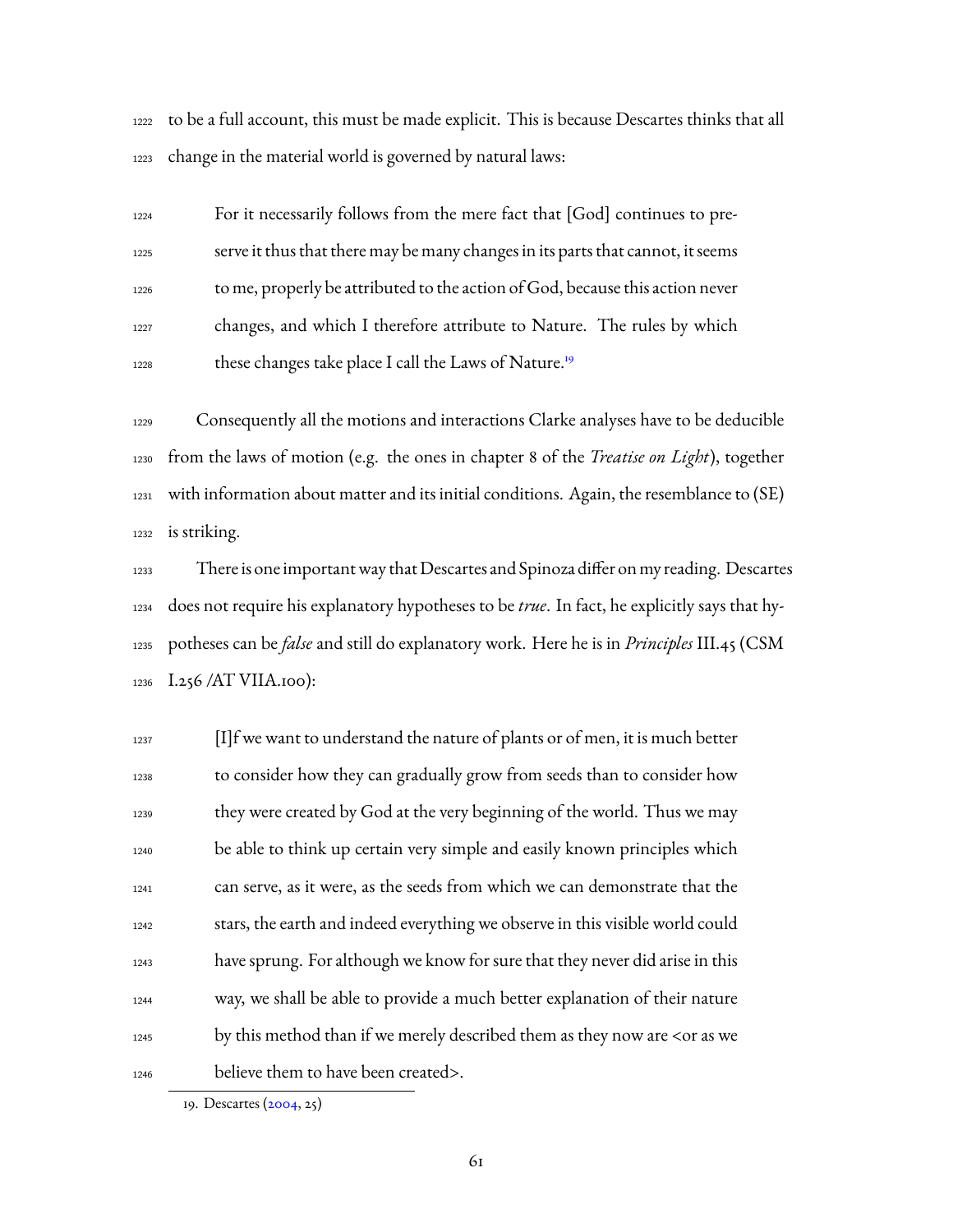A little later on (at *Principles* III.46 (CSM I.256-7 / AT VIIIA.101)), he seems to en- dorse some kind of instrumentalism (a view where the truth of theories or hypotheses is irrelevant to their role in science):

| 1250 | Since there are countless different configurations which God might have     |
|------|-----------------------------------------------------------------------------|
| 1251 | instituted here, experience alone must teach us which configurations he ac- |
| 1252 | tually selected in preference to the rest. We are thus free to make any as- |
| 1253 | sumption on these matters with the sole proviso that all the consequences   |
| 1254 | of our assumption must agree with our experience.                           |

See also *Principles* IV.204 (CSM.I.289 / AT VIIA.327):

 *With regardtothethings which cannot be perceived bythesenses, itis enoughto explain their possible nature, even thoughtheir actual nature may be different <and this is all that Aristotle tried to do>.*

 However, although this method may enable us to understand how all the things in nature could have arisen, it should not therefore be inferred that they were in fact made in this way. Just as the same craftsman could make two clocks which tell the time equally well and look completely alike from the outside but have completely different assemblies of wheels inside, so the supreme craftsman of the real world could have produced all that we see in several different ways. I am very happy to admit this; and I shall think I have achieved enough provided only that what I have written is such as to correspond accurately with all the phenomena of nature.

 So whether these causal mechanisms Descartes articulates are the ones that *actually* brought about variation in the material world doesn't matter. All he needs are hypotheses that allow us to infer the observed phenomena. Clarke draws a different conclusion (see Clarke ([1982](#page-227-2), Chapter 6)), but I think that these texts run the gamut from suggestive to decisive on this point.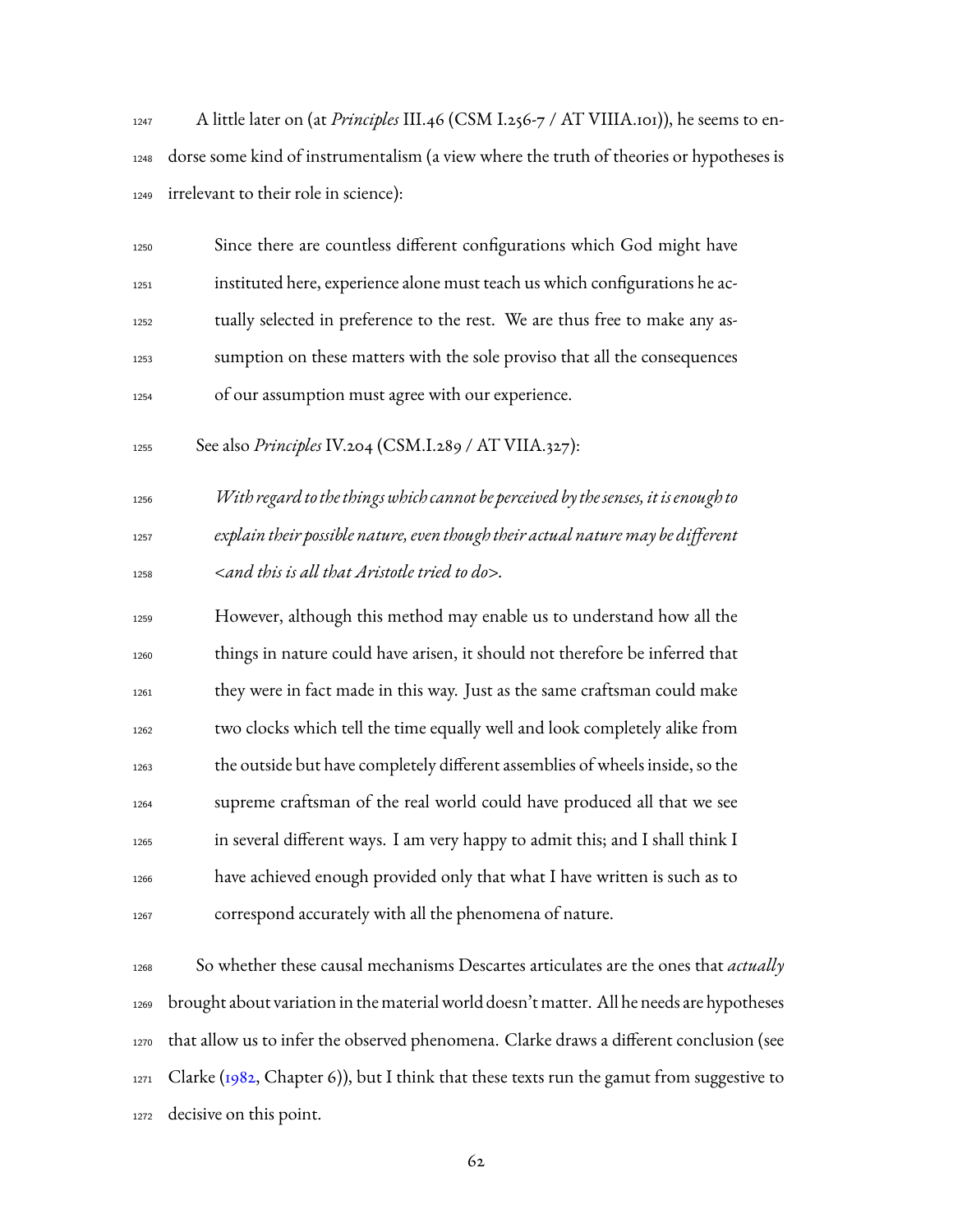But this isn't a dissertation on Descartes. Examination of the minute details of Descartes' view would take us too far afield. What's relevant for us is that Spinoza seems to have read this kind of instrumentalism into Descartes. He (Spinoza) writes in his geometrical re-working of the *Principles* that:

 $\sum_{1277}$  [S]ince the best way to understand the nature of Plants and of Man is to consider how they gradually come to be and are generated from seeds, we shall have to devise such principles as are very simple and very easy to know, from which we may demonstrate how the stars, earth and finally all those things that we find in this visible world, could have arisen, as if from certain seeds—even though we may know very well that they never did arise that way. For by doing this we shall exhibit their nature far better than if we  $_{1284}$  only described what they now are. (C.I.295 / G.I.226)

And a little further down, we get this:

 We have said, finally, that we are permitted to assume a hypothesis from which, as from a cause, we can deduce the Phenomena of nature,*eventhough we may know very well that they have not arisen in this way* [emphasis mine].

1289  $(C.I.295-6 / G.I.227)$ 

 Should we attribute this view on the role of false hypotheses to Spinoza? McKeon ([1928](#page-233-1)) does. He reads Spinoza as basically a pragmatist about scientific hypotheses. For his Spinoza, "to explain the phenomena of nature, absolutely any hypothesis may be formed, provided only that it be clear and simple and that the phenomena of nature can 1294 be made to follow from it by mathematical inference."<sup>[20](#page-65-0)</sup> This reading derives from part III of the work we just quoted:

We have said, finally, that we are permitted to assume a hypothesis from

which, as from a cause, we can deduce the phenomena of nature, even though

<span id="page-65-0"></span><sup>20.</sup> McKeon([1928](#page-233-1), 116)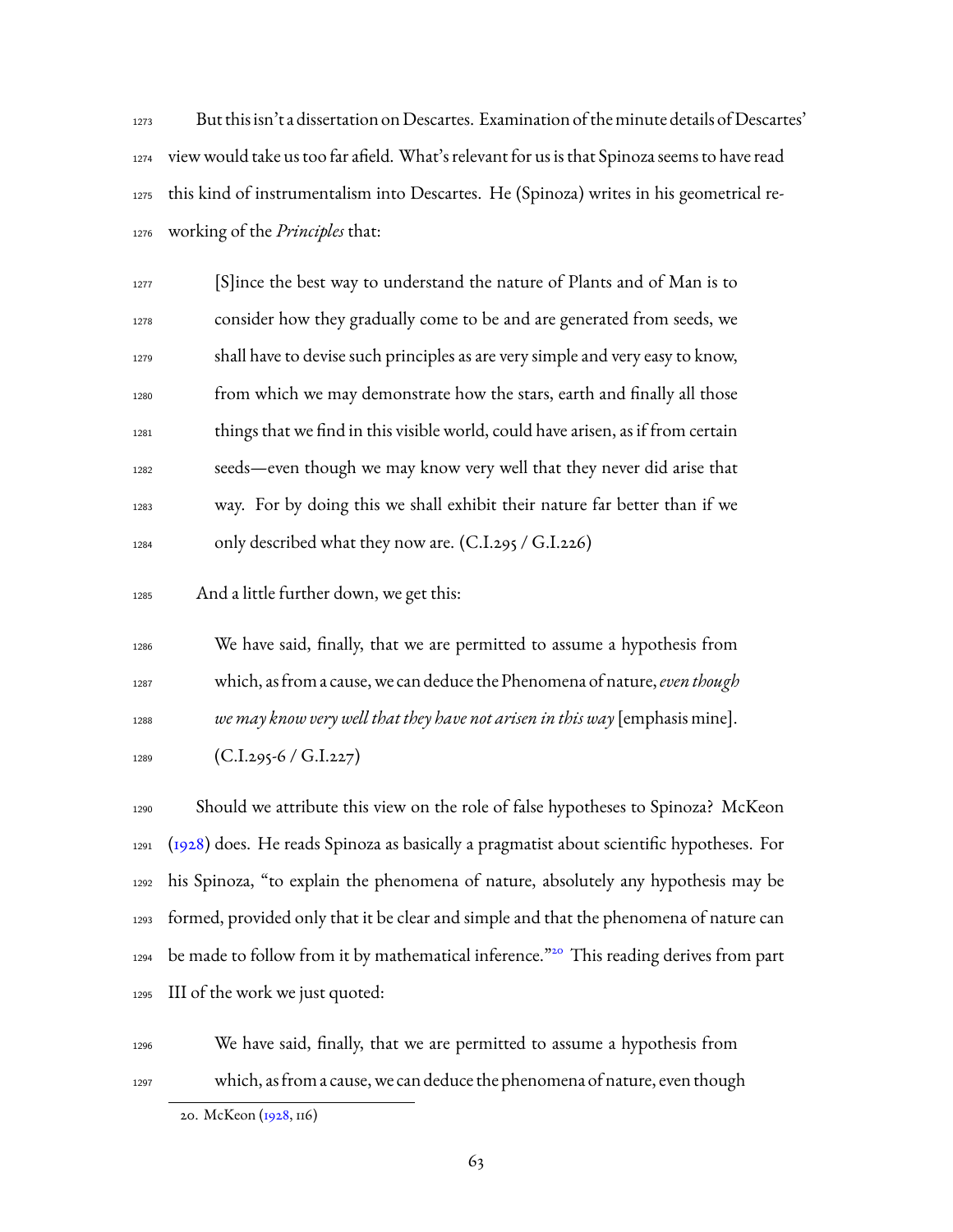we may know that they may not have arisen in this way…we are permitted to assume any hypothesis we please to explain the features of nature, pro- vided that we deduce all the Phenomena of nature from it by mathematical consequences.

 And what is more worthy of note, is that we shall hardly be able to assume anything from which the same effects could not be deduced, though per-haps with more difficulty, through the Laws of nature explained above.

1305 (C.I.295-6 G 1/227-8)

 This passage and others look like pretty good evidence forMcKeon's reading. Spinoza seems to be saying outright that any old hypothesis is as good as any other, provided it saves the phenomena, is simple, and so on. These conditions can be me even when the explanation offered isn't the*correct* one. But there are at least three reasons to doubt that this evidence is as good as it seems.

 First, there is excellent textual reason to believe that Spinoza does not endorse every-thing in this work. In its preface, Lodewijk Meyer writes:

 I should like it to be particularly noted that in all these writings…our Author has only set out the opinions of Descartes and their demonstrations…So let no one think that he is teaching here either his own opinions, or only those which he approves of. Though he judges that some of the doctrines are true, and admits that he has added some of his own, nevertheless there are many that he rejects as false and concerning which he holds a quite different opinion. (C.I.229 / G.I.131)

 From this, I infer that we shouldn't think, just because Spinoza articulates a view in this work, that he endorses it. If there is good evidence from other works that he did hold this view, then we can impute it to him in good conscience. But if there is no evidence, or if it conflicts with other views he holds, we shouldn't attribute it to him.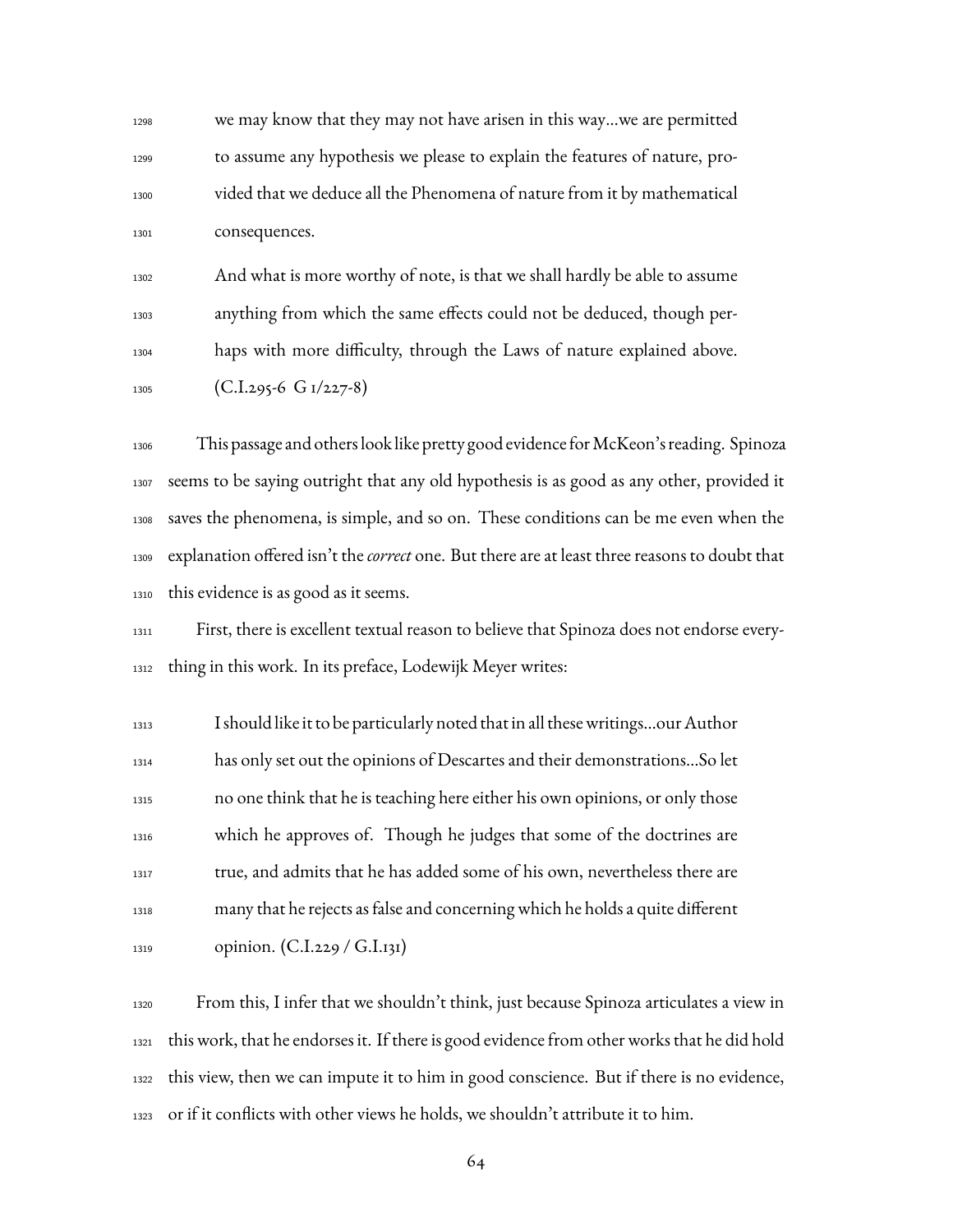Second, we've established that truly explanatory hypotheses involve both laws of na- ture and the essences of the constituents of the causal narrative. Truths about essences, if known at all, must be known adequately. I will argue for this claim in a later chapter. For now just take my word for it. Moreover, the explanations that Spinoza actually offers are causal. This is important because he holds (in EIa4) that the cognition of an effect depends upon a cognition of its cause. So any causal narrative which includes false hy- potheses about a thing's causes cannot produce adequate cognition of that thing. So if we want explanations to produce adequate cognition of how a thing came to be, we can- not offer false explanations. To produce such cognition, an explanation must correctly detail the causal trajectory of the thing being explained.

 Third, as we saw in a previous section, cognition of a thing's essence necessarily in- volves cognition of its proximate cause. If we introduce a false hypothesis about the prox- imate cause of some bit of a causal narrative, then we fail to get at the true causal trajectory of the thing. And this doesn't produce adequate cognition. As a result, if we think that what Spinoza wants from an explanation is adequate cognition of a thing (and there is excellent reason to think he does), Spinoza can't actually believe the view he puts forth in the PCP.

 There's a potential complication. To see what it is, I have to distinguish between a how-actually explanation and a how-possibly one. A how-actually explanation tells us how that thing is *actually* explained. A how-possibly explanation only gives us a potential explanation of the thing being explained. It can give some mechanism which may have produced it, but makes no pretense to giving the *true* one.

 Now, the potential complication is that Spinoza appears to offer a how-possibly ex- planation in the demonstration of EIIp17cor. The explanandum there is the ability of the mind to think of non-existent or non-present external objects "as if they were present". The demonstration Spinoza gives is quite unlike any other demonstration that Spinoza gives anywhere else in the *Ethics* that I can find. Instead of giving a quasi-mathematical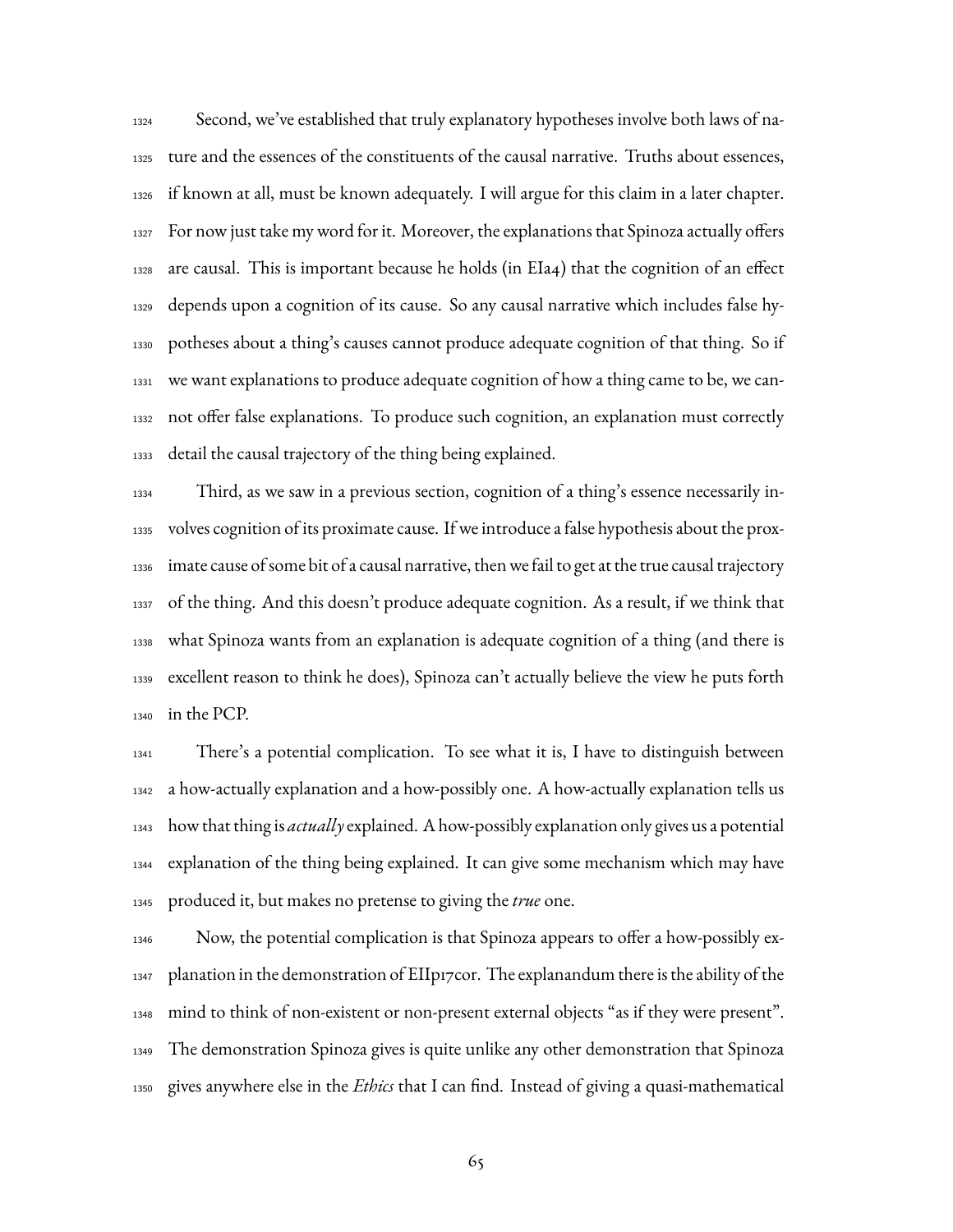proof, what he offers us is a physiological (and at bottom physical) story of how these images are produced. The precise details of this account are interesting, but not relevant here. What *is* relevant is what Spinoza writes in the scholium to EIIp17cor:

| 1354 | We see, therefore, how it <i>can</i> [emphasis mine] happen (as it often does) that   |
|------|---------------------------------------------------------------------------------------|
| 1355 | we regard as present things that do not exist. This can happen from other             |
| 1356 | causes also, but it is sufficient for me here to have shown one through which         |
| 1357 | I can explain it as if I had shown it through its true cause; still, I do not believe |
| 1358 | that I wander far from the true [cause] since all those postulates which I            |
| 1359 | have assumed contain hardly anything that is not established by experience            |
| 1360 | which we cannot doubt, after we have shown that the human Body exists                 |
| 1361 | as we are aware of it (see P13C) [emphasis mine throughout].                          |

 The problem should now be pretty clear. In this passage, Spinoza explicitly says he is fine with causal explanations that don't mirror actual causal mechanisms.

 I admit this counts against my view. But Spinoza says things here which bring him closer to how I have read him. For example, after he has said that he is giving something like a how-possibly explanation, he nonetheless goes on to say that he doesn't think the explanation he has offered is very far off from the real one. He explicitly says that the hypotheses he uses are ones which "contain hardly anything that is not established by experience which we cannot doubt." This indicates, at the very least, a sensitivity to the truth of explanatory hypotheses, and therefore to the truth of explanations of particular phenomena. In any case, I think the balance of the evidence shows that even if Spinoza *were* here committed to how-possibly explanations being able to yield adequate cognition (which I doubt), this should be construed as a departure from his considered view.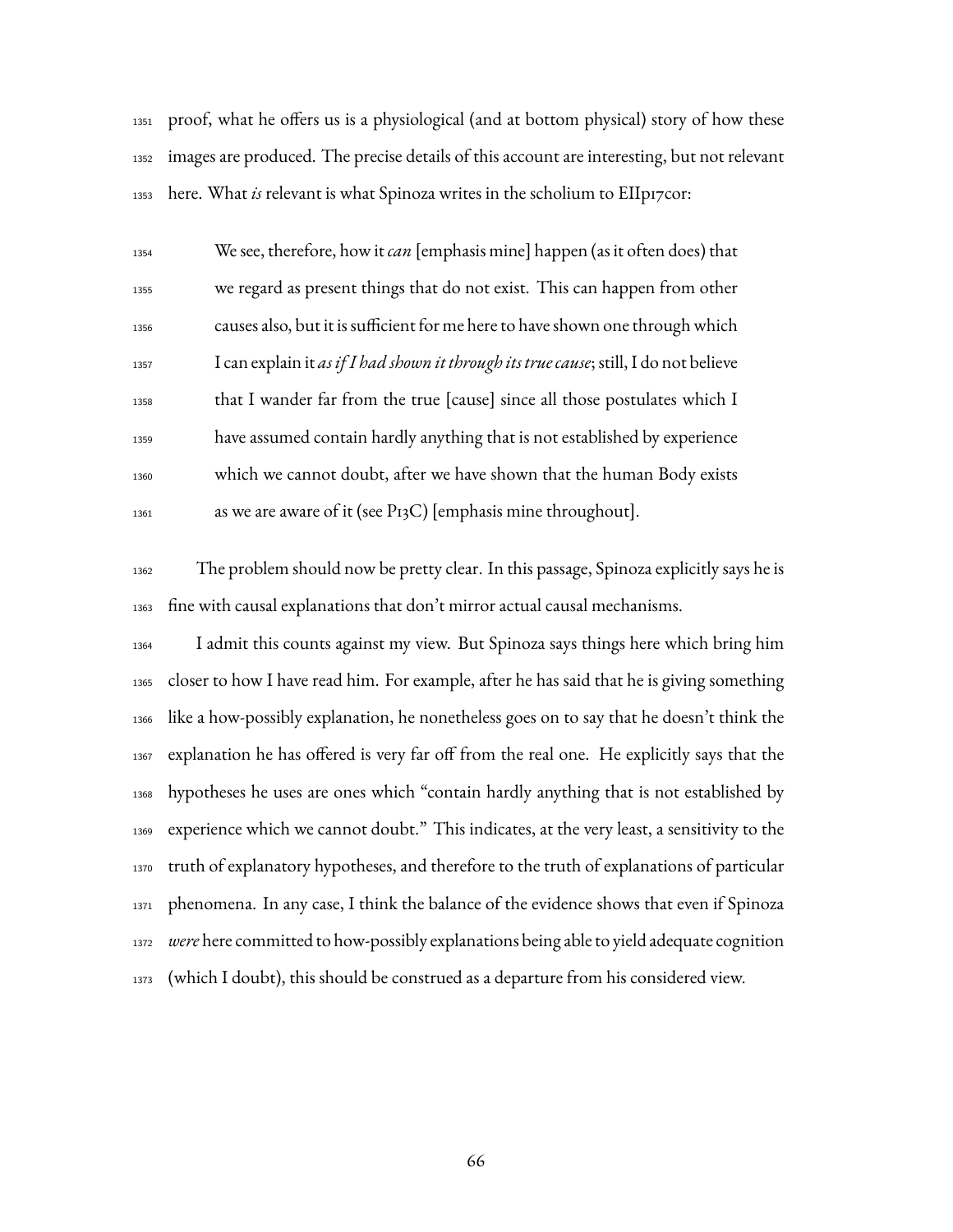### **2.6 Wrap-up**

 The first part of the dissertation is now complete. I've argued, first, that Spinoza views ev- erything in nature as having and requiring explanation. Substance is self-explanatory, and modes (including events) must have explanations that involve their essences, their proxi- mate causes, and the natural laws which govern them. The type of explanation we can re- construct from his views bears notable resemblances to prominent modern accounts, but departs from them in interesting ways. These explanations are not merely how-possibly explanations, but how-actually explanations.

 That battle has now been fought andwon. Its spoils are the official account of Spinozis- tic explanation, given by (SE). The rest of the dissertation will be a mop-up action. There 1384 are still questions that we might want to answer about (SE). For example, how do we come to know the essences which any true explanation requires? What of explanations which involve mathematical concepts – can those be adequate? And, perhaps more pressingly, what about teleological or final-causal explanations? We now turn to these questions.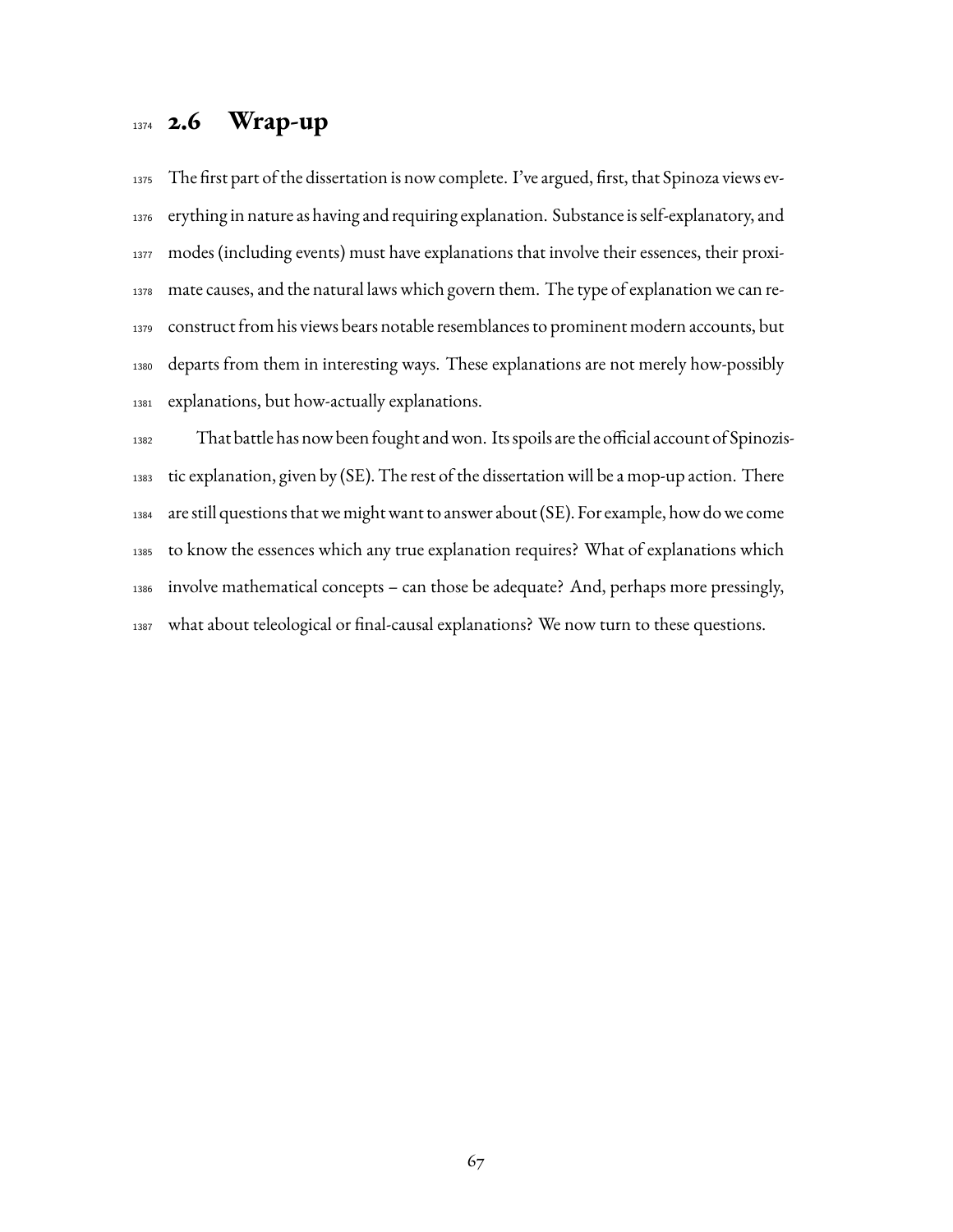## **Chapter 3**

# **Descartes, Spinoza, and Suárez on Irrational Teleology**

 In this and the next chapter, I'll examine what Spinoza has to say about final-causal or teleological explanations. Most of what I conclude will be negative: Spinoza rejects tele- ological and final-causal explanations wholesale. Every correct explanation is an efficient- causal one. I will explore the arguments for and implications of this position in the next chapter. But before we get to that, we need to do a little stage setting.

 In this chapter, I want to put the attacks that Spinoza and Descartes make on final causes in the context of the late Scholastic positions on final causality. I'll argue that their polemics against final-causal explanations make more sense when read against this con- text than against, for example, that of Thomas Aquinas. To do this, I'll first discuss these polemics. Next, I'll set forth and examine the views of Aquinas and Francisco Suárez, in that order. Subsequently, I will give a reading of each polemic through the lens of Suárez's declaration that in order for an end to be a cause, it must be cognized. I choose Suárez for this purposes not because he stands out amongst the late Scholastics, but be-cause he is representative of their views on final causality.<sup>[1](#page-70-0)</sup> 

In the next few chapters I'll often treat teleological and final-causal explanations inter-

<span id="page-70-0"></span><sup>1.</sup> For an admirably detailed survey of these, see Des Chene([1996,](#page-228-2) Chapter 6)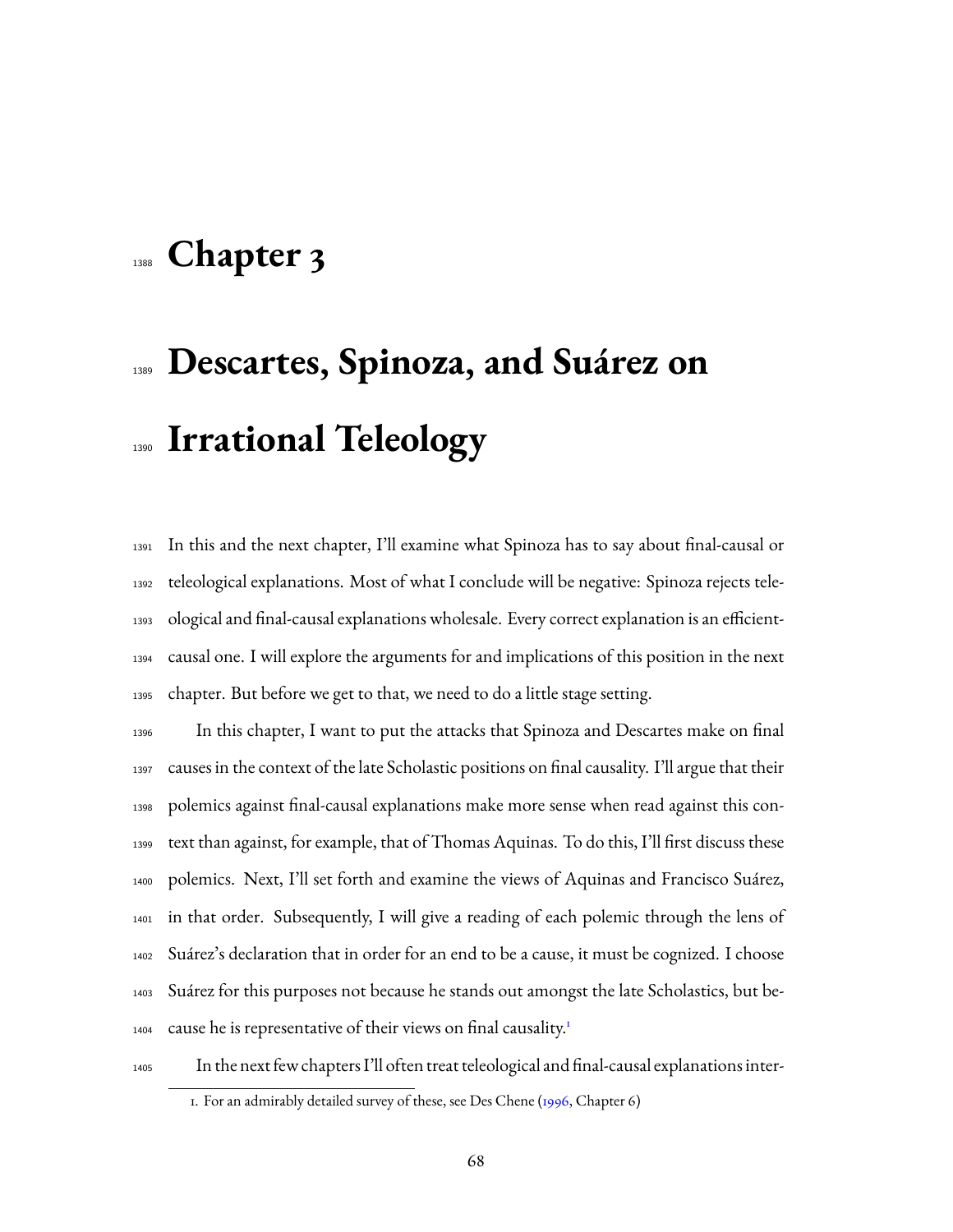changeably. This is, in a sense, sloppy of me. A generic way of characterizing teleological explanations is as an answer to a "why" question which contains "in order to" or "for 1408 the sake/purpose of" or some similar locution.<sup>[2](#page-71-0)</sup> A final-causal explanation can be under- stood as supplying this sort of answer against a particular metaphysical background. To conflate the two, one might grumble, is to confuse species with genus.

 While I don't dispute the distinction the grumbler presents, I contend that this slop- piness is warranted. I'm going to discuss final-causal explanations insofar as they are a type of teleological explanation. The particular metaphysical background against which they are positioned is important, from an historical standpoint, but not as relevant to my discussion. I'll keep the vocabulary of final-causal explanations mostly because my sub- jects (Descartes and Spinoza) do this, but I will not import the Scholastic metaphysics which they strictly speaking presuppose (much as they do not).

### **3.1 Descartes' and Spinoza's attacks on final causes**

#### **3.1.1 Descartes**

 Descartes' dismissive attitude towards final causes is well-known. He writes in Principles I.28 that "[w]hen dealing with natural things we will, then, never derive any explanations from the purposes which God or nature may have had in view when creating them…For we should not be so arrogant as to suppose that we can share in God's plans." (CSM.I.202 / AT.VIIIA.15) In Meditation IV he writes that "for this reason alone I consider the cus- tomary search for final causes to be totally useless in physics; there is considerable rash- ness in thinking myself capable of investigating the <impenetrable> purposes of God." (CSM.II.39 / AT.VII.55) And in the Fifth Set of Replies, he writes:

<span id="page-71-0"></span><sup>2.</sup> See for instance Skow [\(2016](#page-236-0), 18, Chapter 6),Wright [\(1976](#page-237-1)), Nagel [\(1961](#page-234-1), 403), Taylor([1970](#page-237-2), 84), Sehon  $(1997, 195-6)$  $(1997, 195-6)$ , Achinstein [\(1978](#page-225-0), 551–2) and Bedau [\(1992\)](#page-226-1). I should note that I am gliding over a distinction between functional and teleological explanations here; functional explanations also contain "in order to", but it is a matter of debate as to whether they are teleological in the right sort of way.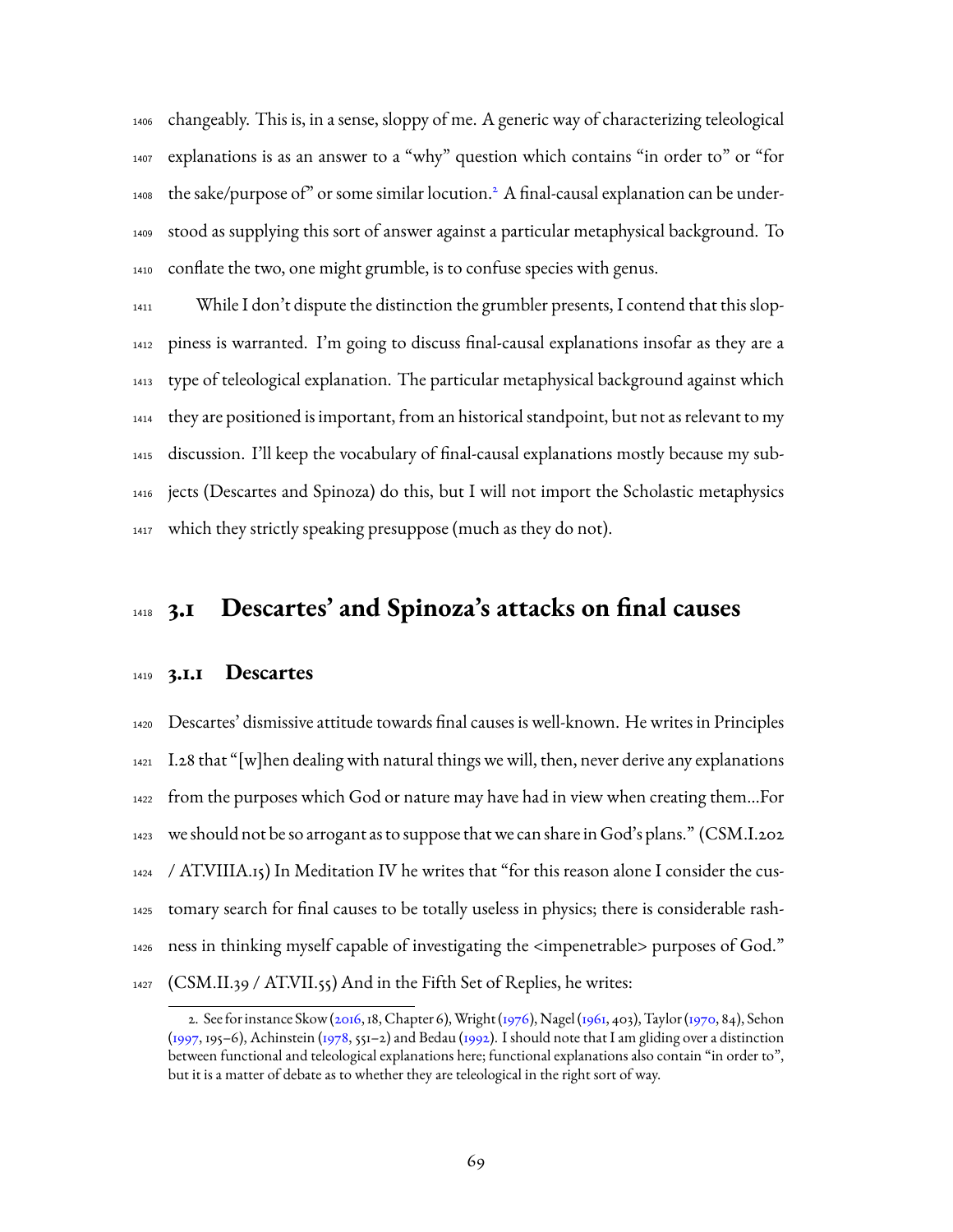The function of the various parts of plants and animals etc. makes it ap- propriate to admire God as their efficient cause — to recognize and glorify the craftsman through examining his works; but we cannot guess from this what purpose God had in creating any given thing…[I]n physics, where ev- erything must be backed up by the strongest arguments, such conjectures are futile…Nor should you pretend that none of us mortals is incapable of understanding other kinds of cause; they are all much easier to discover than God's purposes, and the kinds of cause which you put forward as typical of the difficulties involved are in fact ones that many people consider they do know about. (CSM.II.258 / AT.VII.374-5)

 The arguments that Descartes puts forward in these passages goes like this. For final causes to be useful in natural philosophy, we'd have to know God's purposes. But we can't know these, so final causes aren't useful in natural philosophy.

 Here we're most interested in the first premise. Why, we might ask, is Descartes enti- tled to it? It presupposes that the only way final causes could be useful to natural philoso- phy is through divine teleology. If an extended substance is directed at an end, Descartes seems to think, it could only be so directed by God.

 Descartes is not wholly consistent on this. He does offer some teleological expla- nations in his physiology. When offering a description of the natural dispositions of the 1447 "tiny fibres that make up the substance of the brain"<sup>[3](#page-72-0)</sup>, he explicitly invokes God's actions:

 $\text{I}^{1448}$  [I]n order to show you in what the natural [dispositions] consist, consider that, in forming them, God so disposed these tiny fibres that the passages He left between them are able to conduct the spirits, when these are moved by a particular action, toward nerves which allow in this machine just those movements that a similar action could incite in us when we follow our nat-

<span id="page-72-0"></span><sup>3.</sup> Descartes [\(2004](#page-223-0), 162)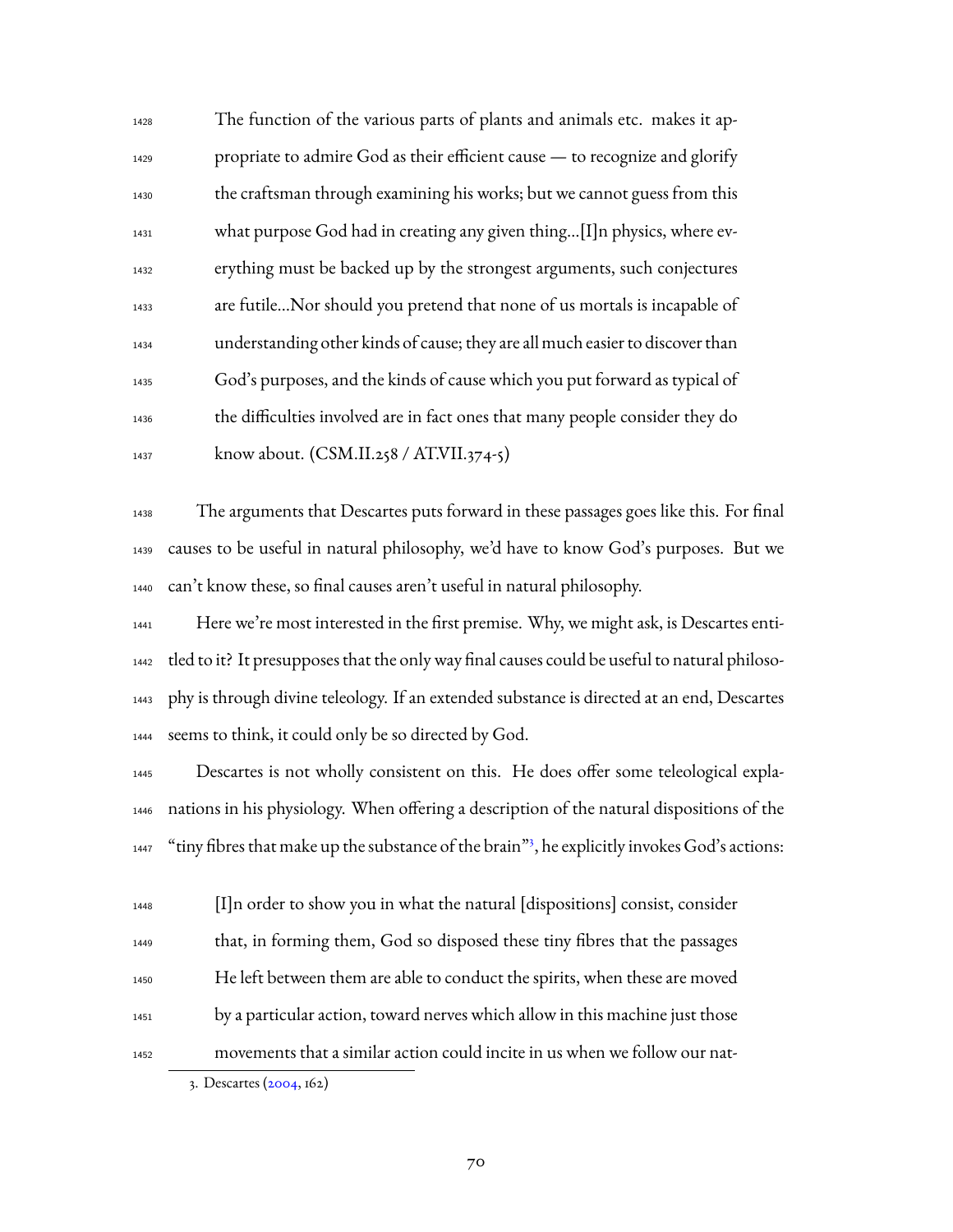ural instincts. instincts.[4](#page-73-0)

 This passage assumes that God carried out a certain action – leaving certain passages between fibers – for a certain purpose – allowing the spirits to be conducted towards [5](#page-73-1)6 certain nerves. It is hard to excise the teleological tenor of this text.<sup>5</sup> This isn't the only place where Descartes does this, either. In Meditation VI he writes:

 My final observation is that any given movement occurring in the part of the brain that immediately affects the mind produces just one correspond- ing sensation; and hence the best system that could be devised is that it should produce the one sensation which, of all possible sensations, is most especially and most frequently conducive to the preservation of the healthy man. And experience shows that the sensations which nature has given us are all of this kind; and so there is absolutely nothing to be found in them that does not bear witness to the power and goodness of God. (CSM.II.60 /  $AT.VII.87-8)$ <sup>[6](#page-73-2)</sup> 

 Here Descartes makes a striking claim: Experience shows us that our constitution is the one best suited for securing human health. This constitution is given to us by God, and so an appeal to divine purposes is not only implicit but required. Dennis Des Chene writes that "In Descartes' physiology, the operations of the body, though undoubtedly physical, cannot be completely understood except by referring them to ends…the role of norms in defining the functions of the body must be acknowledged, and with it that of the rational agent, God, whose intentions in creating animals establishes those norms. The ban on the consideration of ends in natural philosophy must be lifted."[7](#page-73-3) 

 But this inconsistency (be it real or merely apparent) shouldn't distract us from the fact that the teleological explanations Descartes uses involve essential reference to an in-

<span id="page-73-1"></span><span id="page-73-0"></span><sup>4.</sup> Descartes [\(2004](#page-223-0), 163)

<sup>5.</sup> For a broad treatment of teleological and functional language in Descartes' physiology, see Des Chene  $(200I, Chapter 6)$ 

<span id="page-73-2"></span><sup>6.</sup> See Simmons [\(2001\)](#page-236-0) for more on Descartes' teleological account of sensation.

<span id="page-73-3"></span><sup>7.</sup> Des Chene([2001](#page-228-0), 140)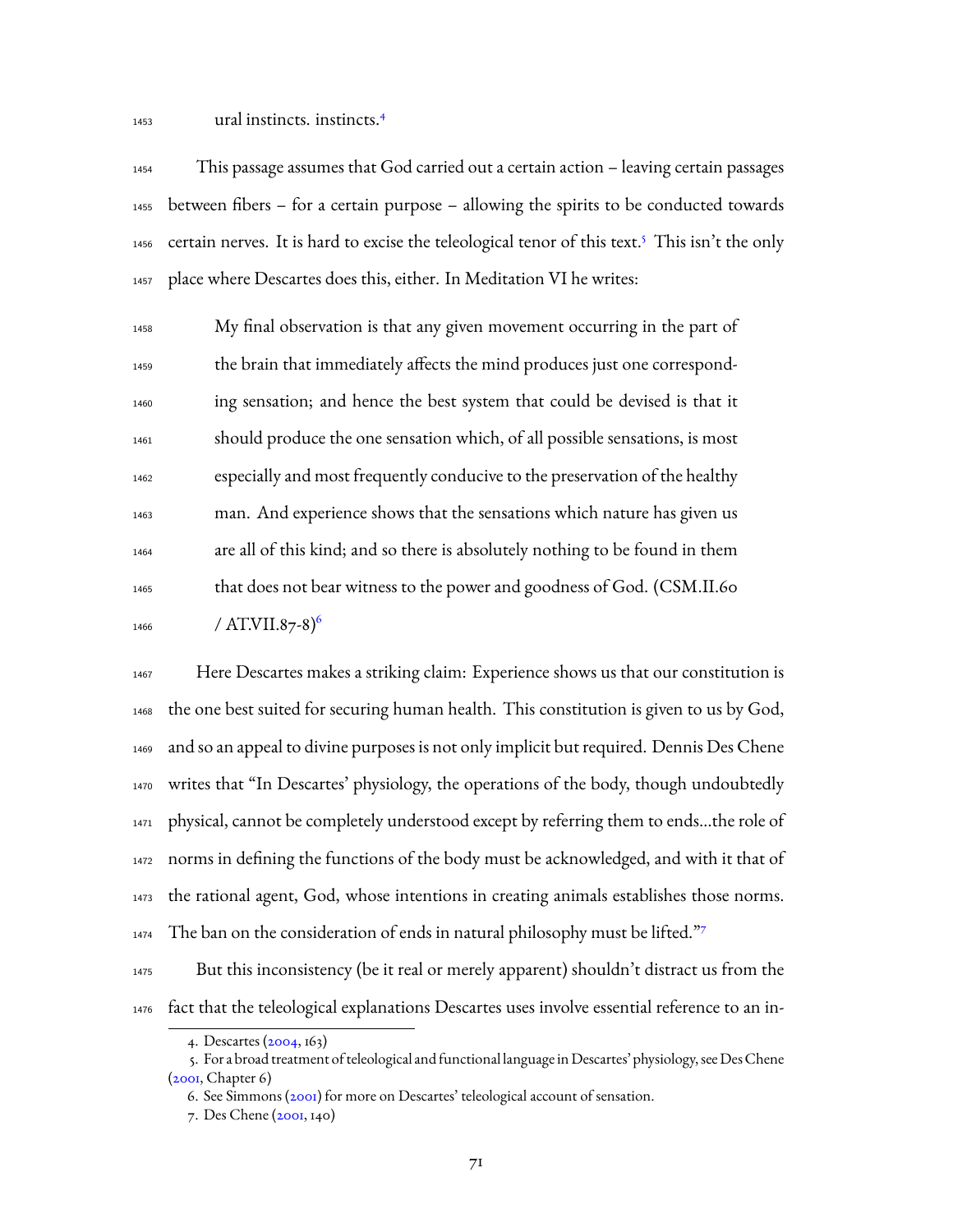tentional divine agent. Matter by itself is inert, and cannot intend any ends. This point is echoed by later Cartesians. For instance, Claude Clerselier writes to Pierre de Fermat, criticizing Fermat's derivation of the sine law of optics, that

 [t]hat path which you estimate to be the shortest because it is the most quick, is nothing but a path of error and confusion which nature does not follow and cannot have intention to follow. For, as she [nature] is determi- nate in al that she does, she never tends to anything except to conduct her movements in a straight line.<sup>[8](#page-74-0)</sup> 

 The principle Fermat relied on was that "Nature always acts in the shortest ways." Clerselier's criticism is that (extended) nature can't act in that way, since it can't intend *anything at all*. The assumption here is that for something to have a goal (in this case, taking the shortest way) some kind of cognitive activity is required. If it were permissible to invoke divine purposes in physics, then one could reintroduce this kind of cognitive teleology. But, as we have seen, Descartes officially rejects this.

#### **3.1.2 Spinoza**

 Spinoza's attacks on final causes center around two passages in the *Ethics*, EIapp and EIVpref. In the former, Spinoza makes his intention plain quickly:

 All the prejudices I here undertake to expose depend on this one: that men commonly suppose that all natural things act, as men do, on account of an end; indeed, they maintain as certain that God himself directs all things to some certain end. (EIapp / G.II.78)

 Here, Spinoza targets the idea that God directs nature to some end. This strikes at some views which were prominent at the time of writing. To study nature, on one view, 1500 was to uncover the plans God embedded in it. Douglas [\(2015a](#page-228-1)) notes that

<span id="page-74-0"></span><sup>8.</sup> OF II 468-9; translation my own. For a treatment of this controversy see Dugas([1988](#page-228-2), Chapter 5 §2)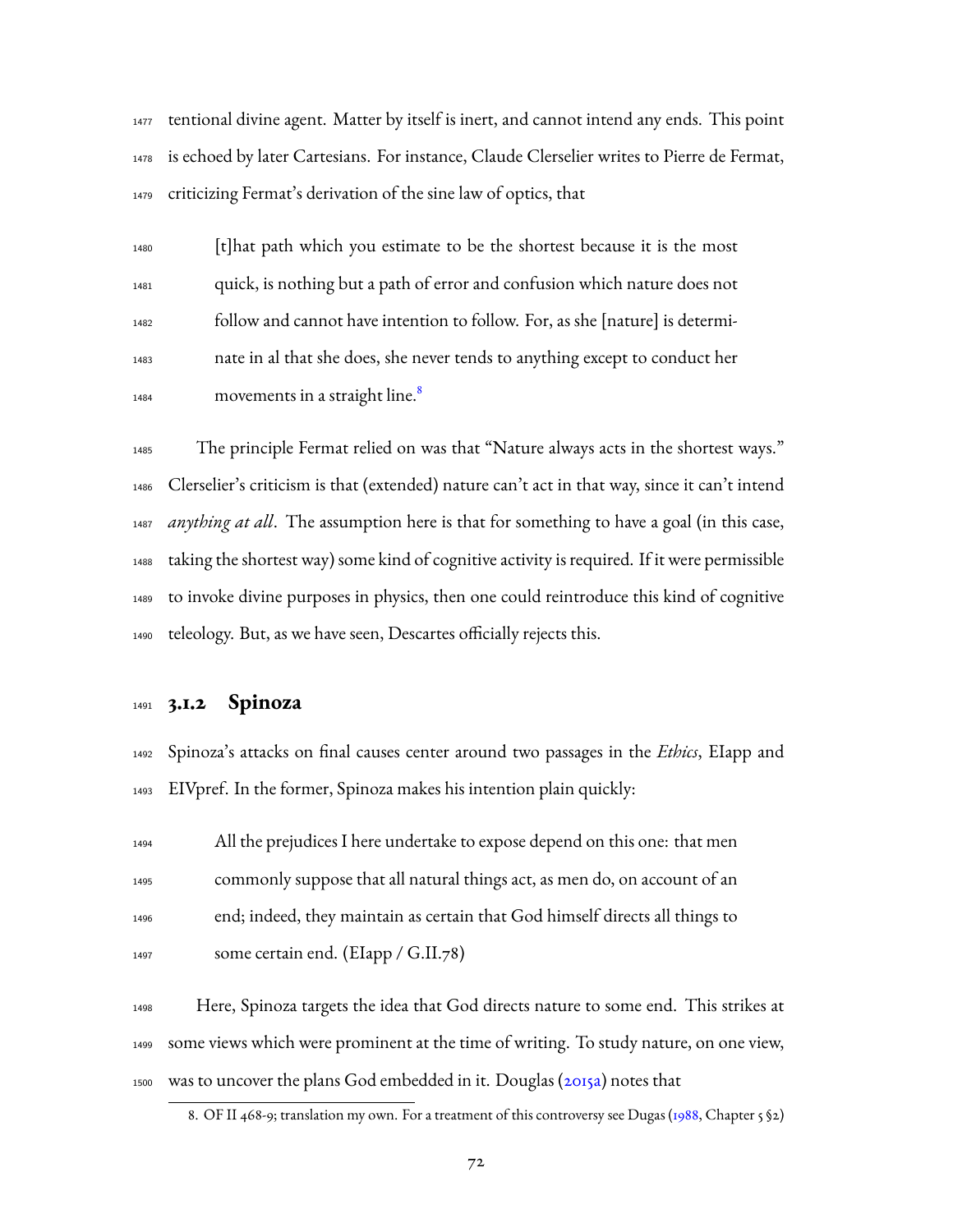[o]n this pre-modern view, there was no division between the task of under- standing the causes of natural phenomena on one hand and that of drawing moral and spiritual inspiration from nature on the other…To ask for an ex- planation of some natural phenomenon was not only to ask what the nat- ural cause of that phenomenon was, but also to ask what role it played in God's final purpose.[9](#page-75-0) 

This attitude is illustrated nicely by, of all people, Sherlock Holmes:

 Our highest assurance of the goodness of Providence seems to me to rest in the flowers. All other things, our powers, desires, our food, are all really necessary for our existence in the first place. But this rose is an extra. Is smell and its colour are an embellishment of life, not a condition of it. It is only goodness which gives extras.[10](#page-75-1) 

 Spinoza, as one might expect, is not having any of this. As I read it, his argument in EIapp has two parts. First, there's an etiological stage. Here he gives an explanation of how it is that people come to give final-causal explanations, on the assumption that they are false. His argument here proceeds from the thesis that "all men are born ignorant of the causes of things, and that they all want to seek their own advantage, and are conscious  $_{1518}$  of this appetite." (EIapp / G.II.78) This given, he proceeds to tell an elaborate story about the emergence of the belief in natural or divine purposes. This story is elaborate and draws some of its character from earlier works in Jewish philosophy.<sup>[11](#page-75-2)</sup> 

 In this stage Spinoza makes a great show of deriding the popular prejudices that cer- tain natural phenomena. He writes mockingly about people who assume that "storms, earthquakes, diseases, etc." (EIapp / G.II.79) are intended by God or nature. These are

<span id="page-75-1"></span><span id="page-75-0"></span><sup>9.</sup> Douglas([2015a,](#page-228-1) 10)

<span id="page-75-2"></span><sup>10.</sup> Doyle([1970](#page-223-1), 455–6)

<sup>11.</sup>See Melamed (,  $\S$ 5.4) for an excellent discussion. Melamed notes that some of the language that Spinoza uses throughout is strikingly similar to that used by Maimonides in the latter's critique of teleological reasoning. (Melamed([2020,](#page-233-0) 142))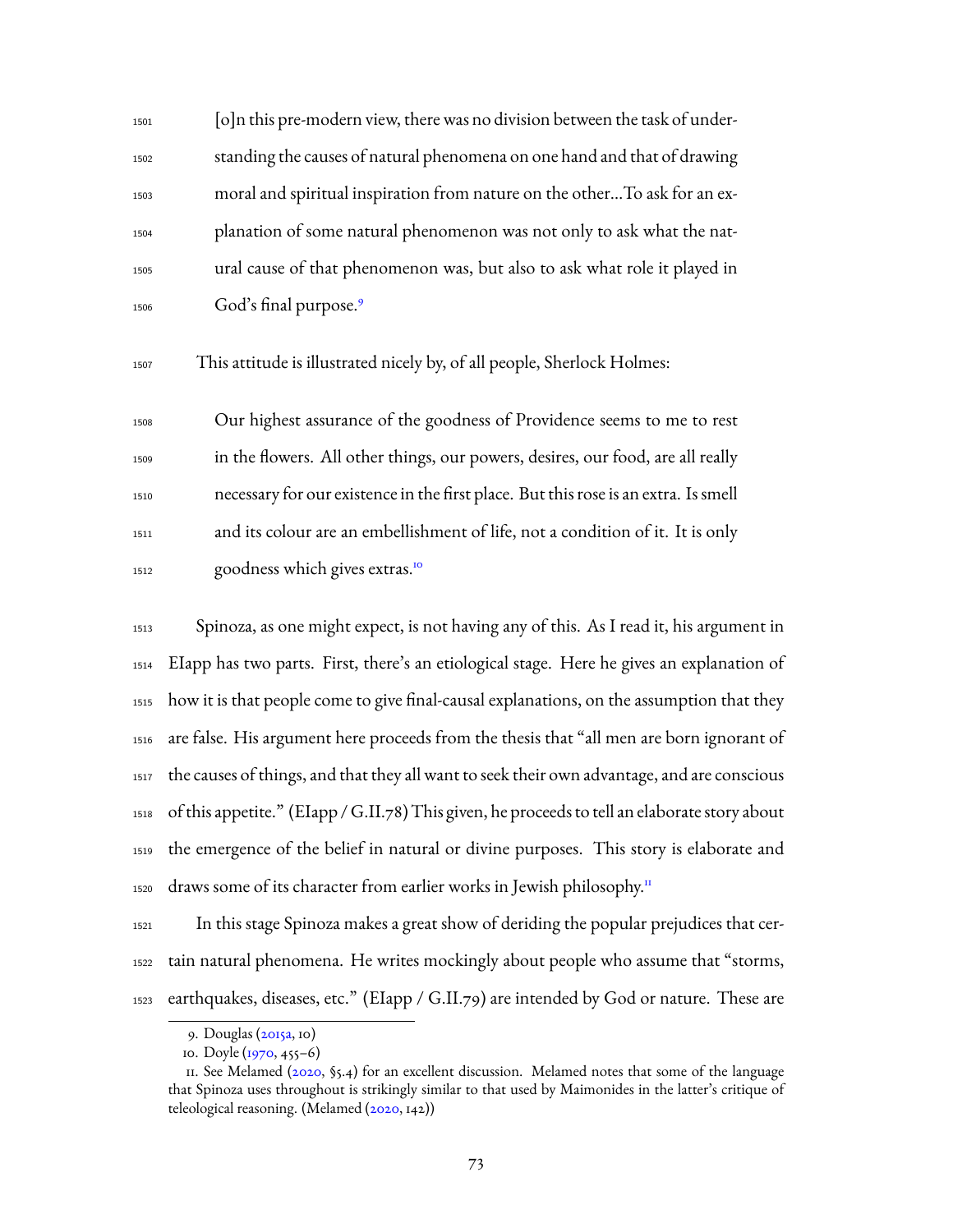events in extended nature (the earth, lightning, human bodies, etc). So we can infer that, in at least some bits of extended nature, Spinoza denies any role for final-causal or teleo-logical explanations.

 Second, there's an argumentative stage. Here Spinoza gives positive arguments that God or Nature has and can have no ends set before him (or it). Here he argues that "Na- ture has no end set before it, and that all final causes are nothing but human fictions." (EIapp / G.II.80) His argument here has two main prongs. First, he says that since "all things proceed by a certain eternal necessity of nature," final-causal explanations are ille-gitimate. (EIapp / G.II.80) Second, he writes that

 this doctrine concerning the end turns nature completely upside down. For what is really a cause, it considers as an effect, and conversely. What is by nature prior, it makes posterior. And what is supreme and most perfect, it makes imperfect. (EIapp / G.II.80)

 I won't go into these arguments in detail here. All I'll say is that the first two points in this argument seem utterly question-begging. It is certainly true that, if all causation is efficient causation, then the charge of confusing causes for effects finds purchase in people who treat ends or goals as causes. But of course this thesis can't then be used to argue for the position that all real causes are, in fact, efficient causes. Much the same holds for the claim about confusing prior and posterior. In the next chapter, however, I'll develop in detail a line of argument from some of Spinoza's other views that rule out any legitimate or true final-causal explanations.

 But notice what happens, from a Cartesian standpoint, if the arguments in the sec- ond stage (or the ones that I'll develop later) are in fact successful. If Spinoza is right that God has and can have no ends at all, then *any* appeals to final causes in nature collapse. Descartes had to invoke divine purposes to do explanatory work in his physiology, as we saw above. Other than God's (or ours), there are no final causes at all. But if God has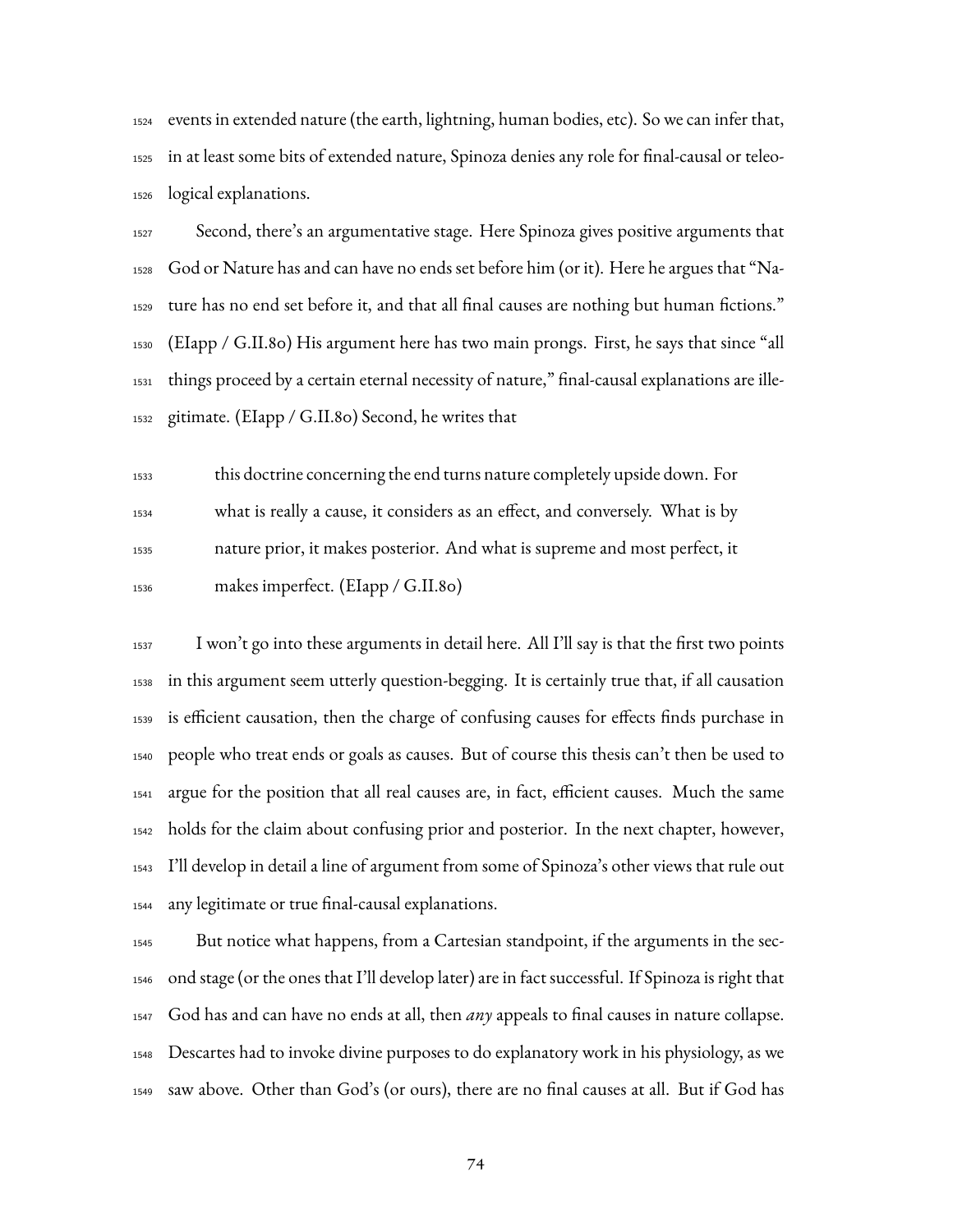no purposes, then there can be no teleology in the inanimate world *full stop*, whether in physics or physiology.

 In EIappwe find passageswhich Spinoza might be directing against Descartes. Spinoza writes:

 [W]hen they see the structure of the human body, they are struck by a fool- ish wonder, and because they do not know the causes of so great an art, they infer that it is constructed, not by mechanical, but by divine, or supernatu- ral art, and constituted in such a way that one part does not injure another. (EIapp / G.II.81)

 Because, Spinoza says, men do not know the true *mechanical* causes of the body's workings, they explain its functions teleologically. These explanations, of course, refer to Divine purposes. As a result, Spinoza's critique is more far-reaching than Descartes'. It seeks to remove all final causes from a proper philosophical (and hence scientific) analysis of nature.

 There's some debate over the scope of this argument. Some commentators (perhaps most notably Garrett [2002\)](#page-229-0) have argued that Spinoza does not intend to condemn final causal explanations wholesale. Dealing with this question will have to wait until the next chapter. For now, I'll only assume that Spinoza's attack on teleology in EIapp is an attack on the idea that God created anything in the world with a particular end in mind. He rejects divine ends, and hence any explanations which appeal to such ends.

### **3.1.3 A gap in the arguments**

 There is something peculiar about both Spinoza's and Descartes' arguments against final causes. They both assume that the only way to get legitimate teleological arguments is by invoking *divine* teleology. What makes this peculiar is that there is an important philo-sophical tradition (starting with Aristotle and running through medievals like Thomas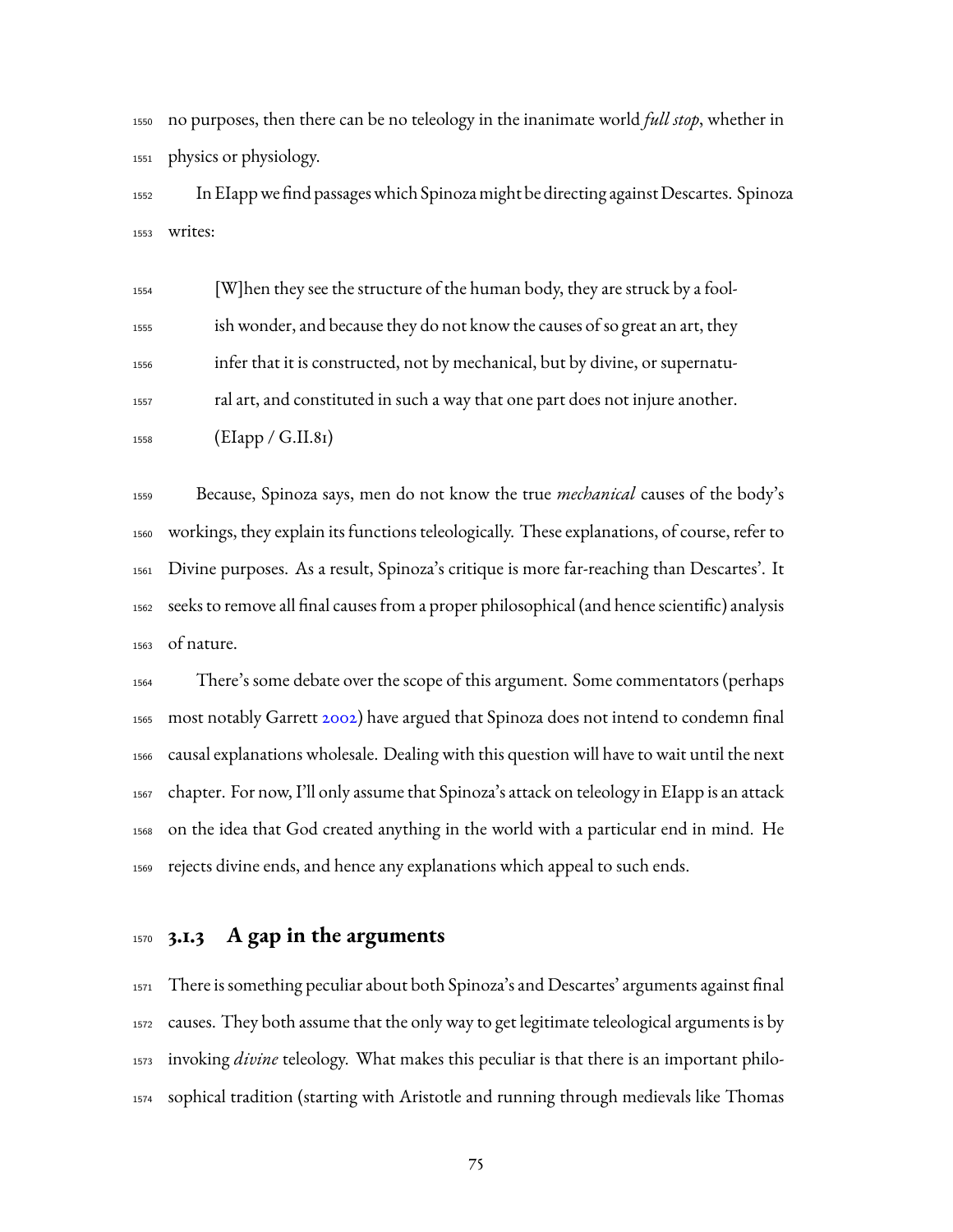Aquinas) which holds that this is not so. To see how this interacts with the arguments offered by Descartes and Spinoza, I'll give a brief account out the model of teleological ex- planation laid out in some of Aquinas' works, the *Summa contra Gentiles*, *De Principiis Naturae*, and the *Summa Theologiae*.

 First, let's do some (brief and somewhat over-simplified) table-setting on the Thomistic analysis of generation, focusing primarily on *De Principiis Naturae*. Generation, accord- ing to Aquinas (in DPN 1.5) is a motion to form (*motus ad formam*). (Recall that in the Aristotelian-Scholastic tradition, motion in our sense is merely one kind of motion, *lo- cal* motion; motion generally is basically just *change*.) This happens when something, say a substance, changes from potentially being something (seated, say), to actually be- ing that thing. What does the moving from potentiality to actuality is called the matter (the material cause), and that from which the matter has existence is form (the formal cause). (DPN 1.2,4) For example, a man can be white, and thus is potentially. But the thing which actually explains a man's actual whiteness once he is white is the form of whiteness. (DPN 1.4)

 But these two principles, form and matter (along with a third, privation, which we won't discuss) don't suffice explain generation totally. Aquinas maintains that this is because some matter can't change *by itself* from potentially possessing a form to actually possessing a form, nor can a form *by itself* change itself from potentially being in matter to actually being in matter. Here we can hear the echoes of a causal principle: No change without a change-maker. There has to be an agent, something that changes the matter from potentially having some form to actually having it. And this thing that does the changing is called the efficient cause. It *makes it the case* that the matter has such-and- such form. It is the source the form's being, the thing that acts to bring about the form being in some matter. (DPN 3.1)

 But this still doesn't complete our catalog of explanatory categires. Aquinas, follow-ing Aristotle, argues that nothing acts except by "intending" something. We'll go into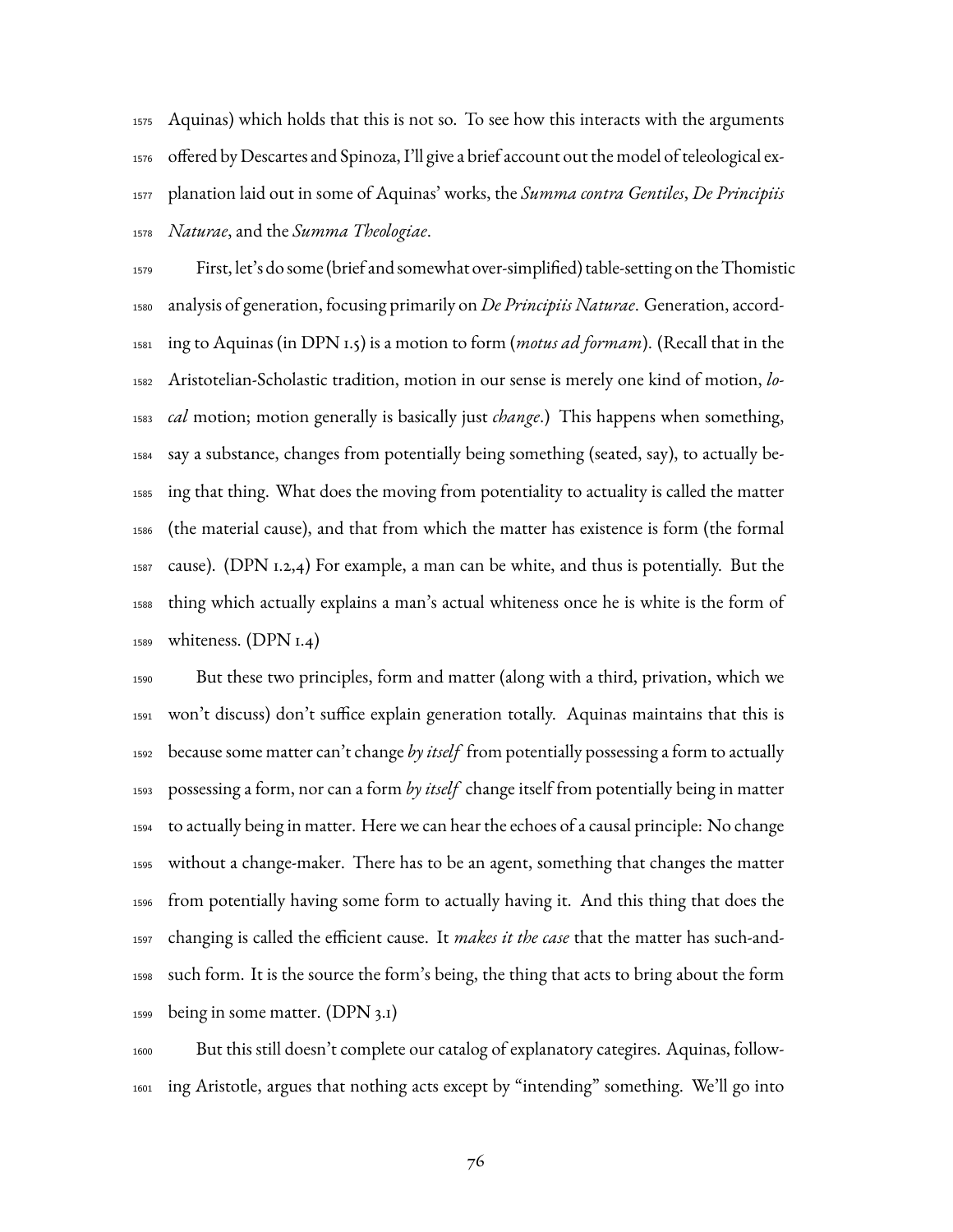more detail about what this means in a moment, but the idea seems to be this. To explain why the efficient cause makes the matter take on form A rather than form B, we have to think of the efficient cause as "aiming" at A rather than B. And this thing the efficient cause aims at is the final cause of the process of generation.

 Officially, Aquinas thinks that things which lack intellect and will can only tend to- wards an end if they do so because of the direction of an agent with intellect and will. This is the basis of the Fifth Way, one of Aquinas' arguments for the existence of God:

 [W]hatever lacks intelligence cannot move towards an end, unless it be di- rected by some being endowed with knowledge and intelligence; as the ar- $_{1611}$  row is shot to its mark by the archer. (ST I q2 a3)

 Aquinas reasons from this premise, and the premise that all things in nature act for an end, to (oversimplifying somewhat) the existence of a supreme agent that orders all things towards an end. Later, he writes:

 But those things that lack reason tend to an end, by natural inclination, as being moved by another and not by themselves; since they do not know the nature of an end as such, and consequently cannot ordain anything to an end, but can be ordained to an end only by another. (ST I-II, q1 a2)

 And in SCG 3.1.1 he writes: "Still other beings, devoid of understanding, do not direct themselves to their end, but are directed by another being." Here Aquinas infers that, since things without intelligence do in fact act for an end, that they must be directed to that end by some intelligent agent.

 I'll now consider Aquinas' premise that things without intellect and will act for an end for a moment. The arguments that he gives for this position, by themselves, do not 1625 entail that things without intellect and will cannot act for an end *intrinsically*.<sup>[12](#page-79-0)</sup> First, I'll examine the argument in ST I-II q1 a2:

<span id="page-79-0"></span><sup>12.</sup> In interpreting these arguments, I am relying on the scholarship of commentators such as Hoffman  $(2009b)$  $(2009b)$ ,Hoffman  $(2011)$  $(2011)$ , and Davies  $(2016)$  $(2016)$  $(2016)$ .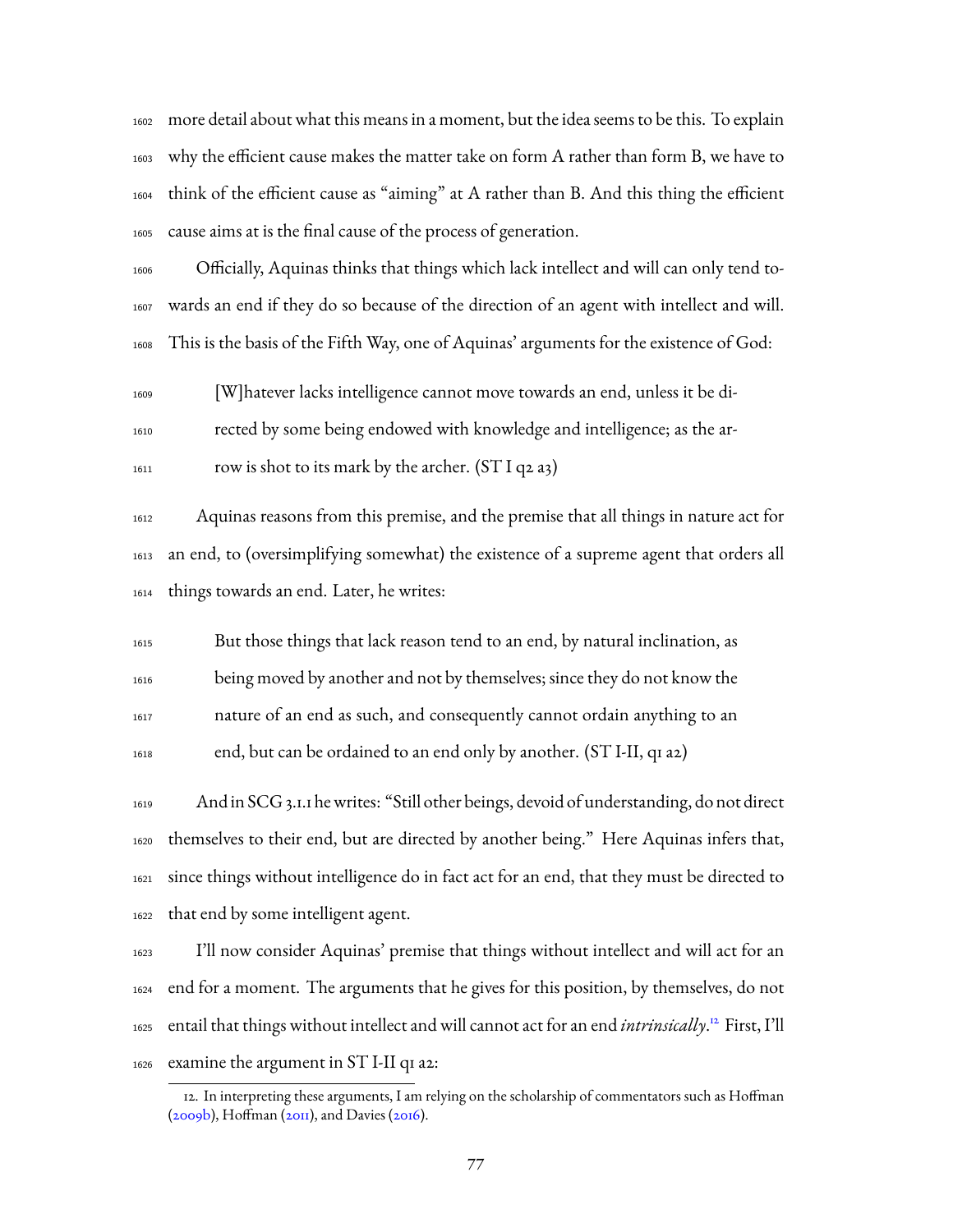[M]atter does not receive form, save insofar as it is moved by an agent; for nothing reduces itself from potentiality to act. But an agent does not move except out of intention for an end. For if the agent were not determinate to some particular effect, it would not do one thing rather than another: con- sequently in order that it produce a determinate effect, it must, of necessity, be determined to some certain one, which has the nature of an end.

 What does "intention for an end" mean? We can give a stripped-down definition drawn from ST I-II q12 a1: "Intention, as the very word denotes, signifies, to tend to 1635 something.<sup>"[13](#page-80-0)</sup> So Aquinas seems to be arguing as follows. Change tends towards one thing rather than another. For this to be so, the thing changing has to tend towards the one change endpoint rather than another. Whatever something tends to is called an end, and hence all change tends towards an end.<sup>[14](#page-80-1)</sup> 

 Notice that there is no distinction between mindful and non-mindful tending here. The characterization of "intention" is almost dispositional: Things tend to do a particu-lar thing in a particular circumstance.

DPN.3.2 contains a very similar position:

 And because everythingwhich acts, acts only by intending something…there must be some fourth thing, namely that which is intended by that which is

doing the work. This is said to be the end.

Aquinas continues:

[I]t should be understood that, although every agent, both natural and vol-

untary, intends an end, it does not follow nonetheless that every agent knows,

or deliberates about, the end.

<span id="page-80-0"></span><sup>13.</sup> Suárez seems to recognize a similarly weak definition of intention in *De voluntario et involuntario* 6.1.2: "To *intend* by a certain meaning is to tend towards another... and sometimes inanimate things are said to intend their ends." He does, later in the same work (at 6.1.3), say that properly speaking intention is a certain act of the will.

<span id="page-80-1"></span><sup>14.</sup> For ease of exposition I'm eliding the Thomistic distinction between changes, which require an endpoint, and activities, which don't.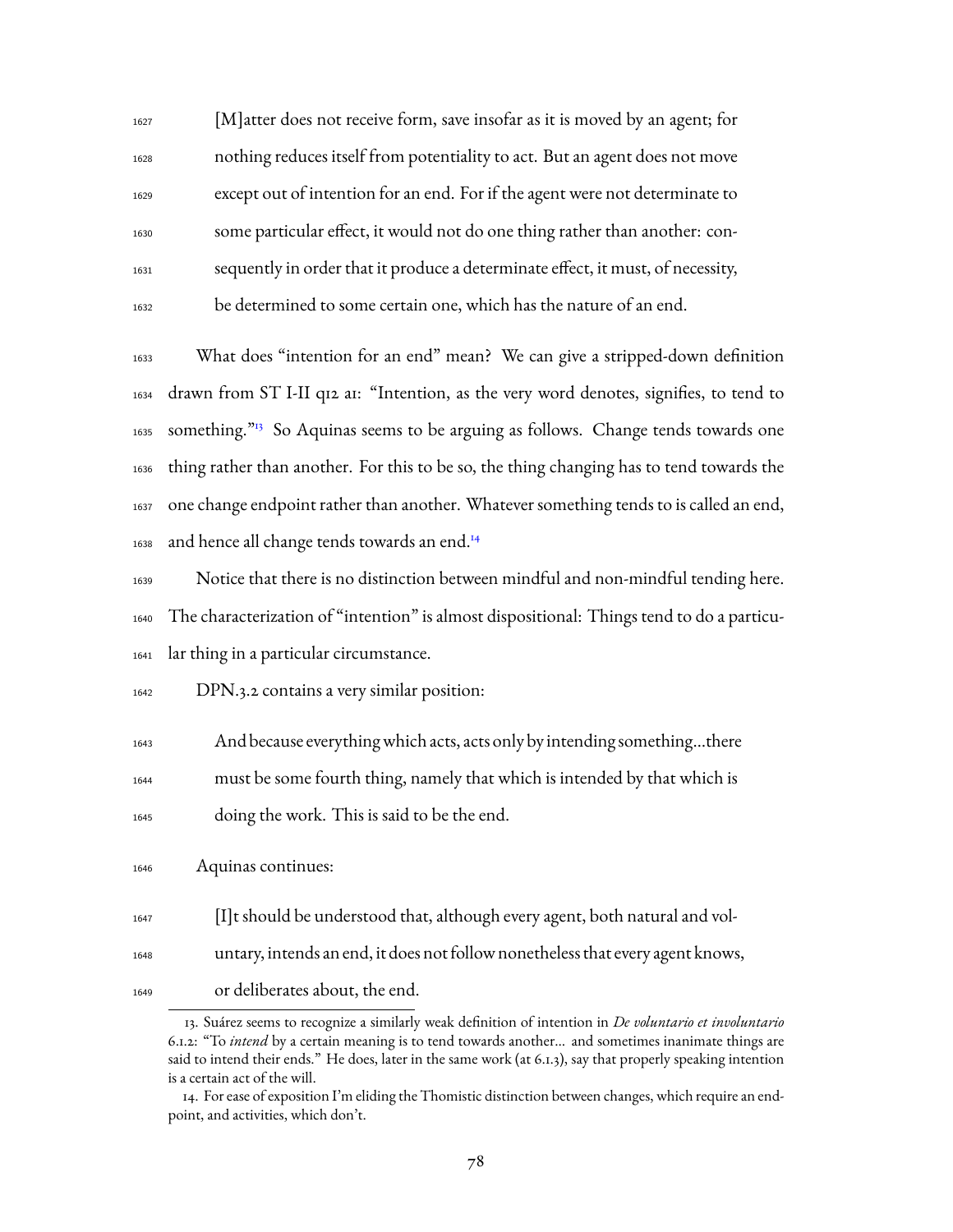Aquinas thinks that, while deliberation and cognition of an end is necessary in the case of agents whose natures don't by themselves determine their action, it isn't necessary in the case of agents who simply have a natural or essential tendency to act in a certain way. He concludes:

 It is possible, therefore, that a natural agent intend an end without deliber- ating about it. And this intending is nothing other than having a natural inclination toward something.

 Note that the sense of "intention" at play here is the same as in the *Summa Theolo-giae*. Aquinas gives a different argument in the *Summa Contra Gentiles*:

 Just as the entire likeness of the result achieved by the actions of an intelli- gent agent exists in the intellect that preconceives it, so, too, does the likeness of a natural resultant pre-exist in the natural agent; and as a consequence of this, the action is determined to a definite result. For fire gives rise to fire, and an olive to an olive. Therefore, the agent that acts with nature as its principle is just as much directed to a definite end, in its action, as is the agent that acts through intellect as its principle. (SCG 3a.2.8)

 A "natural" agent is an agent lacking intellect and will. (SCG 3a.2.8) As the exam- ples used (fire, olives) make clear, the argument is meant to apply to both animate and inanimate nature. Here Aquinas relies on the premise that the likeness of some activity's result pre-exists *in* the natural agent. This is stronger than the premise used earlier, that the agent in question tends towards a certain endpoint and not another.

 But in both cases, natural agents don't need the guidance of mindful agents to be able to act for an end. Note that this is a position quite different from the one he offered in the *Summa Theologiae* when presenting the Fifth Way. There, the arrow can only fly towards the target because I fire it directed at the target. Any natural agent can only act for an end if it is so directed by an agent with intellect and will.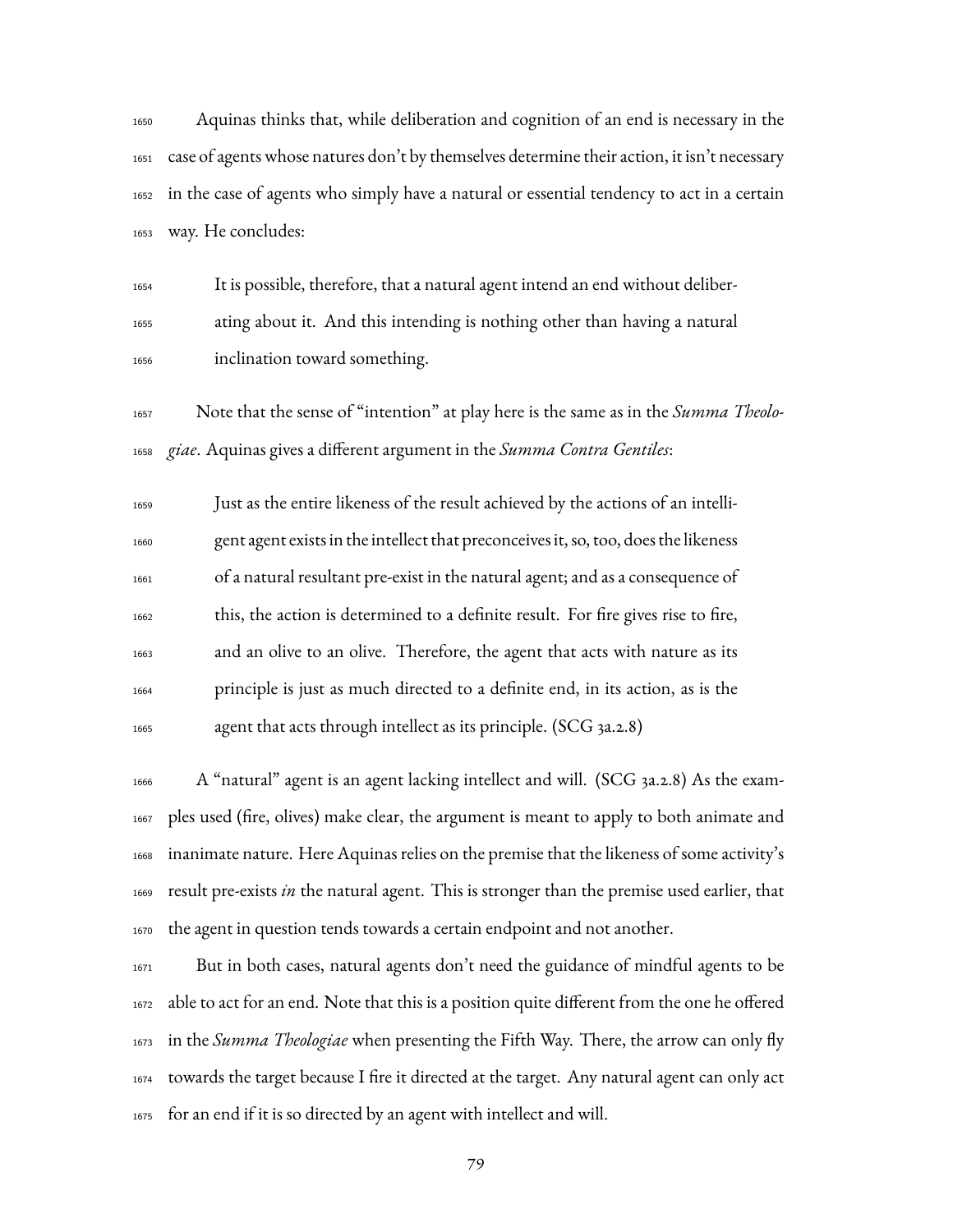My point here is not to imply that Aquinas held positions that were mutually incon-1677 sistent.<sup>[15](#page-82-0)</sup> It is simply this. First, there are two strands in his thought, spanning different works. Second, one could consistently hold the one and not the other. In other words, one can consistently hold, given the arguments Aquinas offers, that natural agents don't need the action of mindful agents to act for an end.

 Hoffman [\(2011](#page-230-1)) makes this point the crux of an argument against Spinoza's (and thus Descartes') polemics against final causation. He starts from the premise that both Spinoza and Descartes made inertial motion an important part of their systems:

 The upshot of [these arguments] is that inertial motion, which is the funda- mental concept of mechanism and is typically thought to provide the cru- cial counterexample that undermines Aristotelian final causation, in fact falls under the scope ofAquinas's argument. The central premise ofAquinas's argument is that to tend to x is to have x as an end. Thus we can say on Aquinas's behalf that a body tending to move in a straight line, by that very fact, has the end of moving in a straight line.<sup>[16](#page-82-1)</sup> 

 We'll look at Hoffman's claim in more detail next chapter. What I want to draw attention to here is that this seems like a counterexample to the Spinozistic and Cartesian critiques. Natural agents need not be directed by mindful agents to tend towards an end. Consequently, non-mindful agents can exhibit teleological behavior without some sort of direct divine intervention. Why, then, does neither of them deal with this objection? Why does each, instead, simply argue against divine teleology? Why do they implicitly assume that such teleology is the only game in town?

 I don't claim to know the *actual* reasons for this choice. I do want to claim, however, that this oversight makes more sense when we read Spinoza's and Descartes' arguments

<span id="page-82-0"></span><sup>15.</sup> Though others have argued that there are other tensions in Aquinas' thought; see for instance Schmid  $(20II)$ .

<span id="page-82-1"></span><sup>16.</sup> Hoffman([2011\)](#page-230-1)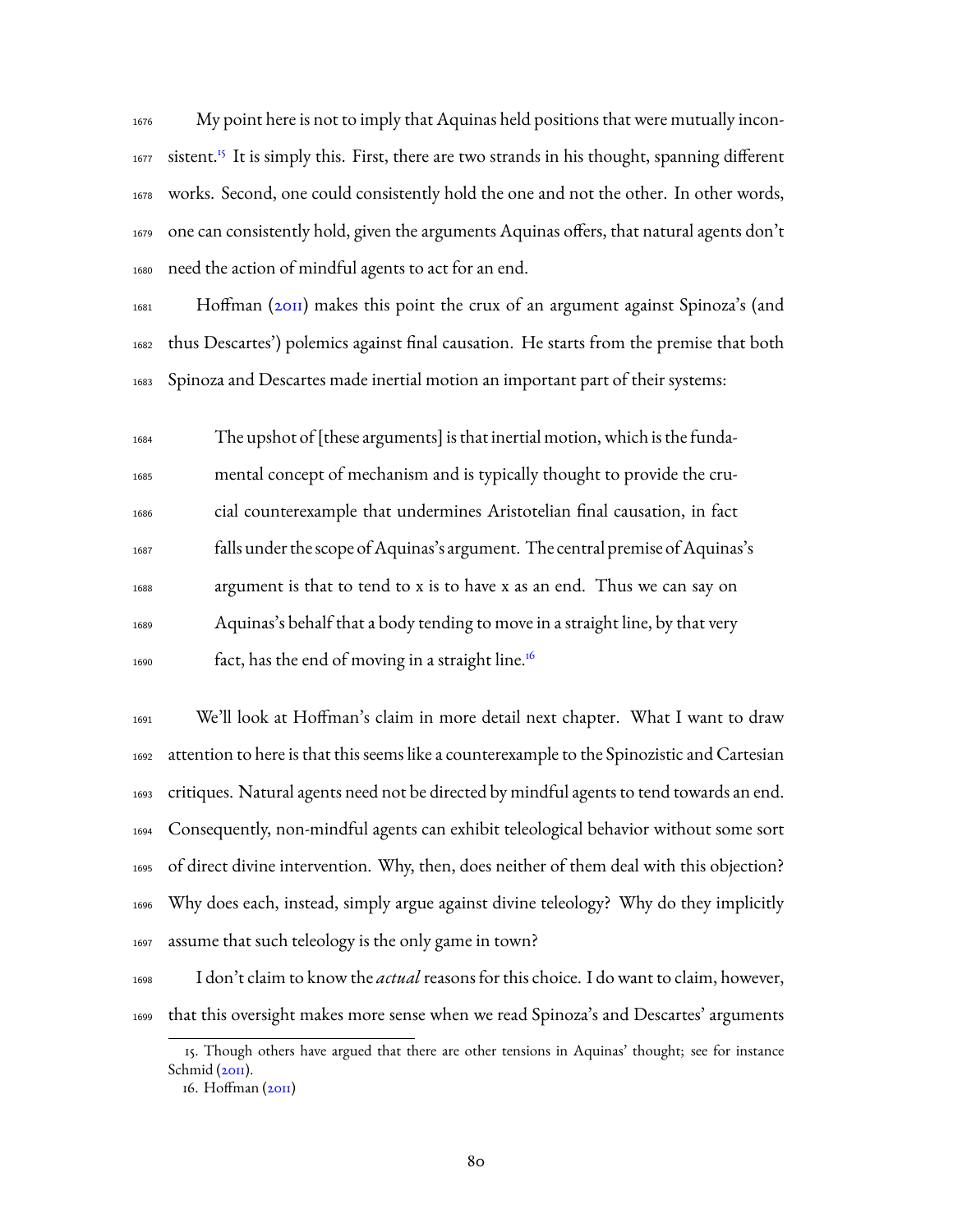against the backdrop of later Scholastics – I will choose Francisco Suárez as a representa-01 tive of these - rather than Aquinas.<sup>17</sup> Simply on a chronological level, this makes more sense. And since there are (as we'll see) substantive differences between later Scholastics and Aquinas, it makes good philosophical sense as well.

 While there were other Scholastic writers closer to Spinoza, I focus on Suárez for two main reasons. First, his account is arguably the most worked-out one available. Second, it's very close to, if not the same as, that taken by writers such as Adriaan Heereboord and Franco Burgersdijk. Both of them were influential in early modern Dutch philosophy, and Spinoza would've been familiar with their works. Burgersdijk, for example, writes that that "[the] intelligible being or cognition of the end is a necessary condition for the 1710 exercise of the final cause, just as propinquity is necessary to efficient causality."<sup>[18](#page-83-1)</sup> As 1711 we will see, this is almost exactly what Suárez's view on final causality is as well.<sup>[19](#page-83-2)</sup> And Heereboord thinks roughly the same thing. He puts the following disputation forward in his *Meletemata philosophica*:

 Intelligible being of the end is a necessary condition for final causality to be exercised , or [*seu*], it is necessary for the practical cognition of the end to in-tercede. But it is not given to natural things…to know their end. Therefore

they do not act for an end.<sup>[20](#page-83-3)</sup> 

 $_{1718}$  By "natural things", Heereboord means inanimate objects and vegetative things. $^{21}$  $^{21}$  $^{21}$  In putting this disputation forward, Heereboord wants to argue for its *negation*. He wants to show that "all natural things act on account of an end" because of God's direction.<sup>[22](#page-83-5)</sup> But he doesn't do this by rejecting either the idea that natural things do not have knowl-

<span id="page-83-0"></span><sup>17.</sup> This kind of contextualization against later Scholastic views is not unique to me. Sangiacomo [\(2016\)](#page-235-0), for instance, contextualizes Spinoza's attack on final causes against the backdrop of Adriaan Heereboord, likely a teacher of Spinoza's, who adopted many late Scholastic assumptions concerning final causality.

<span id="page-83-1"></span><sup>18.</sup> Burgersdijk([1640](#page-223-2), 182); translation mine.

<span id="page-83-2"></span><sup>19.</sup> See Ruestow([1973](#page-235-1), Chapter 2) for details of Burgersdijk's role in late Dutch Scholasticism.

<span id="page-83-3"></span><sup>20.</sup> Heereboord ( $1665$ , 267); translation mine throughout.

<span id="page-83-5"></span><span id="page-83-4"></span><sup>21.</sup> Heereboord [\(1665,](#page-224-0) 267)

<sup>22.</sup> Heereboord [\(1665,](#page-224-0) 267)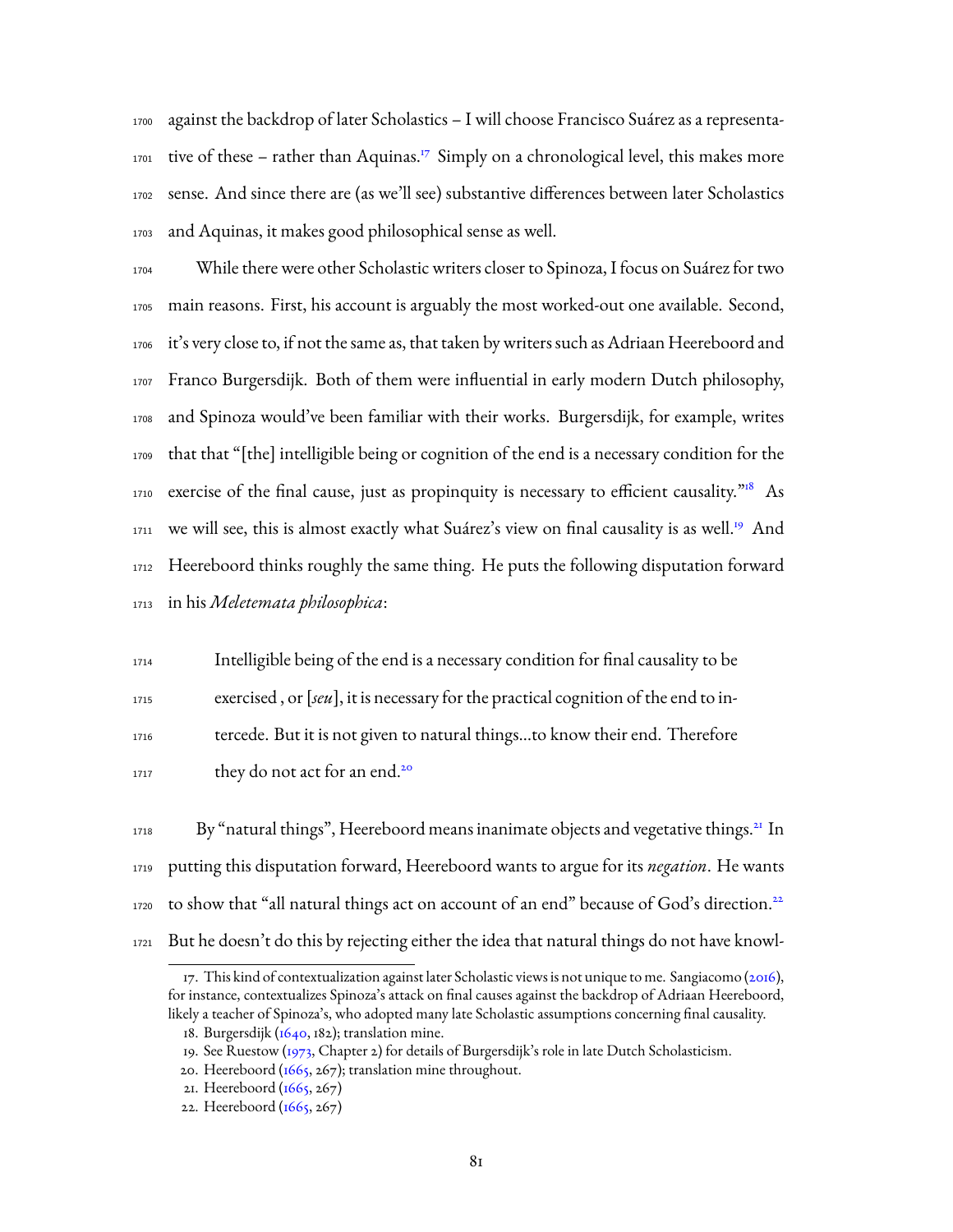edge of their ends or that "intelligible being" is a necessary condition for final causality. Instead, he affirms that God has knowledge of their ends, and therefore He directs their 1724 actions accordingly.<sup>[23](#page-84-0)</sup>. As we'll see, this is basicaly Suárez's position.

 Much of what I said above about Spinoza is also true of Descartes. Perhaps even more strongly, too, for we have good reason to think Descartes read Suárez. He directly references the *Disputationes Metaphysicae* in the Fourth Set of Replies, in his account of material falsity. (AT VII 235 / CSM II.164) To contextualize Descartes against the background of a Suarezian conception of final causation seems appropriate.

 Suárez's account of final causation was also very similar to that of other authors with whom Descartes would've been familiar. Take Eustachius a Sancto Paulo, a Cistercian monk whose work *Summa philosophiae quadripartita* (originally published in 1609) was used extensively as a textbook in the beginning of the seventeenth century. We have good reason to believe that Descartes was familiar with it, since praises it as "the best book of its kind ever made." (AT III.232 / CSMK 156) In the second part of that work, Sancto Paulo engages the question of whether "all men act on account of an end."

 Sancto Paulo says that things act on account of an end in two senses. The first or "absolute [*absolute*]" sense is when a thing "acts for the sake of some thing [*alicuius rei gratia operatur*], whether it cognizes the end or that thing, or not; or, also, whether it di-1740 rects itself towards that end, or whether it is directed towards the same by another."<sup>[24](#page-84-1)</sup> He concludes that, in this sense, "all things act on account of an end," since in this sense "all agents, when they act, intend some good towards which either they direct themselves or 1743 are so directed by the author of nature."<sup>[25](#page-84-2)</sup> The second, and "indeed more proper" sense, is when "it acts for the sake of some thing, and tends towards that thing such that it cognizes it [*ut illum cognoscat*] it, and directs itself towards it [*ad illum se et sua dirigat*]."[26](#page-84-3) 

<span id="page-84-0"></span><sup>23.</sup> Heereboord  $(1665, 267)$ 

<span id="page-84-1"></span><sup>24.</sup>a Sancto Paulo  $(1647, H.13-4)$  $(1647, H.13-4)$  $(1647, H.13-4)$ . Translation my own throughout.

<span id="page-84-2"></span><sup>25.</sup> a Sancto Paulo([1647,](#page-222-0) II.13–4).

<span id="page-84-3"></span><sup>26.</sup> a Sancto Paulo([1647,](#page-222-0) II.13–4).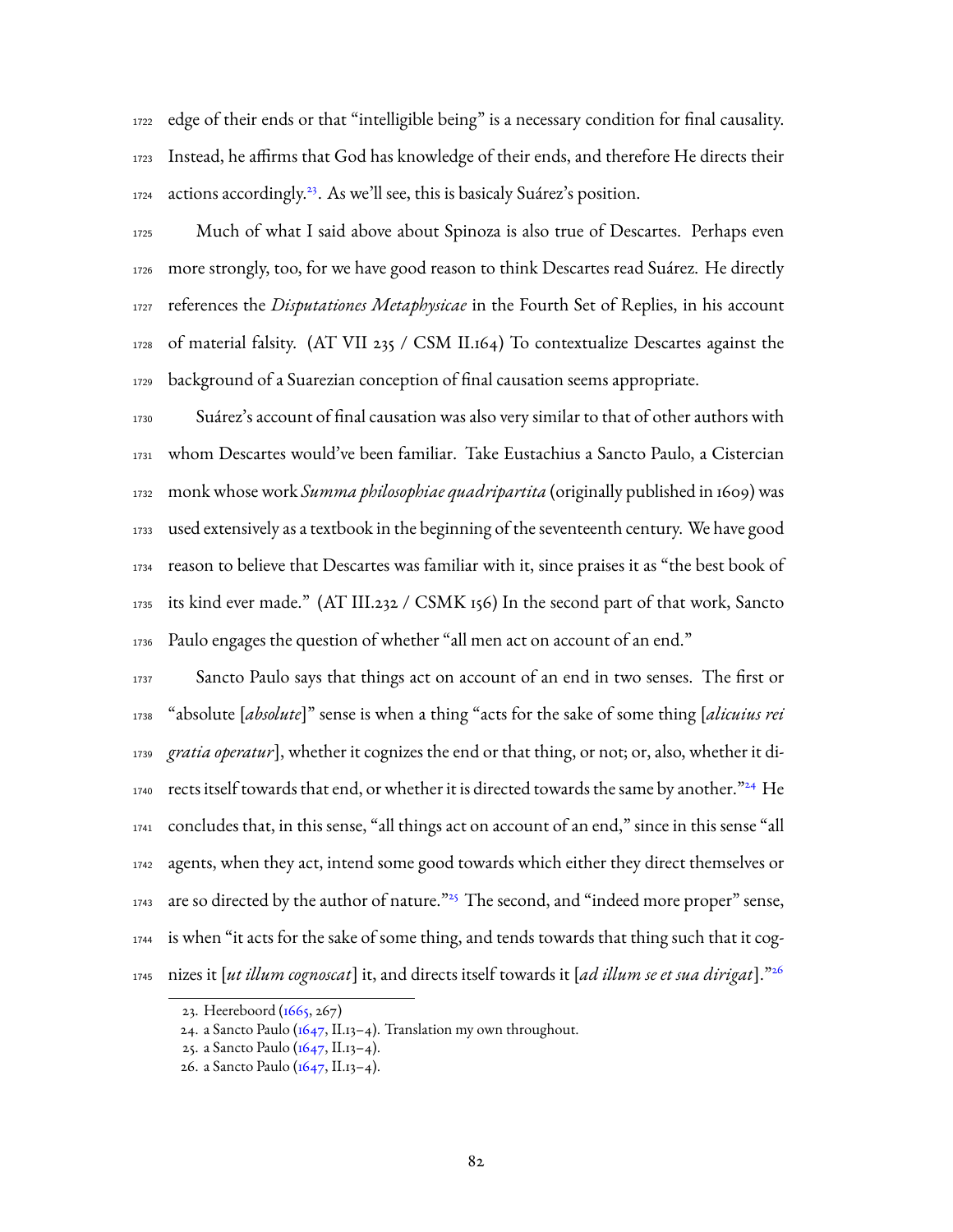In this sense, "it is only proper to intellectual creatures to act for the sake of an end." Thus, strictly speaking, only beings with intellect act for an end. As we shall see, this is basically Suárez's view.

 Margart Osler writes that "in the hands of many of the seventeenth-century natural philosophers final causes came to be understood as imposed from without rather than as immanent." $28$  I heartily agree. Both Descartes and Spinoza are hostile to final causes because they think the only ones there can be come from God. What I want to argue here is that this understanding began before the seventeenth-century mechanists came along, by *at the latest* Suárez's time. I'll now go into his views in detail.

## **3.2 Suárez on irrational final causality**

 Suárez begins DM XXIII.10.1 by inquiring "whether true final causality may intercede in the actions of natural and irrational agents". At this point he has already dealt with those possessing intellect and will. He takes it for granted that "each natural agent has, from the propensity of its own nature, a definite operation, and way of operating, and a certain terminus to which it tends by its own operation." (DM XXIII.10.3) This by itself might trigger the inference to the existence of true final causality in natural agents. It would, though, only if we stuck with the thin view found in our examination of Aquinas. Suárez states outright that "[natural agents] act not by chance and blindly but by tending  $_{1764}$  in a definite way to some fixed target...[T]hese natural agents operate, not by accident or chance, but by a definite way of tending to another certain target." (DM XXIII.10.3)

 Suárez goes on to question whether this suffices for considering natural agents to act for an end, and "whether their actions can properly be said to be caused by the final cause." (DM XXIII.10.4) One of his reasons for this doubt that "the end, with respect to  $_{1769}$  these actions, is not as a principle, but only as a terminus" (DM XXIII.10.4) The question

<span id="page-85-0"></span><sup>27.</sup> a Sancto Paulo([1647,](#page-222-0) II.13–4).

<span id="page-85-1"></span><sup>28.</sup> Osler [\(1996,](#page-234-0) 391)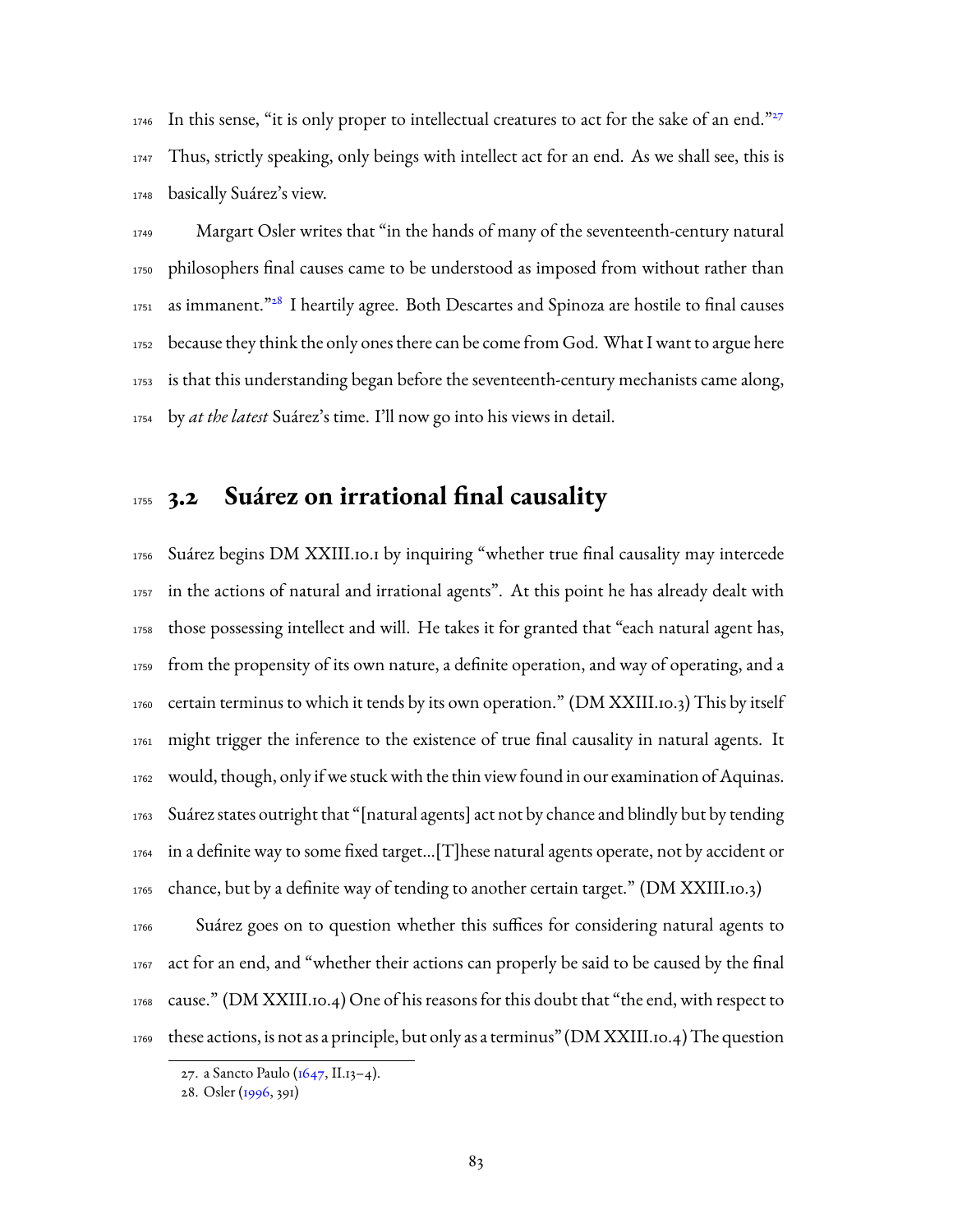1770 here is whether a thing's towards a certain determinate end suffices to make the end the cause of the action. This, as we saw above, is one of Aquinas' views.

 Suárez does think that the actions of natural agents genuinely have a final cause, "not as coming out of the natural agents themselves, but as they at once are from the first agent, 1774 which operates in and through all things." (DM XXIII.10.5) In this sense, he agrees with Aquinas' official position. But to understand the motivations for his view, we have to look more closely at where he defines the term "principle."

1777 Suárez proffers the following definition: "something is called a principle because of 1778 some per se habitude [*habitudinis*]<sup>[29](#page-86-0)</sup> between itself and that of which it is a principle such that the latter in some way would come to exist per se from the former." (DM XII.1.5) What we're interested in now is when this happens by a "positive influx and communi- cation of its [the principle's] own being." (DM XII.1.5) This "true influx" is what makes a cause a cause (and hence what makes a principle a cause). (DM XII.3.17) In this sense, that of "granting being," a terminus is not a principle. For "the end is last in execution [but] is first in intention and *under that reckoning* [*sub ea ratione*, emphasis mine] has the true nature of a principle." (DM XII.3.3; see also XXIII.1.10)

 Here Suárez isn't using "intention" in the stripped down sense of just tending to- wards something determinate. We can conclude this because he states that "for the end to cause, it is altogether necessary that it be foreknown [*praecognitus*]." (DM XXIII.7.2) It's clear, then, that simply intending an end, in the thin sense, doesn't make that end a principle or a cause. A natural thing can intend some end in the thin sense, but not in the think sense of cognizing that end.

Here I read Suárez as making the following argument:

1. In order for an end to be a cause, it must be a principle.

<span id="page-86-0"></span><sup>29.</sup> Another possible translation might be "disposition" or "relation". *Habitudo* and its cognates often denoted a logical relation between terms in the medieval period. Thinkers such as Peter Tartaretus (see Bellucci [\(2016](#page-226-0),54)), and Rodolphus Anglicus (see Green-Pederson ([1983](#page-229-1), 306)) conceived of it as a relation between antecedent and consequent in a conditional. Suárez, on the other hand, seems to have distinguished between relations generally and *habitudines* specifically; see for example Penner [\(2013](#page-234-1), 3, fn. 13). I will follow Penner in using the archaic "habitude" to mark out a distinguished category of relation.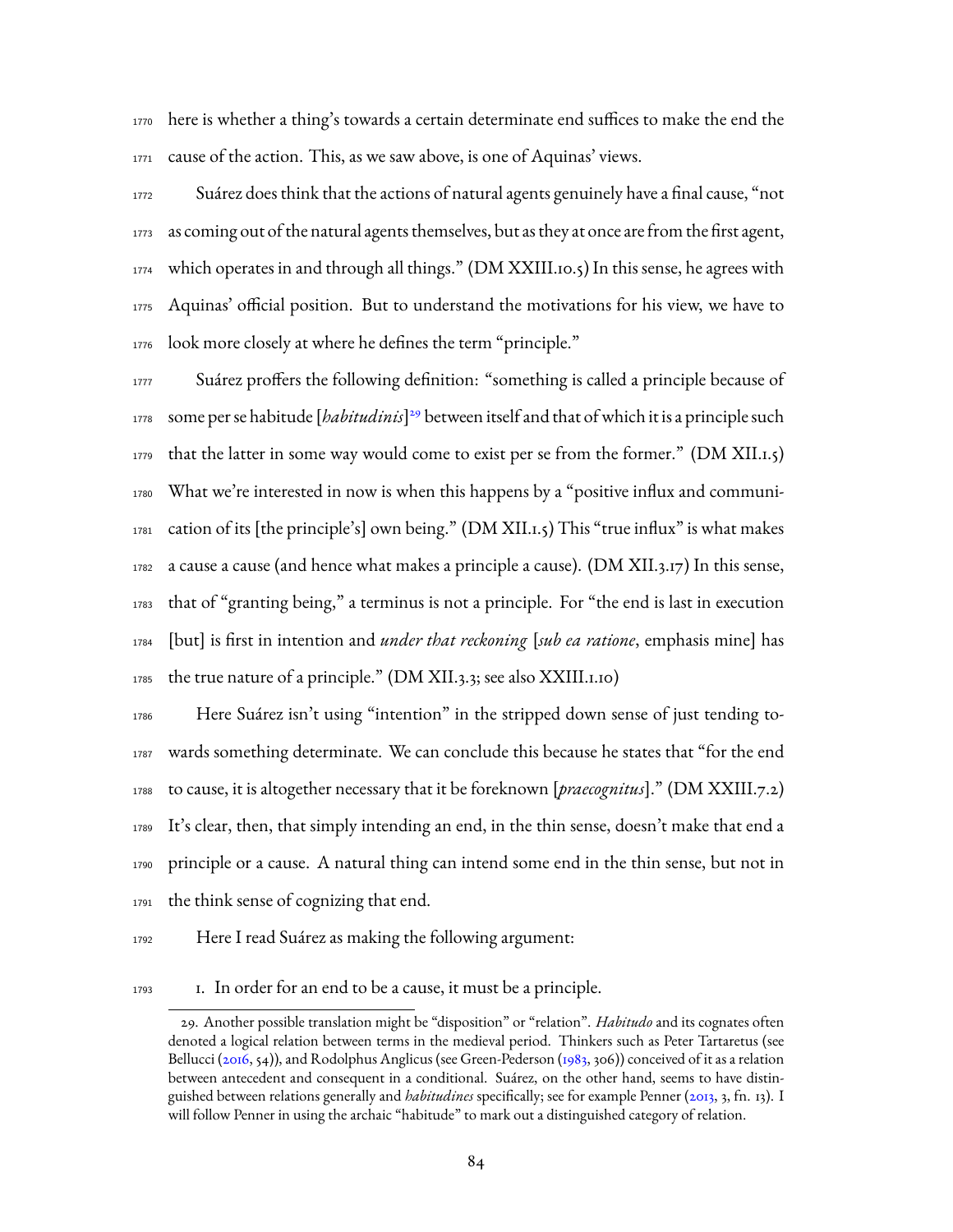- 2. Mere termini are not principles.
- 3. All that natural agents have by themselves are termini.
- 4. So all natural agents have by themselves is a terminus, and not an end.

 Suárez argued for (2) and (3) in the passage we just saw. Note that Aquinas, on his thin view, would reject (2): a mere terminus, and hence something not cognized by the agent, may be a principle. So what Suárez has to show is that for an end to be a cause, it must be cognized. Aquinas explicitly denies this:

 [A]lthough every agent, both natural and voluntary, intends an end, still it does not follow that every agent knows the end or deliberates about the end. To know the end is necessary in those whose actions are not determined, but which may act for opposed ends (as, for example, voluntary agents). Therefore, it is necessary that these know the end by which they determine their actions. But in natural agents the actions are determined; hence, it is  $_{1807}$  not necessary to choose those things which are for the end. (DPN 3.2)

 There are good systematic grounds for Suárez to accept what I attributed to him just above (that to cause an end must be cognized). In DM XXIII.7.3 he argues as follows:

 [I]n order for a real cause to cause, it needs to be somewhere. But the final cause does not necessarily postulate the being of real existence properly and in itself. Therefore, it at least requires being in cognition, and so it happens that the end often causes when it does not exist, as was seen above, but never if it not be cognized.

 Here's the argument as I read it. For something to be a cause, it has to exist in some way. But something's being an end doesn't imply its existence out in the world. I can intend to go to the store and buy some milk. But this by itself doesn't thereby bring it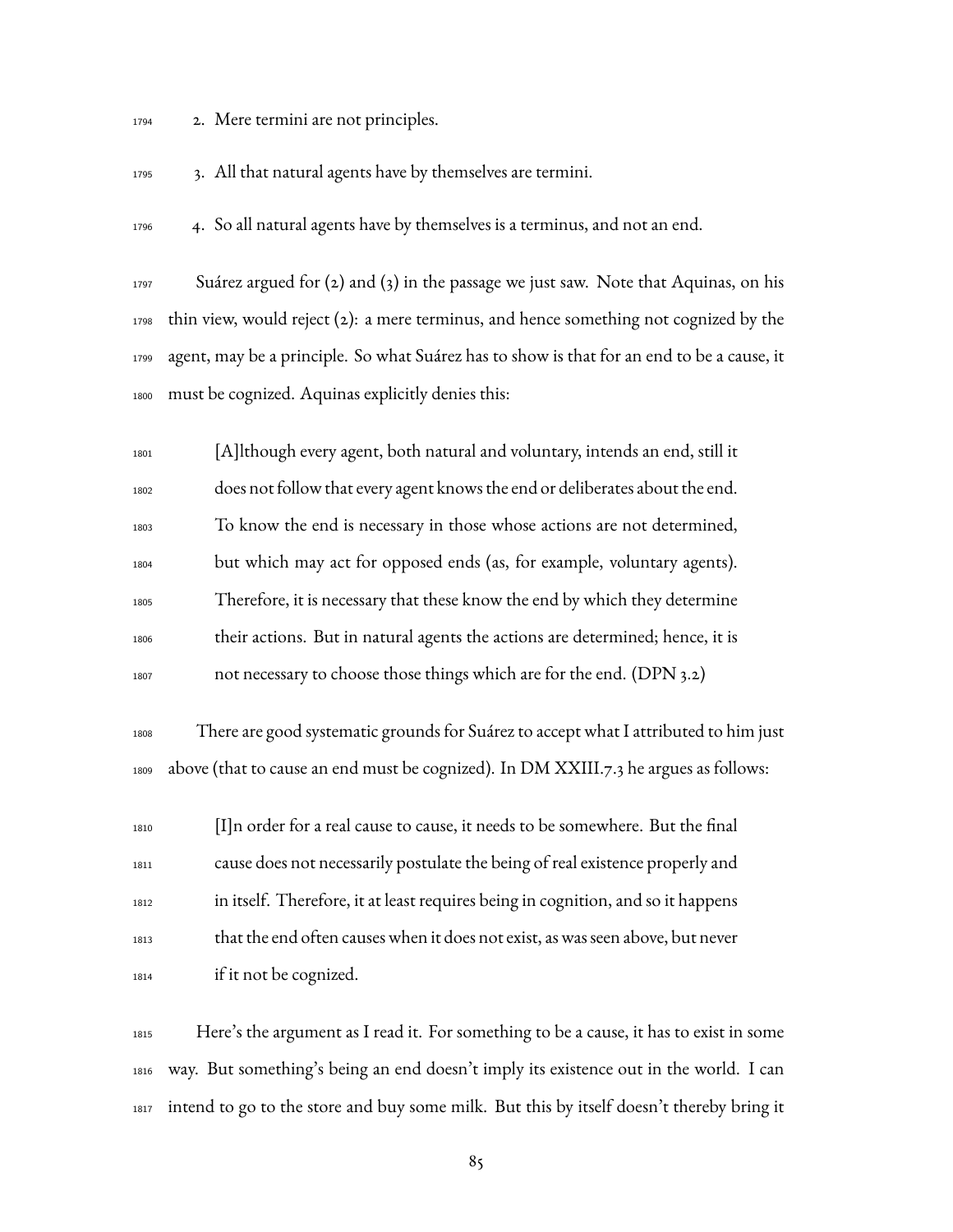about that I go and buy the milk. My efforts might also be frustrated, so that the end *never* comes about. I might trip and sprain my ankle, or my car battery may die. So it 1820 seems clear that intending an end doesn't effect<sup>[30](#page-88-0)</sup> it.

 If the end doesn't exist "out there," the other alternative is for it to exist the way that the objects of thought do (whatever that happens to be). And, remember, the end has to exist somehow to be a cause or principle. So if it is a cause or principle (and Suárez thinks it is), it must exist as an object of thought.

 So, Suárez concludes, all final causation requires some cognitive relation between agent and end. This eliminates final causes which use the thin sense of intention as de- tailed by Aquinas. On Suárez's view, these aren't genuine causes *at all*, and hence not genuine *final* causes. And it's pretty clear why. If for x to be y's principle is just for x to produce y *per se*, then of course an end that doesn't exist in *any* way can't give its being to x to produce some change. It doesn't have any to give in the first place.

## **3.3 Descartes and Spinoza in light of Suárez**

 Now thatwe have Suárez's view in place, let's go back to Descartes' and Spinoza's polemics, beginning with Descartes.<sup>[31](#page-88-1)</sup> 

#### **3.3.1 Descartes**

 Recall Descartes' main criticism: appeals to final causes don't explain anything. This is because in order for them to do so, we'd have to know God's purposes, which we don't (and can't). Read Thomistically, this seems strange. After all, for some change (a body's change in motion say) to have a final-causal explanation is just for the changing thing to have a natural tendency towards some end. And inanimate matter has just such a tendency to rectilinear motion. So it looks like we can use final causes just fine, even if

<span id="page-88-0"></span><sup>30.</sup> Yes, I mean "effect," not "affect." Look it up.

<span id="page-88-1"></span><sup>31.</sup> See Simmons  $(200I, 50-2)$  for a reading like the one I'm about to offer.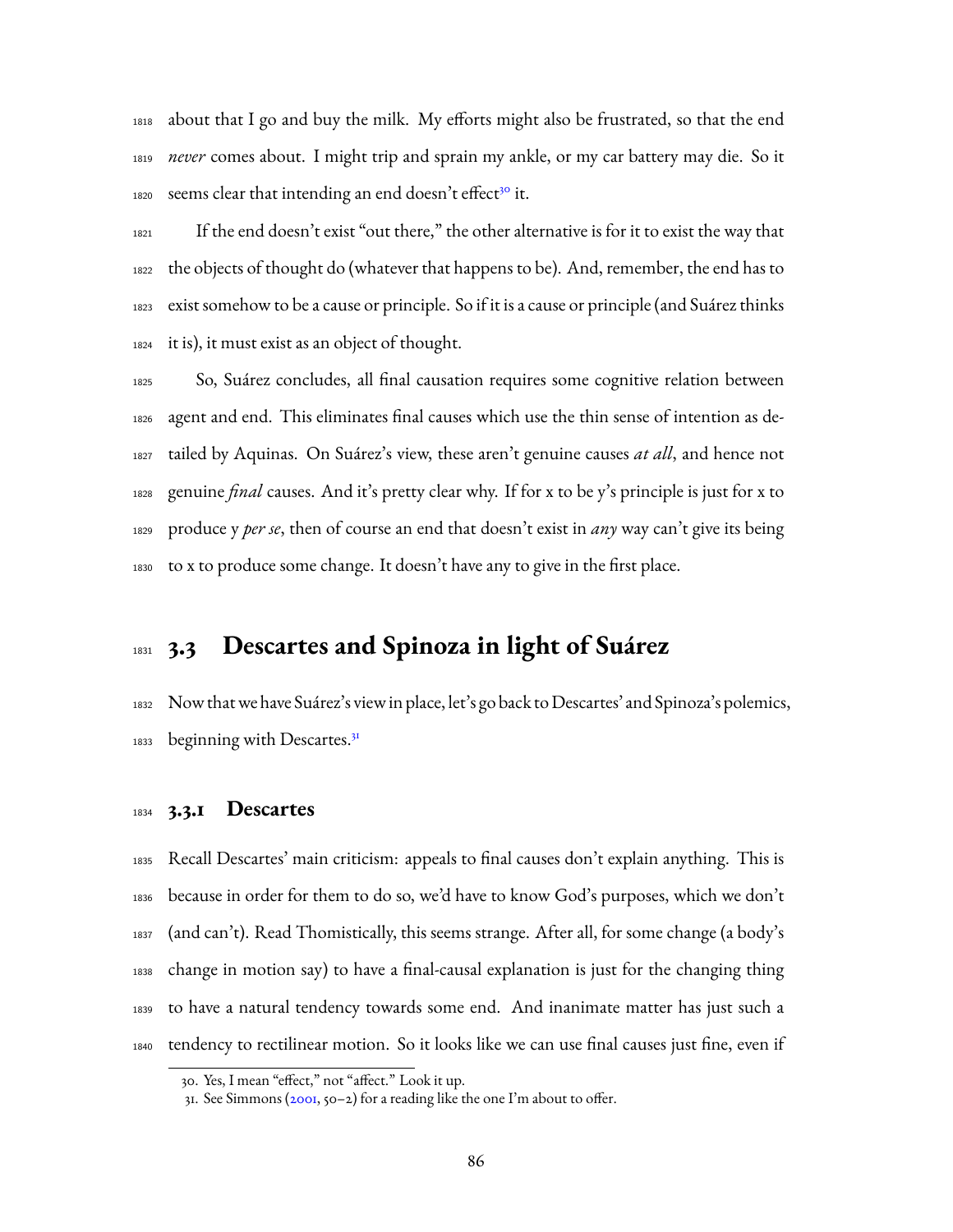Descartes' point about God's purposes is correct.

 But things make more sensewhen the background is Suarezian rather than Thomistic. A final cause only causes if it can transfer being to the thing of which it's the cause. Inan- imate matter can't do this by itself, since the end configuration of a material change doesn't exist formally (to use Descartes' terminology) until the end of the change, and nothing exists objectively in matter. So if we want to use final-causal explanations, they'll have to be intentional in the thick sense. That is, they'll require a cognitive agent, which can't by itself be material (since no extended substance can think; see Meditation 6 at CSM.II.54 / AT.VII.78 and Principles I.53 at CSM.I.210-11 / AT.VIIIA.25). The only candidate for such an agent in the study of natural philosophy is God. But if Descartes is right, then God's purposes are inscrutable to us. And if that's right, then of course it's pointless to inquire after them. From this, it easily follows that final causes are useless in the study of extended nature.

 Somewhat surprisingly, Descartes' position is one of intellectual humility. We're but fallible and limited human beings, despite our impressive ability to grasp the laws of na- ture. To think that we can share in the plans of an immense and omnipotent God would be the height of intellectual arrogance.

1858 In reading Descartes this way, I depart from commentators such as Machamer ( $\frac{1976}{2}$ ). He reads Descartes against Aquinas rather than Suárez. He writes that "it is not really final causes to which Descartes objects, but rather this medieval manner of treating all 1861 final causes as fulfilled intentions."<sup>[32](#page-89-0)</sup> He calls this point of view "animistic" and rightly notes that Descartes rejects it.

 But if my arguments about Aquinas' views here are correct, this story makes little sense. If Machamer is right, and Descartes viewed final causes as "fulfilled intentions", then he must have in view the thick sense of "intention". But this, as we've seen, is not the Aquinas' view. Or at least, it isn't the only one. He explicitly denies that agents need

<span id="page-89-0"></span><sup>32.</sup> Machamer([1976\)](#page-231-0)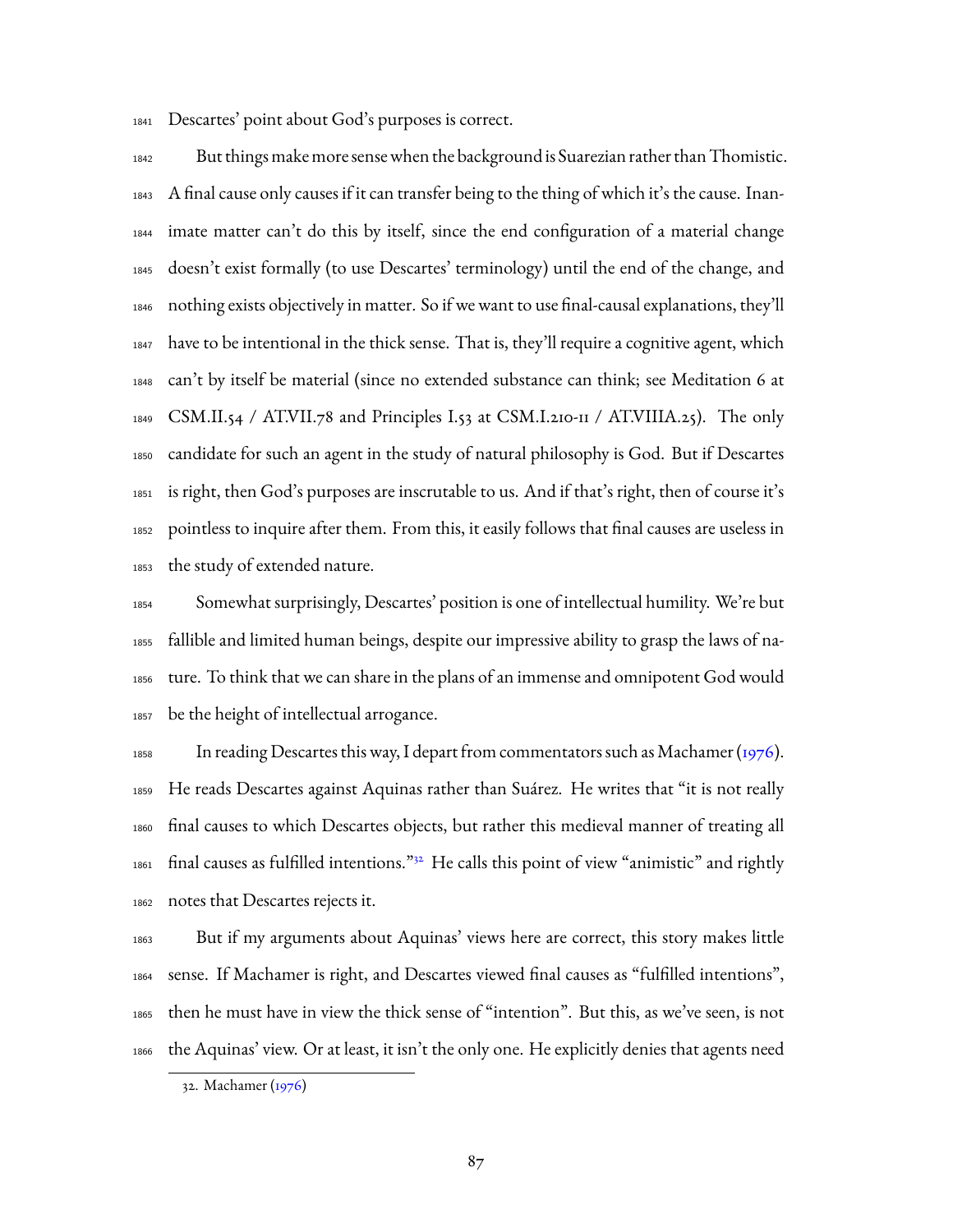to cognize an end to act with it as their end. This renders the animism charge impotent. If, on the other hand, we read Descartes as objecting to the thick sense of intention, then it is not Aquinas he objects to. Instead he must be criticizing philosophers like Suárez.[33](#page-90-0) 

#### **3.3.2 Spinoza**

 Some commentators have noted the late Scholastic background of Descartes' criticism. But I believe the late Scholastic context of Spinoza's attack on final causes has not been  $_{1873}$  given the attention it deserves. To take just one exanple, Carriero [\(2004\)](#page-227-1) has given a very elegant reading of Spinoza's views on final causation against a Thomistic backdrop. Such readings are often illuminating, but they are not the whole story.

 We saw that Descartes' criticism of final-causal explanations comes from a place of epistemic humility. But Spinoza has no such modesty. He claims to have shown that God has no goals whatsoever. Any attributions of end-directed activity to God or na- ture is nothing but human foolishness. This serves, for all practical purposes, the same function in a critique of final causality as Descartes' argument, provided that we use the background provided by Suárez. If the only way that natural agents could have ends is through divine agency, its absence vitiates final-causal explanations wholesale.

Note also what Spinoza says in EIVpref / G.II.206-7:

 [W]e have shown in the Appendix of Part I, that Nature does nothing on ac- count of an end. That eternal and infinite being we call God,*or* Nature, acts from the same necessity from which he exists. Forwe have shown (IP16) that the necessity of nature from which he acts is the same as that from which he exists. The reason, therefore,*or* cause, why God,*or* Nature, acts, and the reason why he exists, are one and the same. As he exists for the sake of no end, he also acts for the sake of no end. Rather, as he has no principle or

<span id="page-90-0"></span><sup>33.</sup> Here I join such commentators as Des Chene([1996,](#page-228-3) Chapter 6) in reading Descartes against the more temporally proximate Scholastics. By contrast, Brown([2012,](#page-226-1) 79–81) gives a very straightforward reading of Descartes against Aristotle.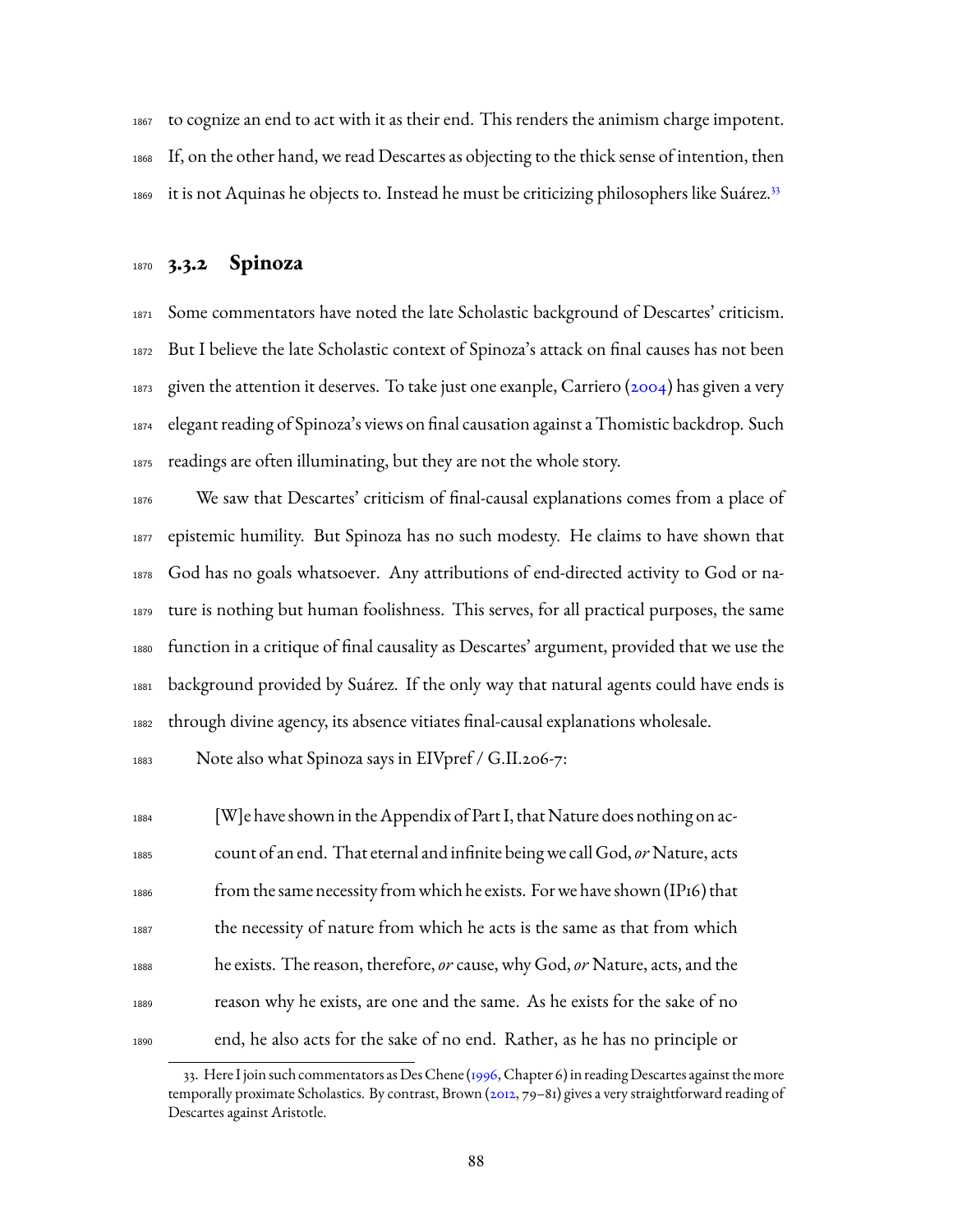1891 [*vel*]<sup>[34](#page-91-0)</sup> end of existing, so he also has none of acting.

| 1892 | So according to Spinoza, God has no end or principle of existing. And, since act               |
|------|------------------------------------------------------------------------------------------------|
| 1893 | and existence come together in God, it follows that he can have no end or principle of         |
| 1894 | acting either. Now if we understand "principle" to mean what Suárez takes it to mean           |
|      | 1895 (or something like it), this makes sense. For God to have no principle is for him to have |
|      | 1896 nothing distinct from himself from which he gets being. And since God is self-caused      |
|      | 1897 for Spinoza, this needs to be true anyway.                                                |

But we should notice something else. Spinoza goes on:

 What is called a final cause is nothing but a human appetite insofar as it is considered as a principle, *or* primary cause, of some thing.

 For example, when we say that habitation was the final cause of this or that house, surely we understand nothing but that a man, because he imagined the conveniences of domestic life, had an appetite to build a house. So habi- tation, insofar as it is considered as a final cause, is nothing more than this singular appetite. It is really an efficient cause, which is considered as a first cause, because men are commonly ignorant of the causes of their appetites. (EIVpref / G.II.207)

 There's a lot going on here, and I'll have more to say about it in the next chapter. But for now, note what Spinoza seems to be saying. What we consider final causes *in human action* are nothing but efficient causes. So here he's pushing much further than Suárez would have. We may think that an end is first in intention when we act, and hence is a cause of our actions. But this is just the result of our ignorance. Were we to know the true causes of things, we would come to realize that all that contributes to our actions are efficient causes. Final causes are, in the final analysis, nothing but human fictions.

<span id="page-91-0"></span><sup>34.</sup> Since Spinoza usually uses *sive* and its cognates to note equivalence rather than a disjunction, I take it that the implication of the use of *vel* here is that no equivalence is assumed.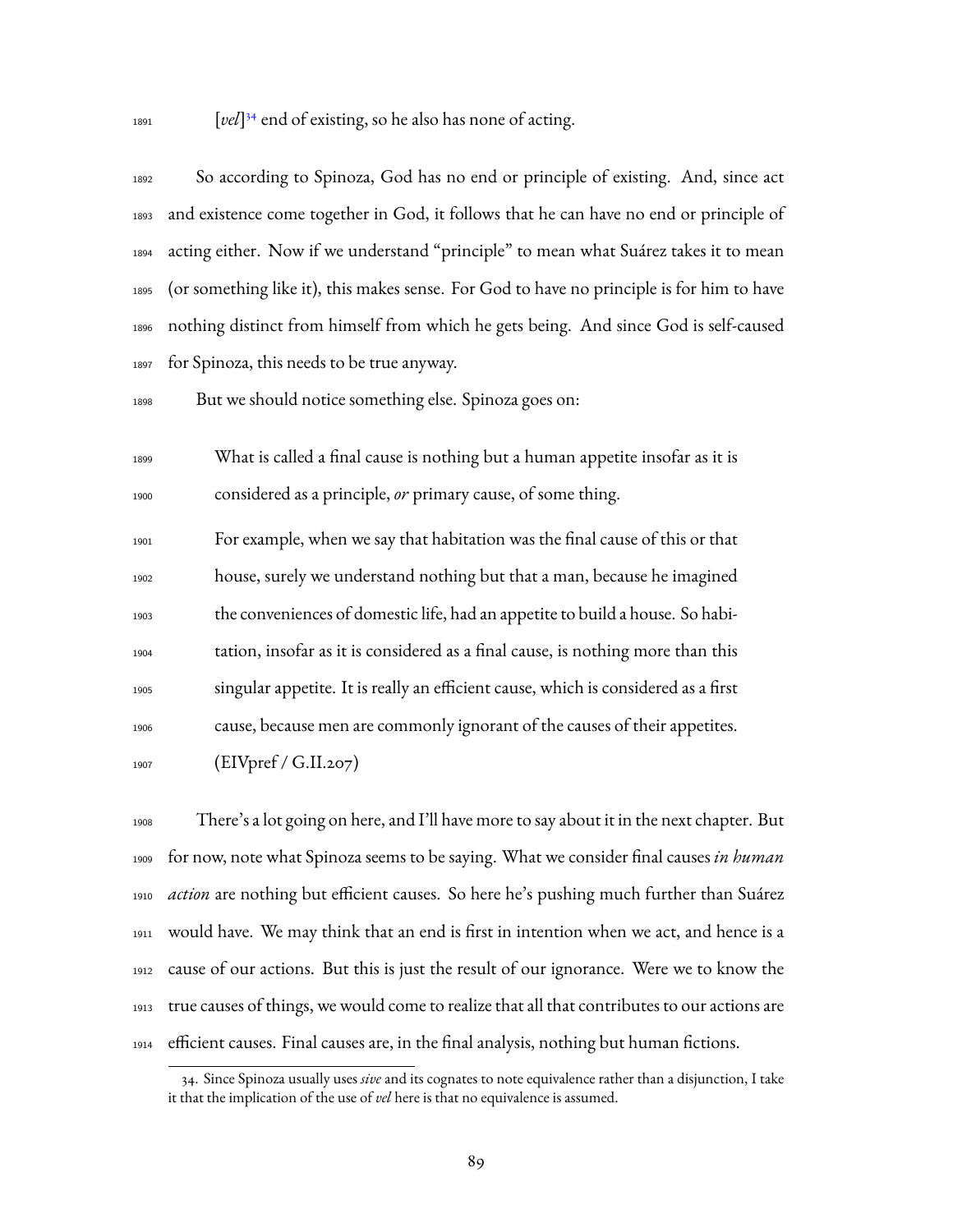How far Spinoza has gone from Suárez! The latter held that an end can be a true prin- ciple if it's cognized by some being. In Spinoza's terminology, this might mean something like "insofar as some thinking mode has an idea of it". But Spinoza explicitly claims that it is the appetite, and *not* the representation of the end, that causes the action action. What really inflows being, according to Spinoza, is this appetite. This clearly has implications for Spinoza's psychology and theory of action. I'll deal with these in the next chapter.

# **3.4 Wrap-up**

 If my arguments in this chapter are right, then we should read Descartes's and Spinoza's attacks on final causes as directed again the late Scholastic position. This is that irrational agents only display teleological behavior insofar as they inherit it from agents with intel- lect and will. Further, this reading suggests that Spinoza's attack is directed against much more than simply divine teleology. If successful, it would eliminate all non-cognitive teleology as well. This is one line of evidence against a full-blown teleological reading of Spinoza. But it is only one, and it still leaves open whether he would accept teleological explanations of human action. I will turn to this question in the next chapter.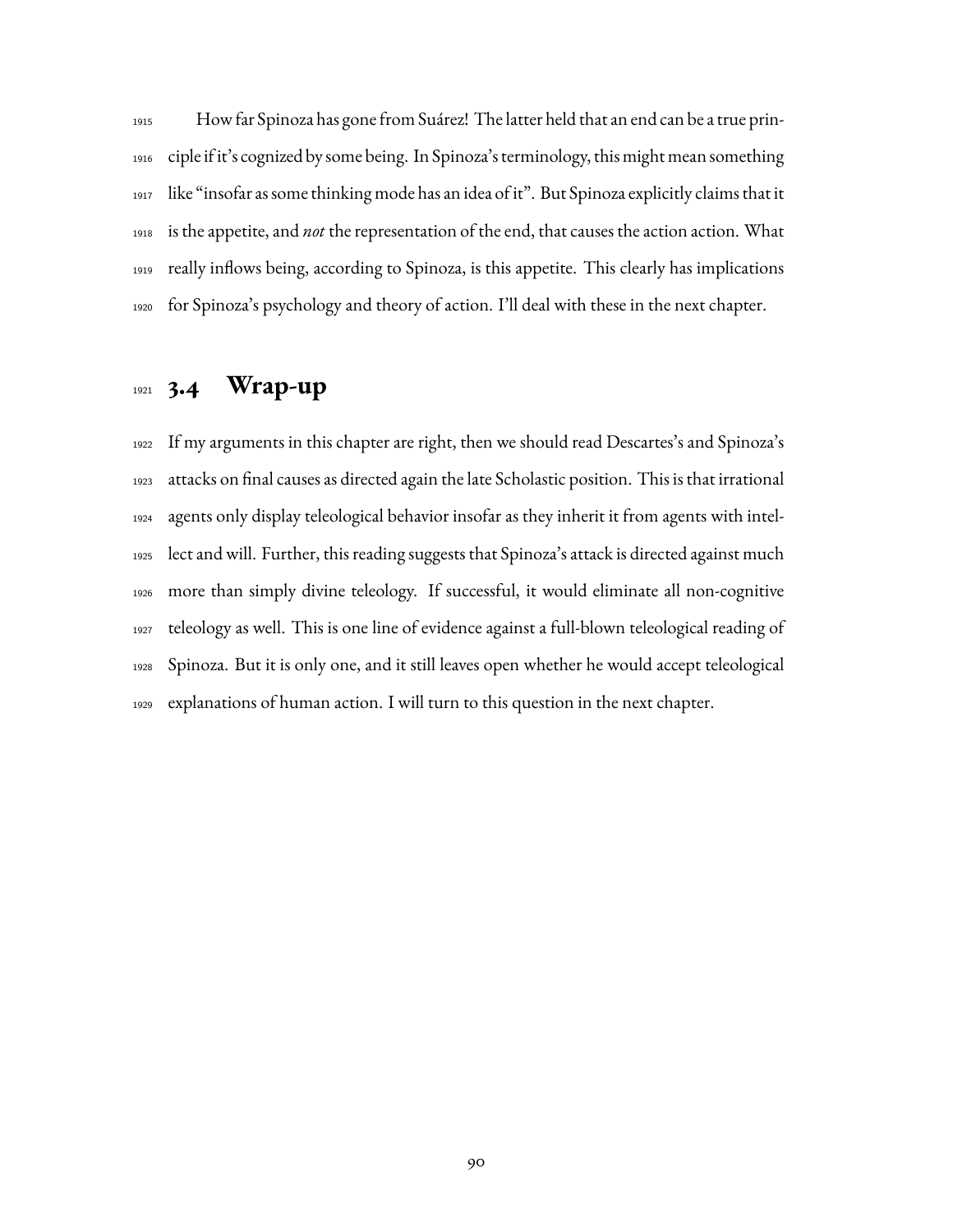# **Chapter 4**

# **World Without Ends**

 In this chapter, I will lay out my case that Spinoza rejects the use all teleological expla-933 nations in properly conducted science and philosophy.<sup>1</sup> This runs against a significant strain of recent scholarship which interprets Spinoza as making widespread use of teleo- logical explanations, in both the extended and thinking worlds. My contention, in this chapter, is that this has things fatally wrong. Not only does Spinoza reject teleological explanations in the attribute of Extension, he rejects them in Thought as well.

 This chapter will has four parts. First, I'll lay out my main argument that Spinoza rejects teleology wholesale. In doing so, I'll identify the key premise of the argument – that there are no instances of teleology in Extension.

 Second, I'll look at arguments against this premise in the secondary literature. I'll as- sess arguments given by Don Garrett and Paul Hoffman, to the effect that the extended 1943 world is shot through with teleology.<sup>[2](#page-93-1)</sup> A key part of my argument is that, for Spinoza, a thing's striving to persevere in its being is not, contrary to many interpreters, teleologi-cal. I'll also argue that Spinoza's theory of action conflicts with end-directedness. To the

<span id="page-93-0"></span><sup>1.</sup> Originally, I my title was original. This produced no small amount of self-satisfaction. Then I discovered that Des Chene([1996,](#page-228-3) Chapter 10) had beat me to the punch, forcing me to gorge on humble pie. Still, I am content to be treading in such worthy footsteps.

<span id="page-93-1"></span><sup>2.</sup> Other commentators adopy this general position as well – for instance, Martin Lin (in Lin([2019,](#page-231-1) Chapter 6) and Lin [\(2006\)](#page-231-2)). The reason I won't be addressing the arguments Lin offers is that they're not relevant to the key premise of my argument. Lin accepts the premise that "either all natural creatures are governed by teleological principles or none of them are". (Lin [\(2019](#page-231-1), 148)) I'll argue that this is correct, but draw the opposite conclusion: Since Spinoza holds that some natural creatures aren't, none of them are.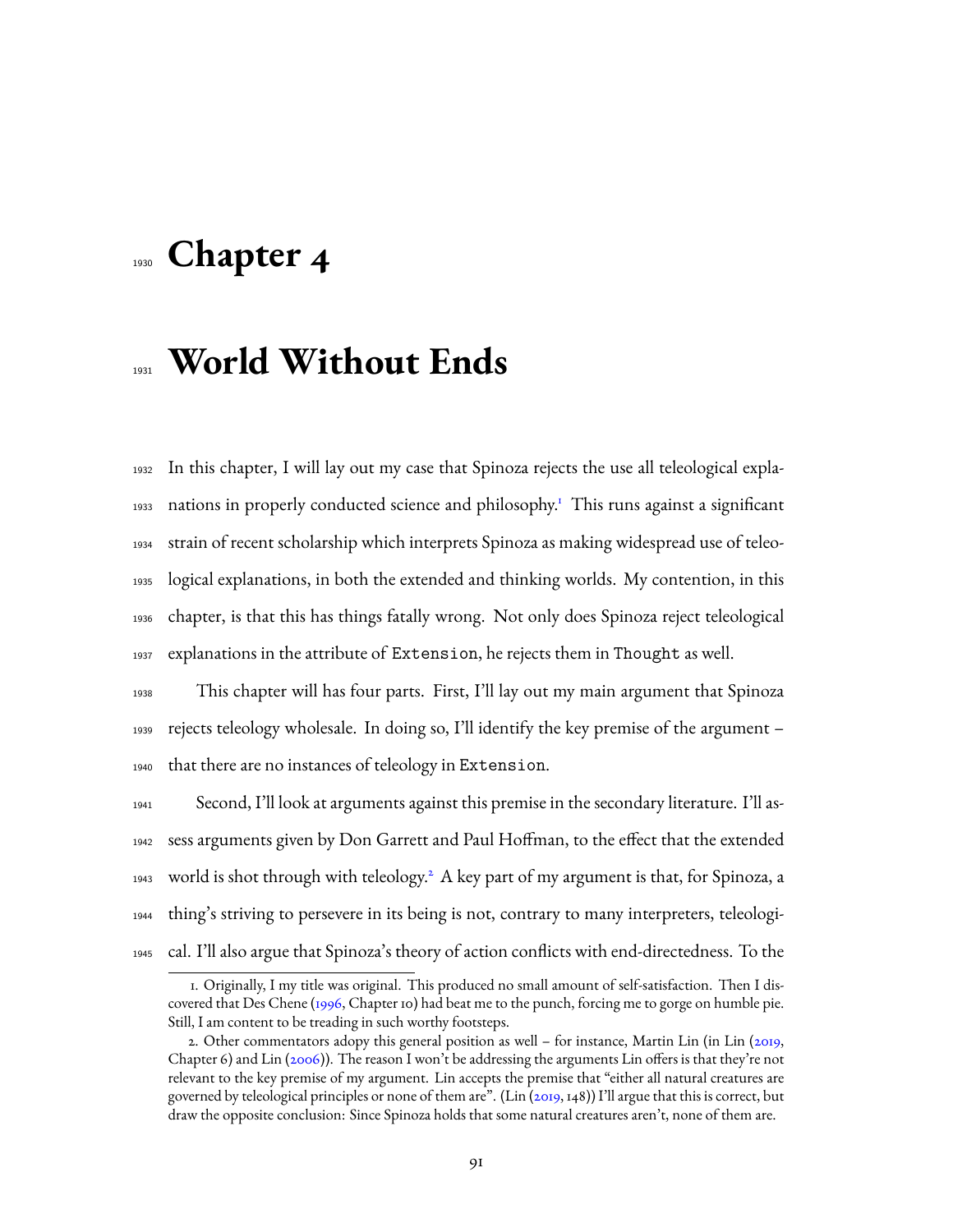extent that we are active rather than passive, we do not act for ends. Finally, I'll conclude that none of the arguments against the key premise of my main argument work.

 Third, I'll offer positive arguments for the key premise. In addition to my argument about the*conatus* principle, I'll offer two lines of evidence for the premise. First, I'll argue that the plain meaning of Spinoza's words comes down in favor of the idea that there's no teleology in Extension. Second, I'll argue that a thing can't have more than one adequate cause, and hence can't have both a final and efficient cause. Since Spinoza thinks that all things in Extension have an adequate efficient cause, nothing in Extension has a final cause.

 Fourth, and finally, I'll look at the consequences of this rejection of teleology. I'll examine the revisionist stance that Spinoza takes towards teleological explanations, and go into one of his examplesof just how such a revision looks in practice. As opposed to our folk explanations of action, which often involve an "in order to" clause, Spinoza thinks that in mature science and philosophy, there are only non-teleological, "because" explanations.

# **4.1 The main argument**

 In this section, I'll offer my main argument. I should be clear about what this argument is intended to show. It is not exactly an exegetical argument about what Spinoza believed (though it is partially that). Nor is it a reconstruction of a less explicit demonstration he is supposed to give. Rather, it is an argument from premises that Spinoza probably accepted, along with arguments that the proponents of teleological interpretations of Spinoza accept, to the conclusion that Spinoza rejects or ought to reject teleological ex-planations.

Here is the argument: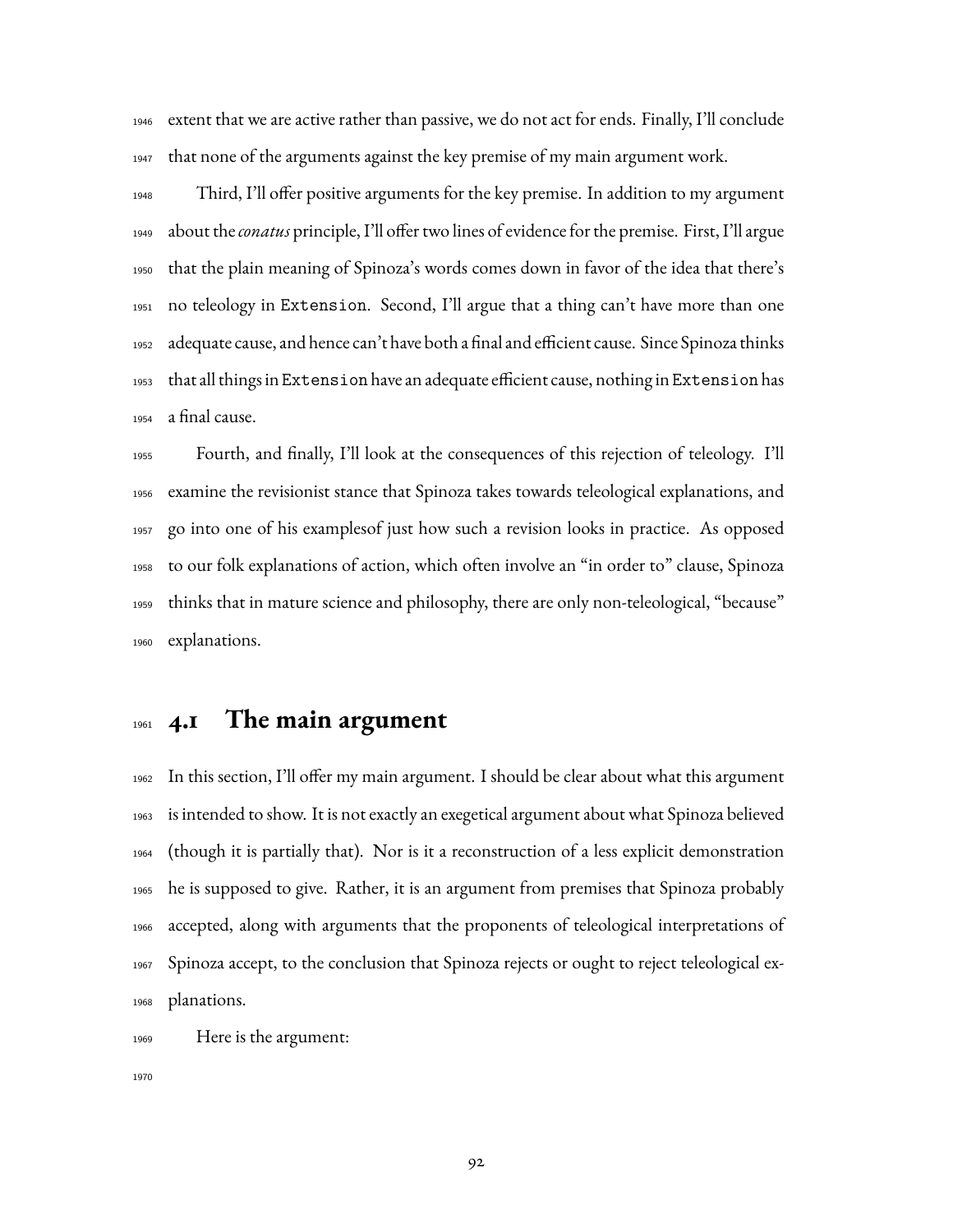(P1) If there are no instances of teleology in an attribute, then there are no teleological explanations in that attribute.

(P2) There are no instances of teleology in Extension.

  $(P_3)$  There are teleological explanations in Extension iff there are teleological expla-nations in Thought.

**So**: (C1) There are no "correct" teleological explanations in Extension. (from P1, P2)

**So**: (C2) There are no "correct" teleological explanations in Thought. (from P3, C1) 

 I take "\_\_\_\_\_\_ explanation" to mean such an explanation that actually captures the relevant worldly causal structure. A correct teleological explanation would then be one which accurately reflects what happens in the world. So to say that there are no teleo- logical explanations isn't to say that nobody offers them. Instead, it's to say that no such explanation mirrors the real goings-on. Remember: For Spinoza, what counts are causal explanations that latch onto the causal trajectory of whatever is being explained. As a result, an explanation which does *not* do so is no explanation at all. I'm also purpose- fully leaving the sense of "cause" vague here. I don't want to beg the question against the teleological interpretation of Spinoza. So, at the outset, I'll assume that there is nothing about a causal explanation which keeps it from also being teleological.

 Let's be more precise. A teleological explanation is one that captures the causal tra- jectory of the thing being explained. This trajectory must make reference to a goal or endpoint of the causal process being addressed, and this reference has to be*essential*. Any 1992 rephrasing which loses the teleology also loses its hold on the worldly goings-on.<sup>[3](#page-95-0)</sup> This explanation must cite the essences of everything involved in the explanation, the causal history must be law-governed, and it must be positioned against a contrast class.

<span id="page-95-0"></span><sup>3.</sup> I don't have any particular picture of "causal process" in mind here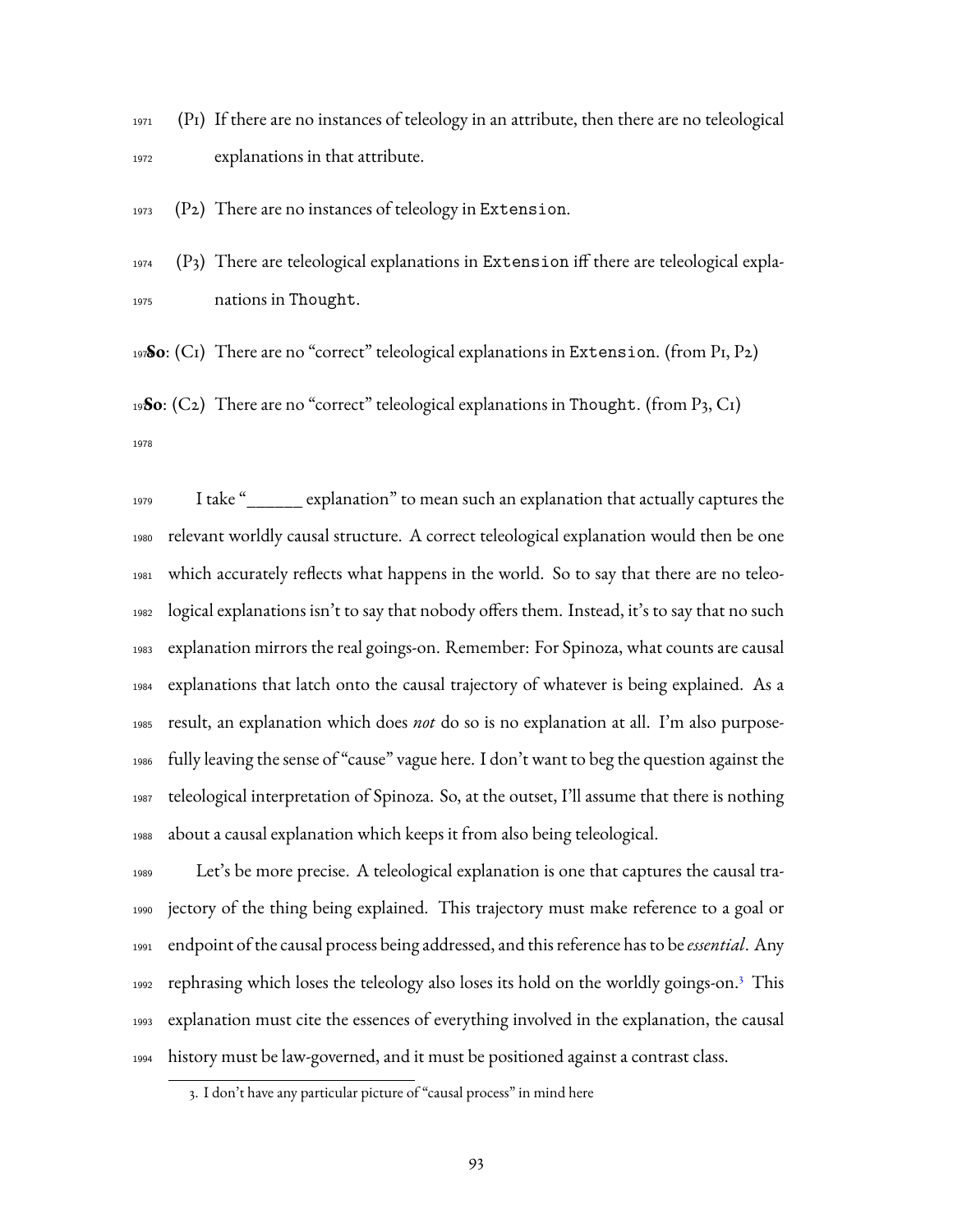On to the premises. (P1) is accepted by proponents of the teleological interpretation of Spinoza. Don Garrett writes that "[n]o proposed teleological explanation, no matter how appealing or compelling, can be correct unless it cites an actual example of teleol-1998 ogy."<sup>[4](#page-96-0)</sup> Garrett takes teleology to consist in "the phenomenon of states of affairs having etiologies that implicate, in an explanatory way, likely or presumptive consequences of 2000 those states of affairs."<sup>[5](#page-96-1)</sup> On this view, no teleology means no teleological explanations.

 (P3) follows from Spinoza's doctrine of parallelism. This is expressed most succinctly in EIIp7 – "the order and connection of ideas is the same as the order and connection of things" – and more fully in EIIp7s: "whether we conceive nature under the attribute of Extension, or under the attribute of Thought, or under any other attribute, we shall find one and the same order, *or* one and the same connection of causes, i.e., that the same things follow one another." One implication of this is that the causal history of some mode of Extension is "isomorphic" to the causal history of the mode of Thought corresponding to it. This is because, again according to EIIp7s, "a mode of extension and  $_{2009}$  the idea of that mode are one and the same thing, but expressed in two ways." $^6$  $^6$  So if the explanation of a particular mode of Thoughtmakes essential reference to some endpoint or goal, then so does the explanation of the corresponding mode of Extension.

 (P2) is the premise defenders of a teleological interpretation of Spinoza will want to reject. So it's the one which I will spend the most time discussing. Let's first turn to arguments offered against attributing (P2) to Spinoza.

<span id="page-96-0"></span><sup>4.</sup> Garrett [\(2002,](#page-229-0) 310)

<span id="page-96-2"></span><span id="page-96-1"></span><sup>5.</sup> Garrett [\(2002,](#page-229-0) 310)

<sup>6.</sup> See Bledin and Melamed [\(2020](#page-226-2), 5) for a precise formalization of this and other conceptual machinery of the *Ethics*.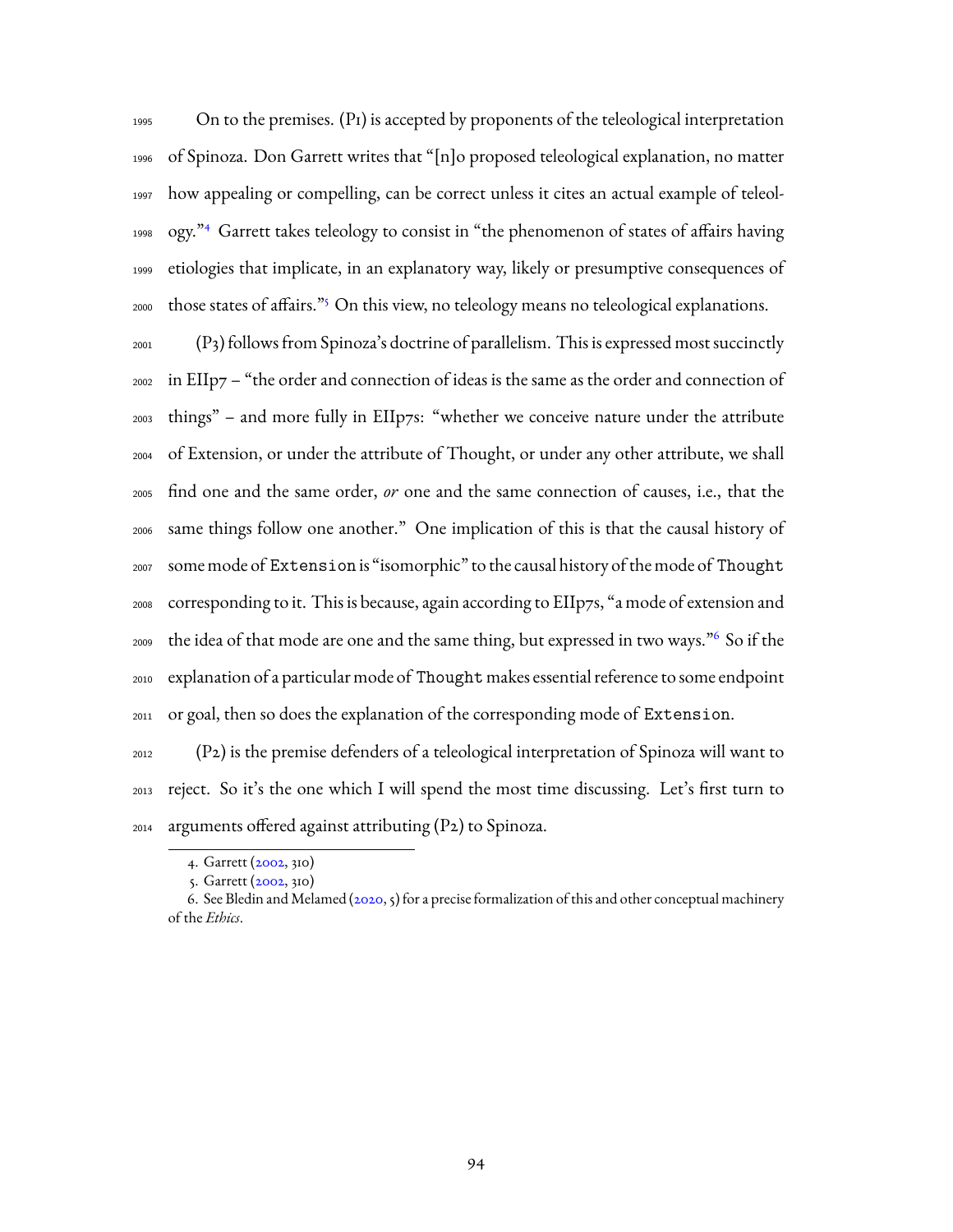## **4.2 Arguments against (P2)**

### **4.2.1 Don Garrett**

 The most extensive case for Spinoza as teleological explainer is probably Garrett([2002](#page-229-0)). On the view expressed there, teleological explanations "[explain] why something is so by 2019 indicating what its being so is for."[7](#page-97-0) Teleology, for Garrett, is "the phenomenon of states of affairs that implicate, in an explanatory way, likely or presumptive consequences of 2021 those states of affairs."<sup>[8](#page-97-1)</sup> And, as we saw just a moment ago, for there to be teleological explanations, there must be some teleology in the world.

 According to Garrett, mechanical explanations are ones that "[explain] a state of af- fairs by indicating how it arises from a previously existing physical structure and the dis-2025 tribution of forces within it."<sup>[9](#page-97-2)</sup> Accordingly, mechanism is "the phenomenon of states of affairs having etiologies that implicate, in an explanatory way, the previous arrangement 2027 and distribution of forces within an extended physical structure."<sup>[10](#page-97-3)</sup> As with teleology, Garrett holds that no mechanical explanation works unless what's being explained is an instance of mechanism.

 This set up, Garrett argues that "although Spinoza maintains a certain rhetorical dis- tance from the Aristotelian vocabulary of final cause, he fully and consistently accepts  $_{2032}$  the legitimacy of many teleological explanations, at least as I have defined them."<sup>II</sup> He outlines argument as follows:

 First, I will summarize the reasons for interpreting Spinoza as accepting the legitimacy of at least some teleological explanations. Second, I will try to re- but each of five reasons usefully surveyed by Jonathan Bennett (1983; i984, chap. 9; i990) for interpreting Spinoza as rejecting all teleological explana-

<span id="page-97-0"></span><sup>7.</sup> Garrett [\(2002,](#page-229-0) 328)

<span id="page-97-2"></span><span id="page-97-1"></span><sup>8.</sup> Garrett [\(2002,](#page-229-0) 328)

<sup>9.</sup> Garrett [\(2002,](#page-229-0) 328)

<span id="page-97-3"></span><sup>10.</sup> Garrett [\(2002,](#page-229-0) 328–9)

<span id="page-97-4"></span><sup>11.</sup> Garrett [\(2002,](#page-229-0) 329)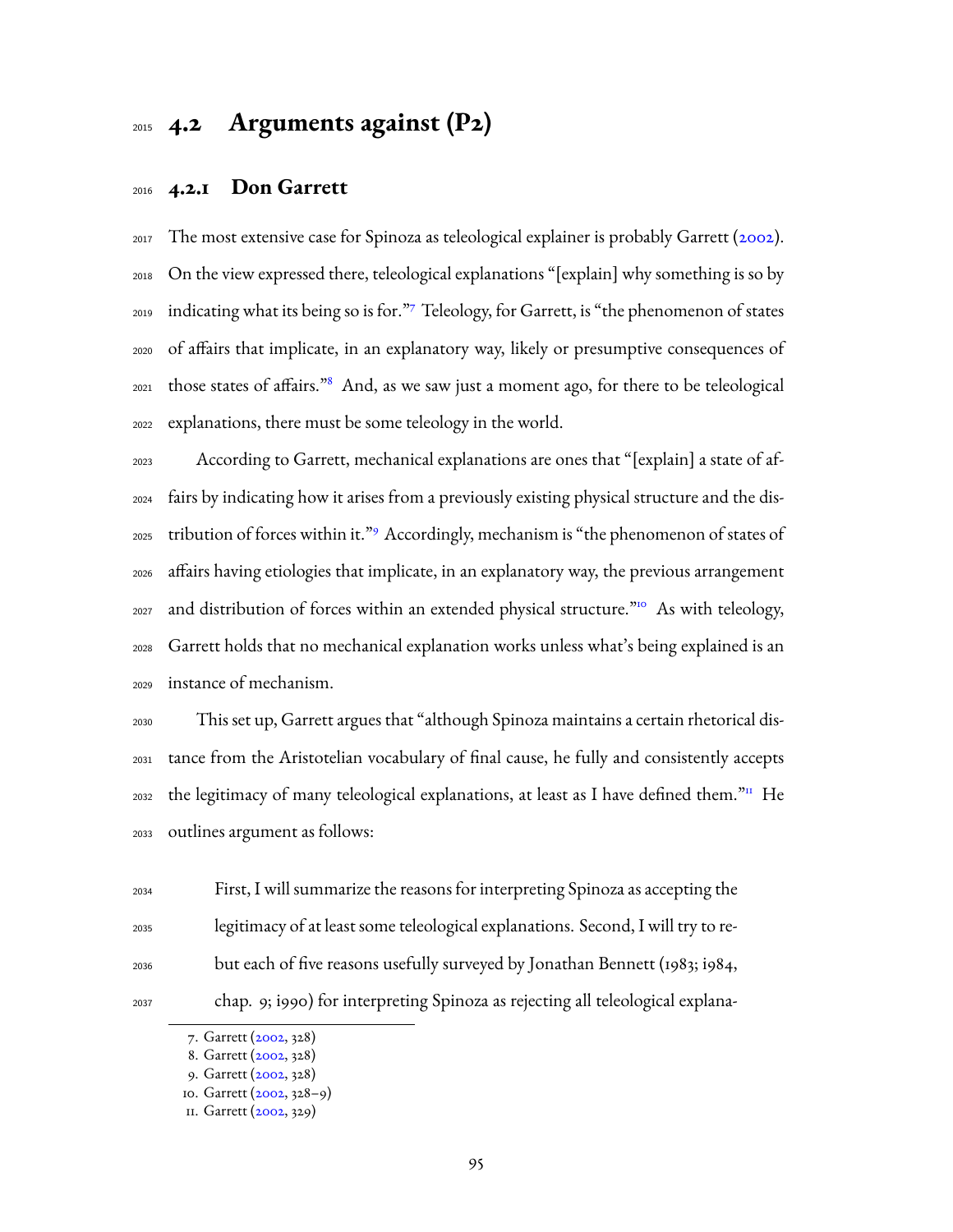tions. Third, I will appeal to Spinoza's distinction among three kinds of knowledge to indicate how teleological explanations can be accommodated within his mechanistic worldview.<sup>[12](#page-98-0)</sup> 

For now, I'll examine the first and third lines of evidence.

#### **4.2.1.1 Evidence from Spinoza using teleological explanations**

 The first line of evidence that Garrett draws on is that Spinoza offers what look very much like teleological explanations throughout his work. For example, Spinoza writes, in TdIE §§1-14,that much human activity is directed towards the ends of "wealth, honor, and sen-2046 sual pleasure<sup>"[13](#page-98-1)</sup> Indeed, the entire beginning of TdIE is saturated with apparently goal- directed language. Spinoza speaks of inquiring "whether there was something which, once found and acquired, would continuously give me the greatest joy, to eternity," (TdIE §1) and about whether he "would be forced to abstain from seeking [honor and wealth] if I wished to devote myself seriously to something new and different." (TdIE §2)

 Spinoza also writes in TdIE that "all those things men ordinarily strive for, not only provide no remedy to preserve our being, but in fact hinder that preservation, often cause the destruction of those who possess them, and always cause the destruction of those who are possessed by them." (TdIE §7) He goes on to give some examples. For instance, he writes: "Nor are there fewer examples of people who, to attain or defend honor, have suffered most miserably." (TdIE §8) Here Spinoza again seems to endorse teleological explanations. There are things that people strive for, things which people take as goals.

#### **4.2.1.2 Evidence from human ends**

 The second line of evidence that Garrett draws on is some remarks Spinoza makes in EIapp. According to Garrett, while the thrust of EIapp certainly is anti-teleological, the

<span id="page-98-0"></span><sup>12.</sup> Garrett [\(2002,](#page-229-0) 329)

<span id="page-98-1"></span><sup>13.</sup> Garrett [\(2002,](#page-229-0) 330)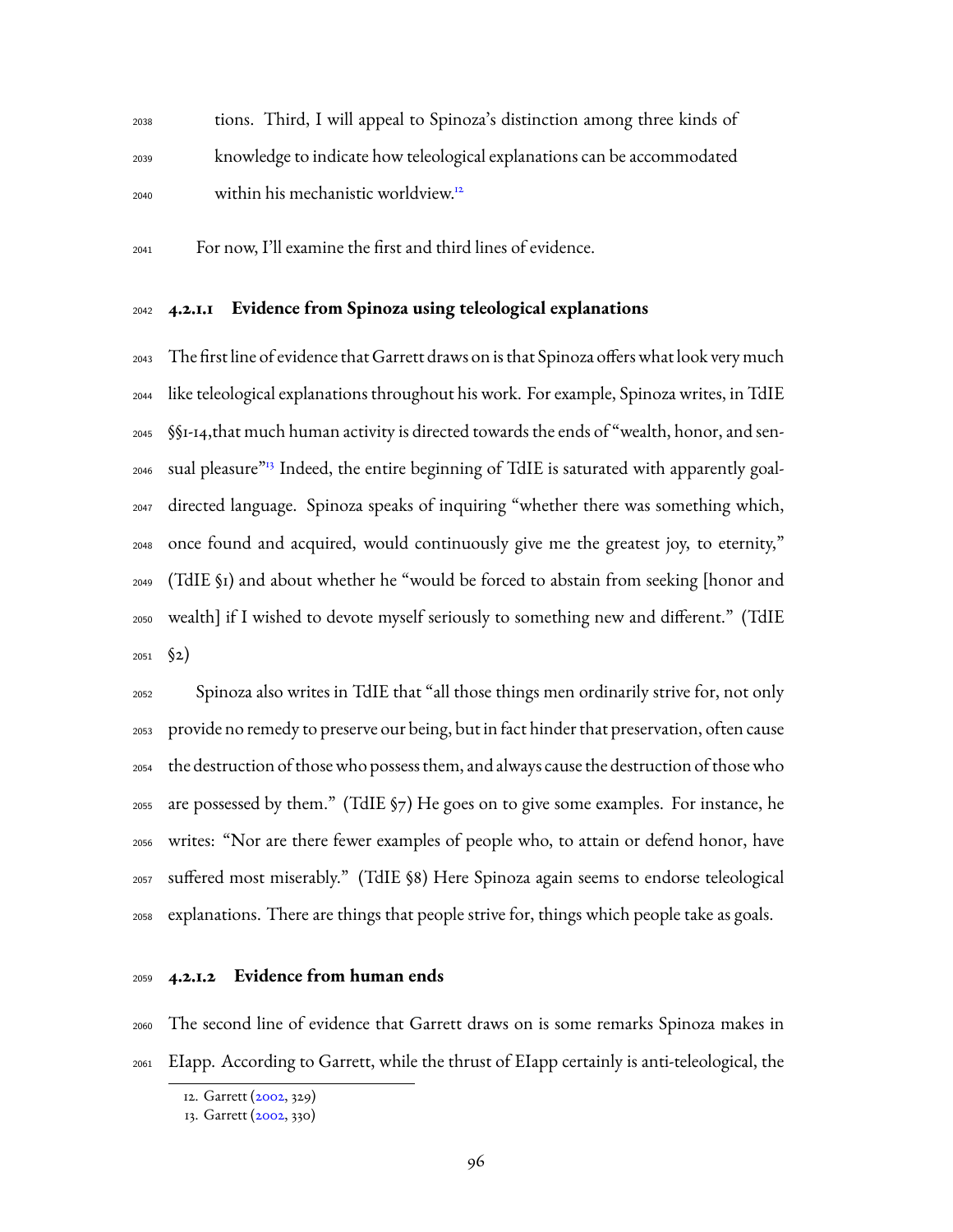teleology it targets is just *divine*. Human ends, at least, are still acceptable. He bases this conclusion primarily on two passages found in that appendix:

 All the prejudices I here undertake to expose depend on this one: that men commonly suppose that all natural things act, as men do, on account of an end.

 Men always act on account of an end, namely, on account of their advan-tages, which they want. (EIapp / G.II.78)

 This looks like an obvious endorsement of human teleology. If men act on account of an end, then we have a genuine instance of teleology. Some causal process is explained by essential reference to its goal or endpoint. According to Garrett, "[s]uch explanations would be teleological in the sense that I have defined."<sup>[14](#page-99-0)</sup> 

#### **4.2.1.3 Evidence from the** *conatus* **of singular things**

 The second line of evidence that Garrett draws on is Spinoza's doctrine of universal *cona-tus*. This doctrine is found in EIIIp6 (C.I.498 / G.II.146)):

 Each thing, as far as it can by its own power [*quantum in se est*], strives to preserve in its being.

 Garrett notes that the unrestricted language of "each thing", which according to EI- IIp6d means each finite singular thing, implies that this striving applies to such thing – 2081 organic or inorganic, mode of Thought or mode of Extension.<sup>[15](#page-99-1)</sup> Garrett interprets EIIIp6 as implying that "Spinoza seems to hold that each thin has at least some causal power whose exertion is a striving or tendency of the thing to persevere in its being."<sup>[16](#page-99-2)</sup> 

<span id="page-99-0"></span><sup>14.</sup> Garrett [\(2002,](#page-229-0) 331)

<span id="page-99-2"></span><span id="page-99-1"></span><sup>15.</sup> Garrett [\(2002,](#page-229-0) 331)

<sup>16.</sup> Garrett [\(2002,](#page-229-0) 331)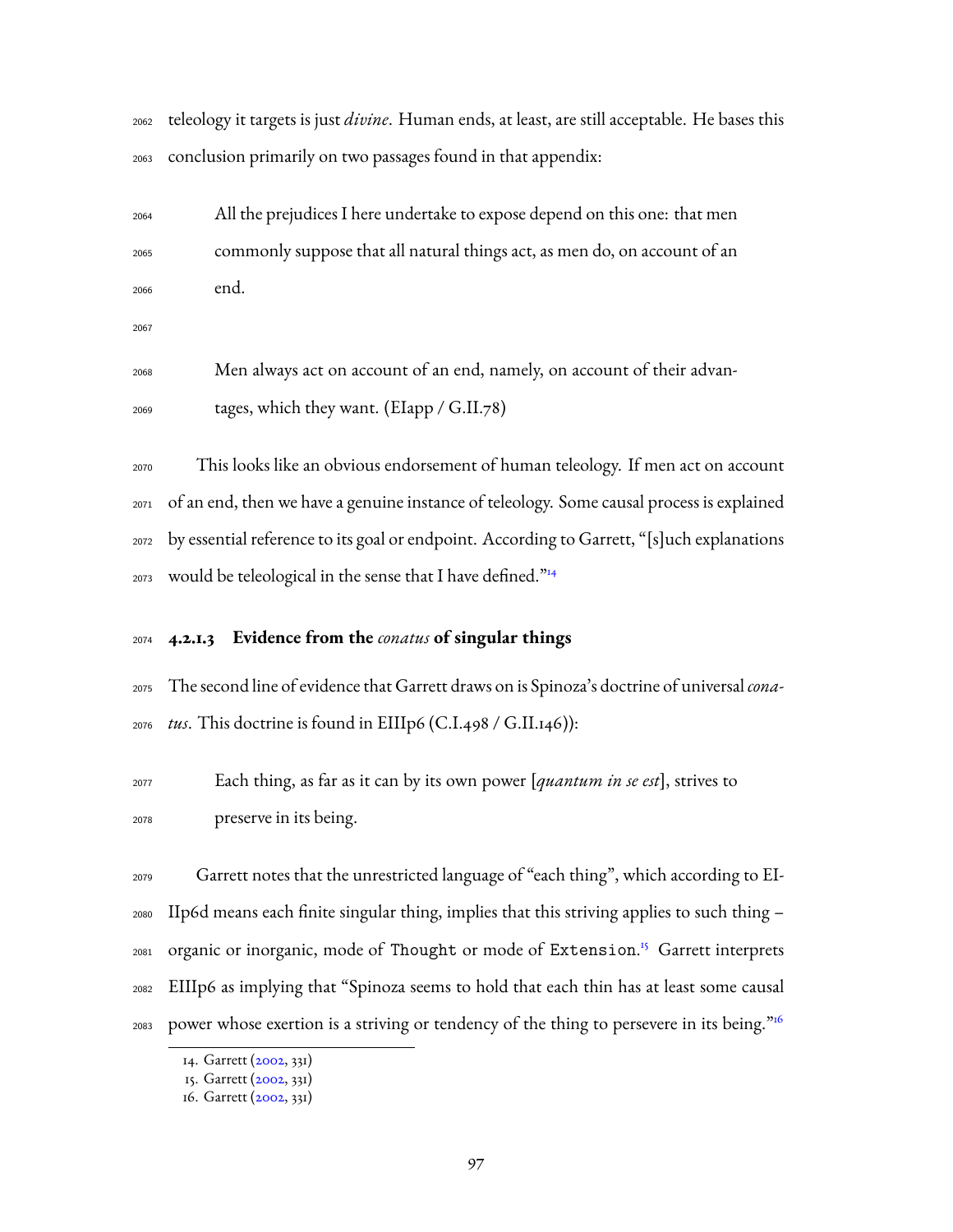So we can explain the actions of finite singular things by saying that they strive towards a goal: self-preservation.

#### **4.2.1.4 Evidence from Human Striving**

 Finally, Garrett thinks some passages in the *Ethics*support a teleological picture of human 2088 striving towards certain ends.<sup>[17](#page-100-0)</sup> The passages are:

 We strive to further the occurrence of whatever we imagine will lead to Joy, and to avert or destroy what we imagine is contrary to it, or will lead to sad-ness. (EIIIP28)

 When we love a thing like ourselves, we strive, as far as we can, to bring it about that it loves us in return. (EIIIp33)

 A free man who lives among the ignorant strives, as far as he can, to avoid their favors. (EIVp70)

 According to Garrett, "[e]ach of these claims seems intended to license teleological 2099 predictions and explanations of human actions."<sup>[18](#page-100-1)</sup> And on first blush, it's hard to dis- agree. Each of these propositions can be put in something like the following form: "x  $\varphi$ -ed because humans strive to get  $\psi$ ." Here, much turns on what the term "striving" (*conatus*and its cognates) means. If it's teleological, then "striving" explanations are too. But if it's not, they need not be.

#### **4.2.2 Paul Hoffman**

 Hoffman([2011,](#page-230-1) [2009b\)](#page-230-0), following Carriero([2004](#page-227-1)), thinks that, to understand Spinoza on final causes, we must understand his Scholastic philosophical forebears. Both he and

<span id="page-100-0"></span><sup>17.</sup> Garrett [\(2002,](#page-229-0) 332)

<span id="page-100-1"></span><sup>18.</sup> Garrett [\(2002,](#page-229-0) 332)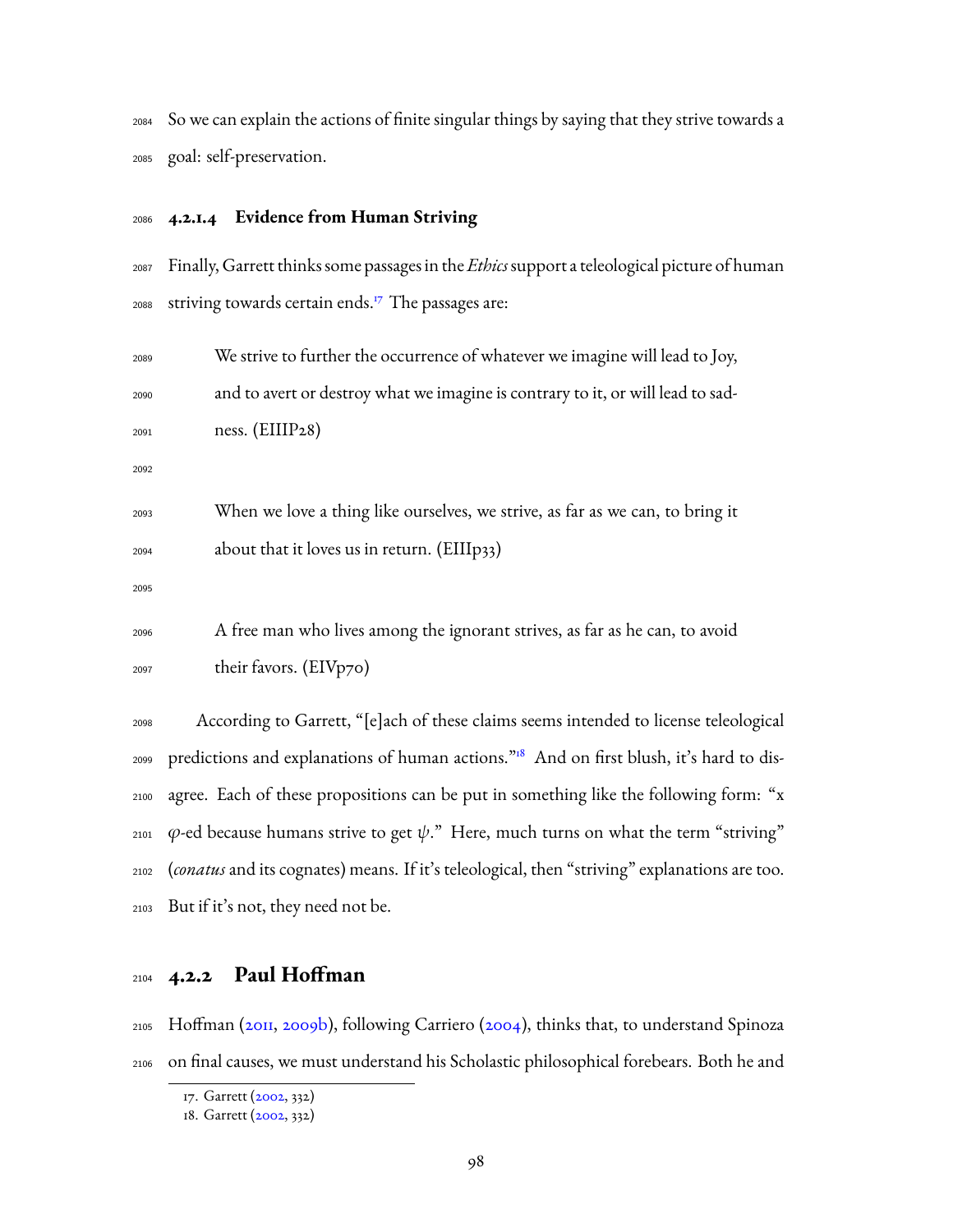Carriero situate Spinoza's view against that of Aquinas As I argued in the last chapter, this is not the whole story, or maybe even the most important part. But it still produces illuminating distinctions and conclusions.

 One point Hoffman brings out is that, for Aquinas, efficient causation presupposes final causation. Aquinas' argument is:

 Matter does not attain form except insofar as it is moved by an agent, for nothing brings itself from potency to act. But an agent does not move ex- cept from intention of an end; for if an agent were not determined to some effect it would not do this rather than that. Therefore, to produce a de- terminate effect it must be determined to something certain which has the nature of an end. (ST IaIIae q1 a2)

 Hoffman notes (as I did in the previous chapter) that all that Aquinas means by in- tention istending towards something. (ST IaIIae q12 a1) No mindfulness is assumed for intentionality, and hence for final causation. The thing in question need only to be dis-posed to act in a particular way. He writes:

 So Aquinas' argument amounts to this. In order to do one thing rather than another, an agent has to tend to something. What it tends to has the nature of an end. Therefore, efficient causation presupposes final causation.[19](#page-101-0)

 He goes on to argue that inertial motion counts as tending towards an end under this broad definition. Insofar as objects have a "natural tendency" to remain in the same state when not interfered with, they count as tending towards an end. The key premise, for Hoffman's Aquinas, is that "to tend to x is to have x for an end."[20](#page-101-1) 

 Hoffman then reasonably concludes that Spinoza's system does incorporate teleol-ogy. One of Spinoza's central doctrines is a prime example what Hoffman has in mind.

<span id="page-101-0"></span><sup>19.</sup> Hoffman([2011,](#page-230-1) 42)

<span id="page-101-1"></span><sup>20.</sup> Hoffman([2011,](#page-230-1) 42)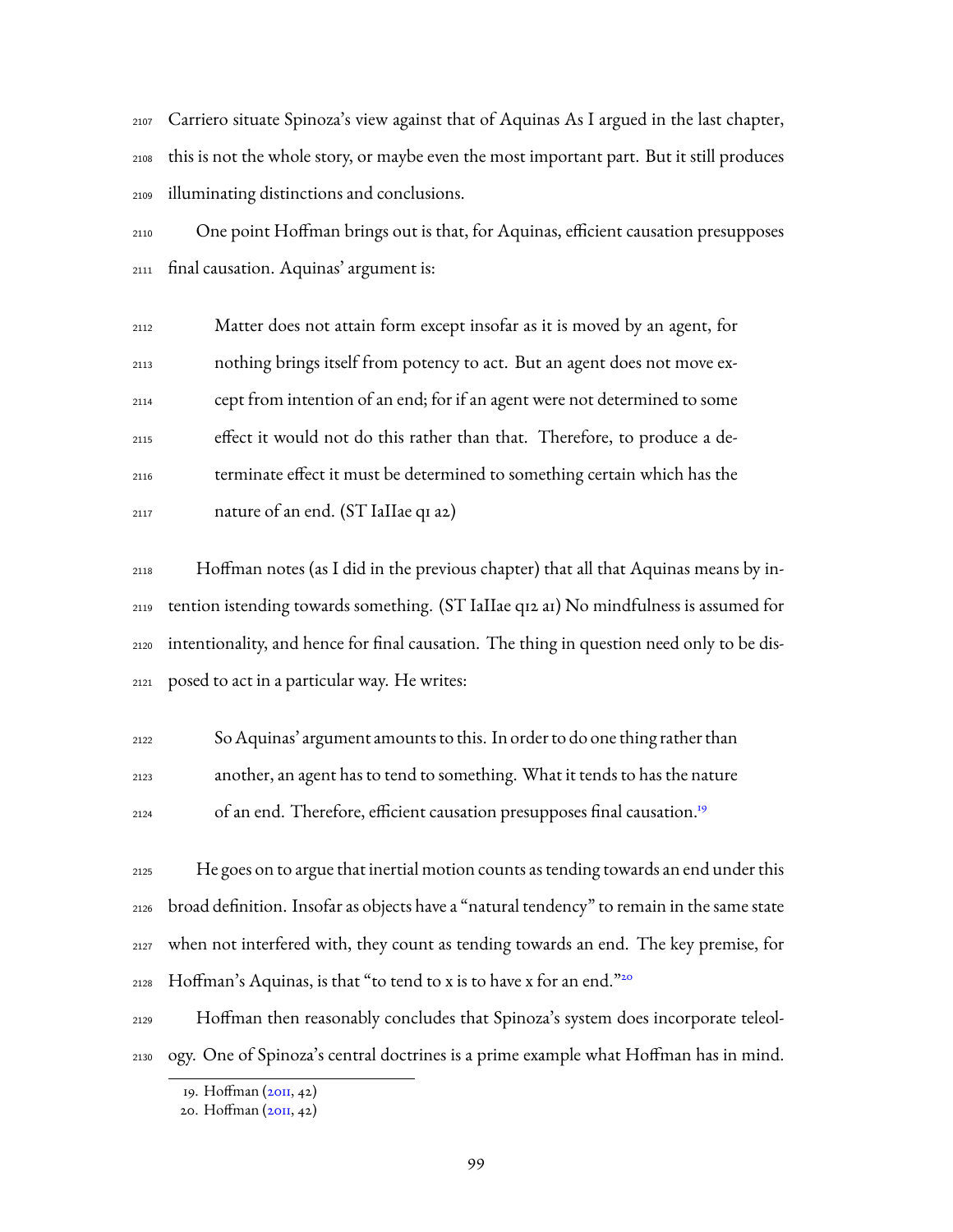The *conatus* principle, that everything insofar as it remains in itself strives to persevere in being, clearly presents things as *tending* to ends. To be clear: Hoffman's point is not that Spinoza consciously endorsed teleology. rather, it is that there is in fact teleology in Spinoza's system whether Spinoza intended it or not.

 Hoffman goes on to offer a teleological reading of Spinoza's *conatus* doctrine. While Carriero offers a "deflationary" account of striving, on which it is just metaphysical iner- tia, Hoffman offers one on which what finite things strive for is "to increase their activity  $_{2138}$  $_{2138}$  $_{2138}$  in order to maximize the amount of themselves that is eternal. $^{321}$  Hoffman thinks, not implausibly, that it's difficult to see how this could be made to fit a totally deflationary version of striving. Perfection, according to Hoffman's reading of Spinoza, is not merely a mode of thinking. Instead, it's something real in the world.<sup>[22](#page-102-1)</sup> 

## **4.3 Sed contra: Garrett**

 As we saw above, Garrett makes four main arguments in favor of the teleological reading of Spinoza. I'll address each of these in turn

## **4.3.1 Spinoza's apparent use of teleological explanations**

 Garrett is right there are places where Spinoza seems to employ teleological explanations. He seems to think that people strive for things, or seek to attain them. Hence, Garrett infers, Spinoza countenances teleological explanations.

 This argument seems weak. We can find numerous places where Spinoza takes ex- pressions which have an ordinary meaning and gives them a specific technical one. For one, in the TTP, Spinoza does this with God's will:

 in relation to God we affirm one and the same thing when we say that from eternity God decreed and willed that the three angles of a triangle are equal

<span id="page-102-0"></span><sup>21.</sup> Hoffman([2011,](#page-230-1) 45)

<span id="page-102-1"></span><sup>22.</sup> Hoffman([2011,](#page-230-1) 47)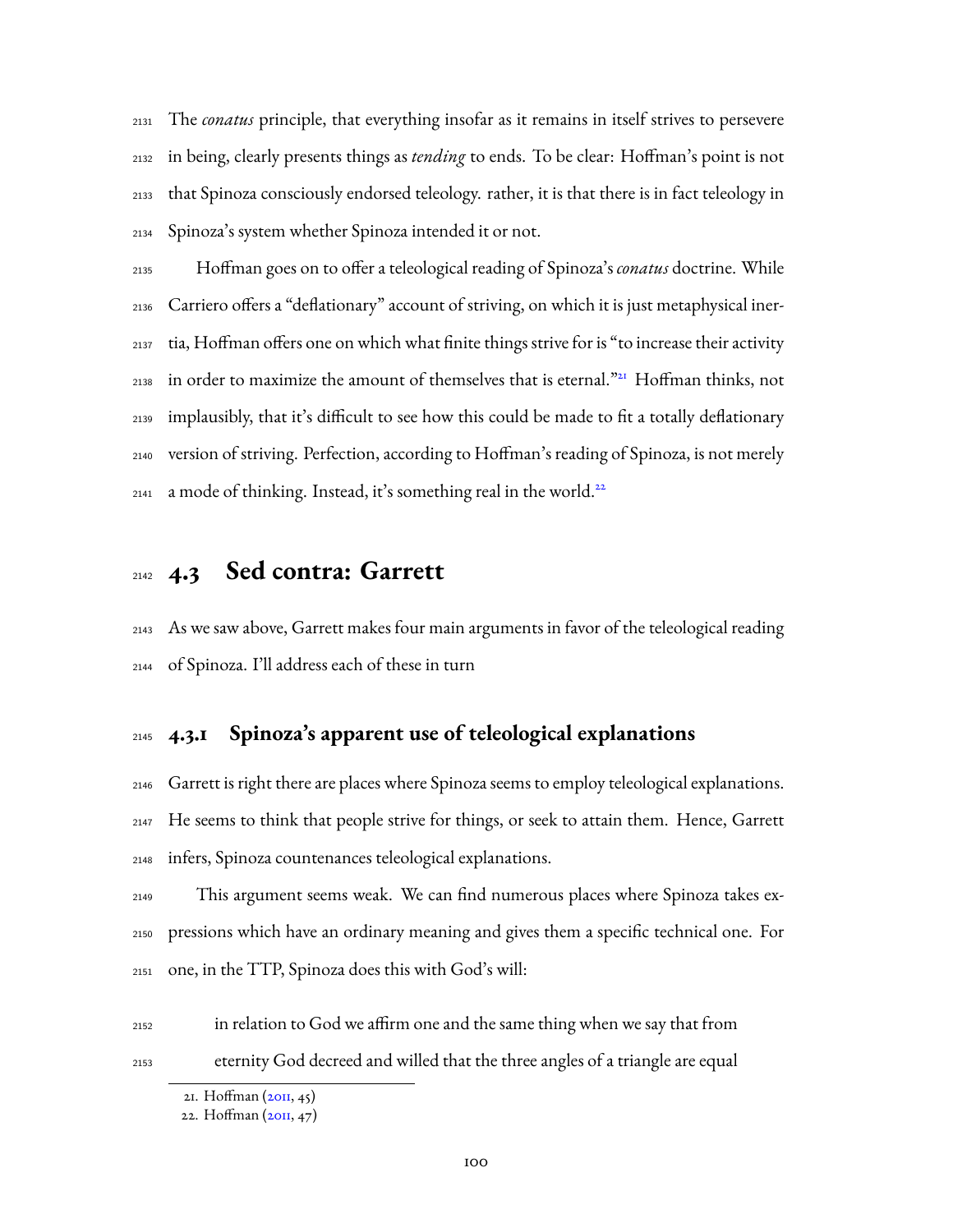For another, Spinoza does this with the definition of will and appetite in EIIIp9s, where he relates both of these to his doctrine of striving: "When this striving is related only to the Mind, it is called Will; but when it is related to the Mind and Body together, it is called Appetite." Here it seems quite clear that Spinoza is taking ordinary language terms and giving them a new, technical definition.

 In fact, Spinoza offers just such a re-interpretation of teleological talk in EIVpref (which we will deal with in more detail later). All final causes are "nothing but a hu- man appetite insofar as it is considered a principle, *or* primary cause, of some thing." (C.I.544 / G.II.207) In this preface he also advocates an elimination of final-causal talk to efficient-causal talk. (Or maybe a reduction; more on that later.)

 On the basis of this and the preceding examples, I think Garrett's argument here doesn't work. We can't conclude simply on the basis of teleological-sounding talk, that Spinoza endorses teleology in his system. Maybe he has substantive theoretical grounds for doing so, but that's a separate argument.

## **4.3.2 Spinoza's apparent endorsements of human ends**

 Garrett's second line of evidence relies upon some passages from EIapp, which I will re-peat:

 All the prejudices I here undertake to expose depend on this one: that men commonly suppose that all natural things act, as men do, on account of an end. Men always act on account of an end, namely, on account of their advan-tages, which they want. (EIapp / G.II.78)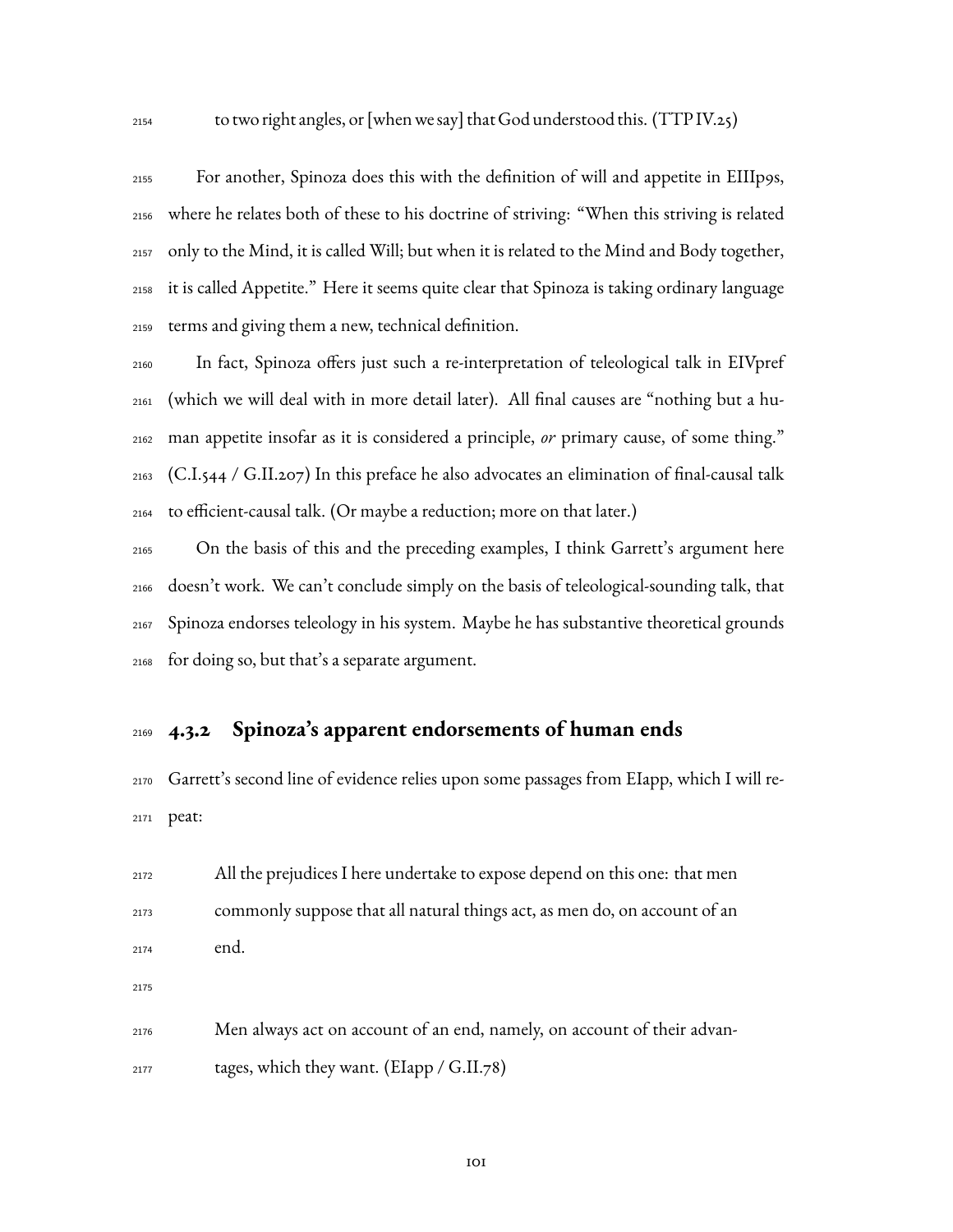Garrett reads these passages as saying that human beings act for ends. This is certainly a plausible reading of these passages in isolation, so I don't want to claim that this is no evidence for his reading. Instead, I want to point to an alternate reading which is com- patible with the denial of teleology. This will not settle the point, but it will establish a dialectical impasse and stop up this line of evidence.

 Let's take each passage in turn. The first can be read at least two ways. Garrett favors the first, which is:

• …that men commonly suppose that [p, which Spinoza agrees with]

I favor the second, which is:

• …that men commonly suppose that [p, which Spinoza disagrees with]

 Which reading agrees better with context? This isn't immediately clear. The Latin of the passage (at G.II.78) is no help either:

 *Et quoniam omnia, quae hîc indicare suscipio, praejudicia pendent ab hoc uno, quod scilicet communiter supponant homines, omnes res naturales, ut ipsos, propter finem agere*.

 Clearly what men commonly suppose here is "*omnes res naturales, ut ipsos, propter finem agere*." But this gets us no closer to telling whether Spinoza agrees with it. We might say that the fact that this is a *prejudice* tells us something about Spinoza's attitude towards it – surely, Spinoza would not consciously endorse something he just called a prejudice! But this doesn't help either. It's not clear whether the prejudice is meant to  $_{2198}$  be (a) that men suppose that natural things act like they do – that is, according to ends – or (b) that both the belief that natural things act for an end *and* the belief that men act for ends. It seems we are no closer to a definitive reading.

 But we don't need to be. All I need to do, at this point, is neutralize the reading that Garrett has given by offering one that is at least as plausible as his. Given this reading, I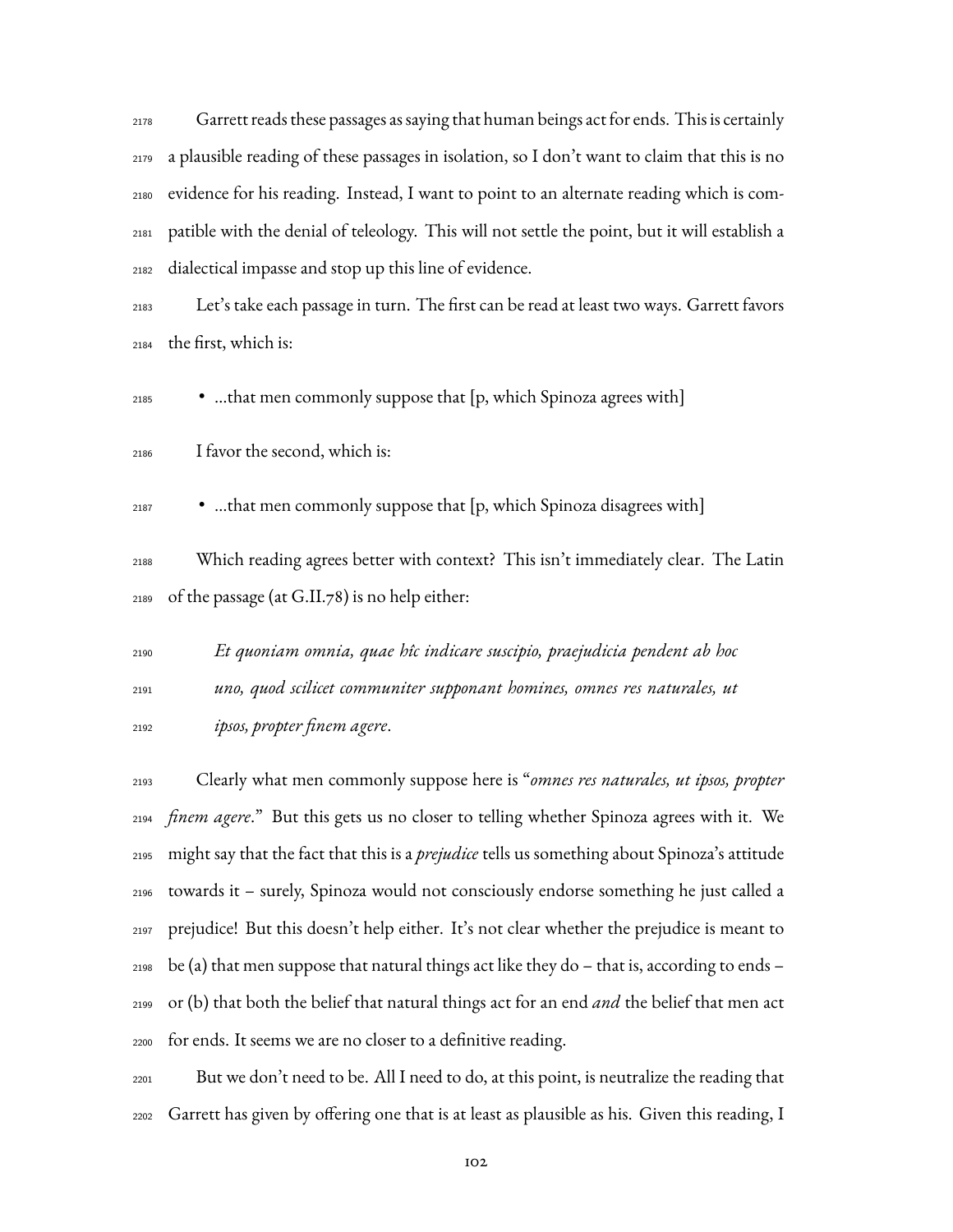suggest that we should not read him as expressing agreement with the belief which imme- diately follows. This is distinct from saying that we should read him as *disagreeing* with it. Rather, I suggest a kind of quietism on this passage: Since it's not determinate either way, we should treat it as evidentially inert.

 The second passage – "men always act on account of an end" – is more problematic for my interpretation. To answer it, let me point to what I said above about apparent endorsement of final causes in other texts. In order to understand what Spinoza means, we must position a passage like this against the broader backdrop of his thought. This involves paying close attention to whether he might be using any terms with a technical meaning in mind, or at least one foreseen. With "advantage", I'd suggest that we look to EIVp20, where Spinoza seems to give it a characterization, and perhaps a definition:

 The more each one strives, and is able, to seek his own advantage, i.e., to preserve his being, the more he is endowed with virtue; conversely, insofar as each one neglects his own advantage, i.e., neglects to preserve his being, he lacks power.

 And later, in the scholium to the same proposition, Spinoza writes that "No one, therefore, unless he is defeated by causes external, and contrary, to his nature, neglects to seek his own advantage, *or* [*sive*] to preserve his being." Read in this light, what the passage from EIapp says is that men always act for an end, viz., to preserve their being. So whether this is teleological action will depend upon whether the striving to persevere in being is itself teleological. I will later argue that it is not, but for now I simply want to flag this dependence. If Garrett establishes that the *conatus* doctrine is teleological, he thereby establishes that these passages are evidence for his reading.

#### **4.3.3 Striving and** *conatus*

 The question of what this striving is, and hence what the *conatus* doctrine means, needs at this point to be settled. In this section I'll offer an argument for the conclusion that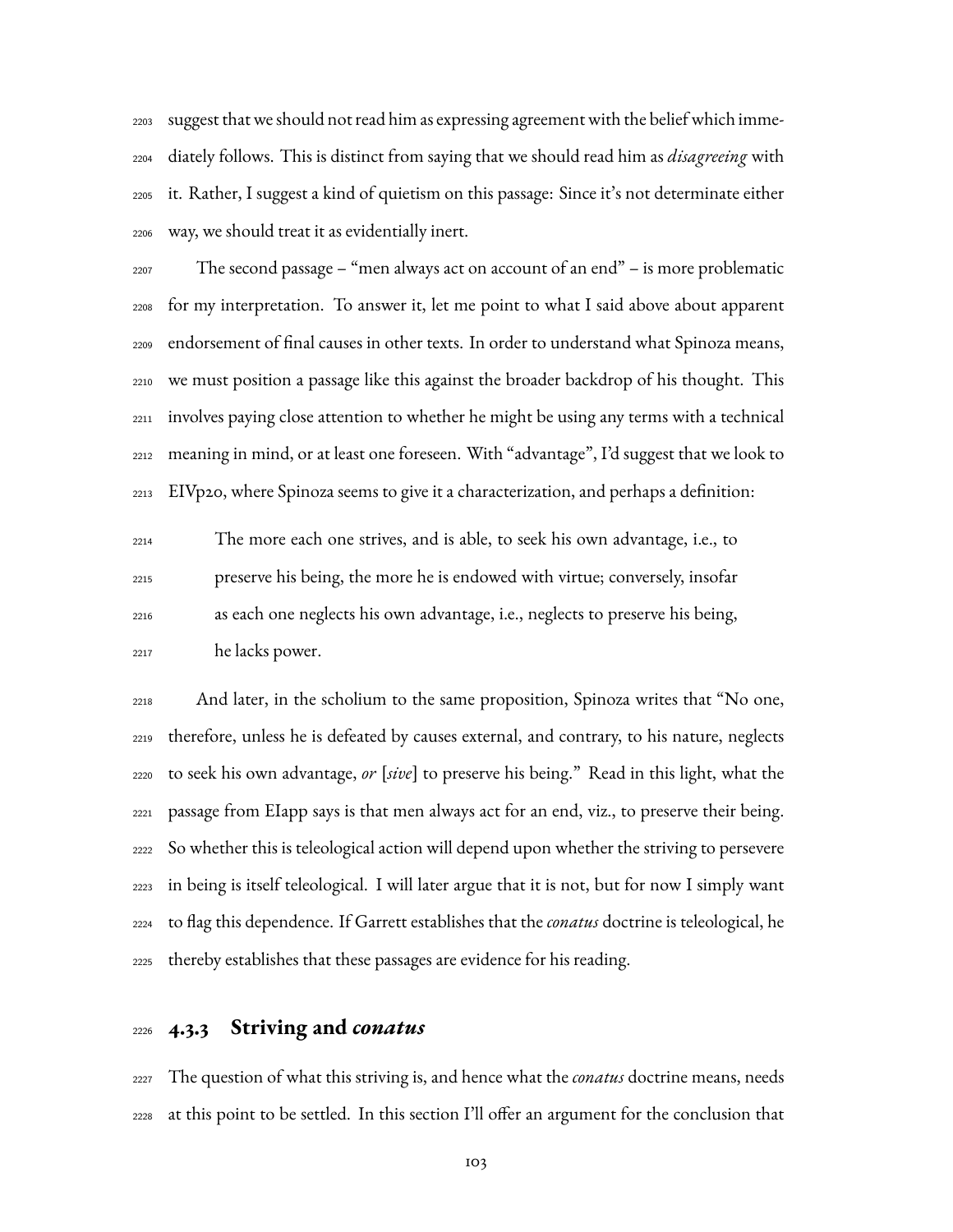the *conatus* doctrine is *not* teleological.

- Here is the beginning of the argument:
- 1. The conatus principle applies to everything cross-attribute. (premise)
- $_{2232}$  2. Everything in Extension exhibits conatus. (from (1))
- 3. The conatus of each thing is an example of natural teleology. (premise)
- $_{2234}$  4. Everything in Extension exhibits natural teleology. (from (1)-(3))
- 5. Some things in Extension do not exhibit natural teleology.
- 6. Contradiction. (from  $(4)$  and  $(5)$ )

 We need to reject one of the premises, but which? I propose that we should reject (3). Premise (1) is an expression of the plain reading of EIIIp6, which tells us that "each thing" strives to persevere in its being. There is no obvious reason to restrict this to a single attribute. Spinoza indicates otherwise in EIIIp9:

 Both insofar as the Mind has clear and distinct ideas, and insofar as it has confused ideas, it strives, for an indefinite duration, to persevere in its being and it is conscious of this striving it has.

 This suggests that the doctrine applies to all things in Thought. And in EIIIp9s, Spinoza writes that "when [this striving] is related to the Mind and Body together, it is  $_{2246}$  called Appetite." (C.I.500 / G.II.148) This confirms that the striving is related to modes of Extension as well as modes of Thought. Add to that the plain meaning of EIIIp6  $_{2248}$  and (2) follows right away.

 Now we come to the crucial premise, (5). To see whether Spinoza endorsed this premise, we should look at the texts. Specifically, I think we should look at EIVpref. 2251 I'll reproduce the relevant passage in its entirety (C.I.544-5 / G.II.206-7):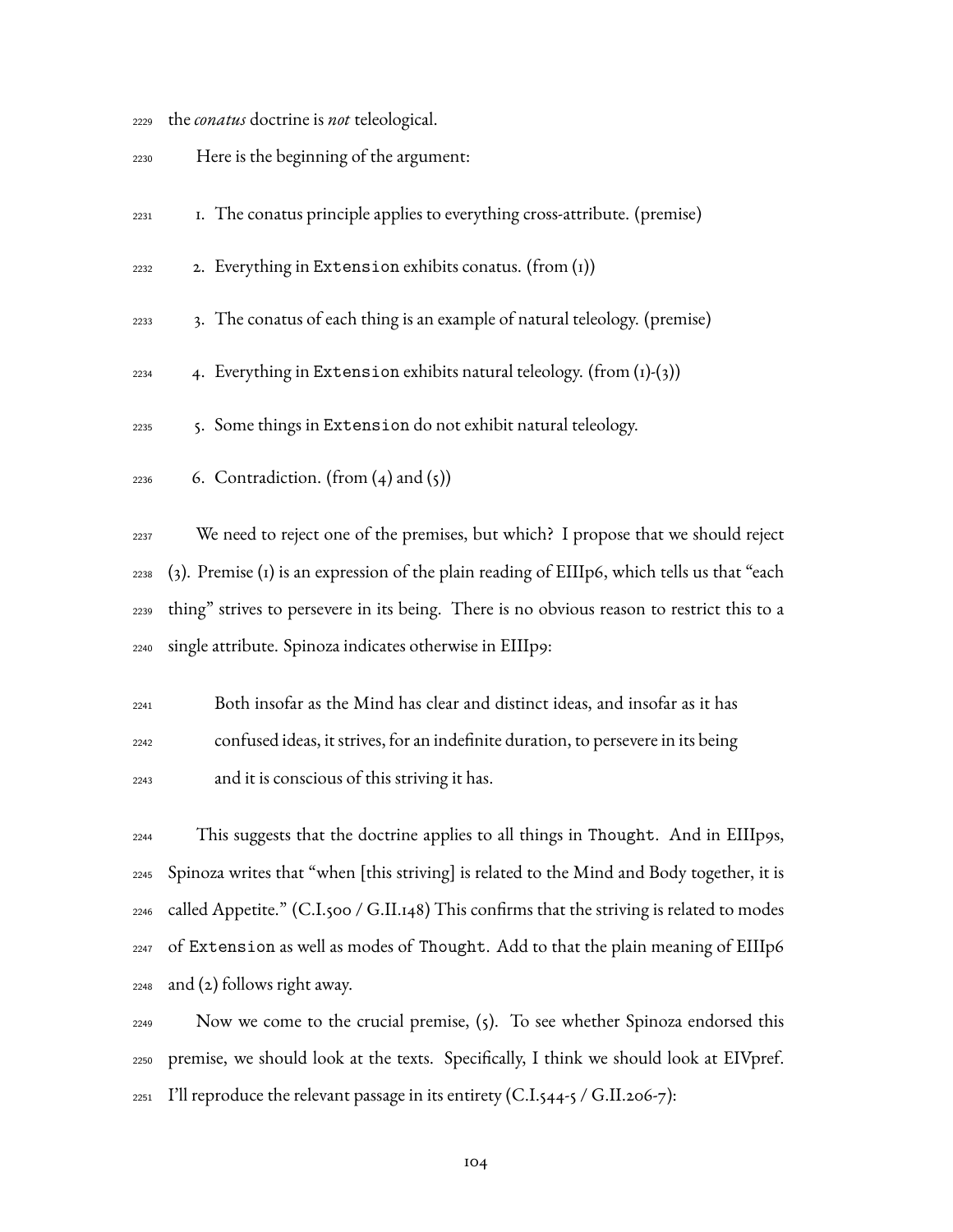For we have shown in the Appendix of Part I, that Nature does nothing on account of an end. That eternal and infinite being we call God, or Na- ture, acts from the same necessity from which he exists. For we have shown (IP16) that the necessity of nature from which he acts is the same as that from which he exists. The reason, therefore, or cause, why God,*or* Nature, acts, and the reason why he exists, are one and the same. As he exists for the sake of no end, he also acts for the sake of no end. Rather, as he has no principle or end of existing, so he also has none of acting. What is called a final cause is nothing but a human appetite insofar as it is considered as a principle, *or* primary cause [*causa primaria*], of some thing.

 For example, when we say that habitation was the final cause of this or that house, surely we understand nothing but that a man, because he imagined the conveniences of domestic life, had an appetite to build a house. So habi- tation, insofar as it is considered as a final cause, is nothing more than this singular appetite. It is really an efficient cause, which is considered as a first cause, because men are commonly ignorant of the causes of their appetites. For as I have often said before, they are conscious of their actions and ap- petites, but not aware of the causes by which they are determined to want something.

 The first part of the passage is straightforward enough. God has no end for which he acts because he has no end for which he exists. But understanding what comes next requires a little more careful analysis.

 What does Spinoza mean by "principle, *or* primary cause"? My suggestion is that he means more or less what Suárez meant: a source of being or existence. I have no direct line of evidence for this, but I do have two indirect ones. First, since in the last chapter I argued that Spinoza was engaging a broadly Scholastic framework (which Súarez would have inhabited) in his polemic against final causes in EIapp, it would make sense for him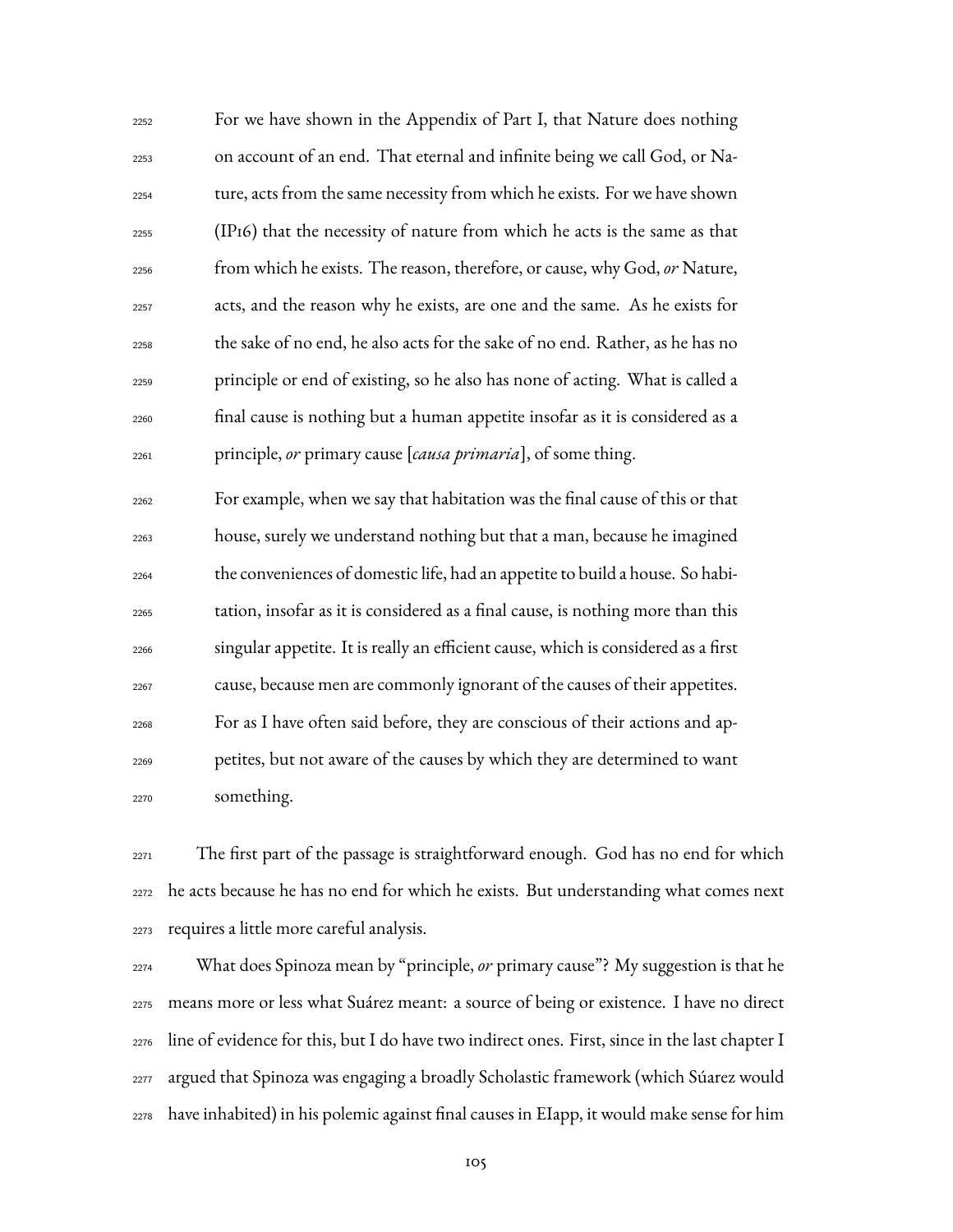to use this context again when arguing against the same target. Second, as we will see below, interpreting him in this way helps make sense of what Spinoza is arguing here.

 What Spinoza says here is that what think is a final cause is really just a human appetite insofar as it is the source of existence of some thing. Or at least, that's what our folk physics and psychology tell us. What does he mean by appetite? The natural way of reading this is to give it the meaning he proposed in EIIIp9s. There, appetite is the*conatus* of a thing insofar as it is related to the mind and the body of that thing. So Spinoza holds something like the following:

## $_{2287}$  (FC) x is the final cause of y  $\mathit{iff}$  x is a human striving related to both mind and body that is the source of existence of y

 This biconditional is, on my reading, not an equivalence but a reductive definition. The left hand side is being reduced to, and defined in terms of, the terms on the right hand side. This reading is supported by the words "we understand [*intelligemus*]" in Spinoza's example of the house. Is he saying: "surely this is what we all mean when we say this"? I think not. He seems to mean this in the technical, definitional sense, since he almost always uses some conjugation or cognate of *intelligo* in his definitions. So when Spinoza says "when we say habitation was the final causes of this or that house, surely we understand that…", I read him as giving a reductive definition of final cause – reductive, because he says that a final cause is "nothing more than" a singular appetite, and that "it is really" an efficient cause.

 Let's apply this analysis to the example that Spinoza gives. According to (FC), habi- tation is the final cause of a house*iff* habitation is a human striving related to both mind and body that is the source of existence of the house. It seems odd to say that habitation is a human striving, but the text seems clear: It is "nothing more than this singular ap- petite." It's also clear from the text that he thinks this habitation, and hence this appetite, is nothing but an efficient cause considered in a particular way.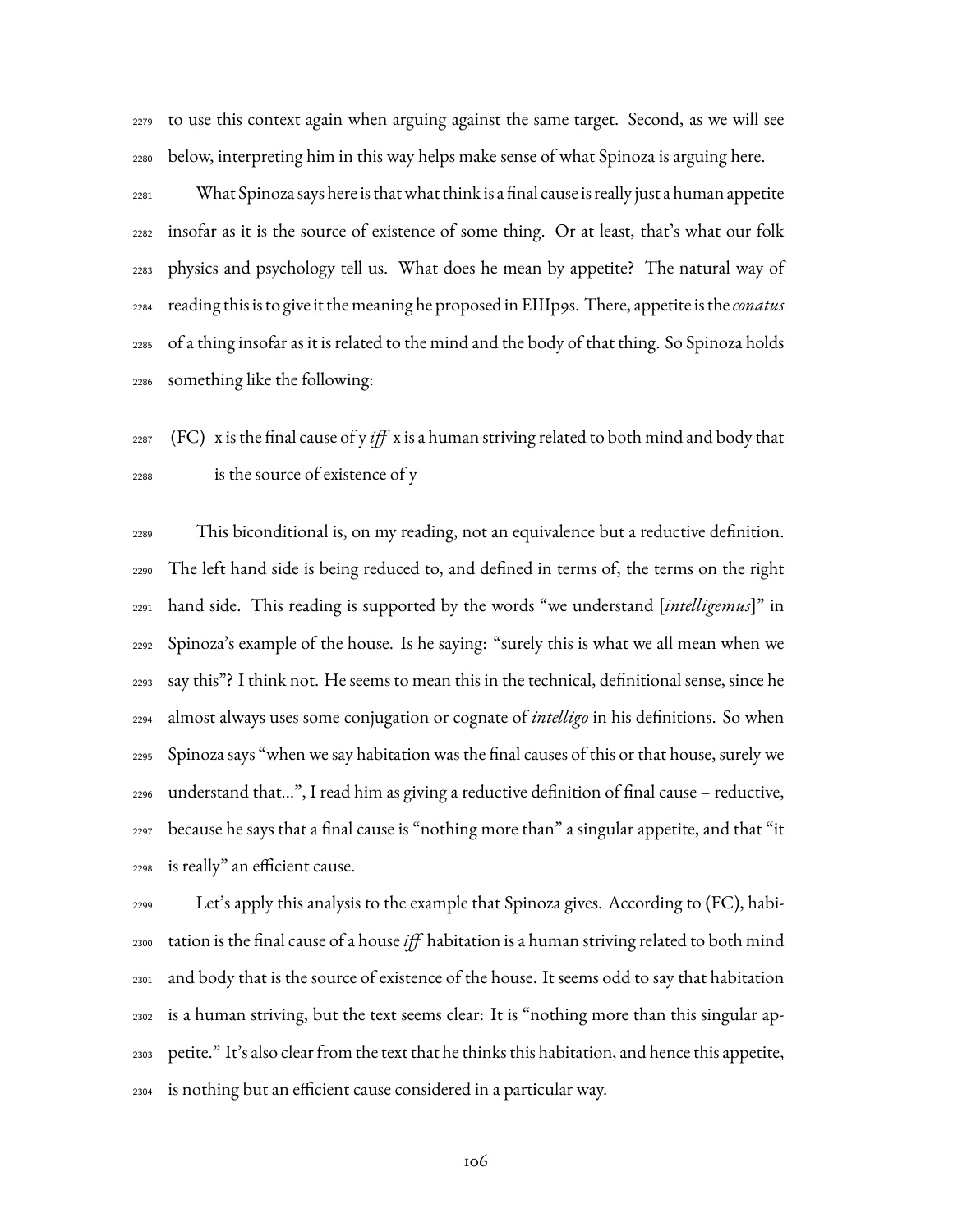Consider what this implies. If Spinoza really did think that the *conatus* of individ- ual things is teleological, then it seems to make little sense for him to try and reduce an overtly teleological explanation (the final causal one) to another overtly teleological one (the *conatus*-based one). What would be the point? Additionally, the text seems clearly to say that human *conatus* (both psychological and physical) reduces to a particular sort of efficient cause (a human appetite). I conclude, on the basis of these considerations, that Spinoza does not think that the human *conatus* is teleological.

 One potential objection here is: Maybe Spinoza means to reduce one teleological notion to another, more adequate one. Maybe final-causal explanations don't work, not because they're teleological, but for some other reason (appeals to substantial forms, say). So, in offering his reduction, he isn't eliminating teleology, but instead regimenting it.

 I don't doubt that this is something which Spinoza sometimes does. We saw in an earlier chapter, for example, that he did this with the idea of God's will. But I don't think this is a plausible reading of the text. Recall what we saw him say above: "[H]abitation, insofar as it is considered as a final cause, is nothing more than this singular appetite. It is really an efficient cause, which is considered as a first cause, because men are commonly 2321 ignorant of the causes of their appetites."  $(C.I.544/G.II.207)$  The reduction here is to an *efficient cause*, which is resolutely *not* teleological. Unless one thinks that Spinoza wants to teleologize efficient causation, the potential interpretation is unconvincing.

 One might now object that this is still not enough. I haven't yet shown that there is no teleology in Spinoza. All I've done is argued that one particular bit of his system isn't teleological. This is true, as far as it goes. But it's also irrelevant. All I intended to argue here was that Spinoza thinks some things in Extension don't exhibit teleology. That's enough to get us to reject  $(3)$ .

 This doesn't yet get us to the conclusion that there's no teleology at all. It only gets us to the conclusion that the *conatus* of some things isn't teleological. But this is suf-ficient to get us the conclusion that striving is not teleological *in all cases*. Hence, the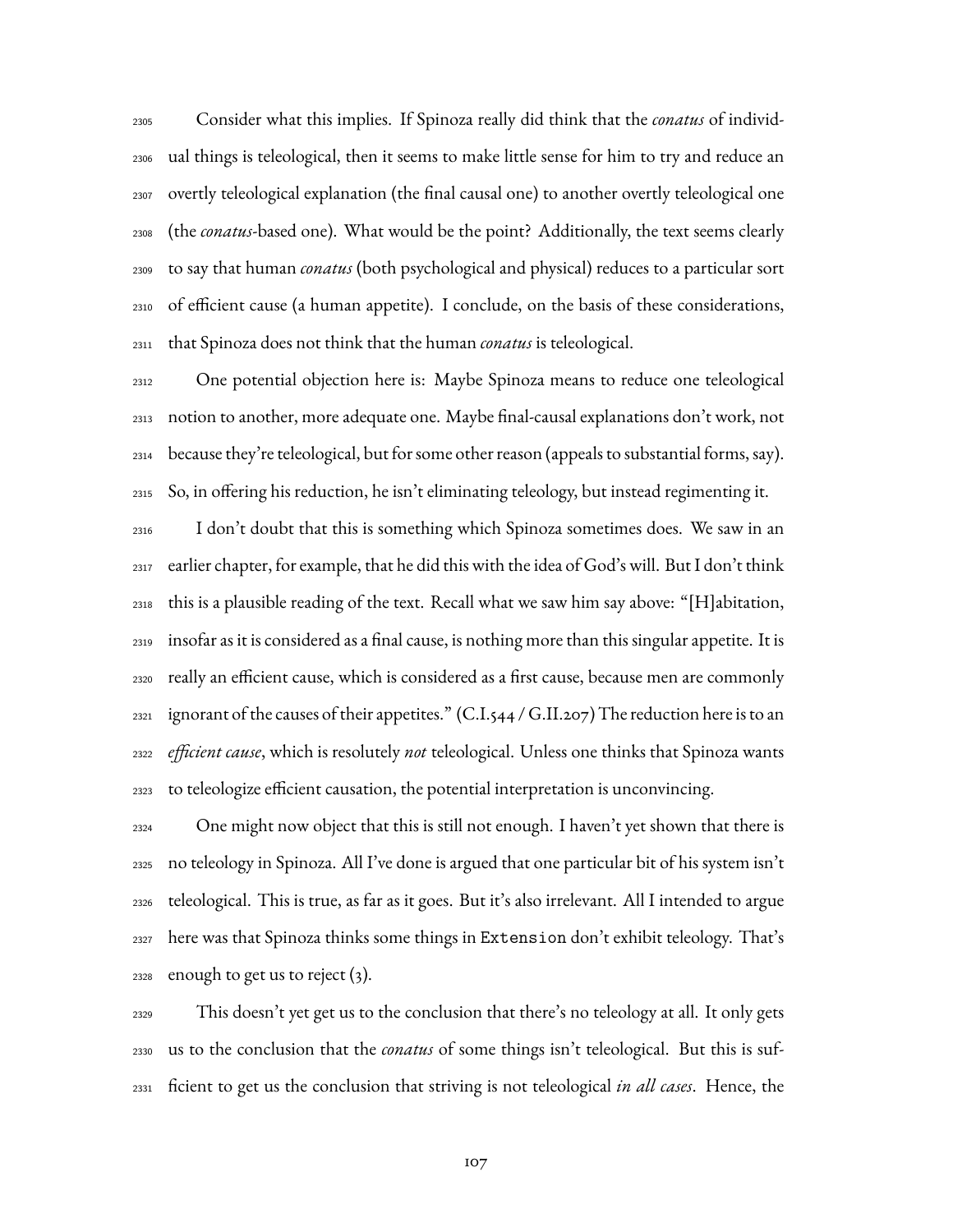fact that something strives for a particular thing cannot by itself be used as evidence for a teleological explanation of that action.

 There is trouble ahead for the defender of teleology. If we add the premise, accepted by most of those that accept the teleological interpretation of Spinoza, that "either all  $_{2336}$  $_{2336}$  $_{2336}$  natural creatures are governed by teleological principles or none of them are, $^{323}$  it follows right away that *none* of them are. This principle is fairly well-supported by the text, partic- ularly EIIpref. There, Spinoza writes of those who "conceive man as a dominion within a dominion," one which "disturbs, rather than follows, the order of nature." (C.I.491 / G.II.138) A little further down he writes that

 nature is always the same, i.e., the laws and rules of nature, according to which all things happen, and change from one form to another, are always and everywhere the same. So the way of understanding the nature of any- thing, of whatever kind, must also be the same, viz., through the universal laws and rules of nature. (C.I.492 / G.II.138)

 So if natural laws govern all that happens in nature, they govern both the thingswhich we know are not teleological and things which, at this point in the argument, we aren't sure about. But, since they're the same *everywhere*, it must be the case that the rest of nature is *not* governed by teleological principles. This concludes my argument.

 Notice one final thing. The reductive project that Spinoza carries out concerns, not the motion of bodies or the growth of plants, but human action. He wants to reduce final-causal explanations of human actions to efficient-causal ones. The only reason we offer final-causal or teleological explanations in the first place that "[we] are not aware  $_{2354}$  of the causes by which [we] are determined to want something." (C.I.545 / G.II.207) Were we given a God's eye view of the phenomena in question, we would see that such explanations are spurious and misguided.

<span id="page-110-0"></span>23. Lin([2019,](#page-231-0) 148)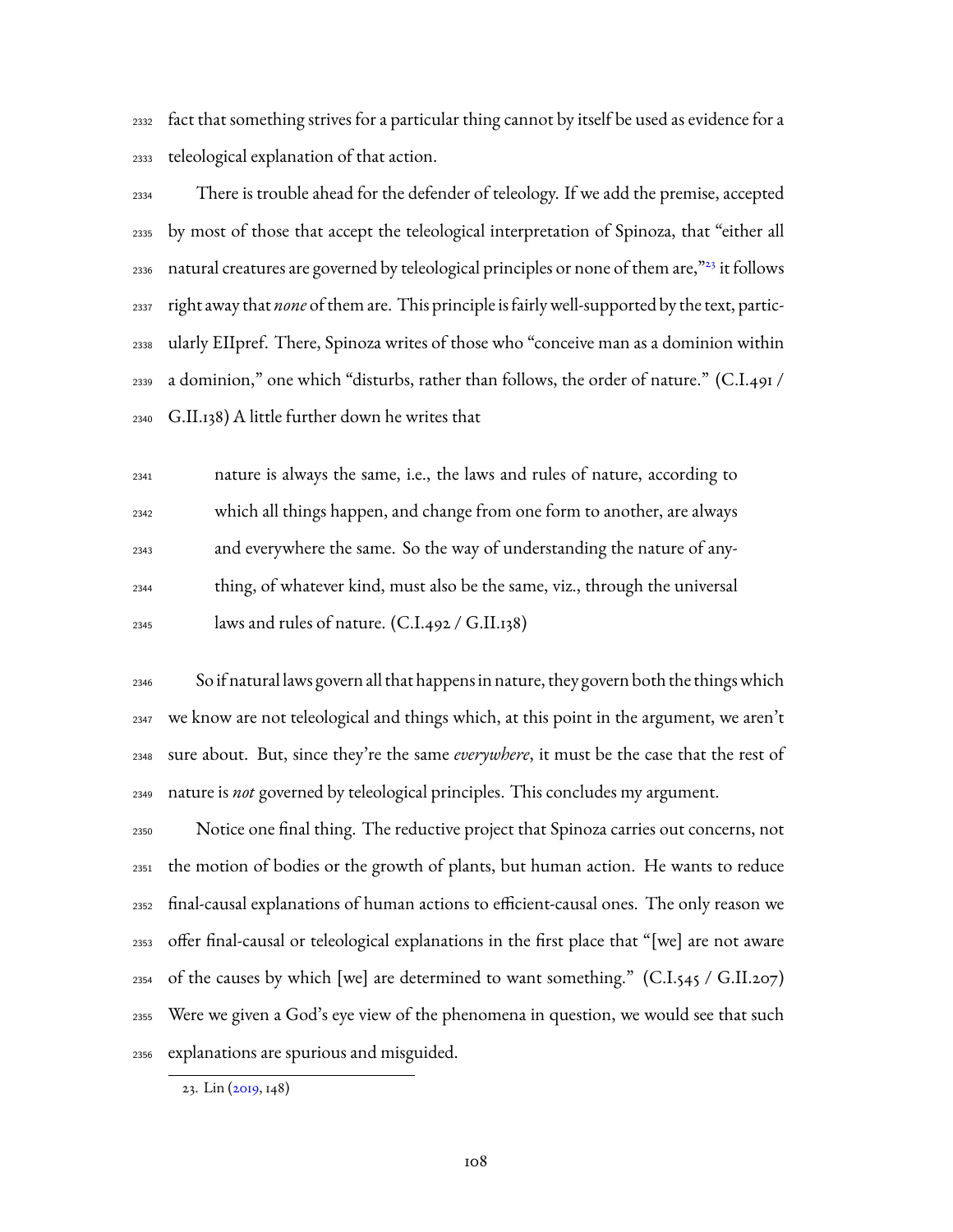This has radical implications for Spinoza's theory of action. If none of our actions is taken for the sake of an end – and that is what Spinoza seems to be saying – then our entire folk psychology is turned on its head. No longer can we in seriousness offer ex- planations of action which involve goal-directed behavior. We will explore some of these consequences in a later section.

## **4.4 Sed contra: Hoffman**

We can restate the argument Hoffman attributes to Aquinas like so:

1. In order to do one thing rather than another, an agent has to tend to something.

2. What it tends to has the nature of an end

**So:** (3) Efficient causation presupposes final causation

 According to Hoffman, anyone committed to inertial motion is committed to end- directed behavior: "we can say…that a body tending to move in a straight line, by that very 2369 fact, has the end of moving in a straight line."<sup>[24](#page-111-0)</sup> Elsewhere he offers a subtly different but related reading of Aquinas which leads to the same conclusion: "Aquinas is arguing that  $_{2371}$  if cause C is determined to a particular effect E as opposed to some other effect, then  $_{2372}$  that by itself is sufficient for E to have the nature of an end." $^{25}$  $^{25}$  $^{25}$  This should be especially congenial to Spinoza, who writes in EIp28 that

 Every singular thing, *or* any thing which is finite and has a determinate ex- istence, can neither exist nor be determined to produce an effect unless it is determined to exist and produce an effect by another cause, which is also finite and has a determinate existence; and again, this cause also can neither exist nor be determined to produce an effect unless it is determined to exist

<span id="page-111-0"></span><sup>24.</sup> Hoffman([2011,](#page-230-0) 42–3)

<span id="page-111-1"></span><sup>25.</sup> Hoffman([2009b](#page-230-1), 297)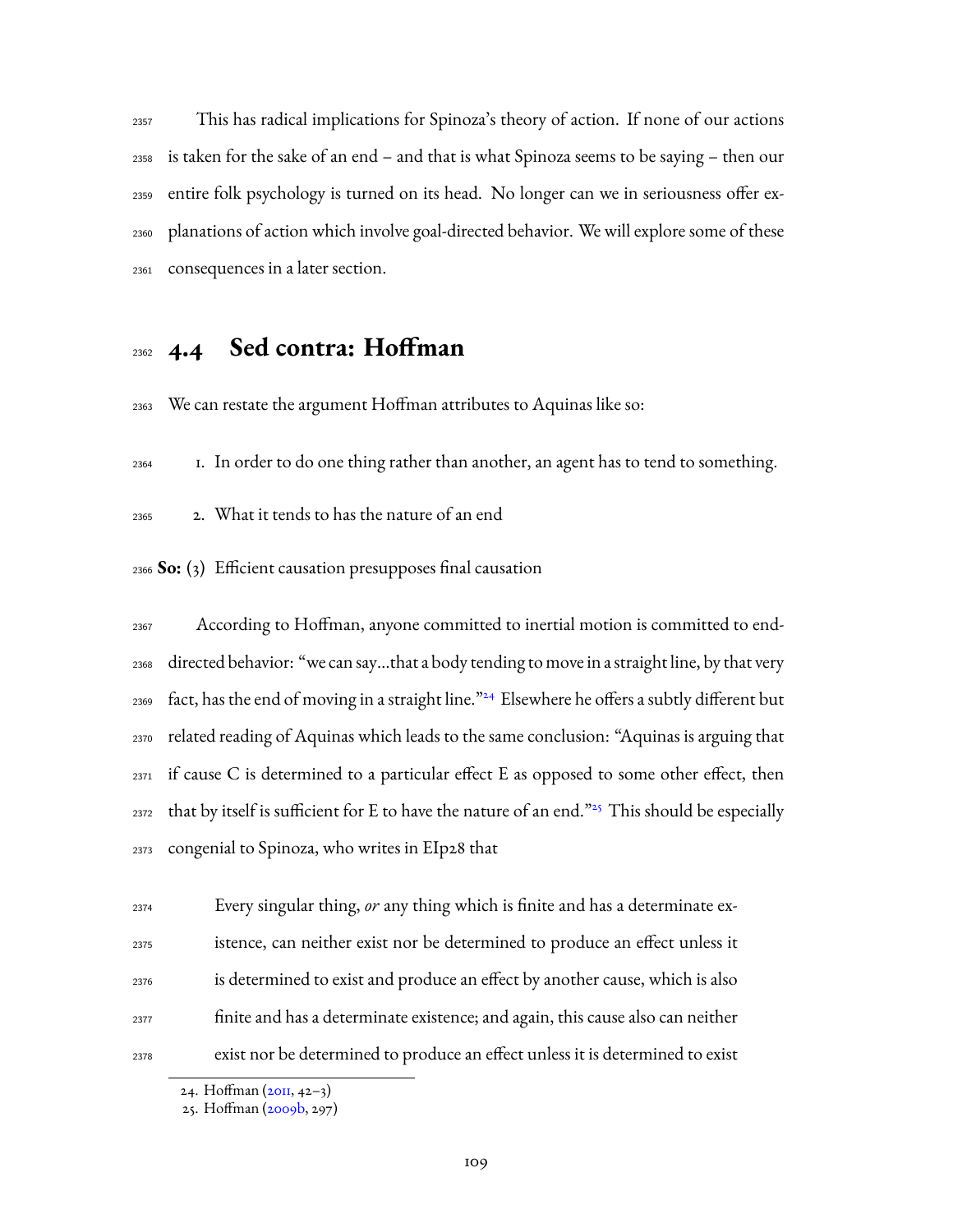and produce an effect by another, which is also finite and has a determinate existence, and so on, to infinity.

 So if Hoffman's Aquinas is right, and being determined to a particular end is suffi- $_{2382}$  cient for having an end (this is what (2) affirms as well), then Spinoza should be commit-ted to final-causal explanations being legitimate.

 If the reading of Spinoza we've offered in the previous chapter is correct, this argu- ment wouldn't work. If Spinoza accepts the late Scholastic background, then (2) doesn't follow. Against this background, it is not sufficient for having an end that motion has a fixed terminus. Given this, Spinoza can deny that tending towards something is sufficient for having an end the same as Suárez does.

 But let's grant *arguendo* that I was wrong to read Spinoza this way. Let's grant that Suárez's argument needn't work. I claim that Hoffman's argument still fails. To see why, we'll have to delve into Spinoza's account of action and adequate causation. So, let's.

 First, let's rephrase the argument slightly, in a way that should preserve all the relevant features of the original:

<sup>2394</sup> (1<sup>'</sup>) If α does φ instead of  $ψ$ , then α must tend towards φ.

2395 (2') If  $\alpha$  tends towards  $\phi$ , then  $\phi$  has the nature of an end.

<sup>2396</sup>**So**: (3<sup>2</sup>) If α does φ instead of  $ψ$ , φ has the nature of an end.

 $_{2397}$  Now let me introduce a principle which I take to implied by (2') (I will not argue for this implication here):

2399 (P) If  $\alpha$  tends to  $\phi$ , then  $\alpha$  has  $\phi$  as an end.

 Hoffman seems to accept (P). He writes, for instance, that "to be determined to a  $_{\rm 2401}$  determinate direction is to have that direction as an end" $^{26}$  $^{26}$  $^{26}$ , and that "if Aquinas is right,

<span id="page-112-0"></span><sup>26.</sup> Hoffman([2009b](#page-230-1), 300)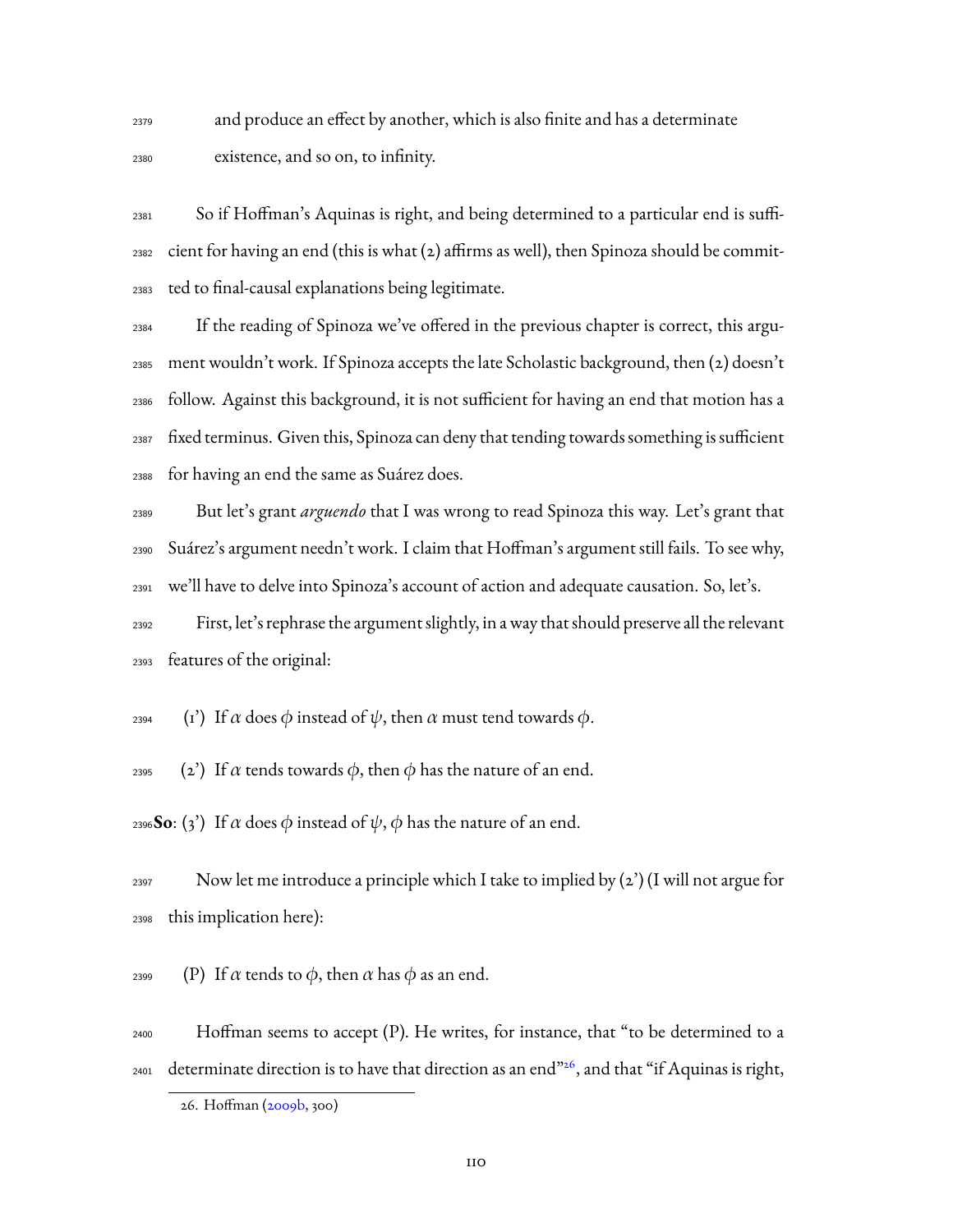$_{2402}$  to tend to move in a given direction is to have motion in that direction as an end." $^{27}$  $^{27}$  $^{27}$  Based  $2403$  on this, it seems likely he accepts some version of (P).

<sup>2404</sup> Here is another principle that Hoffman and Aquinas would probably accept:

2405 (A) If  $\alpha$  acts to bring about  $\phi$ , then  $\alpha$  has  $\phi$  as an end.

2406 According to Aquinas, acting to bring about  $\phi$  is a sufficient condition for having  $\phi$  as an end. He writes that "every agent, whether natural or voluntary, intends an end." (DPN 18) The natural reading of this passage is that, if something acts, then it intends something (else). And since he also thinks that "that which is intended by the agent [*ab operante*]…is called an end," (DPN 18) one gets (A) just by transitivity of the conditional. Aquinas also accepts, on the authority of Aristotle, the converse thesis that "everything which acts acts only by intending something". (DPN 18) I don't think that the converse 2413 of  $(A)$  is required for the argument that follows, so we won't assume it's true.

<sup>2414</sup> (A) should also be accepted by anyone who also accepts the argument Hoffman at-<sup>2415</sup> tributes to Aquinas. Suppose that α acts to bring about φ. Then if α does φ instead of 2416  $\psi$  – which it does, since it acts to bring about  $\psi$  – it must tend towards φ rather than <sup>2417</sup> ψ. And since the argument is supposed to establish (P), it follows that if  $\alpha$  acts to bring 2418 about  $\phi$ , then  $\alpha$  has  $\phi$  as an end.

 $_{2419}$  Does Spinoza have problems with (P) and (A)? I think the answer is yes. Let me <sup>2420</sup> explain why.

### <sup>2421</sup> **4.4.1 Problems with (A)**

<sup>2422</sup> First, let's see what (A) would mean in Spinoza's system. To being with, let's look at what <sup>2423</sup> he says about action in the *Ethics*:

<sup>2424</sup> I say we act when something happens, in us or outside us, of which we are  $_{2425}$  the adequate cause, i.e. (by D1), when something in us or outside us follows

<span id="page-113-0"></span><sup>27.</sup> Hoffman([2009b](#page-230-1), 300)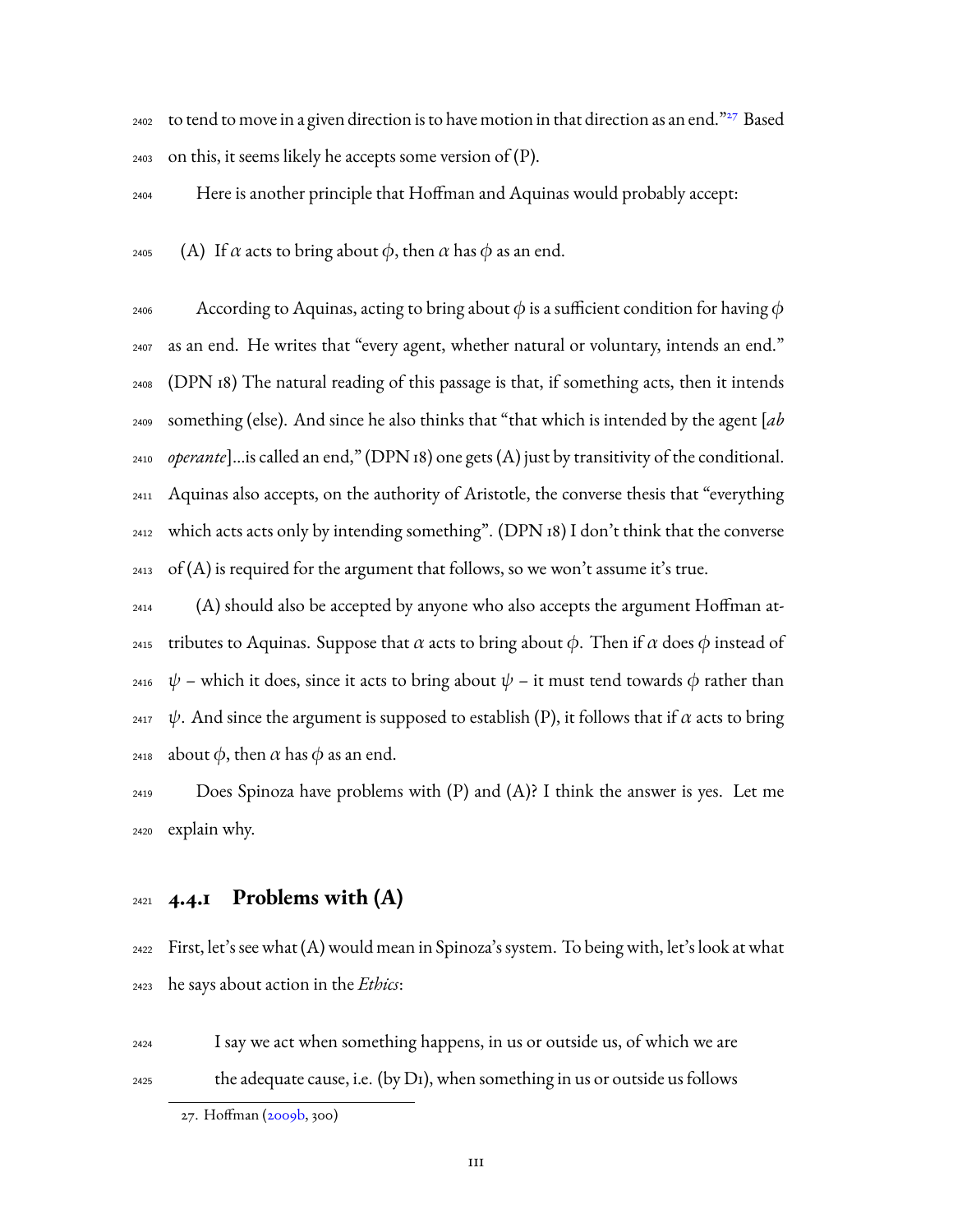from our nature, which can be clearly and distinctly understood through  $_{2427}$  it alone. On the other hand, I say that we are acted upon when something happens in us, or something follows from our nature, of which we are only a partial cause. (EIIId2)

 Here, for Spinoza, being (fully) active means being the sole cause of our doings. In this sense, only God is truly active. I think we can parse this as:

2432 (Act)  $\alpha$  acts to produce  $\phi$  *iff*  $\alpha$  is the adequate cause of  $\phi$ 

 What is it to be an adequate cause? Spinoza tells us at EIIId1: "I call the cause ade- quate whose effect can be clearly and distinctly perceived through it." Other parts of the *Ethics* link having clear and distinct perceptions to being the causal source of our ideas. In EIIp29s Spinoza writes that "so often as [the mind] is disposed internally…then it regards things clearly and distinctly." Further, perceiving clearly and distinctly entails perceiving adequately (according to EIIp38c).

 Elsewhere, Spinoza suggests that to the extent we have more adequate ideas, we are more active. As a result, to that extent we are the cause of our doings. In the demonstra- $_{2441}$  tion of EVp17 (which states that God is without passions) he writes:

 All ideas, insofar as they are related to God, are true (by IIP32), i.e. (by  $\text{IID}_4$ ), adequate. And so (by Gen. Def. Aff.), God is without passions.

 To the degree that something has more adequate ideas, it less passive and more active. So to be an adequate cause of our doings is for them to be clearly and distinctly conceived through us (i.e., following from our nature). This goes along having more adequate ideas. Now let's use this better to understand (Act), and hence (A). First, let's substitute like terms in to (Act) to get

2449 (Act<sup>2</sup>)  $\alpha$  acts to produce  $\phi$  *iff*  $\phi$  can be clearly and distinctly perceived through  $\alpha$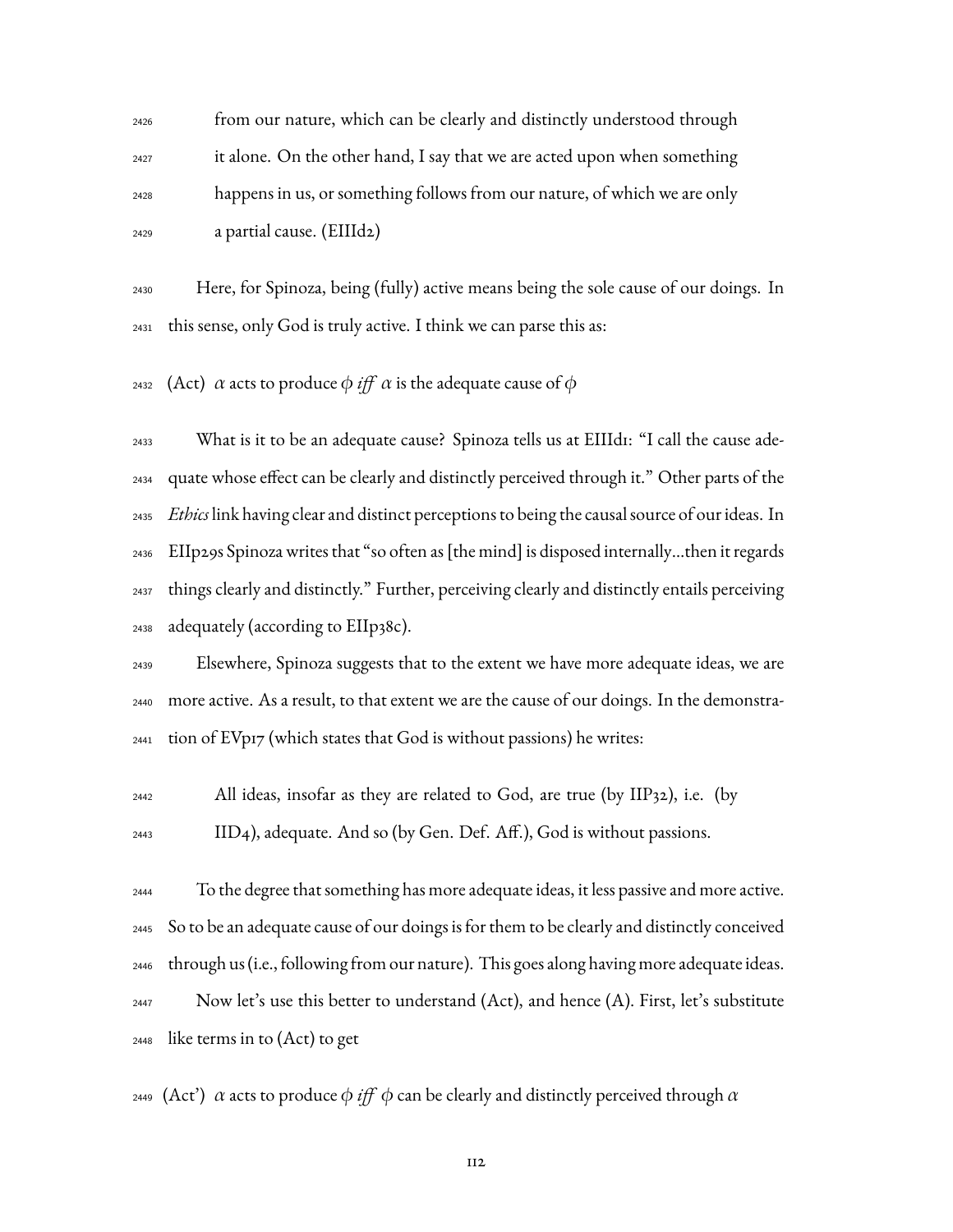Now using this equivalence, we can get

 $(A')$  If  $\phi$  can be clearly and distinctly perceived through  $\alpha$  alone, then  $\alpha$  has  $\phi$  as an end

 My contention here is that, for Spinoza, the consequent is false when the antecedent is true. Hence, he would reject  $(A')$ . Let's see why.

 There are two lines of argument available. First, if I can show that Spinoza rejects the compatibility of these two claims in *one* case, I'll have shown that he rejects the condi-tional. So all I need for that route is a single counterexample.

 Second, even though I'm arguing that there are no teleological explanations in Extension, I can do so by arguing against teleological claims in Thought. This is because of par- allelism. If I can show that a particular mode of Thought doesn't have a teleological explanation, the corresponding mode of Extension won't either.

 Let's take the first line of argument first. In a sense, Spinoza has already established  $_{2462}$  (A') is false: God is perfectly active, and yet has no ends. We could stop there, and declare that Spinoza rejects (A'). But let's suppose God doesn't count as a counterexample. We 2464 can do this by restricting  $\alpha$  to being a finite thing. Would this help? I think not.

2465 Let's first consider what it is for some human agent to have  $\phi$  as an end. If  $\phi$  is already actual, then there is no need for striving towards it. Consider Spinoza's words concerning God in EIapp (C.I.442 / G.II.80): "[I]f God acts for the sake of an end, he necessarily wants something which he lacks." Given this, it seems a conceptual impossibility for 2469 Spinoza to aim at  $\phi$  if  $\phi$  is already actualized.

 But maybe there are counterexamples. Consider the following case. Suppose I presently  $_{2471}$  have the virtue of courage, and I wish to continue to be courageous. Isn't the state of af-fairs which I intend already actual? And if so, mightn't it constitute an end?

 I think this purported counterexample gets something important right. It is possible that the state of affairs at which we aim may contain some component that is in fact actual – for example, my possession of courage. But it also gets something wrong about the object of my intention. For my end is not to possess that thing at the present moment,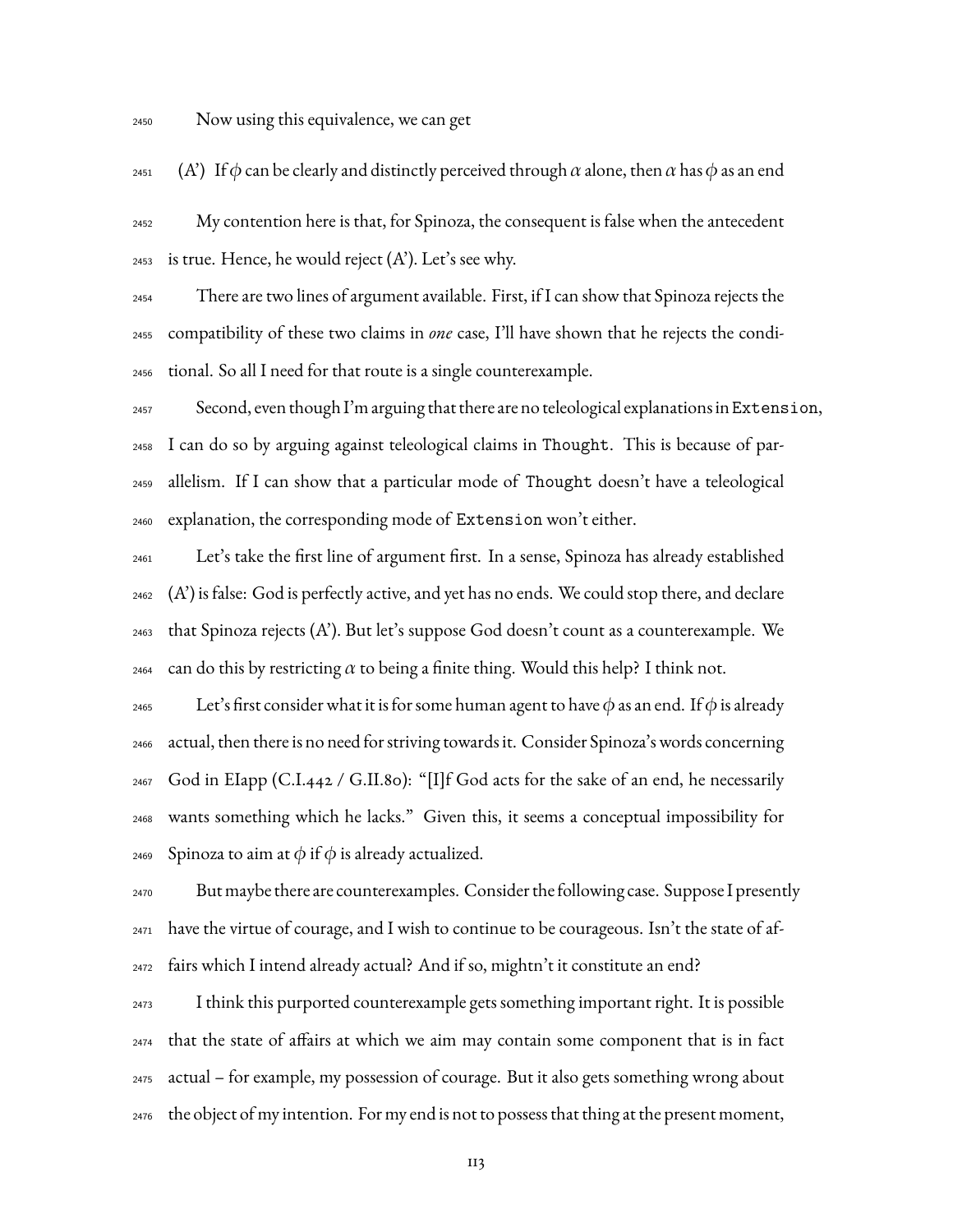but to possess it *going forward*. Each thing, insofar as it is in itself, strives to *persevere* in being, after all. So the real target of my intention is something ongoing, not purely actual. So it seems like something must be at least partially non-actual to be an end. I now suggest that in order to aim at end, we must do so using the imagination. EIVpref strongly suggests this. It speaks of a man having an appetite "because he imagined the conve-niences of domestic life".

 But this is just a suggestion. It does not amount to a cogent, systematic reason *why* this is so for Spinoza. Indeed, there seem to be counterexamples to this principle in the text of the *Ethics*. Take for instance EIp8s2, where he talks about "how we can have true ideas of modifications which do not exist". If these are true ideas, then by EIIp41 they cannot be ideas of the imagination.

 It is clear, however, that we sometimes think of non-actual things using the imagina- tion. We can see this, first, by asking how it is that we come to regard an external thing as actually existing, or as present. Spinoza thinks that this happens "if the human body  $_{2491}$  is affected with a mode that involves the nature of [that] external body". (EIIp17) He thinks this follows from the idea of the mode by which we are affected involving the na- ture or essence of the external body (EIIp16), and that if we have an idea that involves the essence of an external body, we have an idea that posits the existence of the external body. (EIId2)

 $_{2496}$  Spinoza then goes on to explain, in EIIp17c, how it is that the mind can regard exter- nal bodies by which we have been affected previously as being present when they're not. We examined the complicated physiological story he tells in Chapter 2, so we won't re- hearse it in detail here. The gist is that, when we are put in something like the same bodily state which we were in when the external body actually affected us, we will imagine that body as present again. What Spinoza seems to have in mind in the statement of both p17 and p17c is memory. But elsewhere, he seems to use fully general language. In EIIp17s he says that the explanation he has just given shows "how it can happen…that we regard as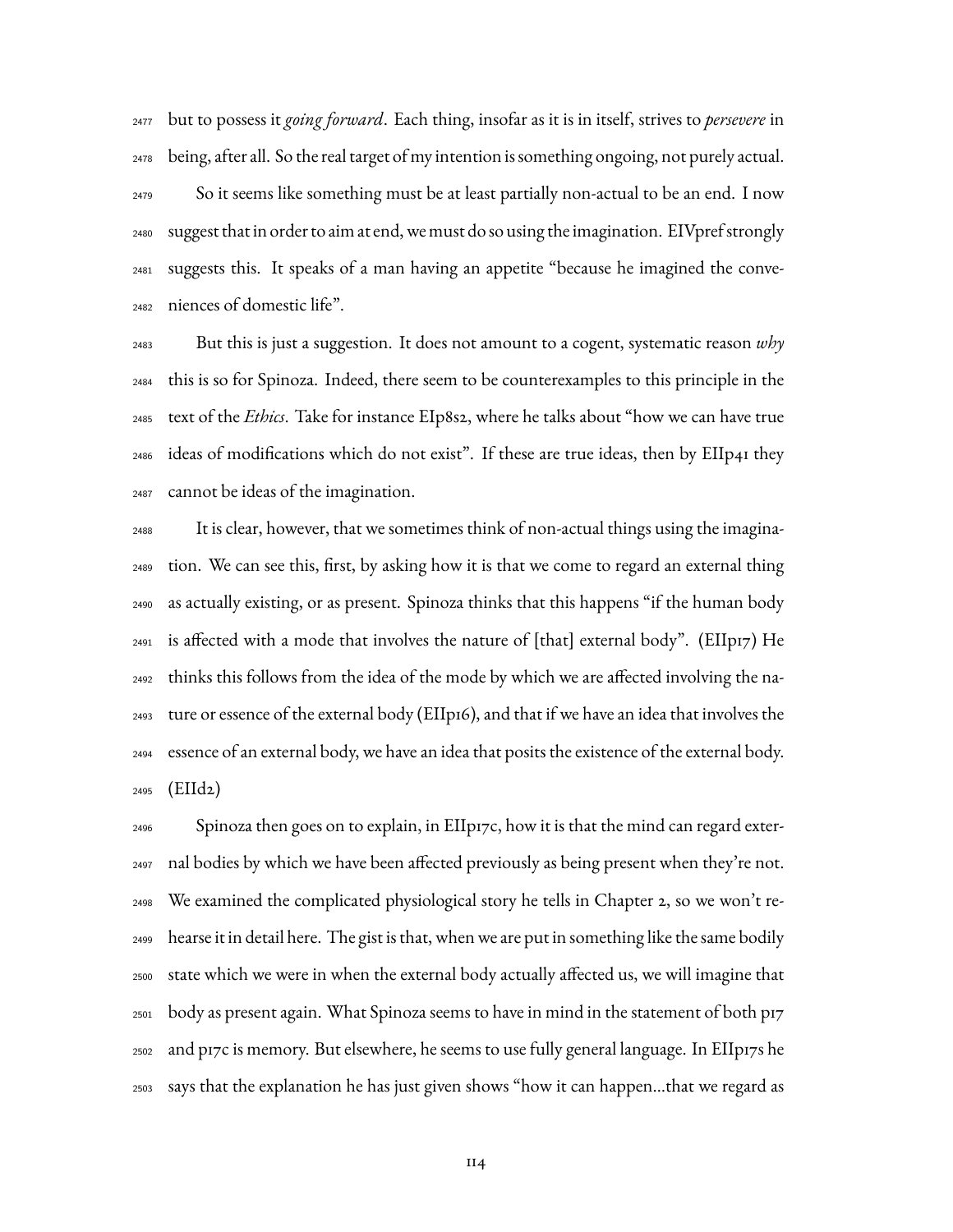<sup>2504</sup> present things that do not exist." This is clearly not restricted to the objects of memory.

 So it seems like we're stuck. On the one hand, Spinoza thinks we can have true ideas of non-existent modes. On the other hand, he thinks that we can also imagine non-existent modes. What I *want* to say is that to think of non-existent modes is to imagine them. But it seems clear, from the textual evidence, that this is false. So this argumentative path seems like a dead end. Where do we go from here?

<sup>2510</sup> Let's look at EIIIp18. In its demonstration, Spinoza claims that "[s]o long as a man <sup>2511</sup> is affected by an image of a thing, he will regard the thing as present, even if it does not <sup>2512</sup> exist…he *imagines* [emphasis mine] it as past or future only insofar as its image is joined 2513 to the image of a past or future time." This suggests that to regard  $\phi$  as non-actual in the <sup>2514</sup> sense of being something to be brought about in the future,  $\phi$  must be joined with the <sup>2515</sup> image of a past or future time. And to have  $\phi$  as an end, we must think of  $\phi$  as something 2516 to be achieved. Combine these two, and we seem to get that, since in order to have  $\phi$  as 2517 an end we must think of it as joined to a future time. To have  $\phi$  as an end means we must 2518 imagine  $\phi$ .

<sup>2519</sup> And now we have enough pieces in place to get the argument going:

- 2520 1.  $\alpha$  acts to bring about  $\phi$  (premise)
- 2521 2.  $\alpha$  has  $\phi$  as an end (premise)

<sup>2522</sup> **So:** (3) The idea of φ that  $\alpha$  has must involve a future time (from (2))

- <sup>2523</sup> **So:** (4) The idea of φ that  $\alpha$  has must be imaginative (from (3)
- <sup>2524</sup> **So:** (5) The idea of φ that  $\alpha$  has must be inadequate (from (4), def of imagination and <sup>2525</sup> adequate idea)
- <sup>2526</sup> **So:** (6)  $\phi$  may be clearly and distinctly understood through  $\alpha$  (from (1), def of action)
- 2527 (7) If (6), then  $\phi$  may be clearly and distinctly understood through  $\alpha$  by  $\alpha$  (premise)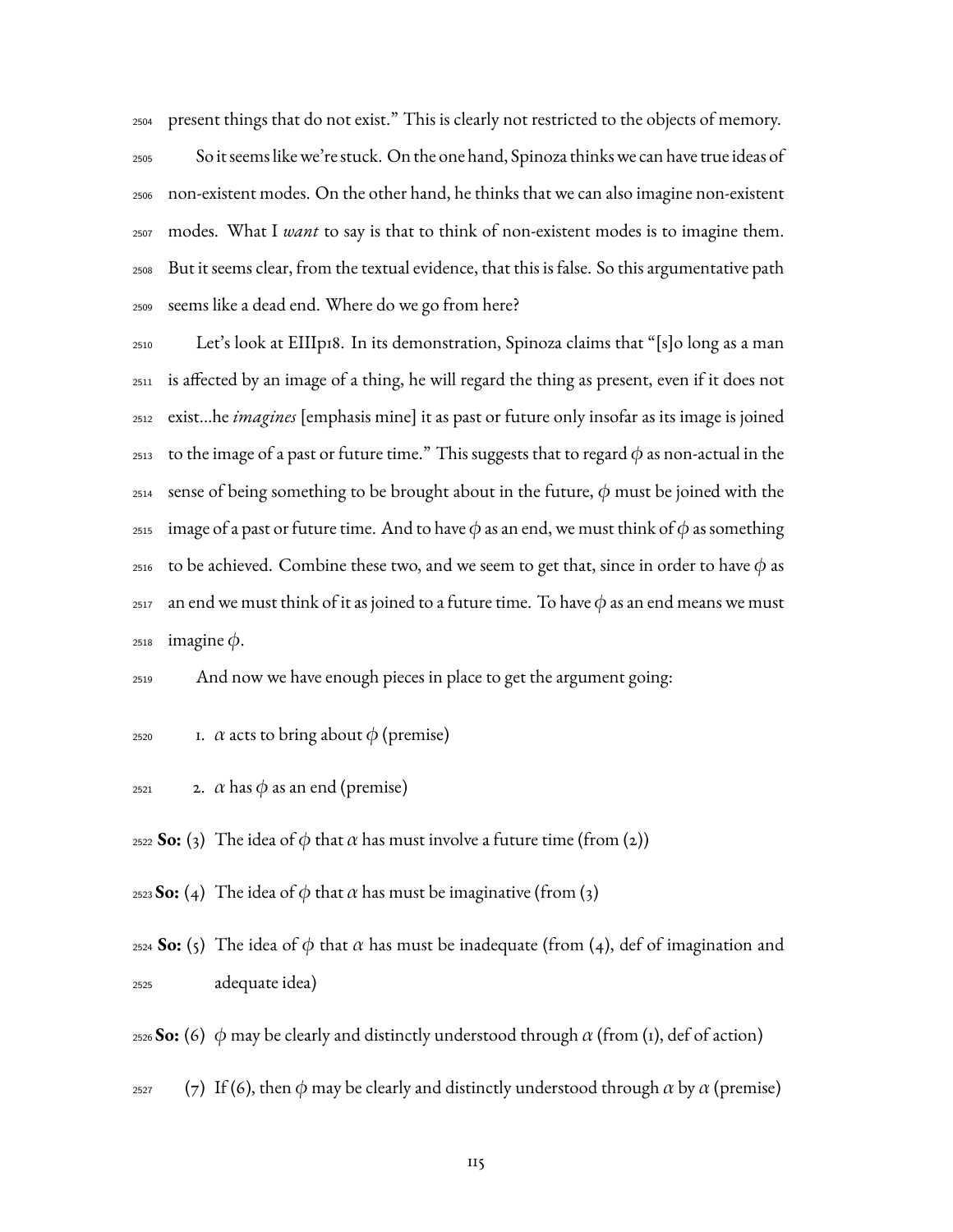<sup>2528</sup> **So:** (8)  $\phi$  may be clearly and distinctly understood through  $\alpha$  by  $\alpha$  (from (6) and (7))

**So:** (9) Contradiction (from (5) and (8))

 $_{2530}$  This argument is valid. If either (1) or (2) is denied, then I've succeeded in showing <sup>2531</sup> that, for Spinoza, acting (in Spinoza's sense) to achieve  $\phi$  is incompatible with having 2532  $\phi$  as an end. The route for the defender of Hoffman's reading is therefore to deny (7). 2533 To do so requires that they say there is at least one case in which  $\phi$  may be clearly and distinctly understood through α but which *cannot* be so understood *by* α.

 But this is problematical. In EVp4, Spinoza writes that "there is no affection of the Body of which we cannot form a clear and distinct concept". Such affections would, by EIId3, include both actions and passions. We act, according to EIIId2, when some- thing outside us follows from our nature, which can be clearly and distinctly understood through it alone. Hence, we can form adequate ideas of such affects.

 Now, if we can form adequate ideas of those affects, then it follows that we can form adequate ideas of whatever follows from them. This is a result of EIIp40, which tells us that "whatever ideas follow in the Mind from ideas that are adequate in the mind are also adequate." Hence, if we act to produce something – or, equivalently, if it can be clearly and distinctly understood through our nature alone – we can clearly and distinctly understand that thing through our nature alone. This is enough to establish (7). So to deny (7), the defender of Hoffman's reading would have to deny one of the Spinozistic assumptions from which it follows. I don't think this is a route to be taken lightly.

### **4.4.2 Problems with (P)**

 $_{2549}$  So much for (A). Now I need to justify my claim that Spinoza would have trouble with (P) – which, to refresh our memory, was

<sup>2551</sup> (P) If α tends to  $\phi$ , then α has  $\phi$  as an end.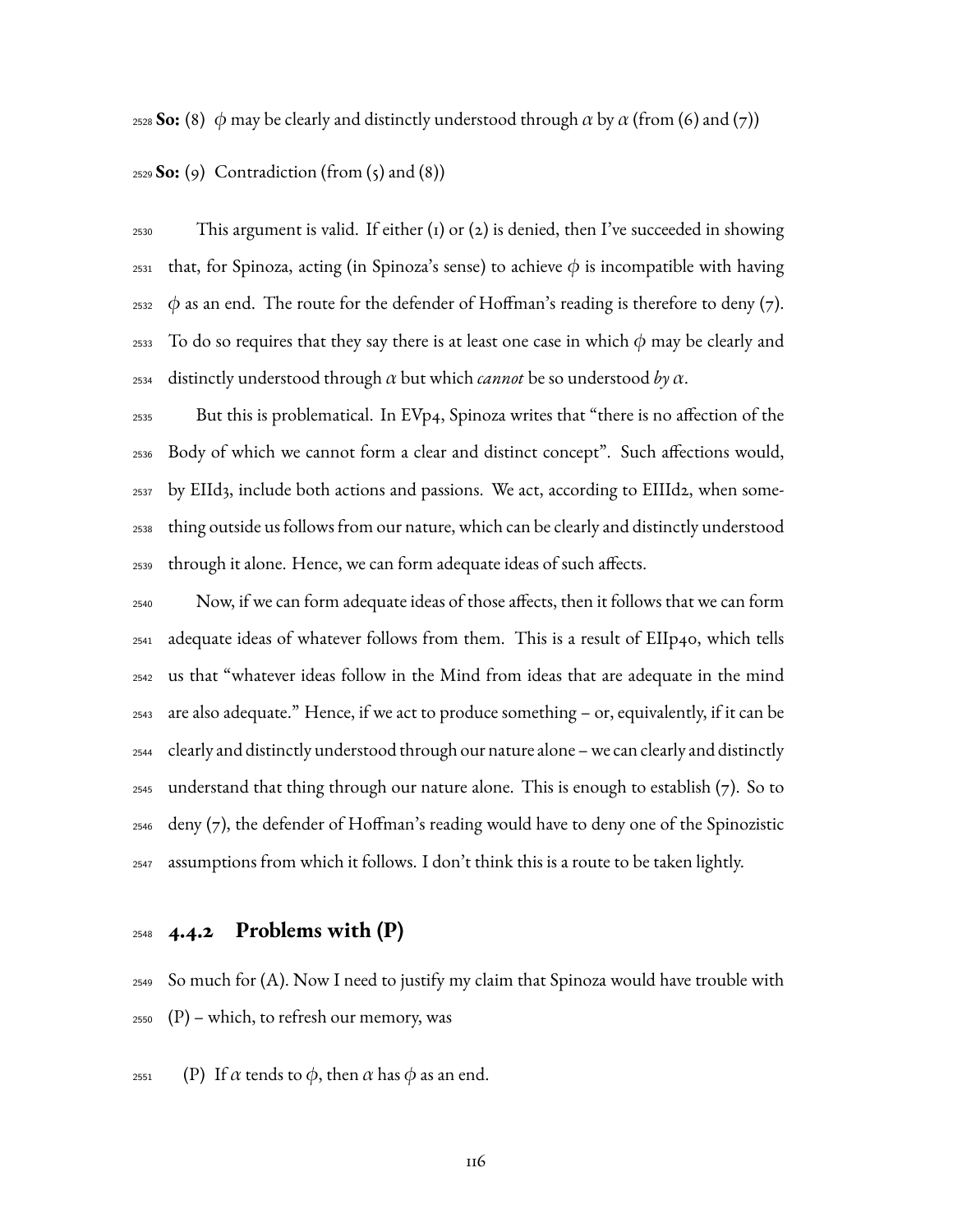There are at least two counterexamples to this principle in Spinoza's system. First, we have God, who tends towards certain things rather than others out of the necessity of his nature. From EIp16 we learn that infinitely many things follow from the divine nature, in infinitely many modes. It seems unproblematic (though hold that thought) to say that, for Spinoza, God tends towards these things rather than others. But, as we've seen above, and as is pretty much uncontested by Spinoza interpreters, God has no ends. So here we 2558 have an example where the antecedent of  $(P)$  is fulfilled, but the consequent falsified.

 Another counterexample comes from our analysis of EIVpref. I take myself to have shown that, at least in some cases, Spinoza wants to say that, although we think we act for ends, in fact we do not. These are cases that are related to our striving to persevere in being. If we are striving to persevere in being by means of house-building, then it certainly seems fair to say that we tend towards the house-building. But in this case, Spinoza wants to deny that habitation is the final cause of the house. In this case, nothing over and above efficient causation is going on.

 This is also implied by EIVd7: "By the end for the sake of which we do something I understand appetite." Here, again, Spinoza seems to want to say that we can tend towards something (by having an appetite, in his technical sense, for it) without having it as an end in the sense relevant here. We only think of it as an end because we are "commonly ignorant of the causes of [our] appetites." (EIVpref) This is our second counterexample. But hang on. Is it unproblematic to claim that God (or we, for that matter) tend towards something when it follows from our nature? It seems to me that it is wholly unproblematic. Certainly the proponent of Hoffman's reading would want to say that we tend towards what we strive for. And we strive to persevere in being as a consequence of our nature.

 So it doesn't seem that an analysis of tendency can rescue the proponent of Hoff- man's interpretation here. What about an analysis of "end", instead? Is there some stripped-down notion of end that can help us here? Here's one candidate: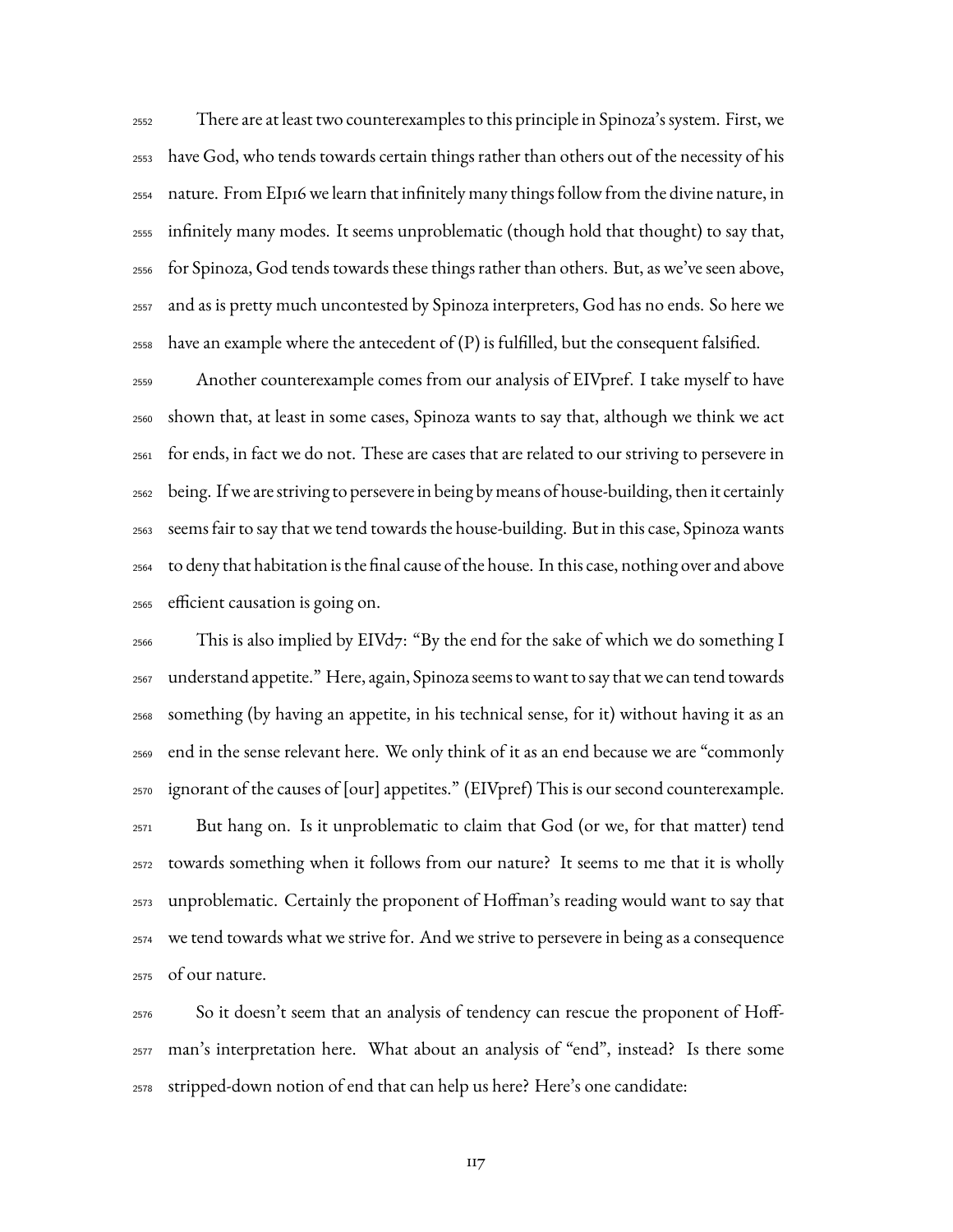<sup>2579</sup> (E) *α* has φ as an end iff *α* is determined to produce φ rather than  $\psi_1, \psi_2, ...$ 

#### Substituting this into (P) gets us:

<sup>2581</sup> (P<sup>o</sup>) If α tends towards φ, then α is determined to produce φ rather than  $\psi_1, \psi_2,...$ 

 This looks promising. If we can analyze the notion of having an end in terms of determination to do one thing rather than another then perhaps there is a route to a tele- ological reading os Spinoza after all. And it's certainly in the spirit of Hoffman's proposal But this analysis is problematical. First, since God is determined to produce certain things rather than others, this analysis counts God as having ends as well. And Spinoza explicitly denies this. Second, this would count all instances of our striving to persevere in being as end-directed, since we tend to persevere in being rather than not. We have seen above that, in the case of EIVpref at least, Spinoza wants to deny that this striving is end-directed. If we adopt the reading proposed in (E), we are committed to positions which Spinoza explicitlywants to deny. I conclude, then, that the reduction or rephrasing proposed in (E) is implausible as a reading of Spinoza.

### **4.4.3 Recap**

 $_{2594}$  To summarize: I've argued that the two attacks which can be launched on (P2) of the master argument fail to be persuasive. This leaves us at an impasse. To break that stale-2596 mate, I need to provide positive reasons for Spinoza's acceptance of  $(P_2)$ . In the next section, I will do just that.

## **4.5 Arguments for (P2)**

2599 There are three lines of evidence in support of  $(P_2)$ :

1. The plain reading of the relevant texts.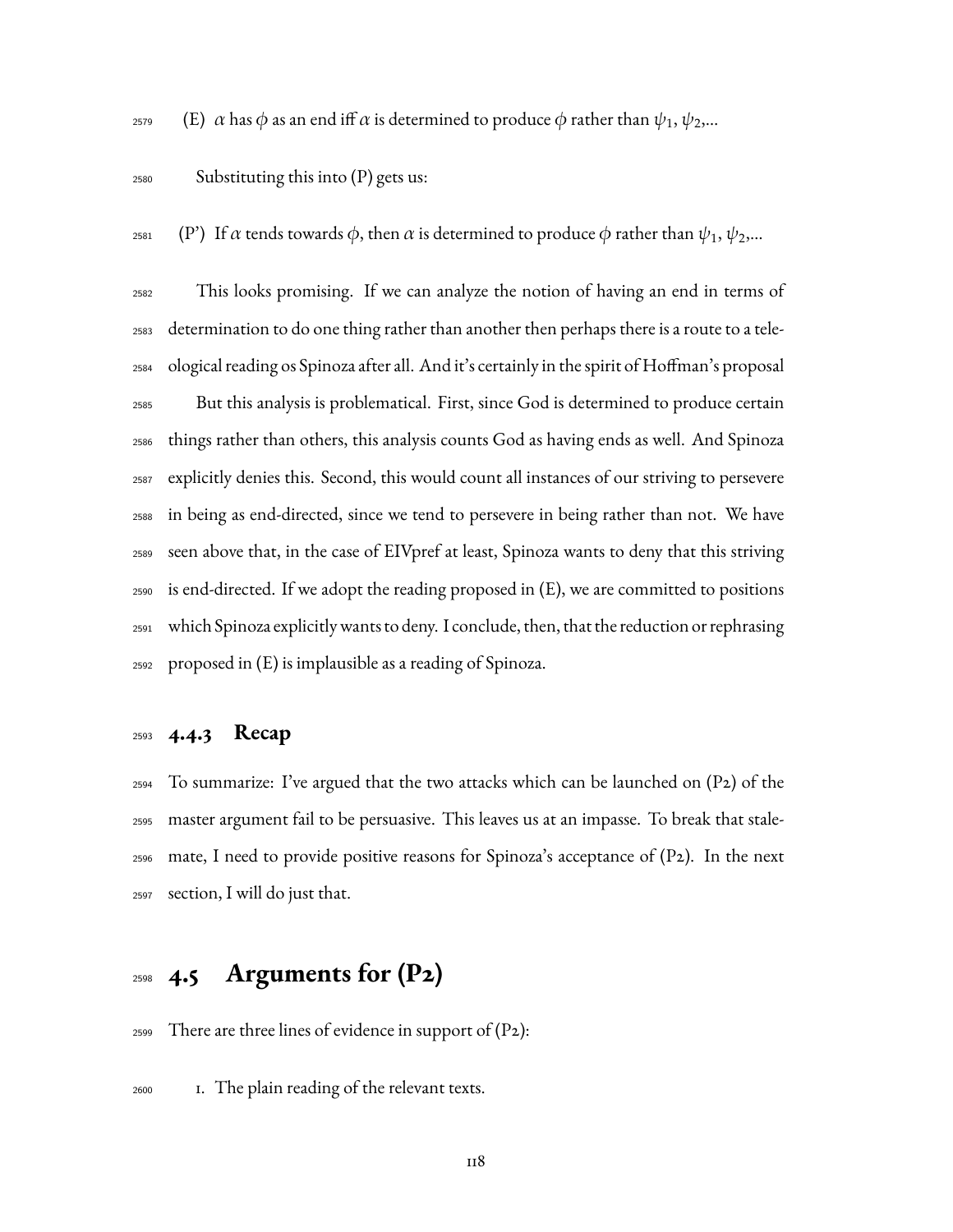2. An argument from the concept of adequate causation

3. Arguments that neither inertial motion nor conatus are teleological

 We encountered the third line of evidence above in our discussion of Garrett and Hoffman. I'll now discuss the other two.

### **4.5.1 Plain meaning**

 First, there is evidence from the plain reading of the relevant texts. I claim this leads us to believe that Spinoza reduces, if not eliminates, teleological or final-causal concepts from the ideology (in Quine's sense) of a mature science or philosophy.

 The texts I want to focus on here are EIapp, EIVpref, and EIVdef7. These are relevant because they represent the places where Spinoza goes into the greatest detail about the role of teleology within his system. While other passages might be relevant for other rea- sons, these three are arguably the most important passages when examining plain mean-ing.

 We have already discussed the negative attitude towards final causation and teleology Spinoza displays in these texts. But it will be helpful to have a brief recap.

 In EIapp, Spinoza writes to expose the prejudice that "all natural things act, as men do, on account of an end." (C.I.439 / G.II.78) There's a broad and a narrow reading available. On the broad reading, Spinoza is trying to say that *no* natural thing acts for an end. On the narrow reading, all he is trying to say is that *not all* natural things act for an end. Given his naturalism, however, either all natural things act for an end, or none of them do. Here, even on the narrow reading, we have an indication that at least *some* nat- ural things do not act on account of an end. Put this together with the aforementioned naturalism and you get the conclusion that no natural thing acts for the sake of an end. This might make it puzzling that Spinoza seems to say that men act for an end. However, as we saw in §3.2, we don;t need to give read the passage this way.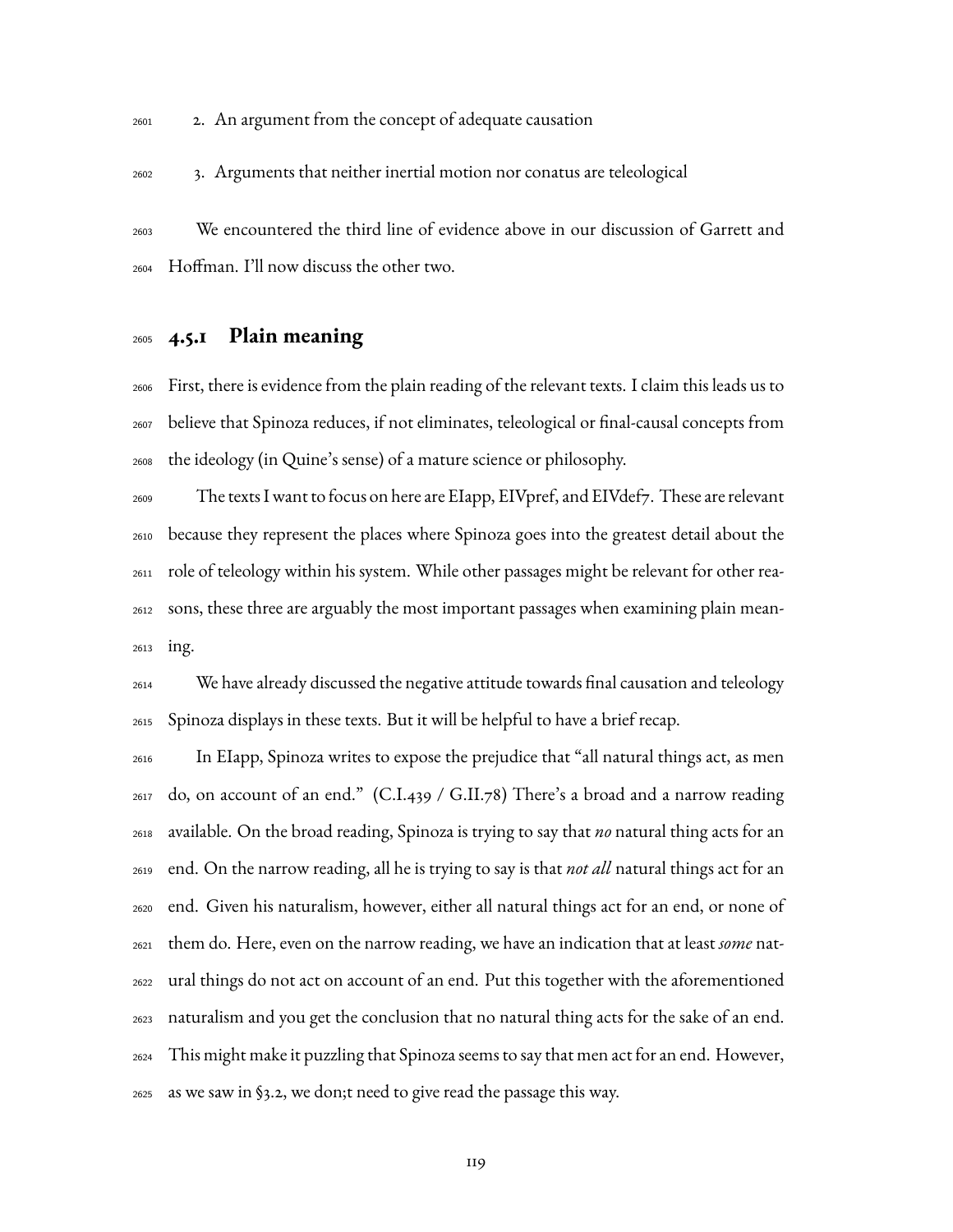Spinoza goes on to make the following striking statement: "Nature has no end set be- fore it, and…all final causes are nothing but human fictions." It would be hard to imagine a stronger prima facie denial of the role of final causes in a mature metaphysic. This sug- gests that Spinoza means to take not only a reductionist, but an eliminativist posture towards teleology and final causation.

 In EIVpref Spinoza writes that a final cause is "nothing but a human appetite," that it is "really an efficient cause, which is considered as a first cause, because men are commonly <sub>2633</sub> ignorant of the causes of their appetites." (C.I.544 / G.II.207) The plain reading of this passage is that Spinoza is giving an error theory of final-causal talk. There really is nothing out in nature that fills out out such talk. The things that we think are final causes are, in fact, efficient causes. And we are mistaken about this because when it comes to causal ascriptions we're just plain wrong about things.

 In EIVdef7, Spinoza gives a revisionist definition of an end (by "end" he seems to mean the same thing as a final cause): "By the end for the sake of which we do something I understand appetite." And by "appetite", as we saw above in §3.3, Spinoza just means the conatus of an individual thing understood in a certain way. Whether or not an end is teleological will depend in part on a more thorough account of the conatus of a singular thing. But the context of EIV suggests that we should not interpret appetite teleologi- cally, since otherwise Spinoza is just giving a definition of the core teleological concept of "end" in terms of another, a concept which is more central to his system but is still teleological.

 One could object that this is false. Spinoza could simply be replacing one deficient teleological conceptwith another onewhich lacks that deficiency. But the tone of EIVpref counts against this. The reason we engage in end- or that-for-the-sake-of-which-talk at all is because we are ignorant of the causes of things. It's hard to square this attitude with the idea that Spinoza is regimenting teleological concepts rather than doing away with them.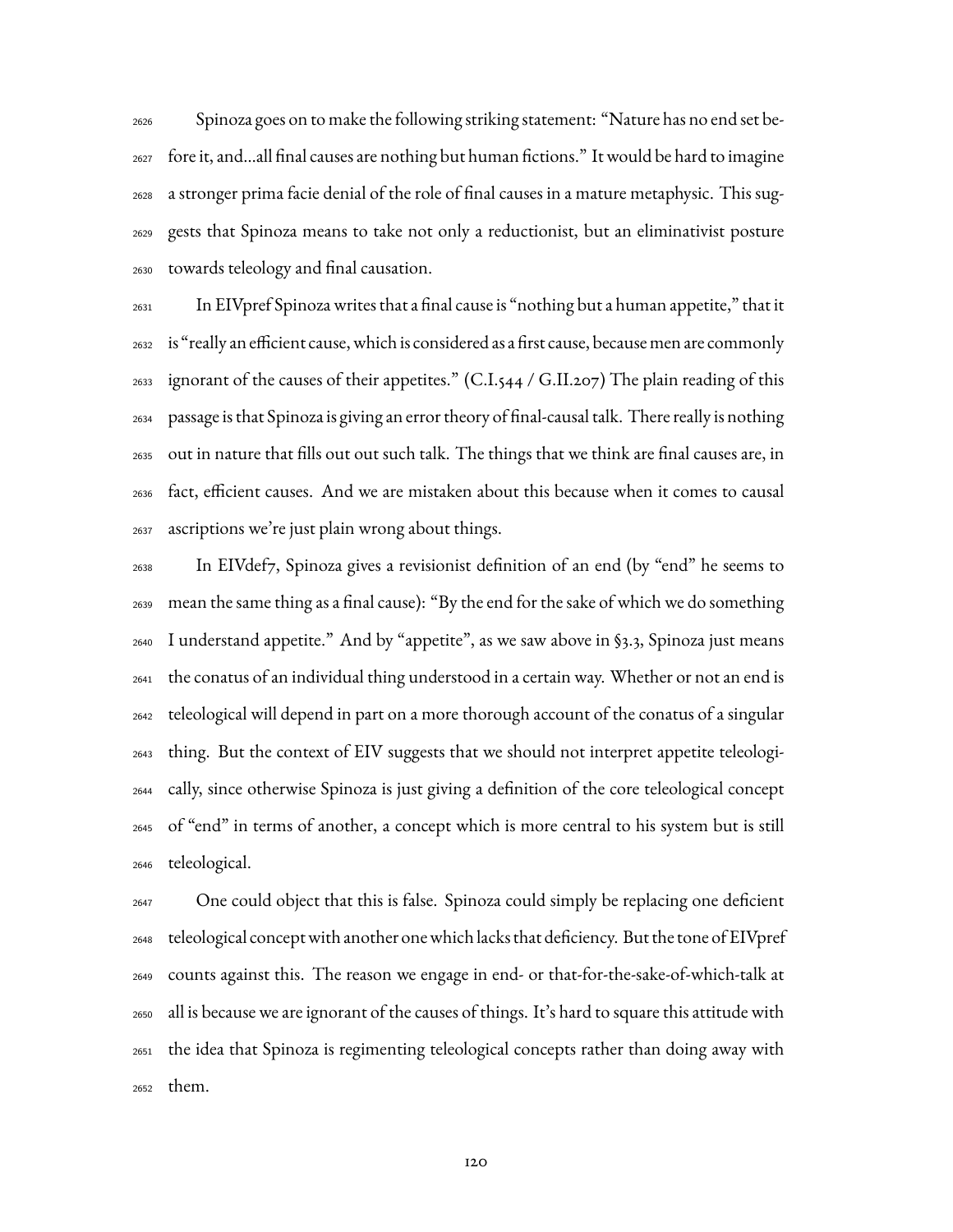In §2.1.1, we saw that there are a number of passages in which Spinoza, on an ini- tial reading, seems to endorse teleological or final-causal explanations. I argued that it is possible to give these passages a non-teleological reading. The reader might well wonder: Can't the defender of the teleological reading of Spinoza do the same here, and offer a reading whereby he doesn't mean to jettison all teleological talk?

 I think that this is possible, but inadvisable. Such a reading goes against the surface meaning of the text, which indicates a thoroughly hostile attitude towards teleology and final causation. There ought to be a good theoretical or systematic reason for giving such a reading. The burden of proof rests on the person who is offering an interpretation which goes against the surface reading of the text.

 This raises still another question: Am I not accusing the defender of the teleological explanation of the same thing that I have done in the case of the textual evidence pointed to in §2.1.1-2? In a sense, yes. But I do not think that these are equivalent cases. What I am doing is reading Spinoza's use of idiomatic phrases or terms in light of his more con- sidered views on the terms used. Given the choice between doing so or interpreting the passages in which he gives his considered views on the topic in light of the more idiomatic passages, I think we should go with the former.

### **4.5.2 Argument from adequate causes**

 We can get more indirect support by considering an argument drawn from Spinoza's conception of an adequate cause. As we can recall from the discussion of adequate causa- $_{2673}$  tion in §4.1, x is the adequate cause of y if y can be understood through x's nature alone. The argument goes from this definition to the conclusion that a certain kind of over- determination is impossible: A thing cannot have more than one adequate cause. Here it is:

 $_{2677}$  (1) If I know an effect E, then I know its cause (EIa4)

 $_{2678}$  (2) If I do not know the cause of E, I do not know E (from (1))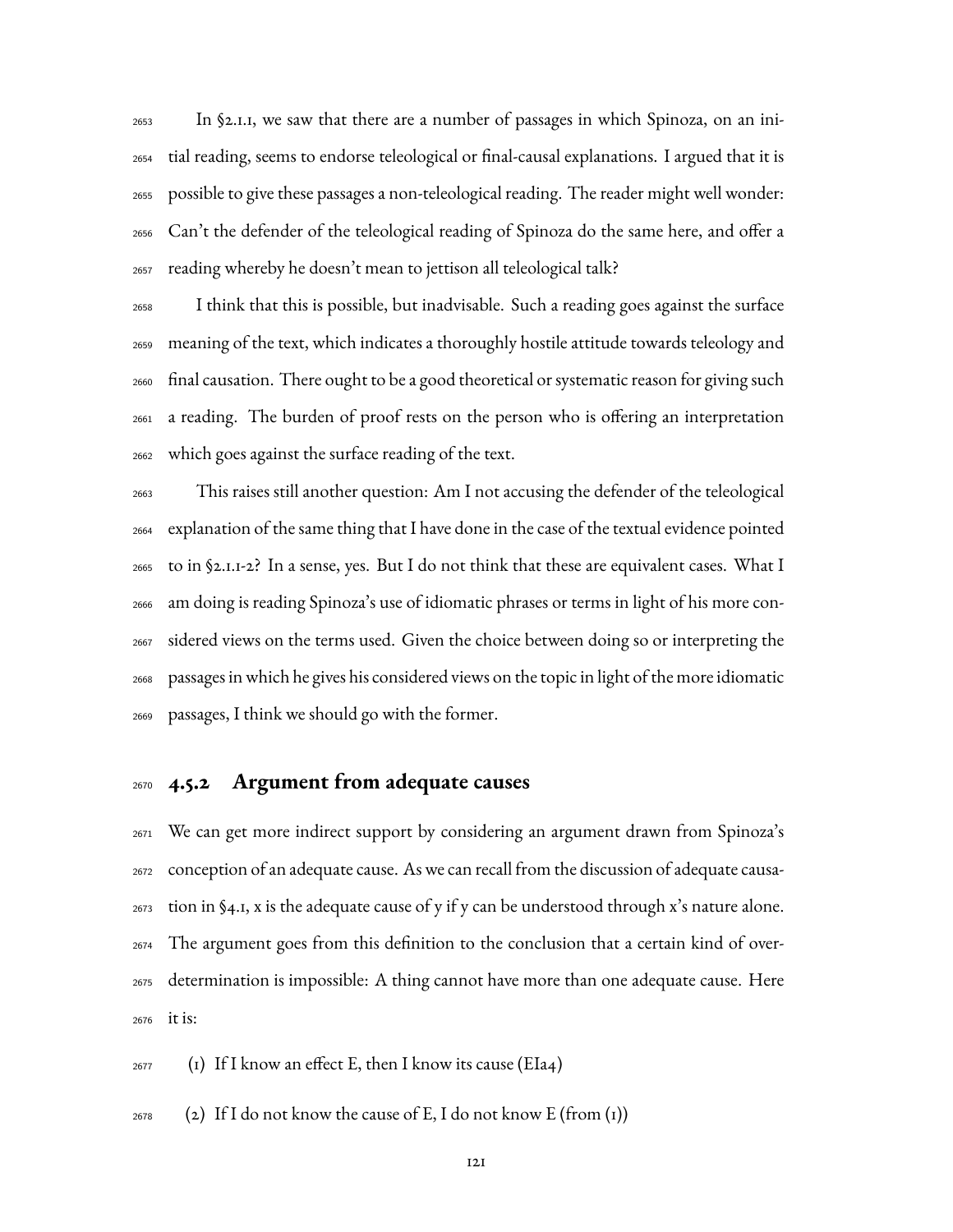$_{2679}$  (3)  $C_1$  and  $C_2$  adequately cause E. (Premise, for reductio)

- <sup>2680</sup> (4) I know E. (Premise)
- $_{2681}$  (4.a) I know E through  $C_1$  and do not know  $C_2$  (Premise, assumed WLOG<sup>[28](#page-124-0)</sup>)
- <sup>2682</sup> (4.b) I do now know *C*<sup>2</sup> (from (4.a))
- 2683  $(4.c)$  I do not know E (from  $(2), (4.b)$ )
- $_{2684}$  (4.d) Contradiction (from (3), (4.c))
- <sup>2685</sup> (5) If I know E, I know E through  $C_1$  and  $C_2$ , and not one of them alone (from (4.a)- $2686$   $(4 \text{.d}))$
- $_{2687}$  (6) I do not know E through either  $C_1$  or  $C_2$  alone (from (4), (5))
- $_{2688}$  (7)  $C_1$  and  $C_2$  are not the adequate causes of E (from (6), EIIId1)
- 2689 (8) Contradiction (from  $(3)$ ,  $(7)$ )

 Really what we've proved is a disjunction. Either a thing can have more than one adequate cause, or else we cannot know effects. However, Spinoza appears to think that we can indeed know effects (see, for instance, the definition of the third kind of cognition in EIIp40s). So if the argument is successful, Spinoza would reject a view of adequate causation that allows for over-determination.

 It's useful to contrast Spinoza with Leibniz here. The latter held that there are two explanatory orders in nature, those of final and of efficient causality. Sometimes he refers to these as "the kingdom of efficient causes and the kingdom of final causes".[29](#page-124-1) <sup>2697</sup> In *A Specimen of Dynamics* (1695), Leibniz claims the following:

<sup>2699</sup> In general, we must hold that everything in the world can be explained in <sup>2700</sup> two ways: through the *kingdom of power*, that is, through *efficient causes*,

<span id="page-124-1"></span><span id="page-124-0"></span><sup>28.</sup> Without loss of generality, meaning we could run the argument as well with  $C_2$  as with  $C_1$ . 29. Leibniz([2016,](#page-224-0) 21)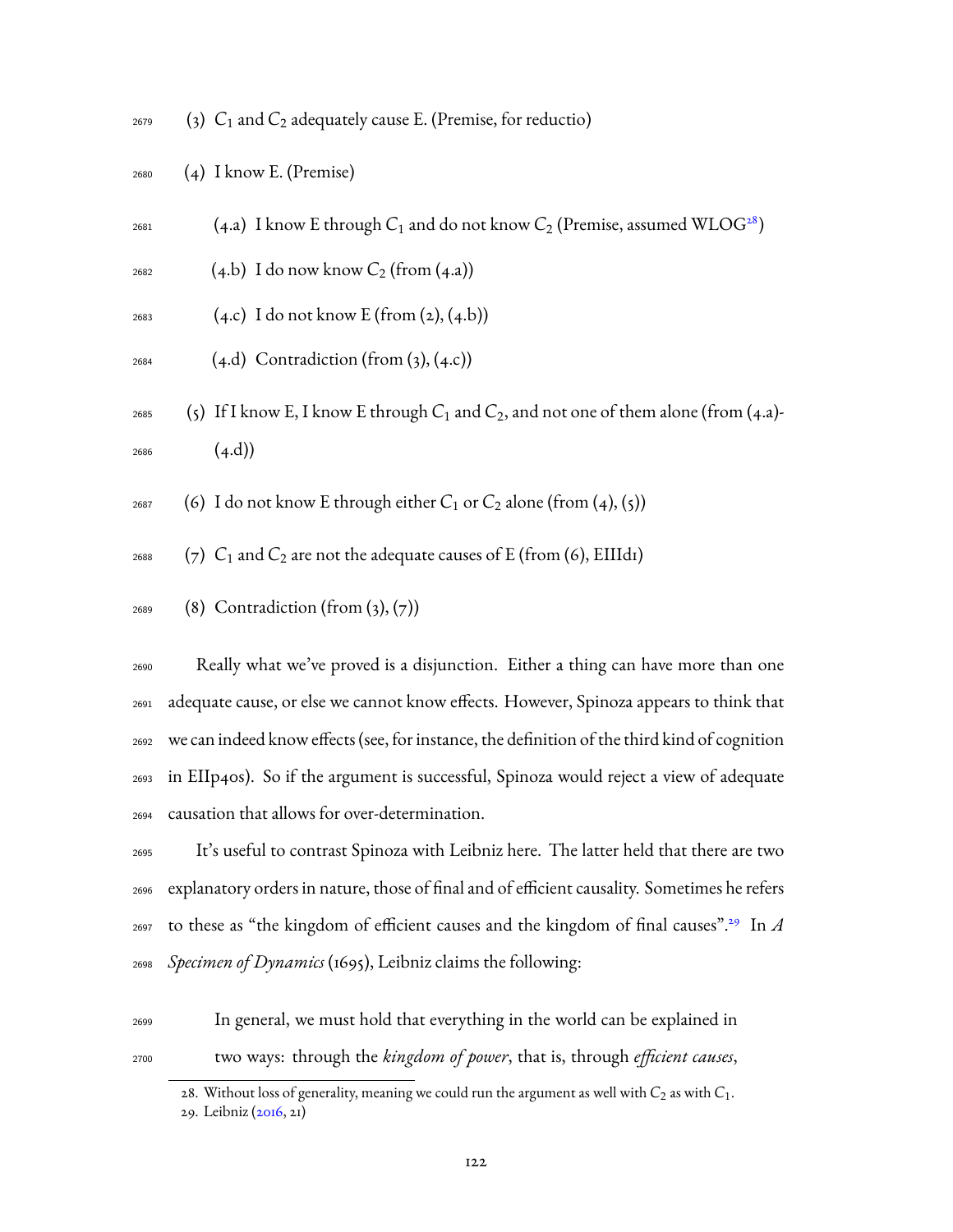and through the *kingdom of wisdom*, that is, through *final causes*…these two kingdoms everywhere interpenetrate each other without confusing or disturbing their laws, so that the greatest obtains in the kingdom of power at the same time as the best in the kingdom of wisdom. (AG 126 / GM VI 243)

 Elsewhere he connects this to his monadological metaphysics. Perceptions in a par- ticular monad arise from one another according to final-causal laws, whereas "changes in bodies" and physical phenomena in general happen according to efficient-causal laws. These two lawful orders are supposed to exhibit a "perfect harmony" with one another, a harmony "preestablished from the first". (AG 207-8 / G VI 598-9) Elsewhere, in *Mon-adology* (1714), he writes that

 Souls act according to the laws of final causes, through appetitions, ends, and means. Bodies act according to the laws of efficient causes or of mo- tions. And these two kingdoms, that of efficient causes and that of final  $_{2715}$  causes, are in harmony with each other. (AG 223 / G VI 620)

 There appear to be two positions on display here, which might illustrate an evolution in Leibniz's thought. The first, exhibited in the *Specimen*, holds that all natural events have two sorts of explanations: final- and efficient-causal. The second, exhibited in *Mon- adology*, holds that nature has two sets of laws, each of which govern distinct realms in nature.[30](#page-125-0) 

 Spinoza would have a problem with each of these positions. On the first, he would take issue with the apparent overdetermination. Because of his doctrine of adequate cau- sation, he would reject the idea that we can explain an event *adequately* in two ways. On the second, he would see this doctrine of the two realms as a violation of his naturalism. If there are two sets of laws for two different types of things, that amounts to singling out parts of nature as "a dominion within a dominion" – and this is unacceptable.

<span id="page-125-0"></span><sup>30.</sup> See McDonough([2008\)](#page-232-0) for a much more thorough study of what he calls the "two realms" doctrine.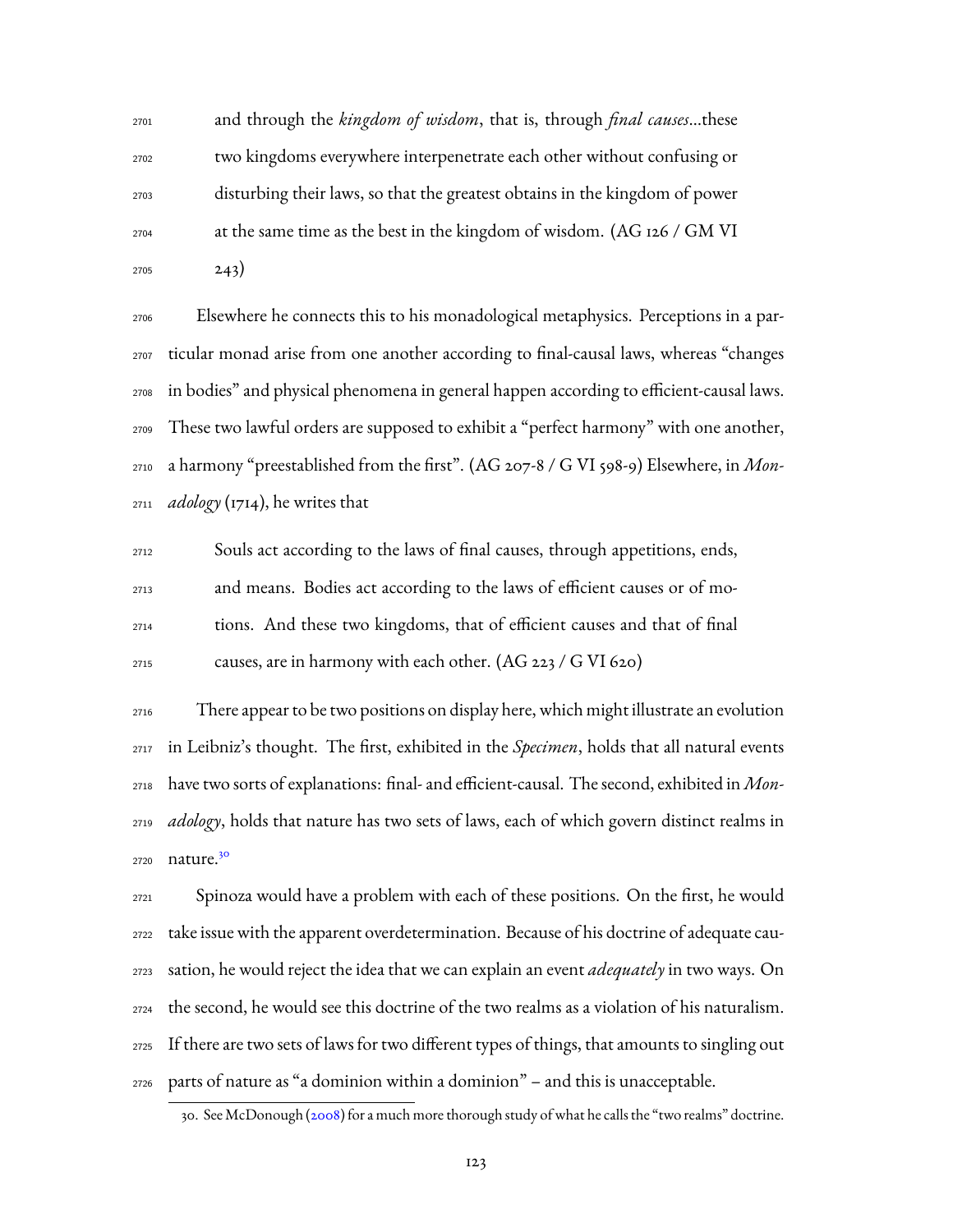## **4.6 Fallout**

 If the arguments I've given above go through, Spinoza rejects teleological or final-causal explanations wholesale. These are part of our folk explanatory apparatus, and have no place in a mature metaphysics or science. All teleological or final-causal explanations are to be replaced by efficient-causal explanations, which follow the pattern we identified in Chapter 2.

 What happens if this is right? What are the consequences for our manifest image? I believe they are wide-ranging and deeply revisionist. I will now try to go into some detail about these consequences.

 First, there's a profound effect on how we think of human action. One of the recur- ring themes in Spinoza's philosophy, and the *Ethics* in particular, is that we are ignorant of the true causes and natures of things. If I am right, then this is especially true of our final causal or teleological explanations of human action.

 Let me give an example, one drawn directly from EIVpref. Suppose a man builds a house. According to Spinoza, the folk explanation of this action is something like: the man built the house in order to have somewhere to live. The locution "in order to" expresses an important and essentially explanatory relation between being able to have somewhere to live and the man's building the house. The state of affairs of the man liv- ing in the house, which is subsequent to the building of the house, plays an important explanatory role in the relevant action.

But according to Spinoza, this is all wrong. Instead, what is going on is the following:

The man built the house

because

The man had an appetite to build a house

which, as the definition of "appetite" makes clear, is equivalent to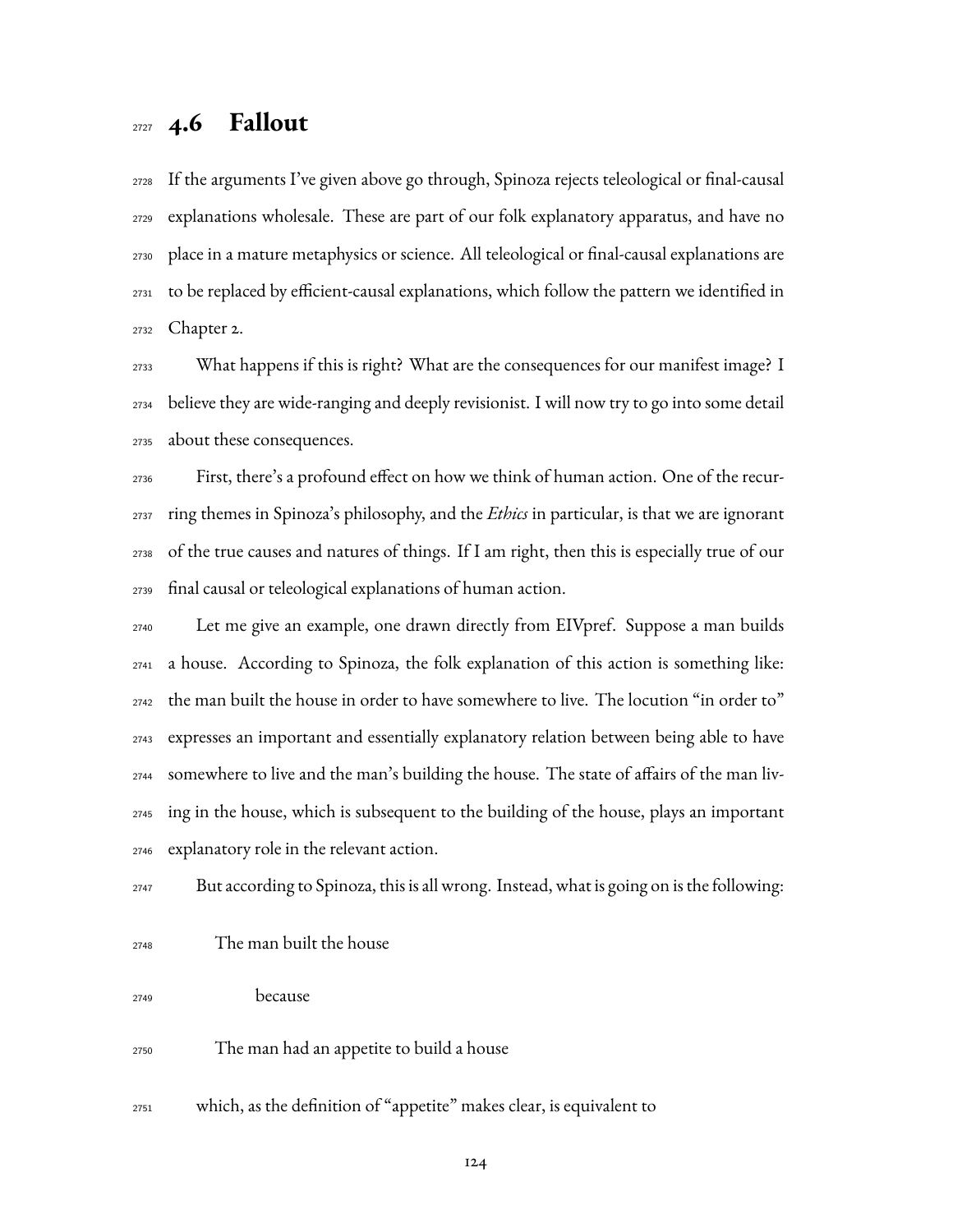| 2752 | The man built the house                                                                    |
|------|--------------------------------------------------------------------------------------------|
| 2753 | because                                                                                    |
| 2754 | The man's conatus dictated that he build the house                                         |
| 2755 | But since our appetites have causes, the explanation goes further, for Spinoza:            |
| 2756 | The man built the house                                                                    |
| 2757 | because                                                                                    |
| 2758 | The man's conatus dictated that he build the house                                         |
| 2759 | because                                                                                    |
| 2760 | The man imagined the advantages of having a house                                          |
| 2761 | But we can go even further than this. EIIp17s tells us the following:                      |
| 2762 | [T] he affections of the human Body whose ideas present external bodies as                 |
| 2763 | present to us, we shall call images of things, even if they do not reproduce               |
| 2764 | the [NS: external] figures of things. And when the Mind regards bodies in                  |
| 2765 | this way, we shall say that it imagines.                                                   |
| 2766 | Here Spinoza tells us what he'll mean by the imagination. First, the human body            |
| 2767 | comes into contact with certain external bodies. Next, since the mind has an idea of       |
| 2768 | the affections of the body (by EIIax4), it has an idea that corresponds to that particular |
| 2769 | affection of the body. Now, if the mind regards as present the content of that idea - that |
| 2770 | is, the external body which is the cause of the affection of our body, whether or not it   |
| 2771 | is actually present, and whether or not the content of the idea accurately represents the  |
| 2772 | external body in question - the mind imagines that external body.                          |
|      |                                                                                            |

 With this in play, we can expand the explanation even further. That is, we can sub-stitute the definition of imagining in the last step of the explanation, and obtain: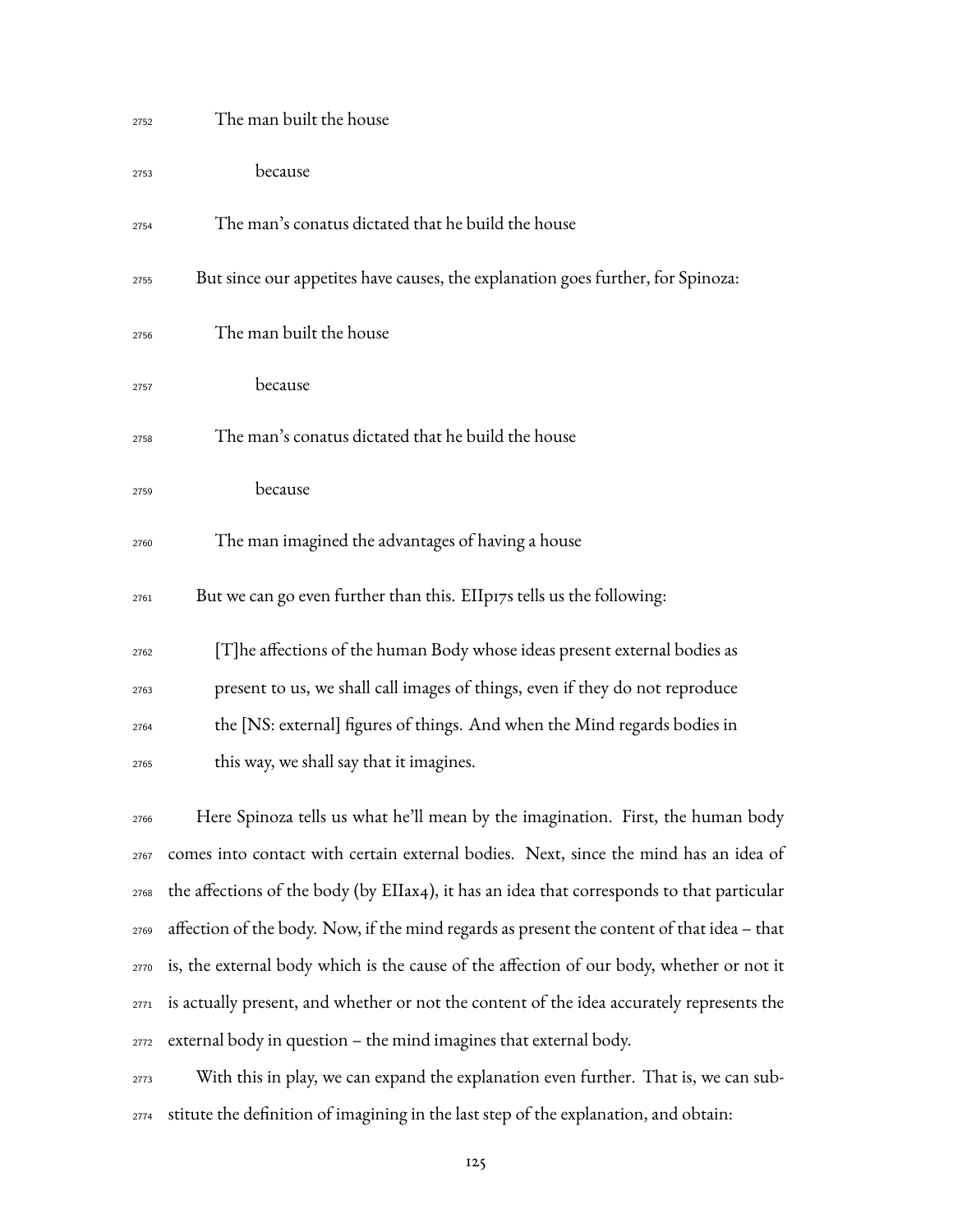## <sup>2775</sup> The man built the house <sup>2776</sup> because <sup>2777</sup> The man's conatus dictated that he build the house <sup>2778</sup> because <sup>2779</sup> The man thought of as present the advantages of a home through representations <sup>2780</sup> of images of the affections of his own body.

 This last line tells us more about the causal history of the action in question. If we can find out more about the causal history of the idea of the advantages of the home, then we 2783 can plumb even further the causal history of the action in question.<sup>[31](#page-128-0)</sup> It's easiest to do this by thinking about what the causes of the affections of the man's body are. We can explain the image which is the result of the interaction of the human body and external bodies by referencing the interaction of the two bodies. So the man in question had the image in question because of an interaction between certain bodies in Extension. And since 2788 the causal order of Extension maps onto the causal order of Thought, the same should hold with respect to the relevant ideas. That is, we can expand our causal explanation out to the following:

<sup>2791</sup> The man built the house

<sup>2792</sup> because

#### <sup>2793</sup> The man's conatus dictated that he build the house

<span id="page-128-0"></span><sup>31.</sup> Strictly speaking I am offering an explanation across attributes, which the reader might think violates the causal separation between attributes. I do not think this is the case, because Spinoza himself refers appetite to both the mind and the body (see EIIIp9s). So in some sense, to give a causal history of an appetite is to give the causal history of a finite mode when conceived under Thought and Extension together. It may make things easier to view me as offering two explanations, both of which are intertranslatable. In one explanation, we refer simply to modes of Thought. The explanandum in the one case is the mode of Thought which corresponds to the mode of Extension which constitutes the event of building the house, and in the other case is the event in extension of the house being built. The explanantia in both cases are the corresponding modes of Extension and Thought. Because of parallelism, both causal explanations map onto one another, and I take this to be a sufficient criterion of intertranslatability.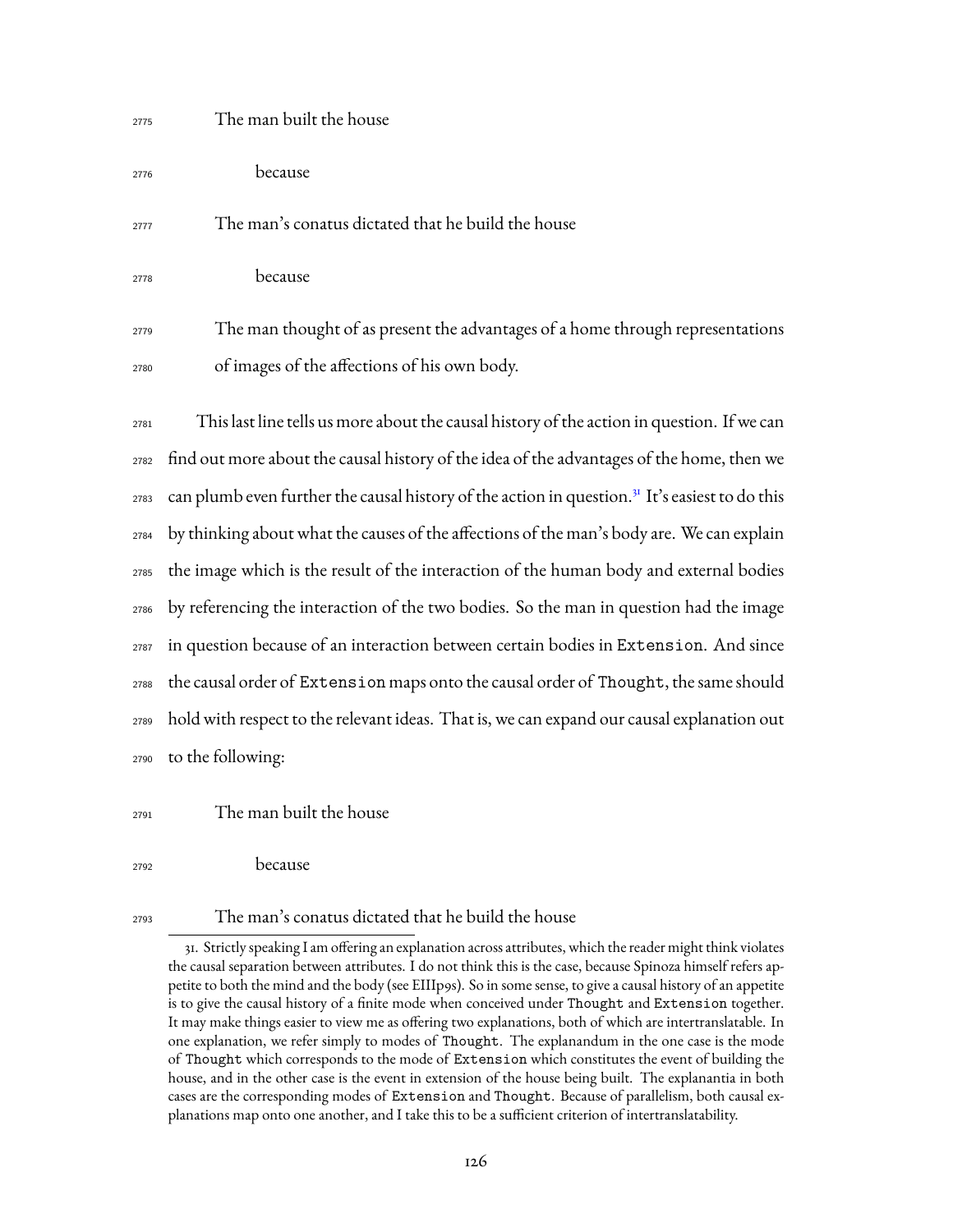| 2794 | because                                                                                           |
|------|---------------------------------------------------------------------------------------------------|
| 2795 | The man thought of as present the advantages of a home through images of the                      |
| 2796 | affections of his own body.                                                                       |
| 2797 | because                                                                                           |
| 2798 | The idea(s) of the thing external to the human body causally interacted with the                  |
| 2799 | idea of the human body.                                                                           |
| 2800 | And there we have it $-$ a small part of the complete causal explanation of the human             |
| 2801 | action in question. We've been able to eliminate the locution of "in order to" from the           |
| 2802 | explanation entirely.                                                                             |
| 2803 | I do not think this would be solely a linguistic oddity, for Spinoza. There's simply no           |
| 2804 | room for any final-causal talk to seep in here. All the explanatory work is done by efficient     |
| 2805 | causation. There is no need to appeal to an end, in the folk sense of the word, to account        |
| 2806 | for the behavior or the process of building a house. If, as McDonough (2011) writes,              |
| 2807 | [a]t a bare minimum, a teleological explanation purports to explain an event,                     |
| 2808 | process, or state of affairs in terms of a likely or possible consequence of that                 |
| 2809 | event, process, or state of affairs <sup>32</sup>                                                 |
| 2810 | then what I am suggesting is that Spinoza rejects even this minimal level of teleological         |
| 2811 | explanation. The presumptive consequences of an action play no explanatory role when              |
| 2812 | explaining why an event came about. The fact that the man in question is imagining the            |
| 2813 | advantages of a home is not enough to re-introduce an element of goal-directed behavior,          |
| 2814 | because the advantages are conceptualized as <i>present</i> , not as something that the man needs |
| 2815 | to take certain actions in order to enjoy.                                                        |
| 2816 | In some ways, I am reading Spinoza to be a precursor to a view expounded by Ernest                |
| 2817 | Nagel (in Nagel (1961)), upon which a functional explanation (in biology, for Nagel)              |

<span id="page-129-0"></span><sup>32.</sup> McDonough [\(2011](#page-232-1), 180)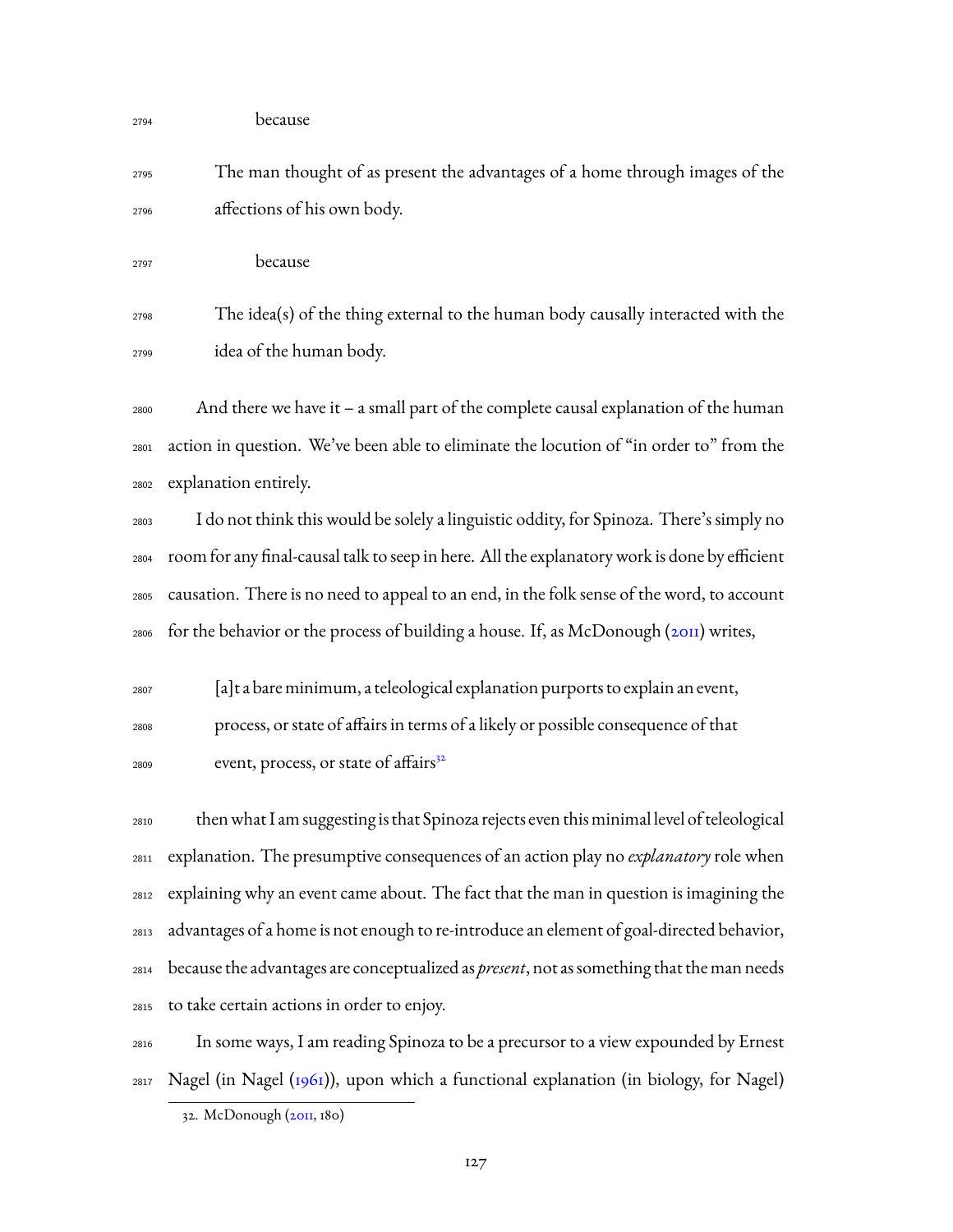can be given a formulation which "contains no locution distinctive of teleological state-ments." (Nagel([1961](#page-234-0), 405)) He writes also that

| 2820 | when a function is ascribed to a constituent element in an organism, the           |
|------|------------------------------------------------------------------------------------|
| 2821 | content of the teleological statement is fully conveyed by another statement       |
| 2822 | that is not explicitly teleological and that simply asserts a necessary (or possi- |
| 2823 | bly a necessary and sufficient) condition for the occurrence of a certain trait    |
| 2824 | or activity of the organism. (Nagel (1961, 405))                                   |

 Though we have been working here in a psychological model, rather than a biological one, the similarities are striking. I make no claim as to whether Spinoza influenced Nagel on this point, and I suspect no such influence occurred. Spinoza is mentioned only twice in the aforementioned work, and in neither case is it in connection with explanation, let alone teleological explanation.

 Spinoza's view is a radical departure from our folk explanations of human action. Ordinary discourse is drenched with "in order to" explanations. But if Spinoza is right, all 2832 this is so much vanity. There are no pulls in nature, only pushes.<sup>[33](#page-130-0)</sup> The level at which we offer teleological explanations – whether or human action or the behavior of inanimate objects – is not the ground floor. Once we reach that metaphysical bedrock, we see that the true structure of the world consists only of efficient causes operating according to determinate laws.

 Alright, but so what? Sure, when we're doing metaphysics we can parse all teleolog- ical explanations in terms of efficient-causal ones, but what does that matter? When it comes to action, the business of everyday life, aren't these explanations still useful? What is the *practical* import of Spinoza's rejection of teleology?

 Iwant to argue that this rejection has at least one far-reaching consequence for Spinoza's system. To be more specific, I want to argue that the achievement of human blessedness

<span id="page-130-0"></span><sup>33.</sup> I thank Liam Bright for this way of putting the point. As a means of appreciation, I will boost his h-index by citing Heesen and Bright [\(2020](#page-230-2)).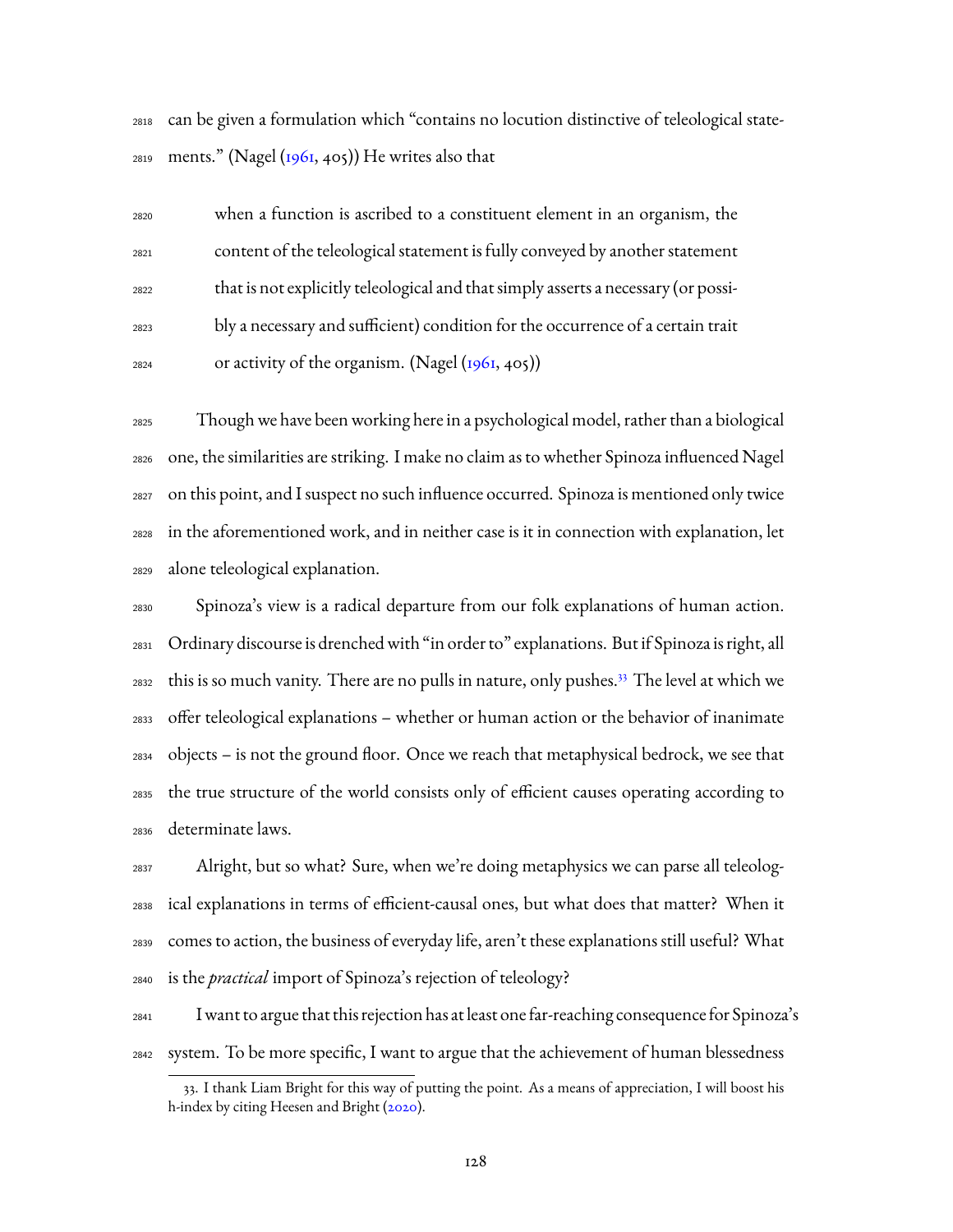requires that we understand that we're not end-directed creatures.

 Let's work backwards. In what does human blessedness consist? In "in the knowl- edge of God alone," (EIIp49s4A) or the "intellectual love of God", which is said to be "our salvation" (EVp36s). Elsewhere, he says that it "is nothing but that satisfaction of mind that stems from the intuitive knowledge of God." (EIVappIV) "But," Spinoza con-tinues,

 perfecting the intellect is nothing but understanding God, his attributes, and his actions, which follow from the necessity of his nature. So the ulti- mate end of the man who is led by reason, i.e., his highest Desire, by which he strives to moderate all the others, is that by which he is led to conceive ad- equately both himself and all things that can fall under his understanding.  $_{2854}$  (EIVappIV)

 So human blessedness, and indeed salvation, consists in understanding "God, his at- tributes, and his actions, which follow from the necessity of his nature." These actions, I take it, include those by which the infinity of infinite and finite modes are produced. It is, furthermore, the intuitive knowledge of God, which "proceeds from an adequate idea of the formal essence of certain attributes of God to the adequate knowledge of the [NS: formal] essence of things." (EIIp40s2)

 I draw the following moral from these passages. The blessednesswhich Spinoza thinks is the highest good of humanity springs in part from the knowledge of the causal order of the world. This is suggested by how he speaks of knowing *how* God's actions follow from his nature, and of knowing God intuitively, which consists in knowing how the essences of singular things follow from – or in other words, are caused by – the divine essence. This is supported by other passages as well. In EVp6dem Spinoza claims that

 $_{2867}$  The Mind understands all things to be necessary (by IP29), and to be deter-mined by an infinite connection of causes to exist and produce effects (by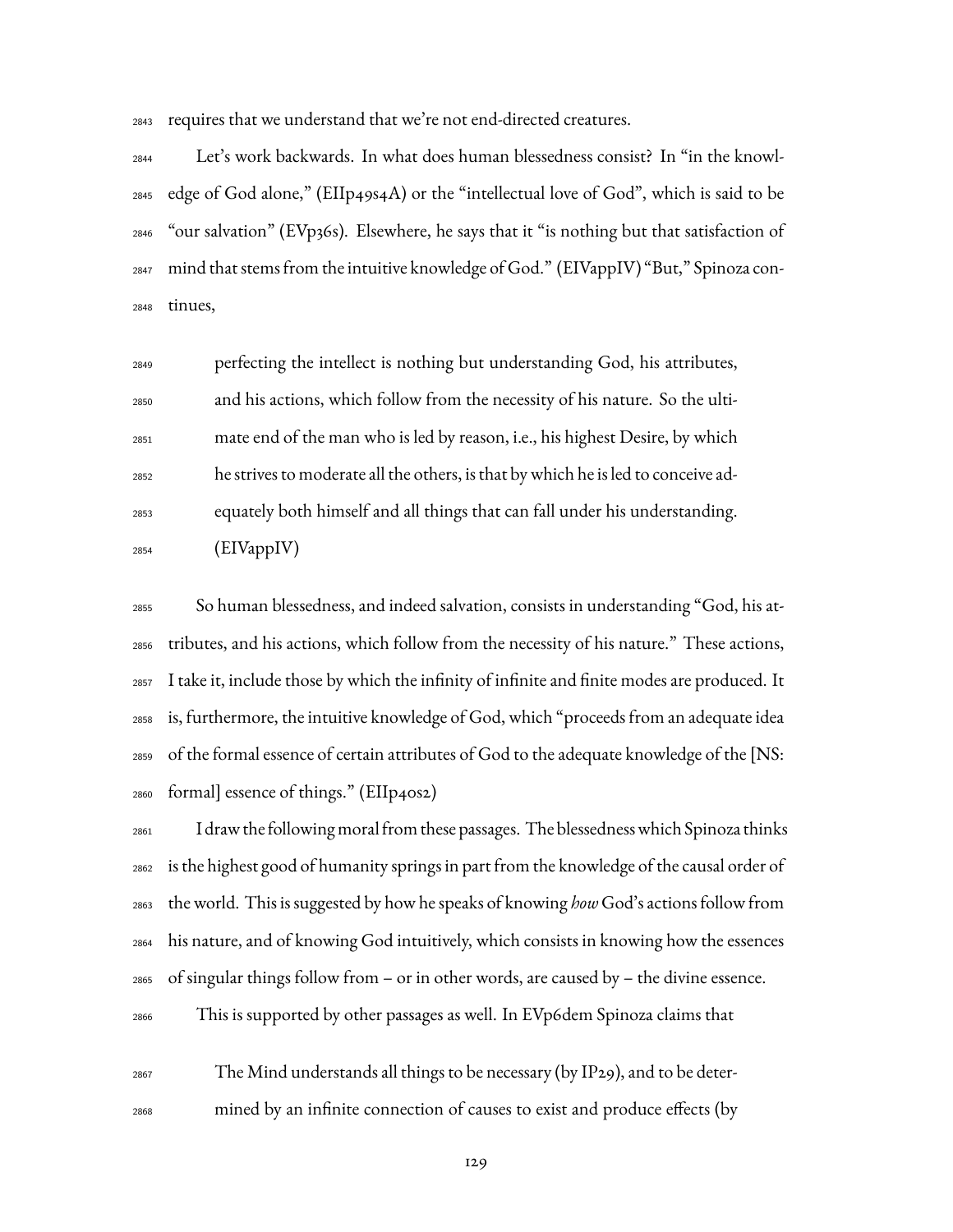IP28). And so (by P5) to that extent [the mind] brings it about that it is less acted on by the affects springing from these things, and (by IIIP48) is less affected toward them, q.e.d.

 Consider what Spinoza is claiming here. To the extent that we understand that all things are determined by infinitely many causes and produce effects, we are less acted upon and more active. Since a greater degree of human activity corresponds to a greater degree of freedom of mind – or blessedness (EVpref) – to the extent that we understand better the causal structure of the world, to that extent we are more blessed.

 Notice what happens if we assume that this is true and that our behavior is not ac- $_{2878}$  tually end-directed. If we were to understand our actions as directed by ends – that is, if we were to understand them has having an adequate teleological explanation – we would be misunderstanding the actual causal chains that make up our complex patterns of be- havior. To the extent that I think I go to the refrigerator in order to pour myself a cup of water, I am failing to understand the series of proximate causes which lead me to perform that act. If I understand my actions in these final-causal terms I fundamentally misappre-hend the actual structure of the world. And this makes me *less blessed*.

 So if I'm right, understanding that things do not exhibit end-directed behavior is not important for just our metaphysics and science (though it is that). It is absolutely essential for achieving human blessedness. This comes through quite clearly in TdIE. There, as we'll see in the next chapter, the true Method mustfollow the aim of securing  $_{2889}$  "the knowledge of the union that the mind has with the whole of nature." (TdIE §13) And, Spinoza writes later in discussing the aim of the second part of the method discussed in TdIE,

 so that all ideas may be led back into one, we shall strive to connect and order them so that our mind, as far as possible, reproduces objectively the formal character of nature, both as to the whole and as to the parts. (TdIE 2895 §91)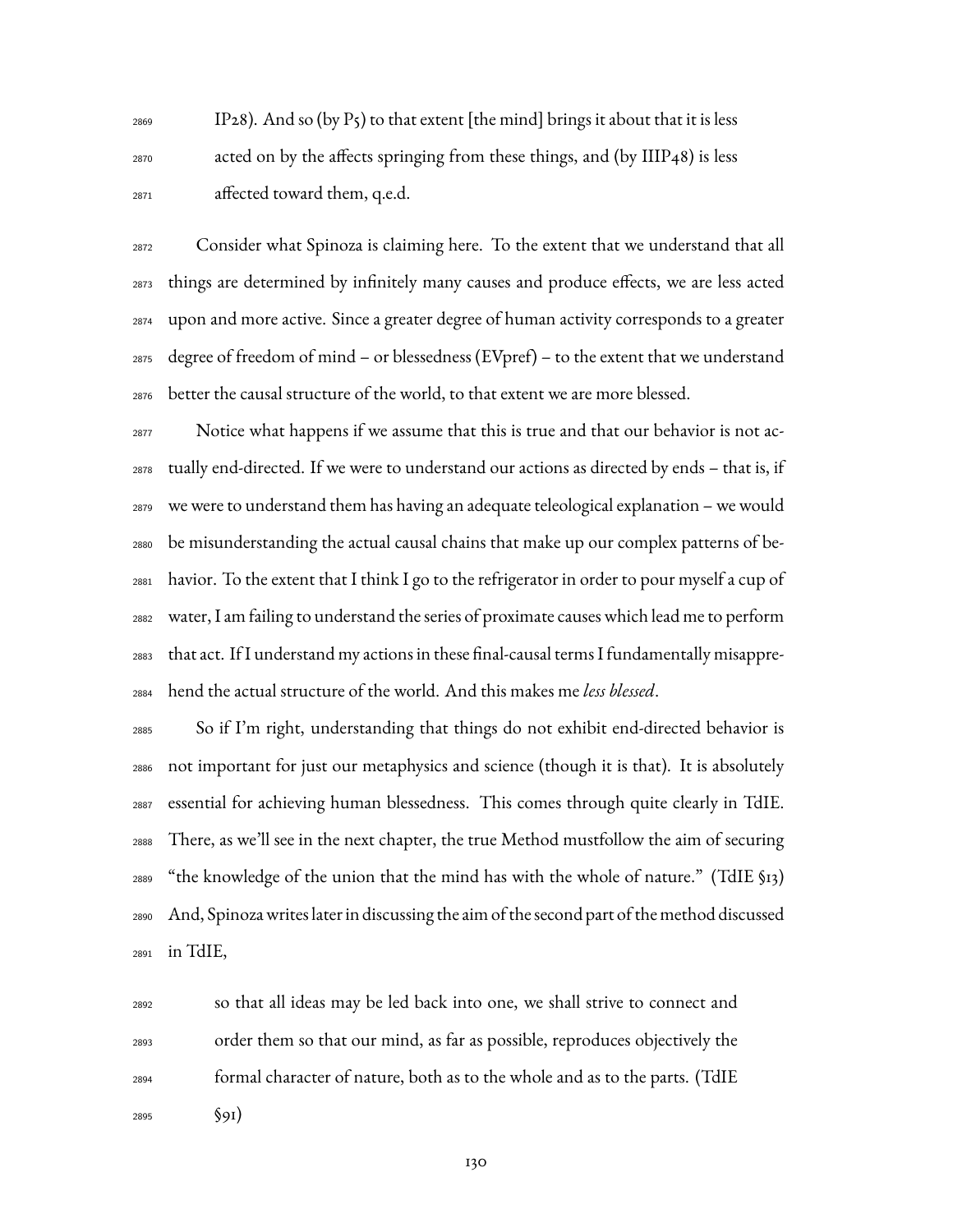In order to secure this union, we must order all of our ideas so that they stand in the same ordering as the things to which they correspond do. Yet again, it seems that the understanding of the causal structure of the world is an essential part of achieving salvation. It's difficult to think of something of greater importance to our conduct and life than this.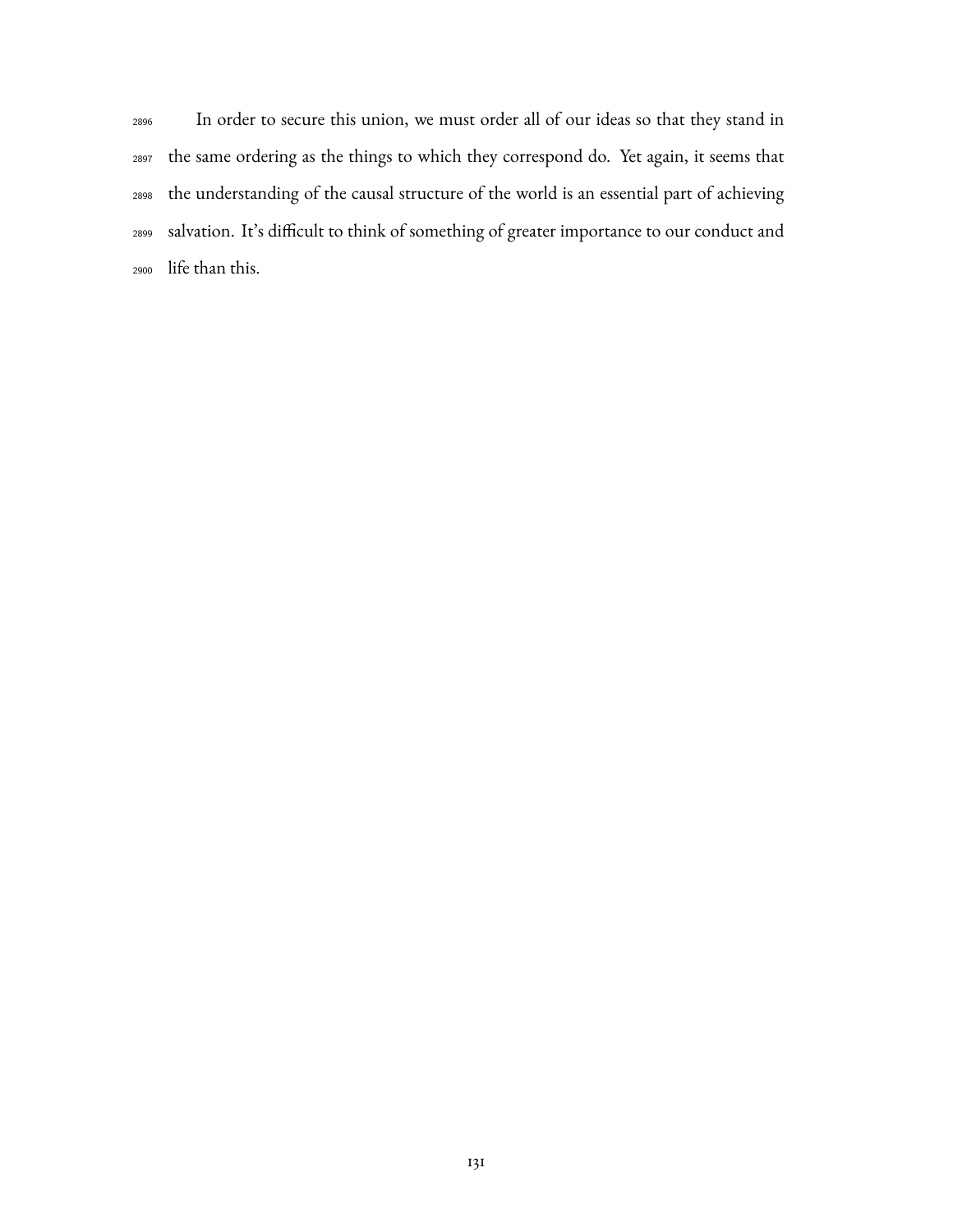## **Chapter 5**

# **Essence, Experiment, and Under-determination**

## **5.1 Introduction**

 The pantheon of great early modern scientists includes some philosophers of the first rank, but there is one notable absence – Spinoza. This is justified, to an extent. While other early modern philosophers (Leibniz and Descartes, for example) were fully im- mersed in both the science and the scientific culture of their day, Spinoza contributed relatively little to these, and, apart from his geometrical reworking of Descartes' *Princi- ples of Philosophy* and the so-called physical digression in the *Ethics*, wrote relatively little in the way of explicitly scientific treatises.<sup>[1](#page-134-0)</sup> 

 But this does not mean that, upon a closer look, Spinoza has nothing to say on the topic. While Spinoza made no explicit and significant contributions to the actual content of the natural sciences, he had a good deal to say about proper scientific methodology. To bring this out, in this chapter I'll be paying close attention to an exchange between Spinoza and Boyle, mediated by Henry Oldenburg.



Some philosophers have argued that Spinoza did not think experimental science was

<span id="page-134-0"></span><sup>1.</sup> For a fairly comprehensive treatment of his contributions, see Gabbey([1995\)](#page-228-0).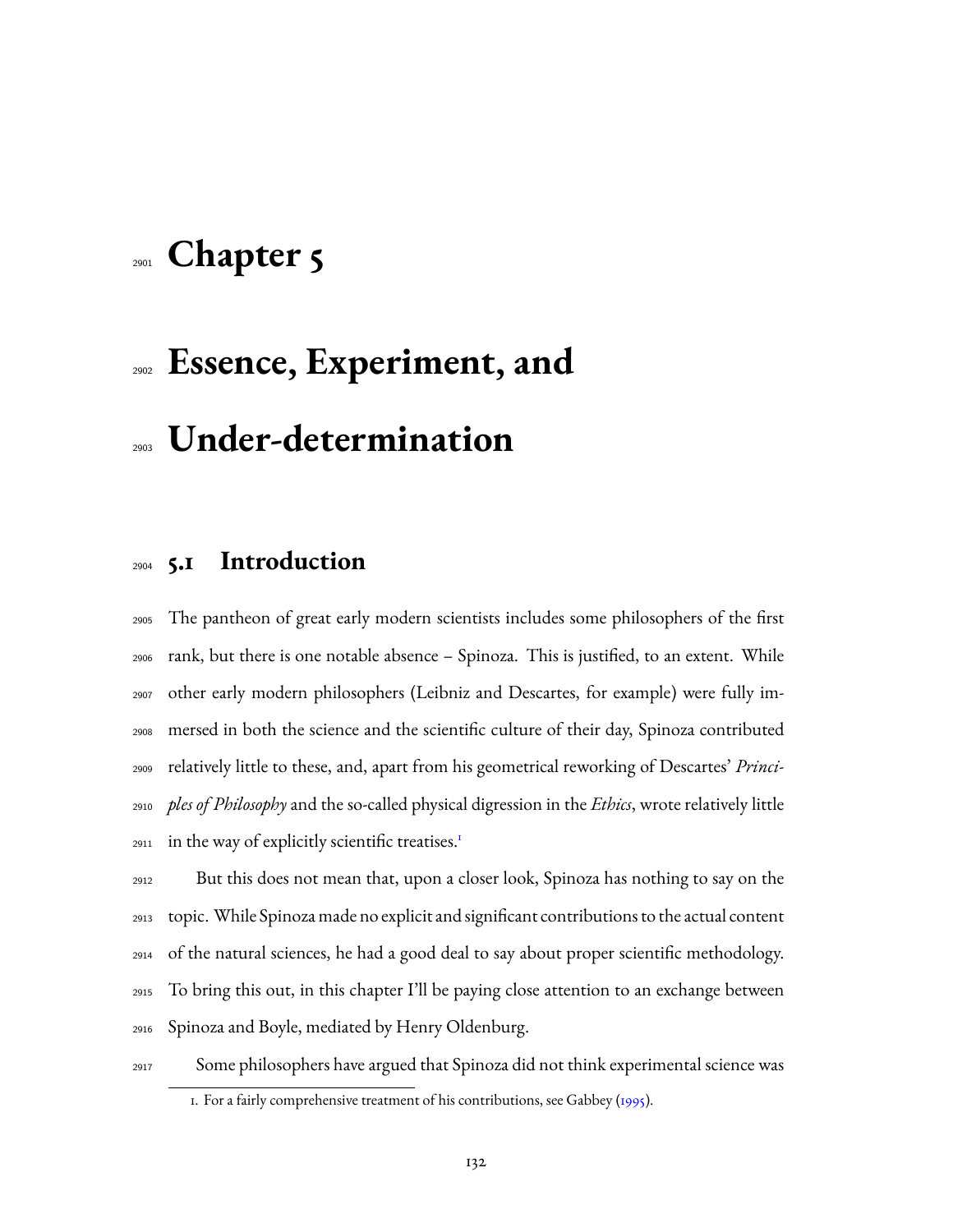up to deciding the most important scientific questions. Alan Gabbey points out that for Spinoza, "sensory knowledge belongs to the imagination, the knowledge of essences and causes to the intellect alone." (Gabbey [\(1995](#page-228-0), 177)) Wim Klever, while holding that Spinoza does have an important place for experience in his view of science, nonetheless argues that Spinoza's view was that of an anti-falsificationist, by which he means that for Spinoza, "experiments and/or experience can never prove or disprove definitively that 2924 something is or is not (necessarily) the case." (Klever  $(1990, 133)$ ) And, in his extended study of Spinoza's interaction with experimental science, Richard Mckeon argues that "adequate knowledge does not come from experience; experimentation can not in the nature of things lead to a knowledge of what things are." (McKeon ([1928,](#page-233-0) 145))

 But why is this, and what can experiment in fact do? These are the questions I will attempt to answer in this chapter. On my reading, Spinoza believed that experimental science simply was not up to the task of doing what true science is supposed to do. While commentators such as McKeon and Klever have tried to contextualize Spinoza's criti- cisms of Boyle and the experimental method against his epistemological views expressed elsewhere, mostly their argument is that, according to Spinoza's view, experience could not yield knowledge of essences. And since, according to Spinoza (though not necessarily other of his contemporaries), the point of science is to discover essences, that's that.

 While there is much correct about these interpretations, they does not give a deep understanding of just *why* Spinoza holds this view. I intend to give positive arguments as to *why*, on Spinoza's view, this happens. In particular, I will argue that he held that empirical evidence under-determines theory, and that this under-determination is closely tied to his views on essences and epistemology.

 A subsidiary aim of the chapter is to give a positive account of just what the role of experience and experiment is, if they do not discover essences. In the latter part of the chapter, I offer a hypothesis as to what role experiments and sense experiences generally *do* play in the sciences, for Spinoza: They have the effect of persuading interlocutors by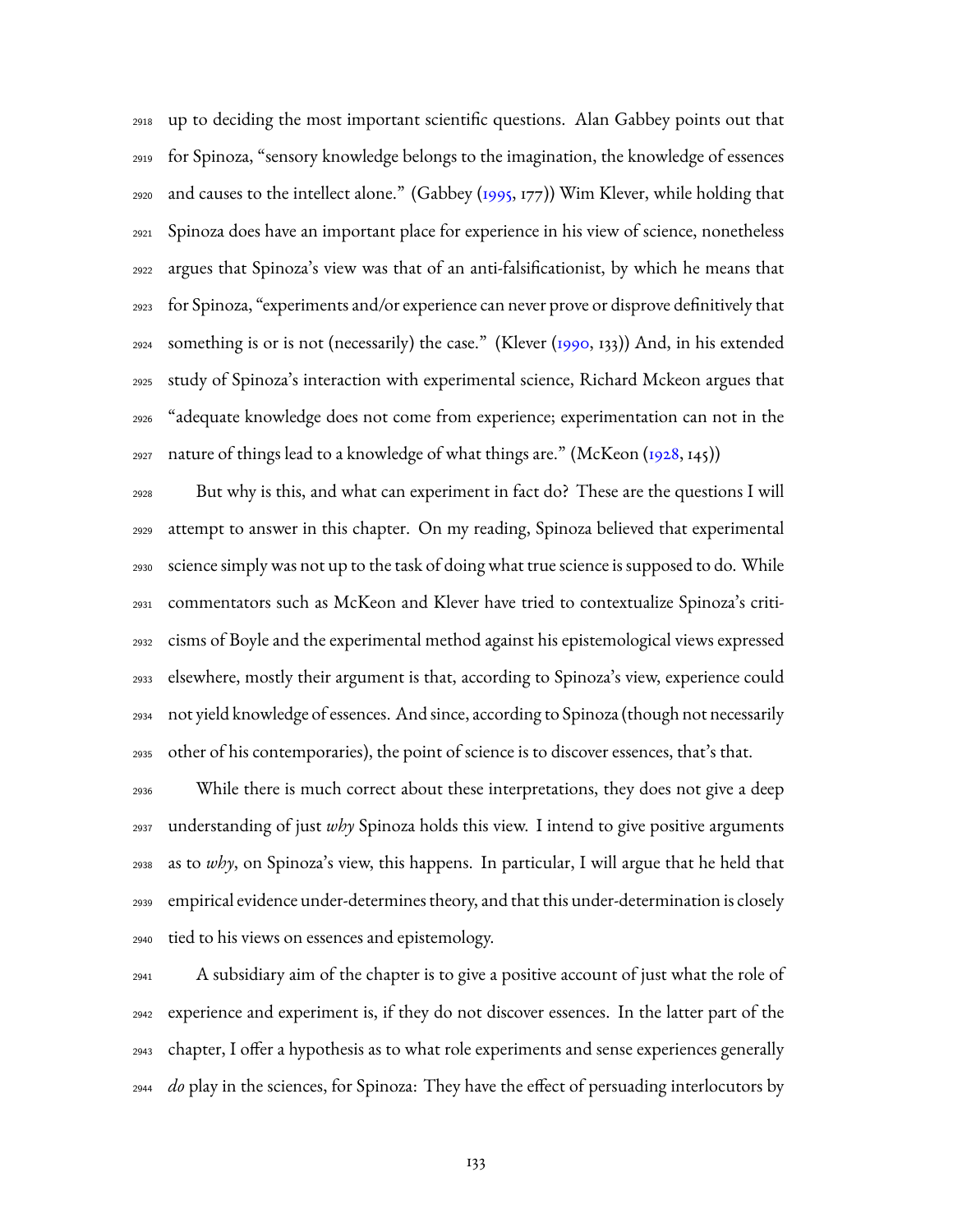means of producing an idea in them that is more powerful than those corresponding to their prior beliefs.

 I should clarify the scope of my claims. I am *not* claiming that the interpretation of Spinoza as holding that we can only learn of essences by intuitive knowledge and not via experience is novel. Such an interpretive position, along with a justification of this position, has been given by a number of commentators (c.f. Della Rocca [\(1996,](#page-227-0) Chapter 5); Hübner [\(2015](#page-230-3), 11); Soyarslan (2013); Primus([2017](#page-234-1))). But my reading is novel, I believe, in at least three ways.

 First, most of these readings (including the ones I have just mentioned) focus pri- marily on the *Ethics*. They do not focus on the *Treatise on the Emendation of the Intellect* or on the Boyle correspondence; mine does (though I will at times bring in the *Ethics* when these other lines of evidence fail). Second, none of these authors either impute to Spinoza an under-determination thesis or argue that such a thesis would lead him to reject the possibility of knowing essences through sense perception. My interpretation does both. This allows us to see Spinoza's comments and commitments in the Boyle cor- respondence as not being simply ad hoc responses to problems raised by his interlocutors, but as principled extensions of positions he already held. Third, they have generally not given a reading of the positive role of experience and experiment for Spinozistic science; I do.

### **5.2 Setting the stage: Why use the** *Treatise***?**

 Before getting started, I should say something about my choice of interpretive framework – that is, why I am choosing, as my interpretive touchstone, the *Treatise on the Emenda- tion of the Intellect*. There are at least three reasons for this. None of them is definitive, but jointly they provide a solid justification for turning our attention to TdIE.

 First, we may consider an appeal to fruitfulness. In the extant literature, if any ef-fort is made to place Spinoza's comments in these letters in the context of his thought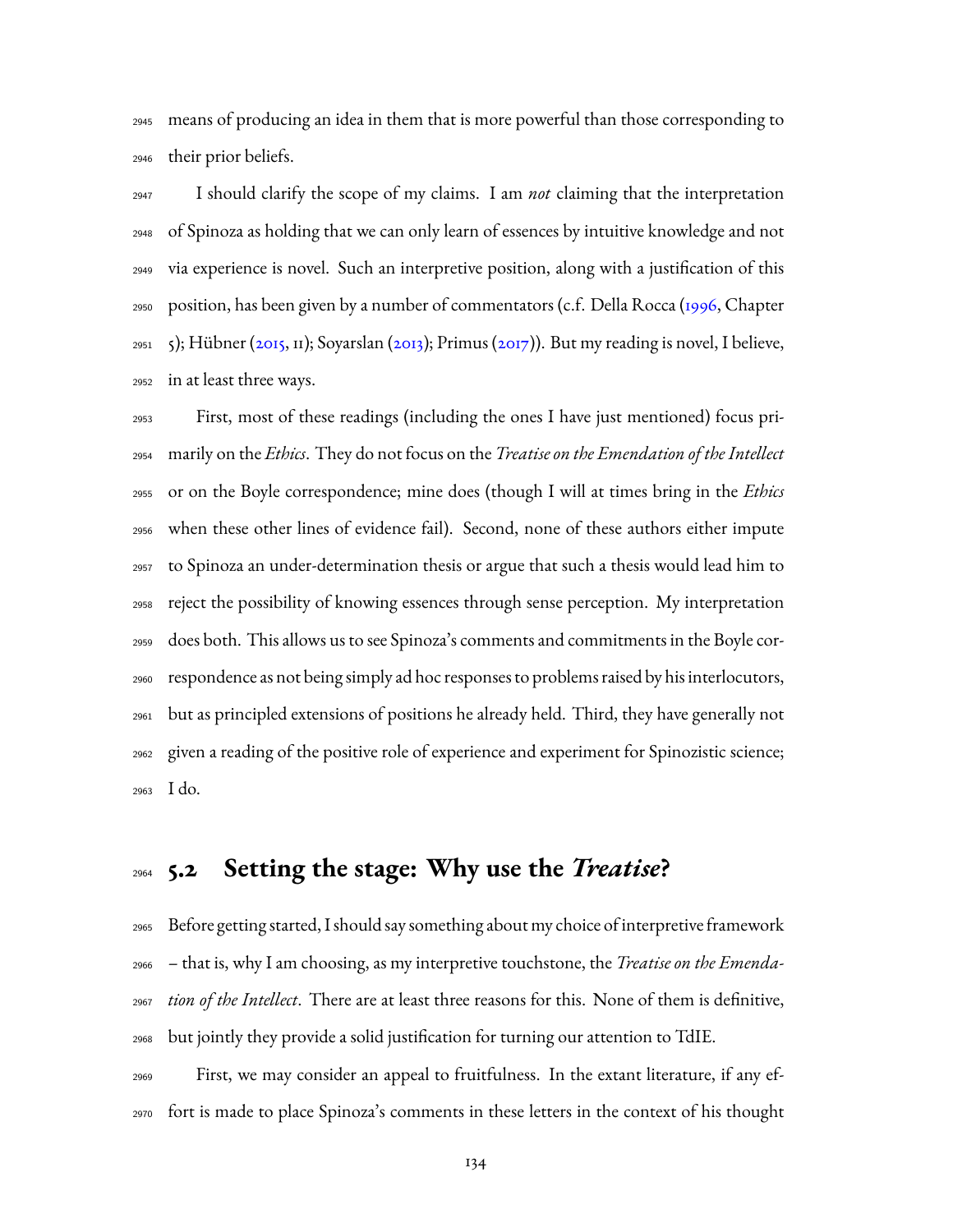971 more broadly, it is usually done by reading this correspondence against the *Ethics*.<sup>2</sup> (I will at times use the *Ethics* as an interpretive tool, but only when necessary – i.e., when the resources of the other texts in question are exhausted.) So in choosing another one of Spinoza's works as giving the intellectual framework of the correspondence, one may uncover new and perhaps useful insights into Spinoza's thought more generally. One of the great benefits of studying the history of philosophy is that one may be exposed to new avenues of thought, new conceptual categories, and new arguments. Surely, then, a new interpretation may be beneficial on those grounds.

 Second, we may consider a question of context. If one wishes not merely to discover interesting arguments but discern what a particular historical figure was indeed arguing, it is useful to place any particular argument or exchange against the broader context of what this figure thought at the time. Appeals to the *Ethics*, though perhaps useful, stand less of a chance of doing that, since they lie at a greater historical remove. When it comes to interpreting Spinoza's exchange with Boyle, then, where should we look? The obvious candidates are the extant letters written around the same time, the *Short Treatise*, and TdIE.[3](#page-137-1) 

 There is some evidence that Spinoza was at work writing a treatise that resembled the (unfinished) TdIE in some respect at the time of the correspondence we're examining. At the end of Ep. 6, Spinoza writes the following:

 As for your new question, how things have begun to be, and by what con- nection they depend on the first cause, I have composed a whole short work devoted to this matter and also to the emendation of the intellect. (C.1.188  $(993 \t / G.IV.36)$ 

<span id="page-137-1"></span><span id="page-137-0"></span>2. Schliesser [\(2018](#page-236-0)) primarily reads them against the *Tractatus Theologico-Politicus*.

<sup>3.</sup> I do not include his *Principles of Cartesian Philosophy*, since as the preface of that work indicates, Spinoza is there recapitulating Cartesian physics, much of which we know he did not agree with. Taking anything from PCP as stating Spinoza's own view, then, can really only be justified by looking to see whether he agrees with that view in other, contemporaneous works. Hence, I focus on these and leave to the side an examination of PCP.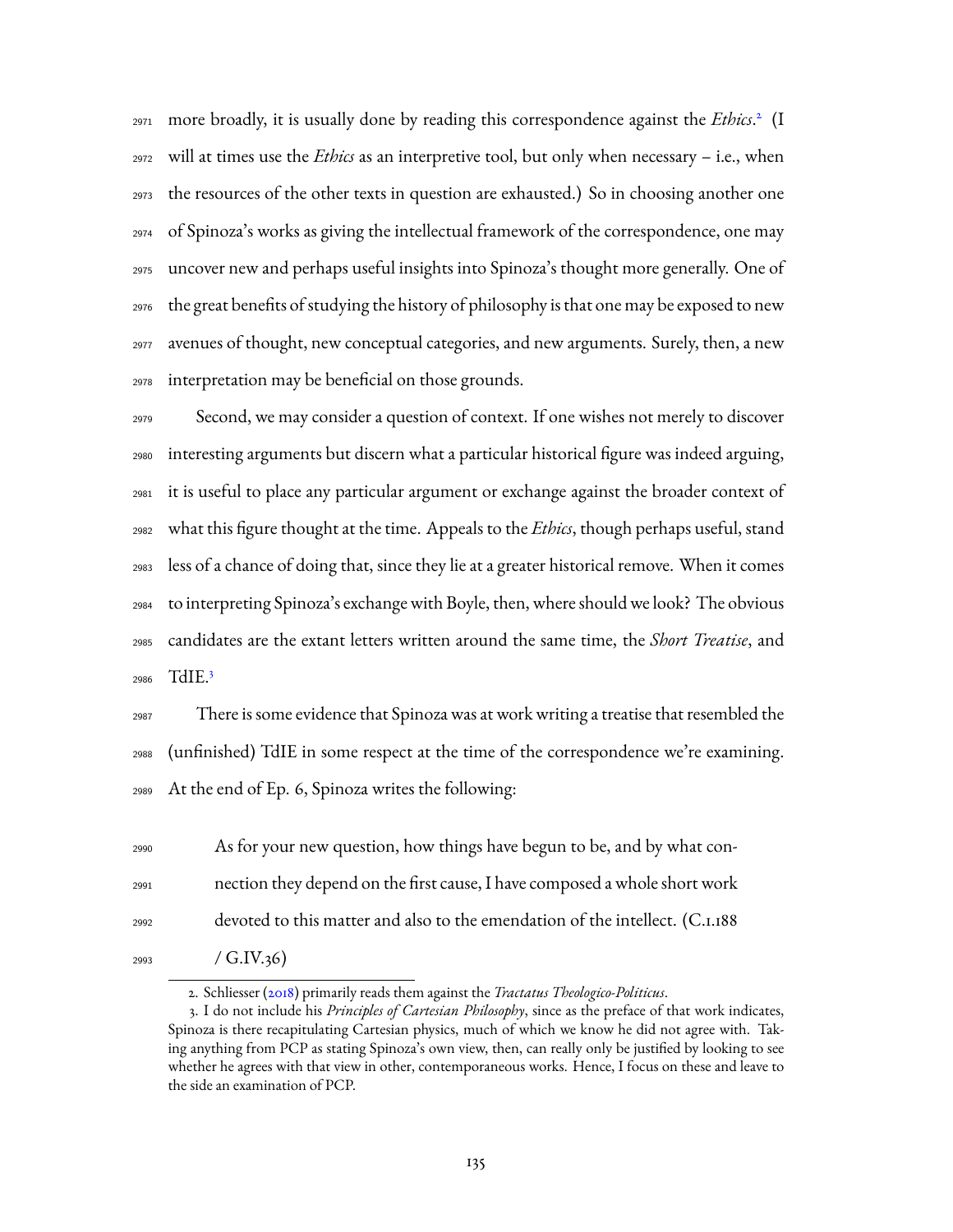A natural inference, given the specific phrasing, is that Spinoza is referring to a work at the very least containing what would become what we now possess as the*Treatise onthe Emendation of the Intellect*. If that is the case, then we might take the positions presented in TdIE as representative of Spinoza's positions at the time of the writing of Ep. 6. A version of the work mentioned above was underway by the mid-1660s at least. Curley (C.I.405) suggests that a first draft was near its end by 1665. Probably it was begun in the early 1660s (see Nadler([1999,](#page-234-2) 155); C.I.40).

On the other hand, Filippo Mignini (in, e.g, Mignini ([1979,](#page-233-1) [1987](#page-233-2))) argues that the work referred to in the above passage in Ep. 6 is the second part of KV, rather than TdIE. This is a common assumption of most contemporary Spinoza scholarship, with Piet Steenbakkers writing that "[m]ost [Spinoza] scholars now share this view." (Steen- bakkers([2021,](#page-236-1) 20–1)) If this is correct, then we cannot *automatically* assume that the contents of TdIE represent Spinoza's thoughts at the time of Ep. 6. I do think, however, that we may reasonably make the following hypothesis: where TdIE does not conflict with KV, we may (defeasibly) take TdIE to represent Spinoza's thoughts at the time of the correspondence.

 What motivates this hypothesis? Simply this: I think it is reasonable to hold that, if an historical philosopher writes a work that contains his or her doctrines on particular top- ics, and does not (at least not until a certain date) write anything which indicates that he or she has given these doctrines up, we should hold to the maxim that *qui tacet consentire videtur*. Hence, absent positive divergence in the period stretching from the composition of TdIE and the writing of the correspondence (and therefore, Spinoza's work on KV), we may infer that Spinoza still held to his positions on the questions involved in TdIE.

 As I will say later on in this chapter, there are (at least) three questions taken up in TdIE whose answers bear directly on arguments made in the Boyle correspondence. These are, first, Spinoza's arguments concerning the proper aims of the sciences; second, his categorization of the four kinds of cognition and his arguments concerning which of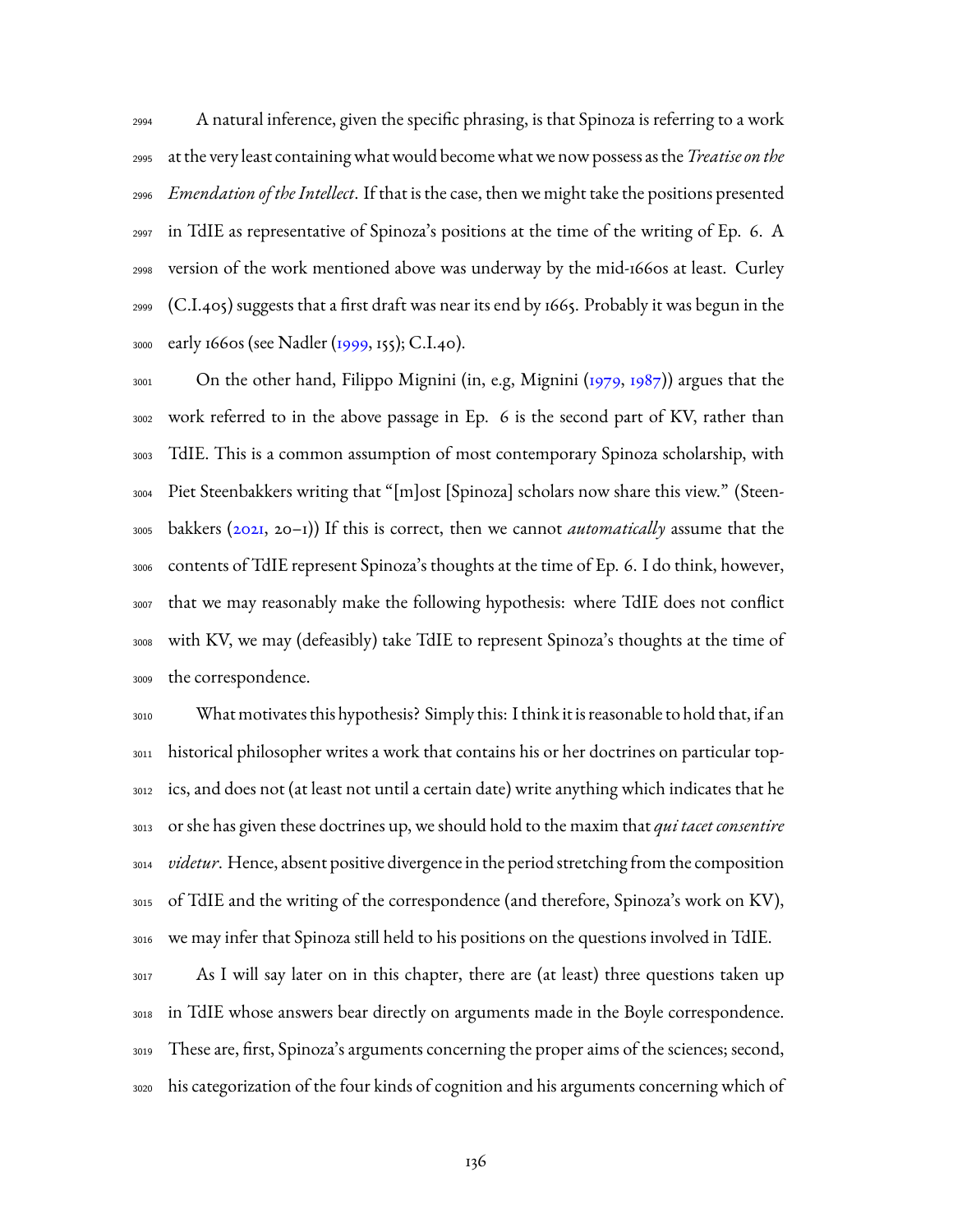these bears on the aims of the sciences; and third, his discussions towards the end of TdIE concerning essences. Of these, only one is touched on in any detail in KV: the four kinds of cognition, in KV II. When we examine these later on in the chapter, I will discuss the points of continuity between TdIE and KV, and argue that, for my purposes, we may treat the doctrine expressed in TdIE as indicative of what was held at the time of Ep. 6. For now, then, we assume merely that in the other two points, Spinoza thought the same things when writing Ep. 6 as he did when writing TdIE.

 Third, and finally, there is a question of aptness of topic. All of what I have written in this section is not to say that there is *no* discontinuity between KV and TdIE, or that there might not be valuable points to be gleaned by instead using KV as an interpretive framework. It is true, however, thatKV is simply devoted to a different topic than is TdIE. As we will see, TdIE is a treatise on method, or "on the way by which [the intellect] is best directed toward the true knowledge of things." (C.I.7 / G.II.35) KV on the other hand is, as has sometimes been noted, a sort of proto-*Ethics*. The two parts of it concern, in order, "God, and what pertains to him," (C.I.61 / G.I.15) and "a Perfect Man, capable of uniting himself to God." (C.I.93 / G.I.51) If, then, we wish to inquire which of Spinoza's works to consult when trying to figure out the broader methodological implications of his specific arguments given in the Boyle correspondence, we should (all else being equal) look at works which deal substantially with methodology. In other words, in this case and on this count (and not necessarily on any others) we should look to TdIE instead of KV.

## **5.3 Background of the correspondence**

 We have no reason to believe Spinoza and Boyle ever met. Spinoza was acquainted, how- ever, with Henry Oldenburg, an active member of the the Royal Society, with whom he kept up a correspondence between 1661 and 1676 with a hiatus between 1665 and 1676. The first report we have of their meeting is in August 1661, when Oldenburg writes (in Ep. 1) of a meeting between him and Spinoza in Rijnsburg, where they "talked about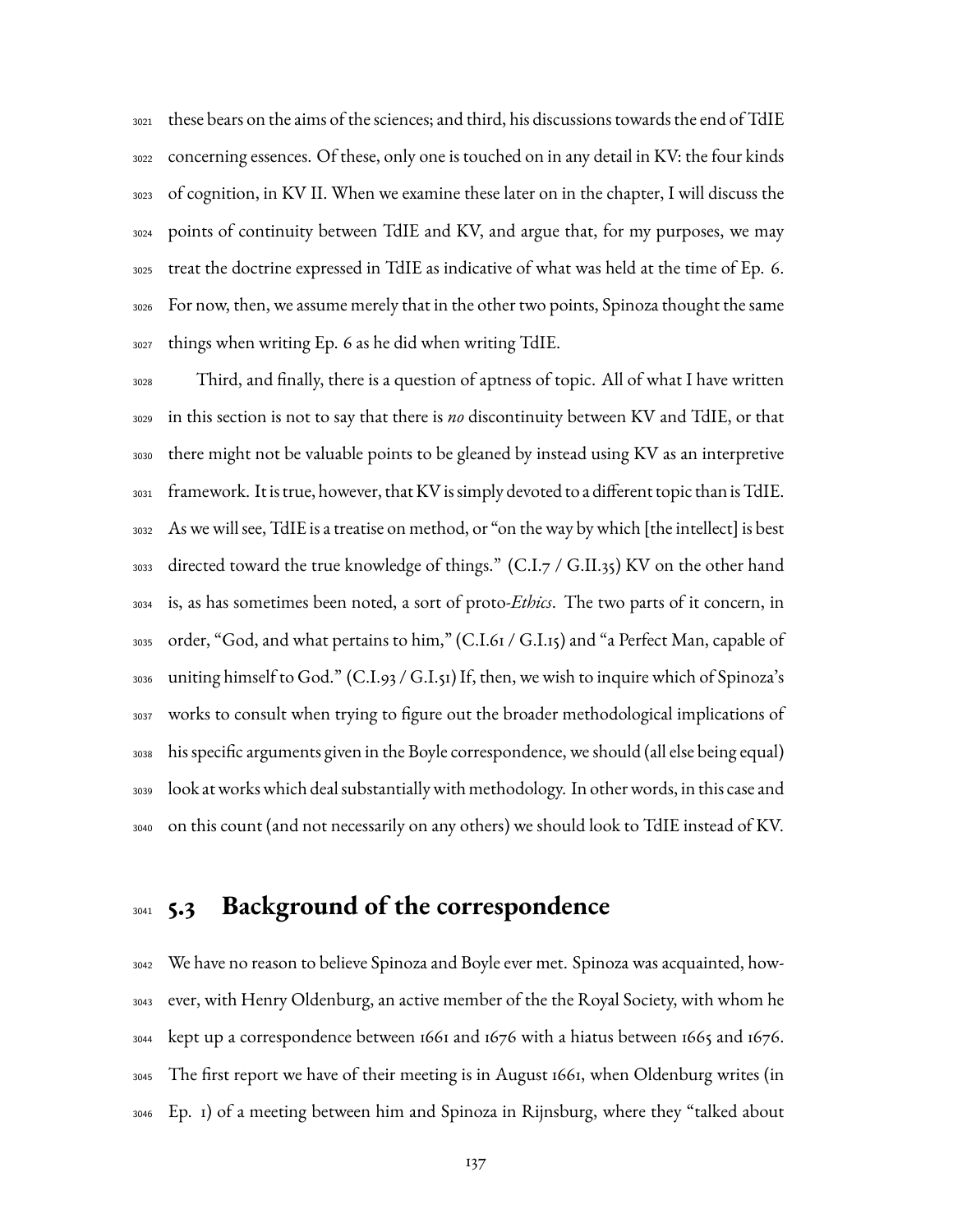God, about infinite Extension and Thought, about the difference and agreement of these attributes, about the way the human soul is united with the body, and about the Principles of the Cartesian Philosophy and of the Baconian."[4](#page-140-0) (C.163-4 / G.IV.5-6) (C.I.163-4 / G.IV.5-6) In this letter, Oldenburg informs Spinoza that there is a new work on the presses, "written by an English Noble of exceptional learning", which makes a treatment of "the nature of air and its Elasticity…of Fluidity, Solidity, and the like." By October 1661, Oldenburg had sent the letter. The version that he sent to Spinoza was almost cer- tainly the Latin translation, *Tentamina quaedam physiologica*, since Spinoza (by his own admission; see Ep. 26 (C.I.394 / G.IV.159)) could not understand English.

 Boyle, for his part, had met Oldenburg when the latter was serving as tutor for Boyle's [5](#page-140-1)7 nephew, Richard Jones. They would stay in close contact for the rest of Boyle's life.<sup>5</sup> In addition to his prodigious skill as an experimentalist and chemist, Boyle was an accom- plished scientific methodologist. Inspired by Roger Bacon, he coined the term "crucial experiment", referring to experiments which decide between competing hypotheses. He detailed his approach to scientific method in the preface of *Defence of the Doctrine Touch- ing the Spring andWeight of Air*: "[I]t was not my chief Design to establish Theories and Principles, but to devise Experiments, and to enrich the History of Nature with Obser-vations faithfully made and deliver'd."(Boyle [\(1662,](#page-223-0) Preface))

 Here, Boyle is placing himself squarely among the ranks of those who practiced "ex- perimental natural philosophy". Peter Anstey characterizes this school thus: "experimen- tal natural philosophy involves the collection and ordering of observations and experi- mental reports with a view to the development of explanations of natural phenomena  $\frac{3069}{2009}$ based on these observations and experiments." (Anstey ([2005,](#page-225-0) 215)) This is in contrast to speculative natural philosophy, "the development of explanations of natural phenomena  $_{3071}$  without prior recourse to systematic observation and experiment." (Anstey [\(2005](#page-225-0), 215))

<span id="page-140-0"></span><sup>4.</sup> For a more detailed examination of this initial meeting and of Spinoza's stay at Rijnsburg, see Nadler [\(1999,](#page-234-2) 213-4, Chapter 8).

<span id="page-140-1"></span><sup>5.</sup> See Buyse([2013a,](#page-226-0) §1). The entire paper provides a very thorough background to the "correspondence".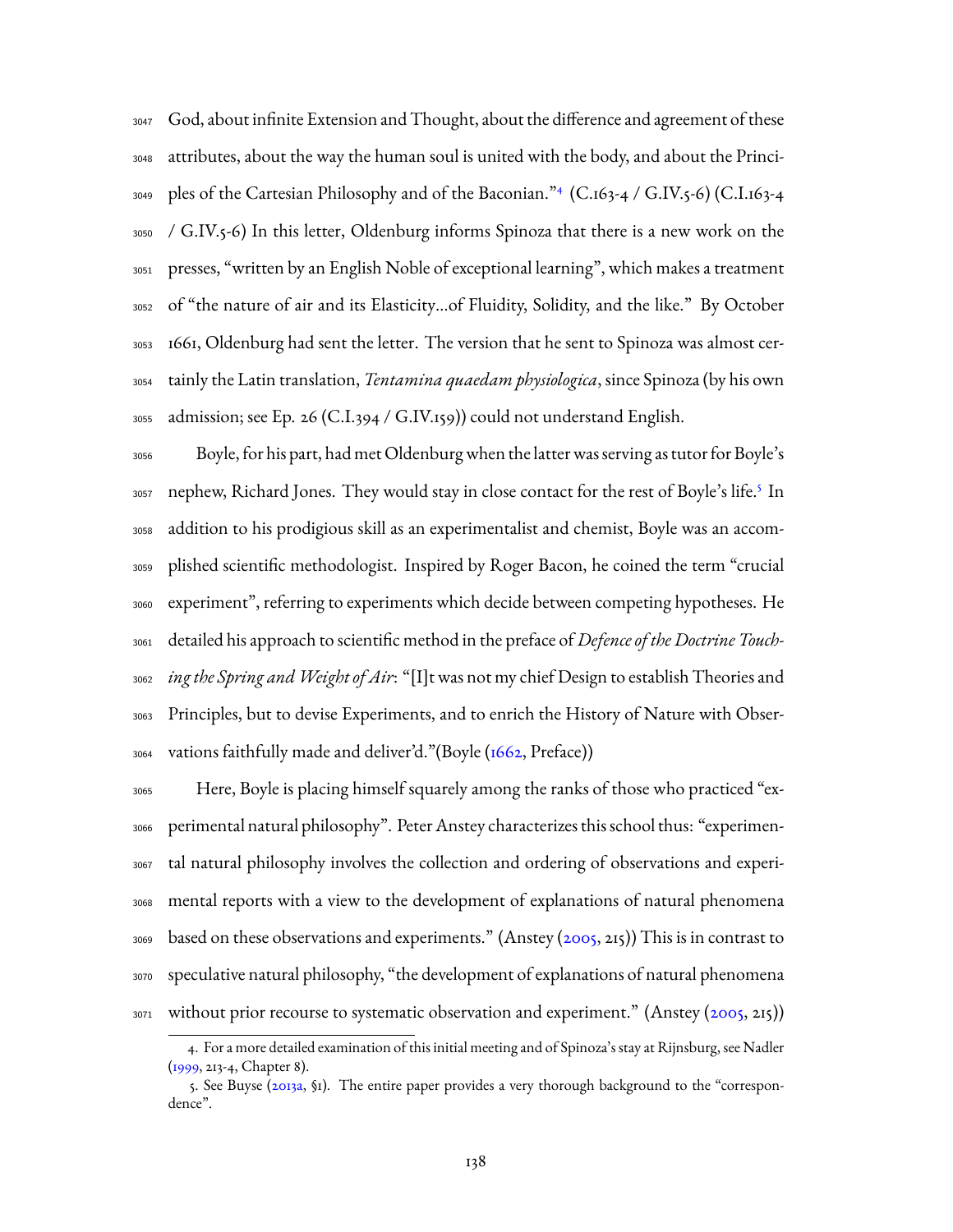For Boyle, the importance of hydrostatic investigations extended beyond proving that certain regularities obtain in nature to an explanation why they "ought to be so." The first task was largely mathematical. The second was 3076 the province of natural philosophy. (Sargent [\(1995](#page-235-0), 66–7))

 Boyle's emphasis on experiment, and ingenuity as an experimentalist, made him the ideal foil for Spinoza, who – as I will now go on to argue – held a collection of views which fit the profile of a speculative natural philosopher quite well.<sup>[6](#page-141-0)</sup> 

## **5.4 Ep. 6**

### **5.4.1 Spinoza on Boyle's experiments on niter**

 The essay in *Certain Physiological Essays* we will treat, *A Physico-Chymical Essay, con- taining An Experiment with some Considerations touching the different Parts and Red- intigration of Salt-Petre* (henceforth *Physico-Chymical Essay*) is devoted to an extensive treatment of some experiments Boyle carried out on "niter" (probably potassium nitrate), "fixed niter" (probably potassium carbonate), and "spirit of niter" (probably nitric acid). Curley describes (C.I.173n15) the experimental procedure as follows:

| 3088 | Boyle melted niter in a crucible, added a live coal which kindled the niter,    |
|------|---------------------------------------------------------------------------------|
| 3089 | and continued adding coals until the kindling stopped. The mixture was          |
| 3090 | then heated further until all 'the volatile part' escaped. The remaining 'fixed |
| 3091 | niter' was then divided into two parts. Boyle dissolved one part in water,      |
| 3092 | then added drops of 'spirit of niter.' This was continued until the effer-      |
| 3093 | vescence stopped. The other part was treated similarly, except that the fixed   |

<span id="page-141-0"></span><sup>6.</sup> This contrast between Boyle the experimentalist and Spinoza the rational naturalist is also noted in Hall and Hall [\(1964](#page-230-4)).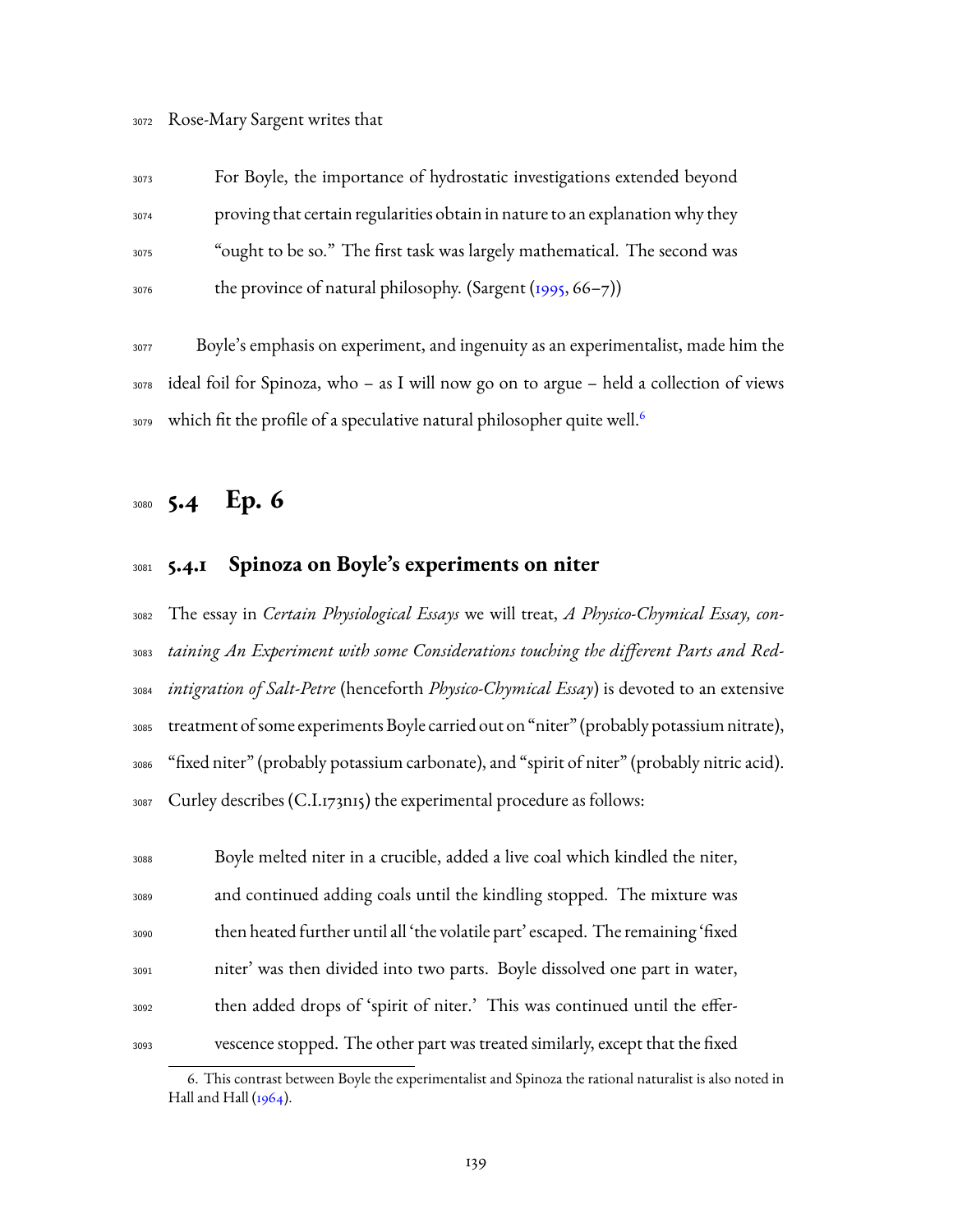niter was not first dissolved in water. Each solution was then set to evaporate near an open window. The first solution crystallized in a few hours, yield- ing niter. The second solution crystallized very slowly, but after water was added and the solution was evaporated, niter crystals were also produced.[7](#page-142-0) 

 Oldenburg reports (in Ep. 11) that according to Boyle, the experiment described in *Physico-Chymical Essay* has two purposes. First, Boyle wanted to demonstrate that "the doctrine of Substantial Forms and Qualities, received in the Schools, rests on a weak foun- dation." (C.I.197 / G.IV.48) He writes in the preface to *Some Specimens of an Attempt to make Chymical Experiments* (one of the constituent essays of *Certain Physiological Es- says*) that he intends to illustrate that the phenomena he is investigating "may be at least plausibly explicated without having recourse to inexplicable forms, real qualities, the four Peripatetick Elements, or so much as the three Chymical Principles". (Boyle [\(1669,](#page-223-1) 123)) Second, Boyle wanted to show that "what [the Schools] call the specific differences 3107 of things can be referred to the size, motion, rest, and position of the parts." (C.I.197) G.IV.48-9) In his own words, "his Experiment seems to afford us an instance by which we may discern thatMotion, Figure, and Disposition of parts, and such like primary and me- chanical Affections (if I may so call them) of Matter, may suffice to produce those more secondary Affections of Bodies which are wont to be called Sensible Qualities." (*Physico- Chymical Essay* §12) Therefore, the experiments show that the mechanical hypothesis is 3113 superior to that of the Schools.<sup>[8](#page-142-1)</sup> These are two separate aims, since Boyle could show the inadequacy of the Scholastic account without showing the adequacy of the mechanical one.

 The hypothesis that Boyle takes his experiments to support is that salt-petre is pro-duced by the concurrence of two sorts of bodies (one a salt, the other a spirit), neither

<span id="page-142-1"></span><span id="page-142-0"></span><sup>7.</sup> For a more thorough discussion of the experiment, see Banchetti-Robino([2012\)](#page-226-1).

<sup>8.</sup> That Robert Boyle was a mechanist is not in much question. Whether Spinoza was one, however, is more controversial. Buyse([2013b,](#page-226-2) [2020\)](#page-226-3) and Schliesser([2018\)](#page-236-0) say no, while Chalmers [\(2009,](#page-227-1) 109), Martin [\(2018\)](#page-232-2), and Clericuzio (Clericuzio([1990](#page-227-2), 574ff); Clericuzio([2000](#page-227-3), 129ff)) say yes. Taking a side in this debate is well beyond the scope of this chapter.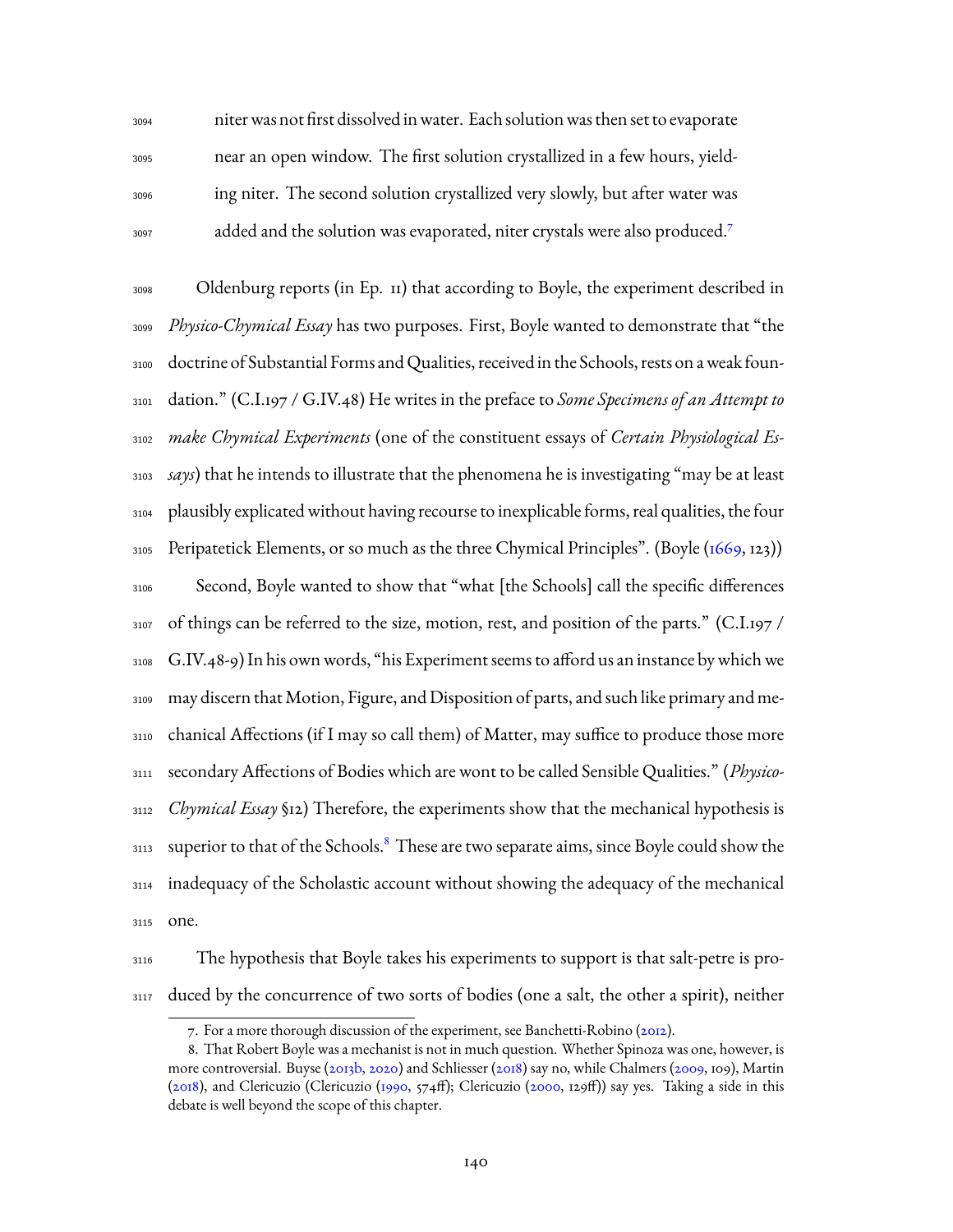of which is inflammable. (*Physico-Chymical Essay* §20) Spinoza takes this to be a thesis about the nature of niter, but he does not think the observations Boyle has made confirm this thesis.

 Against Boyle's hypothesis, according to Spinoza all one needs to explain this phe- nomenon is one kind of body, with different modifications – namely, one group of these bodies is at rest, and the other is in motion. The "fix'd Salt", which Boyle took to be one of the two distinct kinds of bodies constituting the nature of niter, Spinoza proposes to  $_{3125}$  treat merely as an impurity. (C.I.174 / G.IV.17)

 In this hypothesis, Spinoza thinks he has an explanation for some of the chief differ- ences between niter and spirit of niter. The phenomena he gives an explanation for in terms of his own hypothesis are: the reconstitution of niter, the difference of taste be- tween spirit of niter and reconstituted niter, and the difference in flammability between niter and spirit of niter.

 Spinoza then passes to three experiments which offer some illustration of his explana- tion. We will not deal with these in great detail, except to note something odd about the 3133 language he uses. Earlier on in the letter (C.I.174 / G.IV.17) he announces his intention to give the simplest explanation of the phenomena, and also to "add two or three quite allow easy experiments which in some way [aliquo modo] confirm this explanation".<sup>[9](#page-143-0)</sup> With re- spect to each of the experiments, Spinoza does *not* say that these experiments show that his hypothesis is correct. He says that these experiments "seem to confirm [*comprobare videntur*] this explanation." (C.I.176 / G.IV.21) In drawing conclusions from the first experiment, he says that "I seem to be able to infer [*videor posse concludere*]" two things, and only with respect to the third conclusion does he say that "from this it follows that [*ex quo concluditur*]", abandoning the "seem" construction. (C.I.177 / G.IV.22) He says

<span id="page-143-0"></span><sup>9.</sup> Indeed, it might be that these experiments are not experiments properly speaking (in the technical sense used today, or even in the sense of what Boyle carried out), but rather are a part of "daily experience," which further diminishes their epistemic status. Macherey [\(1995](#page-232-3), 749–51) makes essentially this point, and he is certainly right to note that "from Spinoza's point of view, experience ought to be kept in a complementary and purely illustrative role, which subordinates it to the consideration of reasons and causes." (Macherey( $1995, 751$ ); translation my own).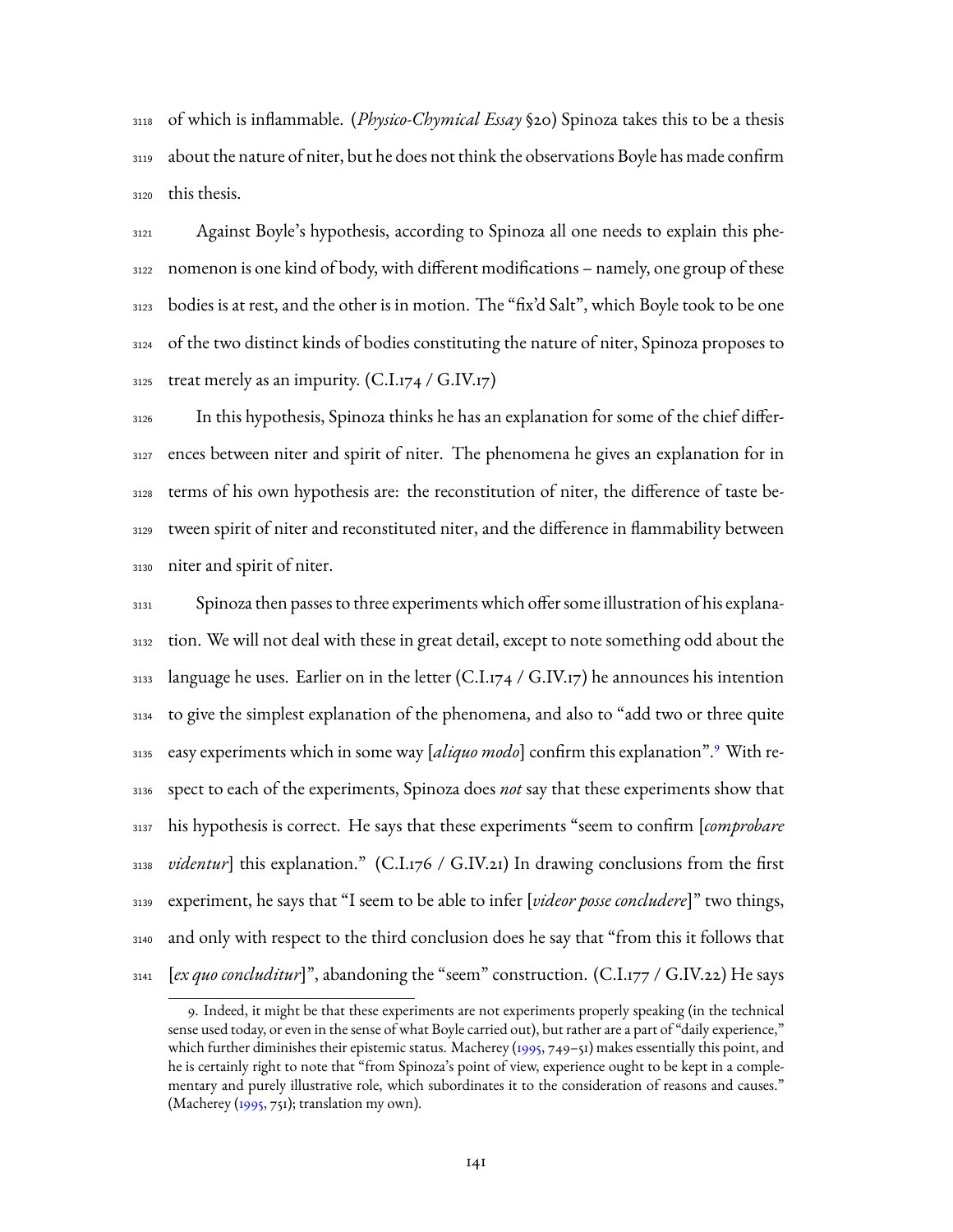of the second experiment that it "seems to show [*ostendere videntur*] that the fixed parts are only impurities in the Niter", and of the third experiment that it "seems to indicate [*indicare videtur*] that, when the particles of the spirit of Niter lose their motion, they  $_{3145}$  are made inflammable." (C.I.177 / G.IV.23)

 What are we to make of this coy and hesitant language? What is the function of these experiments, if *not* to prove or demonstrate definitively a preferred hypothesis? I think we find a clue in Ep. 13. By this time, Oldenburg had conveyed Spinoza's criticisms to Boyle, and (in Ep. 11) had conveyed Boyle's responses back to Spinoza. In responding to Boyle, Spinoza writes that he offered these experiments "to confirm my explanation – not absolutely [*non ut absoluto*], but as I expressly said *to some extent*." (C.I.209 / G.IV.66) He continues, after a few lines:

 As I expressly said, I did not offer these experiments that I might confirm absolutely [*prorsus confirmarem*] what I said. It was only that these experi- ments, which I had said and showed to agree with reason, seemed to confirm those things to some extent [*aliquo modo confirmare viderentur*]. (C.I.210 / G.IV.66)

 This, I think, is a clue to what is motivating Spinoza's view of experiment. This view is a bit more clearly demonstrated in Ep. 13. But, before giving a thorough analysis (which we will do in a later section) it will be useful to examine Spinoza's general views about the method and aims of the sciences, as well as his epistemology, at the time of Ep. 6. In other words, as I argued in an earlier section, we should look to TdIE.

## **5.5 Knowledge, Essence, and Method in TdIE**

 What sets TdIE apart from other contemporary or near-contemporary texts on method is Spinoza's aim. It is useful to contrast him with one of his predecessors and influences, Thomas Hobbes. Hobbes' account of both the proper aim and method of philosophy is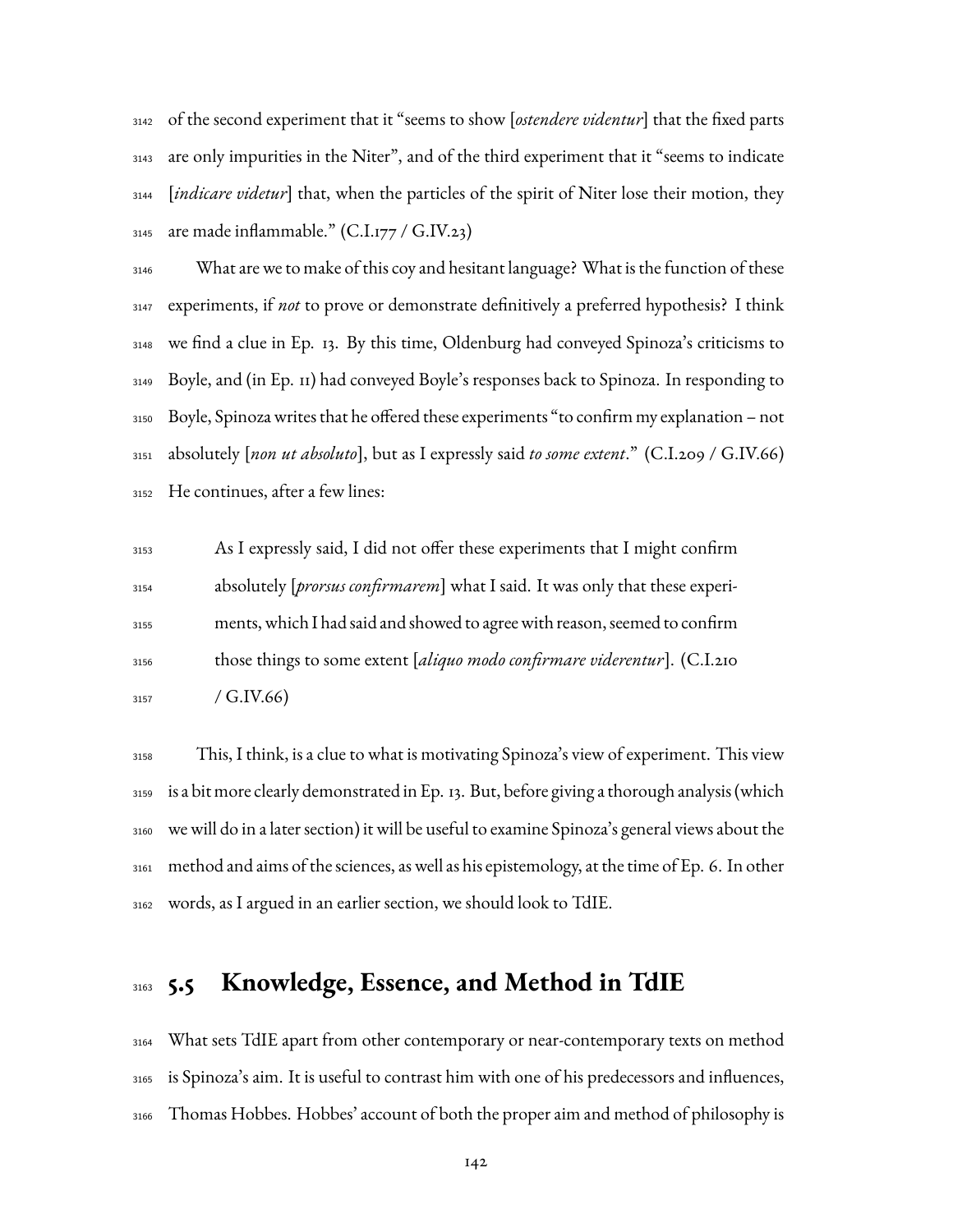found in Chapter 1 of *De corpore*. According to him, the proper method of philosophy, depending on the particular topic of inquiry, is either analytical or synthetical. (EW I 66) The analytical method "proceeds from sense to the invention of principles." (EW I  $75$ ) It is in this way that the first principles of the sciences are discovered. The syntheti- $_{3171}$  cal method, on the other hand, moves from principles to the characteristics of individual things – for instance, what the properties of matter are, or whether any particular appear-ance is a material body or a mere accident.<sup>[10](#page-145-0)</sup> 3173

<sup>3174</sup> The general aim of any philosophy we conduct by this method, according to Hobbes, <sup>3175</sup> is

<sup>3176</sup> [T]hat we may make use to our benefit of effects formerly seen; or that, 3177 by application of bodies to one another, we may produce the like effects of <sup>3178</sup> those we conceive in our mind, as far forth as matter, strength, and industry,

 $_{3179}$  will permit, for the commodity of human life. (EW I 7)

 $_{3180}$  Or, in slogan form: "The end of all knowledge is power." (EW I 7)

 Contrast this with Spinoza's account. According to his system, the proper end of human endeavor (science included) is blessedness: "[L]ove toward the eternal and infinite thing feeds the mind with a joy entirely exempt from sadness. This is greatly to be desired,  $_{3184}$  and to be sought with all our strength." (C.I.9 / G.II.7)

<sup>3185</sup> One might well ask whether something like Hobbes' position is true of Spinoza as  $_{3186}$  well. He writes in EIIIp12 (C.I.502 / G.II.150) that "the Mind, as far as it can, strives to <sup>3187</sup> imagine those things that increase or aid the Body's power of acting." And at the end

<span id="page-145-0"></span><sup>10.</sup> Lodewijk Meijer discusses this distinction between analytical and synthetic methods in the preface to *Principles of Cartesian Philosophy*, and he attributes this knowledge to Spinoza. (C.I.226 / G.IV.129) The particulars of the method, however, are likely to be Cartesian rather than Hobbesian, given the direct reference Meijer makes to the Second Objections and Replies. Furthermore, the analytic method referenced in this preface is described to be one which "shows the true way by which the thing was discovered, methodically, and as it were a priori." (C.I.226/ G.IV.129) The synthetic method, on the other hand, "uses a long series of definitions, postulates, axioms, and problems." (C.I.226 / G.IV.129) This does not seem perfectly to track the distinction we see Hobbes making above, where the analytical method moves from sensations to principles. While the differences in method between Descartes and Hobbes are extremely interesting, they are not within the scope of this chapter.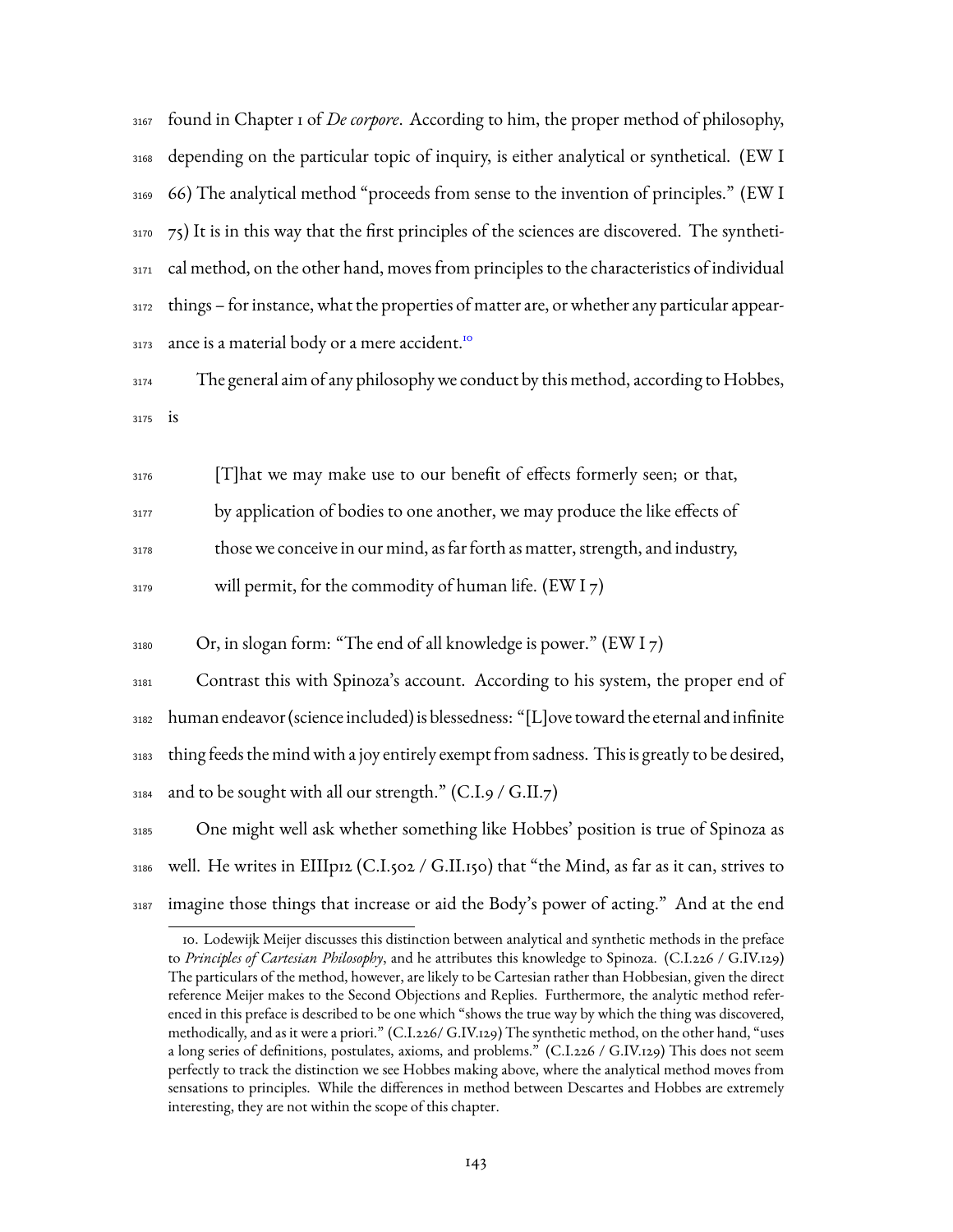of EIVpref (C.I.545-6/ G.II.208), he tells us that "when I say that someone passes from a lesser to a greater perfection…[I mean that] his power of acting, insofar as it is understood through his nature, is increased or diminished." This is a fair point, but it is not clear that Spinoza has such a doctrine in mind in TdIE. There the highest good is a person's arrival at a human nature "much stronger and more enduring than his own" (C.I.10/ G.II.8); this nature is said to be "the knowledge of the union that the mind has with the whole of nature." (C.I.11 / G.II.8) Certainly there is emphasis on the strength (and hence, one might think, the power) of this nature, but it does not seem that its essential characteristic is its power, as in the *Ethics*. Rather this nature (and hence the perfection and blessedness) is a sort of recognition of the mind's place in the cosmos.

 He goes on: "This, then, is the end I aim at: to acquire such a nature, and to strive that many acquire it with me." (C.I.11 / G.II.8) It is this dominant aim that dictates his 3200 method and subordinate aims. The ones he enunciates are (C.I.II / G.II.9):

1. "[T]o understand as much of Nature as suffices for acquiring such a nature."

- $_{3203}$  2. "[T]o form a society of the kind that is desirable, so that as many as possible may attain it as easily and surely as possible."
- 3. "[To pay attention] to Moral Philosophy and to Instruction concerning the Edu-cation of children."
- 4. "[To work out] the whole of Medicine."
- 5. "Mechanics is in no way to be despised."

 Before this can be done, Spinoza says that "we must devise a way of healing the intel- lect, and purifying it, as much as we can in the beginning, so that it understands things successfully, without error and as well as possible." (C.I.11/ G.II.9) Because he wishes to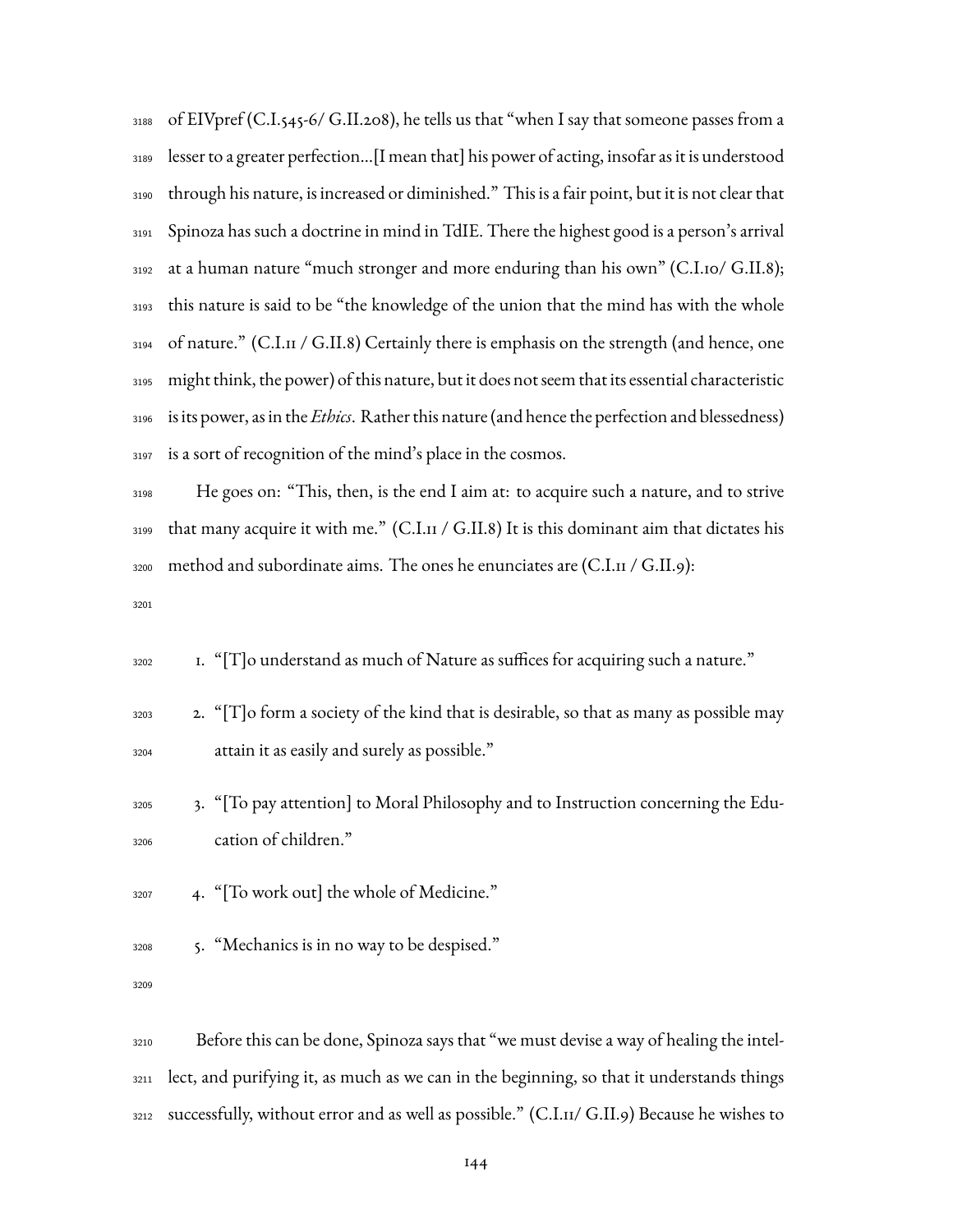"direct all the sciences toward one end and goal, viz. that we should achieve…the highest human perfection…anything in the sciences which does nothing to advance us towards  $_{3215}$  our goal must be rejected as useless". (C.I.11 / G.II.9)

 This point is important for my reading of these texts. Whether or not sense per- ception (and hence all experience related to sense perception, be it simple experiences or highly structured experiments) has high or low epistemic value, or whether or not we should draw scientific laws from experimental evidence, is ultimately going to be de- termined by whether or not these methods will contribute towards the blessedness of humanity. And, as we will see, if these are found wanting on this score, they are to be rejected. Consequently, I think properly to understand the conditions Spinoza sets on knowledge in general, and knowledge of essences in particular, one needs to understand the motivation for these restrictions.

### **5.5.1 Perception and its types**

 At C.I.12-3 / G.II.10, Spinoza introduces a four-fold distinction amongst types of percep-3227 tion (and the corresponding kind of cognition).<sup>[11](#page-147-0)</sup> These distinctions rest on the modes of perception by which we come to acquire this cognition. I will categorize these modes as follows:

**Type One**: "Perception we have from report or from some conventional sign."

<span id="page-147-0"></span><sup>11.</sup> I render "cognitio" as "cognition", rather than "knowledge". I am not unique in doing this. Kisner and Silverthorne's recent translation of the *Ethics* (Spinoza [\(1677/2018\)](#page-225-0)) renders the relevant passages in EIIp40s using "cognition" instead of "knowledge". And the most recent critical edition of the text of the *Ethics*, Spinoza [\(1677/2020\)](#page-225-1), translates its occurrences in EIIp40s as "connaissance," rather that "savoir," which emphasizes its distinction from a propositional knowing-that. This is perhaps not overly consequential as regards TdIE, but that will nonetheless be my practice. It is, however, reflective of the fact that the early moderns often meant very different things by *scientia*, *cognitio*, and their cognates than do modern epistemologsts. An important exposition of this view is Carriero [\(2013](#page-227-0)). See also Antognazza([2020\)](#page-226-0), which categorizes what we would today call "knowledge" as a mode of cognition importantly different, and indeed different in kind, from belief (especially relevant are pp. 11-2).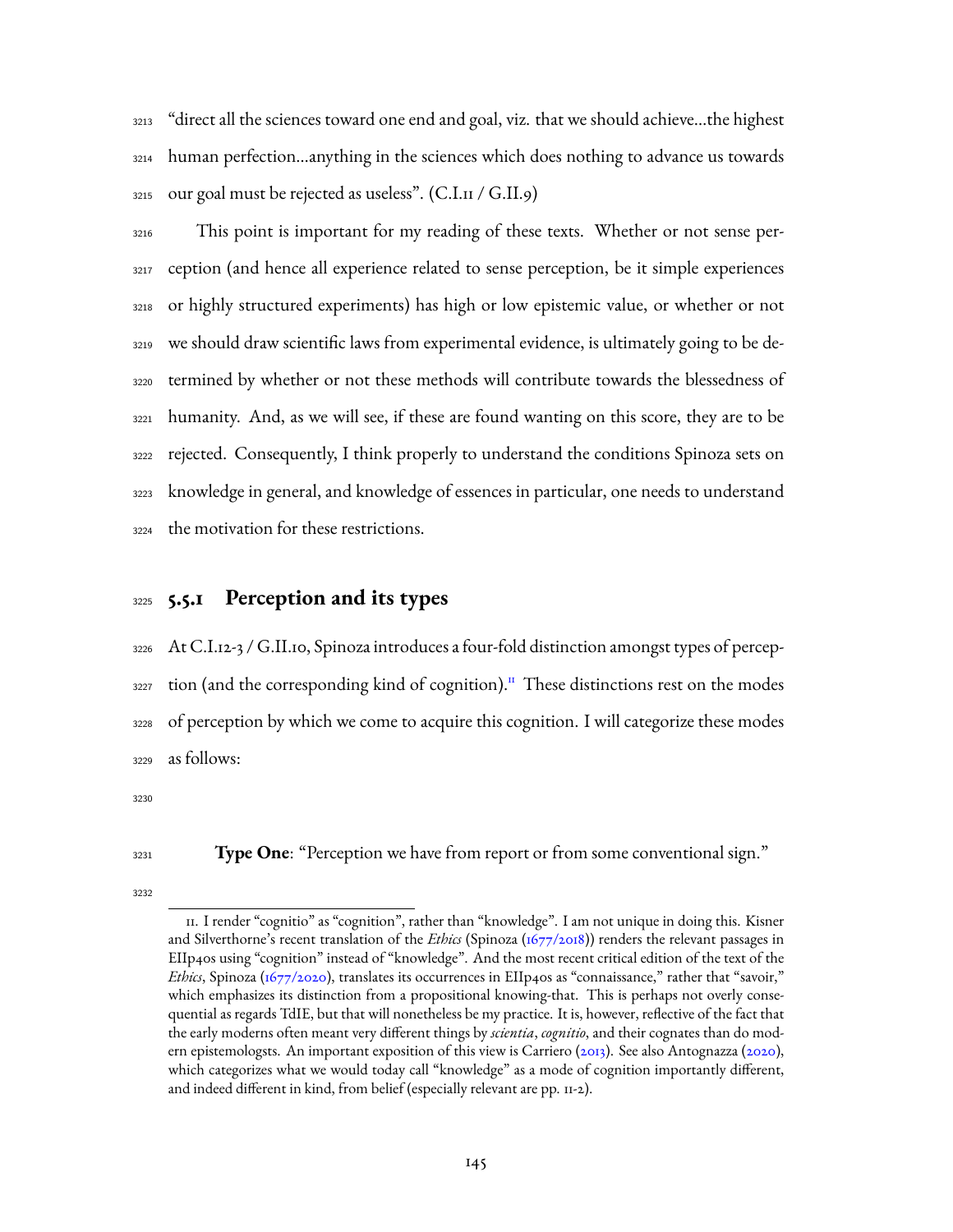| 3233 | <i>Examples</i> : the date of our birth, who our parents were, and other things that    |
|------|-----------------------------------------------------------------------------------------|
| 3234 | under ordinary circumstances we never doubt                                             |
| 3235 |                                                                                         |
| 3236 | Type Two: "Perception we have from random experience [experientia vaga], that           |
| 3237 | is, from experience that is not determined by the intellect."                           |
| 3238 |                                                                                         |
| 3239 | <i>Examples</i> : that we will die, that oil feeds fire, that water puts it out, that a |
| 3240 | dog is a barking animal, that man is a rational animal.                                 |
| 3241 |                                                                                         |
| 3242 | Type Three: "Perception that we have when the essence of a thing is inferred from       |
| 3243 | another thing, but not adequately. This happens, either when we infer the cause         |
| 3244 | from some effect, or when something is inferred from some universal, which some         |
| 3245 | property always accompanies."                                                           |
| 3246 |                                                                                         |
| 3247 | <i>Examples</i> : when we infer, from the fact that we get sensory experience through   |
| 3248 | only a single body, that the soul is united to one and only one body; when              |
| 3249 | we know the nature of our vision, and in particular that it presents nearer             |
| 3250 | objects as larger and distant objects as farther, we come to know that the real         |
| 3251 | dimensions of the sun differ from its apparent dimensions.                              |
| 3252 |                                                                                         |
| 3253 | <b>Type Four:</b> "Perception we have when a thing is perceived through its essence     |
| 3254 | alone, or through cognition of its proximate cause."                                    |
| 3255 |                                                                                         |
| 3256 | <i>Examples</i> : that two and three are five, that parallel-ness is transitive, &c.    |
| 3257 |                                                                                         |
|      |                                                                                         |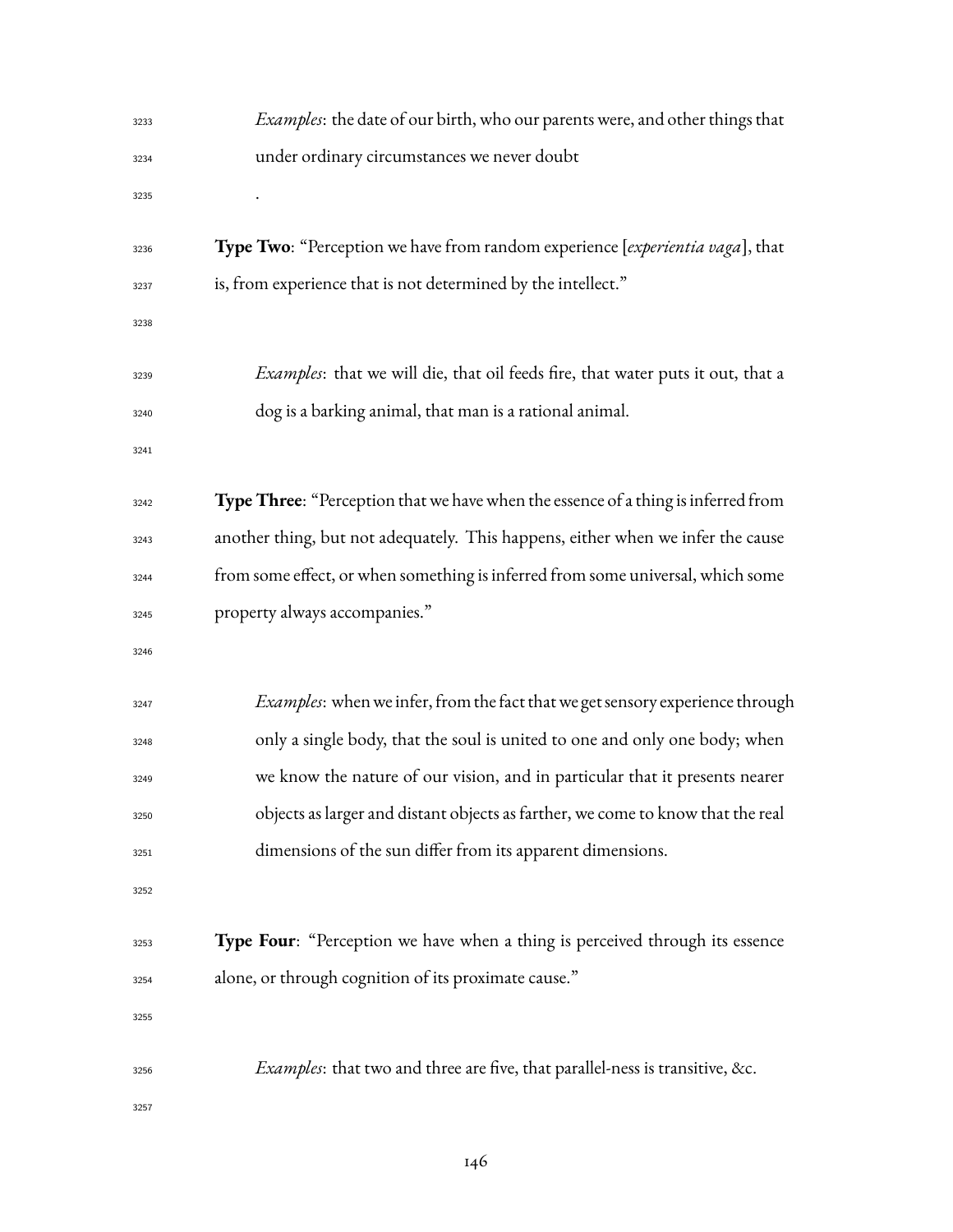In general, I will use the locution "**Type One** cognition" to refer to cognition gained through **Type One** perception, and so forth for the others. Whenever I say "experience" unmodified, I will be referring to the type of experience that Spinoza references in his de- scription of**Type Two**. Further, in reference to**Type Two** perception, Spinoza says that it has the name "random experience" because it "presents [itself] by chance, and we have no other experiment which attacks it, and hence it remains in us, as it were, unshaken." 3264 (G.II.10)<sup>[12](#page-149-0)</sup> Here I think the use of "other experiment [aliud...experimentum]" most nat- urally suggests that Spinoza thinks that whatever that experiment is, it is of a kind with the initial instance of **Type Two** perception (else why add the qualifier "other"?). As a result, going forward I will take any use of "experiment" to single out, not a perception in a distinct perceptual class from a **Type Two** perception, but an additional **Type Two** perception

 What the distinction between **Type Three** and **Type Four** cognition is supposed to be is clear enough, but its importance is not. In two footnotes, Spinoza makes two 3272 points which bring this importance out. In the first (C.I.13nf / G.II.10nf), he makes the following point: While **Type Three** perception can let us make true inferences, and can yield ideas of a thing with accurate content, it will not allow us to gain a complete char- acterization of a thing's essence. In the case of inferring cause from effect, we will only be able to infer as much from the cause as we find in the effect. According to Spinoza, when <sup>3277</sup> this happens we are only able to make very broad inferences, such as "therefore there is something which has caused this effect". This tells something about the nature of the thing in question, but it does not suffice to narrow it down: as far as the ordinary course of nature goes, an event may have infinitely many potential causes. (C.I.41 / G.II.36) In the second footnote, Spinoza remarks that

- 
- 

Although such a conclusion is certain, it is still not sufficiently safe, unless

we take the greatest care. For those who do not take such care will imme-

<span id="page-149-0"></span><sup>12.</sup> The translation here is my own, because I think that Curley's translation importantly misconstrues the text; it sequesters off the last clause into its own separate sentence, and drops the "tanquam" altogether.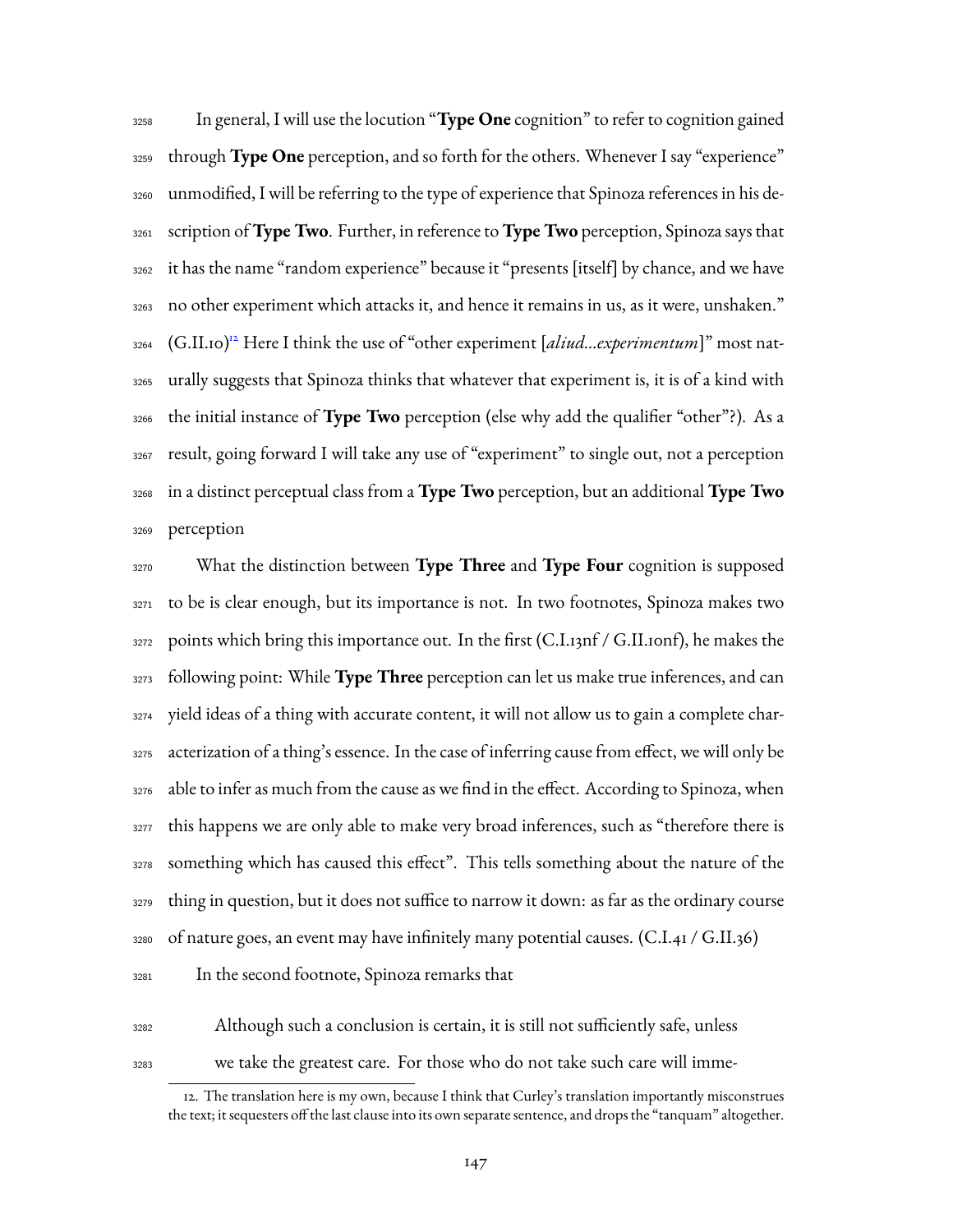diately fall into errors. When things are conceived so abstractly, and not through their true essence, they are immediately confused by the imagina- tion. What in itself is one, men imagine to be many. For to the things they conceive abstractly, separately, and confusedly, they give names which they use to signify other more familiar things. Hence they imagine these things in the same way as they are accustomed to imagine the things to which the names were first given. (C.I.14nh / G.II.12nh)

 The conclusion that Spinoza is speaking of here is that the soul is united to the body. The ground of this inference is the fact that "we clearly perceive that we feel such a body, and no other". We may infer that there is some sort of union between the body and soul from this sensation, but we will not learn anything about this union from this inference other than what we have learned in the sensation initially. And when this union is con- ceived of abstractly, it is susceptible of much more confusion by the imagination. from  $_{3297}$  this work of the imagination that fictitious and false ideas arise. (C.I.36-7 / G.II.32)

 It may not be clear why all of these types of cognition mightn't contribute something towards the achievement of our goal. But it is important to recognize that Spinoza's views on epistemology are driven by his views on method and the aims of the sciences. He claims that the mode of perception we are to choose is the one which will best aid us in securing the means to the ultimate end of the sciences. These means are, first, exact self- knowledge, and second, as much knowledge of the natures of other things as will let us understand their accidents ("differences, agreements and oppositions"), "conceive rightly what they can undergo and what they cannot", and accurately compare them with our own nature and power. (C.I.15 / G.II.12) Hence, if one of these types of cognition can achieve these goals and the others can't, we should go with the one that can and shed  $_{3308}$  the ones that can't – or, at least, recognize that the achievements of the other kinds of cognition are ultimately parasitic on achievements of the preferred kind.

Spinoza's next conclusion comes as a result of a few separate arguments. First, Spinoza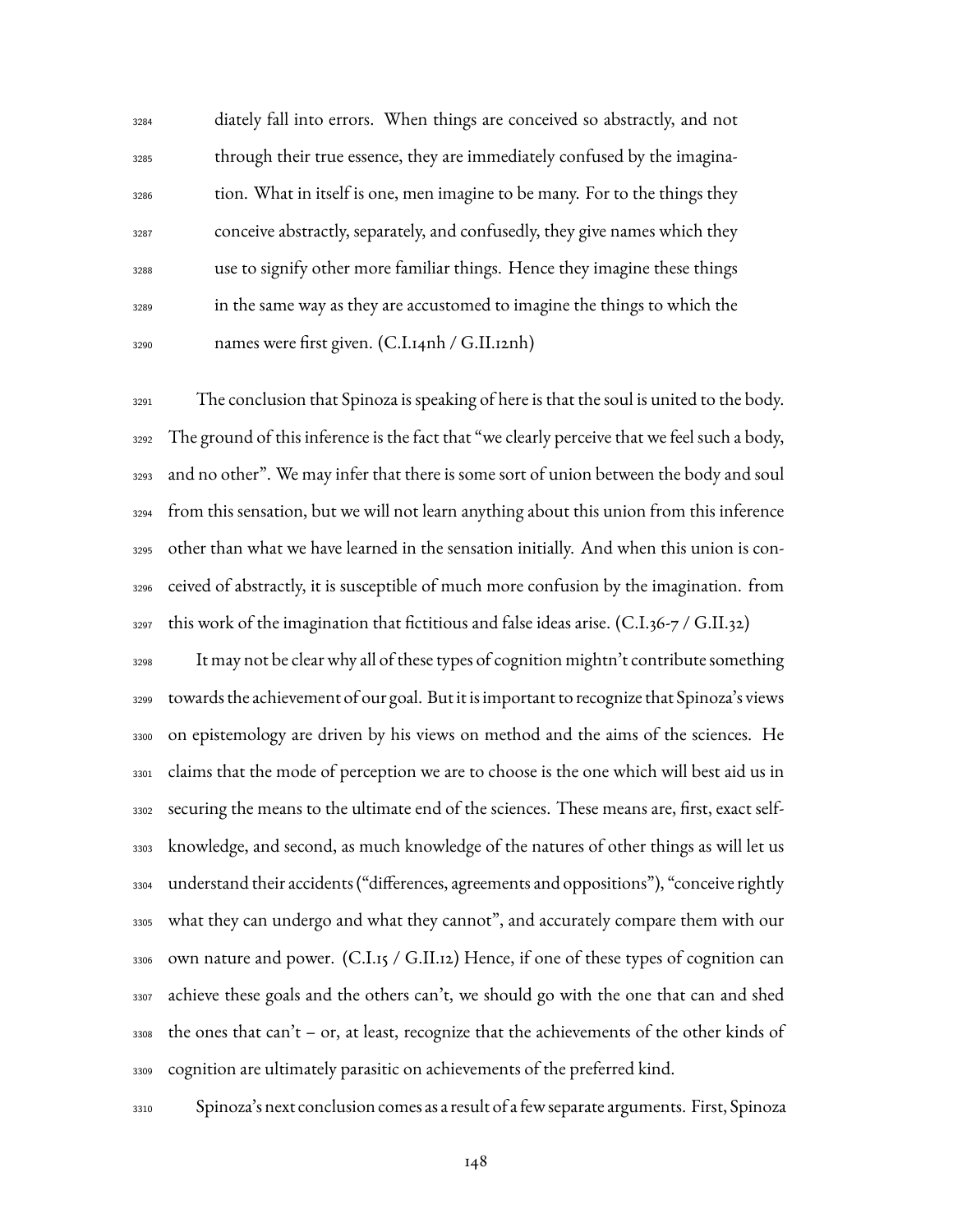argues that **Type One** perception, and hence **Type One** cognition, will not let us reach the goals of true science. Since, as I will go on to argue, what we are concerned with here is **Type Two** perception and cognition, I will not go over the argument here; nor will I review the reasons why Spinoza thinks **Type Three** perception cannot yield knowledge of essences. I will simply note that in both cases, Spinoza thinks that the relevant type of perception is not up to the task. He says of **Type One** perception that, through it, "we do not perceive any essence of a thing." (C.I.15 / G.II.12) And of **Type Three** percep- tion, he says that "it will not through itself be the means of our reaching our perfection." (C.I.16 / G.II.13) Since reaching our perfection involves coming to know our nature and the nature of things (see C.I.15 / G.II.12), I infer that**Type Three** perception by itself will not be sufficient for coming to know the essence of things.

 Since, as I will argue, **Type Two** perception is more relevant to our topic, I will now examine the argument that Spinoza gives for its inadequacy. This argument goes as fol-lows:

(P2.1) In **Type Two** perception, we only perceive the accidents of a thing.

 (P2.2) If we do not know the essence of a thing, we do not understand its accidents clearly. **So** (C2) In **Type Two** perception, we do not understand a thing's accidents clearly. 

 One might wonder, quite reasonably, why Spinoza thinks he is entitled to (P2.1). We are not in a position to answer this question now, but once we have developed enough machinery, we will return to it.

 This argument has at least two upshots. The first is that any clear understanding gotten from **Type Two** perception is going to presuppose cognition of an essence, which **Type Two** cannot give us. The second is that, unless we understand a thing's accidents clearly, we won't be able to reach an adequate understanding of what sorts of changes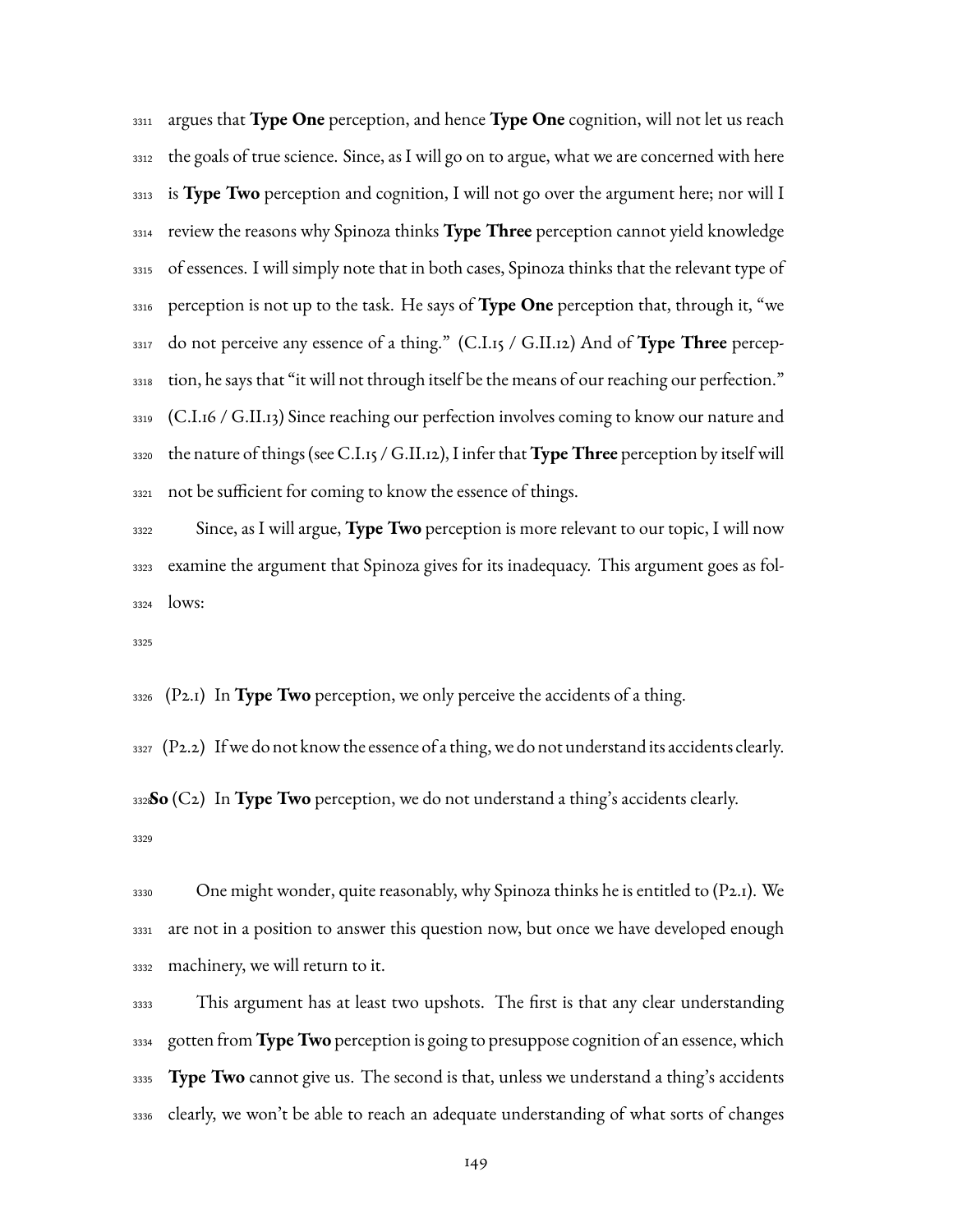that thing can undergo and which it can't, or what the differences between that thing and others is.

 **Type Four**, by contrast, will definitionally achieve the desired ends. If we have **Type Four** perception of our essence, then we will gain exact cognition of our nature. And if we have **Type Four** perception of the nature of things, then we will clearly be able to infer all the properties necessary to meet Spinoza's desiderata.

 So according to Spinoza, we should "chiefly use" **Type Four** perception. (C.I.16 / G.II.13) He does not say that we should not employ the other types of perception in pur- suit of our goal, but he has other commitments which ought to push him in this direc- tion. Recall his comment that "anything in the sciences which does nothing to advance  $_{3347}$  us towards our goal must be rejected as useless" (C.I.11 / G.II.9); recall too that our in- tellect is to be purified, "so that it understands things successfully, without error and as  $_{3349}$  well as possible" (C.I.11 / G.II.9). The first two types of perception do not advance us to- wards our goal, since they only yield adequate cognition if we already have cognition of the essences of things; they also admit of significant error. **Type Three** might yield some cognition of essences, but it does not guarantee an error-free conclusion, does not under- stand things successfully, and certainly does not do it as well as possible. I say "does not guarantee an error-free conclusion" because, as noted a few pages earlier, Spinoza thinks that this kind of perception involves a high degree of abstraction. And since any kind of abstraction can be influenced by the imagination, this sort of perception can very easily lead us astray. This kind of perception, according to Spinoza, is very delicate.

 But it is**Type Two**, and not**Type Three**, that concerns us in our analysis of Spinoza's response to Boyle. I base this claim on two reasons, one of them textual and one of them substantive. I will treat the substantive reason at length later, but before I examine the textual one, let me first say a bit about how this compares with the analysis of the types of cognition given in KV.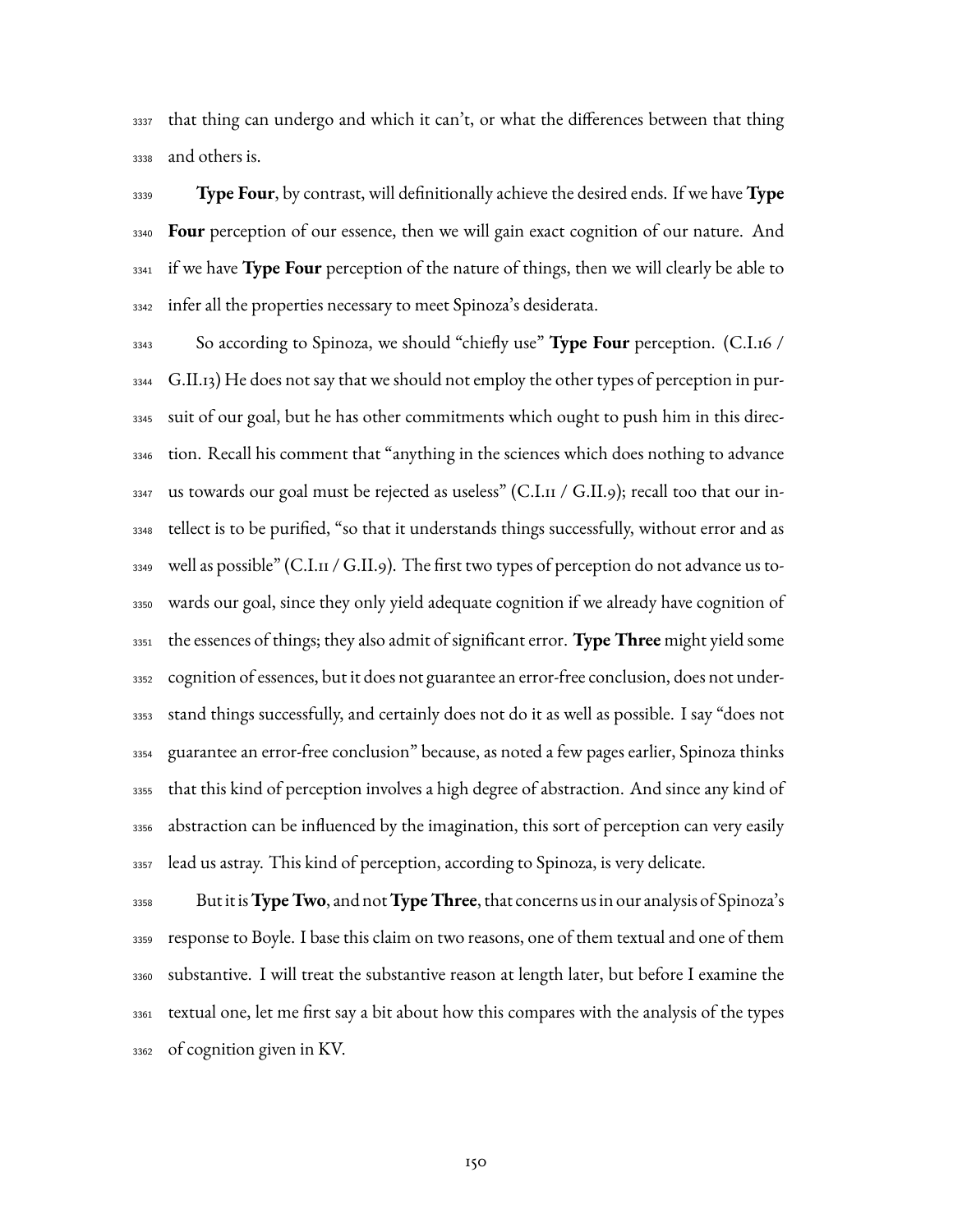#### **5.5.2 Perception and cognition in KV and TdIE**

 As mentioned in §1, the counterpart in KV for this introduction of the types of cognition and perception comes at C.I.96 / G.I.54:

 We acquire these perceptions [of ourselves and of those things that are out- side us], then, either 1. simply through 'belief' (which comes from experi- ence or from report), or 2. through a true belief, or 3. through a clear and distinct concept. The first is commonly subject to error. The second and third, though they differ from one another, cannot err.

 Spinoza then goes on to give the example of the "rule of three," just as in TdIE (which we will discuss momentarily). While this is a threefold rather than fourfold typology, that particular difference is merely cosmetic. A little while later in the same work, at G.I.104 / C.I.61, Spinoza writes that "[w]e have divided perception into four kinds: *report alone, experience, belief, and clear knowledge*."

 There is continuity elsewhere. Spinoza insists that "true belief," the KV counterpart of what I have called in TdIE **Type Three** cognition, does not show us the essences of things: "[true belief] shows us, indeed, what belongs to the thing to be, but not truly what it is." (C.I.102 / G.I.59) This parallels what Spinoza says of **Type Three** cognition in TdIE: it does not disclose essences. Spinoza does not, that I can see, directly say that "true knowledge" discloses essences, but elsewhere in KV he does call it "an immediate manifestation of the object itself to the intellect," (C.I.138-9 / G.I.100) which comes to  $_{3383}$  about the same thing given the definition of essence that he gives at C.I.94 / G.I.53:

 That belongs to the nature of a thing without which the thing can neither exist nor be understood: but this is not sufficient; it must be in such a way that the proposition is always convertible, viz. that what is said also can neither be nor be understood without the thing.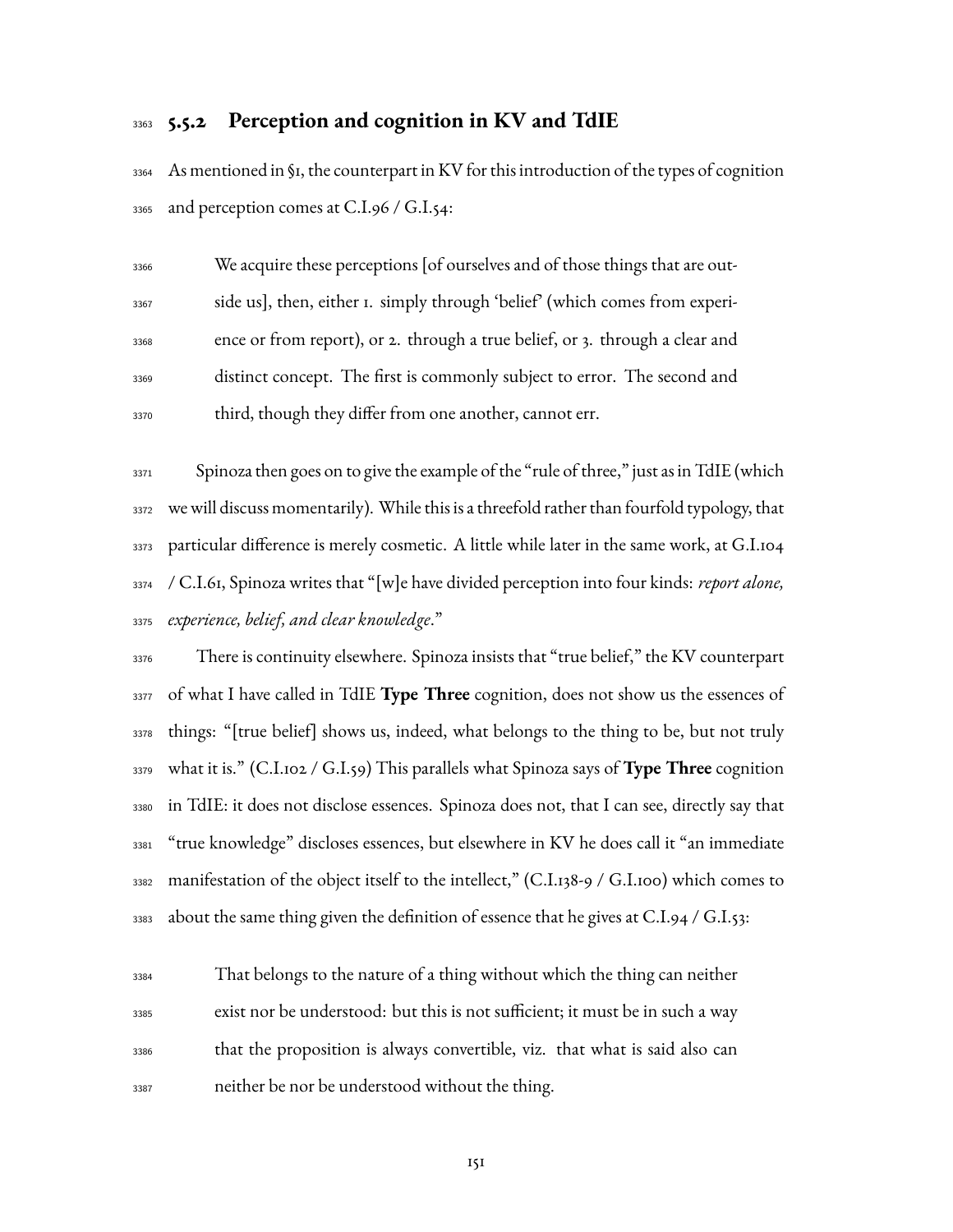The reasoning for this goes as follows. given this definition of essence, if a thing presents itself directly to my intellect, then I must be able to understand it. And, since I cannot do this without understanding the essence (or so it seems to me that the definition given above says), I must at the same time understand the essence of the thing. Hence, the fourth kind of cognition discussed in KV discloses essences.

 Furthermore, Spinoza speaks in KV of the relation between "true knowledge" and the proper end of humans. He calls it "the final end we seek, and the most excellent thing we know." (C.I.104 / G.I.61) Our well-being, that is, "our greatest blessedness," is "the Love of God," (C.I.129 / G.I.89) cannot be brought about by the lower kinds of percep- tion. The lowest two are the source of the passions, and "reason…has *no power* [emphasis mine] to bring us to our well-being" (C.I.138 / G.I.100) "Reason" here seems to refer to "true belief"; for instance, in the rule of three example in KV, Spinoza writes that a man has a case of "true belief" when "Reason tells him that because of the property of proportionality in these numbers, this is so, and could not have been, or happened, oth- erwise." (C.I.98 / G.I.55) Instead, our blessedness can only be brought about by "true knowledge": "so if we come to know God [by "true knowledge"], then we must neces- sarily unite with him…As we have already said, our blessedness consists only in this union with him." (C.I.139 / G.I.100)

 So we have at least three points of continuity between the account in KV and that of TdIE: first, the general typology of kinds of cognition is the same; second, the third kind of cognition (**Type Three** in TdIE and "true belief" in KV), and hence, we might infer, certainly not lower kinds, does not disclose essences; and third, only the fourth and high- est (**Type Four** in TdIE and "true knowledge" in KV) can help us achieve blessedness. These are the crucial points that I have argued that TdIE makes above, so I conclude, on this basis, that there is sufficient continuity between KV and TdIE to assume that *with respect to the things I set out in this chapter*, and those alone, the account of the four types of cognition set out in TdIE and that set out in KV are the same.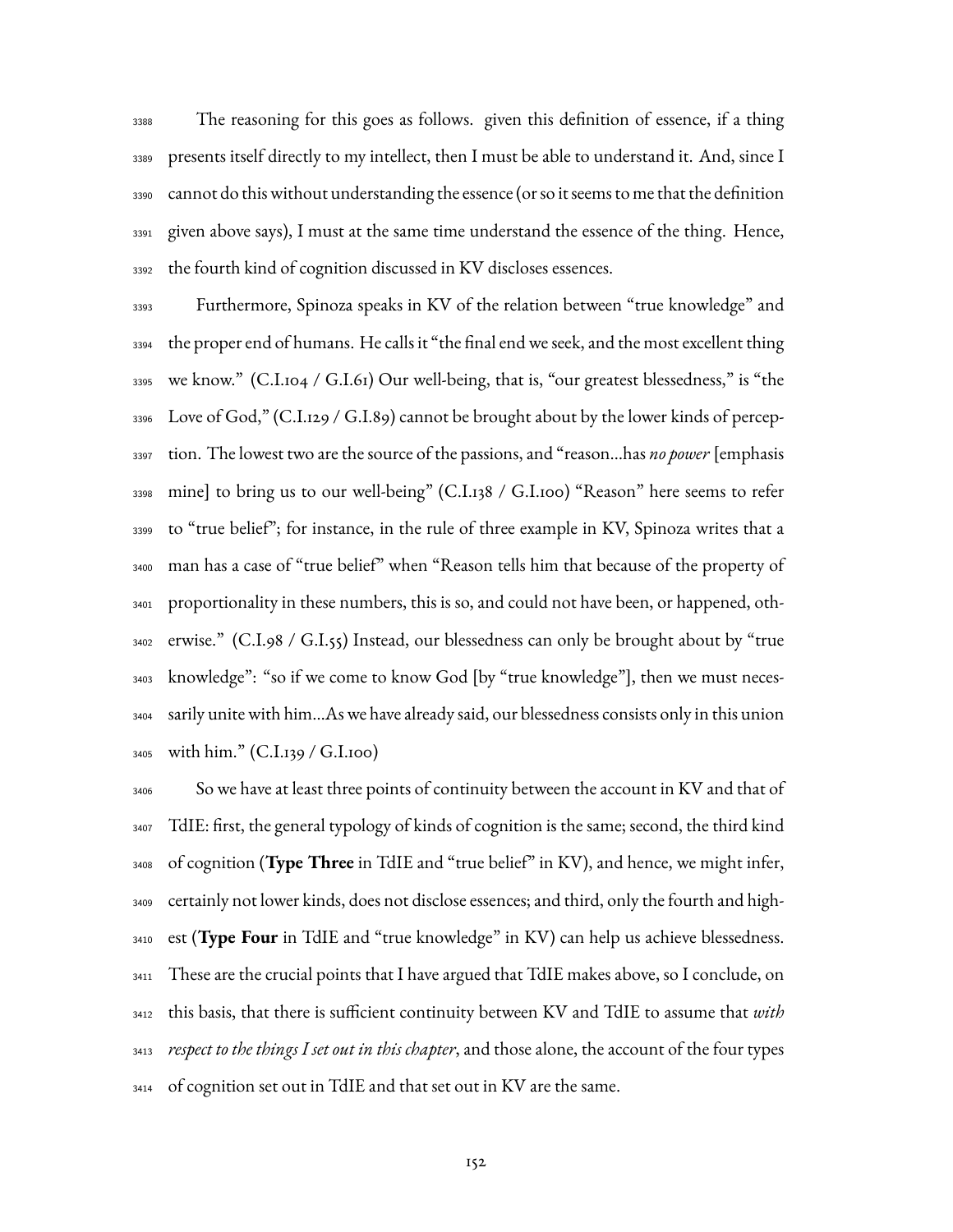### **5.5.3 The case of the "rule of three"**

 At C.I.14-5 / G.II.11-2, Spinoza gives a concrete example of how we go about obtaining cognition using each of them. He poses a problem: suppose you are given three numbers *p*, *q*, and *r*, and are asked to find a fourth number *s* such that  $\frac{s}{r} = \frac{q}{p}$ <sup>3418</sup> p, q, and r, and are asked to find a fourth number s such that  $\frac{s}{r} = \frac{q}{p}$ . Someone using **Type One** perception will rely upon something that a teacher once told them without demonstration, and will proceed to find the fourth number. Others will conduct a series of trials and notice that, in pairs where the proportion is obvious, the numbers follow a set pattern (namely, that  $s = \frac{rq}{r}$ <sup>3422</sup> a set pattern (namely, that  $s = \frac{rq}{p}$ ). From numerous trials, this person will "construct a universal axiom from an experience with simple numbers" (C.I.15 / G.II.12), and this axiom will be derived using **Type Two** perception.

 A person using **Type Three** perception, however, will come to find the fourth num- ber because he has grasped the nature of proportion (Spinoza's language, not mine; the Latin is *natura proportionis*), and he because understands a particular property of pro- portionality. From this property he infers what *s* is. But this is still not the highest form of perception for Spinoza – that comes when this property is apprehended "not by the force of that Proposition, but intuitively, without going through any procedure." (C.I.15  $3431 / G.II.12$ 

 When Spinoza then goes on to give his arguments concerning why **Type Two** per-ception is not up to the task, he says the following:

 As for the second, again, no one should be said to have the idea of that pro- portion which he is seeking. Apart from the fact that it is a very uncertain thing, and without end, in this way no one will ever perceive anything in natural things except accidents. But these are never understood clearly un- less their essences are known first. So that also is to be excluded. (C.I.16 /  $_{3439}$   $G.II.13)$ 

I read "that proportion" as referring to the proportion which was mentioned in the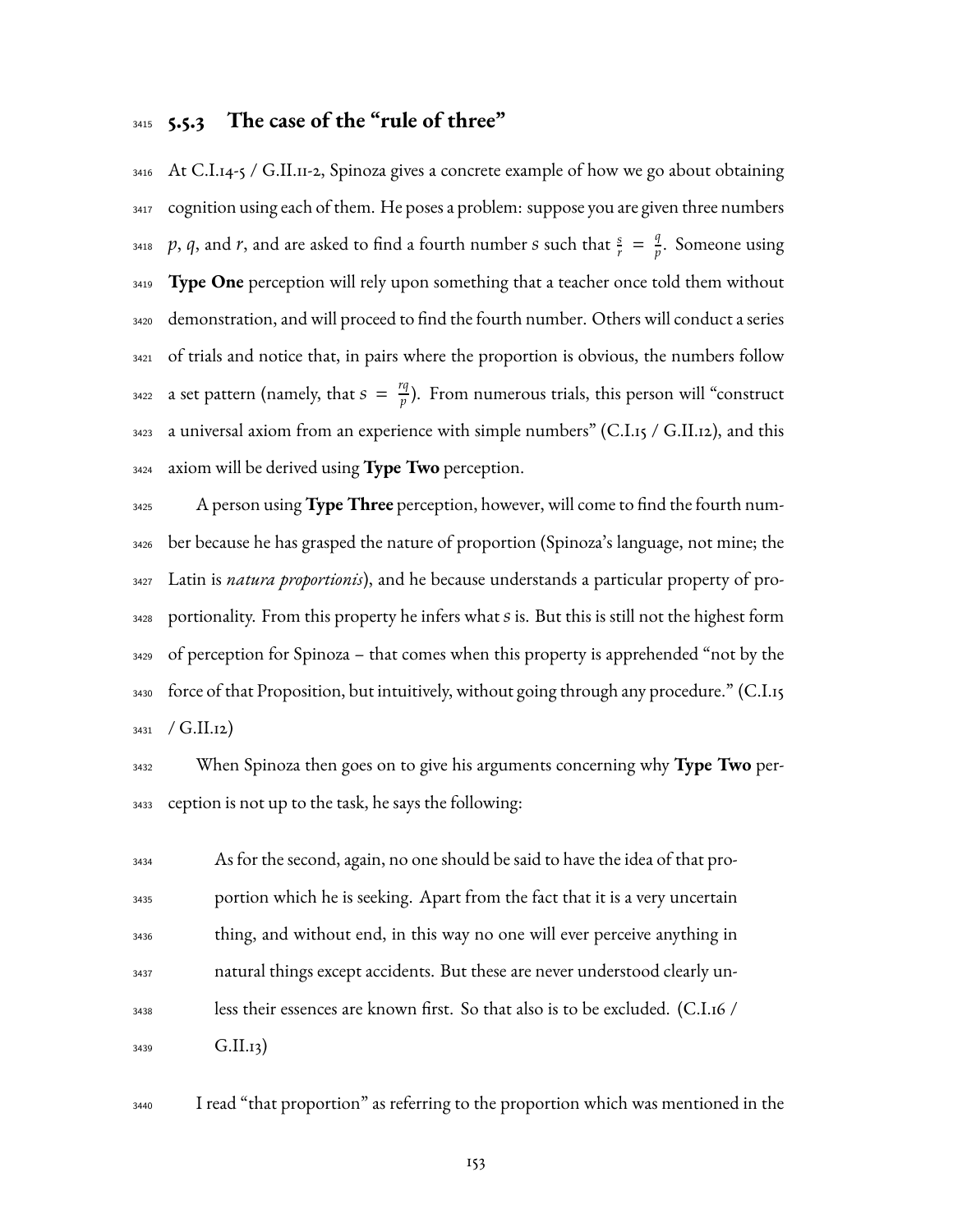preceding example. The procedure mentioned by Spinoza in the "rule of three" example that corresponds to **Type Two** perception seems experimental. If one reads these two last passages against each other, it seems clear that Spinoza is targeting experimentalists. This impression is bolstered by a remark he makes in a footnote: "Here I shall discuss experience somewhat more fully, and examine the Method of proceeding of the Empiri- cists and of the new Philosophers." (C.I.16ni / G.II.13ni) While this does not amount to full-scale textual endorsement of the notion that **Type Two**, and not **Type Three**, perception is what is involved in deriving inductive laws from these experiments, it is the next best thing.

 But while textual evidence that Spinoza held a view is interesting and valuable, it does not tell us much about *why* he should have held these views, nor why we should consider whether we should hold them. In the next section, I take up that question, and address the substantive reason that I mentioned above.

# **5.6 Ep. 13**

 Recall that Spinoza took Boyle to "[want] to explain the nature of Niter to us, that it is a heterogeneous body, consisting of fixed and volatile parts." (C.I.208 / G.IV.64) His response was intended to show that all the chemical characteristics of niter could be ac- counted for by the simpler hypothesis that niter is homogeneous, and that the varying properties that Boyle attributed to heterogeneous types of bodies can be explained by differences in motion and rest. He continues:

 $_{3461}$  [I]t was not my task to show that the fixed salt is an impurity in Niter, but only to suppose it, to see how [Boyle] could show me that the salt is not an impurity but is absolutely necessary to constitute the essence of Niter, *with-out which Niter could not be conceived* [emphasis mine]. (C.I.208 / G.IV.64)

The view of essence which Spinoza expresses here is important, since it gives him a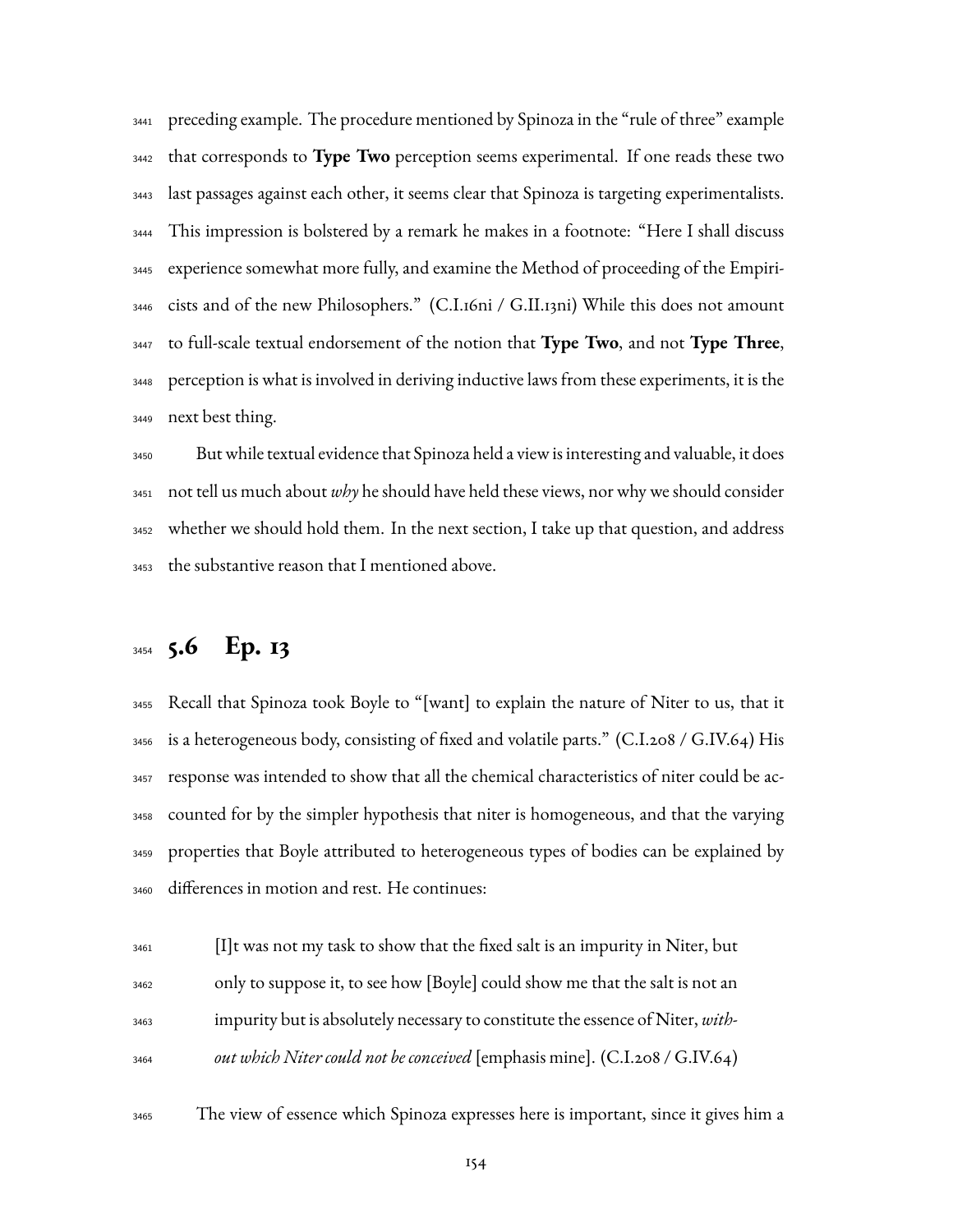strong reason to reject the notion that Boyle has shown him the essence of niter in this experiment. The reasoning goes like this:

1. A thing cannot be (adequately) conceived without its essence.

 2. We can (adequately) conceive of Niter without the properties Boyle takes as con-stituting its essence.

 **So:** (3) The properties that Boyle takes to constitute the essence of niter are not actually the essence of niter.

 Spinoza believes (1), and takes himself to have established (2). So if his doctrine of essences is conceded, (3) follows. So far from demonstrating the essence of niter (as Spinoza thinks was the intent), Boyle has offered an hypothesis (that it is of the essence of niter to consist in heterogeneous parts) which *cannot* be right.

 This argument has potentially troubling undertones – undertones which become more overt later in the letter. Spinozawrites (in a somewhat lengthy passagewhich nonethe-less bears quoting):

 [Boyle] says, further, that there is a great difference between those experi- ments (the readily available and doubtful ones I have adduced), where we don't know what Nature contributes and what things intervene, and those regardingwhich it is establishedwith certaintywhat things are contributed.…I do not know why the Distinguished Gentleman is bold enough to main- tain that he knows what Nature contributes in the matter we are speaking of. *By what reasoning, I ask, will he be able to show us that that heat has not arisen from some very fine matter?* Was it perhaps because so little of the original weight was lacking? But even if none was lacking, one could, in my judgment at least, infer nothing. For we see how easily a thing can be imbued with a color from a very small quantity of matter, and not on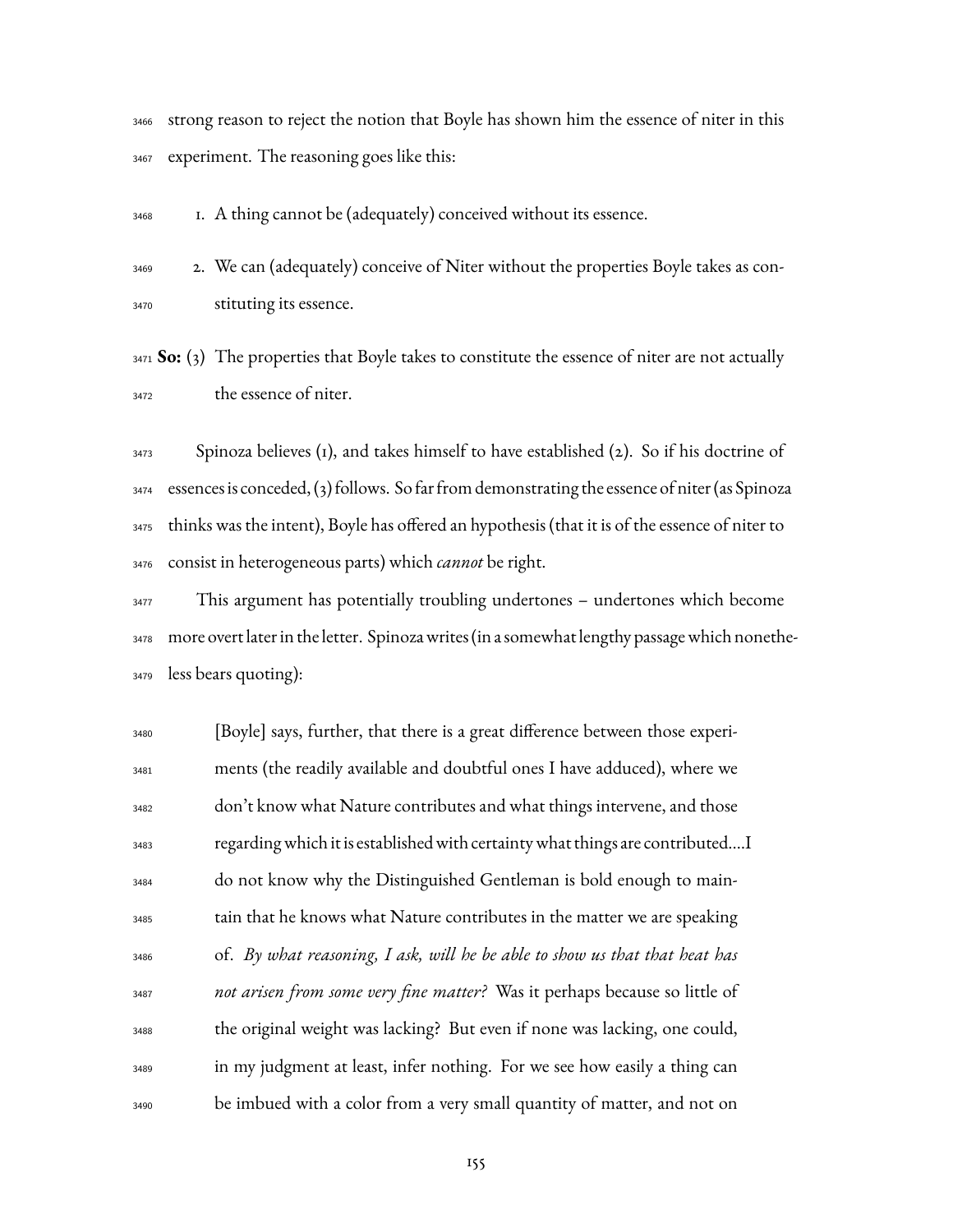that account become sensibly heavier or lighter. So it is not without rea- son that I can doubt whether perhaps certain things have concurred which could not have been observed by any sense perception – especially so long as we do not know how all those Variations which the Distinguished Gen- tleman observed in experimenting could have come about from the bodies mentioned. (C.I.211 / G.IV.67)

 Spinoza had criticized Boyle's attempt to show that "all tangible qualities depend only on…mechanical affections". He had claimed that Boyle's experiments with niter were of about as much good as much simpler ones to accomplish that goal, such as rub- $_{3500}$  bing two pieces of wood together. (C.I.179 / G.IV.25)

 In response, Boyle had claimed that there is a crucial difference between experiments where we know what sorts of things are taking part in the experiment and ones in which we don't. In the case of the wood rubbing together, we have a very composite body, whereas in the case of the experiments with niter (presumably) we are dealing with sim-pler bodies, and therefore have a better idea of what we are experimenting on.

 It is possible that at this point Boyle and Spinoza are simply talking past each other. At one point (C.I.147 / G.IV.48) Oldenburg chides Spinoza gently on Boyle's behalf con- cerning the purpose of Boyle's tracts: The intent was to show the weakness of the Scholas- tic conception of substance and form. So – one might ask – why should we expect Boyle to be moved by Spinoza's criticisms?

 For one thing, Spinoza and Boyle seem to have related conceptions of essences. For Spinoza (at least in the *Ethics*; nowhere in TdIE does he give an explicit definition of an essence that I can find), the essence of a thing is that without which the thing can neither be nor be conceived, and which can neither be nor be conceived without that thing. (See *Ethics* part II definition 2, at C.I.447 / G.II.84) According to Boyle, in his work *The Origin of Forms and Qualities According to the Corpuscular Philosophy* (first  $_{3517}$  published in  $1666$ ):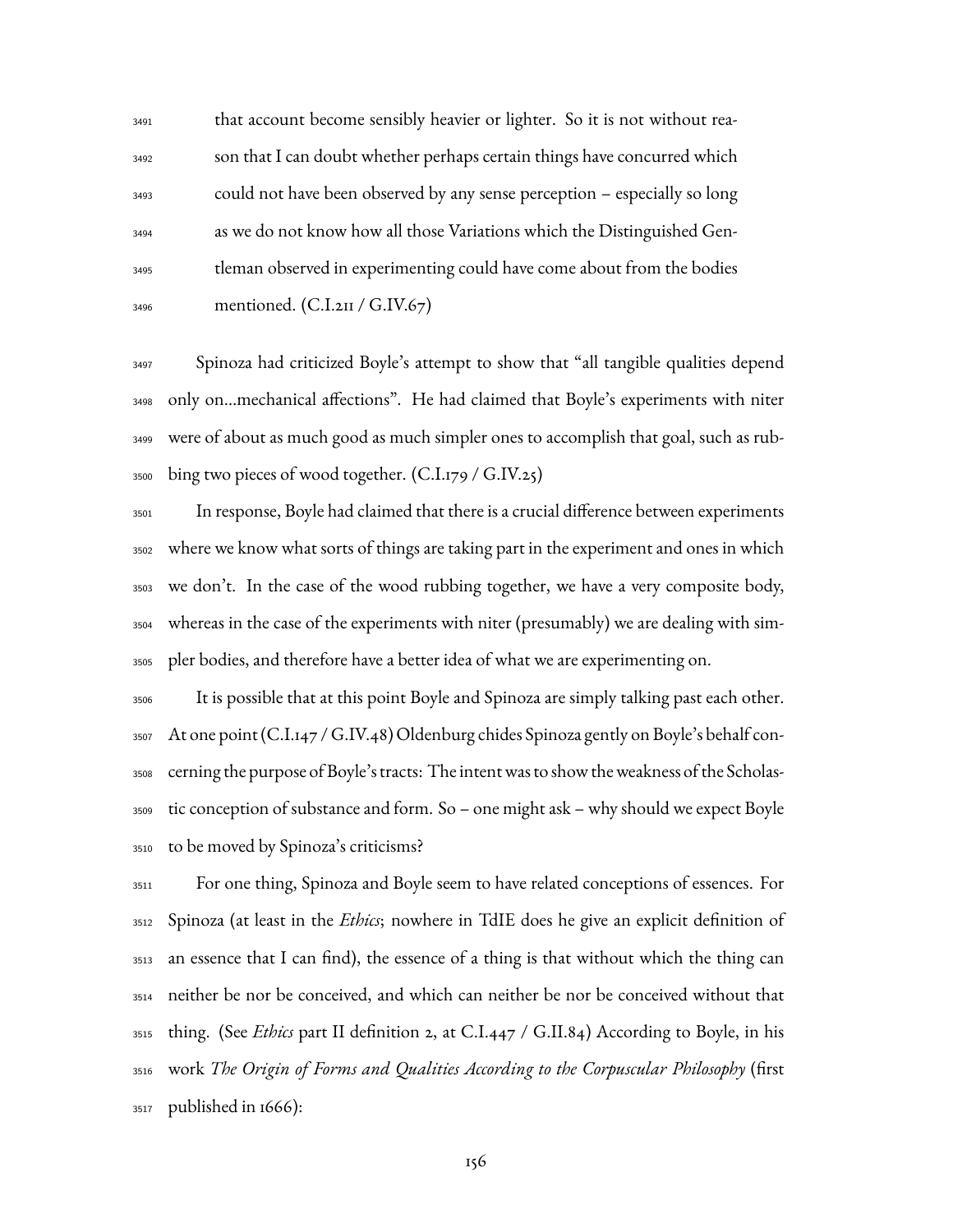This *Convention of Essential Accidents* being taken (not any of them Apart, but all) *together* for the Specifical Differences that *constitutes* the Body and *discriminates* it from all other sorts of Bodies is by one Name, because con- sider'd as one *collective* Thing, call'd its Forme…or, if I may so name it, an *Essential Modification*. (Boyle [\(1666](#page-223-0), 102))

 These "essential accidents" are said to be a "determinate *manner of existence* of the 3524 matter" of which the body is constituted.<sup>[13](#page-159-0)</sup> (Boyle  $(1666, 102)$ ) This is fairly close to Spinoza's notion, though not couched in the same terminology. Since the essence of a thing is what distinguishes it from all other things, presumably it will be impossible to conceive *this particular* thing adequately without also adequately conceiving of its essence – otherwise, how would we conceive of *this* thing as opposed to some other one? So, if Boyle and Spinoza share a similar notion of essence, we might expect Spinoza's criticisms to move Boyle. But even if they would not have moved Boyle an inch – say, because Boyle is concerned with the most general affections of matter and not with spe- cific essences of things, or because they have different conceptions about the aim of the sciences and all of human knowledge – I think that understanding Spinoza's philosoph- ical motivations in this correspondence is both illuminating and important. It allows us to see the positions he takes, not simply as islands in conceptual space with no real con- nection to one another, but as an integrated view, one where seemingly disparate parts cohere together surprisingly well.

### **5.6.1 Under-determination**

 Now, we return to Spinoza's response. He speaks of certain things affecting the out- come of experiments which could not have been observed by any possible experience or experiment (though perhaps they may have been discerned by experience which is "deter-mined by the intellect"; we will discuss this briefly in a later section). So how can we ever

<span id="page-159-0"></span><sup>13.</sup> See Jones (2007) for a comparison of the theory of essences of Boyle and John Locke.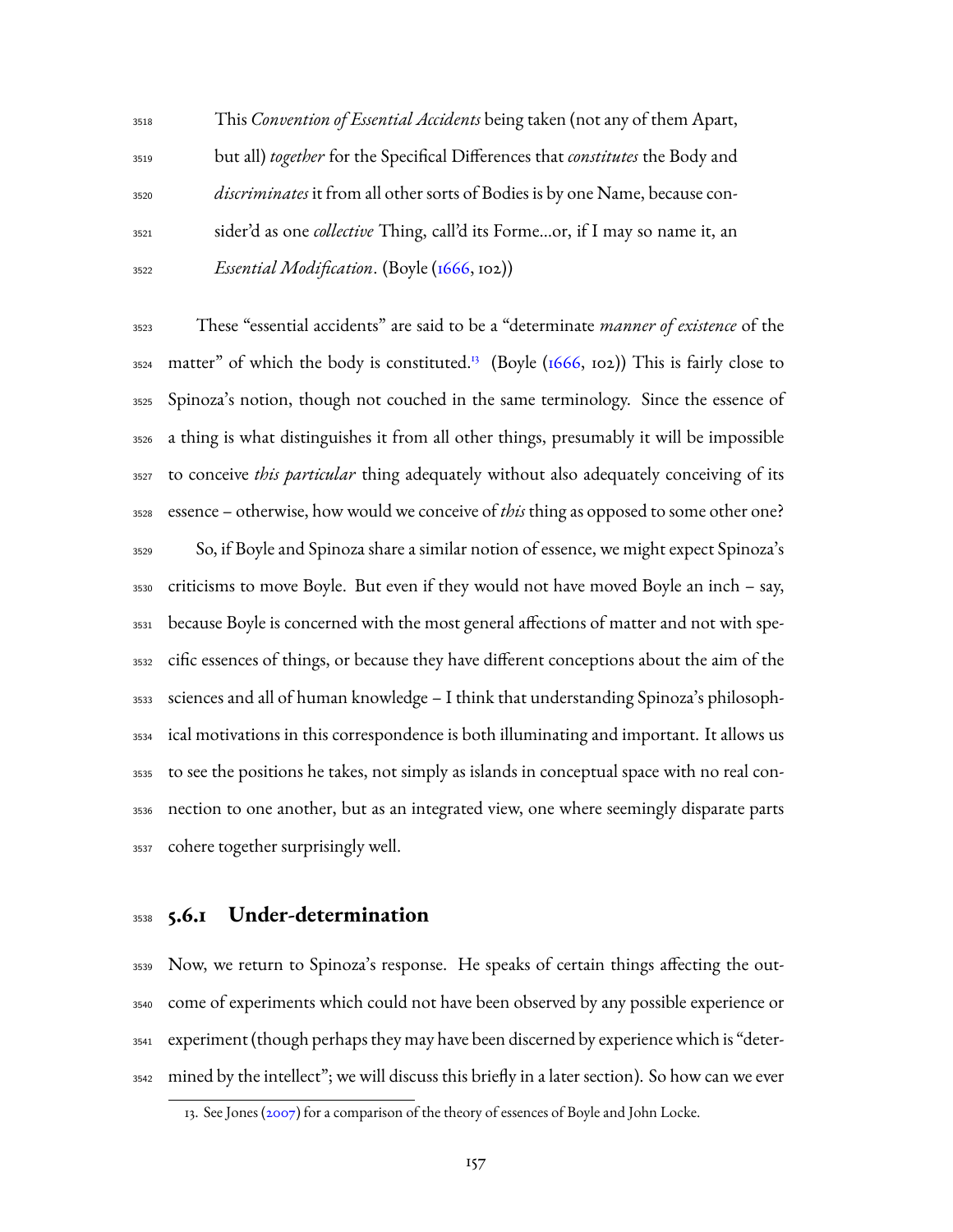be sure, when conducting an experiment, that we have actually discovered the cause of the macroscopic phenomena? He even goes so far as to say that "I regard it as certain that 3545 the heat and effervescence [Boyle] recounts have arisen from foreign matter".<sup>[14](#page-160-0)</sup> (C.I.211 / G.IV.67-8)

3547 Here is a concrete example of the sort of thing I am reading Spinoza as saying.<sup>[15](#page-160-1)</sup> Sup- $_{\rm 3548}$  pose that we determine experimentally that the gravitational force exerted on mass  $M_1$  by <sup>3549</sup> mass *M*<sup>2</sup> is proportional to both masses and the inverse square of the distance between <sup>3550</sup> them:

$$
F_{M_1M_2}\propto \frac{M_1M_2}{r^2}
$$

 Since any body of experimental evidence will have some associated error, the data from which we've induced this law will also be consistent with another law where the force is proportional to both masses and the inverse square-plus- $\epsilon$  of the distance, for <sup>3554</sup> small-enough  $\epsilon^{16}$  $\epsilon^{16}$  $\epsilon^{16}$ :

$$
F_{M_1M_2}\propto \frac{M_1M_2}{r^{2+\epsilon}}
$$

<sup>3555</sup> It doesn't seem plausible to take the fact that the latter law also fits the data as a serious <sup>3556</sup> reason to doubt that gravity follows an inverse square law. But for Spinoza, since any body 3557 of experimental evidence will be compatible with both laws for small-enough  $\epsilon$ , we are

<span id="page-160-0"></span><sup>14.</sup> This vein in Spinoza's thought has been picked up by some in the secondary literature; for instance, Biasutti [\(2013](#page-226-1)) writes that "[w]hen considered as it simply appears to our senses, nature is classifiable in the most diverse ways, without any one of these making itself absolutely preferable to another." As we will see, Spinoza has good systematic reasons for thinking this.

<span id="page-160-2"></span><span id="page-160-1"></span><sup>15.</sup>The example is inspired by a similar one given in Weinberg  $(1992, 85)$  $(1992, 85)$  $(1992, 85)$ .

<sup>16.</sup> Newton considers something like this in Book 3, proposition 2 of the *Principia Mathematica* (referencing Book 1, proposition 45, corollary 1), and argues that the law governing the force of gravity cannot depart at all from the inverse square. His argument there is that even the slightest departure from the inverse square law would result in "a noticeable motion of the apsides in a single revolution and an immense suchmotion in many revolutions." (Newton ([1687/1999](#page-224-0), 802)) This notwithstanding, I think the example can be made to work simply by choosing the ratio of the total angular motion "with which the body returns to the same apsis" to the "angular motion of one revolution" (Newton [\(1687/1999,](#page-224-0) 543)) to be 1+ $\delta$ or 1-δ for δ picked small enough so as to fit all hitherto-observed data. This is jerry-rigged, to be sure, but that does not concern us at the moment.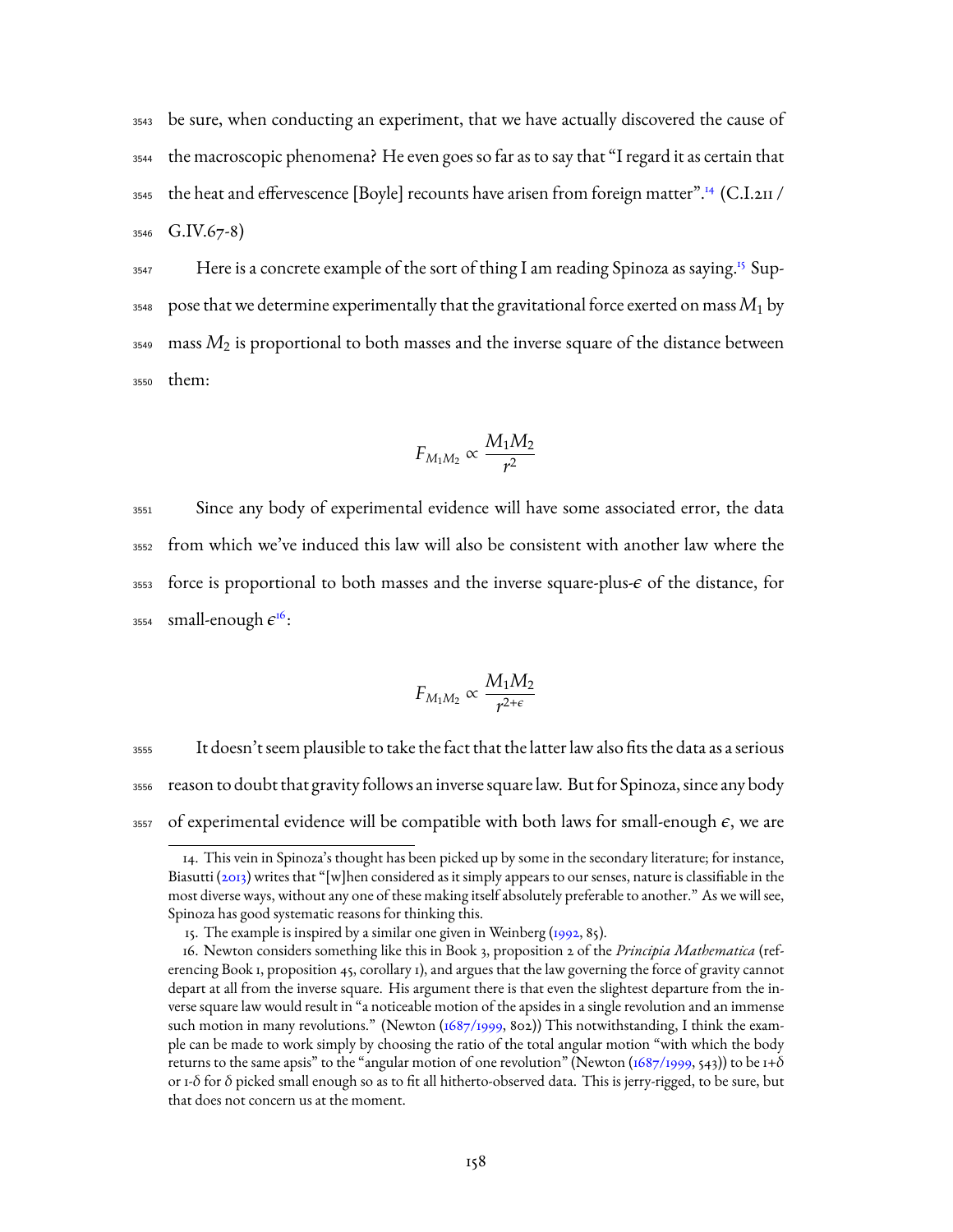never justified in this inference when the experimental evidence is all we have to go upon.

 Consider just how radical this skepticism is. Spinoza takes Boyle's experiments to be directed at discovering the essences of chemical substances. These essences are things without which we cannot conceive the thing in question. Now, if sense experience can never distinguish between two contrary hypotheses about the essence of a particular thing, then such experience – and hence experiments, since these are only a controlled and highly artificial version of sense experience – can never reveal the essences of the things in question. It should come as no surprise, then, that Spinoza writes, in Ep. 10 (to Simon de 3566 Vries), that "experience<sup>[17](#page-161-0)</sup> does not teach any essences of things" (C.I.196 / G.IV.47), and in TdIE that "in [experience] no one will ever perceive anything in natural things except accidents." (C.I.16 / G.II.13) This apparent skepticism is noted in Hall and Hall [\(1964](#page-230-0), 254), who write: "Spinoza's position here seems to be that if two or more equally ratio- nal accounts of a phenomenon can be proposed, there is no reason to choose one as true rather than another."

 If all Spinoza thinks we have to go on is what we can infer from the sensible phe- nomena, then the conclusion would be extreme skepticism. But I do not think this is the correct conclusion. Perceptions gained solely from experiment are going to be **Type Two** perceptions, and so any cognition reached on these sorts of perceptions will be**Type Two** cognition. But Spinoza expected this anyway. We should be aiming at **Type Four** cognition, according to the arguments in preceding sections, and therefore should not be surprised if **Type Two** perception fails to reveal essences. Importantly, Spinoza does think cognition of essences is possible, but only with the aid of **Type Four** perception. (C.I.16 / G.IV.13)

 So Spinoza is not a skeptic about the possibility of cognition of essences. Rather, I read him as accepting a form of under-determinationism, which flows, ultimately, from his views on the aim of the sciences. On the view I have imputed to him above, there

<span id="page-161-0"></span><sup>17.</sup> It should be noted that Spinoza does *not* here use the technical term *experientia vaga*, but rather simply *experientia*, which suggests a wider meaning.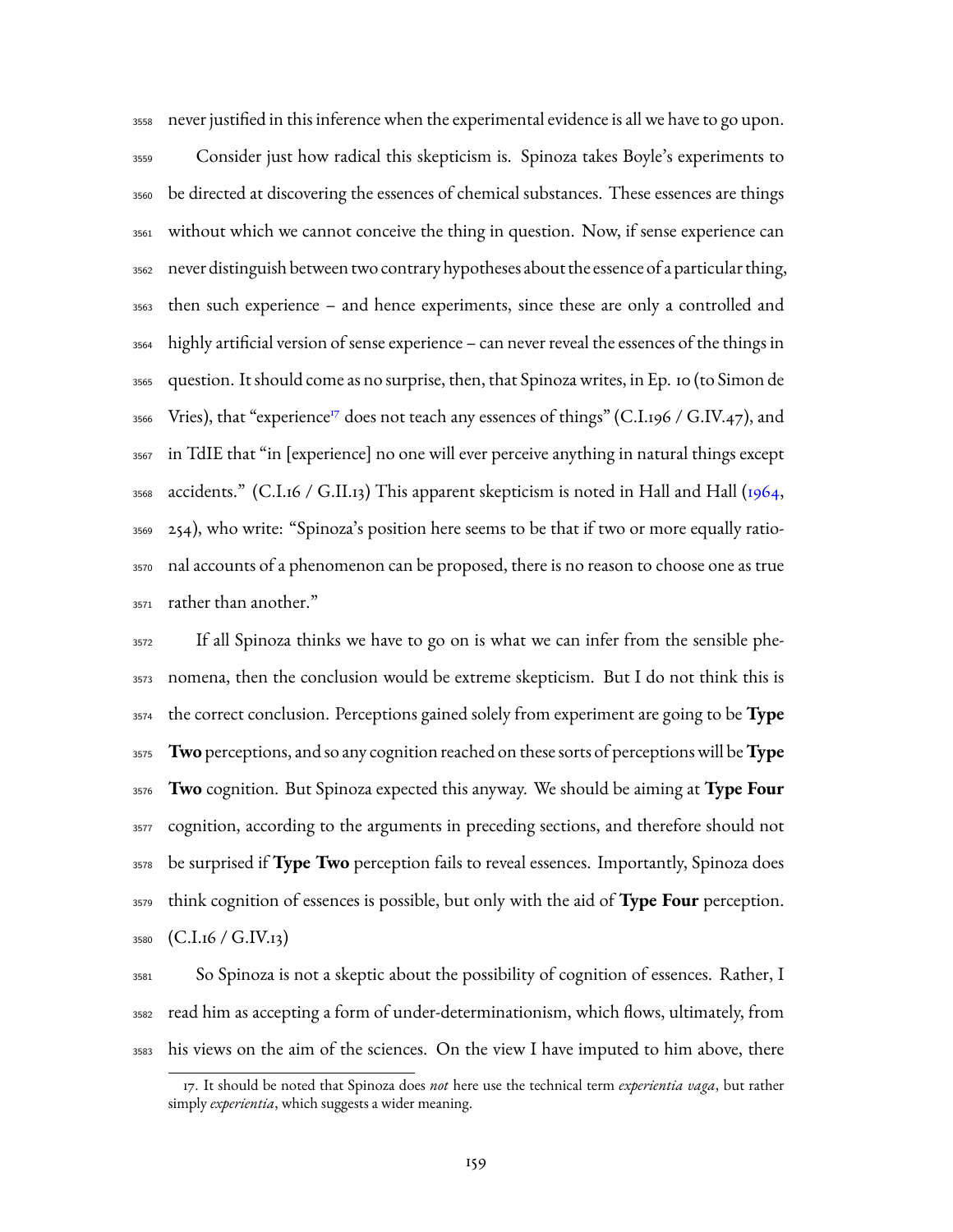is in principle no amount of experimental evidence which will suffice to yield cognition of the essence of any created thing. Spinoza holds both that one of the chief aims of the sciences is to teach us the natures of things, and that no experience generally, and hence no experiment particularly, will suffice to fix the facts about the essence of any particular thing. So, whenever we attempt to discover the nature and essence of any particular thing or class of things by experiment alone, we will be unsuccessful. And, if this is all we have to go on, no such discovery will be possible. But, fortunately for us, Spinoza does not think this is all we have to go on.

 I am not imputing to Spinoza what some under-determinationists take to be an im- portant or essential part of that thesis, viz., confirmation holism. This is the doctrine that hypotheses are never tested in isolation, but only against the whole of a scientific theory (or in more extreme cases against the whole of science). This view comes to us from Pierre Duhem by way of Quine (probably most influentially in Quine ([1951](#page-235-0))), and to impute it to Spinoza would be anachronistic.<sup>[18](#page-162-0)</sup> 

 But there is another reason why Spinoza definitely did not hold to some variant of the Duhem-Quine thesis. One of the catch-phrases of Quine [\(1951\)](#page-235-0) is that "[a]ny statement can be held true come what may, if we make drastic enough adjustments elsewhere in the 3601 system." (Quine [\(1951,](#page-235-0) 40)) Elsewhere he puts it like this: "Any one of the statements [of a scientific theory] can be adhered to in the face of adverse observations, by revising others of the statements." (Quine [\(1975](#page-235-1), 313)) Spinoza would dissent from this. State- ments which are supported by **Type Four** perception can be held to be true, come what may. But no statement derived from **Type Two** perception may be. The easiest way to see this is by considering a case where two statements bump up against each other, one of which derives support from a **Type Four** perception and the other from a **Type Two** perception. In a case like this, the **Type Four** perception will always win. Instead, Spinoza's brand of under-determination is much closer to what is sometimes called con-

<span id="page-162-0"></span><sup>18.</sup>Note that Quine himself cautioned against conflating the two ideas; see Quine ([1975](#page-235-1), 313)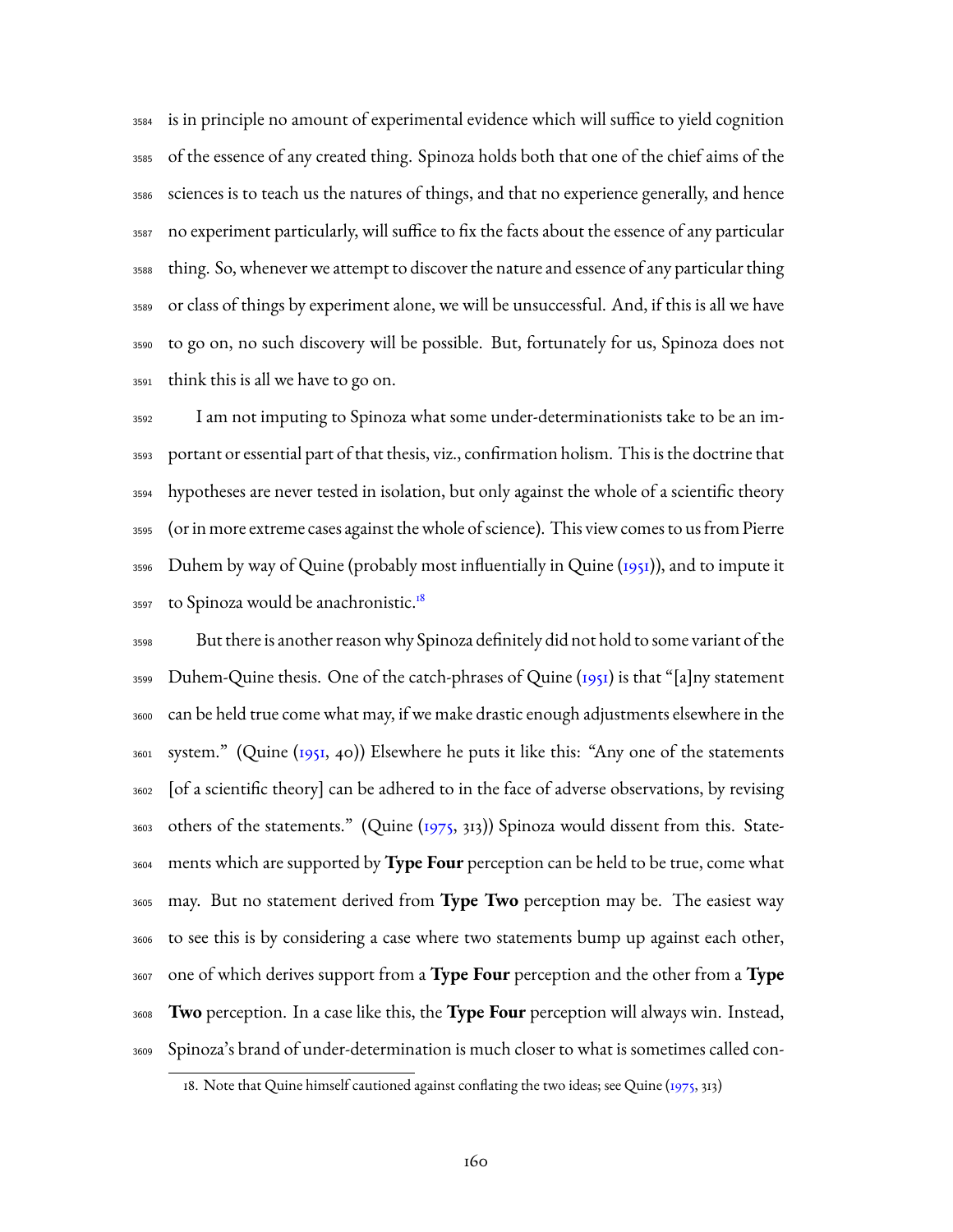3610trastive under-determination. Laudan  $(1990)$  $(1990)$  $(1990)$  puts it this way: "for any theory T, and any  $_{3611}$  given body of evidence supporting T, there is at least one rival (i.e. contrary) to T that is  $_{3612}$  as well supported as T." (Laudan [\(1990,](#page-231-0) 271))

 Nancy Maull claims that this under-determination presents itself because geometri- cal demonstrations are the way to show these truths. In speaking of the exchange with Boyle and Oldenburg she writes:

 Spinoza's message, conveyed unmistakably in his pesky insistence through- out the exchange, is that the experiments (because they admit to differ- ent interpretations) decide no unique hypothesis and that a mechanical hy- pothesis about the sizes, shapes, and motions of unseen bodies may only be justified by rigid mathematical proof from higher principles. (Maull [\(1986](#page-232-0), 6)

 I think Maull is correct about the under-determination, but wrong about its source, for two reasons. First, what Spinoza thinks Boyle is offering is not just an hypothesis about the "sizes, shapes, and motions of unseen bodies", but also an hypothesis about the essence of a particular thing, whereas Maull seems to take him to be concerned with an hypothesis about particular motion. And that sort of hypothesis simply cannot appeal to experiment for its justification in the first place. Second, I do not think it is correct to read Spinoza as saying that such a hypothesis could be confirmed by a demonstration, either. In the example of the "rule of three", the kind of cognition that Spinoza says we attain by force of a demonstration in Euclid, when we have understood it, is**Type Three** cognition, not **Type Four** cognition. And it is only **Type Four** cognition, according to him, that will reliably disclose truths about the essences of things to us.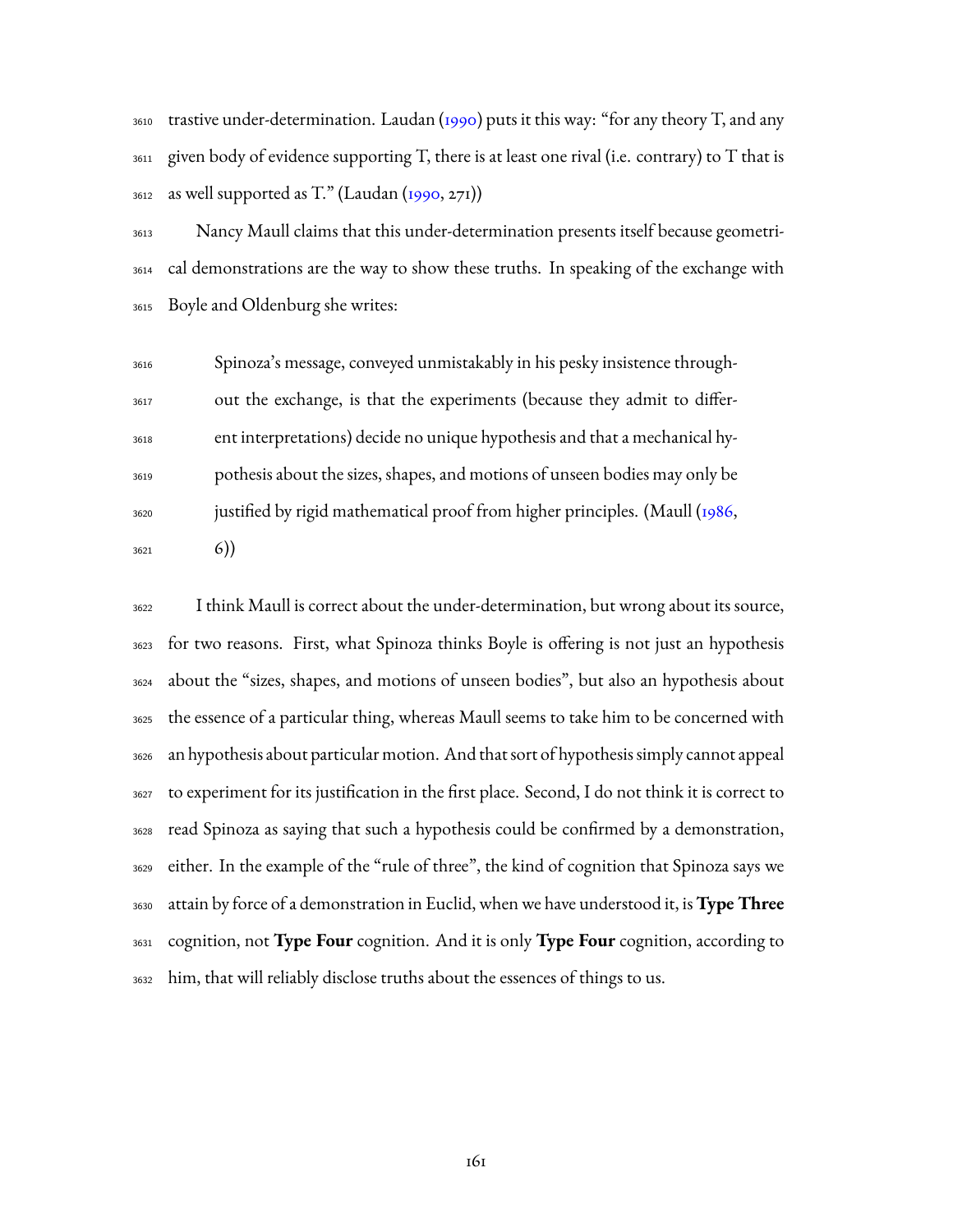# 3633 5.7 Why did Spinoza think poorly of Type Two per-**ception?**

 So far, I have made two arguments. First, Spinoza thought poorly of sense experience as a way of obtaining scientific knowledge. Second, he held to an under-determinationist thesis, on which any body of sense experience is compatible with multiple hypotheses about the essences of the things involved. In this section, we will put these two theses together.

 I will argue that, given his under-determinationism, Spinoza had a strong reason to distrust **Type Two** perception, and hence **Type Two** cognition, as a means of disclosing essences. In doing so, I will contrast my analysis of Spinoza's attitude towards experiment with those of McKeon([1928](#page-233-0)) and Klever([1990](#page-231-1)). I will argue that these positions are in large part correct, but incomplete: They don't offer a good reason as to *why* Spinoza held the views that he did. I will not go into the details of the view expressed in Gabbey [\(1995](#page-228-0), §6) (mostly for reasons of space) except to note that he basically agrees withMcKeon: "for Spinoza *experientia vaga* does not uncover causes or essences." Since he concurs with McKeon but does not (as far as I can tell) give a systematic reason for why this experience does not reveal essences, I will treat my discussion of McKeon as applying to them both. It should be said, at the outset, that Spinoza's thoughts on the poor epistemic status of **Type Two** perception is somewhat overdetermined. For instance, in TdIE he com- ments that "false…ideas have their origin in the imagination, i.e., in certain sensations that…do not arise from the very power of the mind, but from external causes." (C.I.36-7 / G.II.32) So – one might reason – shouldn't we already expect Spinoza to think poorly of**Type Two** perception on other grounds, and hence conclude on the above basis alone that it cannot disclose essences to us?

 This point is certainly correct as far as it goes. Spinoza does think that all false ideas have their origin in **Type Two** perception. But this does not show, by itself, that *the*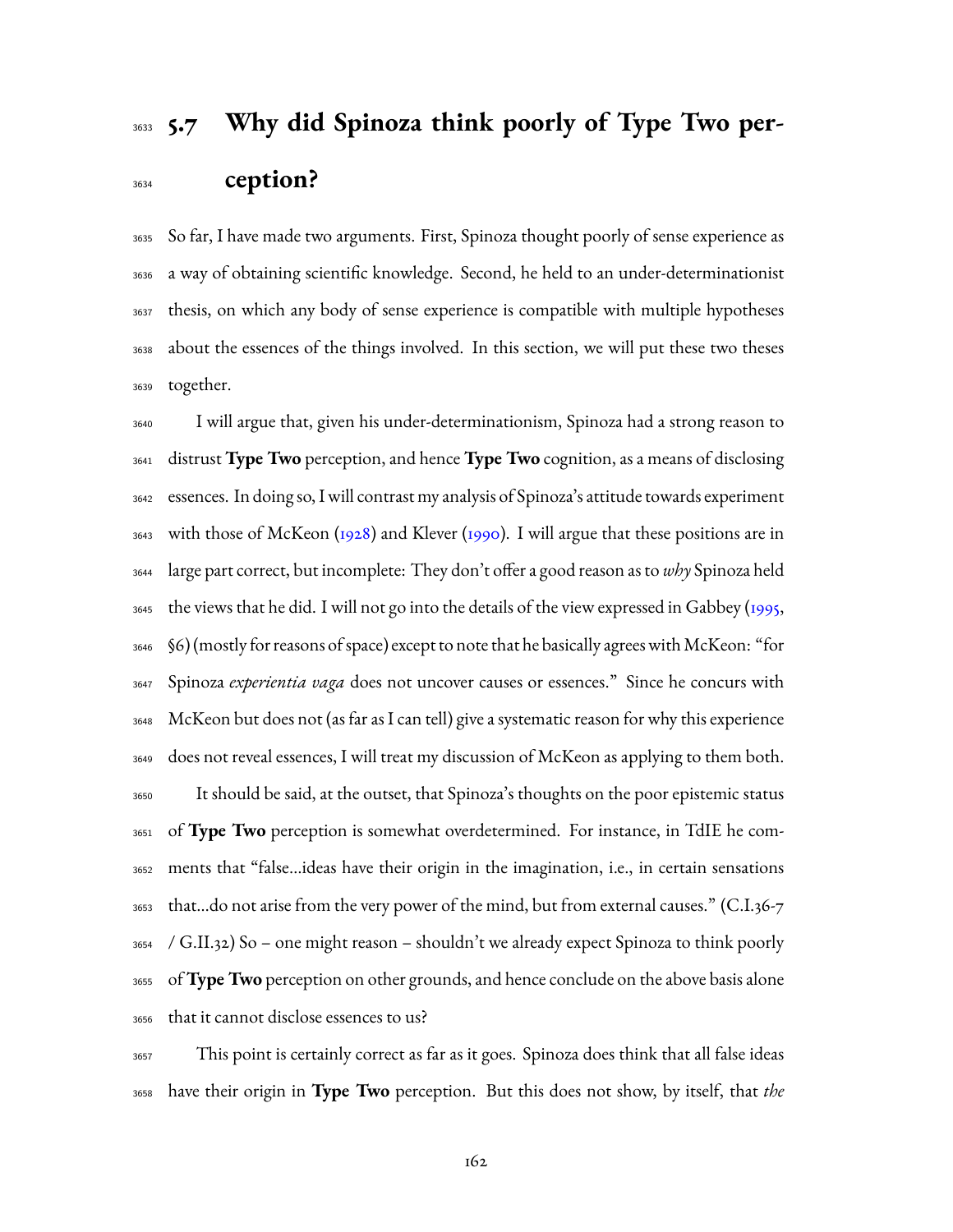*only* thing that arises from **Type Two** perception are false ideas. Going only on what Spinoza says in TdIE §84, it might still be the case that *certain* instances of **Type Two** perceptions can indeed produce cognition of essences. In other words: while all false ideas arise from **Type Two** perception, not all ideas arising from **Type Two** perceptions 3663 need be false.<sup>[19](#page-165-0)</sup> What I will argue in this section, however, is that no idea arising from **Type Two** perception is a true idea of an essence.

### <sup>3665</sup> **5.7.1 McKeon's reading**

<sup>3666</sup> In his thorough study of Spinoza's approach to experimental science, Richard McKeon <sup>3667</sup> makes an argument similar to mine. On his reading, Spinoza held that

 [t]he ideal of science is rational, and consequently knowledge of the na- ture of things may be attained by reflection concerning essences; experimen- tation could reveal nothing essential concerning things. "Only accidental qualities which are never clearly understood unless the essences of things are previously known" can be discovered by methods of observation. (McKeon  $(1928, 134)$  $(1928, 134)$  $(1928, 134)$ 

<sup>3674</sup> On this reading,**Type Two** perception simply is not up to the job, since it only reveals <sup>3675</sup> accidents and not essences. Furthermore, since cognition derived from sense perception  $3676$  is uncertain, it cannot be genuine, scientific knowledge. (McKeon [\(1928,](#page-233-0) 152–3))

<span id="page-165-0"></span><sup>19.</sup> One might say that this is not true in the *Ethics*, and that there, the fact that any idea of the first kind of cognition represent two causes (my body and the external object) is what makes it necessarily confused and inadequate.

While this is true in the *Ethics*, the case in TdIE is somewhat different. In that work Spinoza writes: "all confusion results from the fact that the mind knows only in part a thing that is a whole, or composed of many things, and does not distinguish the known from the unknown (and besides, attends at once, without making any distinction, to the many ideas that are contained in each thing)." (C.I.29 / G.II.25) No mention of an idea arising from multiple causes is made – *all* confusion in ideas arises from the sources mentioned. This is compatible with what is said in the *Ethics* of course, and perhaps what is said there is, upon further argument and reflection, compatible with what is said here. But it is not *obviously* the same doctrine or explanation, and so since my purpose is to read the correspondence against TdIE whenever possible, I will default to that.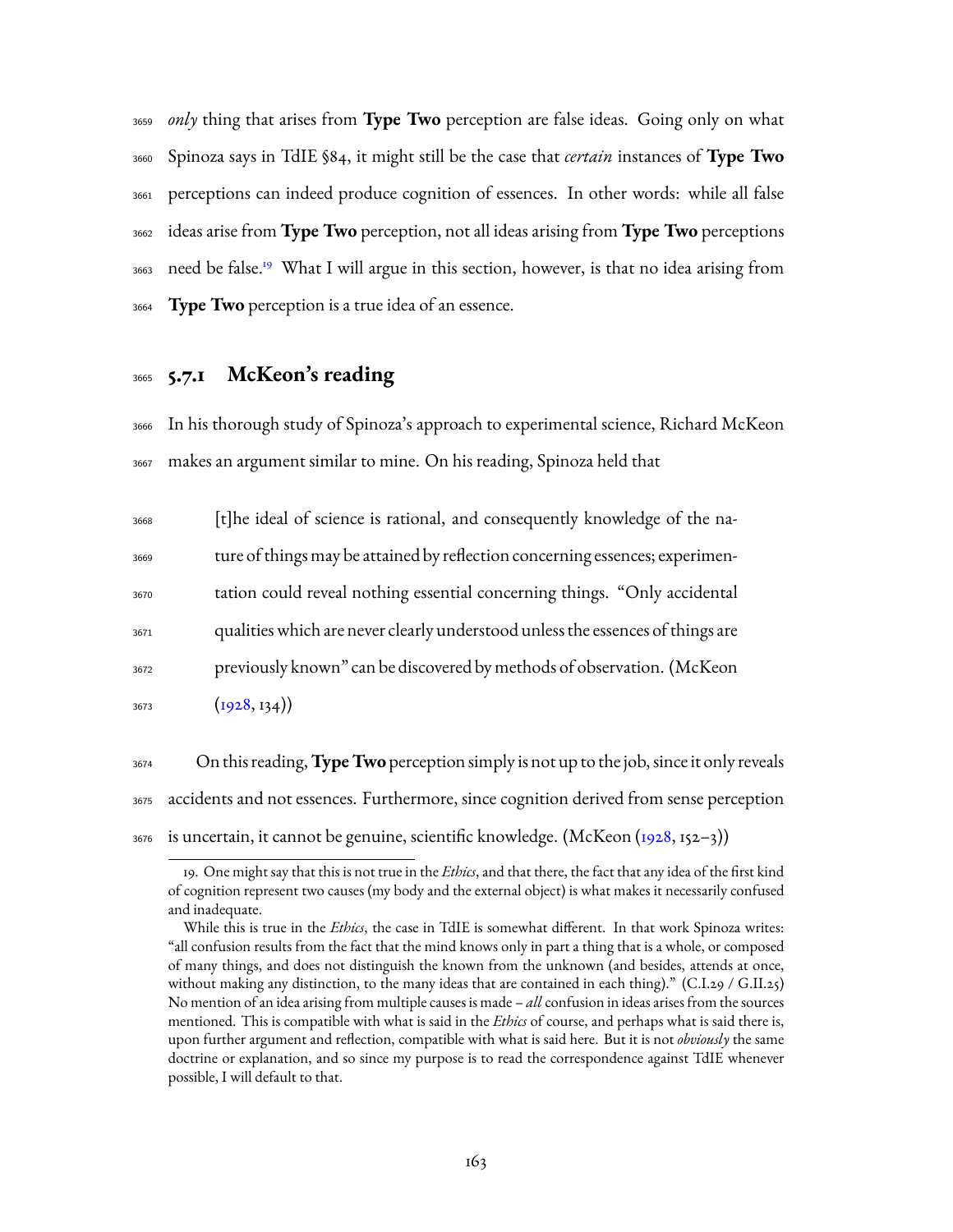But it is fair to ask why this is the case. Why is it, on Spinoza's view, that we only gain cognition of accidents from **Type Two** perception? If this is true simply by stipulation, then we are no closer to understanding why our senses are untrustworthy. McKeon does not provide a satisfactory answer to this question. Given his view, we are no closer to understanding why Spinoza should have taken this view.

 I think, however, there is an argument, starting from Spinoza's views on under-determination, which leads to the conclusion that we only perceive accidents in **Type Two** perception. It is this:

 1. The properties we perceive in**Type Two** perception never uniquely determine the essence of a thing.

 2. If a property does not uniquely determine the essence of a thing, it is an accident. **So:** (3) The properties we perceive in **Type Two** perception are accidents.

 If my reading is correct, Spinoza is warranted to accept (1) because of his under- determinationism. Recall the hypothesis he offers as a rival to Boyle's in the case of the reconstitution of niter. According to his argument, the phenomena are just as compati- ble with his hypothesis about the nature of niter as with (what he takes to be) Boyle's hy- pothesis. He also holds that there are in principle many ways in which (what we would term) the micro-physical structure of the world can be arranged which will reproduce the phenomena we observe. Recall that he says that he can "doubt whether perhaps cer- tain things have concurred which could not have been observed by any sense perception." (C.I.211 / G.IV.67) The upshot of this is that the properties of objects which we encounter in sense perception can be produced by multiple different corresponding micro-physical goings-on, and hence by multiple different essences.

 How about (2)? Here Spinoza might argue as follows. An accident is a property which a substance (or in Spinoza's case, a mode) can have (or not) without making a difference to its essence. Now, let us assume that a particular property does not make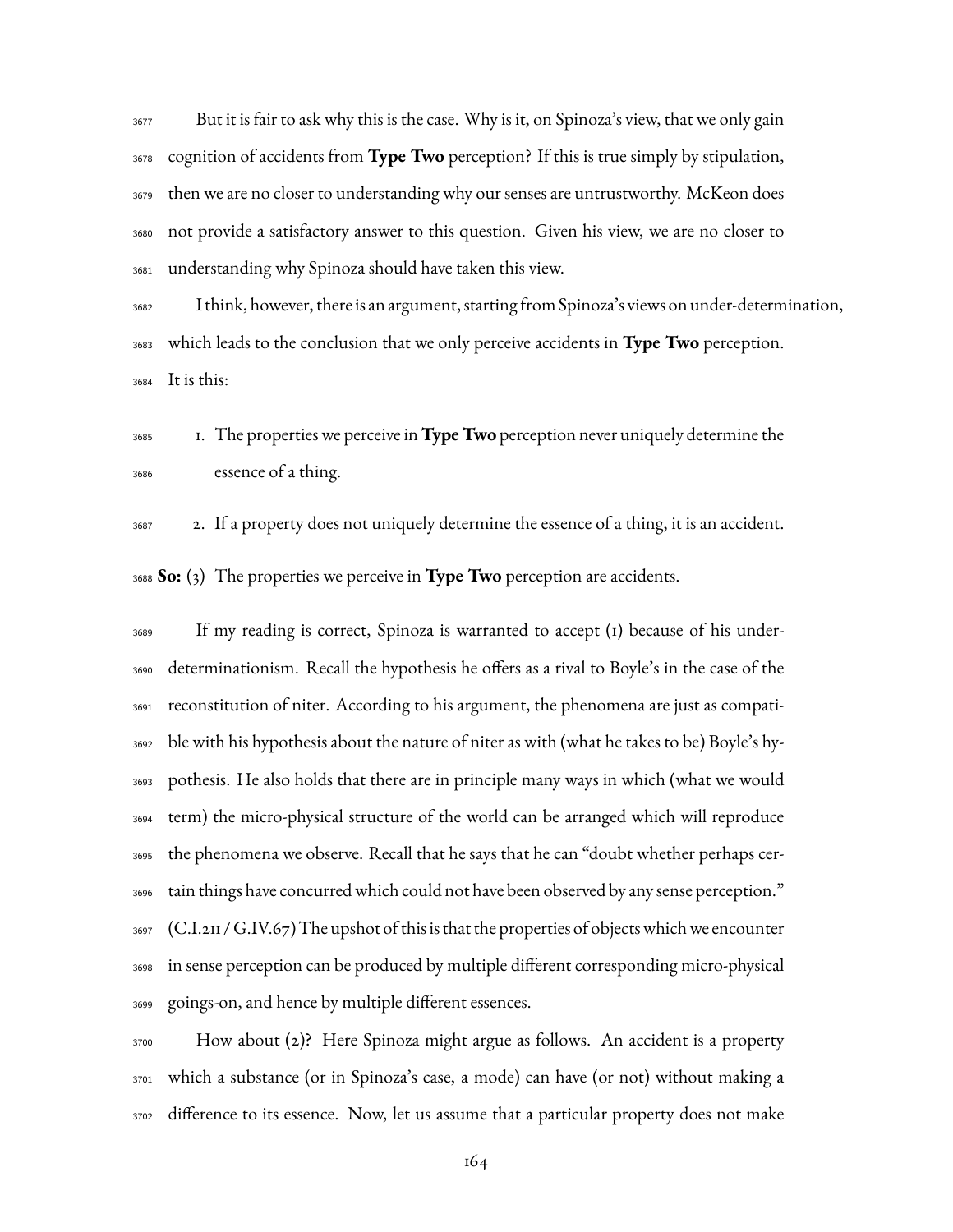a difference to the essence of the thing in which that property is instantiated. Then it follows that that thing can possess that property (or not) without the its essence being affected. And consequently, the property is an accident. Hence, Spinoza is entitled to the conclusion that all we perceive in **Type Two** perception are accidents.

 If these properties did make a difference in terms of uniquely identifying the essence in question, then the presence of one or more of these properties would suffice to fix that essence. But, as Spinoza can argue, these properties do not so suffice. Consequently, perception of accidents cannot hope to reveal essences. Since this is all we have in **Type Two** perception, it will never do this either.

 Rather than simply having to rely on his fourfold typology of perception, Spinoza has substantive reasons for holding that **Type Two** perception will not yield cognition of essences. He can appeal to his under-determination thesis, as well as his account of essence, to explain why this is. So, on the reading I am offering, the assertion of the insuf- ficiency of **Type Two** perception seems far less arbitrary than it did before. In contrast to McKeon's account, which simply stipulates that Spinoza holds that experience is not worth the trouble here, my account gives a substantive explanation about why this should be.

### **5.7.2 Klever's reading**

 Wim Klever, like McKeon, interprets Spinoza as being suspicious of the value of experi- ment. He writes that "according to Spinoza the senses are not able to demonstrate some- thing against our rational expectations." (Klever([1990](#page-231-1), 128)) On his view, Spinoza was an anti-falsificationist. By this, he seems to mean that, for Spinoza, "[v]erification or falsifi-<sub>3725</sub>cation of ideas can only be performed by other ideas." (Klever ([1990,](#page-231-1) 129)) He sums it up nicely in the following way: "Experiments don't have the power of proving the necessary structure of reality." (Klever [\(1990](#page-231-1), 130))

For Klever, this distrust is explained by the fact that there are infinitely many causes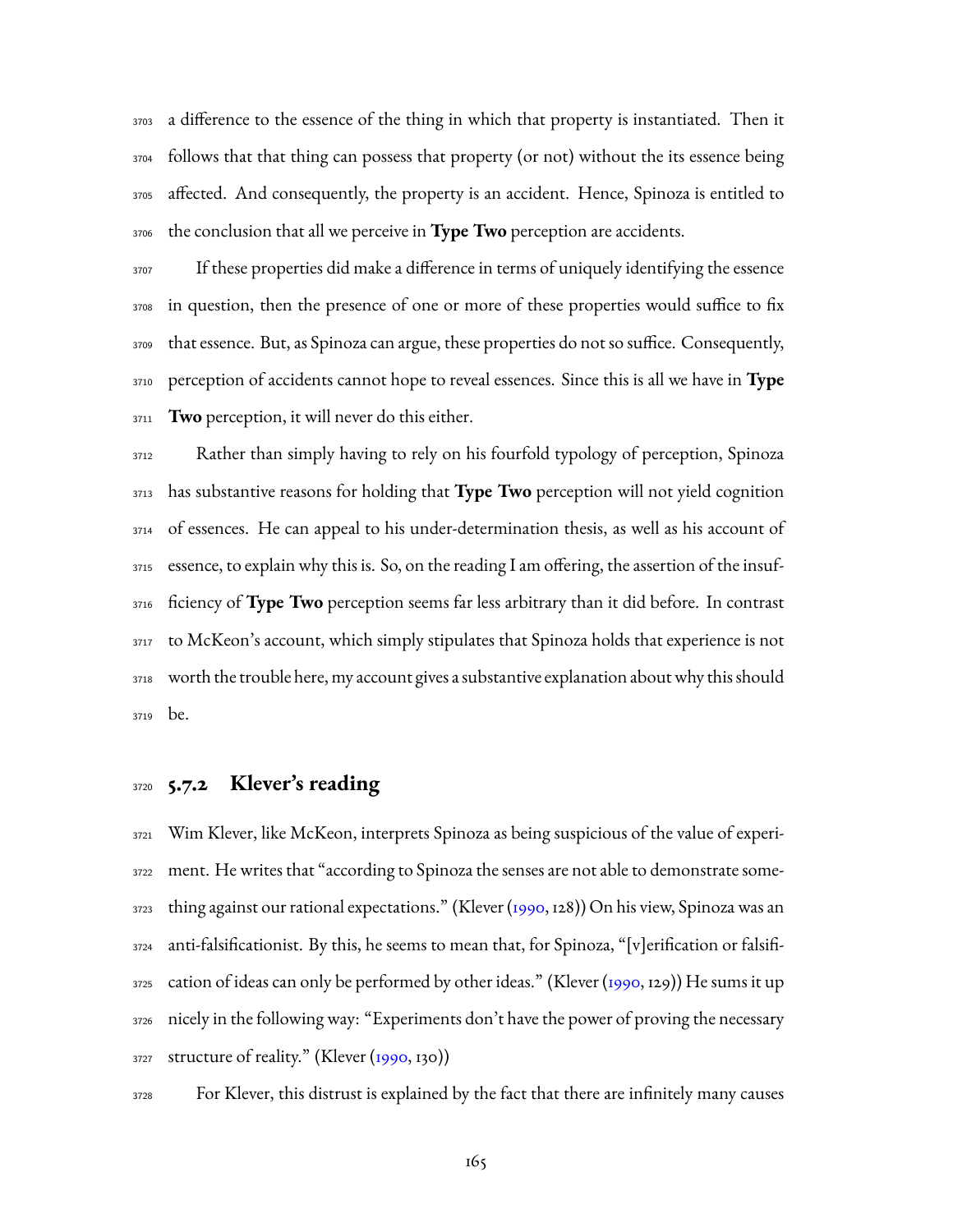involved in producing a phenomenon. If this is true, and we can only locate finitely many causes by carrying out experiments, then experiment can never access the true causal nexus responsible for the phenomena we observe. Klever draws this conclusion from the fact that Spinoza writes the following: "For it is by reasoning and calculation that we divide bodies to infinity, and consequently also the Forces to move them. But we can never 'confirm' this by experiments." (C.I.192 / G.IV.29) Klever draws the following moral from this:

 A phenomenon cannot be looked upon as he product of a finite number of causes…Of course this endless quantity can never be grasped or made visi- ble by experiments, which would be, however, necessary to get an adequate proof of the constitutive elements and sufficient causes of a phenomenon. (Klever [\(1990,](#page-231-1) 132))

 This reading has at least two shortcomings. The first is textual. The passage which Klever cites occurs in Spinoza's criticism of another essay which appears in Boyle([1669](#page-223-1)), *The History of Fluidity and Firmnesse*. Here is the quote in full context (the italicized text is Curley's translation of the passage from Boyle reproduced in the letter):

 *[I]t would scarce be believed how much the smallness of parts may facilitate their being easily put into motion, and kept in it, if we were not able to confirm it by Chemical experiments.* No one will ever be able to 'confirm' this by Chemical experiments, nor by any others, but only by demonstration and computation. For it is by reasoning and calculation that we divide bodies to infinity, and consequently also the Forces required to move them. But we can never 'confirm' this by experiments. (C.I.192 / G.IV.29)

 It is not clear that the point Spinoza is making here concerns experiments generally. His objection is to the idea that we can confirm how the size of the parts of fluids can make it easy for them to be put in motion. The reason Spinoza criticizes this supposed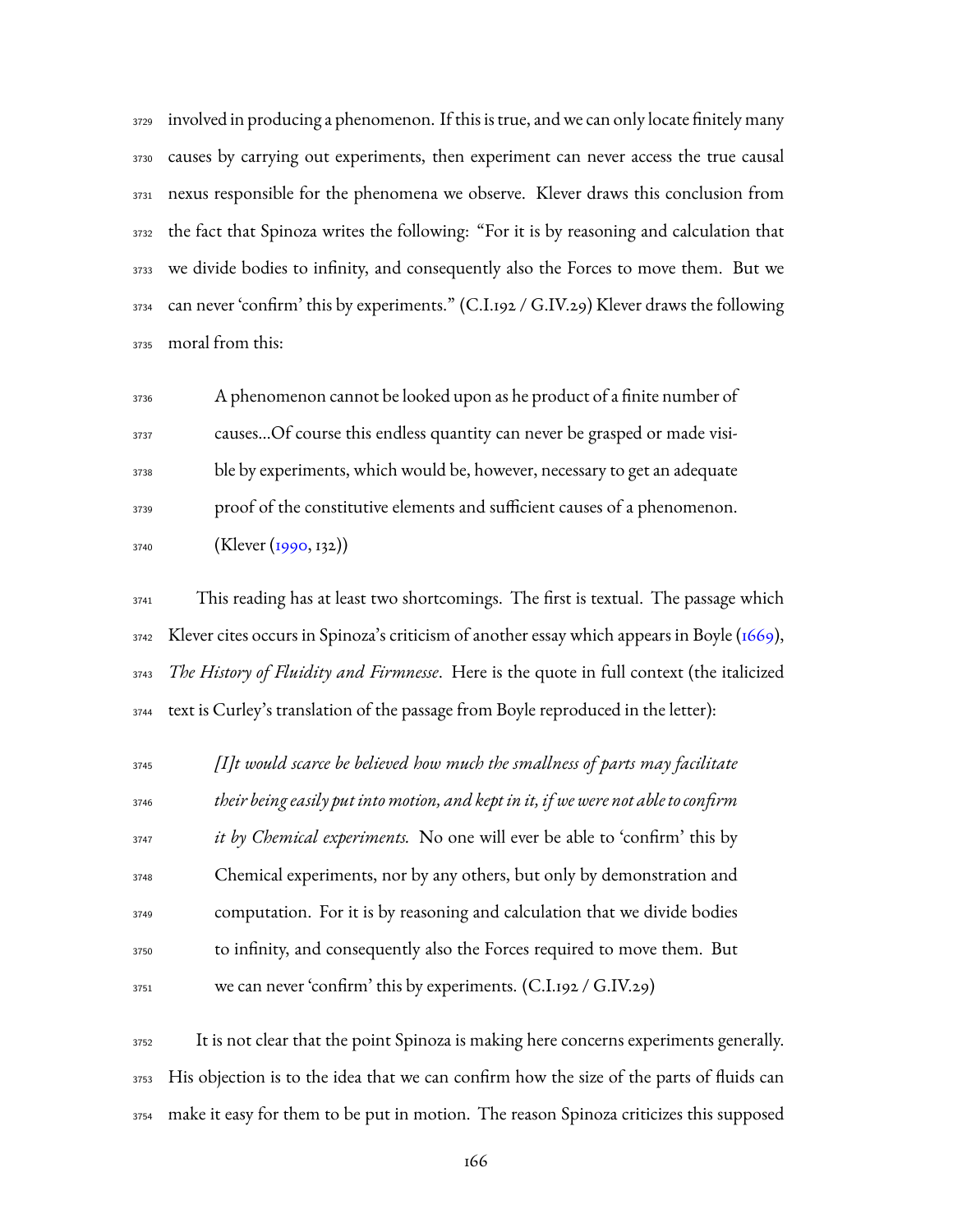confirmation, I propose, doesn't have to do with the infinity of causes, but rather with a category mistake. The division of bodies with respect to their size belongs to mathe- matical demonstration, and hence the computation of the forces required to move them requires demonstration of the same kind. As a result, it is foolish to think that chemi- cal experiments can demonstrate anything about the force required. This would be true whether or not we are dividing forces or bodies to infinity, so it is not clear that the in-finitude of causes is doing any argumentative work here.

 Second, Klever's view doesn't tell us why we cannot discover essences in experiment. According to the reading of TdIE given above, it is only necessary to know a thing's prox- imate cause in order to know the causal elements of its essence. Why can experiment not reveal this, on his view? A particular body may be composed of infinitely many other bodies, but it is not necessary to have adequate cognition of each of these bodies in order to know that the body constituted of them is the proximate cause of something.

## **5.8 Rational naturalism**

 Spinoza is often classed as a *naturalist*, that is, as someone who holds the view that "ev-erything in the world plays by the same rules". (Della Rocca ([2008](#page-228-1), 5)) Jonathan Bennett puts it like this: "The whole story about people, [Spinoza] held, can be told with the <sup>3772</sup>concepts that are needed, anyway, to describe other parts of Nature." (Bennett ([1986](#page-226-2), 59)) But if this is taken to have the empiricist connotations which the word has today, this perception is mistaken. Contemporary naturalists hold (roughly) that experimental science is the means of investigating reality. If what I have argued is correct, Spinoza has no truck with this.[20](#page-169-0) 

3777 Part of the reason for this division is as follows. Modern forms of naturalism often seek to bring philosophical questions and theses more closely in line with the deliverances

<span id="page-169-0"></span><sup>20.</sup> For a nice overview, and an argument that there is no useful sense in which Spinoza is a naturalist, seeDouglas (b). Engaging with his argument is, unfortunately, beyond the scope of this chapter.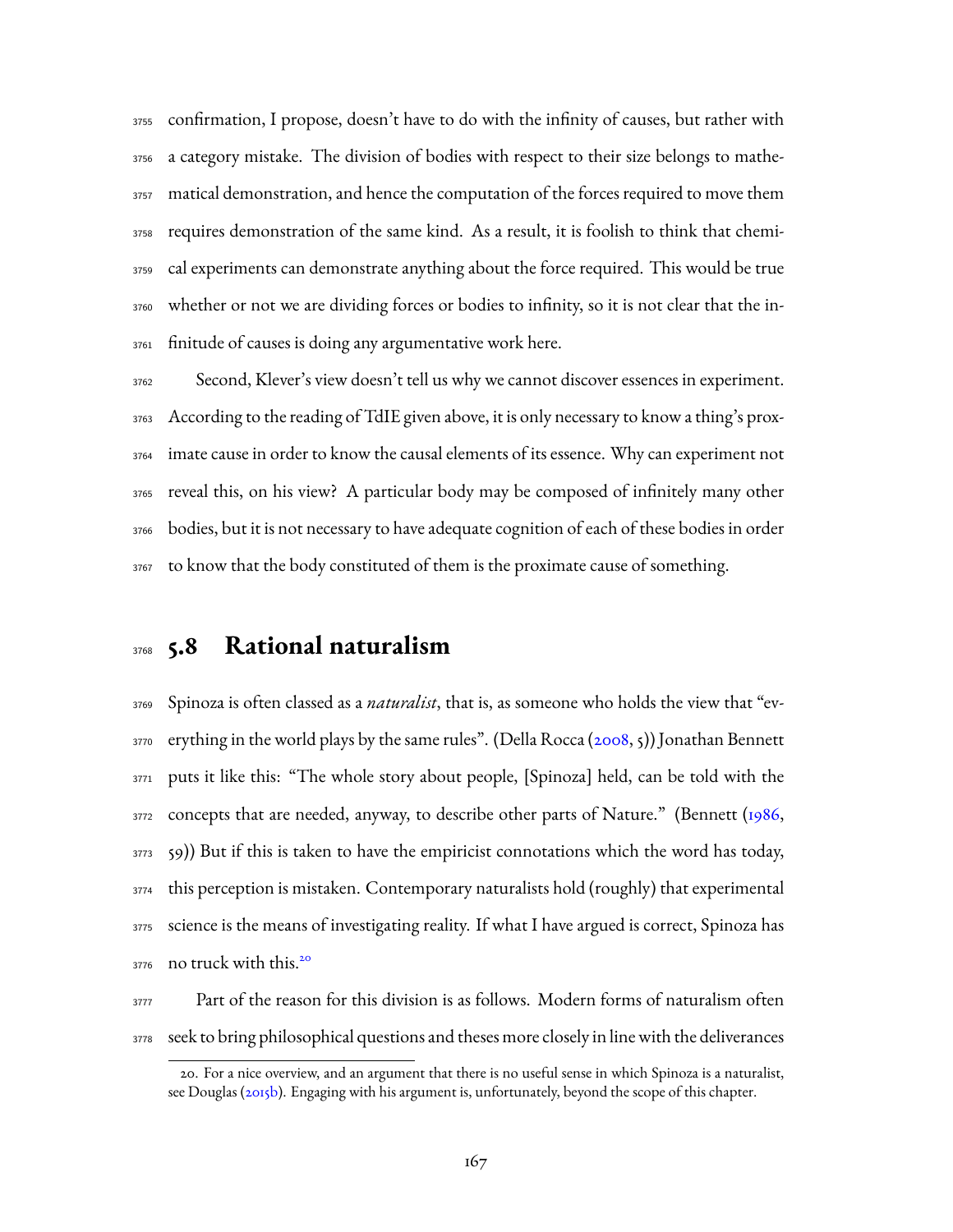3779 of the natural sciences. With Spinoza, in a sense the opposite is true. Instead of assimilat- ing philosophical inquiry into empirical science, the sciences should adopt the method of philosophy wholesale. After all (as we saw above) the chief aim of the sciences is to give us a closer knowledge of the union which we as humans have with the whole of nature, and this can only be achieved by strongly aprioristic methods. Empirical and experimen- tal investigation, to the extent it is useful at all, plays a subsidiary role. *True* science is not empirical at all.

 One might think that I am illegitimately running together two theses. The first (rel- atively uncontroversial) thesis is that the lower types of perception do not represent the "gold standard" of perception, and hence should be dispreferred to **Type Four** percep- tion and cognition. The second (and more controversial) thesis is that the lower types of perception and cognition cannot play any role at all in achieving **Type Four** cognition. The objection runs: surely Spinoza believes the former, but this is less evidence for the latter thesis, which is the one I am supposed to be imputing to Spinoza.

 I think this objection itself runs together two theses. The first is the claim that the lower types of perception cannot help us achieve **Type Four** perception. The second is that we cannot achieve knowledge of essences through the lower types of perception. While the first thesis may well be true, and may be closely linked to the second, it is not one which concerns me here. I am concerned only with the a weakened version of the latter claim. Since, as we have seen, the true aim of the sciences is to teach us the essences of things, only those modes of perception which can yield knowledge of essences can be included in a true science. But – as I have been at great pains to argue – Spinoza thinks that the lower types of perception do *not* give us knowledge of essences. He states explic- itly that **Type One** (see C.I.15 / G.II.12: "from report…we do not perceive any essence of a thing") and **Type Two** (see C.I.16 / G.II.13: "in this way no one will ever perceive any- thing in natural things except accidents.") perception do not yield knowledge of essences. Here we have it in his own words: "only the fourth mode [of perception] comprehends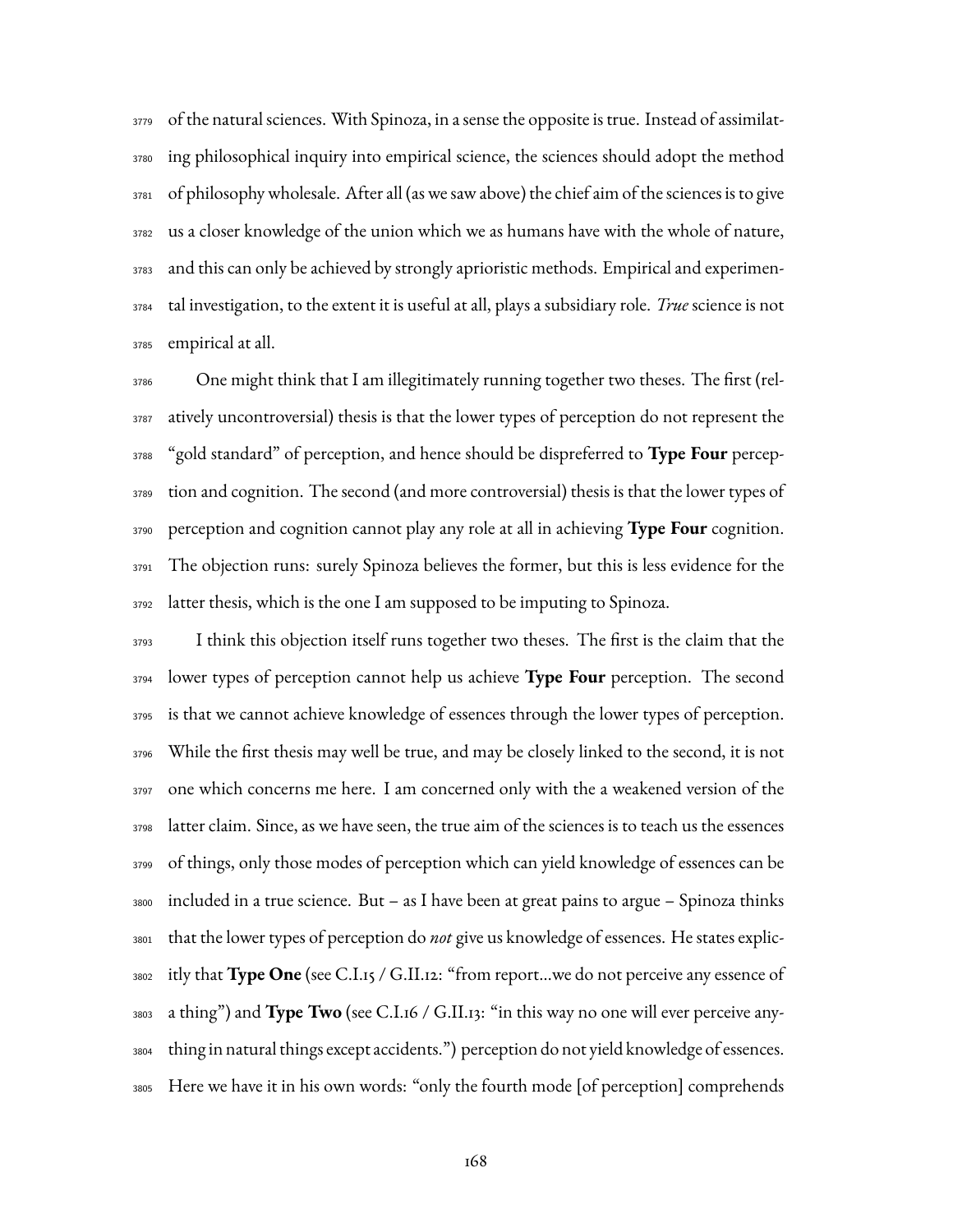the adequate essence of the thing." (C.I.16 / G.II.13) Even if **Type Three** perception is in some sense useful, all I really need for the purposes of this chapter is the claim that **Type Two** perception (which, as we showed earlier, is the type of perception involved in 3809 empirical investigation) is "to be excluded" (C.I.16 / G.II.13) from the sciences.

 So, on the reading that I advocate, the naturalism that Spinoza holds to is *not* the sort of naturalism which places a high premium on experimental science in discovering truths about the world. Rather, it is a rationalist naturalism, one which sees mankind as occupying a particular but ultimately not all-that-distinctive niche in the universe, gov- erned in the same way as the rest of nature, and one which most emphatically does *not* 3815 see experiment and experience more broadly as the means for exploring that niche.<sup>[21](#page-171-0)</sup> On this count I agree with Alison Peterman, who writes that, for Spinoza, "no matter how carefully or systematically you look, no matter how powerful your microscopes or tele- scopes, you make *no progress* toward knowing about bodies through [experiments like Boyle's]," (Peterman [\(2014,](#page-234-0) 216)) as well as with G. H. R. Parkinson, who writes that, for Spinoza, "general laws about what exists are not discovered by induction from particular experiences: the so-called 'laws' which are discovered in this way are not really *known*." (Parkinson ([1964](#page-234-1), 160))

 This interpretation – that true science is not empirical at all – is not completely un- problematic. Schliesser([2018](#page-236-0), 158–163) points to other places in Spinoza's writings, such as the *Tractatus Theologico-Politicus* (TTP), where Spinoza speaks of the proper method of interpreting nature as "putting together a history of nature, from which, as from cer-3827 tain data, we infer the definitions of natural things.<sup>">[22](#page-171-1)</sup> (C.II.171 / G.III.98) Spinoza also speaks in Ep. 37 (dated1666) of putting together "a little history of the mind,*or* of percep-

<span id="page-171-0"></span><sup>21.</sup> Some disagree; see for instance Curley([1990](#page-227-1)). Parkinson [\(1964](#page-234-1), 159) takes a superficially similar view, on which "experience must occupy a position of great importance in Spinoza's theory of knowledge," though his view on the value of experiment for Spinoza is not far from my own; see Parkinson([1964](#page-234-1), 157– 62).

<span id="page-171-1"></span><sup>22.</sup> We should not take this to mean that Schliesser thinks that we can have empirical knowledge of essences; indeed, according to him, for Spinoza knowledge of essence "is purely intellectual knowledge". (Schliesser [\(2018](#page-236-0), 169))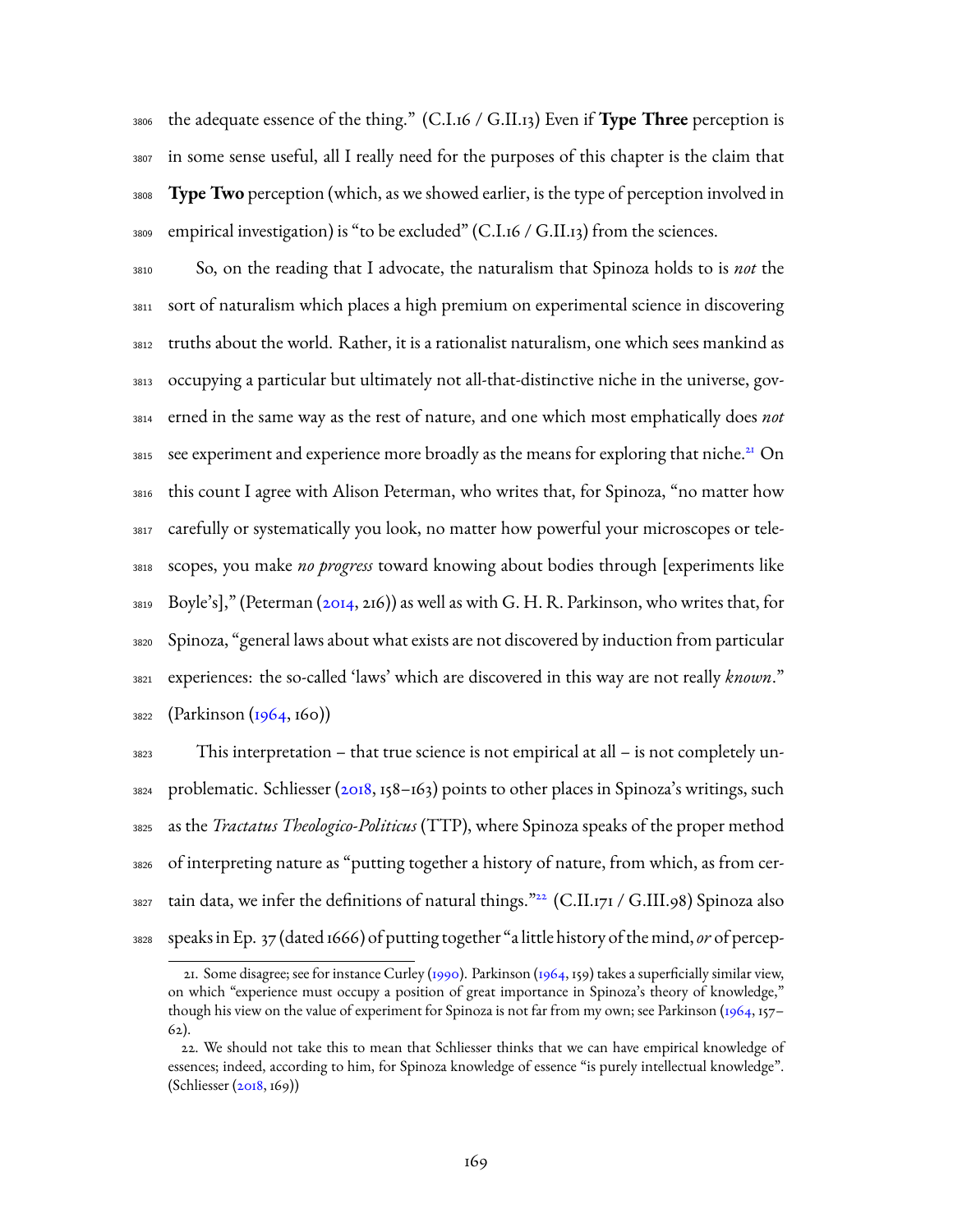tions". (C.II.33 / G.IV.189a) These passages suggest that the composition of a "history" of the properties of objects, discovered empirically, is crucial to understanding nature. Still more problematically for my view, Spinoza speaks of how we can "infer the definitions of natural things" from this history.

 This is a strike against my view, I will admit. But we should not be hasty. First, I have been stressing the importance of reading the correspondence with Boyle against Spinoza's earlier works. From that chronological perspective, the comparison with the TTP seems less apposite. The rationalist naturalism which I see Spinoza as espousing is confined for the most part (at least, for the purposes of this chapter) to the earlier works.

 That said, I do bring in later works (viz., the *Ethics*) to aid in interpreting Spinoza's positions in the correspondence with Boyle. So let's concede for the sake of argument that we can overlook developmental concerns and read the TTP and other works back into TdIE and the Boyle correspondence. I still contend that the objection is not decisive. To see why, let's survey some other views Spinoza held in the TTP and contemporane- ous works. In both Ep. 37 (C.II.32 / G.IV.188a, dated 1666) and the TTP (C.II.157 / G.III.85) Spinoza holds that clear and distinct ideas can only be produced by other clear and distinct ideas (or from something known through itself). So if we are to have clear and distinct ideas (in other words, adequate cognition) of the definitions of things, and hence their essences, these ideas must be produced by clear and distinct ideas. The up- shot is that if we are to have adequate cognition of the essences of things through such a history, the ideas the history comprises must themselves be clear and distinct.

 If this is true, however, such ideas cannot be ideas gotten from**Type Two** perception. In TdIE, Spinoza emphasizes that adequate ideas do not come from sense perception. He 3852 writes in that work (C.I.38 / G.II.34) that clear and distinct ideas are those "such as have been made from the pure mind, and not from fortuitous motions of the body." And further down he writes that "the clear and distinct ideas that we form seem to follow so from the necessity of our nature alone that they seem to depend absolutely on our power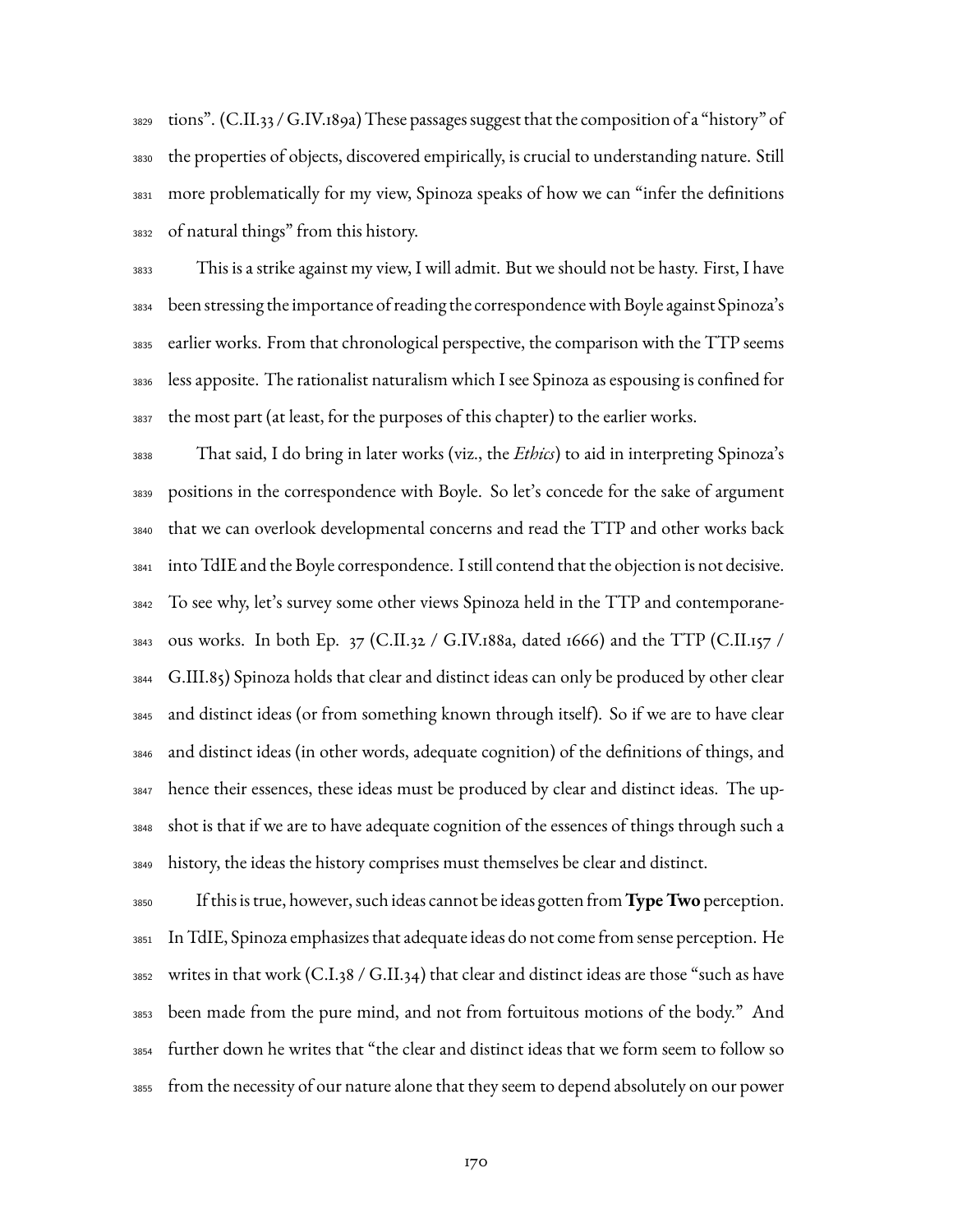alone." (C.I.44 / G.II.39) Since clear and distinct ideas depend only on our own power, they cannot be ideas gotten from **Type Two** perception, as this kind of perception is not under our own power. Consequently, whatever the ideas in these histories are, they cannot be derived from **Type Two** perception if they are to produce adequate ideas of the essences of things.

 So we appear to be left with an inconsistency. On the one hand, Spinoza seems ex- plicitly to suggest that empirical inquiry into the definitions of things is possible. On the other, he seems to have good systematic reasons for thinking that such empirical inquiry should not be able to yield knowledge of essences. What are we to do with this tension? I do not know. Whether or not Spinoza's rationalist naturalism is coherent may be a topic for further inquiry. But, as I have tried to show, there are deep-running strands in Spinoza's thought which militate against the success of any essentially empirical project.

## **5.9 What role** *does* **experience play?**

 The reader might now be puzzled. If Spinoza really does think so poorly of experiment, then why does he carry out experiments, or speak of them "seeming to show" or "seeming to confirm" certain results? If they cannot discover essences, what confirming or eviden- tiary role do experiments have? Spinoza is not generous enough to give us a fully worked- out theory of confirmation. He does tell us, in the letters, that confirmation comes in degrees; the experiments he offers confirm his explanation "not absolutely, but…*to some extent*". (C.I.209 / G.IV.66) But what does this confirmation "to some extent" consti-tute?

 I will address this in just a moment, but I first need to make a small lexical digression. I am taking "confirmatio" and "comprobatio" to track the same concept in Spinoza, or at least in the passages in the Boyle correspondence and in the *Ethics*which we will examine. This departs from Curley (see the Index entry at C.I.630), but I believe that there is good reason for this assimilation. At C.I.174 / G.IV.17, Spinoza speaks of some experiments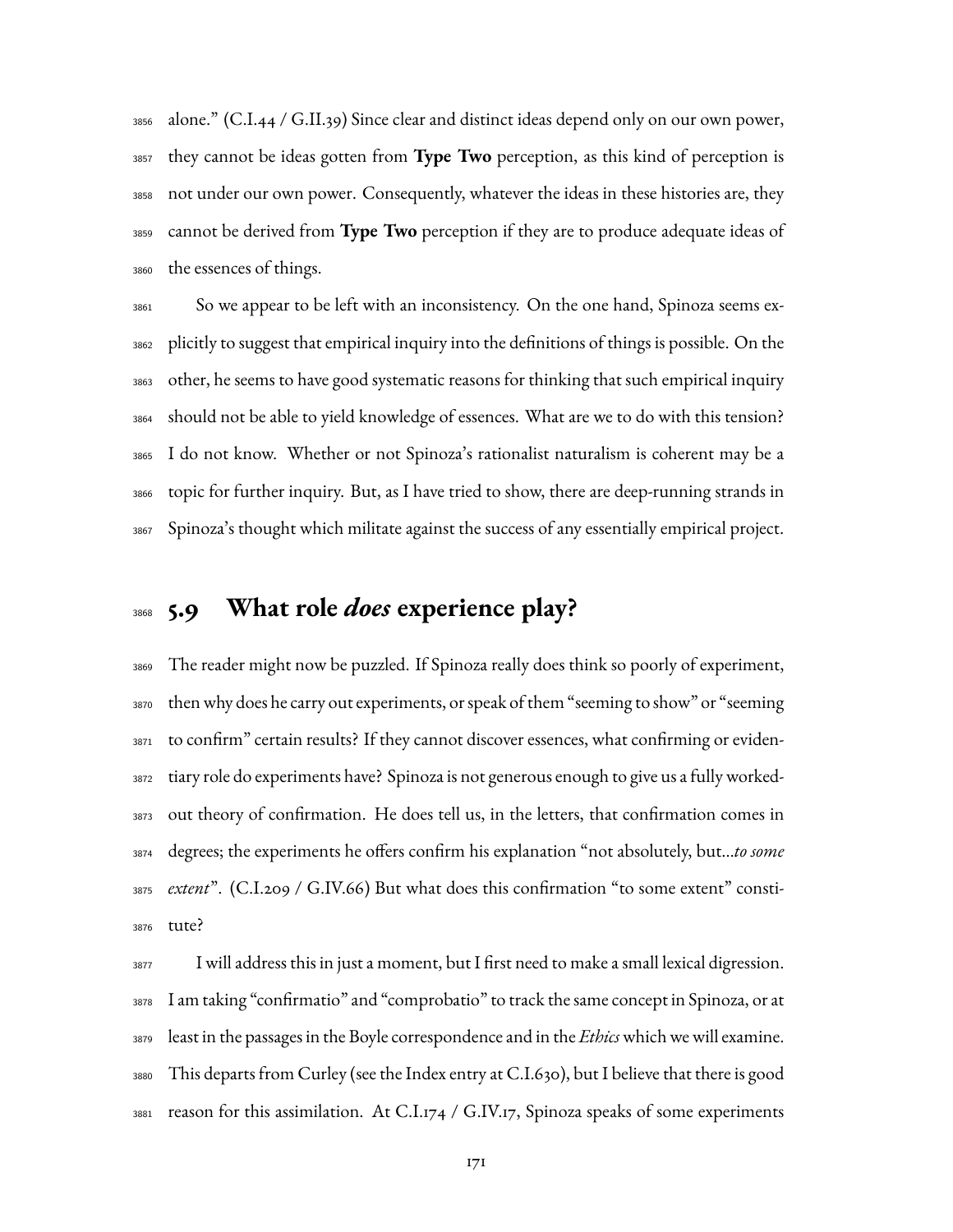which "to some extent confirm [*aliquo modo confirmatur*]" his explanatory hypothesis. And later at C.I.176 / G.IV.21, after putting forth his explanation, he says that these ex- periments "seem to confirm [*comprobare videntur*]" it. The inference I draw from this is that what these experiments are said to be doing in both cases is the same thing, and hence that "confirmare" and "comprobare" are tracking the same action in the Boyle cor-respondence. This will have import for my proposed solution.

 As far as I can tell, Spinoza does not use "confimrare" or "comprobare" (or their cog- nates) in TdIE at all. He does, however, use "comprobare" in a passage in the *Ethics*which seems relevant. Admittedly, to invoke the *Ethics* to make an interpretive point about the Boyle correspondence goes against what has been my practice in this chapter. But in an instance where there is little help to be gotten from TdIE, perhaps it may be helpful to bring in other interpretive loci.

 In EIIIp2, Spinoza writes that "the Body cannot determine the Mind to thinking, and the Mind cannot determine the Body to motion, to rest, or to anything else (if there is anything else)." (C.I.494 / G.II.141) In the scholium to this proposition, he intimates that he has clearly shown the proposition such that "no reason for doubt remains". But, still, he goes on to say that "I hardly believe that men can be *induced* to consider them fairly unless I confirm [*comprovabero*] them by experience." (C.I.494 / G.II.142) This might strike the reader as somewhat odd. If it is the case that no reason for doubt of the proposition remains, why is it that Spinoza thinks that men can only be "induced" to believe these things when confirming them by experience? It seems like experience isn't playing any evidentiary role here.

 That is precisely my interpretation. The use of "comprobare" or "confirmare" is not, I think, meant in the same sense which we would use it today. For Spinoza, to say that x confirms y is, in this sense, not to say that x has objective evidentiary bearing on the truth of y. Spinoza continues in that scholium to say that men "are so firmly persuaded" that the mind can induce the body to move, suggesting that the examples of experiences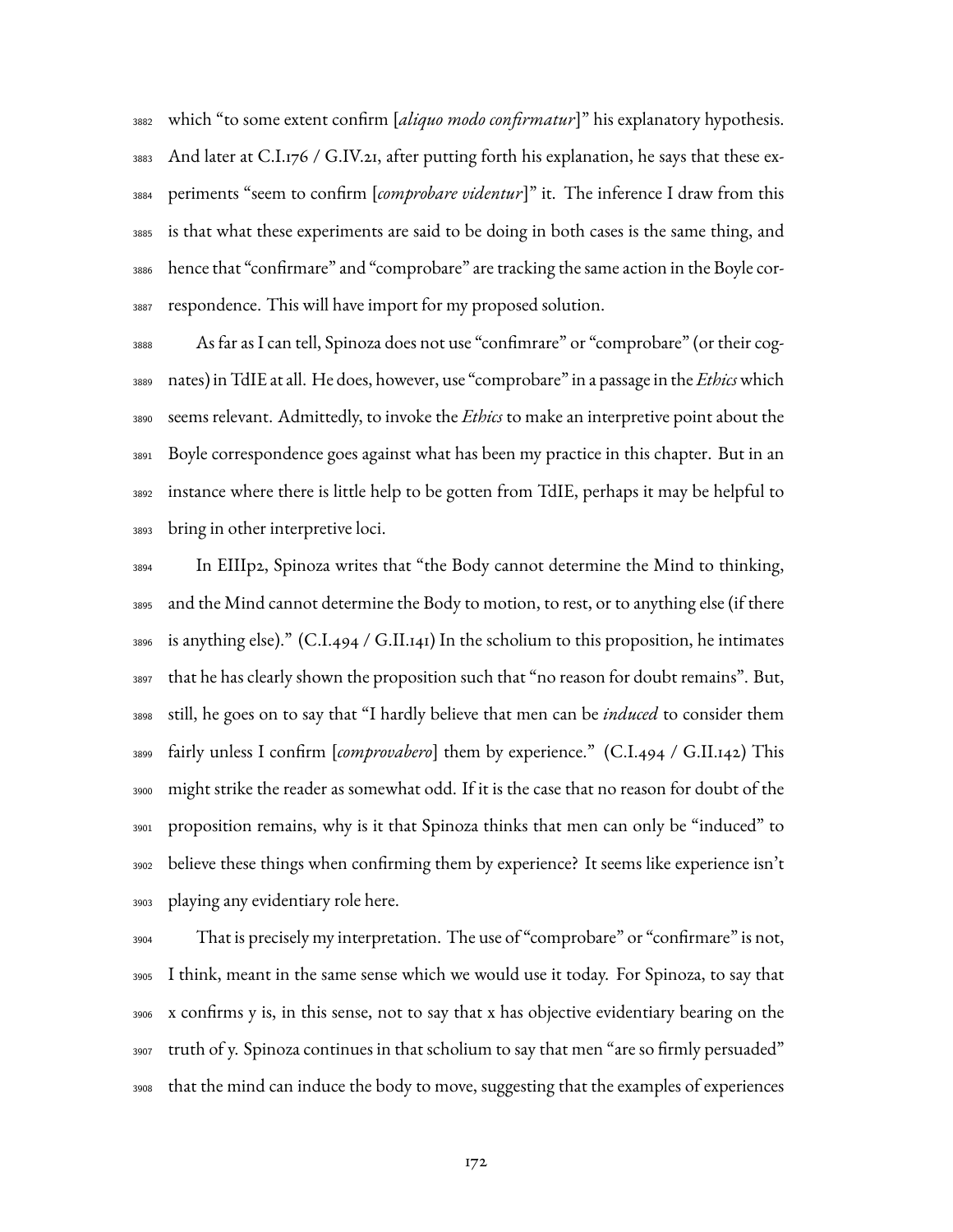which he will go on to give are meant to address the firm persuasion. This can be true if the examples are meant to have an evidentiary bearing on the truth of proposition 2, but it can also be true if they are meant simply to undermine the firmness of the belief that men are said to have. If Spinoza is right that there remains no reason for doubting that proposition, the examples from experience become evidentially otiose, which sug- gests that their function is not evidentiary at all. They may instead play a persuasive or illustrative role. I take no firm position on the positive role that experience (and hence experiment) plays for Spinoza. Instead, my point is simply negative: it does *not* play an evidentiary role.

 At least, not by itself. Spinoza speaks in some places of the value of experience that is "determined by the intellect" (C.I.12 / G.II.10), and how once we know the "mechanical principles of philosophy" certain experiments may be useful in investigating the nature of niter. (C.I.210 / G.IV.67) So we are left with two sorts of experience: *experientia vaga*, and experience which is, in some way, determined by the intellect. The former is not going to deliver adequate cognition, whereas the latter might. To explore this distinction is unfortunately far beyond the scope of this chapter. But it is clear from the relevant passage that, whatever this experience that is determined by the intellect is, it *isn't* sense perception – and that is all that is needed for this argument. Put simply: Since ideas gotten from **Type Two** perception are not determined by the intellect, and ideas gotten from sense experience are all instances of**Type Two** cognition, no idea gotten from sense perception will be an "experience determined by the intellect."

 But what is "experience determined by the intellect"? To offer and argue for a char- acterization of this concept goes far beyond the ambit of this chapter, and indeed this dissertation. But here is one possibility. First, note that "experience" is equivocal. It can refer to sense experience in addition to the experience we have of consciousness more gen- erally (though throughout this chapter I have assumed it to reference sense experience). So perhaps one can give a characterization like this: experience which is determined by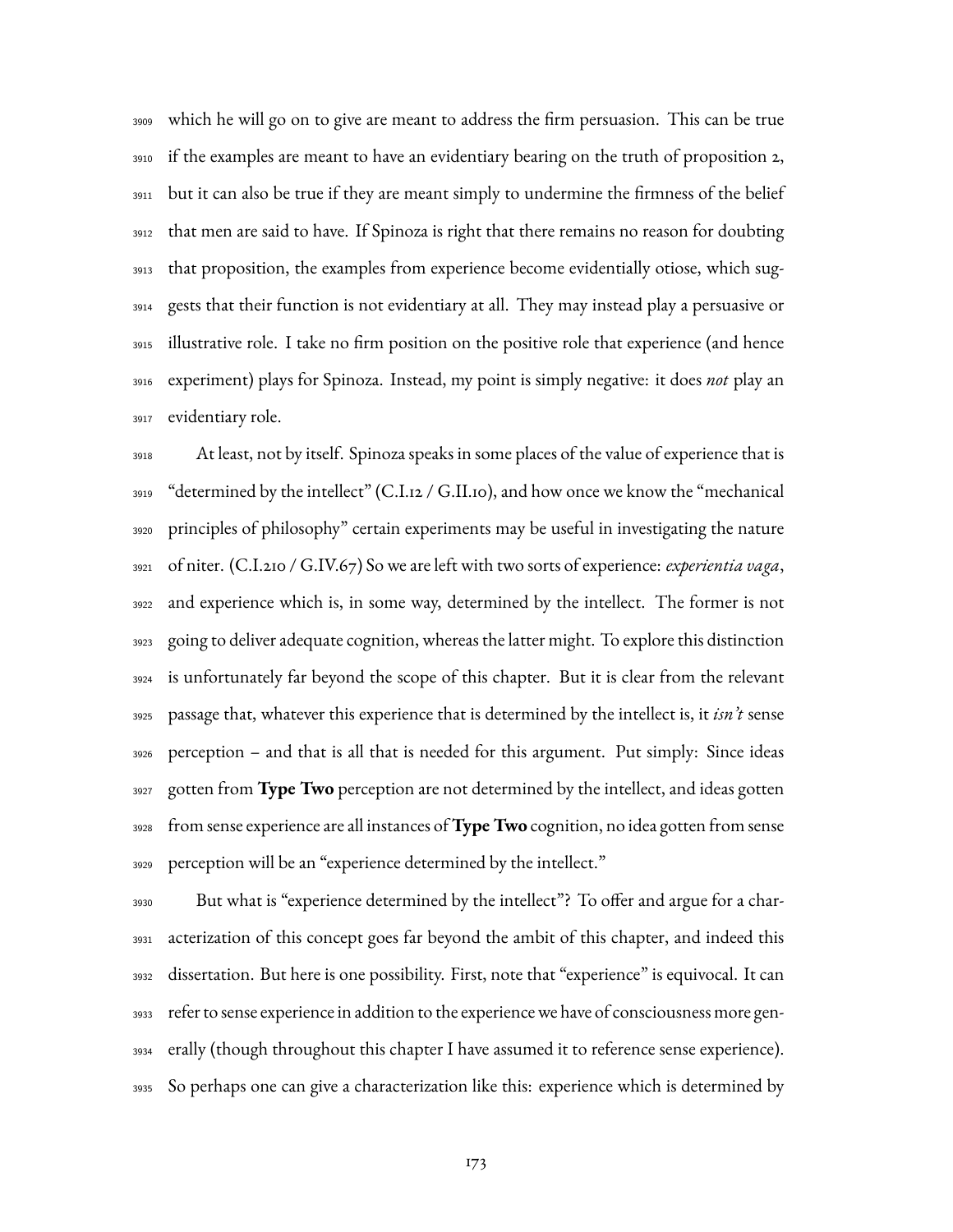the intellect is conscious experience that follows from our intellect alone, and not from sensory input. This derives some small support from a passage in TdIE. There, Spinoza writes that

 For if we should suppose that the intellect had perceived some new being, which has never existed…and that from such a perception it deduced others legitimately, all those thoughts would be true, *and determined by no exter-nal object, but would depend on the intellect alone*. (C.I.31-2 / G.II.27)

 So here, it seems that Spinoza is contrasting being determined by an external object and being determined by the intellect. My conjecture is that sense experience belongs to the former, while experience "determined by the intellect" (in the above case, the ex- perience of those things deduced from the new being) belongs to the latter. These de- pend (causally, conceptually, or otherwise), not on an external object, but on the intellect alone.

 One final question remains. If confirmation is not an evidentiary notion for Spinoza, then how can it persuade at all? We have seen the "that" already. What is yet to be adum- brated is the how. This question would take a dissertation all to itself, but here is a sketch of an answer.

 First, Spinoza says that men can only be "induced" to believe certain things by ex- perience. What does he mean by "induce"? He nowhere gives us a substantive theory of inducement that I can find, but he does use the concept elsewhere in the *Ethics*. In EVp41s, he speaks of persons who are "induced to live according to the rule of the divine law…not only by this hope, but also, and especially, by the fear that they may be punished horribly after death." (C.I.616 / G.II.307) So men are induced to action, at least, by hope and fear, which, for Spinoza, are passions (see EIIp18s2, at C.I.504 / G.II.154), and hence inadequate ideas.

 Second, Spinoza elsewhere in the *Ethics* tells us how it is that we can shake ourselves of false imaginings. We do it, he tells us in EIVp1s, by confronting them with stronger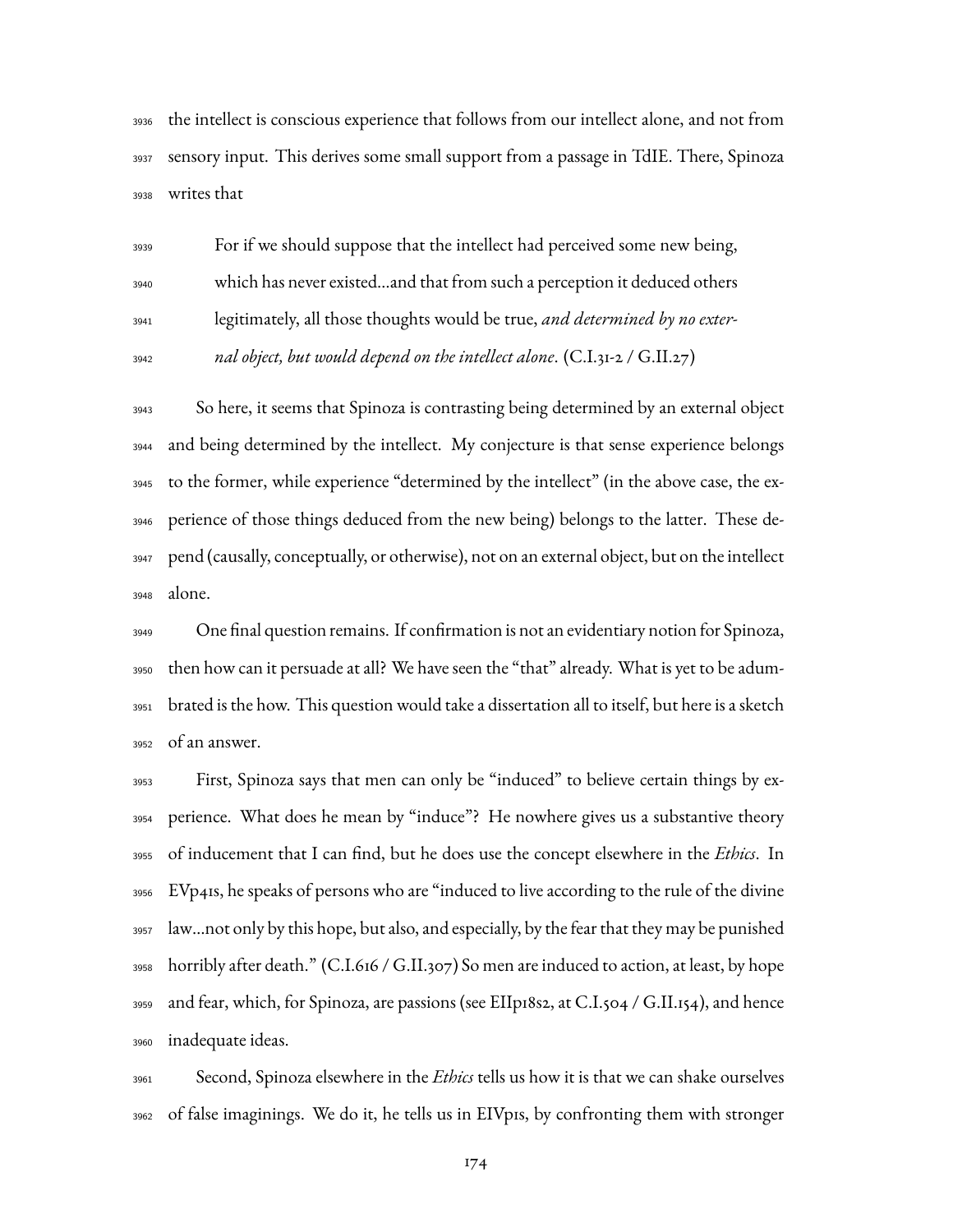ideas:

 It happens, of course, when we wrongly fear some evil, that the fear disap- pears on our hearing news of the truth. But on the other hand, it also hap- pens, when we fear an evil that is certain to come, that the fear vanishes on our hearing false news. So imaginations do not disappear through the pres- ence of the true insofar as it is true, but because there occur others, stronger than them, which exclude the present existence of the things we imagine, as 3970 we showed in IIP17.  $(C.I.548 / G.II.212)$ 

 What I take Spinoza to be saying here, then, is this. If I have an idea of imagination, then it is not destroyed by a true idea insofar as that idea is true, but insofar as that latter idea is *more powerful* than the former.<sup>[23](#page-177-0)</sup> 

 I propose, then, the following understanding of "confirmation" at play when Spinoza speaks of confirming things via experiment or experience. The persuasive power of "con- firmation by experience" derives from presenting someonewith a*more powerful* idea than 3977 that which one is seeking to overcome. This is inducement: by providing the listener with a more powerful idea (or by bringing about some change in them such that they have that idea), one induces the listener to adopt the desired belief. So when Spinoza speaks of in- ducing men to consider fairly things that "are such that no reason for doubt remains" by confirming them by experience, he is saying that, in order to overcome this prejudice, he must create in the reader (in this case) a more powerful idea. And, crucially, this idea *may be one derived from experience*. Recall in the passage quoted above that one can destroy an imagination by use of another imagination. This process, importantly, is not neces- sarily rational, and hence needn't be a matter of evidentiary weight. Instead, it is simply a matter of one idea being more powerful than another.

 So we have an answer to the question: "what confirming role do experience and ex-periments play in a mature science". As Spinoza's remarks indicate, sometimes one's in-

<span id="page-177-0"></span><sup>23.</sup>This point is not unique to me. See for instance Della Rocca ([2003\)](#page-227-2) and Steinberg [\(2017](#page-236-1)).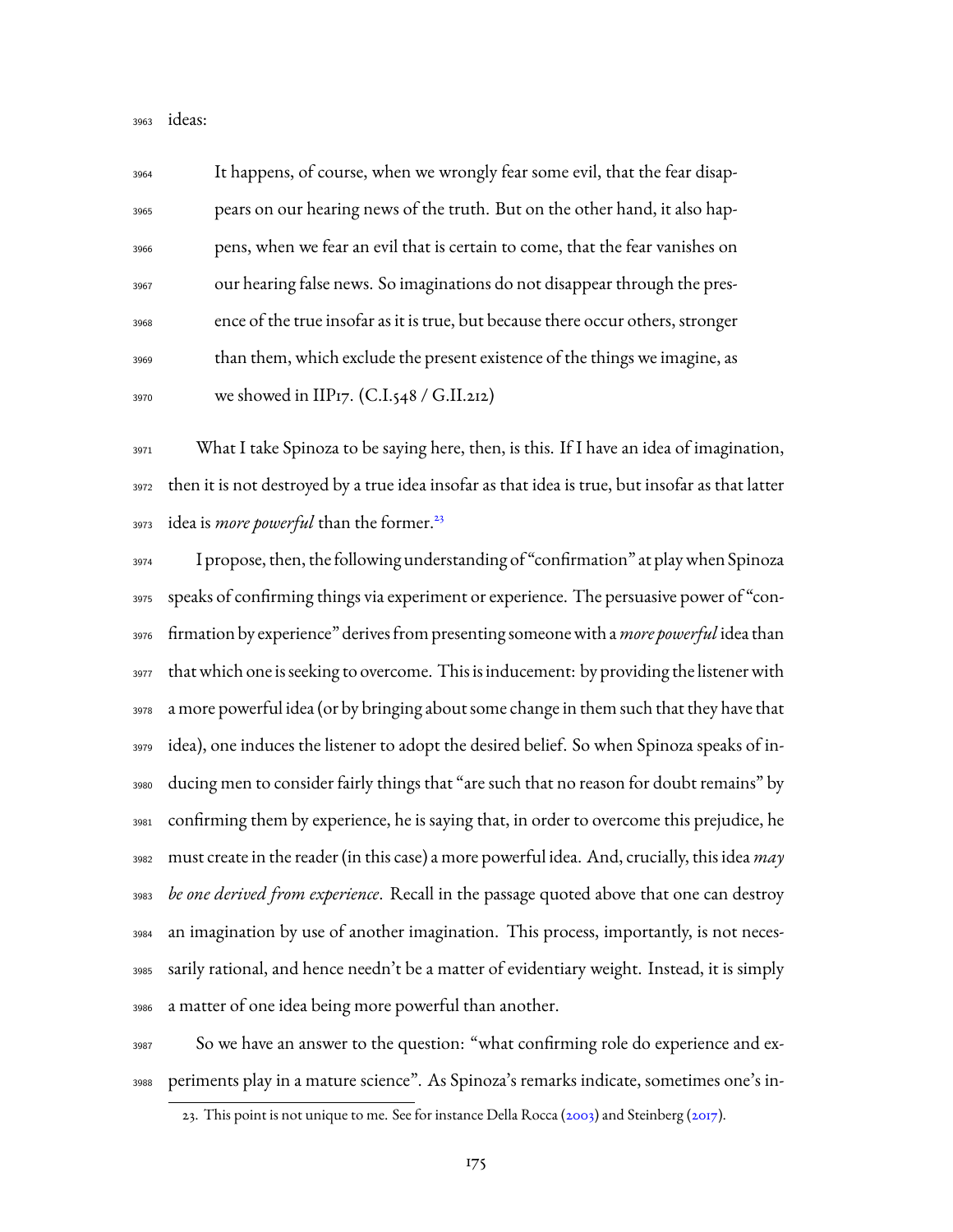terlocutors will not be able to consider a position fairly unless they are induced to do so by experience. One can make them do so by carrying out experiments which one com- municates to them. The ideas which come from conveying the results of these ideas to one's scientific interlocutors, it is hoped, will be more powerful than the ones which cor-respond to their previous, mistaken beliefs.

 This is of course entirely compatible with experience or ideas gotten by **Type Two** perception playing some additional roles in epistemology or scientific practice more gen- erally. For instance, they might play an important role in our coming to possess the so- called "common notions" of EIIp37-40 (see especially p39). But in this scheme, **Type Two** cognitions play what we might call an inciting role. Such-and-such an idea, gotten by**Type Two** perception, provides the raw material for the "good" abstraction by means of which we attain the common notions. But, on my reading, they play no role at all in providing *evidence* for any hypotheses concerning essences, whether to us or to our sci- entific peers, or in justifying our beliefs about the common notions. When it comes to that, they are entirely effete.

# **5.10 Wrap-up**

 Some interpretations of Spinoza's philosophical project see it as primarily or even only driven by his metaphysical commitments. For instance, Della Rocca argues that "Spinoza's epistemological views…derive, in surprising ways, from his metaphysical commitments, <sup>4008</sup> commitments that also underlie his psychology," (Della Rocca [\(2007](#page-228-3), 851)) commitments which ultimately, for Della Rocca, lead Spinoza to the rejection of inexplicable relations 4010 and facts. Whether this is what is going on in the *Ethics* is a matter of debate.<sup>[24](#page-178-0)</sup> But be that as it may, in the TdIE, considerations about the *aim* of the sciences are at least as important. Metaphysical doctrines certainly obtrude into this discussion (Spinoza's account of essence and definition, for instance), as do epistemological issues (the four

<span id="page-178-0"></span><sup>24.</sup> See for instance Garber [\(2015](#page-229-0)); Lin [\(2019](#page-231-2), 166–8).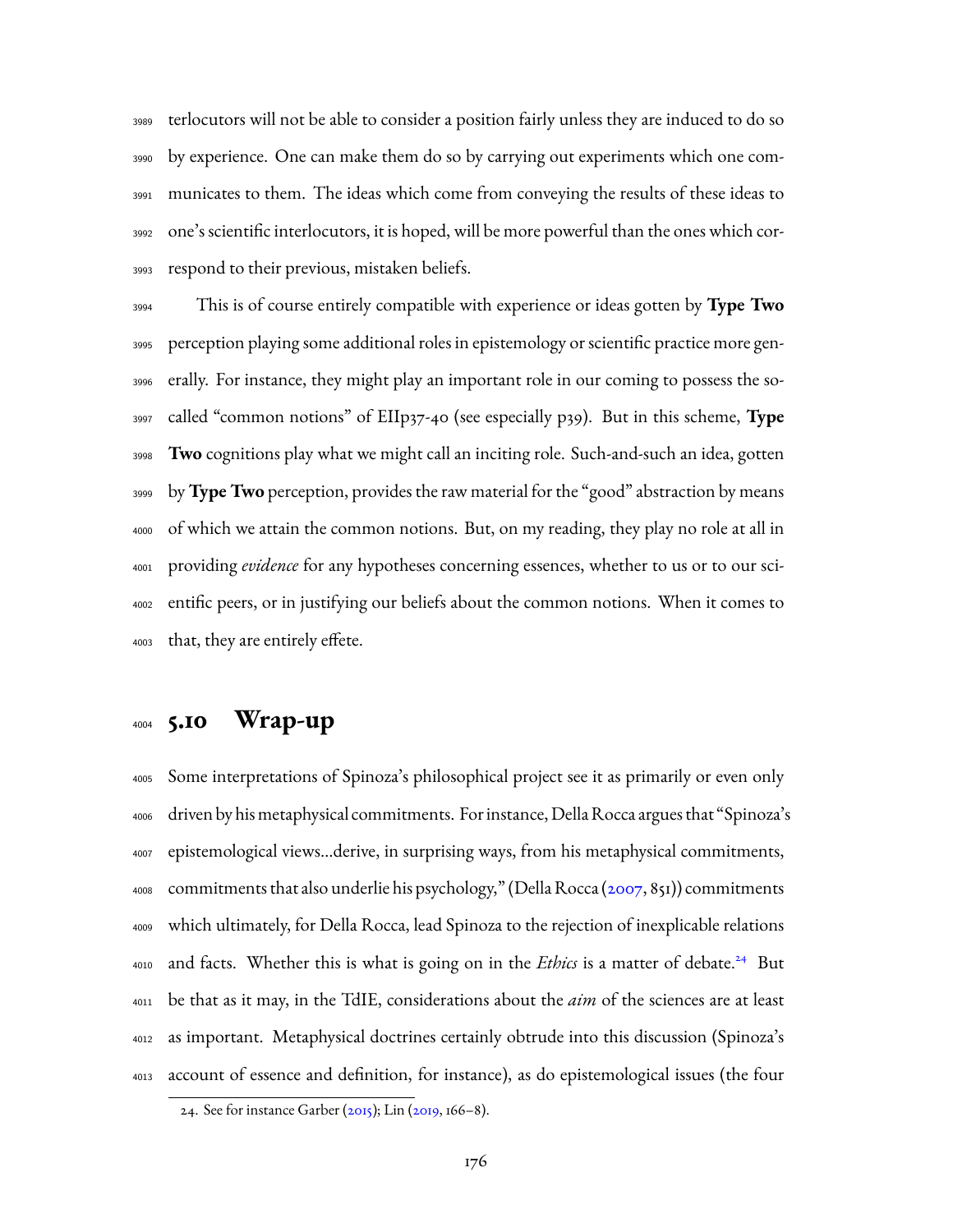types of perception, for example). But the reason they are employed at all is in examining how we may best achieve the goal of the sciences, or what he calls the highest good, "the knowledge of the union that the mind has with the whole of Nature" (C.I.11 / G.II.8), in addition to "love towards the eternal and infinite thing", which is "to be sought with all our strength." (C.I.9 / G.II.7)

 If the arguments I have given in this chapter are correct, then Spinoza was a thorough- going under-determinationist, at least at the time of the Oldenburg-Boyle correspon- dence and the TdIE. What I have tried to draw attention to is that, once Spinoza's under- determinationism is put up against his broader epistemological and methodological com- mitments, it is well-motivated; this is also true of his view of the role of experience and experiments in the sciences. There is, as one would expect, a method behind Spinoza's madness.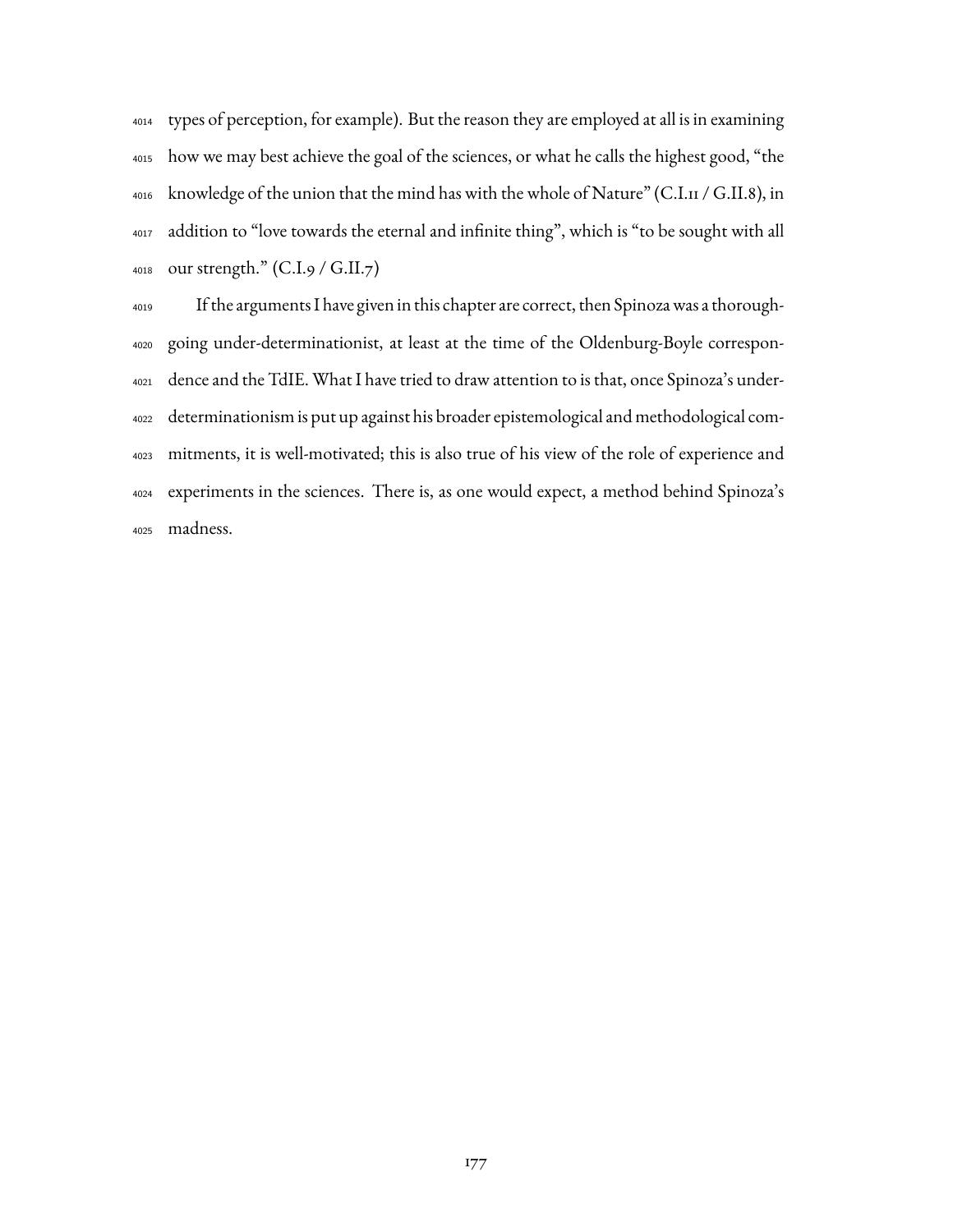## **Chapter 6**

# **The adequacy of mathematical concepts**

## **6.1 Introduction**

 There is a tension in Spinoza concerning mathematics. On the one hand, he considers number and measure to be tools of the imagination. Since he also thinks that ideas that involve inadequate ideas are themselves inadequate, and that ideas of the imagination are inadequate, any ideas involving number and measure will be inadequate. On the other hand, he both engages in applied mathematics and builds mathematical concepts into his metaphysics. He does so in ways that suggest he regards knowledge produced in these contexts as adequate. It is difficult to see how these two parts of his theorizing are com-patible.

 I want to argue that, although his official account of mathematical concepts as often used makes them ideas of the imagination, there is space in his philosophy for another kind of mathematical concepts, based on common notions, which are themselves ade- quate. To do so, I will address Spinoza's account of abstraction. I will draw a distinction between two sorts of causal histories which ideas that involve ideas of the imagination might have. The first is simply a causal history that reflects the impressions which exter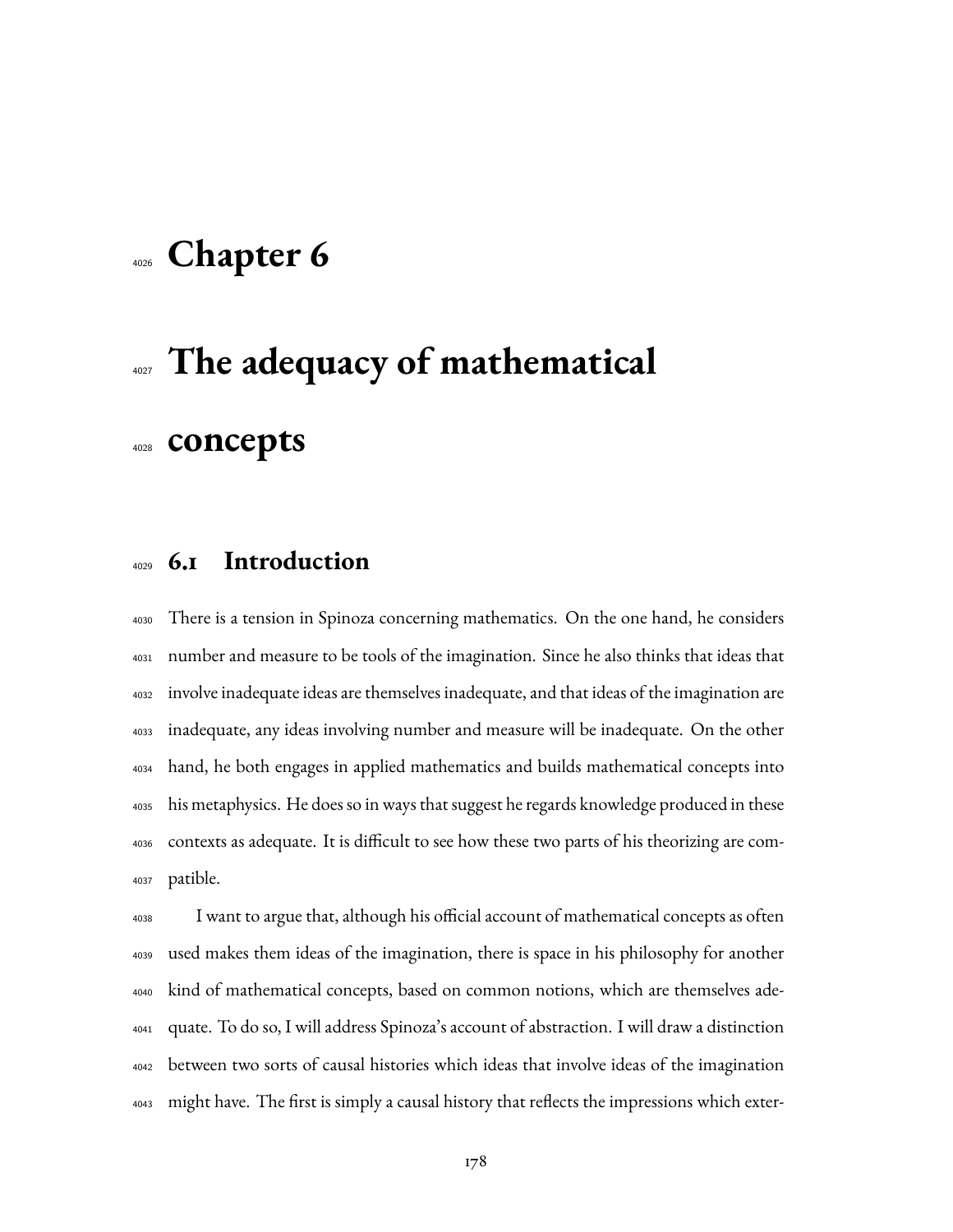nal bodies make upon our body, and which does indeed produce ideas of the imagination. The second is one that reflects the operation of the intellect upon ideas presented in the imagination, an operation of which we are the total cause. Ideas produced by the latter route, I will argue, can be adequate. If mathematical concepts are derived in the former way, they will be inadequate. If they are derived in the latter way, they can be adequate. Whether or not an abstracted idea is adequate will depend on the causal history of that idea, or (in other words) on the kind of abstraction by which we come to possess them.<sup>[1](#page-181-0)</sup> 

## **6.2 Evidence against**

#### **6.2.1 Ep. 12**

 Some of the best evidence against the applicability of mathematics to the physical world comes from Ep. 12 (C.I.200 / G.IV.52, written 20 April 1664 to Lodewijk Meyer). Here, Spinoza bemoans the fact that we often conceive of things abstracted from how they are in substance; the result is that we conceive of them using the imagination. He writes that:

 [W]e conceive quantity in two ways: either abstractly, or superficially, as we have it in the imagination with the aid of the senses; or as substance, which is done by the intellect alone. So if we attend to quantity as it is in the imagination, which is what we do most often and most easily, we find it to be divisible, finite, composed of parts, and one of many. (C.I.202-3 /  $_{4062}$  G.IV.56)

 "Measure", for Spinoza, determines quantity so as to make it easier to imagine. "Num-ber" works in a similar way. We separate modes of substance from it, reducing them to

<span id="page-181-0"></span><sup>1.</sup> What exactly adequate and inadequate ideas are is a matter of some scholarly debate; see for instance McAllister([2014\)](#page-232-0), which offers a nice compendium of commentators on the subject. Generally, we might say that an idea is adequate exactly when it is caused completely by the mind which has it, and inadequate "so long as [the mindwhich has it] is determined externally…to regard this or that" (EIIp39s). Here I concur with, e.g., Della Rocca([1996,](#page-227-0) 54), who holds that "a necessary and sufficient condition for the inadequacy of an idea in the human mind is that the idea is caused by ideas that are not part of the human mind."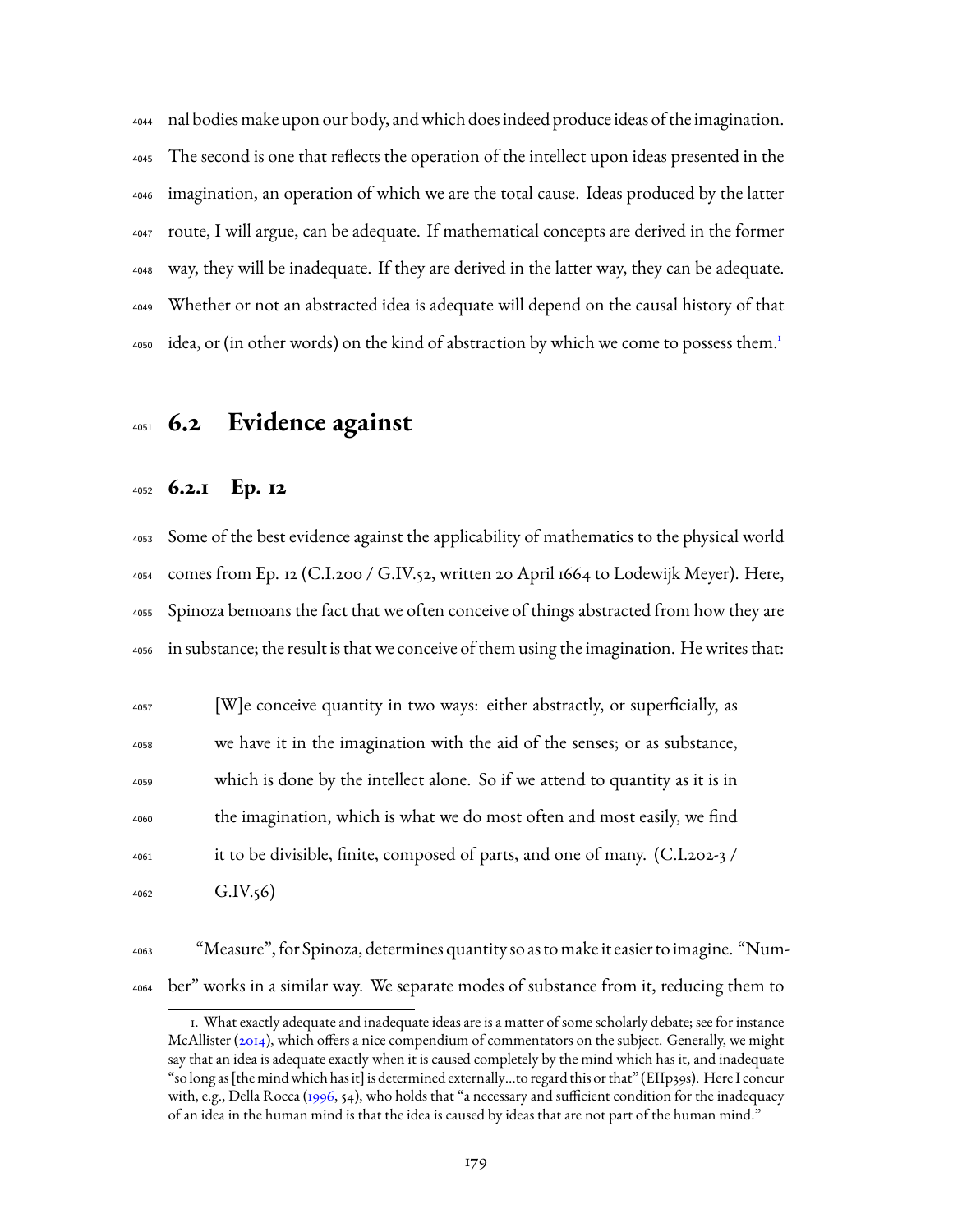classes in such a way as makes them easier to imagine. Consequently, in order to deter-mine these modes, we must employ the concept of Number.

 His view in the letter is that "Measure... and number are nothing butModes of think- ing, or rather, of imagining." (C.I.203 / G.IV.57) To conceive of a specific thing (either a mode or substance) using measure or number is to conceive of it using ideas of the imagination. For that reason, any conceiving done using measure or number will be in- adequate, since the ideas of the imagination are inadequate. This would seem clearly to militate against an applied mathematics or a mathematical physics that provides adequate knowledge of the natural world. If determination of quantity by number or measure is solely the work of the imagination, then the assignment of a numerical degree of force to two objects in a collision (say) can only produce cognition of the first kind, which is necessarily inadequate for Spinoza.

#### **6.2.2 Cogitata Metaphysica**

 In *Cogitata Metaphysica* (henceforth CM, published in 1663), the appendix to *Princi- ples of Cartesian Philosophy*, Spinoza gives a characterization of mathematical concepts similar to that found in Ep. 12:

 We also have modes of thinking which serve to explain [*explanandam*] a thing by determining it through comparison to another. The modes of thinking by which we do this are called time, number, and measure, and perhaps there are other besides. Of these, time serves to explain duration, number discrete quantity, and measure continuous quantity. (C.I.300 /  $G.I.234)$ 

 Spinoza is also clear that modes of thinking "which [help] us to more easily *retain, explain, and imagine* the things we have understood" (C.I.300 / G.I.233) are not real beings. Spinoza thinks that there is discrete quantity, which we determine using num-ber, and there is continuous quantity, which we determine using measure. Both of these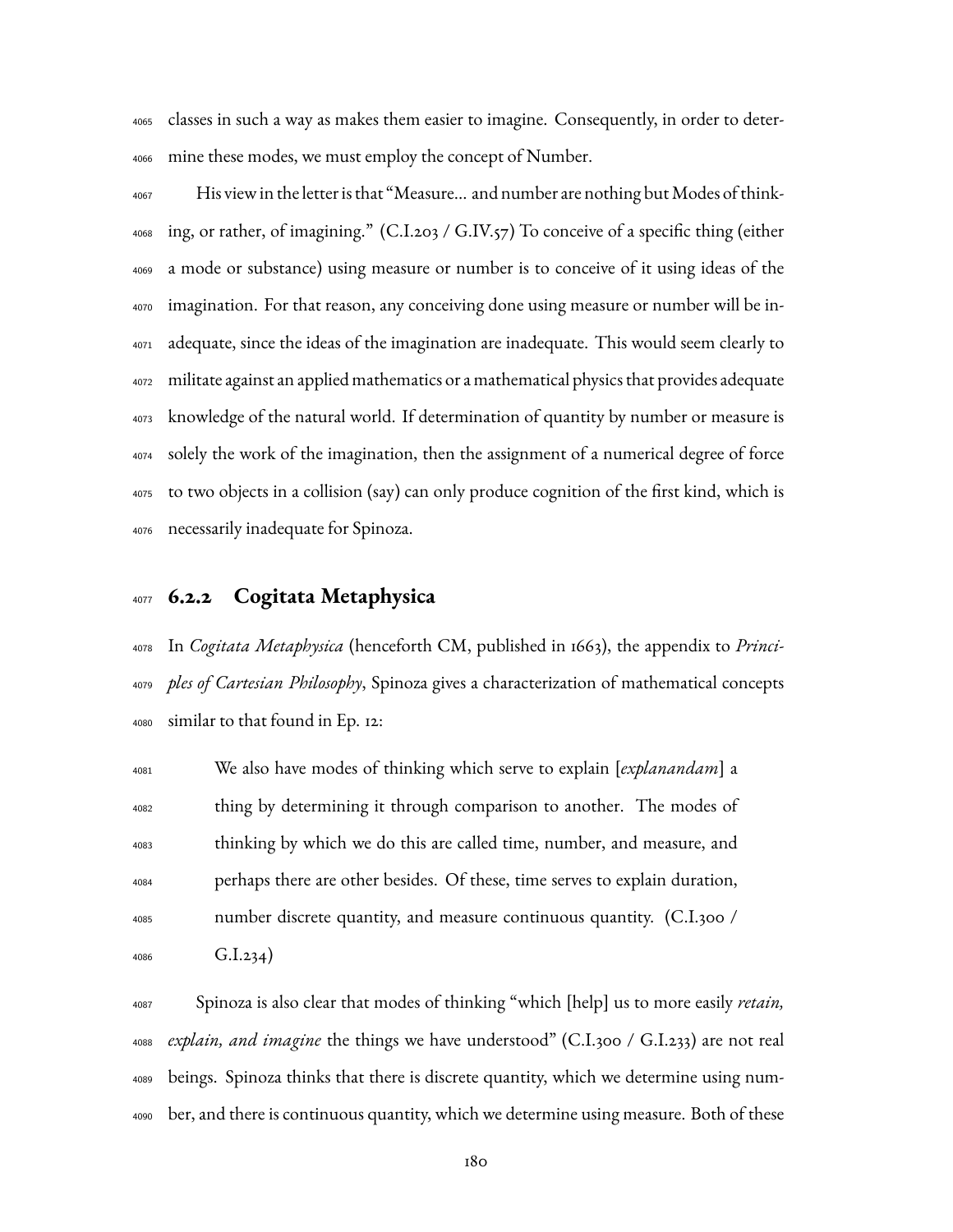modes of imagining are used in our explanations of things. In context, it is not entirely clear what explanation means. Minimally, however, it seems to mean something like: one explains x using y only if one conceives of x using the concept of  $y^2$  $y^2$ . 

 The upshot here seems to be: Insofar as we conceive of things using number and mea- sure, we are engaging in reasoning concerning beings of reason. These "have no object that exists necessarily, or can exist", and "are not ideas of things". (C.I.300-1 G.I.234) We confuse these with ideas of real beings because the former "'arise from the ideas of real beings so immediately". (C.I.301 / G.I.234)

#### **6.2.3 Conclusion**

 In both CM and Ep. 12, Spinoza thinks that to explain a thing using numerical concepts is to explain it in a way that separates it from substance. Such an explanation is done through a mode of imagining. And, as in Ep. 12, it seems like such an explanation or conception must be inadequate. Some secondary literature tends to reflect this negative strand in Spinoza's thought. One can find either direct criticisms or allusions to such crit- icisms (some of which we will meet below) to a pro-mathematization reading of Spinoza  $_{4106}$ in, e.g., Melamed ([2000](#page-233-0)), Peterman ([2015\)](#page-234-0), Manning [\(2016,](#page-232-1) §6.3), and Schliesser ([2018](#page-236-0)).

 Similar opinions are expressed in older scholarship. See for instance McKeon([1928](#page-233-1), 153), who writes that "[t]he favorite categories of the scientist, number, time, and mea- sure, are therefore nothing more than modes of thinking or rather modes of imagining." 4110 Alexander Matheron writes that "it is certain that numbers, contrary to geometrical en- tities, are nothing in things themselves. Whereas a square table really has the property of being square, two tables do not really have the property of being two: it is we who be-<sup>4113</sup> stow this property on them.". (Matheron [\(1986,](#page-232-2) 146)) We also find a similar avowal of the <sup>4114</sup> poor state of number in Gueroult [\(1969\)](#page-229-0), who writes that "to affirm the sovereignty of <sup>4115</sup> number and of connected notions, is in effect to break Nature." (Gueroult  $(1969, 517)$ )

<span id="page-183-0"></span><sup>2.</sup> See for instance Spinoza's linking of explaining a thing through an attribute and conceiving of it under that attribute it in EIIp7s.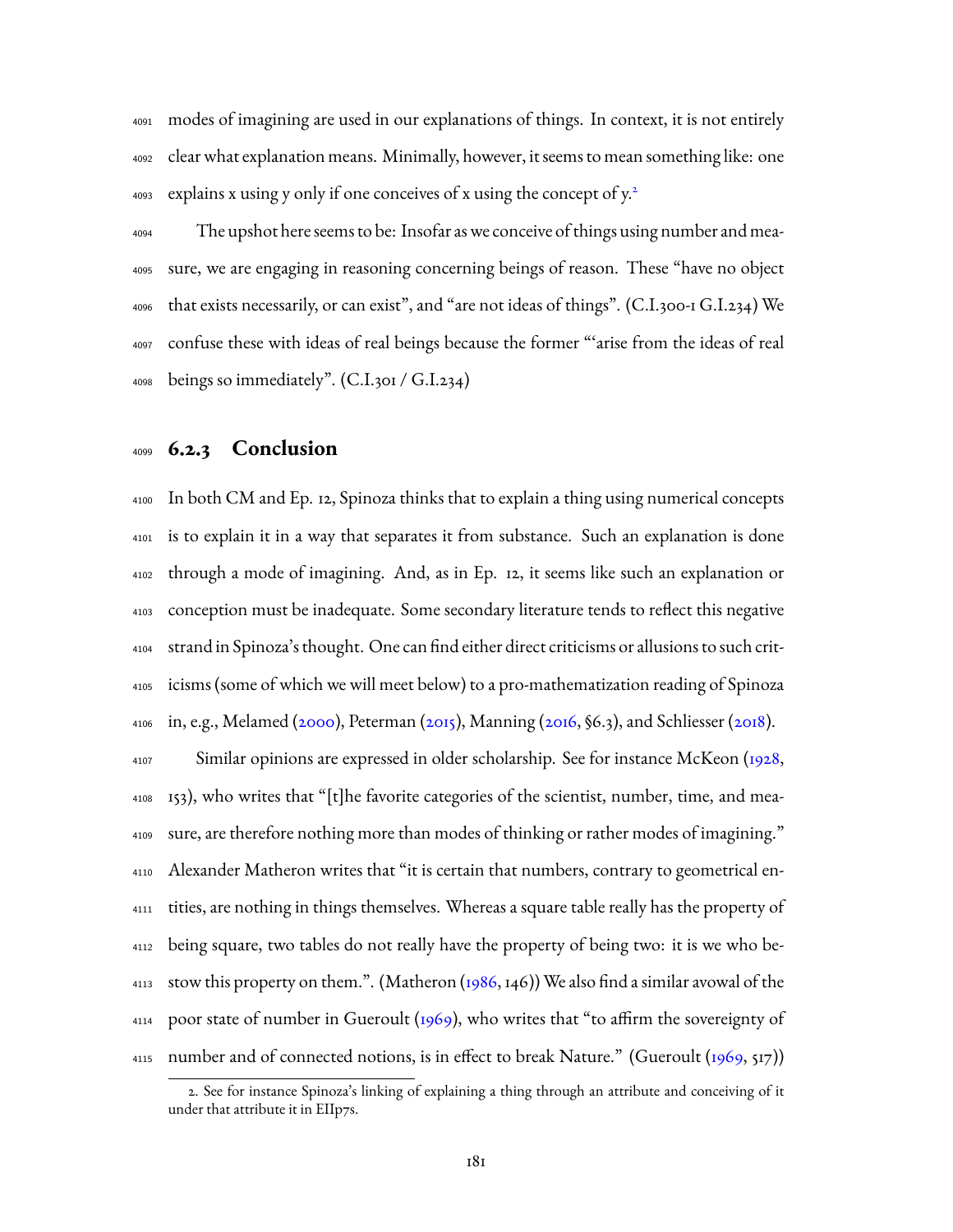Amihud Gilead writes that:

| 4117 | Most of the mathematical notions, which were recognized by Galileo and            |
|------|-----------------------------------------------------------------------------------|
| 4118 | Descartes as real and objective elements of the true knowledge of reality ut      |
| 4119 | in se est, are not considered by Spinoza as entia realia but as entia rationis,   |
| 4120 | and sometimes even less than that, as <i>entia imaginationis</i> . (Gilead (1985, |
| 4121 | (74)                                                                              |

It should be said that Bennett thinks that this Spinozistic criticism is ill-founded, as

 I can find no good or Spinozistic reason for holding that 'number is nothing but a mode of imagination', by which Spinoza ought to mean that number concepts are usable only in shallow, impressionistic sorts of talk and not in basicmetaphysics or science." (Bennett  $(1984, 196)$  $(1984, 196)$  $(1984, 196)$ )<sup>[3](#page-184-0)</sup> 

 While, as Homan [\(2018](#page-230-0), 455–6) notes, this is not at present the standard reading of Spinoza, it nonetheless represents a powerful strain of criticism of a Spinozistic applied mathematics. One might think (and indeed some do think) that on the basis of these texts, the case is open and shut: Spinoza cannot countenance the applicability of mathe-matics to the physical world. I shall now try to show that things are not so neat.

## **6.3 Evidence for**

#### **6.3.1 Ep. 36**

 Spinoza closes this letter (C.II.31 / G.IV.186-7, written June 1666 to Johannes Hudde) with a discussion of the relative merits of convex-concave and convex-plane lenses. To begin, he supposes that the index of refraction of a convex-plane lens is 3 to 2. He then goes on to offer some algebraic calculations concerning the focal length of the lens un-der consideration. In each case, Spinoza offers explicit numerical calculations to justify

<span id="page-184-0"></span><sup>3.</sup> See also Bennett [\(1984](#page-226-0), §46)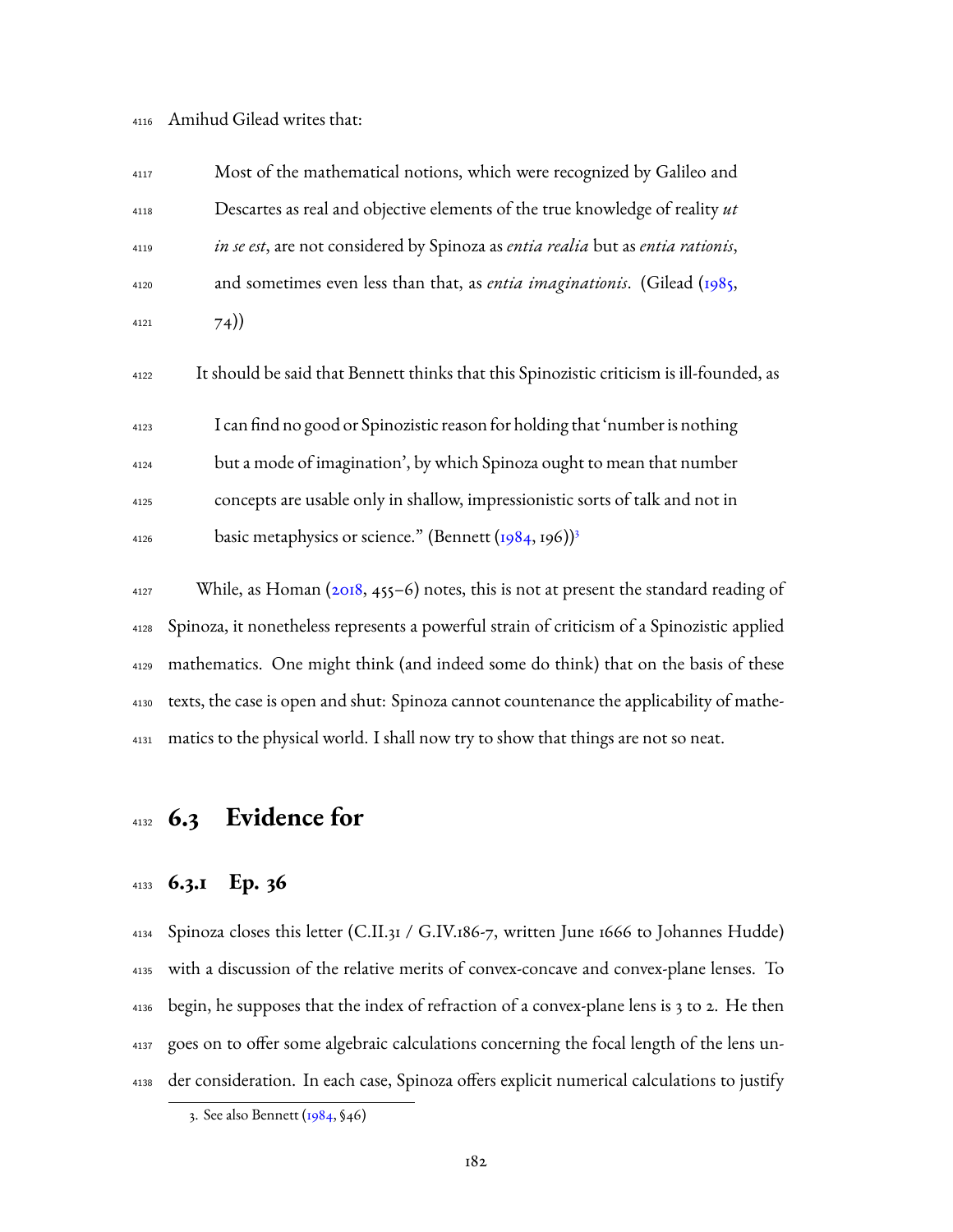these optical results. Moreover, he makes explicit use of Descartes' sine law. Since this law involves numerical quantities (specifically, ratios and dimensionless quantities) it is difficult to understand its employment if we do not admit the use of mathematical con- cepts. So it looks very much as if Spinoza is employing them in the description of modes of Extension (lenses and light rays).

#### **6.3.2 Ep. 38**

 In this letter (C.II.33 / G.IV.190a, written 1 October 1666 to Johannes van der Meer), Spinoza carries on a brief calculation of probabilities. Spinoza says that the problem un- der discussion (which we seem not to have) rests on the following principle: A person is playing a game fairly if his expectation of winning or losing is equal to that of his oppo- nent. Curley (C.II.34n70) takes "expectation" to be a function of both the probability of winning and the amount of money bet. Spinoza goes on to give an example of a spe- cific situation covered by this principle, using specific chances of winning and losing in a three-player game.

 Presumably, given his background commitments, the chances involved are subjective probabilities; for Spinoza, everything happens according to an absolute necessity of na- ture. Still, it shows that there is *something* in the world which he thinks numerical values properly describe.

#### **6.3.3 Ep. 41**

 In this letter (C.II.40 / G.IV.202b, written 5 September 1669 to Jarig Jelles), Spinoza car- ries out an experiment to determine whether water will fill a vertical pipe more or less slowly depending on whether the pipe is placed closer or further away from the water source. He concludes that

 The difference the length of the tube can make is relevant only at the begin-ning – that is, when the water is beginning to flow – but when the water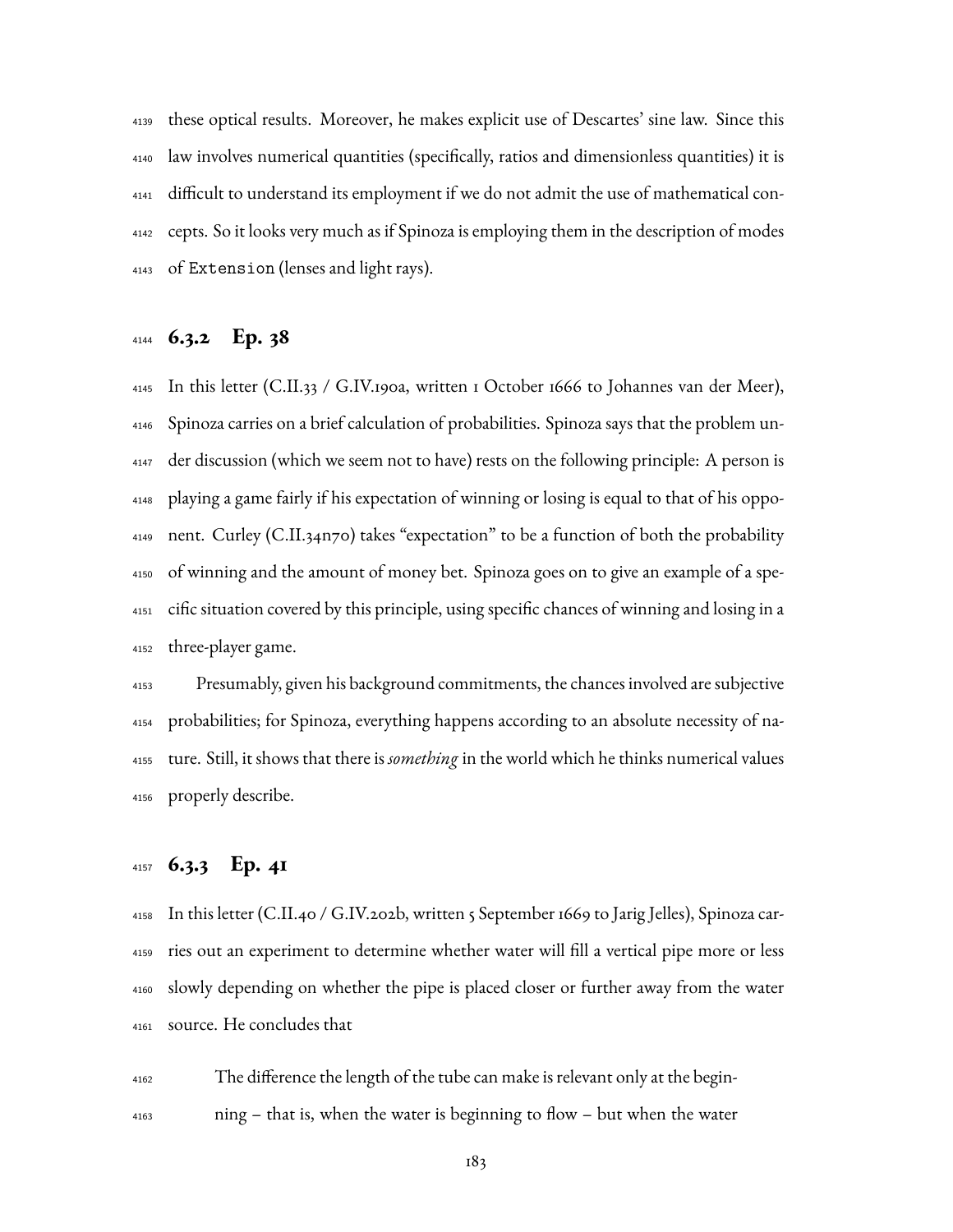| 4164 | has flowed for a short time, it will flow with as much force through a very              |
|------|------------------------------------------------------------------------------------------|
| 4165 | long tube as it does through a short one. (C.II.41 / G.IV.205b-6b)                       |
| 4166 | The exact details of the experiment don't concern us much here. What does concern        |
| 4167 | us is the following. Spinoza speaks, at the end, of the explanation of this experimental |
| 4168 | conclusion, he speaks of the water as having numerical degrees of <i>speed</i> :         |
| 4169 | For it's certain that if in the first moment the water in tube G confers on              |
| 4170 | the water in tube M one degree of speed, in the second moment, if it retains             |
| 4171 | its earlier force, as is supposed, it will communicate four degrees of speed to          |
| 4172 | the same water, and so, in turn, until the water in the longer tube, M, has              |
| 4173 | received exactly as much force as the gravitational force of the higher water            |
| 4174 | contained in tube G can give it. (C.II.41 / G.IV.206b)                                   |

 Here we have Spinoza yet again applying mathematical notions to nature. In fact, they are being applied to speed, one of the properties which in EIIp13 are said to distin-guish the simplest bodies (this will become important later).

#### **6.3.4 KV and the** *Ethics*

179 In both the KV (done at least by spring 1662<sup>4</sup>) and the *Ethics*, Spinoza describes indi- viduation conditions for a certain kind of mode of Extension which he refers to as an "individual" (at least in the *Ethics*).

#### **6.3.4.1 KV**

 At C.I.95 / G.I.52, Spinoza writes that "each and every particular thing that comes to exist becomes such through motion and rest. The same is true of all modes in the sub-stantial extension we call body." Furthermore, "[t]he differences between [one body and

<span id="page-186-0"></span><sup>4.</sup> There is some dispute about when the KV as we have it was finished. I do not wish to take a stand on the exact dating. All I will assume is that, in conformity with Spinoza's comments in Ep. 6 (C.I.188 / G.IV.36/8, written April 1662) that he had by the time of its writing composed what appears to be both the *Treatise on the Emendation of the Intellect* and the KV. See C.I.188n53 and C.I.3-4 for some further details.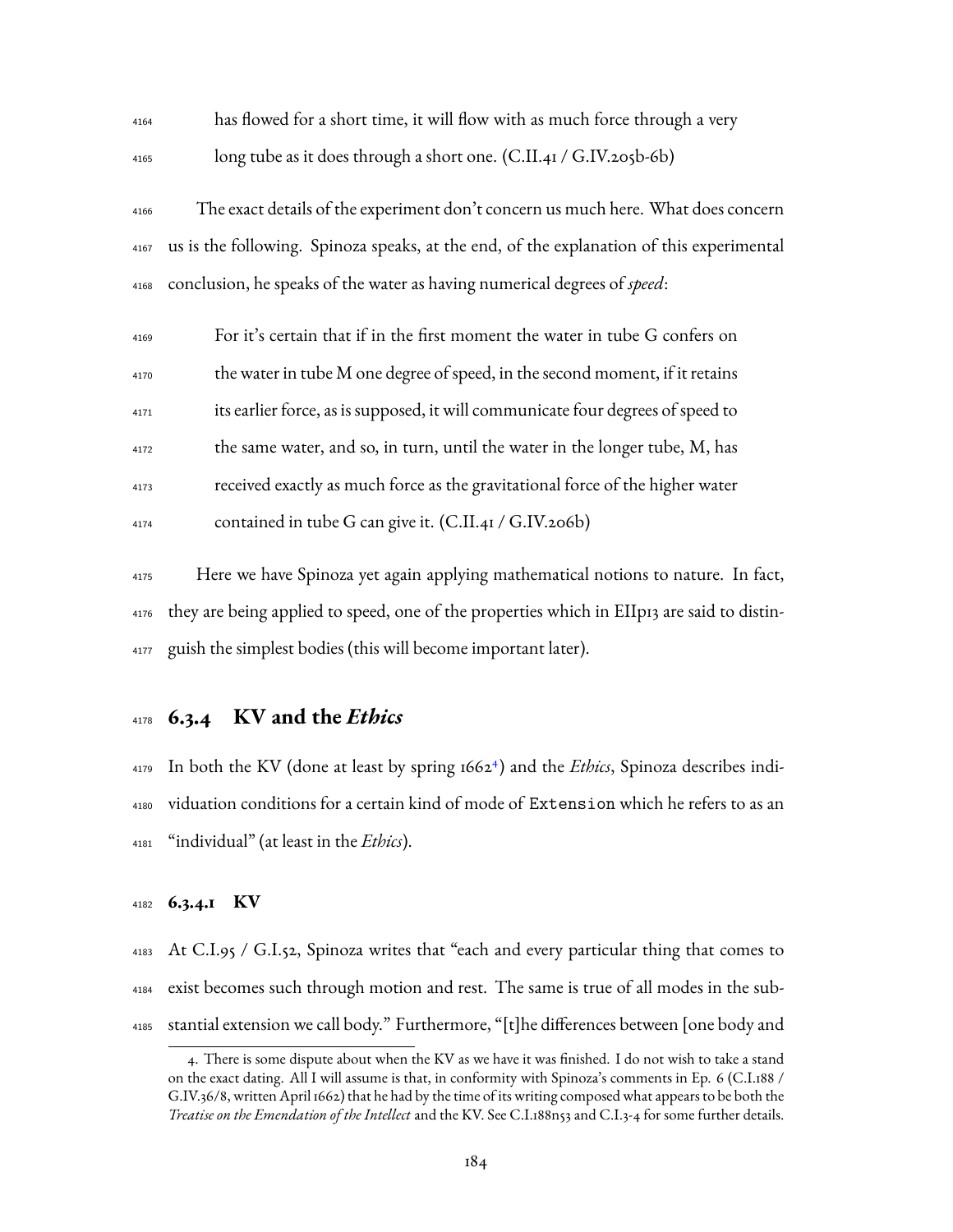another] arise only from the different proportions of motion and rest, by which this one is so, and not so, is this and not that." (C.I.95 / G.I.52) Whenever a body's proportion  $_{4188}$  of motion and rest changes, it ceases to exist. (C.I.96 / G.I.53) As an example, he asks us to consider a particular finite body whose proportion of motion to rest is 1 to 3. While such a body retains that proportion, it remains the same body. But "if other bodies act on ours with such force that the proportion of motion [to rest] cannot remain, that is 4192 death". (C.I.96 / G.I.53) What is crucial here is that Spinoza uses a mathematical concept (the ratio of 1 to 3) to identify a body through change.

#### **6.3.4.2 The** *Ethics*

The similar passages in the *Ethics* come at EIIp13def. I quote the definition in its entirety:

| 4196 | When a number of bodies, whether of the same or of different size, are so    |
|------|------------------------------------------------------------------------------|
| 4197 | constrained by other bodies that they lie upon one another, or if they so    |
| 4198 | move, whether with the same degree or different degrees of speed, that they  |
| 4199 | communicate their motions to each other in a certain fixed manner, we shall  |
| 4200 | say that those bodies are united with one another and that they all together |
| 4201 | compose one body or Individual, which is distinguished from the others by    |
| 4202 | this union of bodies.                                                        |

 $_{4203}$  In lemmas 4-7 (C.I.461 / G.II.101-2), we are told that a body remains the same body through change so long as the component bodies preserve some ratio of motion and rest. While Spinoza does not use an explicit numerical example, the implication seems clear. A ratio is a mathematical concept. This concept is being made the criterion of identity of a body through change. So it looks like Spinoza is using mathematical concepts as a way to explain nature as it is in itself.<sup>[5](#page-187-0)</sup> 

<span id="page-187-0"></span><sup>5.</sup> There is some controversy in the secondary literature as to what this ratio or proportion consists in.Gueroult ([1974,](#page-230-1) Chatper 6) holds that this ratio is a simple one of motion to rest, as apparently does Lachterman([1977,](#page-231-0) 84–5). Matheron [\(1969](#page-232-3), 40) rejects this interpretation as overly simple, and proposes that the ratio is instead between the sum of the quantities of motion and rest of the parts of the individ-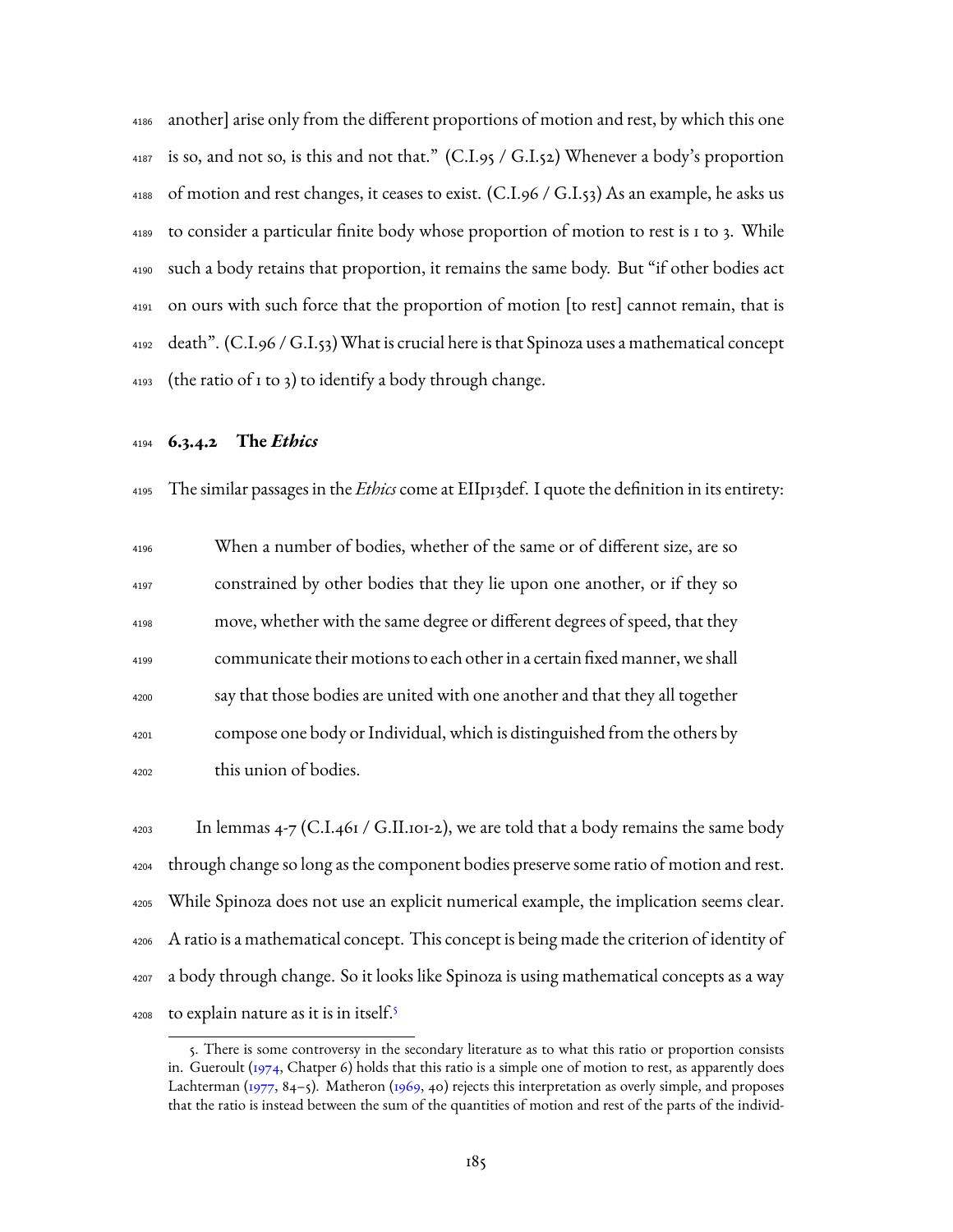Given the discontinuities between the *Ethics* and KV, one might legitimately ask whether the doctrine of the ratio of motion and rest in the *Ethics* does not reflect a sub- stantive revision of the doctrine into a non-quantitative, non mathematical one, of the sort endorsed in, for instance, Adler ( $1989, 1996$  $1989, 1996$ ). Any argument for or against this po- sition must be inferential; Spinoza gives us no concrete textual basis for either view. But I think there are at least two lines of textual evidence which count against a supposed discontinuity.

 First, there is an argument from views that Spinoza seems to have held at roughly the same time. According to Ep. 28 (C.I.395 / G.IV.162, written June 1665), Spinoza had finished composing the first three parts of the *Ethics* by summer of 1665 (see C.I.396n25). In November of 1665, Spinoza wrote a letter to Henry Oldenburg (Ep. 32). There, as Gabbey([1995,](#page-228-0) 168–9) points out, he speaks of the same ratio of motion *to* rest [*motus ad quietem*] rather than a ratio of motion *and* rest [*motus et quietis*]. The phrasing of a ratio of motion to rest is itself used in Oldenburg's reply to this letter (Ep. 33). The use of the preposition has a more straightforwardly mathematical reading than the use of the conjunction. Since this letter is roughly contemporaneous with a time at which we believe the relevant part of the *Ethics* to have been completed, it is natural to infer that Spinoza meant roughly the same thing by "ratio of motion and rest" as by "ratio of motion to rest".

 Second, there is an argument from other continuities in the doctrine. In the KV, Spinoza writes that the criterion of identity of bodies, as well as the criterion of individu- ation of bodies, is this proportion of motion and rest. This is also the case in the *Ethics*, as we saw above. Further, in KV the destruction of the ratio of motion and rest of the body 4232 is identified with death (the destruction of the body). (C.I.96 / G.I.53) This is also true in the *Ethics*. In EIVp39schol, Spinoza writes that "I understand the Body to die when its

ual. Matson [\(1990](#page-232-4), 89) suggests that we think of this proportion as something along the lines of atomic numbers.Garrett ([2018b](#page-229-2), 306-7) rejects ratio views, preferring instead to interpret Spinoza as holding that "the manner in which the motion and rest of these parts [of an individual] is interrelated must conform to some enduring pattern".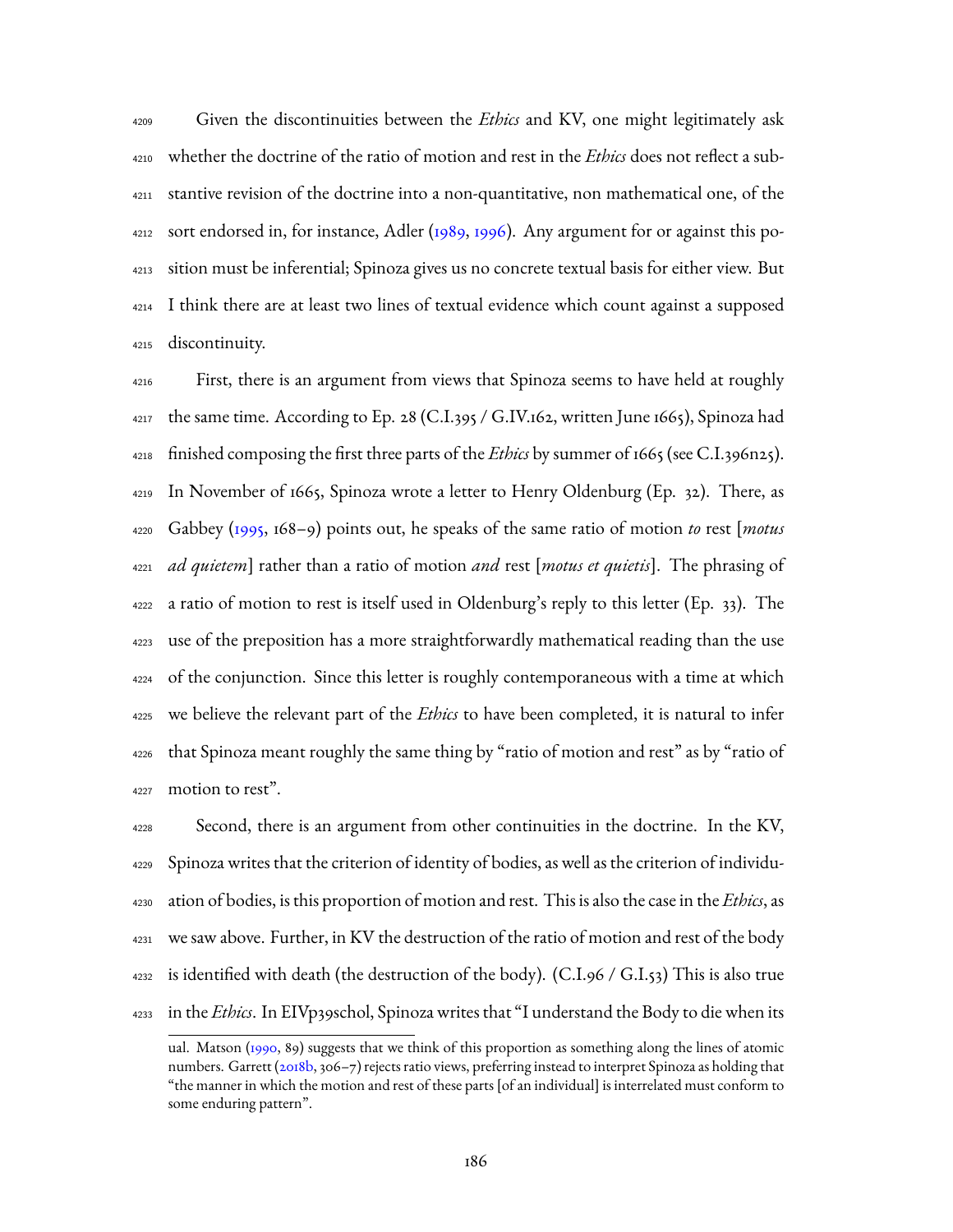parts are so disposed that they acquire a different proportion of motion and rest to one another." While the doctrine is somewhat more sophisticated in the *Ethics*, the changes seem to amount to enlargements rather than revisions.

 For the purposes of space I will not go into great detail about the argument given in Adler ([1989,](#page-225-0) §§2-3) for such a discontinuity. His primary point is that in the KV the *telos* of the body is defined by this ratio, whereas in the *Ethics* it is defined in terms of the conatus. I am not sure about this claim with respect to the KV (and as indicated in previ- ous chapters, I doubt Spinoza's commitment to teleology in the *Ethics* more generally), but there are places in the *Ethics* (e.g. EIVp38-9) where Spinoza calls those things which bring about the preservation of the proportion of motion and rest of the body "good", and those which destroy it "evil". Further, since this proportion is said to be the "form" of the body (EIVp39dem), those things which preserve the ratio of motion and rest are those that bring about the continued existence of the body, which – of course – the body strives for, by EIIp6. But this is of necessity very brief.

## **6.4 The problem so far**

 We have seen at this point that Spinoza employs mathematics in his study of nature. If number and measure really are simply modes of imagining, then all the cognition gained in this study ought to be of the first kind only. According to EIIp35, falsity consists in having an inadequate idea, or an idea that is mutilated and confused. Further, in EIIp41d we have it that "to cognition of the first kind pertain all those ideas that are inadequate and confused". As a result, all the cognition gained by Spinoza in these cases would seem to be inadequate. So what does Spinoza think there is to be gained by applying mathematics to nature? He clearly thinks there is *some* profit in it, else he wouldn't engage in it. But what?

 This problem runs deeper. Spinoza's definition of an individual in EIIp13s, which we saw earlier, is used in many of the propositions between EIIp14 and EIIp27. This defini-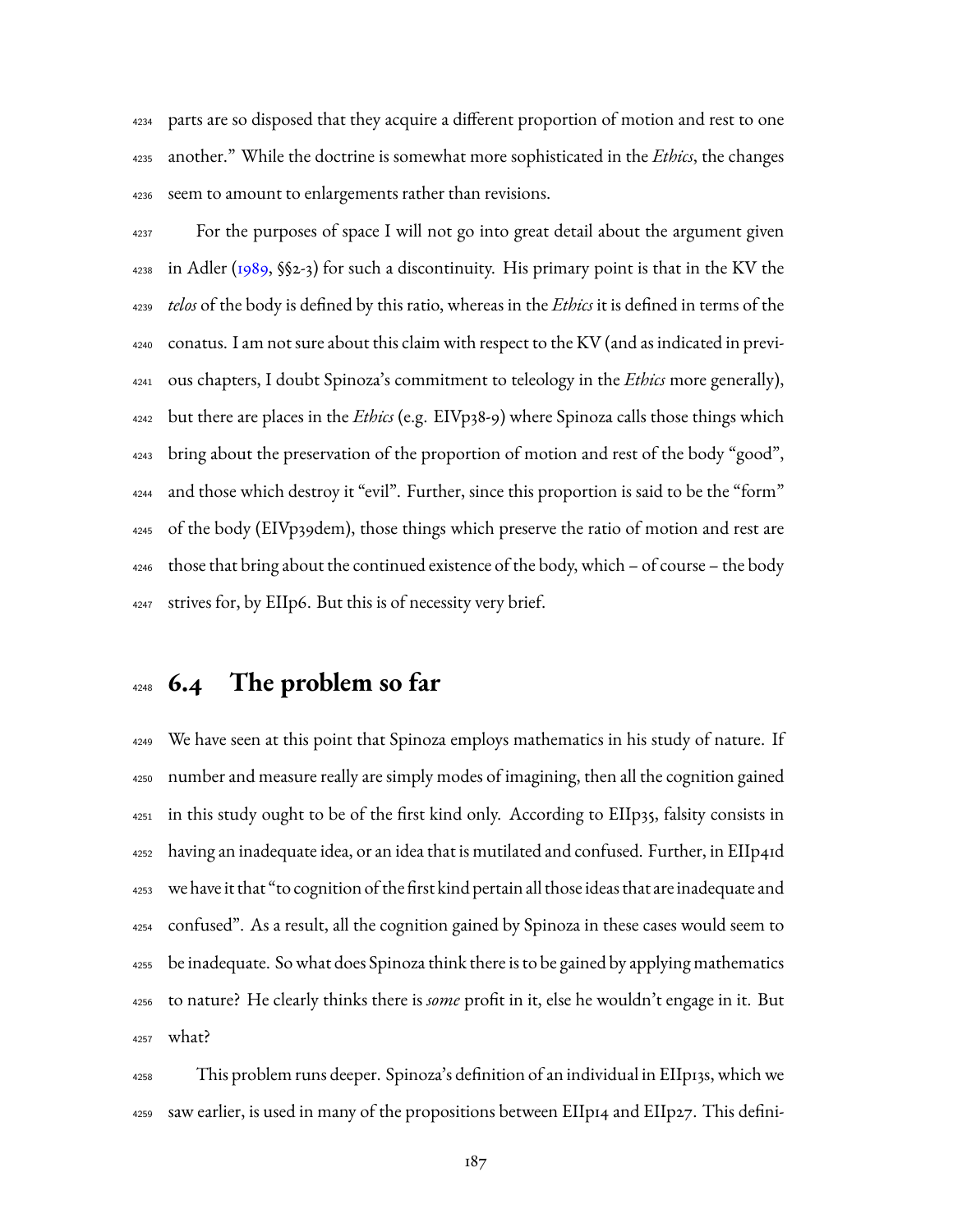$_{\rm 4260}$  $_{\rm 4260}$  $_{\rm 4260}$  tion involves the notion of a ratio of motion and rest.  $^6$  Since mathematical concepts are simply modes of imagining, anything which is explained through them will be explained inadequately. If this is true, and a ratio contains reference to mathematical concepts, then the notion of an individual is explained inadequately. Hence, anything which is in turn explained through it (such as, for instance, the human body) will be explained inad- equately. This extends to other parts of the *Ethics* as well. Spinoza's characterization of good things as those which bring about the preservation of the ratio of motion and rest of a human body in EIVp39 is just one example.

 If we are to have adequate ideas of any of the propositions proved in EII or beyond, we must have an adequate idea of an individual. Suppose we had an inadequate idea of an individual. Then any ideas which involve that idea as an essential component must them- selves be inadequate. But insofar as we have an idea of an individual which involves num- ber or measure, we have only an inadequate idea of that individual. Hence, if Spinoza wants to understand the definition of an individual in terms of a ratio of motion and rest (which he does), then any such idea will be inadequate.

 There's yet another layer to this problem. As we saw above, in Ep. 41 Spinoza holds that we can assign numerical values to an object's degree of speed. This is one of the properties of objects in EIIp13s which he thinks serve as the basic individuators of the "simplest bodies", along with motion, rest, and slowness. (EIIp13a2") A surface reading <sup>4279</sup> of these two texts would suggest that the speed in both is adequately conceived, as there is no reference to inadequacies of the imagination. So we can draw the inference that speed, in this sense, is adequately conceived. It is therefore difficult to understand just

<span id="page-190-0"></span><sup>6.</sup> Some scholars regard this requirement as absolutely essential to Spinoza's account. See for instance Gabbey([1995,](#page-228-0) 168):

To talk of bodies maintaining among themselves "the same proportion of motion and rest," or communicating motion to each other "in a certain fixed proportion," is to say nothing effective, unless a mathematical account is provided of those proportions and of the measures of motion and rest from which they are formed, and unless there is some account of the laws that ensure the claimed invariance in proportionalities.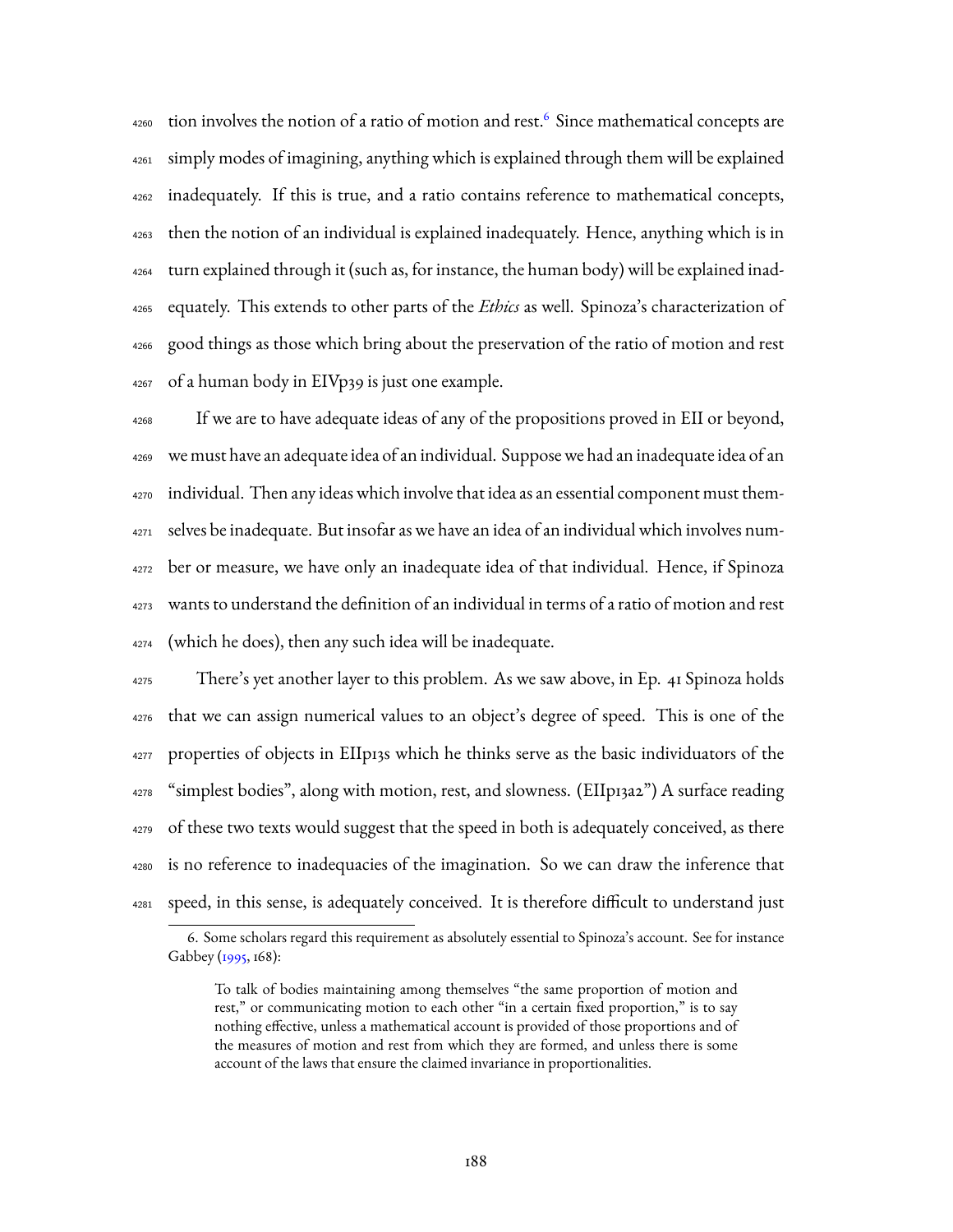what on Earth Spinoza is doing here. Either he thinks that we can adequately conceive of speed while determining it according to mathematical concepts, or else he is using "speed" equivocally between the correspondence and the *Ethics*, and what he thinks we can conceive of using mathematical concepts in the letters is something distinct from speed in the *Ethics*.

 So something strange is going on. If the reading of Spinoza as skeptical of apply- ing mathematics to nature is right, he runs into several difficult and possibly intractable problems. Not only is his practice of mathematics mysterious, but his signature work is ridden with inadequate cognition. What are we, as interpreters, to do?

## **6.5 Common notions**

 I believe a solution to these problems lies in Spinoza's doctrine of common notions. To lay out this solution, I need to discuss this doctrine a little. I will not give a thorough characterization of what these notions are (as does, e.g., Schliesser([2011](#page-236-1), [2018](#page-236-0))), discuss whether they are innate (as held by, e.g., Marshall([2008\)](#page-232-5) and Nadler [\(2006](#page-234-1), 175), and <sup>4296</sup>possibly Allison ([1987,](#page-225-2) 114)) or acquired (as held by, e.g., Flostad ([1973\)](#page-228-1); Peterman ([2014](#page-234-2), 218) seems to suggest she thinks so as well), or examine the broader role they play in our reasoning according to Spinoza (as in, for instance, Schoen  $(1977)$ ). Instead, in this sec- tion I want to pay attention to why these ideas are adequate. In subsequent sections, I will have more to say about what some examples of common notions are, and the use to which we can put them. But for now, let's focus on adequacy.

 $\mu_{\text{4302}}$  In EIIp37, Spinoza writes that "[w]hat is common to all things (on this, see L2 above) and is equally in the part and in the whole, does not constitute the essence of any singular thing." In the statement of EIIp37, Spinoza refers us back to Lemma 2 of the Physical Digression in EIIp13s, presumably to give an example of these notions that are "common to all things". Lemma 2 states that "All bodies agree in certain things". Spinoza argues for this as follows. All bodies agree at least in involving the concept of the attribute of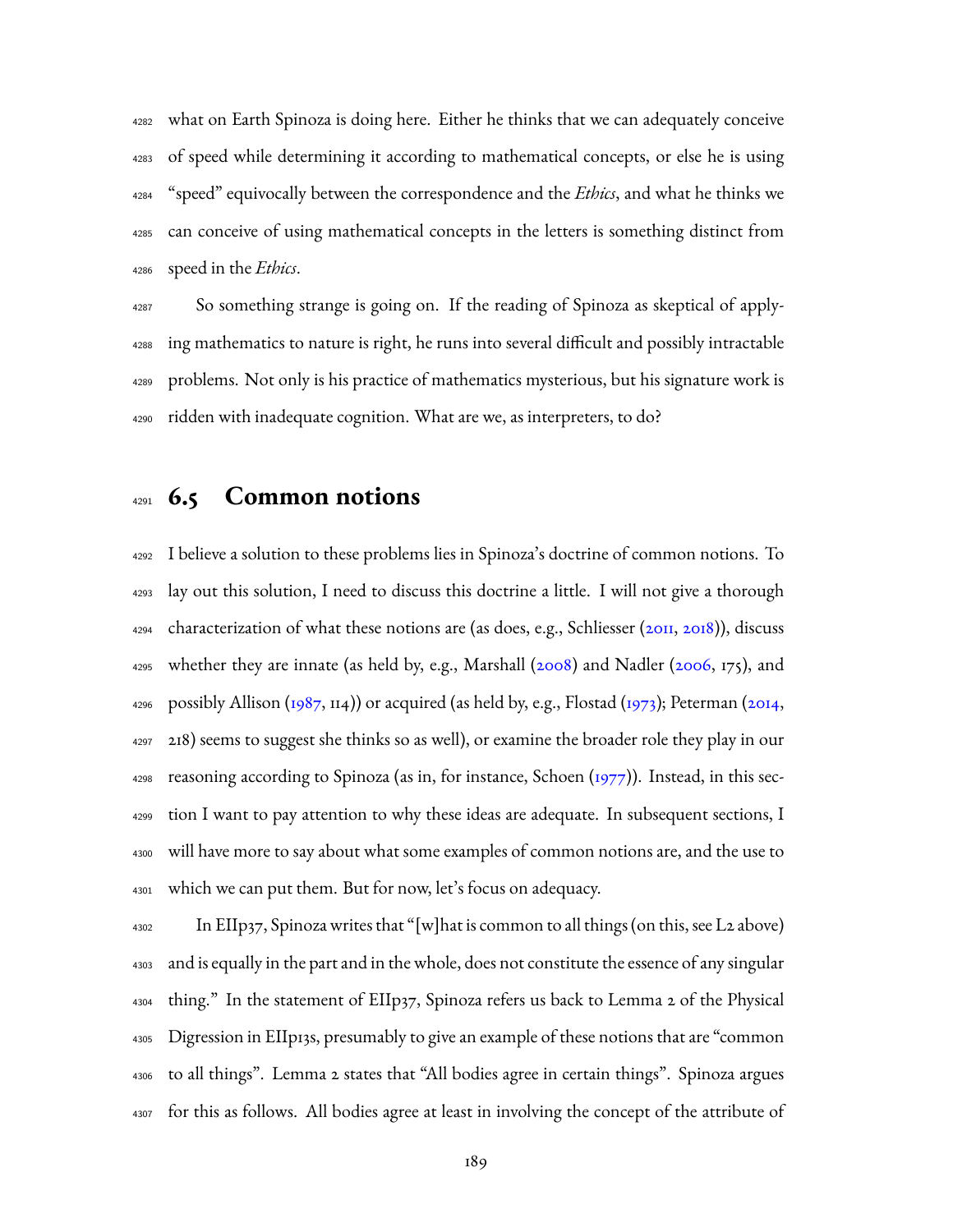extension, and that constitutes some sort of agreement: They're all extended bodies. Fur- thermore, they agree in that they can all "move now more slowly, now more quickly, and absolutely, that they now [can] move, now [they can be] at rest." So in addition to in- cluding the property of being extended, the common notions include both motion and rest, speed, and slowness.

Let us now turn our attention to EIIp38:

 Those things which are common to all, and which are equally in the part and in the whole, can only be conceived adequately.

 I will refer to the property of being "equally present in the part and the whole" as the property of being mereologically pervasive. The demonstration begins from the idea that God has an adequate idea of some property *A* which is common to all bodies and is mereologically pervasive. It proceeds to infer that God has the idea of *A* insofar as he has the idea of the human body and its affections. Since each of these involve the nature of their respective bodies, God's idea of *A* will be adequate in God "insofar as he constitutes the human Mind, or insofar as he has ideas that are in the human Mind." And, since for a human mind to perceive something is just for God to have an idea "insofar as he constitutes the essence of the human Mind," (EIIp11c) the human Mind has an adequate idea of *A*.

 It is not entirely clear why Spinoza is entitled to the premise that God has an adequate idea of *A*. In support of this premise, he cites EIIp7c:

- God's actual power of thinking is equal to his actual power of acting. I.e.,
- whatever follows formally from God's infinite nature follows objectively in
- God from his idea in the same order and with the same connection.

 There is little question that Spinoza means for this to be evidence that God has some adequate idea or other. In addition to the passage we are examining, he uses EIIp7c in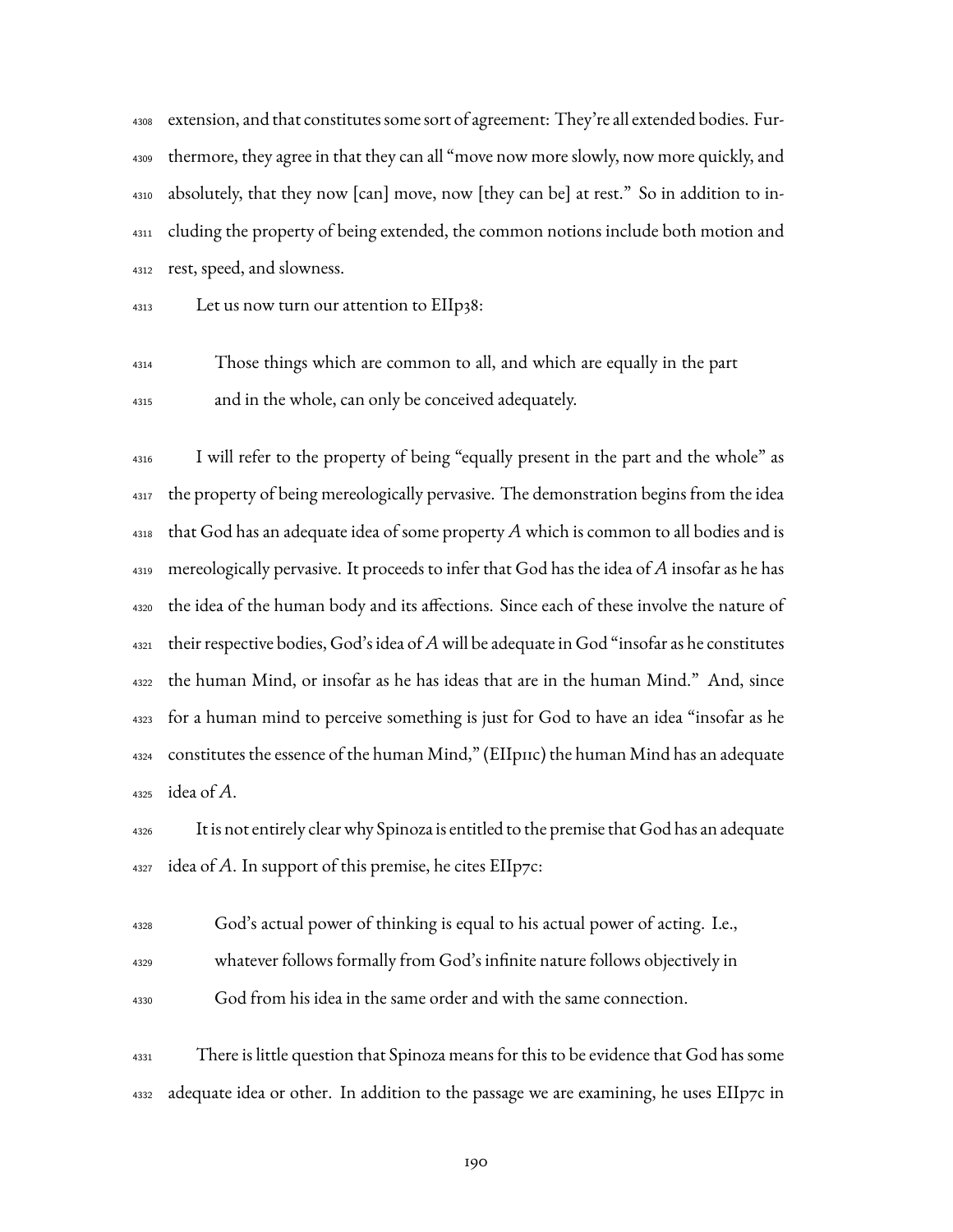EIIp36dem as evidence that God has some adequate idea or other. But what is going on? A clue comes at EIIp32:

All ideas, insofar as they are related to God, are true.

 The demonstration is short and sweet: "For all ideas which are in God agree entirely  $_{4337}$  with their objects (by P7C), and so (by IA6) they are all true, q.e.d." So from the premise that "whatever follows formally from God's nature follows objectively in God from his idea in the same order and with the same connection", it is supposed to follow that all ideas in God agree entirely with their object.

Let us recall EIId4:

 By adequate idea I understand an idea which, insofar as it is considered in itself, without relation to an object, has all the properties, *or* intrinsic denominations of a true idea.[7](#page-193-0) 

 This is in explicit contrast with true ideas, which agree with their objects (EIa6). Agreement with an object is an extrinsic denomination, and so cannot be used to dis- tinguish an adequate idea from an inadequate one. So we will not immediately just be able to substitute terms into EIIp32 to get that all God's ideas are adequate. But I believe that with some intermediate reasoning, we can still get there.

 I take EIId4 to mean something like the following. A true idea has both intrinsic and extrinsic denominations. What makes it a true idea is agreement with its object, but what makes it an idea of a particular sort *intrinsically* is not this, but some other cluster of properties. An adequate idea is an idea which shares all the intrinsic denominations of a true idea, and hence a true idea is automatically an adequate idea. This has the upshot

<span id="page-193-0"></span><sup>7.</sup> What are these intrinsic denominations? Spinoza is obscure on this count. At least, it is meant to exclude the accurate representation of the idea's object (EIId4). Spinoza makes some very cryptic remarks at TdIE §69 which seem to suggest that the intrinsic denominations of a true idea include a kind of orderliness. But there are complications, as in TdIE §73 he identifies true and adequate ideas. Morrison([2015,](#page-233-2) 85) suggests that the true (and hence adequate) ideas are those which represent their object's essence and nothing else, as well as being contained in our innate idea of our own essence. For our purposes, we will let the term mean something like "intrinsic properties", though I have very little commitment to this view.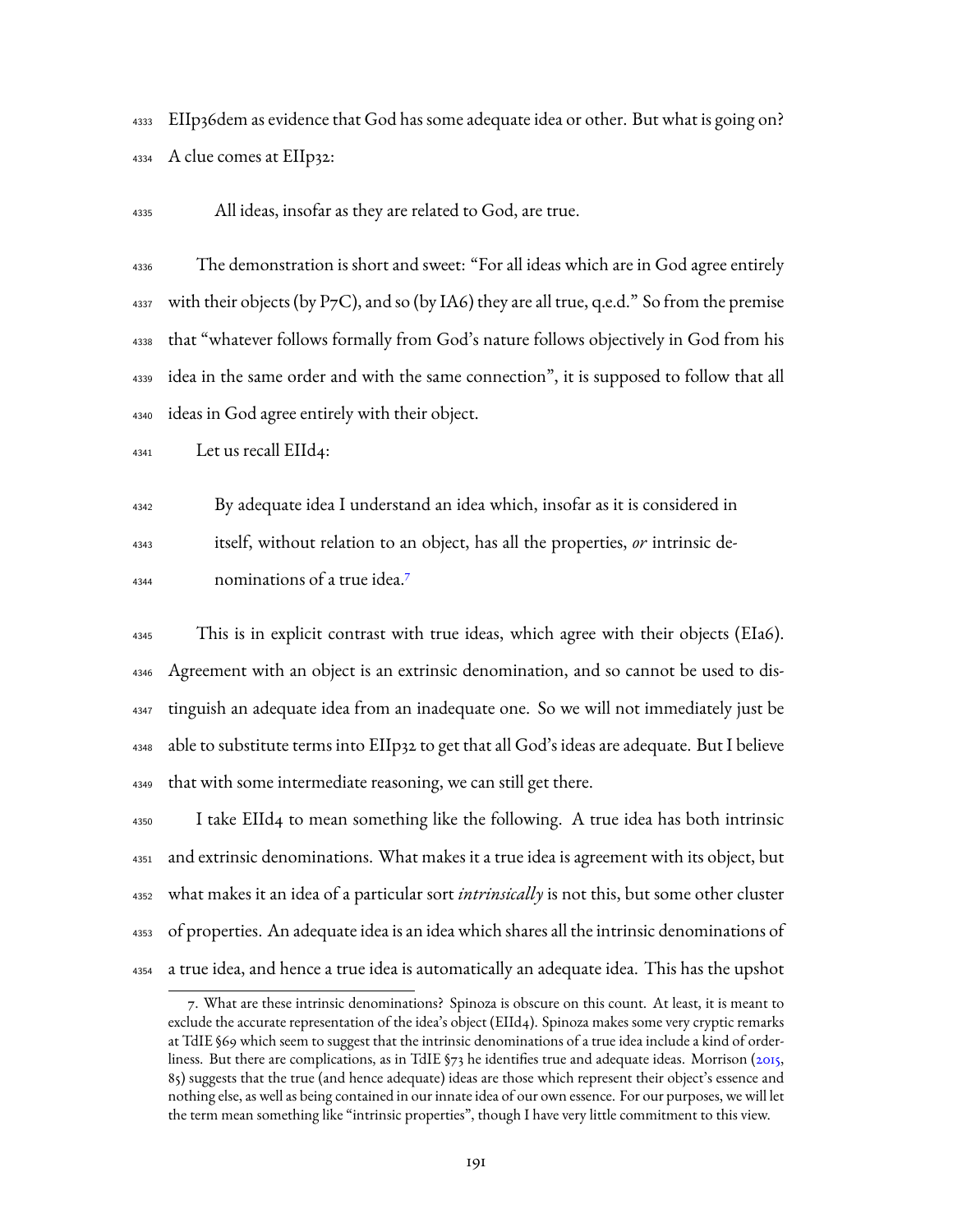that, if I have a true idea, I automatically have an adequate idea (since every true idea will have the intrinsic denominations of a true idea).

 $_{4357}$  This is where EIIp7c comes in. From it we learn (a) that whatever follows from God insofar as he is extended has an exact correspondent insofar as he is thinking, and these all have the same order and connection. The doctrine of parallelism holds, after all, that Thought and Extension are isomorphic. And since modes of Extension and mode of Thought match up, as do their causal order, God's ideas will precisely match their objects. So they are true, and hence adequate. This last bit of reasoning is endorsed in EIIp32dem, where Spinoza directly invokes EIIp7c to show that God's ideas match their objects, and are therefore true. I simply make the obvious inference from true to ade- quate, given the relationship between adequate ideas and true ideas which I adumbrated above.

<sup>4367</sup> With this line of reasoning, we can shore up the gap in Spinoza's demonstration of EIIp38 – he is, indeed, entitled to claim that God has an adequate idea of *A*. Because God's idea of *A* is true, it is therefore adequate.

<sup>4370</sup> So why does the fact that a property is mereologically pervasive and common to all bodies matter to its adequacy? Here is a supplementary line of reasoning. To say that we have a confused idea of the affections of our bodies is to say that we have an idea that in- volves the nature of our bodies, its parts, and of external bodies, according to EIIp28dem. Spinoza also writes, in EIIp29s that

 the Mind has, not an adequate, but only a confused [NS: and mutilated] knowledge, of itself, of its own Body, and of external bodies, so long as it perceives things from the common order of nature, i.e., so long as it is de- termined externally, from fortuitous encounters with things, to regard this or that, and not so long as it is determined internally, from the fact that it regards a number of things at once, to understand their agreements, differ-ences, and oppositions. For so often as it is disposed internally, in this or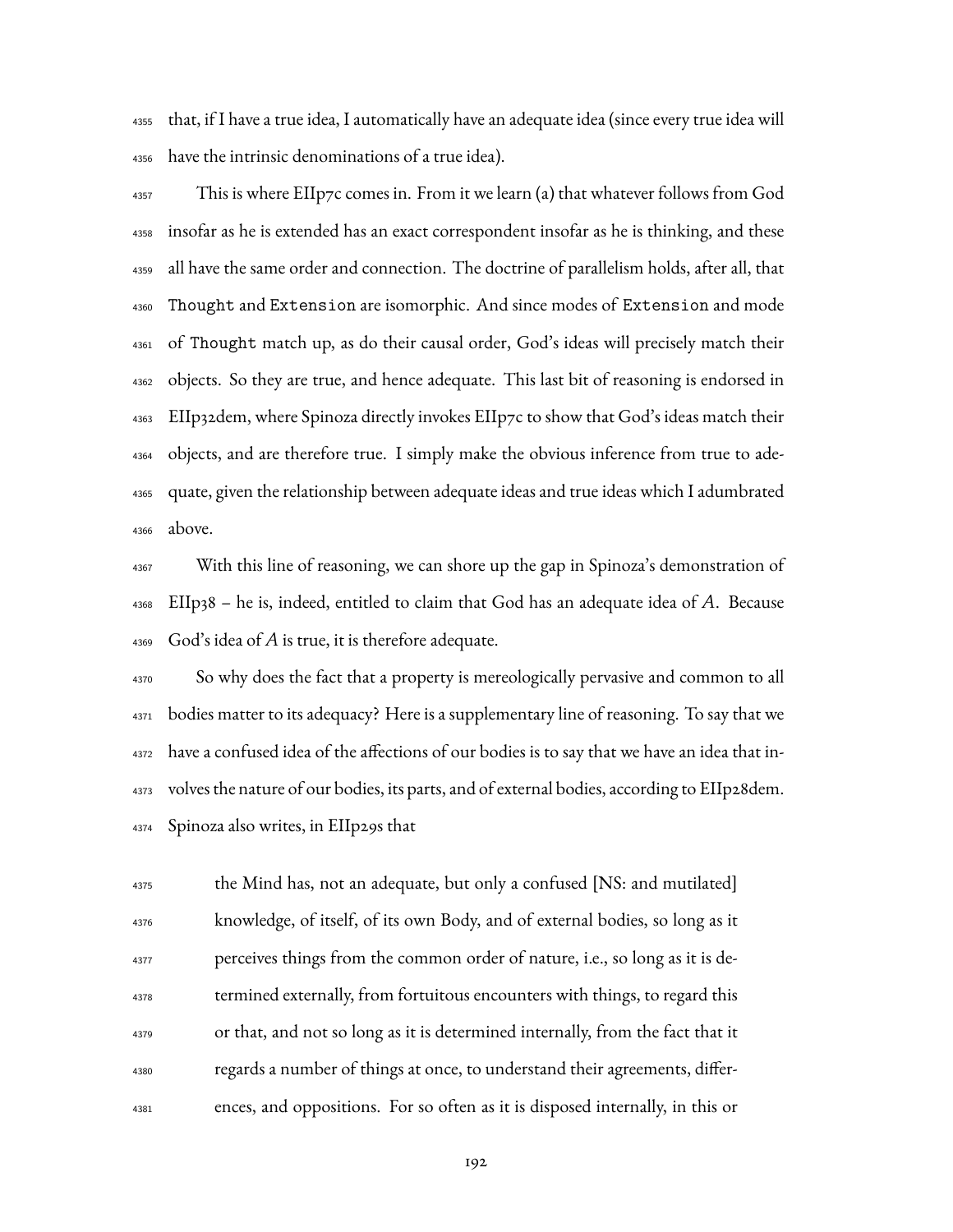another way, then it regards things clearly and distinctly.

 So it seems like Spinoza is saying that we may be disposed internally, as a result of regarding a number of things at once, to understand the agreements of things. It seems plausible that properties which are mereologically pervasive and common to all bodies are properties in which all bodies will agree. Hence, when we conceive of these properties, we are doing so based on an internal determination of the mind, which assures that the ideas formed as a result are adequate, and not confused.

## **6.6 What is the context?**

 Now I want to turn to an examination of the meanings of some of the key terms Spinoza uses, "number" and "measure". My basic contention in this section is that his talk about mathematical concepts is best understood against the backdrop of Euclid's *Elements*. Specifically, I will argue that when he refers to number and measure, Spinoza is invoking these in the sense in which they are used in the *Elements*, and that his concerns are mere- ological. Specifically, he thinks that the misuse of measure implies positions about the divisibility of quantity which are absurd.

#### **6.6.1 Measure vs. measurement**

 Spinoza is sometimes taken to be making a criticism of the use of units of measurement in studying nature. Any such assignment would represent an arbitrary partitioning of nature, which must be a product of the imagination. Matthew Homan, for instance, writes:

 Spinoza's notion of how measure explains continuous quantity is best un- derstood by analogy with his notion of how time explains duration: just as we explain duration by dividing it up into units of time—seconds, minutes, hours—so we explain continuous quantity by dividing it up into units of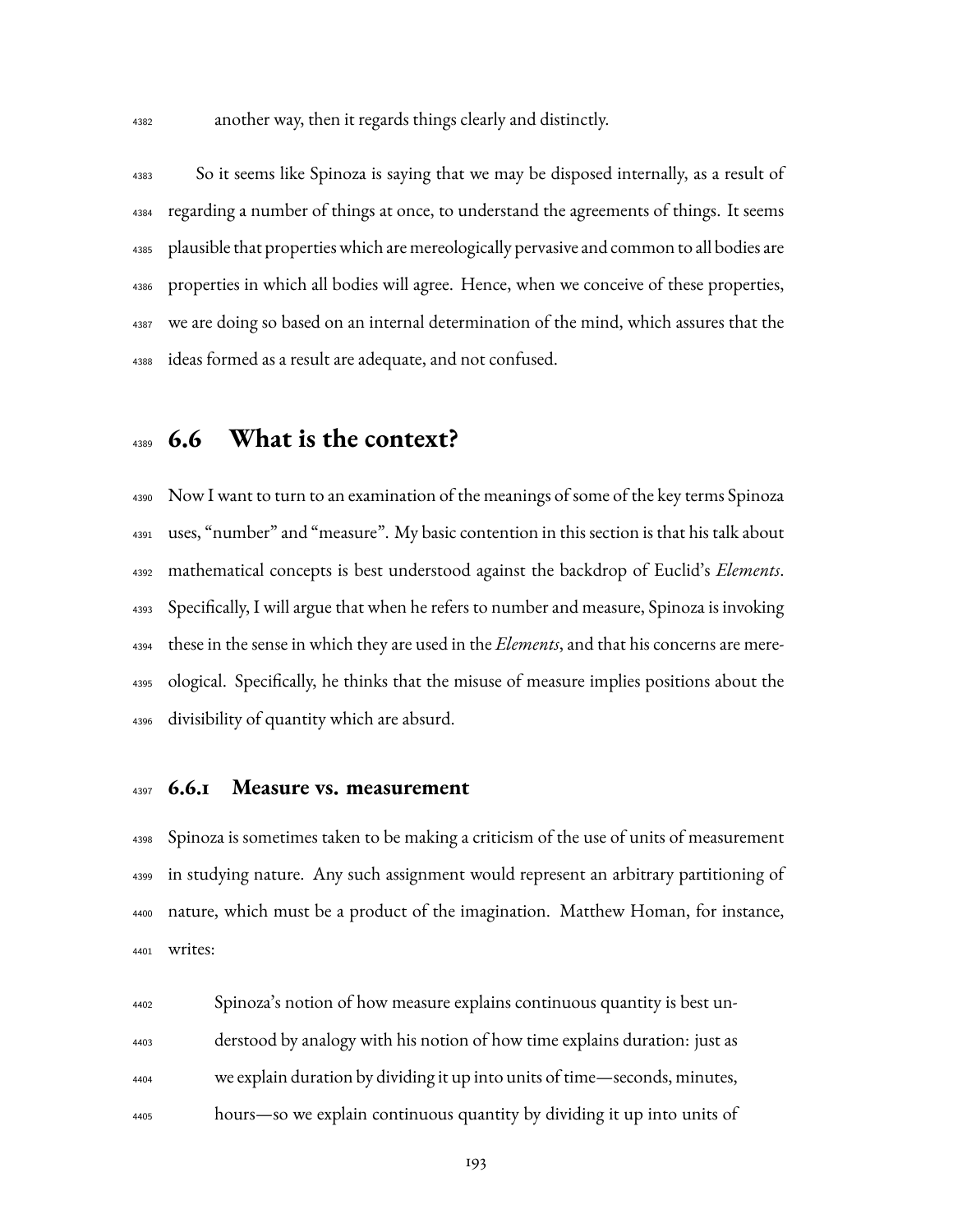measure—inches, feet, miles. It is easy to see that such standards of mea-

surement are arbitrary and exist merely as beings of reason.<sup>[8](#page-196-0)</sup>

 But I am not sure the textual evidence shows that this kind of measurement – fixing a physical unit of measurement by convention and then comparing other quantities to it – is what Spinoza has in mind. In his discussions of measure, he does not speak about such units at all. He speaks (in CM) of measure being the result of a comparison of one quantity with another, an action not restricted to making physical measurements. As I read things, his is not a problem of assigning empirical content to a mathematical formalism.

 The placement of the discussion of measure in Ep. 12 is suggestive. There is no ref- erence to units of measurement at all. Spinoza's target seems instead to be the difference between divisible and indivisible quantity; the former is conceived of using the imagina- $_{4418}$  tion, the latter using the intellect. (C.I.202-3 / G.IV.57) Immediately after this, Spinoza mentions number and measure for the first time. He speaks of these arising from us de- termining quantity "as we please". So the problem with measure is that its use implies that the measured quantity can be divided. So his concerns seem to be, not convention- alist primarily (though as the use of "as we please" indicates, this might be a problem as well), but mereological. His concern, that is, is about divisibility.<sup>[9](#page-196-1)</sup> 

 What is the substance of this concern? Turning to the *Ethics* might help us answer this. EIp12 reads: "No attribute of a substance can be truly conceived from which it fol- lows that the substance can be divided." So it follows that if we are imagining Extension in such a way that it can be divided, we are not conceiving of it truly.

 The demonstration of EIp12 runs as follows. Suppose for reductio that substance can be divided. Then the parts of substance will either retain its nature or they won't. If they do, then each part have to be infinite (this follows from EIp8) and the cause of

<span id="page-196-1"></span><span id="page-196-0"></span><sup>8.</sup> Homan [\(2018,](#page-230-0) 459)

<sup>9.</sup> I should note that there are some dissenting voices on measure's relation to divisibility. Fowler([1983,](#page-228-2) 61), for example, writes that the meaning of measure "seems more closely related to subtraction than division".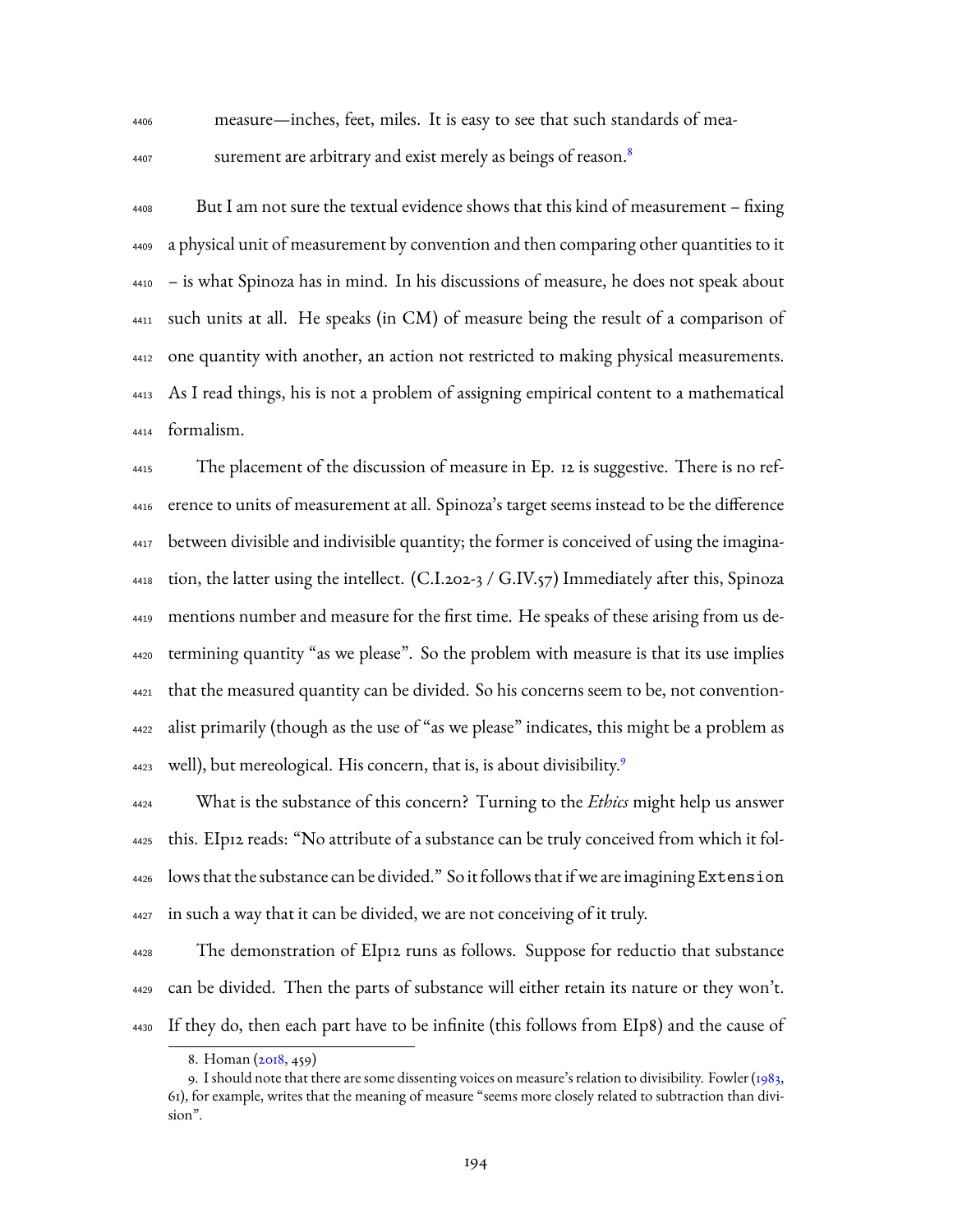$_{4431}$  itself (this follows from EIp7). It also follows that each part will have to have a distinct attribute (this follows from EIp5). From this it follows that one substance can produce multiple others. This contradicts EIp6, which states "one substance cannot be produced by another substance". So the parts of substance can't retain its nature. If they don't retain its nature, it follows that by dividing a substance, a substance would cease to exist.  $_{4436}$  This contradicts EIp7, which states that "it pertains to the nature of a substance to exist". Hence, it follows that no attribute of a substance can entail that a substance is divisible. This, I claim, is why Spinoza is so worried about measure. It is not because any units of measurement are conventional and arbitrary. His worries precede any empirical spec- ification of length or magnitude. Rather, it is that in employing measure, we are import- ing a mereology that entails absurd results. The identification of measure with measure- ment, then, seems off. This is not a point about a distinction made by Spinoza which interpreters fail to track. Rather, I am introducing a distinction between measure and measurement, and arguing that Spinoza is tracking the former.

Here a distinction between senses of measure made by Isaac Barrow may be helpful.<sup>[10](#page-197-0)</sup> In his work, "The Usefulness of Mathematical Learning" (published in Latin in 1685; I 4447quote from the English translation, Barrow  $(\frac{1734}{})$ , Barrow distinguishes between six senses of the word "measure". The fourth sense of measure is

 that…which is assumed to render something more known and determinate to us than it was before, and is expounded with this design, that other quan- tities coming into consideration may, as to quantity, be compared with it, or with one another by means of it.<sup>[11](#page-197-1)</sup> 

 Units of measurement, such as feet, quarts, and bushels "are measuring magnitudes, because their quantity is commonly supposed known and determined by compact."[12](#page-197-2) This kind of measurement is done for the purposes of exhibiting magnitudes in such a

<span id="page-197-0"></span><sup>10.</sup> My presentation of this distinction is greatly indebted to Dunlop [\(2012,](#page-228-3) §2)

<span id="page-197-1"></span><sup>11.</sup> Barrow [\(1734](#page-222-0), 259)

<span id="page-197-2"></span><sup>12.</sup> Barrow [\(1734](#page-222-0), 259)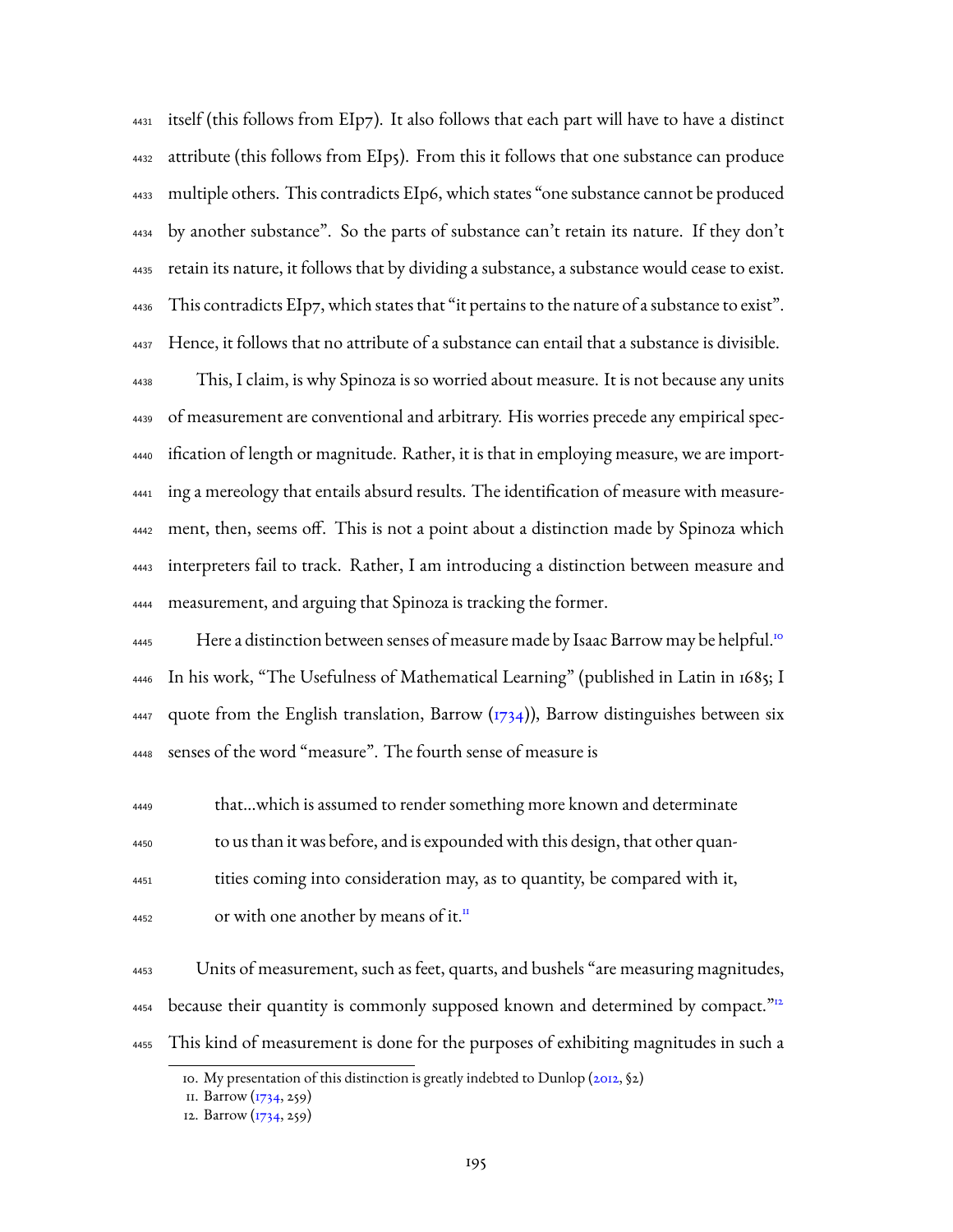way as to make them intelligible, and is set conventionally. It may be estimated in different ways, "by numbers, or by some equation, or by a sensible computation from the same terms immediately, or from other analogical [ways] exposed to sense.<sup>3[13](#page-198-0)</sup> 

 On the other hand, Barrow's fifth sense of measure is the one I intend to impute to 4460 Spinoza. It the sense in which measure is "always understood in the *Elements*".<sup>[14](#page-198-1)</sup> In this sense, a measure is

a magnitude, which some number of times taken does constitute and com-

pose another magnitude, or which being some number of times taken from

another magnitude leaves no remainder, but entirely exhausts it.<sup>[15](#page-198-2)</sup> 

 So this is the sense of measure that, according to Barrow, is operative in Euclid, and (I will argue) Spinoza. Let me set out why.

#### **6.6.2 Euclid and Spinoza**

 In Henricus Regius' *Physiologia, sive cognitio sanitatis* (reproduced in Bos([2002](#page-222-1))), mea- sure is defined thus: "[B]y *measure*, we understand any quantity, whether continuous <sup>4470</sup> or discrete, or [sive] magnitude and number".<sup>[16](#page-198-3)</sup> It is clear that this militates against the view upon which "measure" meant "measurement" to Spinoza's contemporaries. How- ever, as I shall argue, it is not clear that this is the sense of "measure" that Spinoza uses. This can be inferred from the distinction Spinoza draws between number and measure: Since Spinoza thinks of these as distinct, and Regius does not, it seems clear that they are not using the word to mean the same thing. How, then, should we interpret Spinoza on measure and number? I want to suggest that we take them to mean what they mean in Euclid's *Elements*. There are at least two reasons for this.

<span id="page-198-1"></span><span id="page-198-0"></span><sup>13.</sup> Barrow [\(1734](#page-222-0), 260)

<sup>14.</sup> Barrow [\(1734](#page-222-0), 262).

<span id="page-198-3"></span><span id="page-198-2"></span><sup>15.</sup> Barrow [\(1734](#page-222-0), 261)

<sup>16.</sup> Bos [\(2002,](#page-222-1) 202). Translation my own. The equation of number and measure appears to reach back at least to Aristotle, in Metaphysics I; see for instance: "For measure is that by which quantity is known; and quantity qua quantity is known either by a 'one' or by a number." (1052b31-1662, in Aristotle [\(1984\)](#page-222-2))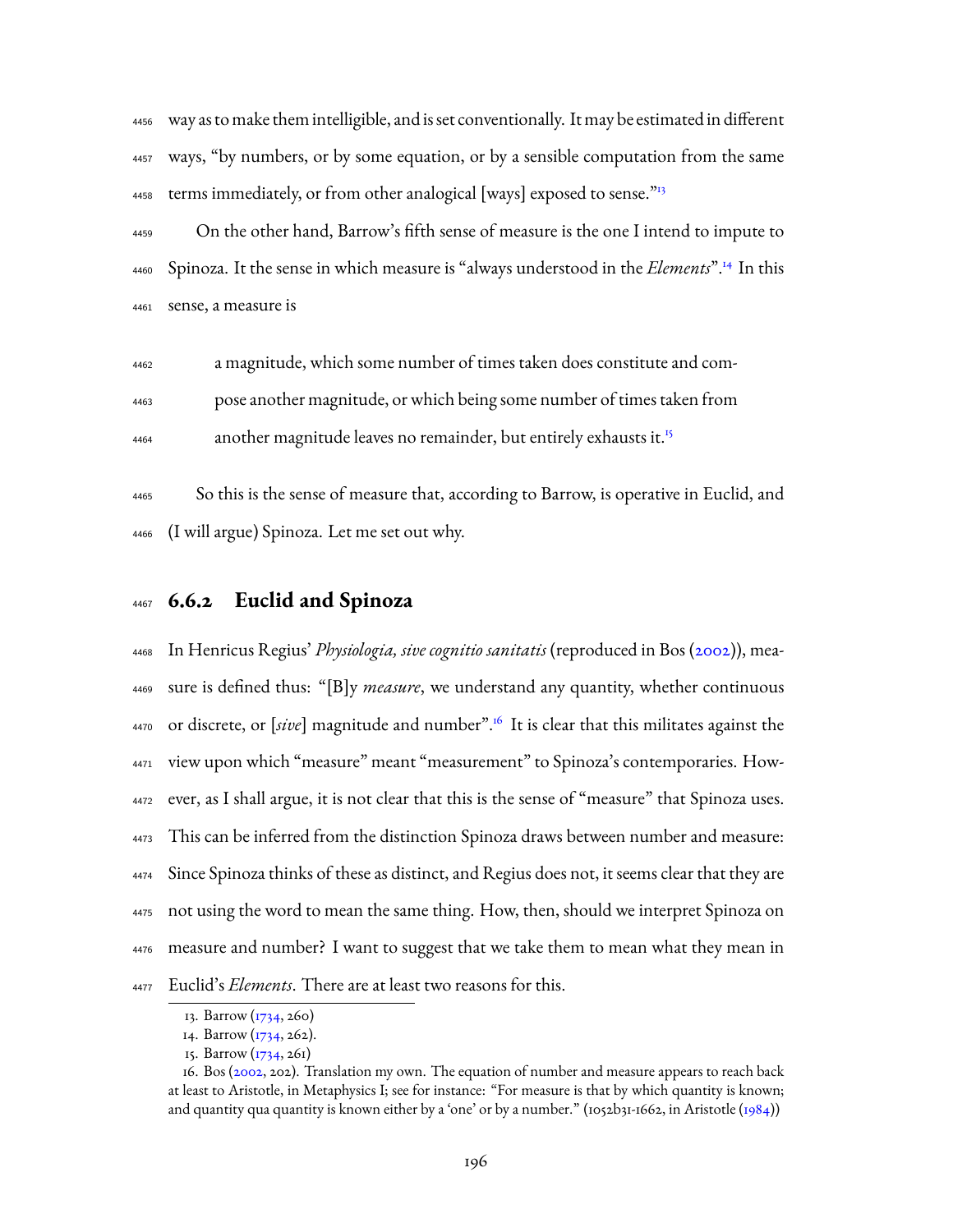First, it would make sense for Spinoza to be employing terms that would be under-4479 stood to refer to a well-known treatment of mathematical concepts.<sup>[17](#page-199-0)</sup> Nothing about Letter 12 suggests that he is referring to units of measurement employed in natural philos- ophy specifically. Instead, the context suggests a more general discussion. Consequently, one would expect him to use terms which his interlocutors would have a good expecta- tion of grasping. This too is not decisive evidence for my interpretation, as we can see by Regius' definition of measure seen above, as well as the distinct senses noted by Barrow. Clearly the term had other meanings in use at the time.

 Second, however, this use of "measure" tracks the use of the word of other mathe- maticians of the era, including some of those to be found in Spinoza's own library. For in- stance, van Rooijen [\(1889](#page-225-3), 152) notes that Spinoza owned an edition of Descartes' *De Geometria* with accompanying commentary by Leiden mathematician Frans van Schooten.<sup>[18](#page-199-1)</sup> In the commentary, van Schooten speaks of how certain ratios "are able to be measured 4491 [mensurari] by the ratio which obtains between lines A5 ad A6".<sup>[19](#page-199-2)</sup> This is in line with Barrow's fifth sense of "measure" – the relation is said to hold between two homogeneous (in this case, geometrical) magnitudes.

 But while this is evidence that Spinoza would have been familiar with that sense of measure, it does not yet show that this is the sense of "measurement" in play. Indeed, in *Geometria* Descartes equivocates on the sense of measurement at play. In one place he writes that "we consider geometry the science which teaches the general knowledge 4498 of the measures of all bodies."<sup>[20](#page-199-3)</sup> This does not seem to be Barrow's fifth sense of "mea-sure". Elsewhere, however, he writes of how angles of incidence or refraction are able to

<span id="page-199-0"></span><sup>17.</sup> We do not know precisely what edition of Euclid's *Elements* Spinoza had, only that he had one. The entry in the notary's sheet recording Spinoza's library (which list is reproduced in van Rooijen [\(1889\)](#page-225-3)) reads simply "Euclides". For slightly more details concerning which editions were possible see Krop([2013,](#page-231-1) 30).

<span id="page-199-1"></span><sup>18.</sup> I here quote from the second edition, printed in 1659; Spinoza had the 1649 edition. I do not know whether the commentary changed substantially from the first to the second edition, but it seems unlikely. The original French version can be found at AT VI.367-485.

<span id="page-199-2"></span><sup>19.</sup> Descartes (, 271). Translation my own.

<span id="page-199-3"></span><sup>20.</sup> Descartes  $(1659, 18)$ . Translation my own.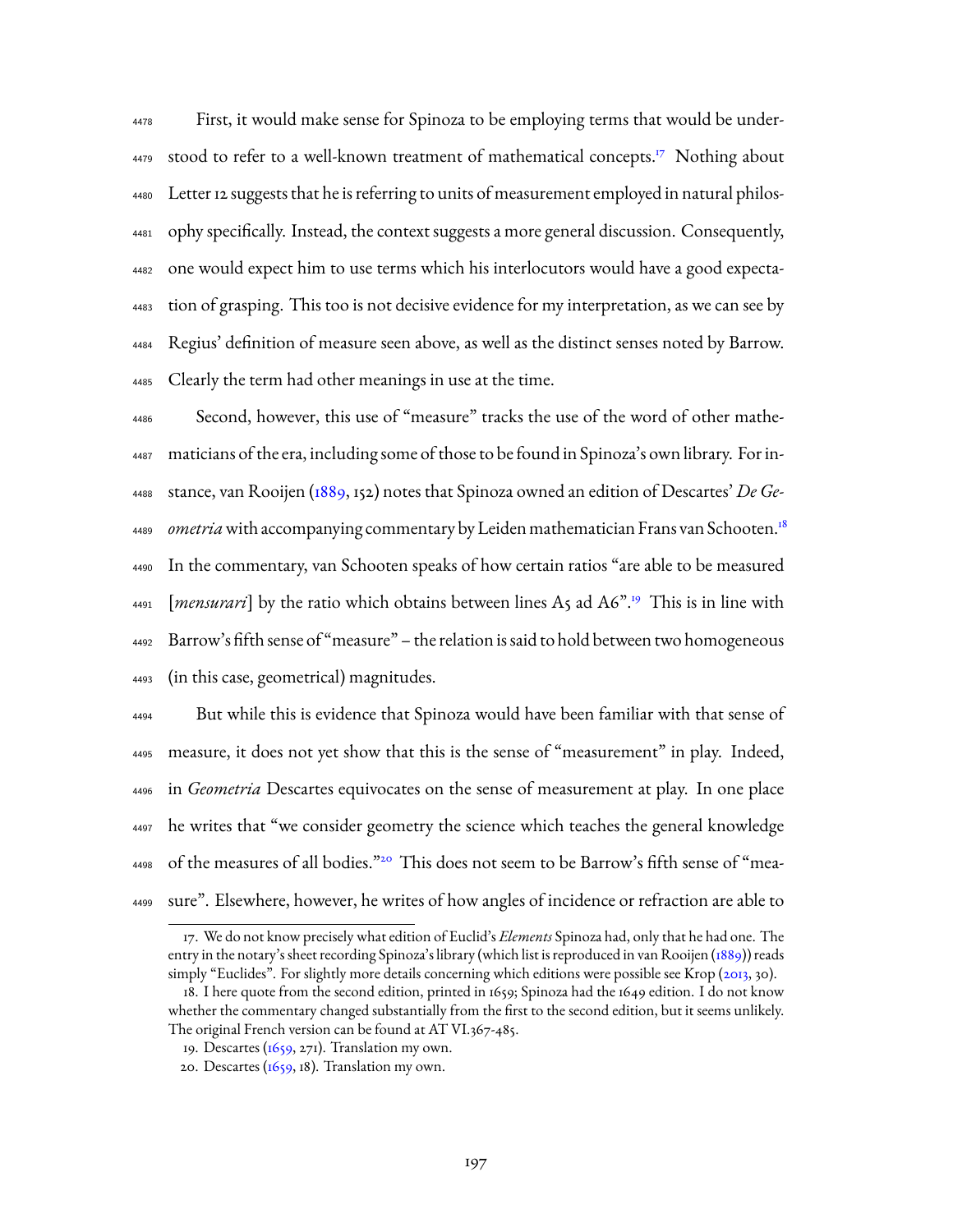4500 be measured by certain ratios of lines to one another.<sup>[21](#page-200-0)</sup> (This immediately precedes the portion of text which the commentary by van Schooten quoted above takes up.) And this *does* seem to line up with the sense which Barrow discusses above. So in order to ar- gue that the sense of "measure" that Spinoza is using is that found in Euclid, contextual considerations are not sufficient. We must look to the texts.

 This brings me to my third line of evidence: the way in which Euclid characterizes measure and defines number fit the characterizations that Spinoza gives of each of these. In particular, they track the mereological concerns which we examined above. Let me explain how.

<sup>4509</sup> The first appearance of "measure" in the *Elements* comes in Book V Definition 1: "A <sup>4510</sup> magnitude is a *part* of a(nother) magnitude, the lesser of the greater, when it measures 4511 the greater.<sup>"[22](#page-200-1)</sup> Euclid does not actually give us a definition of measure.<sup>[23](#page-200-2)</sup> But he does relate it to mereological considerations, since it appears in the definition of parthood. $^{24}$  $^{24}$  $^{24}$ 4512

 This matches Spinoza's use of the term in EIp15s. In this scholium, he is intent to argue against those who argue that "corporeal substance, insofar as it is substance, consists of parts", and who therefore deny that God can be corporeal. He gives an example of a reductio ad absurdum they give:

<sup>4517</sup> [I]f an infinite quantity is measured [*mensuratur*] by parts [each] equal to <sup>4518</sup> a foot, it will consist of infinitely many such parts, as it will also, if it is mea-<sup>4519</sup> sured [*mensuretur*] by parts [each] equal to an inch. And therefore, one

<span id="page-200-1"></span><span id="page-200-0"></span><sup>21.</sup> Descartes  $(1659, 55-6)$ 

<span id="page-200-2"></span><sup>22.</sup>I quote throughout from Heath  $(1908)$  $(1908)$ .

<sup>23.</sup> Mueller [\(1981,](#page-233-3) 61) calls it "perhaps the fundamental undefined notion in Euclid's arithmetic"; he goes on to say that "intuitively, one positive integer measures another when it divides the second evenly." (Mueller([1981,](#page-233-3) 61)) Barrow too notes that "no definition of *measure* is to be found there, which seems a wonder to some." (Barrow [\(1734](#page-222-0), 260))

<span id="page-200-3"></span><sup>24.</sup> Incidentally, this militates against the idea that Euclid (and hence, by my reading, Spinoza) anticipated more modern theories of measurement. We find Russell [\(2010,](#page-235-0) 176), for instances, writing that "measurement of magnitudes is…any method by which a unique and reciprocal correspondence is established between all or some of the magnitudes of a kind and all or some of the numbers." On my reading of Euclid and Spinoza, this would not be the case. Since the concept of measure appears before the definition of number in Book VII, and hence applies to magnitudes independent of whether we can assign numerical quantities to them, it cannot be restricted merely to the assignment of magnitudes to properties. This goes forother such modern theories of measurement (see Tal  $(2015, 63)$  $(2015, 63)$  $(2015, 63)$  for an overview).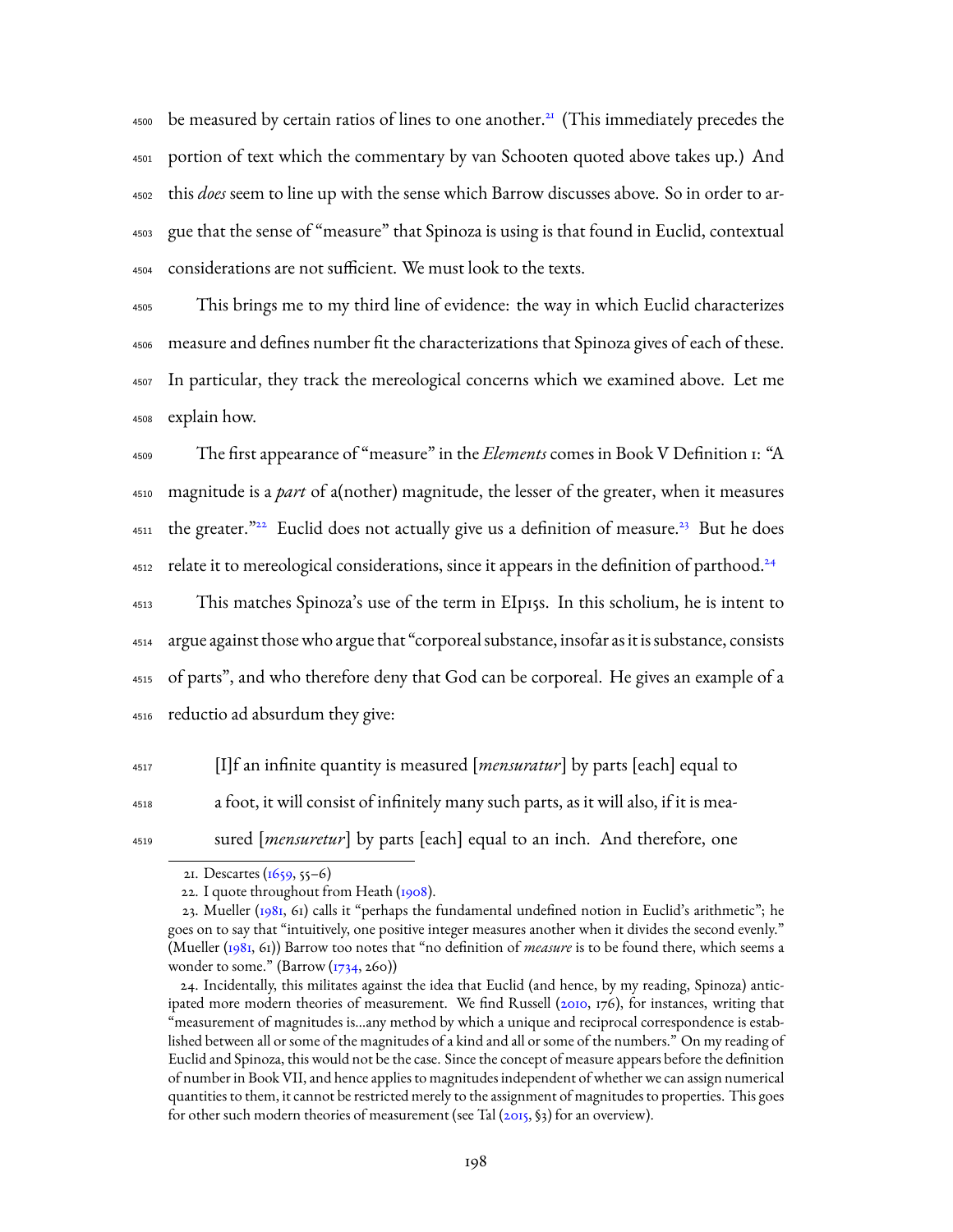| 4520 | infinite number will be twelve times greater than another [NS: which is no                     |
|------|------------------------------------------------------------------------------------------------|
| 4521 | less absurd].                                                                                  |
| 4522 | Later on in EIp15s, Spinoza writes:                                                            |
| 4523 | [A] nyone who wishes to consider the matter rightly will see that all those                    |
| 4524 | absurditiesfrom which they wish to infer that extended substance is fi-                        |
| 4525 | nite, do not follow at all from the fact that an infinite quantity is supposed,                |
| 4526 | but from the fact that they suppose an infinite quantity to be measurable                      |
| 4527 | [mensurabilis] and composed of finite parts.                                                   |
| 4528 | Further on down (C.I.423-4 / G.II.59), Spinoza writes that these problems arise be-            |
| 4529 | cause we are accustomed to conceiving quantity in two different ways: abstractly, as it is     |
| 4530 | in the imagination, and as substance, as it is in the intellect. It is only in the imagination |
| 4531 | that we find that quantity is divisible. This is the exact same criticism that Spinoza makes   |
| 4532 | when he speaks of the two ways of imagining quantity in Ep. 12. This lends support to          |
| 4533 | the idea that the "measure" of Ep. 12 is the "measure" of EIp15s, which is itself plausibly    |
| 4534 | the measure of Book V Definition I of the Elements.                                            |
| 4535 | There is also some evidence that number applies to discrete quantity in Book VII,              |
| 4536 | Definitions 1-3:                                                                               |
| 4537 | Definition 1: A <i>unit</i> is that by virtue of which each of the things that exist           |
| 4538 | is called one.                                                                                 |
| 4539 |                                                                                                |
| 4540 | Definition 2: A <i>number</i> is a multitude composed of units.                                |
| 4541 |                                                                                                |
| 4542 | Definition 3: A number is a <i>part</i> of a number, the less of the greater, when             |
| 4543 | it measures the greater.                                                                       |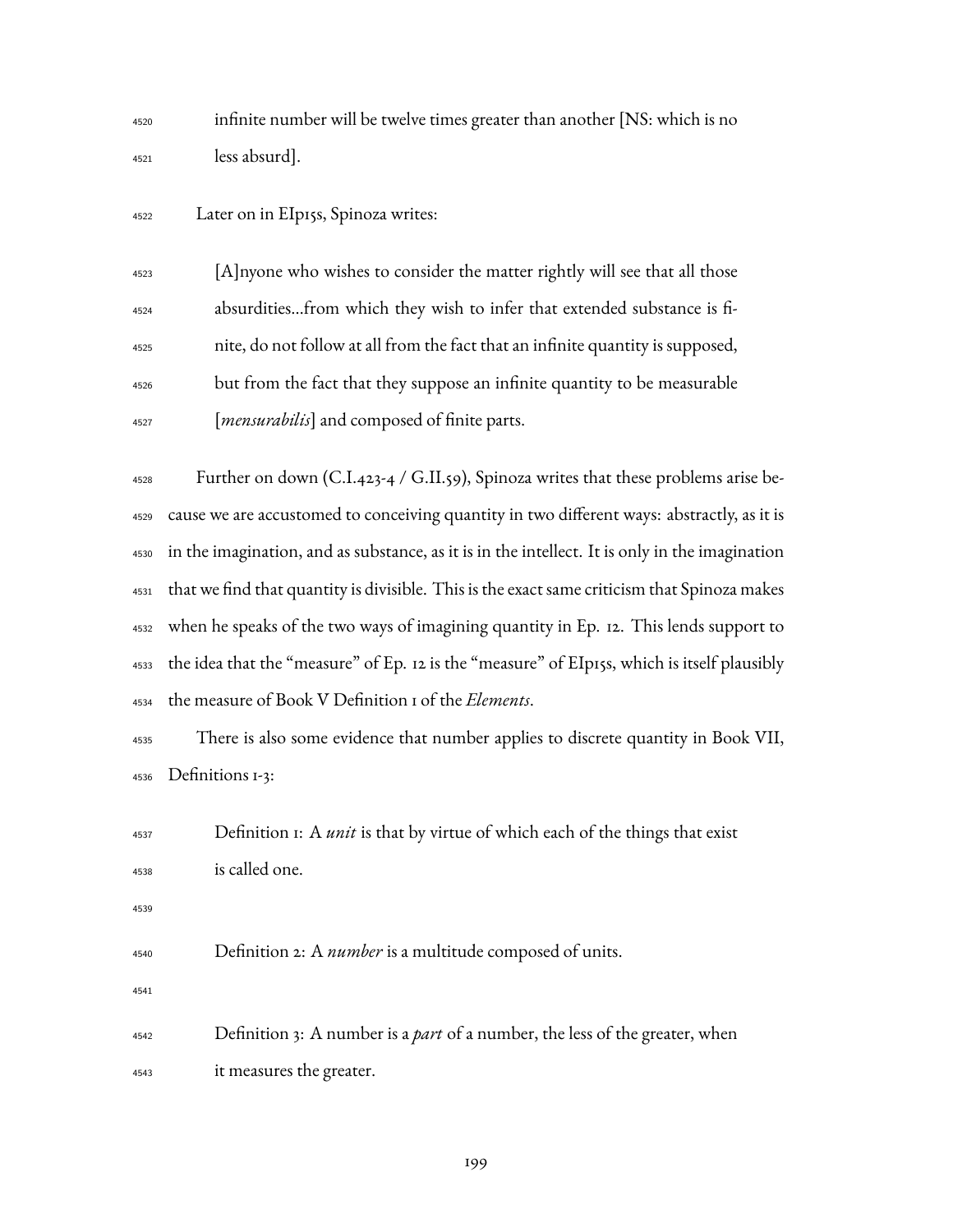We can see Definitions 1 and 2 as providing a criterion for discrete quantity: it is com- posed of units, which are the ultimate things which determine when a particular thing is called "one". In his commentary on Definition 1, Heath writes:

<sup>4547</sup> The etymological signification of the word μονάς, is supposed by Theon  $_{4548}$  of Smyrna (p. 19, 7-13) to be either (1) that it remains unaltered if it be mul- tiplied by itself any number of times, or (2) that it is separated and *isolated* ( $\mu\epsilon\mu o\nu\hat{\omega}\sigma\theta\alpha\iota$ ) from the rest of the multitude of numbers.<sup>[25](#page-202-0)</sup> 

 If this is not a characterization of discrete quantity, it is hard to know what would be. The inference I draw is the following. For Euclid, number is used to conceive of dis- crete quantity, and measure is used to conceive of continuous quantity. Further, both of these involve mereological considerations, which we have seen is one of Spinoza's con- cerns with the abstract conception of quantity. He, like Euclid, thinks of number and measure as connected with parthood. From these pieces of evidence, I think we can draw a case that the sense of number and measure being employed by Spinoza is at least a deriva- $_{\rm 4558}$  tive of that used by Euclid. $^{26}$  $^{26}$  $^{26}$  It is in my estimation likely that it is similar to the fifth sense of measure discussed by Barrow.

 What does a case for this position look like? We've been considering it in a round- about way for a while now, so let me make it explicit. Consider the case of measure. The concept of "measure" employed by Spinoza does much the same conceptual work as the concept of "measure" used by Euclid and discussed by Barrow. In both senses, to say that one magnitude measures another is to say that the one is a part of another, without remainder. In both senses, the concern with measurement precedes any empirical consid- erations (we presumably do not have empirical knowledge of extensively infinite physical magnitudes, even if such in fact exist). It is not concerned with the relation between

<span id="page-202-1"></span><span id="page-202-0"></span><sup>25.</sup> Heath [\(1908](#page-224-0), 279)

<sup>26.</sup> This is bolstered, in some measure, by the secondary literature. For instance, Sutherland [\(2004,](#page-237-1) 172) writes that in the Greek theory of measurement, "measuring requires that we be able to compose multiples equal some magnitude taken as a unit and that we be able to make comparative judgments between the measure and the measured."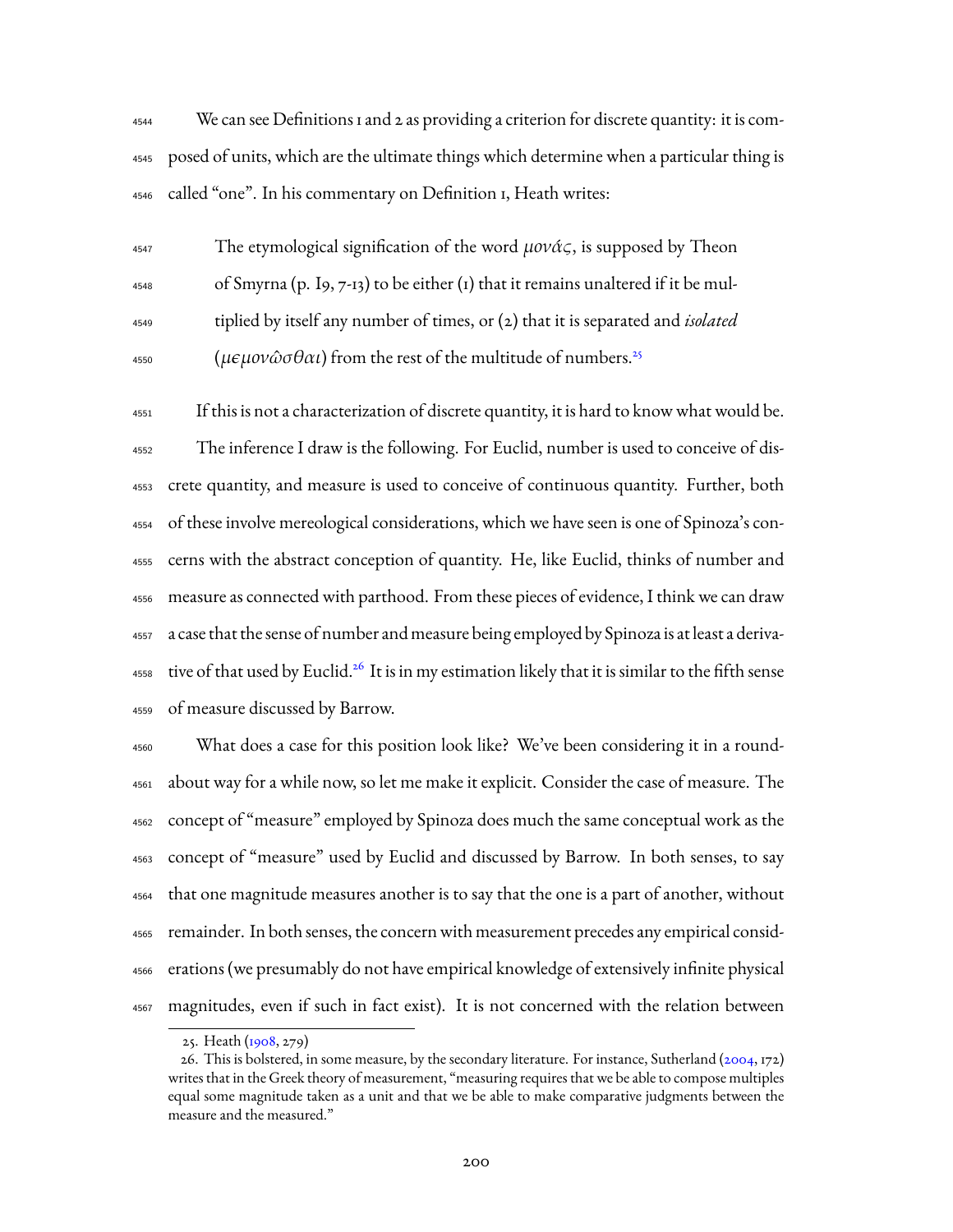certain numbers and certain physical magnitudes. Instead it concerns the comparison between two (abstract, perhaps) magnitudes of the same kind. From these similarities, I think we have at least a reasonably strong circumstantial case that these two concepts of "measure" are at least similar, if not the same.

#### **6.6.3 Measure vs. measurement, round 2**

 To close this section, let me be a little more explicit about the difference between measure as measurement (for convenience call this  $M_1$ ) and measure as I am reading it (call this  $4575 \, M_2$ ).

 First of all, both  $M_1$  and  $M_2$  are conceived of as dyadic relations (let's call these re- $\mu_{4577}$  lations  $M_1(x, y)$  and  $M_2(x, y)$ ).  $M_1(x, y)$  is a certain kind of relation between magni- tudes and numbers. The relation I have in mind is something like what Anat Schecht- man writes of, in an analysis of Locke's conception of measure: "a quantity's measure 4580 is specified by means of number."<sup>[27](#page-203-0)</sup> The relation looks something like the following: a certain conventional correspondence is set up between a unit and a particular physical magnitude. That done, one can sensibly talk about the measure of other magnitudes. For a statement like  $M_1(x, y)$  to be true, one would need to resort to the initial correspon- dence between the unit of measurement (1 foot, say) and a particular physical magnitude. This correspondence is conventionally set.

<sup>4586</sup> There are at least four points where  $M_2$  is different. First, the relation  $M_2(x, y)$  does not hold between a physical magnitude and a number, but between two homogeneous magnitudes (magnitude which when combined yield a magnitude of the same kind). Sec- ond, on  $M_2$  it makes sense to reverse the relation. On  $M_1$ , it does not make sense to ask whether the measure of 10 feet is a particular quantity, say. That is to get the relation be-tween quantities and numbers exactly backwards. On *M*2, this absolutely makes sense.

<span id="page-203-0"></span><sup>27.</sup> Schechtman [\(2019](#page-235-1),1121). Schechtman gives a formal explication of this account at Schechtman ([2019,](#page-235-1) 1139). We should note that Locke here does not appear to be making the distinction I am between "measure" and "measurement".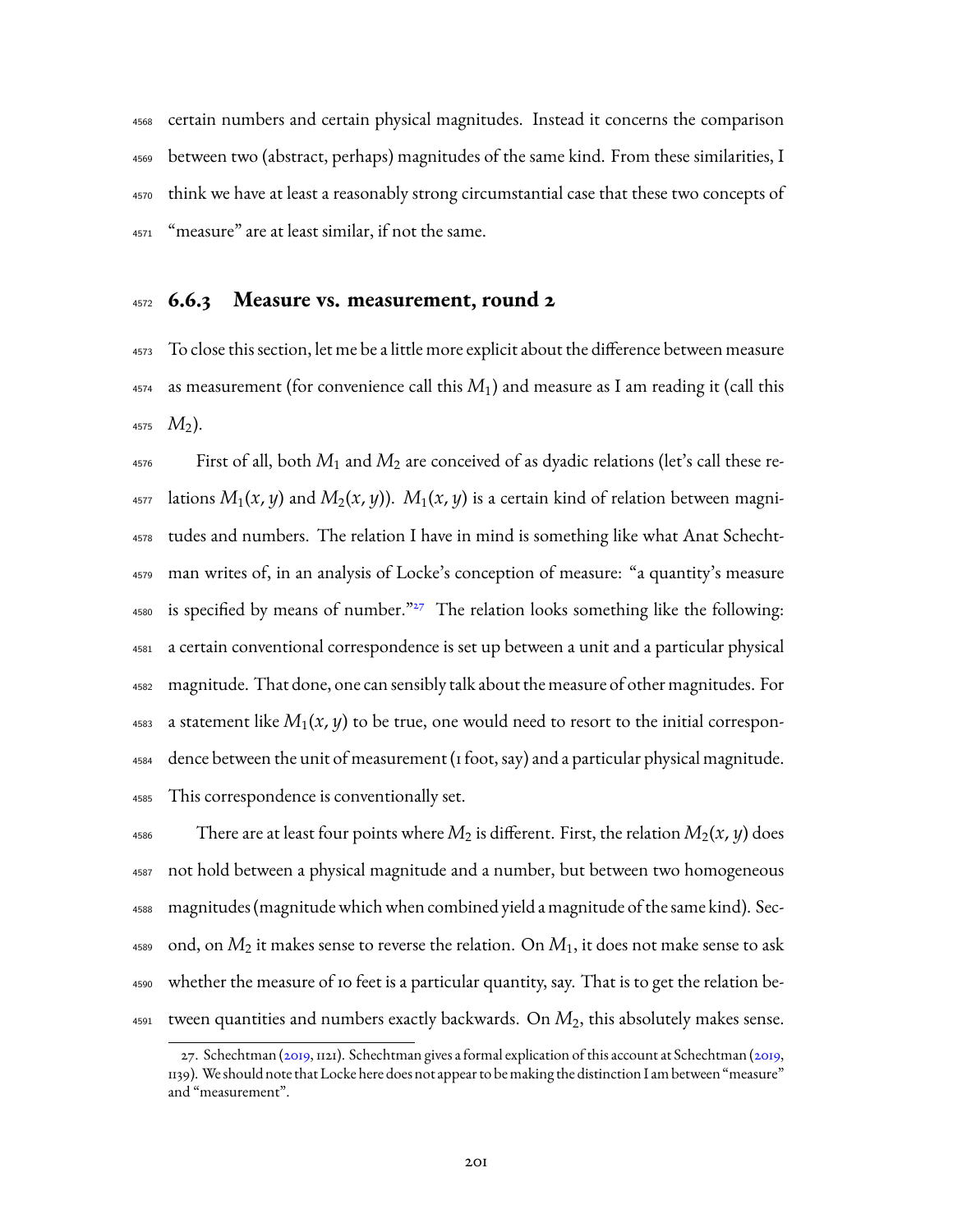4592 If  $M_2(q,r)$  is true, then  $M_2(r,q)$  may be true or false, but not senseless, as it is on  $M_1$ . 4593 For instance, if *q* is a line segment twice as long as *r*, then  $M_2(q, r)$  is true, while  $M_2(r, q)$ 4594 is false, but not senseless. Third, when  $M_2(q,r)$  is true, it follows that q is a part of r. This is not the case with *M*1, since arguably no physical quantity is part of a number, or <sup>4596</sup> vice versa. Fourth, whether or not  $M_2(q,r)$  is true is independent of any conventional decision on the part of a community of inquiry. In order for  $M_1(q,r)$  to be true, there first has to be a decision to fix a unit of measurement, so that the proposed comparison 4599 can take place. Not so with  $M_2(q,r)$ . The truth of this depends solely on the relations between the magnitudes in question.

 $\frac{1}{4601}$  I do not mean to dispute  $M_1$  as an interpretation of other figures in the early modern period. As an interpretation of Locke, say, or Newton, it seems to me perfectly ade- $_{\rm 4603}$   $\,$  quate. $^{28}$  $^{28}$  $^{28}$  My claim, however, is that  $M_{1}$  is not what Spinoza has in mind. What he has in mind, instead, is *M*2, which (I take it) is roughly the same as the fifth sense of measure discussed by Barrow.

## **6.7 Can the tension be resolved?**

 With the status of common notions as adequate ideas in place, and the background of Spinoza's conception of number and measure established, I need to motivate my con-tention that number and measure may not be ideas of the imagination.

 A suggestive line of textual evidence comes from the example of the rule of 3 offered in several of Spinoza's works, most notably in EIIp40s2. Here, Spinoza claims that we can have cognition of the second kind (which produces only adequate ideas) of certain properties of numbers. Suppose we're given three numbers, *a*, *b*, and *c*, and we are asked  $_{4614}$  to find a fourth number *d* such that the relationship  $a/b = c/d$  holds. Then, Spinoza says, we can arrive at the fourth number by cognition of the second kind via a common property of proportionals.

<span id="page-204-0"></span><sup>28.</sup> For Newton on measurement, see for instance Dunlop [\(2012](#page-228-3)).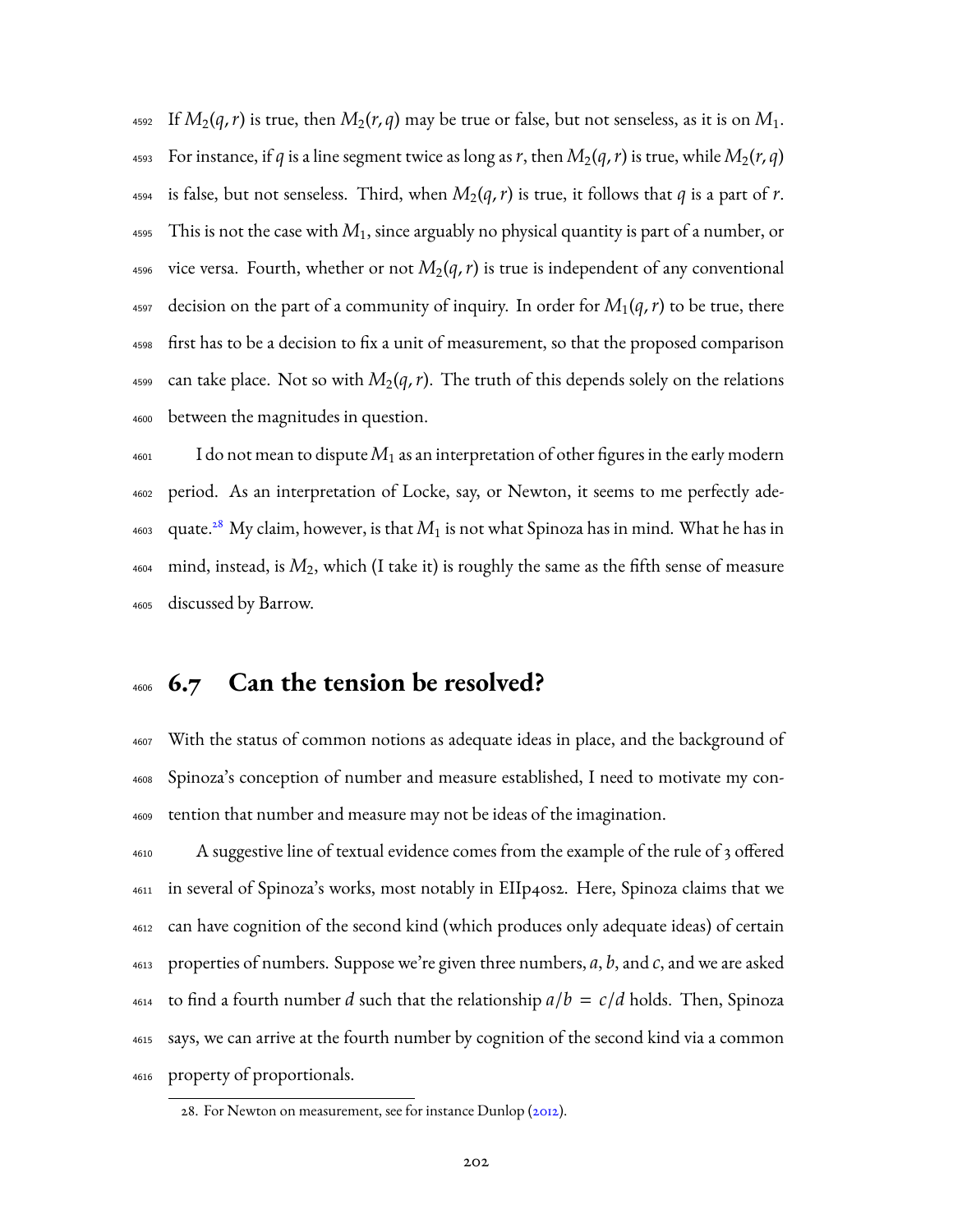We should note that proportionality, as defined in Book VII Definition 20 of the *Elements*, it is a property which involves concepts like ratios and multiplication – and hence, by Book VII Definition 5, measure. If number and measure mean to Spinoza roughly what they mean in Euclid (and I have argued that they do), and are here simply tools of the imagination, then any idea which involves mathematical concepts is itself an idea of the imagination, and is hence inadequate. But we know from Spinoza's example that we can in fact have common notions, and hence adequate ideas, which contain or involve ideas of number or measure. This gives us some motivation to doubt whether mathematical concepts must be ideas of the imagination.

 But there is more. Spinoza has a powerful argument, from various of his positions, to the thesis that number and measure are *not* simply ideas of the imagination:

- 1. If number and measure are simply ideas of the imagination, then any idea which involves mathematical concepts is itself an idea of the imagination. (Premise, sug-gested by EIIp40 and EIIp40dem)
- 2. Ideas of the imagination are inadequate. (Premise)
- 3. If number and measure are simply ideas of the imagination, then any idea which contains mathematical concepts is inadequate. (from (1) and (2))
- 4. Proportionality is a common notion. (from EIIp40s2)
- 5. Proportionality can be conceived adequately (from (4) and EIIp38)
- $_{4636}$  6. Proportionality is not an idea of the imagination (from (2) and (5))
- 7. Proportionality involves mathematical concepts. (*Elements* Book VII Definition 20)
- <sup>4639</sup> 8. Number and measure are not simply ideas of the imagination. (from (1) and (7))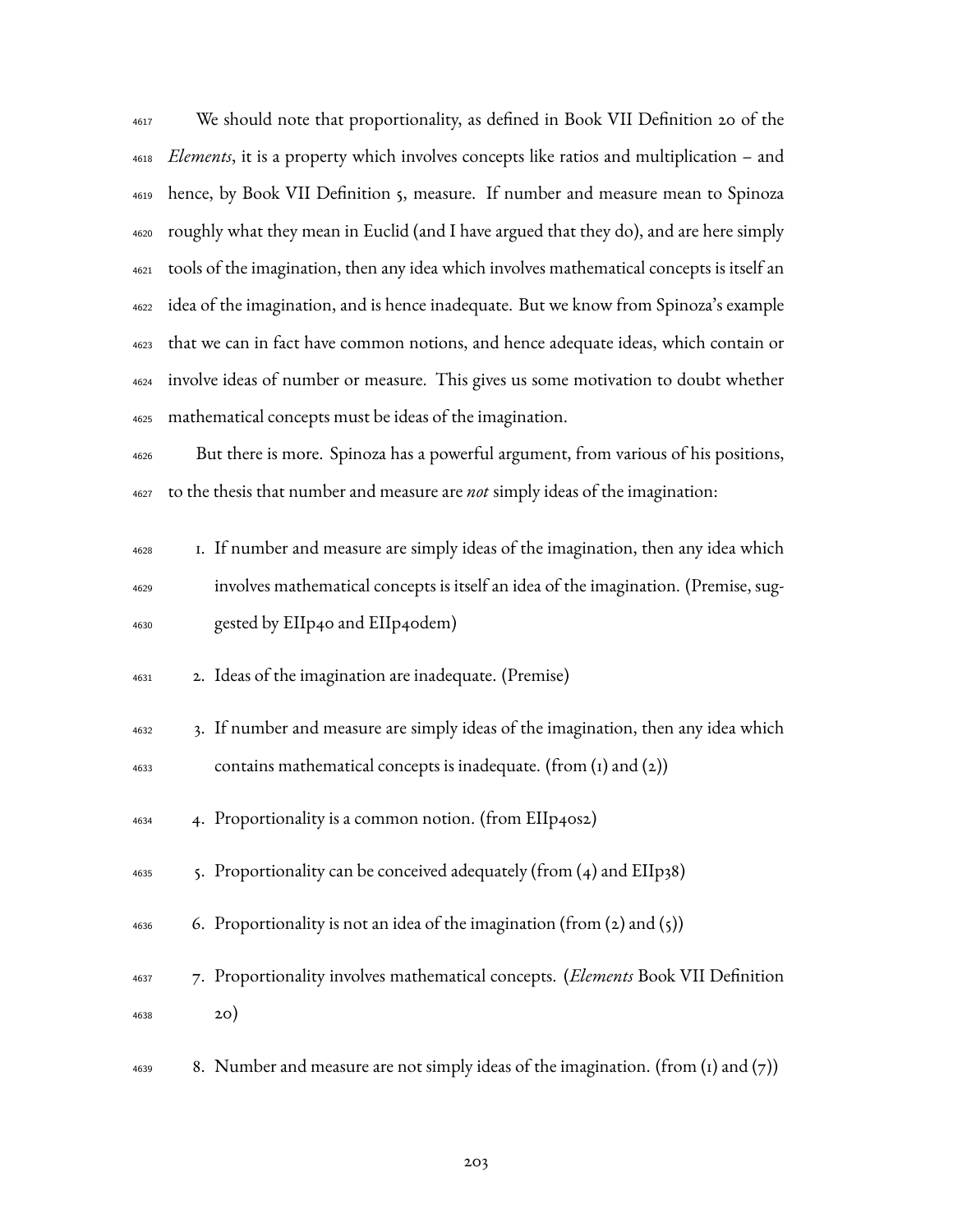This argument appears valid. Which premise can plausibly be denied? (1) looks like the most promising candidate. On this denial, it simply does not follow that if an idea involves number and measure it is an idea of the imagination. If this is conceded, then there is not a blanket prohibition on conceiving of natural things using mathematical concepts. And this amounts to saying that there is nothing *in principle* wrong with em-ploying them in studying nature.

 On the other hand, perhaps one can deny  $(7)$ . Perhaps Spinoza is using "proportion- ality" to mean some other property, one which does not involve mathematical concepts. That way, number and measure continue to be ideas of the imagination, but proportion- ality, both in the case of the fourth proportional and the case of the ratio of motion and rest, is not. I have, however, spent a good deal of time arguing that the sense in which Spinoza is employing number and measure in his works is the same as that which ap- pears in Euclid. If that is the case, then  $(7)$  falls out right away, and number and measure continue to be mathematical concepts, though not ideas of the imagination.

 So we have here a strong motivation to regard mathematical concepts as not being ideas of the imagination. But what are these concepts, if not that? I propose that they are determinations of discrete and continuous quantity, which need not be imaginative ideas. This is similar to the position taken by Homan ( $2018$ ,  $456$ ), who argues that geometrical figures are determinations of finite bodies. My account in effect expands on his. It applies to the use of geometry, algebra, number theory, or any branch of mathematics which relies on number and measure.

4661 Quantity is a good candidate for a common notion.<sup>[29](#page-206-0)</sup> In EIp15s1, Spinoza gives a characterization of "body": "by body we understand any quantity, with length, breadth, and depth, limited by some certain figure." So the concept of a body involves the con-cept of quantity, which fulfills the first requirement for a common notion. The concept

<span id="page-206-0"></span><sup>29.</sup> What follows is an elaboration of a line of thinking found in Matheron([1986,](#page-232-2) 147), who writes that "mathematical entities are precisely *not* real physical entities; they *are* common properties." I am indebted to Matheron for this point, as well as for the discussion of number in reference to the *Elements*.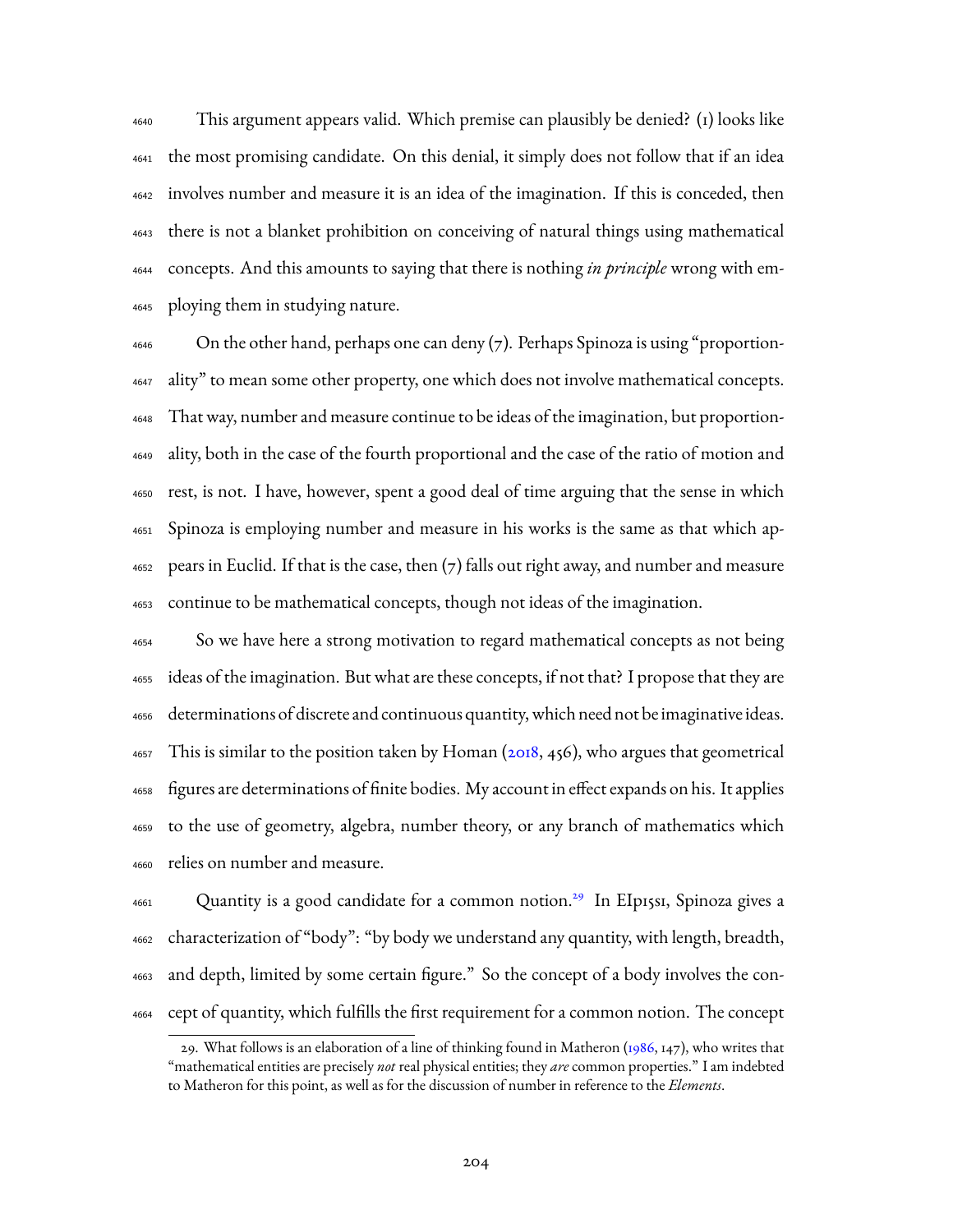of quantity is also mereologically pervasive. The concepts of the parts of any composite body will involve quantity, as will the concept of the composite body. Hence it follows, from EIIp38, that quantity is a common notion. Further, it follows that quantity can only be conceived adequately. And by EIIp40 it follows that whatever ideas follow from the concept of quantity are themselves adequate. So if ideas involving mathematical con-cepts follow from the nature of quantity then they themselves will be adequate.

 In this way, Spinoza can preserve his definition of an individual without making it captive to ideas of the imagination. He can hold on to the idea, expressed in Ep. 38, that speed can be assigned a numerical quantity. And he can, in general, account for the applicability of mathematical concepts to nature, provided that the application is careful.

## **6.8 Some complications**

 There is a potential problem with this line of reasoning, relating to two ways of conceiv-ing quantity. In EIp15s Spinoza writes the following:

 [W]e conceive quantity in two ways: abstractly, *or* superficially, as we [NS: commonly] imagine it, or as substance, which is done by the intellect alone [NS: without the help of the imagination]. So if we attend to quantity as it is in the imagination,…it will be found to be finite, divisible, and composed of parts; but if we attend to it as it is in the intellect, and conceive it insofar as it is a substance, which happens [NS: seldom and] with great difficulty, then…it will be found to be infinite, unique, and indivisible.

 From this passage, one might reason thus. Insofar as we conceive of quantity as fi- nite, we are conceiving of it using the imagination. Insofar as we are conceiving of the quantity involved in finite bodies, we are conceiving of finite quantity. Therefore, when we conceive of finite quantity, we are conceiving of it using the imagination. This would seem to undercut the idea that finite quantity can be a common notion.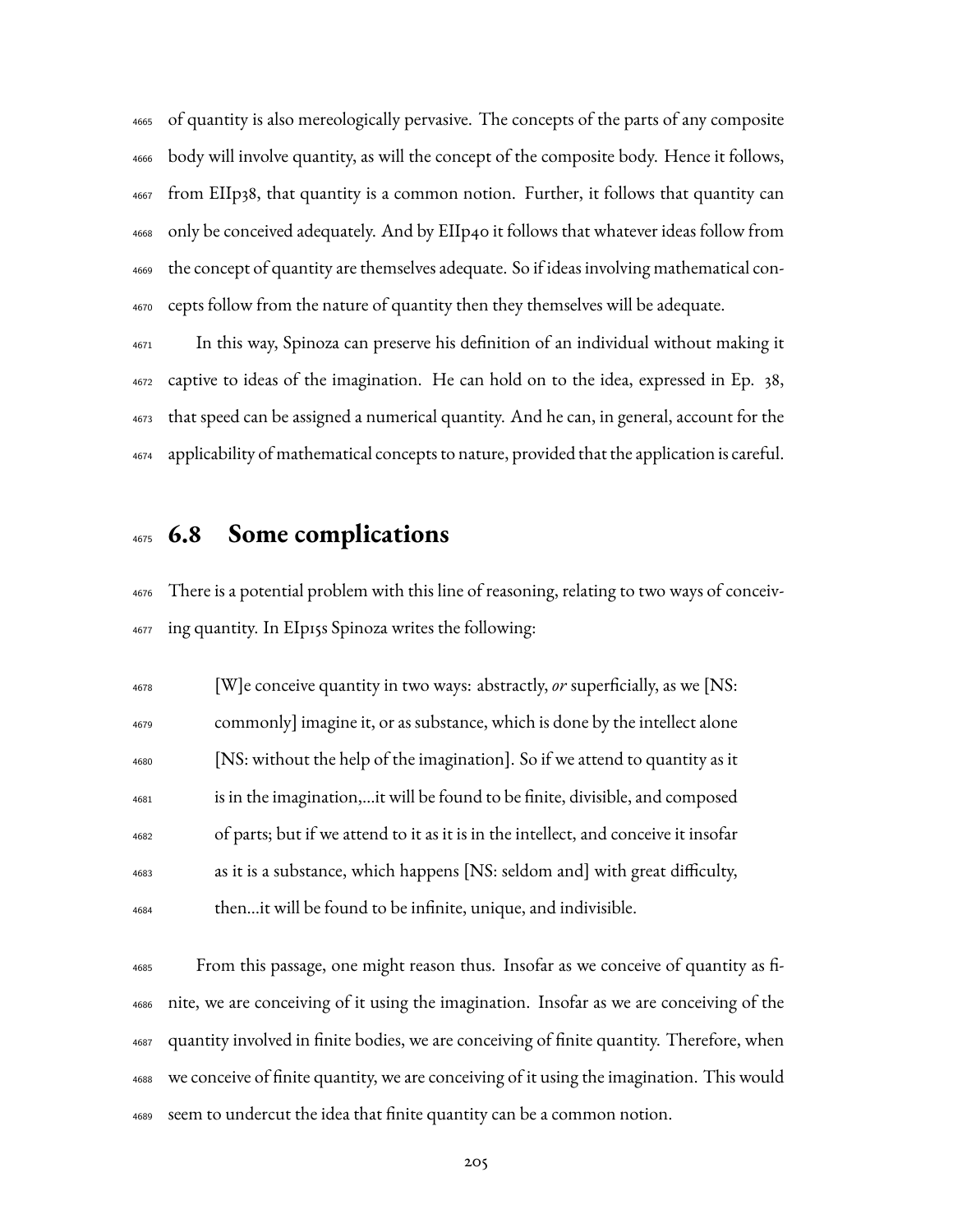This line of reasoning may break down in the following way. Even if finite quantities are presented in the imagination, it does not necessarily follow that the idea formed by 4692 noticing the property of finite quantity is itself presented in the imagination.<sup>[30](#page-208-0)</sup> This move is suggested by the case of motion. Insofar as we conceive of finite modes of Extension as having finite degrees of motion, we are conceiving of them using the imagination. But it does not follow from this that the idea of motion (finite or otherwise) is itself an idea of the imagination – indeed, it can only be adequate, according to EIIp38. We might think of this as a "good" kind of abstraction, in opposition to the abstraction against which Spinoza usually rails. Instead of being an operation of the imagination, it is an operation of reason. We will have much more to say about this abstraction in a later sec- $\frac{4700}{100}$ tion. A similar point is made by Primus ([2017,](#page-234-3) 170–1), who writes, on the subject of com- mon notions, that "although [the cognizer] must start from confused ideas…*reflection* on confused representations of things can deliver adequate representations of features of things," provided those features are mereologically pervasive.

 Another line of support comes from EIIp39: "If something is common to, and pecu- liar to, the human body and certain external bodies by which the human Body is usually affected, and is equally in the part and in the whole of each of them, its idea will also be 4707 adequate in the mind." Since both the human body and any external bodies by which it is

In this sense, my interpretation is similar to that taken by Malinkowski-Charles [\(2003](#page-232-6), 148), who writes: "If one wants to avoid making the Ethics' knowledge by common notions into a nothingness of knowledge, that is, into a purely abstract knowledge, one must assume that this knowledge corresponds to the understanding of that which is common to everything *among finitely existing things*."

<span id="page-208-0"></span><sup>30.</sup> Here I am departing from the position taken by such interpreters as Marshall([2008\)](#page-232-5), according to whom common notions are ideas of properties that "are found in their entirety in every mode of an attribute," including the infinite ones. Clearly, the idea of finite quantity is not found in any of the infinite modes of Extension!

But I think my interpretation is better supported by the text, especially the demonstration of EIIp38. There, as we have seen, Spinoza focuses on some property which is common to *all bodies*, which are defined in EId1 as "a mode that in a certain and determinate way expresses God's essence insofar as he is considered as an extended thing.", and characterized in EIp15s1 as "any quantity, with length, breadth, and depth, limited by some certain figure." From EIp25 we know that modes that express God's essence in a certain and determinate way are particular things, Spinoza writes in EIp31c that "all particular things are contingent and corruptible". Since, according to EId2 the infinite modes cannot be limited by another of the same nature, it is hard to see how they could be corruptible. The upshot, I take it, is that infinite modes are not bodies, and so insofar as Spinoza is talking about common properties of bodies in EIIp38, he is talking about common properties of finite modes. Hence, "finite quantity" qualifies as such a common notion.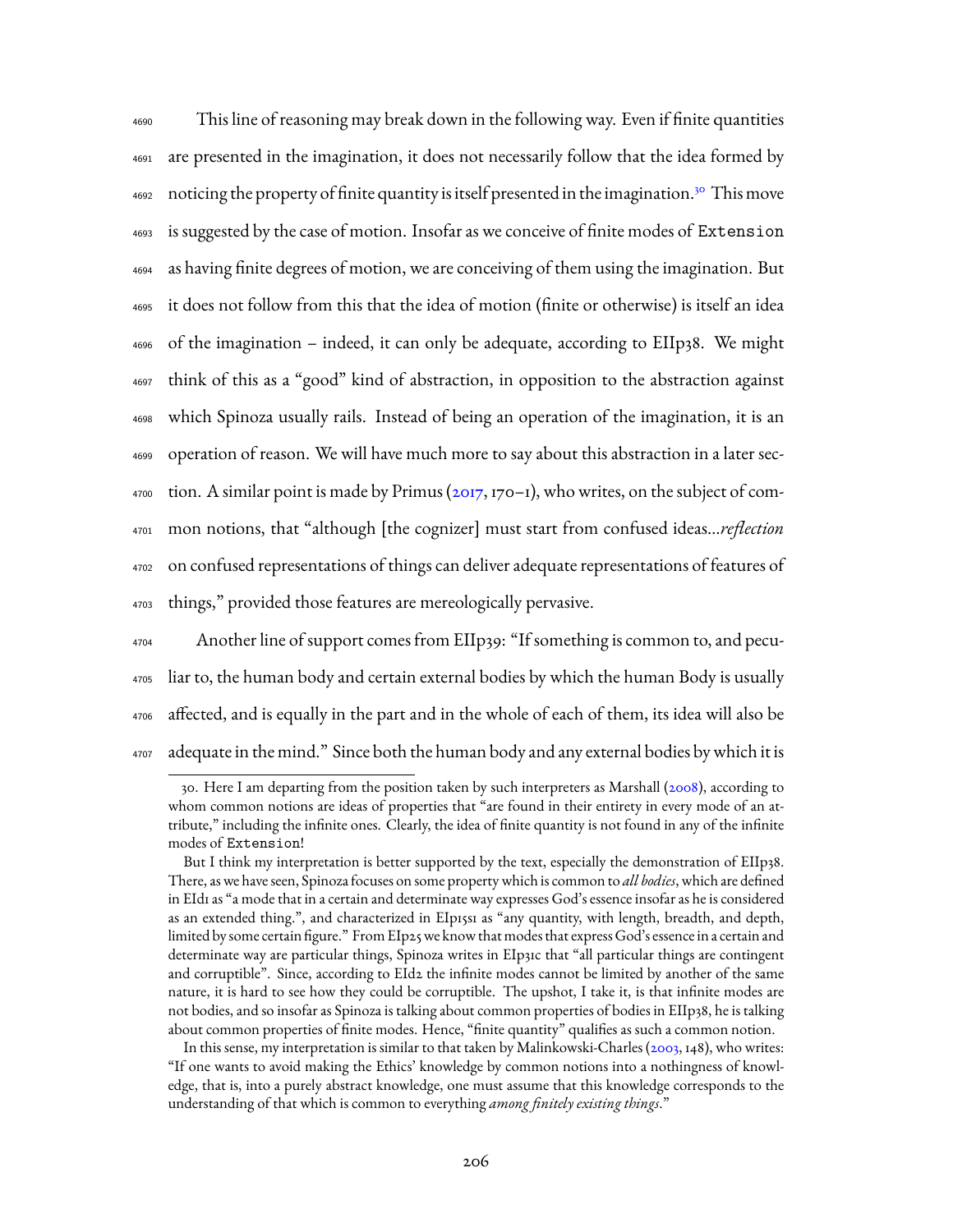affected are finite modes of Extension, they have quantity – specifically, finite quantity – in common. Whether this quantity is continuous or discrete does not matter for us at this point. What matters is that we can plausibly infer that such an idea of finite quantity is a common notion, or something like it, since it satisfies the antecedent of EIIp39.

 EIIp39 also adds evidence for my primary line of reasoning. The ideas which figure in the antecedent of EIIp39 (certain affections of the body which have their source in external things) are certainly ideas of the imagination. But EIIp39 offers strong evidence that we can nevertheless extract adequate ideas from these ideas. This helps rebut the objection that my interpretation is merely ad hoc, a simple patch inserted to help Spinoza. Instead, I am using principles and positions which he employs elsewhere to solve this particular problem.[31](#page-209-0) 

 But there is another piece of evidence against my view elsewhere. Spinoza writes, in Ep. 50 to Jarig Jelles, that "we don't conceive things under number unless they have first been brought under a common genus". (C.II.406 / G.IV.239b) This suggests that to conceive of things under number is similar to conceiving of things under a universal term. If this is true, then mathematical concepts are subject to the etiology of universals that Spinoza offers in EIIp40s1:

- Those notions they call Universal, like Man, Horse, Dog, etc., have arisen from similar causes, viz. because so many images (e.g., of men) are formed at one time in the human Body that they surpass the power of imagining.
- Here, it seems that universal concepts are formed as a result of the affections of the body. Hence, if one conceives of things under mathematical concepts only if one has first

<span id="page-209-0"></span><sup>31.</sup> I have, above, made the inference from "x is a genus" to "x is a universal". This is following Spinoza. In CM, he writes that species and genus are modes of thinking "which help us to *retain* things more firmly and easily, and when we wish, to recall them to mind."  $(C.I.300 / G.I.234)$  And in EIIp40s1, Spinoza explicitly links universal notions to memory. He writes that "these notions are not formed by all in the same way, but vary from one to another, in accordance with what the body has more often been affected by, and what the Mind imagines or recollects more easily". I take this to be evidence that Spinoza regards genera as being universals.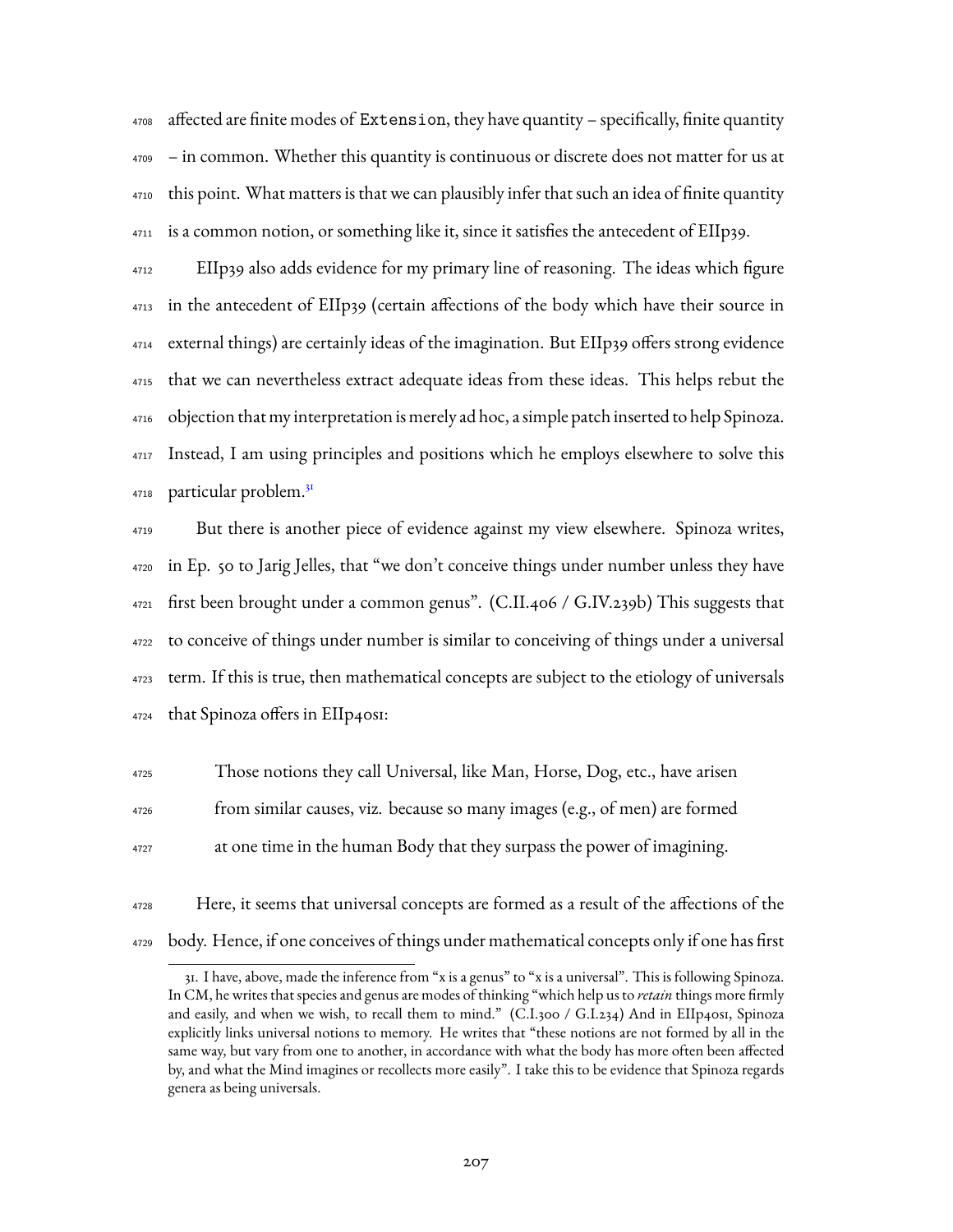conceived of them under a genus (henceforth I will use the term "class concept"), it seems like mathematical concepts have their genesis in the imagination.

 There is another line of evidence in Ep. 50 that tells against my argument. When speaking of body, Spinoza writes that:

 For whoever says that he conceives a shape indicates nothing by this except that he conceives a determinate thing, and how it is determinate. So this determination does not pertain to the thing according to its being, but on the contrary, it is its non-being. Therefore, because the shape is nothing but a determination, and a determination is a negation, as they say, it can't be  $_{4739}$  anything but a negation. (C.II.406-7 / G.IV.240b)

 The reasoning from this passage goes as follows. If determinations are negations, then all conceiving of things under mathematical concepts will involve negation. And since negation is a mode of imagining, to conceive of things under these concepts is to 4743 conceive of them under a mode of imagining.<sup>[32](#page-210-0)</sup> This line of argument provides strong reason to think that subsuming things under mathematical concepts means subjecting them to the imagination. And if this is true, then Spinoza is back in the bind he was in before.

 But perhaps we can invoke a line of reasoning similar to the one given above concern- ing quantity. The fact that negations are ideas presented in the imagination does not by itself imply that ideas which result from some reasoning based on these ideas are them- selves presented in the imagination. The comparison of ideas of the imagination may itself be an operation which depends wholly on the mind (specifically, on reason). This "good" abstraction is an operation of reason, rather than the imagination. I will now present my positive view.

<span id="page-210-0"></span><sup>32.</sup> This idea had a fruitful afterlife in 19th century German idealism. For some details see Melamed  $(2012)$ and Stern  $(2016)$  $(2016)$ .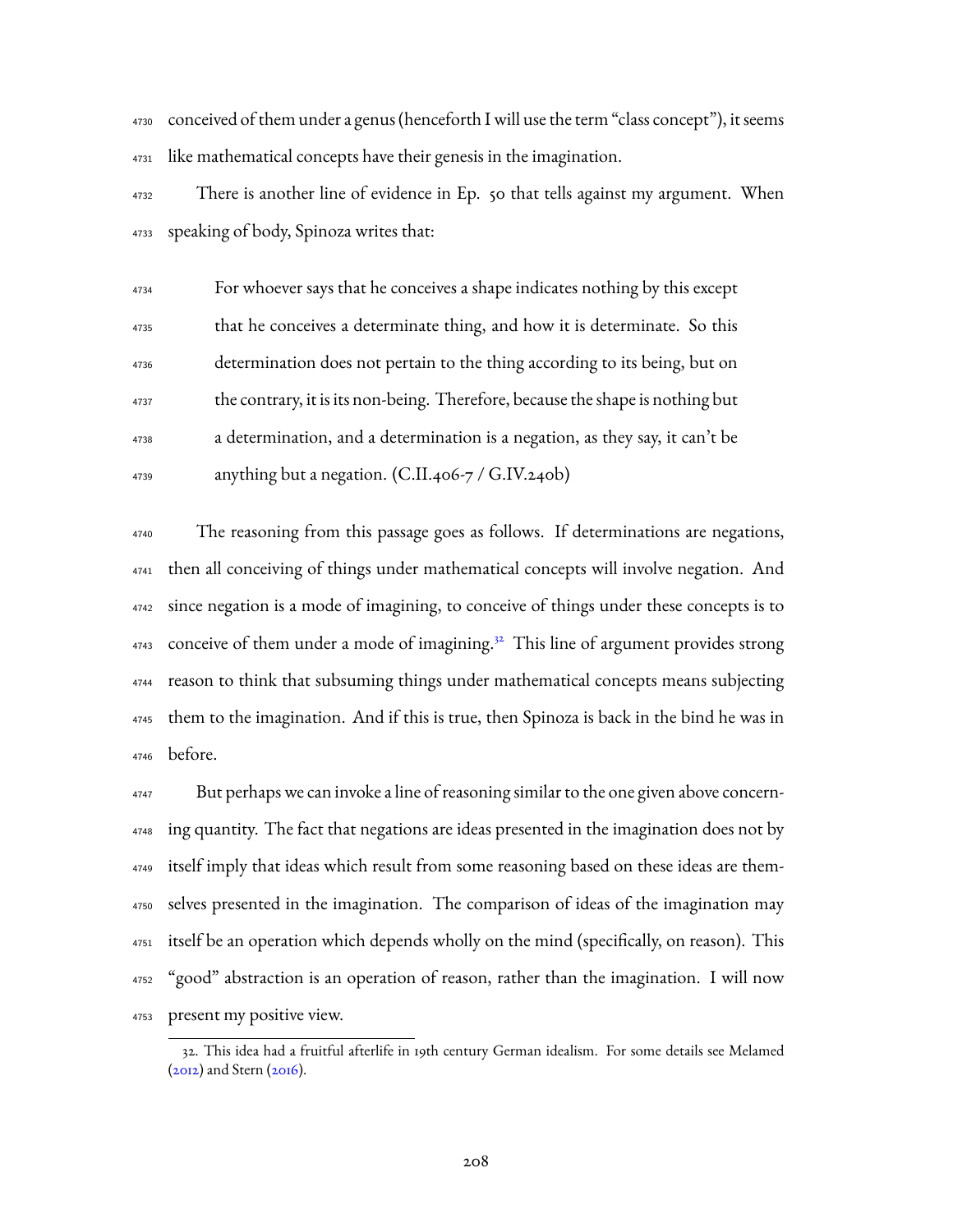## **6.9 The positive solution**

 Let's recap. In the last section I argued that quantity – specifically, finite discrete and continuous quantity – is a common notion. If this is true, then any ideas which in some way follow from itwill themselves be adequate. I also argued that even if an idea originates in the imagination, it does not follow that ideas produced by an operation of the mind on that idea are themselves ideas of the imagination. If this is true, then it's at least plausible that mathematical concepts can themselves be adequate ideas.

## **6.9.1 "Bad" abstraction**

 But now we're up against another problem. Spinoza gives specific etiologies of mathe- matical concepts, ones that seem squarely to place them among ideas of the imagination. In Ep. 12 abstraction is an operation of the imagination. When we conceive of quantity as it is presented in the senses, we conceive of it abstractly. This abstraction allows quan- tity to be "divisible, finite, composed of parts, and one of many". Similarly, when we separate out modes of substance from substance using the imagination and the senses, we categorize these modes using number.

 We can combine this with what is said in Ep. 50 and what is said in EIIp40s1 to try and extract the causal history of number as a model for those of "bad" mathematical concepts more generally. According to EIIp40s1, we form ideas of universals in the following man- ner. Our body has an affection which produces many images in the brain. So many of these images are produced in the brain that they cannot all be imagined in detail. What is common to all the different sources of the affections will be what affects the mind most forcefully. As a result, the mind imagines distinctly only that property which they all agree on. What the mind perceives as being in common to all the images varies from per-4777 son to person. For instance, one person can understand the universal "man" to mean "upright animal", whereas another can understand it to mean "risible animal," or "ratio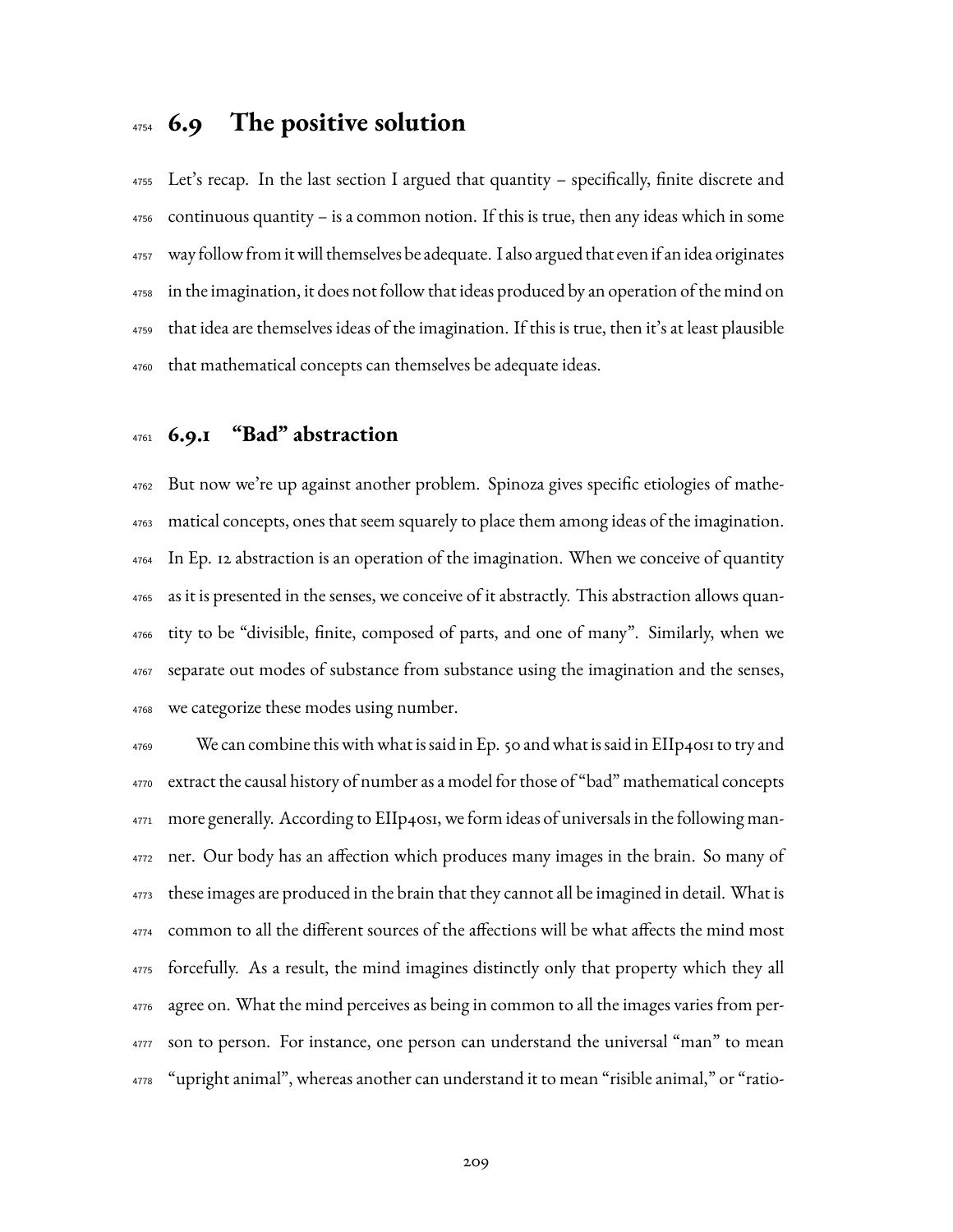nal animal", and so forth. Which of these one chooses will depend on what the mind attends to when forming the idea: "each will form universal images of things according to the disposition of his body."

 According to Spinoza, recall, we "don't conceive things under numbers unless they have first been brought under a common genus". (C.II.406 / G.IV.239b) He also writes that "nothing is called one or unique unless another thing has been conceived which agrees with it". (C.II.406 / G.IV.239b) In order to conceive of there being *two* apples, according to Spinoza, we have to unite the two objects under the common concept of 4787 "apple".<sup>[33](#page-212-0)</sup> This concept is formed as the result of a particular sort of sense experience, one in which multiple images are formed in a confused and mutilated way. Moreover, as we learn in EIIp40s1, the content of the concept is determined, not by the objects them- selves, but by the constitution of our own bodies. Thus, the content will be entirely determined by what images were left in the brain most forcefully, and hence by what the mind perceives most vividly.

 What I take Ep. 50 to say is that in order to think of numbers we have to think of distinct things which are ranked under a common class concept. We do not think of the number 2 by itself. We only think of, say, two apples, or two pennies. So any ideas of numbers involve some universal notions. Hence, we might infer, insofar as the latter are confused or inadequate, so too will be the former; the causal history of the mathematical concepts implicates the causal history of the universal notions in an essential way. And insofar as we are only the partial cause of the latter, we are only the partial cause of the former.

 Let's consider a toy history of an idea of number. Suppose I have an idea which I think represents two apples. According to Spinoza, because we subsume it under a uni-versal idea, the idea will be inadequate. The etiology I am suggesting for such an idea goes

<span id="page-212-0"></span><sup>33.</sup> Something like view, notes Sutherland([2006](#page-237-2), 543), was common in the early modern period: "It was also not uncommon to hold that there was a cognitive requirement for counting: the things counted must be thought of as of the same kind, and hence as falling under the same counting-concept."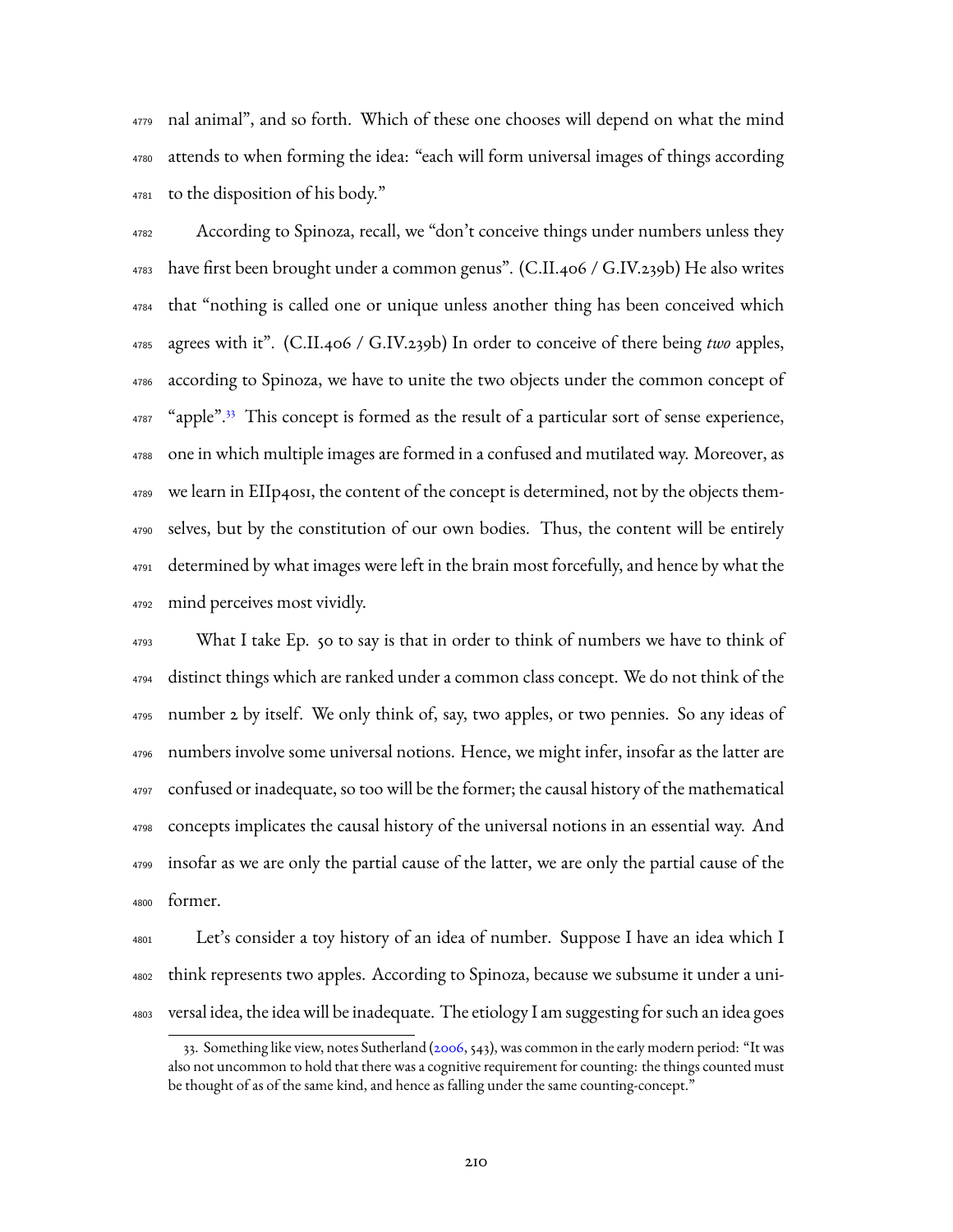something like this:

1. I have the sensory input idea. The idea at this stage is more-or-less undifferentiated.

- 2. I subsume the input idea under the class idea "apple". The output idea after this stage is "multiple apples".
- $\frac{4808}{3}$ . I subsume the output idea of (2) under the idea "two". The output idea after this stage is "two apples".

 At this stage, the origin of the numerical idea under which we subsume the idea pro- duced from step (2) does not matter. Since the output idea involves a universal idea, it is inadequate.

 This picture of "bad" mathematical concepts can help us understand where the ab- straction goes wrong. The causal history of these ideas implicates external bodies which affect us in certain ways. And recall that (per EIIp28) any ideas of these affections will not be clear and distinct, but confused. As a result, ideas which involve these ideas as an es- sential component will themselves not be clear and distinct. All our "bad" mathematical concepts are like this. They involve the ideas of universals, and hence will be confused. So we have gotten to the important joint: *if* we can remove these inadequate ideas from the causal history of a mathematical concept, we can remove the component that renders it inadequate.

 I should be clear here. I do not mean that we can simply factor out that one part of the causal history in order to make the idea adequate. Rather, I mean that in order to get a "good" mathematical concept, we would need a completely new causal history, and hence an *entirely new concept* – one which did not involve the bad sort of abstraction at all. I will now turn to this.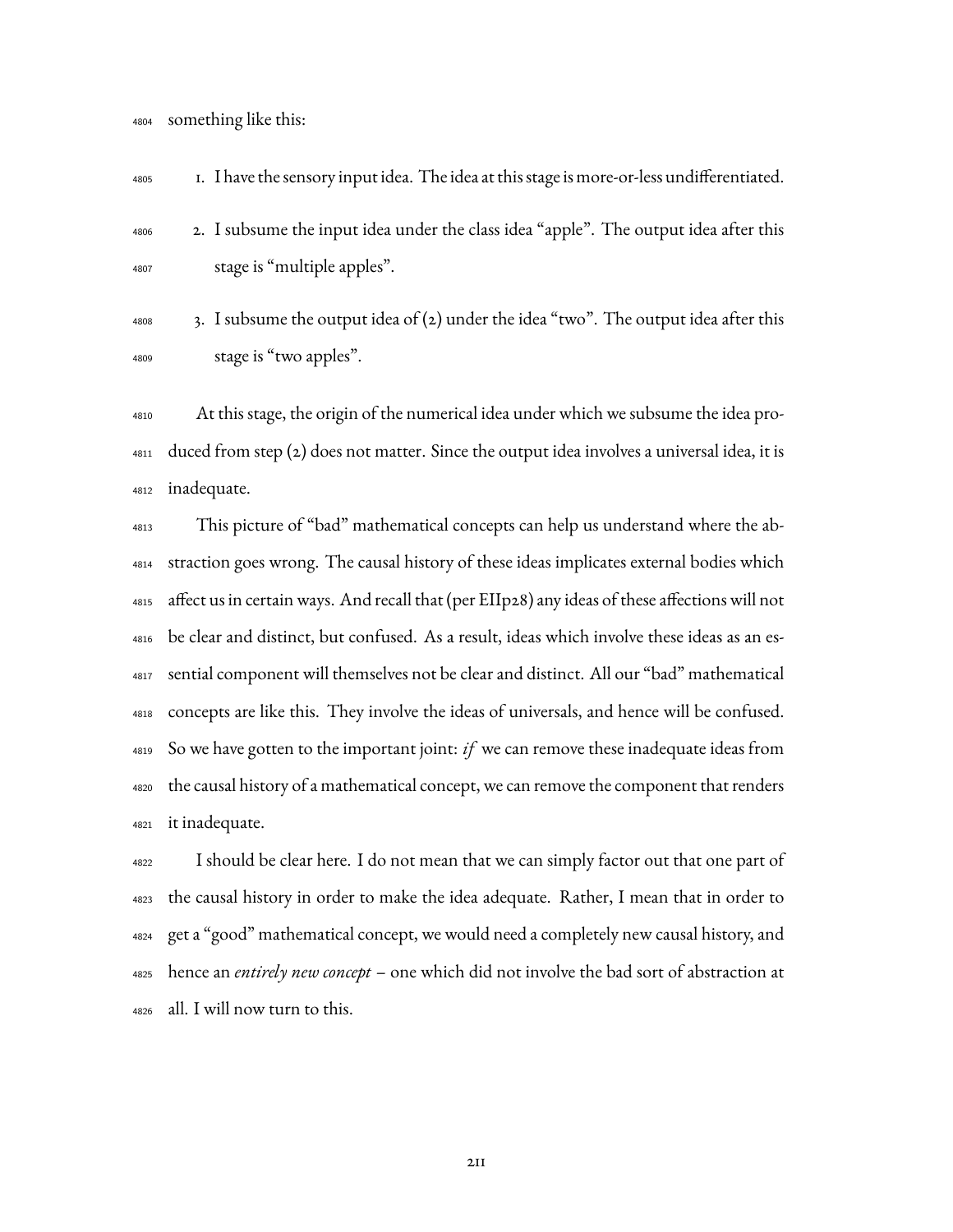## **6.9.2 "Good" abstraction**

 It is clear, from Spinoza's discussion of common notions, that ideas formed by mental operations upon ideas of the imagination can be adequate. This is the case for the ideas of motion, extension, and, I have argued, finite quantity. According to EIIp38, these ideas are automatically adequate. My proposal here is that we can have adequate idea of number insofar as we rank certain things under a class concept which corresponds to one of these common notions. Return to our previous example. The revised etiology would look like this:

1. I have the sensory input idea. The idea at this stage is more-or-less undifferentiated.

- 2. I subsume the input idea under the class idea "finite quantity". The output idea after this stage is "multiple finite quantities".
- $\frac{4838}{3}$ , I subsume the output idea of (2) under the idea "two". The output idea after this stage is "two finite quantities".

 This differs from the "bad" causal history significantly. Instead of being subsumed under a class idea that is inadequate, the input idea is subsumed under a class idea that is adequate, that of finite quantity. So instead of having as an essential component an idea that causally depends on something other than our mind, it has as an essential component one that depends entirely on the activity of the mind. And since it depends on this kind of idea, it cannot help but be adequate.

 Why is this? First, EIIIp3 says that the actions of the mind arise from adequate ideas alone. The mind is said to act when there is an event of which we are the adequate cause (by EIIIdef2). I will assume that these events are ideas. EIIp40 says that whatever ideas follow from adequate ideas are themselves adequate. So insofar as we are the adequate cause of one of our ideas, that idea follows from an adequate idea. And, hence, that idea will itself be adequate. So whenever we are the adequate cause of an idea, that idea is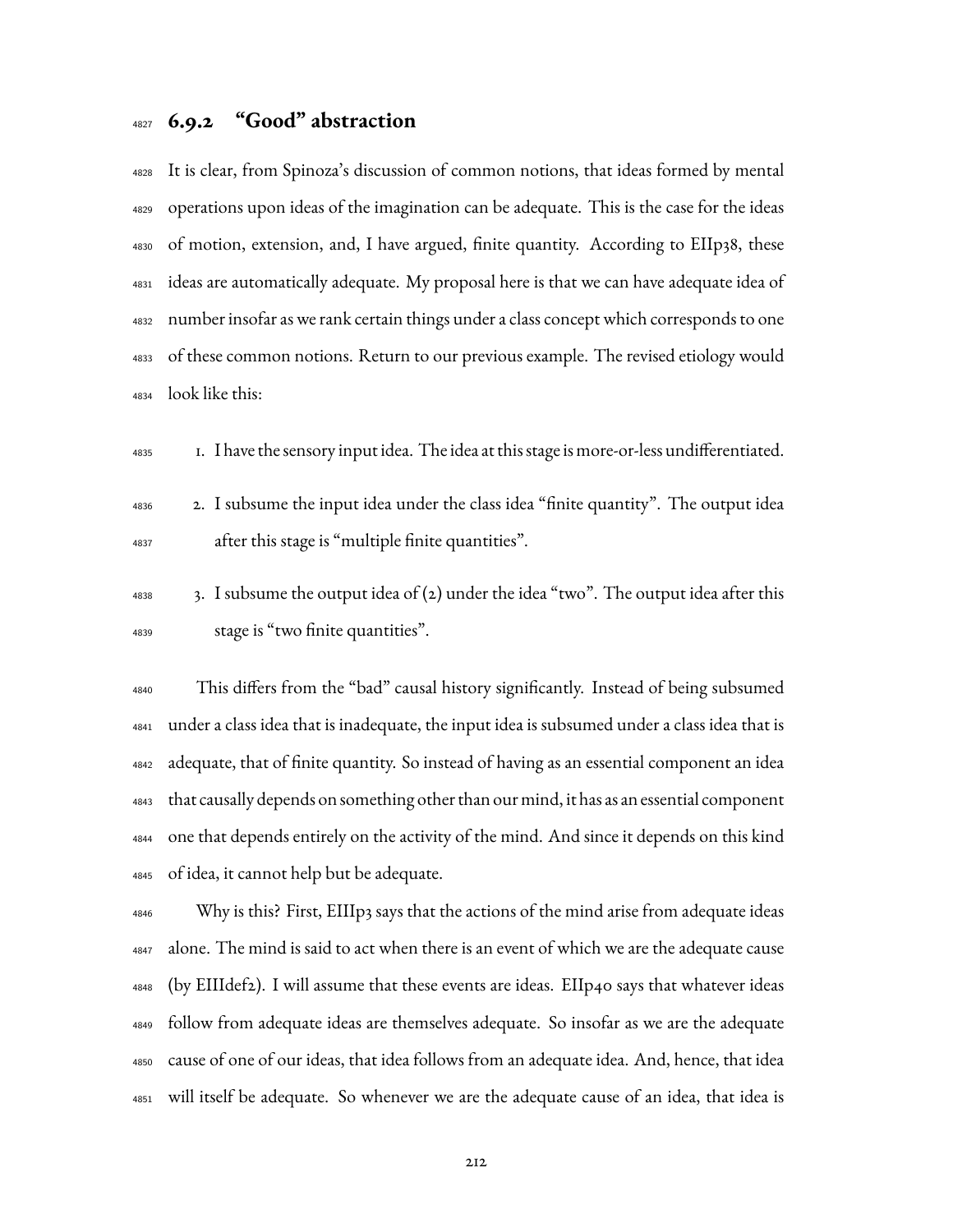adequate. This is what we wanted to show. This is also supported by EIIp29s, where Spinoza writes that "so often as [the mind] is disposed internally…then it regards things clearly and distinctly."

 To be clear, these "good" mathematical concepts are not abstractions from the "bad" ones. They are concepts with entirely different causal histories. It is this difference which explains why the one can be adequate and the other can't. The causal history of the "bad" mathematical concepts involve abstractions which are ideas of the imagination (univer-sals), while the "good" concepts involve ones which are ideas of reason.

 Here is how the causal history of a "good" idea of number might look. First, we have ideas of the imagination of certain bodies. We notice that they all agree with respect to certain properties, and these properties are mereologically pervasive. Hence, they meet the criterion for common notions. Because of this, they are also adequate. Now, suppose we rank multiple bodies under this common notion, say finite quantity. Nowwe can have the number concept "two finite quantities". But the class concept under which we have ranked these objects is one of which we cannot help but have an adequate idea, because it is a common notion. As a result, the ideas of number formed follow from ideas adequate ideas, and are themselves adequate.

 Sam Newlands has raised a problem related to Spinoza's account of common notions. His main concern is that Spinoza seems to make a distinction between "good" and "bad" universals in a way that looks unprincipled. While Spinoza inveighs against universals and abstractions with one breath, he seems to use them in the next, via common notions:

 [Spinoza] seems to admit that progress can be made via the use of some abstractions from bodily impressions, contra his earlier blanket warnings against inferring anything from "abstractions and universals." In fact, Spinoza opens his attack on universals in EIIp40s by saying that he will examine "which notions are more useful than others, and which are of hardly any use at all" (G 2:120.18– 19). Is Spinoza now conceding that reasoning via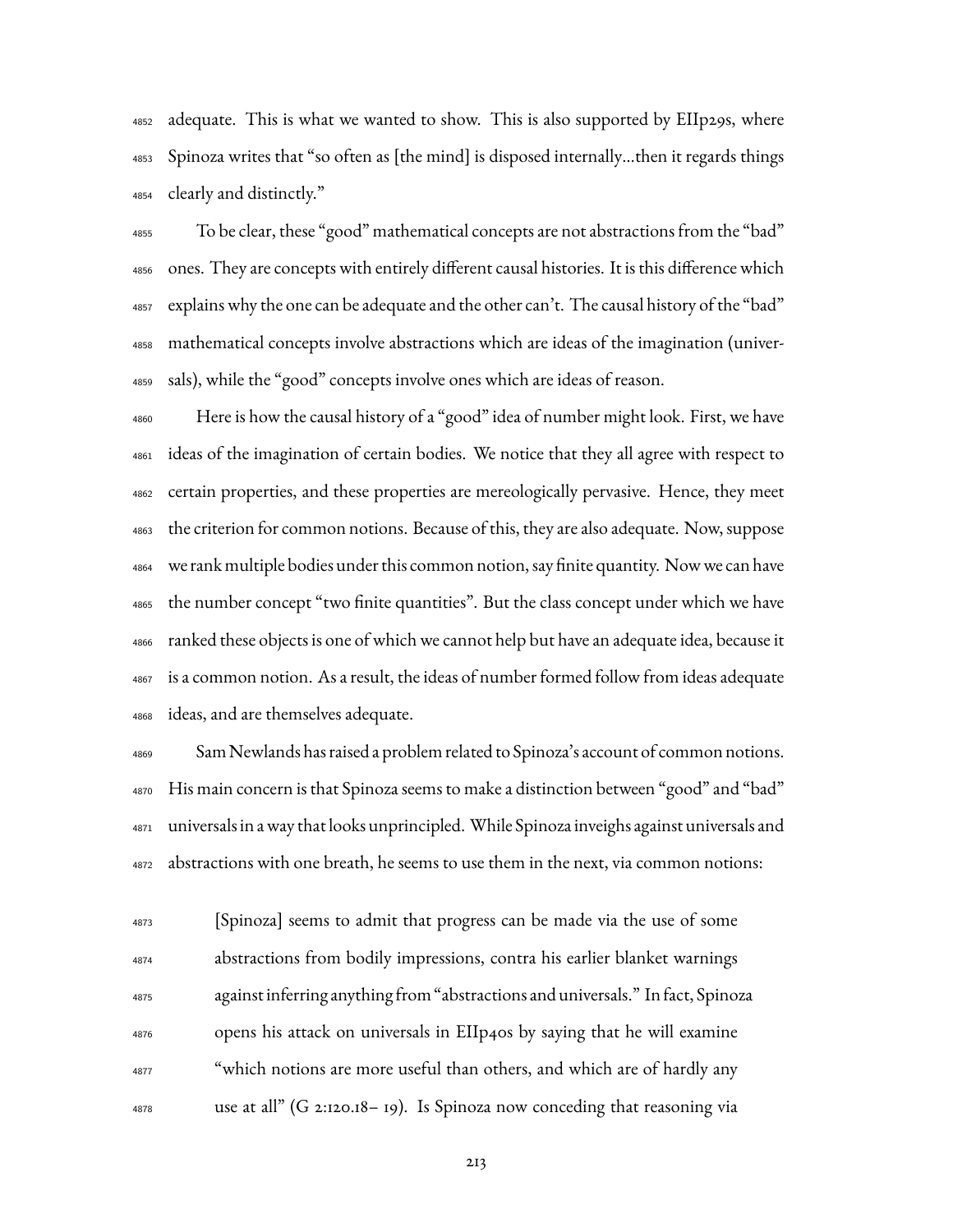some abstractions can be useful and appropriate, after all?<sup>[34](#page-216-0)</sup>

 I have adopted the strategy that Newlands uses, dividing up the "good" universal notions (those acquired by reason) from the "bad" ones (those acquired by the imagina-4882 tion).<sup>[35](#page-216-1)</sup> But he questions the idea that Spinoza simply claiming this distinction means he is entitled to it:

 Why should we accept Spinoza's claim, for instance, that abstracted ideas like "being" can be acquired only via the imagination and bodily impres- sions? Why accept his groupings of "good" and "bad" universals in the first place? More generally, why accept Spinoza's account of the different sources of universal notions and the corresponding representational clarity or confusion he attaches to them?[36](#page-216-2) 

 Fair enough. Simply introducing a distinction does not mean one is entitled to it. In order for Spinoza to claim a sharp distinction between sorts of universal notions, he needs to provide a principled way of distinguishing between them. Otherwise, he risks allowing that they're all as good as any other. And if this is true, then the story I've told about the formation of "good" mathematical concepts versus the formation of "bad" ones falls apart. The distinction between the two depends on the distinction between their causal histories, and that distinction in turn rests on the distinction between "good" universal notions and "bad" universal notions. So we need some story to tell about the distinction. Fortunately, we have one on offer. In our analysis of EIIp38, we saw that in order for something to be a common property, it must be both common to all things and mereo- logically pervasive. The trouble with universals is that they fail both tests. Not everything falls under any particular universal term, so it fails the first test. And this term is not in the parts as well as the whole, so it fails the second as well. As a result, the reasoning in

<span id="page-216-0"></span><sup>34.</sup> Newlands([2017](#page-234-0), 83–4)

<span id="page-216-2"></span><span id="page-216-1"></span><sup>35.</sup> Newlands([2017](#page-234-0), 84)

<sup>36.</sup> Newlands([2017](#page-234-0), 85)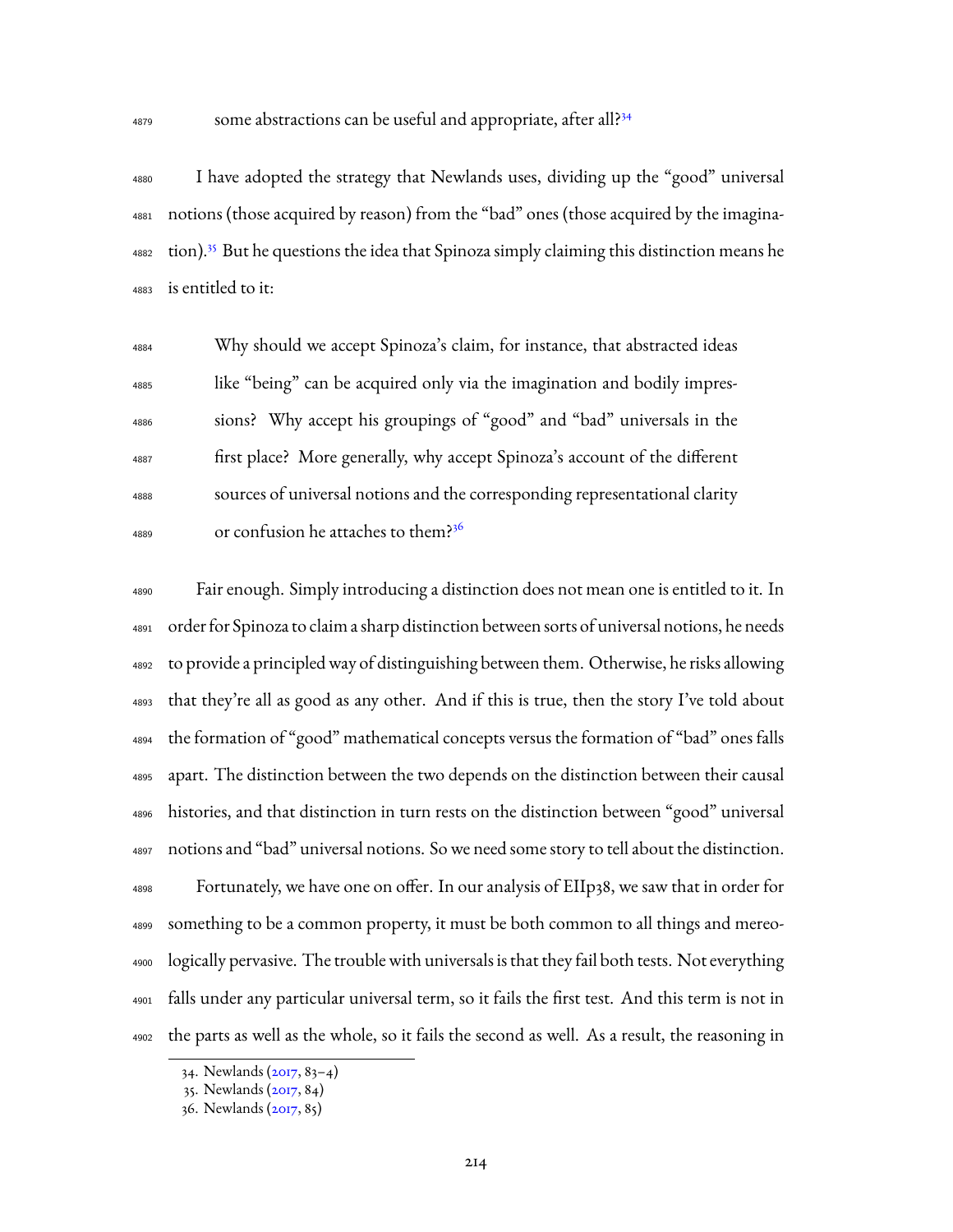EIIp38 doesn't apply, and Spinoza has a principled distinction between the two. With this distinction secure, the causal story I have told about "good" and "bad" mathemati- cal concepts is back in business. In this way, I both agree with and go beyond Newlands' view. I agree that Spinoza holds that there are "good" and "bad" universals, but further argue that he is entitled to this distinction because of the peculiarities of his doctrine of common notions.

#### **6.9.3 Harmonization**

 How does my view harmonize with the texts in which Spinoza expresses his skepticism about the use of number and measure in studying the world? The idea behind this is fairly simple. On my reading, Spinoza can still make precisely the same criticisms that he made before. He can also claim that there are other ways of "mathematizing" nature or natural laws that are free from the bad aspects he criticized.

 I have already adverted to this general strategy above, by invoking the distinction be- tween ideas that are presented in the imagination and ideas formed by operations on ideas of the imagination. With this distinction in play, Spinoza can have his cake and eat it too. He can say both that, as he is commonly thought to have held, mathematical concepts are ideas of the imagination and that there are other ones which are not. What matters, in each case, is the causal history.

 My reading coheres with the passages from Ep. 12. All Spinoza has to do is hold that mathematical concepts *as ordinarily used* are ideas of the imagination. We reflexively form these in an imaginative way, and they turn out to be useful. There are, however, other mathematical concepts which do not suffer from this deficiency. It also coheres with the passages from the CM. Spinoza can perfectly well hold that there are certain modes of Thought which explain certain things better than others; the "good" mathe-matical concepts would be this latter.

But there is another view upon which Spinoza cannot endorse the application of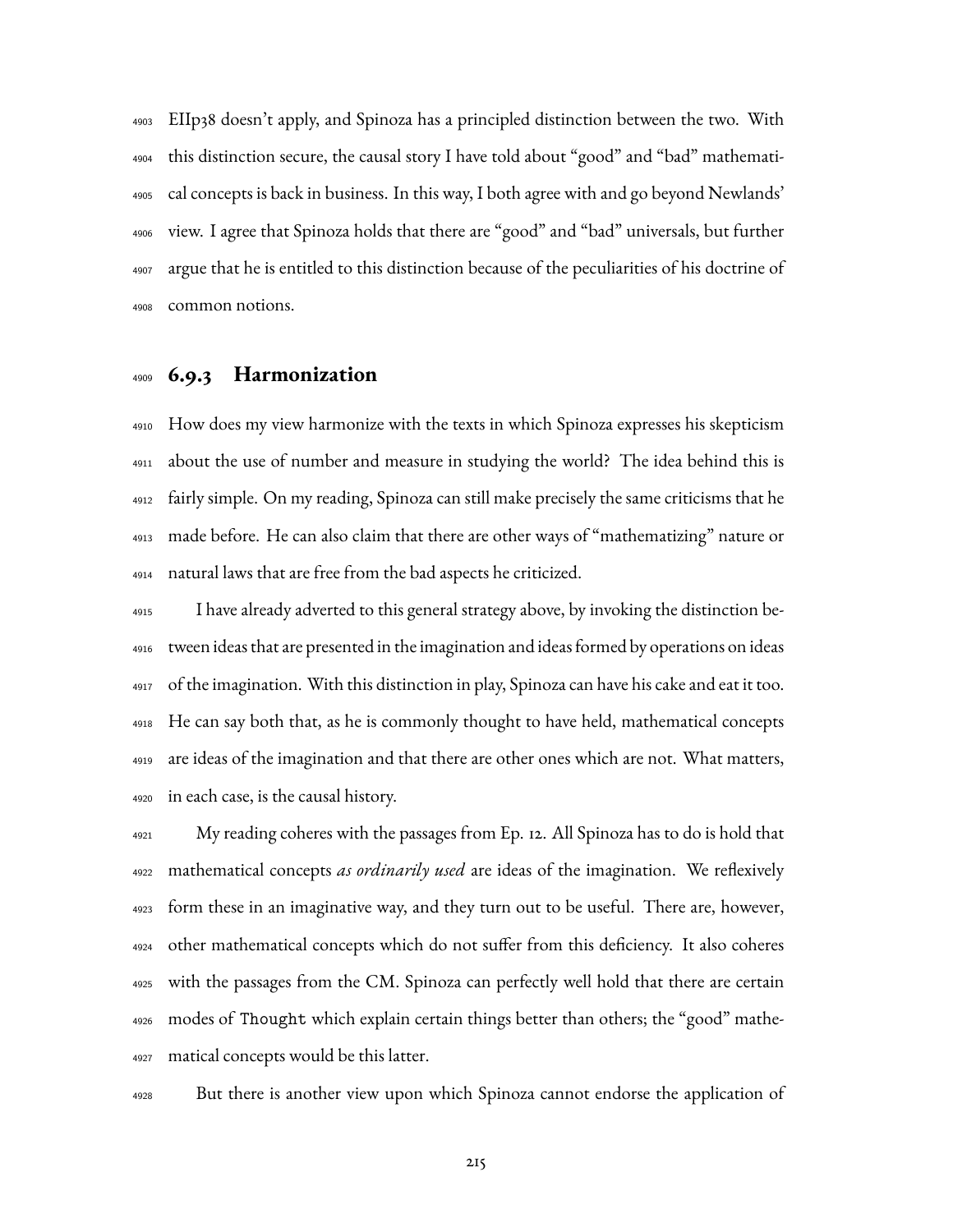mathematical concepts to nature, a view which I take to mount a very powerful objec-4930 tion to my position.<sup>[37](#page-218-0)</sup> According to this view, in order to make any application of math- ematical concepts to nature, we must attend to one among infinitely many modes. In determining a particular thing with respect to measure, we are making a choice about how to carve up the world. But we are not epistemically situated in a way that would al- low us adequately to understand these modes. This is gleaned from a remark that Spinoza makes in Ep. 32:

 I don't know how [the parts of nature] really cohere and how each part agrees with its whole. To know that would require knowing the whole of Nature and all of its parts. (C.II.18 / G.IV.170a)

 Arguably, very few humans have such cognitive access. Consequently, very few hu- mans have cognitive access to the way that each part of nature agrees with the whole thing. Suppose we decide to measure the motion of some body according to some chosen magnitude. I mean this in the sense I have been talking about it: roughly, comparing the motion to the magnitude as whole to part. This selection of a particular motion to measure removes that motion from its context in the vast causal web of nature. It is a limitation of nature, one which we could only be in a good epistemic position to do if we have knowledge of nature as a whole. In Spinoza's parlance, we are only entitled to have an adequate idea of that part of nature if we are entitled to have an adequate idea of the whole of nature. Consequently, any ideas of the magnitudes being compared must themselves be inadequate.

 I think, however, that we have some reason to think that Spinoza shouldn't hold the principle this view ascribes to him, that to know any part of nature adequately we must know the whole thing. Consider his doctrine of the three kinds of cognition, spelled out in EIIp40s2. The highest form of cognition is said to run from "an adequate idea

<span id="page-218-0"></span> $37.$  A similar objection is, I believe, discussed in Schliesser ( $2018$ ,  $174$ ), but the precise elaboration and structure of the objection I will present here is my own.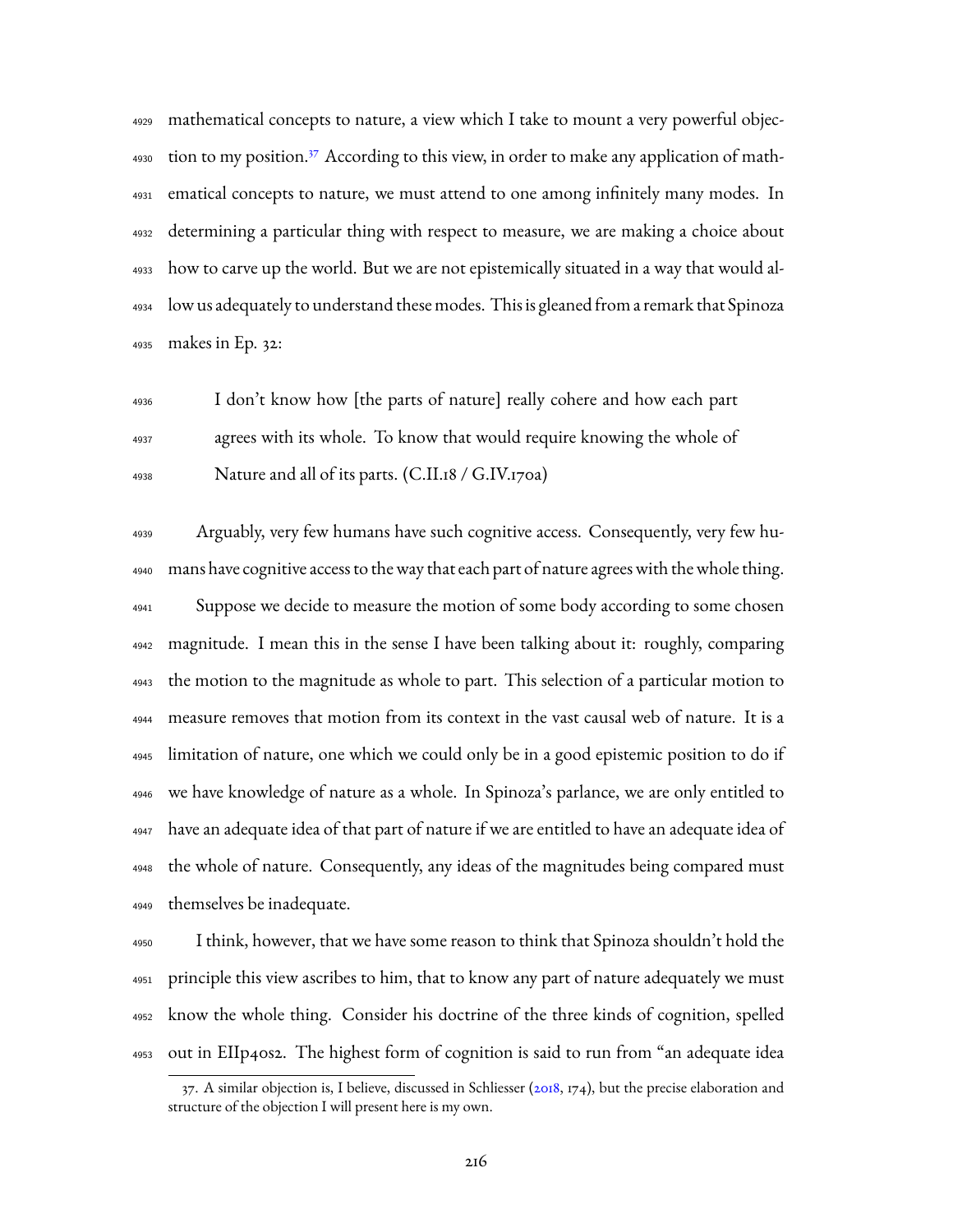of the formal essences of certain attributes of God to the adequate cognition of the [NS: formal] essence of things." Though there is much mystery surrounding how this kind of cognition is supposed to work, it at least involves an inference from one adequate idea (of the essence of an attribute of God) to another such idea (the essence of a particular thing).

 Consider what would be true if we need to know all of nature adequately in order to know one mode adequately. We could not simply infer things about the formal essence of a particular extended mode from the essence of Extension. We would need an ade- quate idea of the entirety of extended nature to obtain an adequate idea of the particular mode. But Spinoza explicitly says that it suffices that we have an adequate idea of the formal essence of the relevant attribute. This seems to cut against the idea that to have an adequate idea of a particular mode, we must have an adequate idea of the whole of nature.

 Consider also EVp4: "There is no affection of the Body of which we cannot form a clear and distinct concept ". The demonstration of EVp4 reasons that, because we have common notions, and these are adequate, we can form clear and distinct concepts (i.e., have an adequate idea of) the affections of the body. This suggests that all we need to do to have adequate ideas of the affections of our bodies is to understand them using the common notions. If it were instead true that to understand one affection of the body, we need to understand the whole of nature, then this would not be possible. But since Spinoza thinks it is possible, we should perhaps infer that he does not hold the principle attributed to him.

 What reading should we then give to the passage from Oldenburg? I propose that we should read it as making a limited claim about coherence, a technical notion which Spinoza defines this way: "by coherence of the parts, then, I understand nothing but that the laws *or* the nature of the one part adapts itself to the laws *or* nature of the other part so that they are opposed to each other as little as possible." So when Spinoza says that,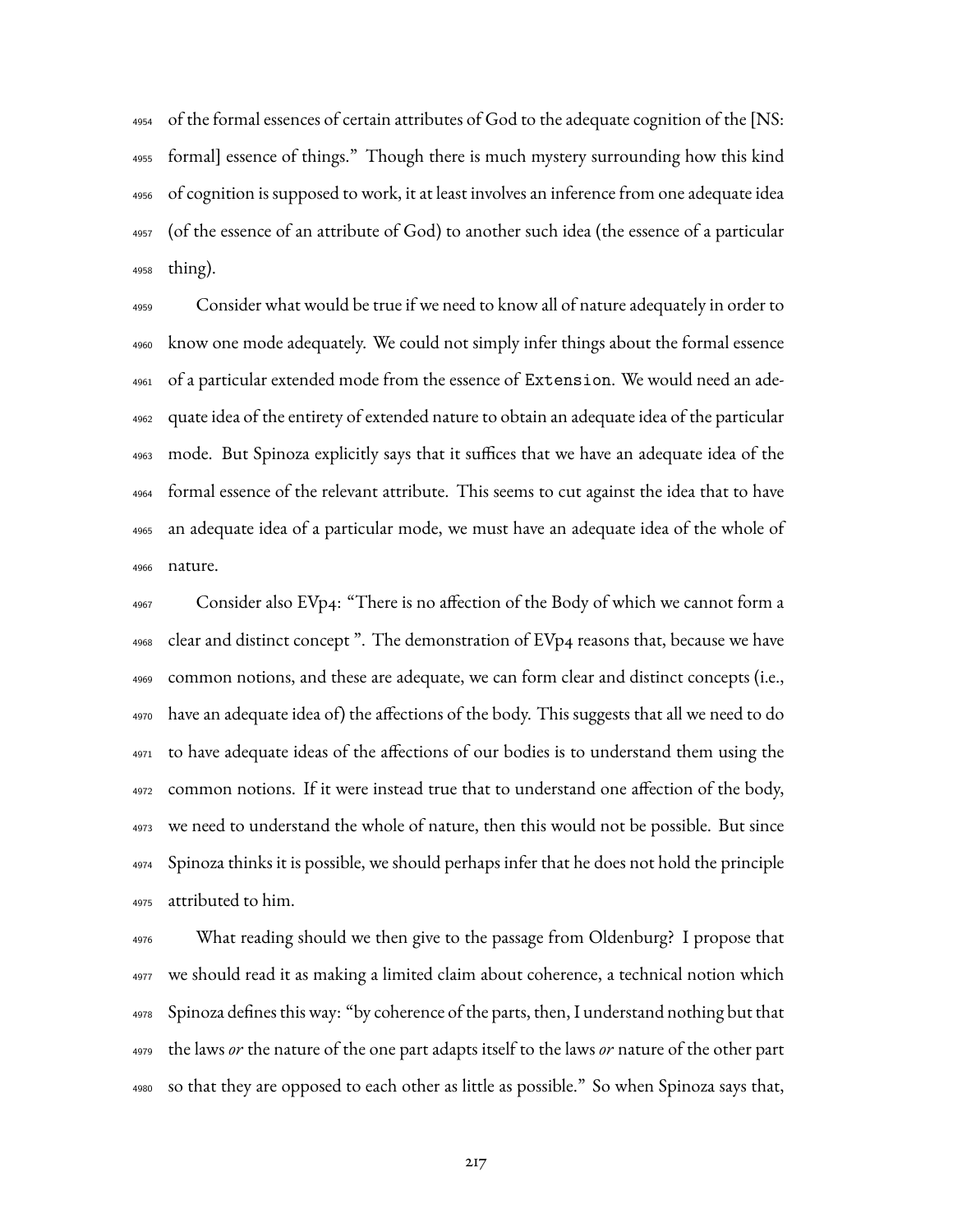in order to know how the parts of nature cohere, he would have to know the whole of nature, he is *not* saying that to have an adequate idea of a particular mode one needs to have an adequate idea of the whole of nature. Rather he is saying that to know how each  $_{4984}$  part of nature interacts with the others in a certain way ("so that they are opposed to each other as little as possible"), we would have to know the whole of nature and each of its parts. This is still a strong claim, but not as strong as the one which fuels the objection above.

## **6.10 Conclusion**

 In this chapter, I have tried to do (at least) three things. First, I have examined the prob- lems that Spinoza's "official" view about mathematical entities generate when one looks at his writings as a whole. As we saw, his theory of metaphysical individuation would, if a certain interpretation of his thoughts on mathematical entities is correct, suffer greatly. Second, I have striven to understand a little better what precisely Spinoza means, in these contexts by "number" and "measure". As we saw above, I think that the most plausible interpretation is that he gave these terms the meaning that thy had in Euclid's *Elements*, at least implicitly. They play much the same theoretical role, having to do with divisibility and parthood.

 Third, and perhaps most importantly, I have explored whether we can find a solution to the problems generated by this interpretation of Spinoza's philosophy of mathematics. I argued that, with a suitable understanding of Spinoza's thought on abstraction and common notions, a solution is available, one which (I think) would not be uncongenial to Spinoza.

 The reader may have gotten the impression that this is all so much eisegesis. "Aren't you just trying to make consistent views which are plainly contradictory?" Perhaps the views Spinoza holds are ultimately contradictory. But I do not think that we need to conclude this so quickly. If we can find a path to a solution which both harmonizes the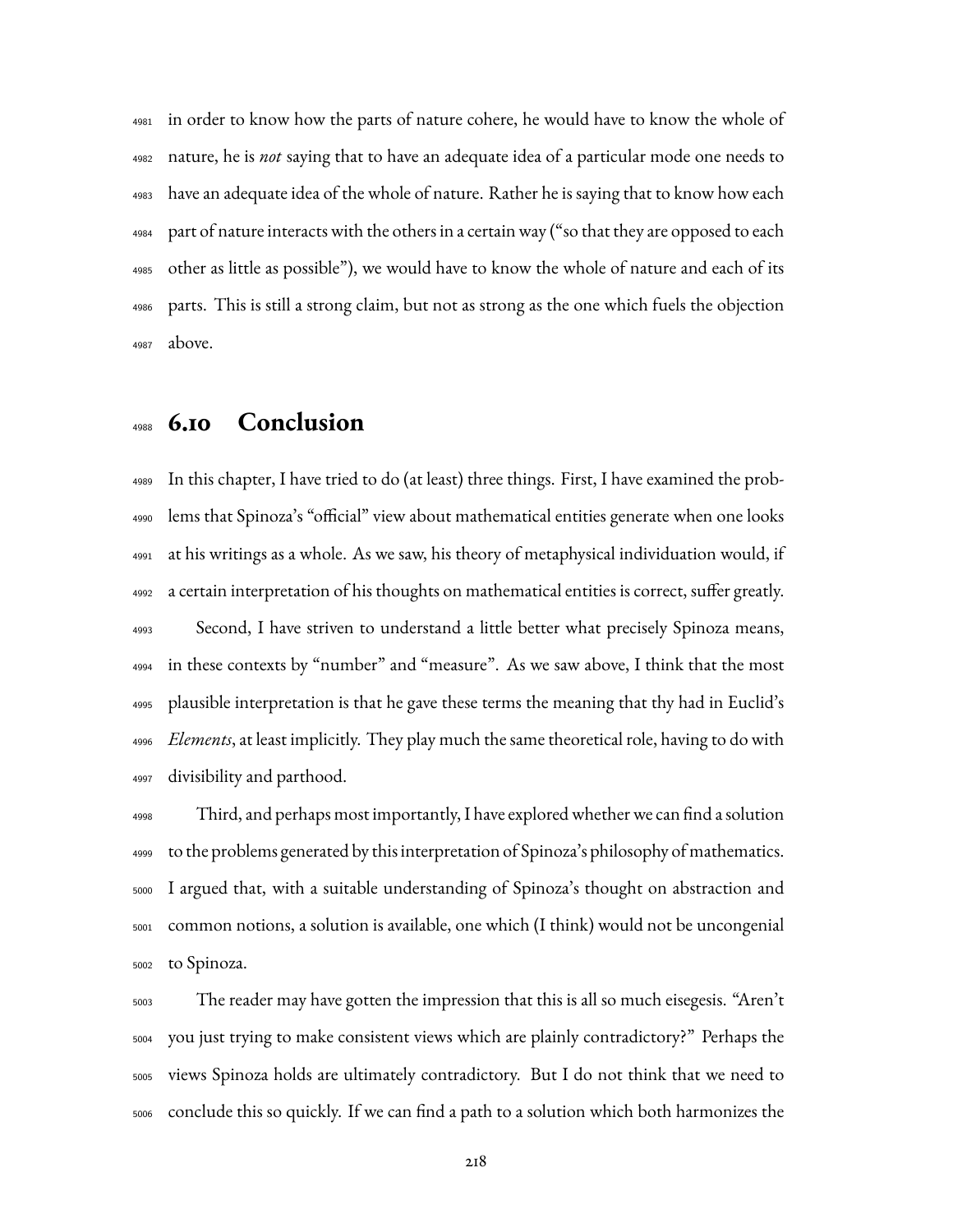- extant texts and makes use of tools that Spinoza himself developed and would have had
- access to, I think we can charitably assume that his views are not contradictory instead,
- their harmonization was merely latent all along.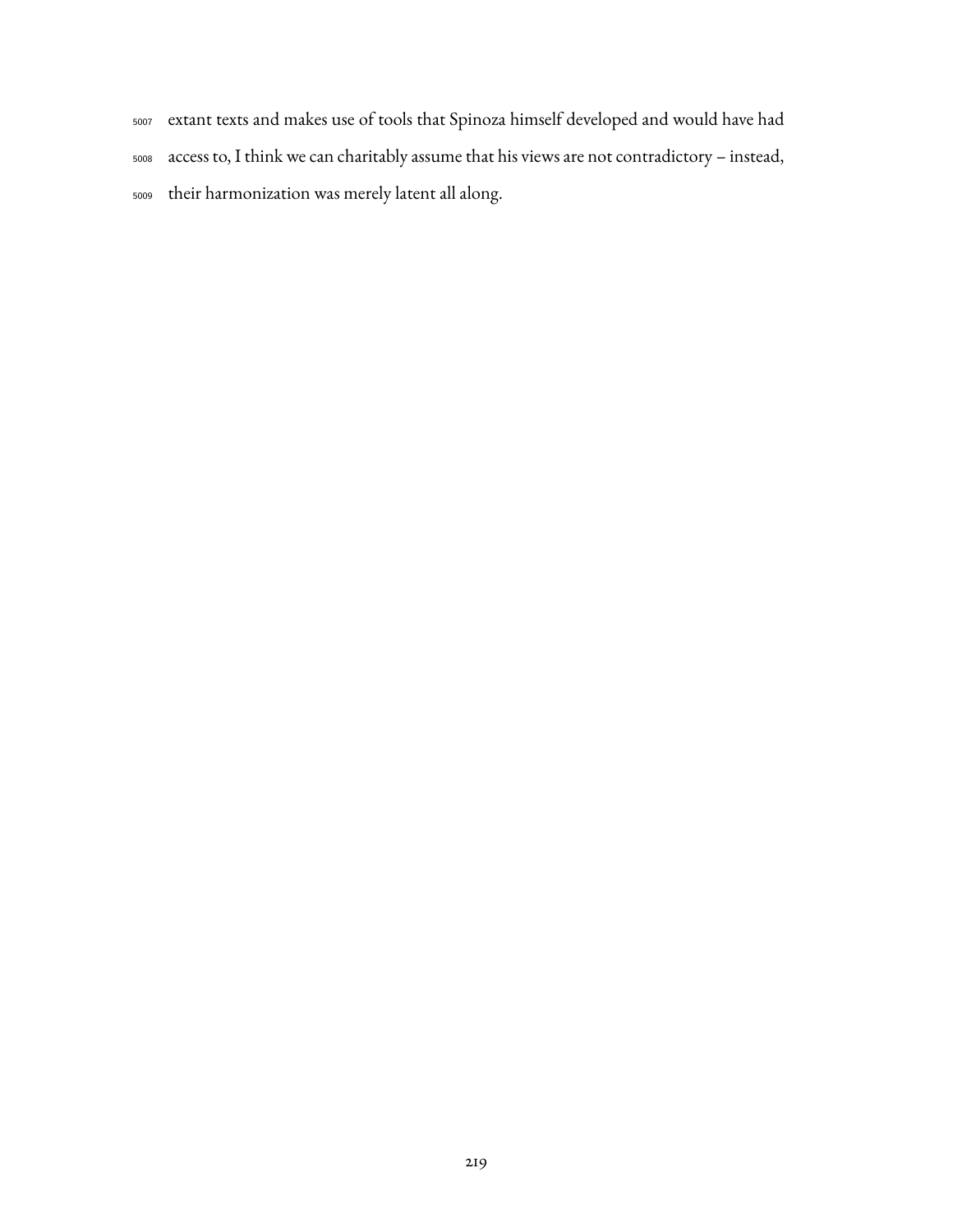# **Bibliography**

### **Primary Sources**

- Aquinas, Thomas. 1947. *Summa Theologiae.* Translated by Fathers of the English Do-
- minican Province. Benzinger Bros.
- . 1956. *Summa Contra Gentiles.*Translated by Vernon J Bourke. New York: Image Books.
- . 2006. "De Principiis Naturae." In Bobik [2006](#page-222-0).
- Aristotle. 1984. *The Complete Works of Aristotle: The Revised Oxford Translation.* Vol. 2.
- Princeton, New Jersey: Princeton University Press.
- A Sancto Paulo, Eustachio. 1647. *Summa philosophiae quadripartita.* Geneva: Iacobi Stoer.
- Barrow, Isaac. 1734.*The usefulness of mathematical learning explained and demonstrated: Being mathematical lectures read in the public schools of Cambridge.*Translated by John
- Kirkby. London: Stephen Austin.
- <span id="page-222-0"></span>Bobik, Joseph. 2006. *Aquinas on Matter and Form and the Elements: A Translation and*
- *Interpretataion of the* De Principiis Naturae *and the* De Mixtione Elementorum *of St.*
- *Thomas Aquinas.* South Bend: University of Notre Dame Press.
- Bos, Erik-Jan, ed. 2002.*The Correspondence between Descartes and HenricusRegius.*Utrecht: ZENO.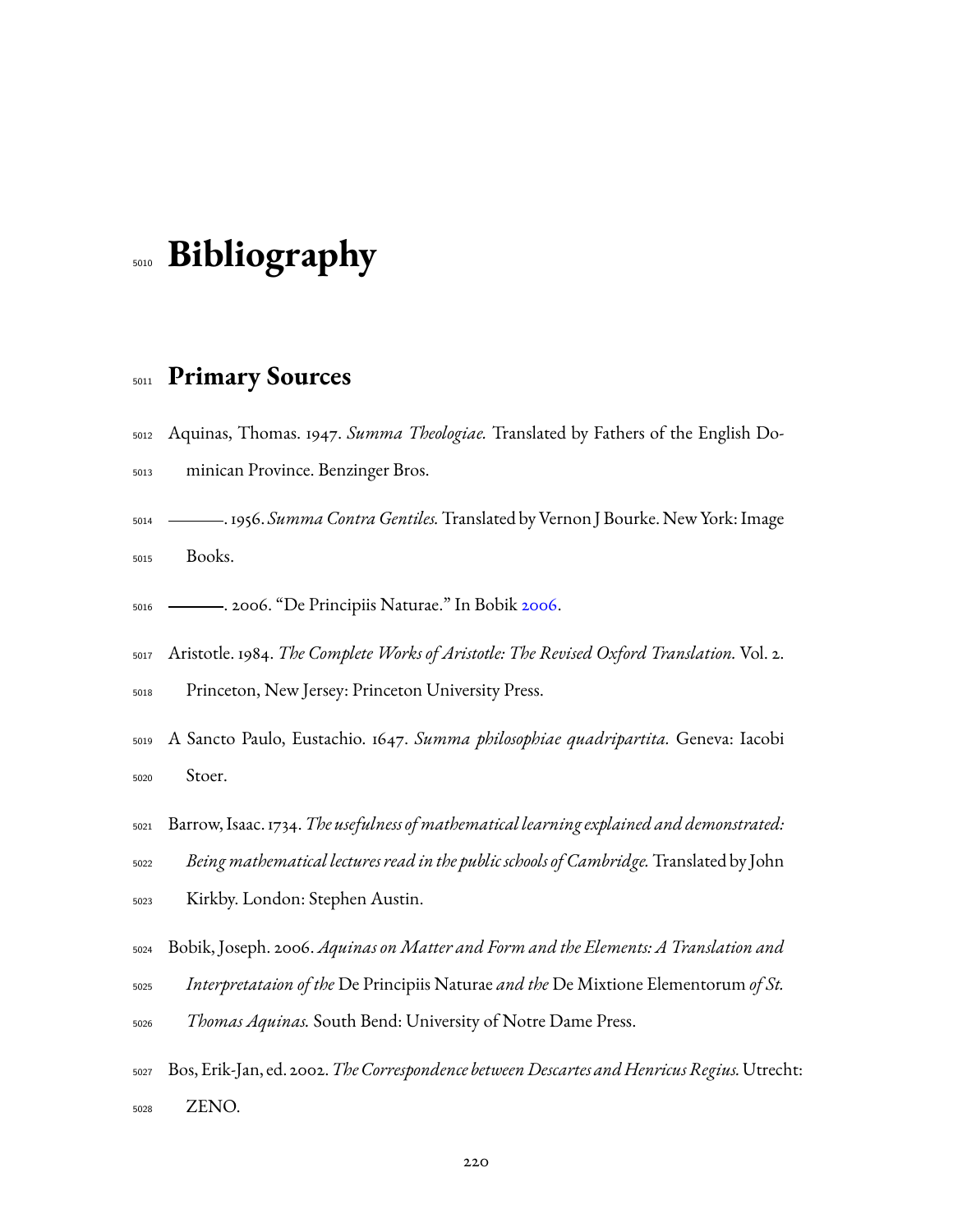- Boyle, Robert. 1662. *A Defence Of the Doctrine touching the Spring and Weight Of the Air.* Oxon: Thomas Robinson.
- . 1666. *The Origine of Formes and Qualities.* Oxford: H. Hall.
- . 1669. *Certain Physiological Essays and other tracts.* 2nd ed. London: Henry Har-ringman.
- Burgersdijk, Franco. 1640. *Institutionum Metaphysicae.* Hieronymum de Vogel.
- De Fermat, Pierre. 1891-1896. *Oeuvres de Fermat.* Edited by Paul Tannery and Charles Henry. Paris: Gauthier-Villars et fils.
- Descartes, René. 1659. *Geometria.* Amsterdam: Ludovicum & Danielem Elzevirios.
- . 1984a. *The PhilosophicalWritings of Descartes.*Translated by John Cottingham,
- Robert Stoothoff, and Dugald Murdoch. Vol. 1. Cambridge: Cambridge University Press.
- . 1984b. *The PhilosophicalWritings of Descartes.*Translated by John Cottingham,
- Robert Stoothoff, and Dugald Murdoch. Vol. 2. Cambridge: Cambridge University Press.
- . 1991. *The Philosophical Writings of Descartes.* Translated by John Cottingham,
- Robert Stoothoff, Dugald Murdoch, and Anthony Kenny. Vol. 3. Cambridge: Cam-bridge University Press.
- . 1996. *Oeuvres de Descartes.* Edited by Charles Adam and Paul Tannery. 11 vols. Paris: J. Vrin.
- . 2004.*TheWorld andOtherWritings.*Edited and translated by Stephen Gaukroger. Cambridge: UK: Cambridge University Press.
- Doyle, Sir Arthur Conan. 1970. *The Complete Sherlock Holmes.* Edited by Christopher Morely. New York: Doubleday & Co.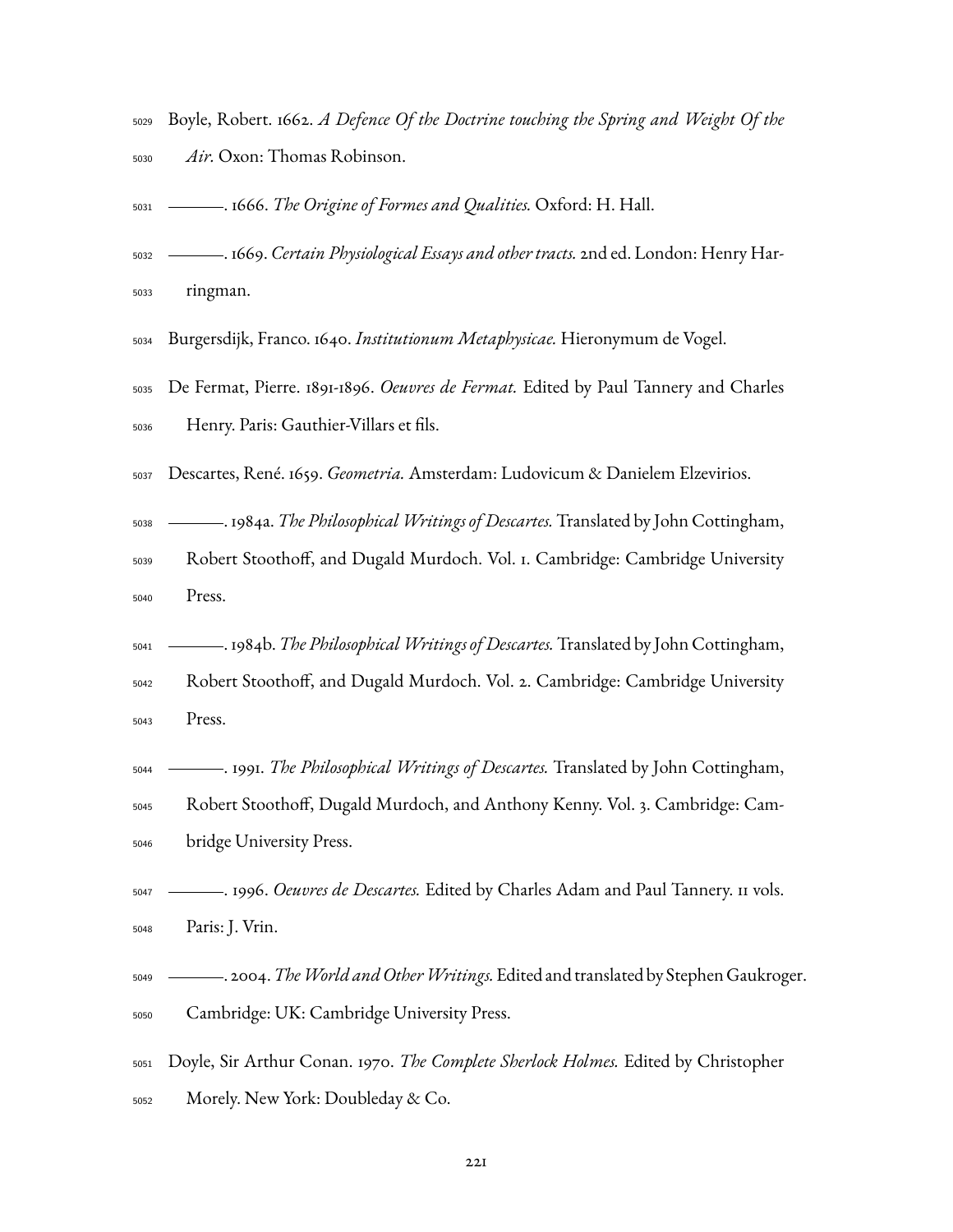- Heath, Thomas L. 1908. *The Thirteen Books of The Elements.* Vol. 2. Cambridge: Cam-bridge University Press.
- Heereboord, Adriaan. 1665. *Meletemata Philosophica.* Amsterdam: Joannem Raveste-nium.
- Hobbes, Thomas. 1839-1845. *The EnglishWorks of Thomas Hobbes.* Edited and translated by William Molesworth. 11 vols. London: John Bohn.
- Leibniz, G.W.1965.*Die philosophischen Schriften.*Edited by C. I. Gerhardt. 7 vols.Hildesheim: Georg Olms.
- .1989.*Philosophical Essays.*Edited by RogerAriew and Daniel Garber. Indianapo-
- lis, Cambridge: Hackett.
- . 2016. *The Leibniz-Stahl Controversy.* Translated by Francois Duchesneau and
- Justin E. H. Smith. New Haven: Yale University Press.
- . 1849-63. *Mathematische Schriften von Gottfried Wilhelm Leibniz.* Edited by
- C. I. Gerhardt. 6 vols. Berlin: Halle.
- Newton, Isaac. 1687/1999. *Mathematical Principles of Natural Philosophy.* Los Angeles,
- CA: University of California Press.
- Spinoza, Benedict. 1925.*Opera Omnia.* Edited by Carl Gebhardt. 4 vols. Heidelberg: Carl Winter.
- . 1985. *The Collected Works of Spinoza.* Edited and translated by Edwin Curley.
- Vol. 1. Princeton: Princeton University Press.
- . 2016. *The Collected Works of Spinoza.* Edited and translated by Edwin Curley.
- Vol. 2. Princeton: Princeton University Press.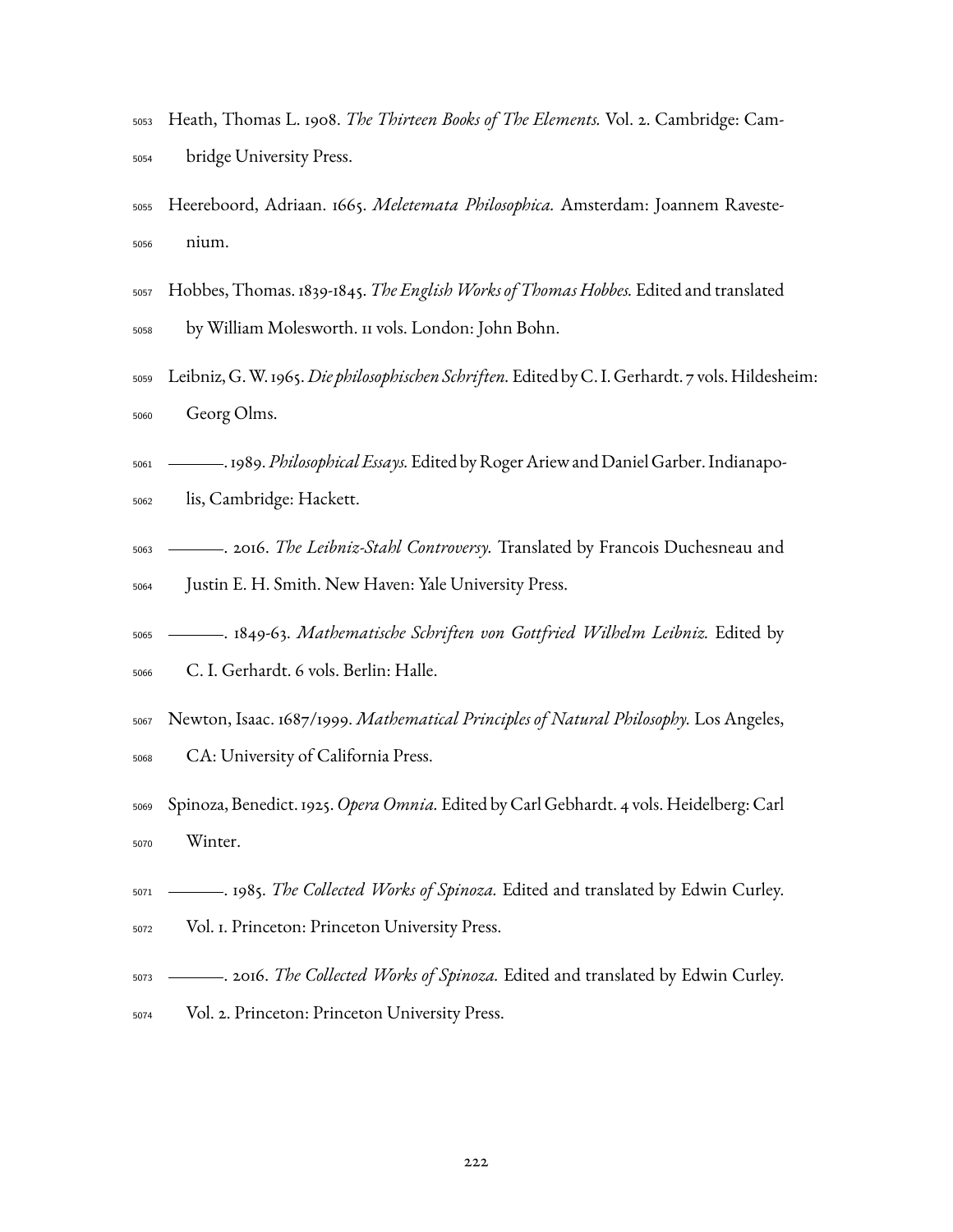|      | 5075 Spinoza, Benedict. 1677/2018. <i>Ethics, Proved in Geometrical Order</i> . Edited by Matthew J. |
|------|------------------------------------------------------------------------------------------------------|
| 5076 | Kisner. Translated by Matthew J. Kisner and Michael Silverthorne. Cambridge: Cam-                    |
| 5077 | bridge University Press.                                                                             |

- . 1677/2020.*Oeuvres vol. IV: Ethica.*Translated by Pierre-Francois Moreau. Paris: PUF.
- Suarez, Francisco. 1856-1878. *Opera Omnia.* Edited by M. André and C. Berton. 28 vols. Paris: Ludovicus Vivès.
- van Rooijen, A. J. Servaas, ed. 1889. *Inventaire Des Livres Formant La Biblioteque De Benedict Spinoza.* The Hague: Martinus Nijhoff.

### **Secondary Sources**

 Achinstein, Peter. 1978. "Teleology and Mentalism." *The Journal of Philosophy* 75 (10): 551–3.

. 1985. *The Nature of Explanation.* Oxford: Oxford University Press.

- . 2010. *Evidence, Explanation, and Realism: Essays in the Philosophy of Science.*
- Oxford: Oxford University Press.
- Adler, Jacob. 1989. "The Development of Three Concepts in Spinoza." *Southwest Philos-ophy Review* 5 (1): 23–32.
- . 1996. "Spinoza's Physical Philosophy." *Archiv für Gsichte der Philosophie* 78 (3):
- 253–276.
- Allison, Henry. 1987. *Benedict de Spinoza: An Introduction, Revised Edition.*New Haven: Yale University Press.
- Anstey, Peter. 2005. "Experimental versus Speculative Natural Philosophy." In Schuster [2005](#page-236-1), chap. 8.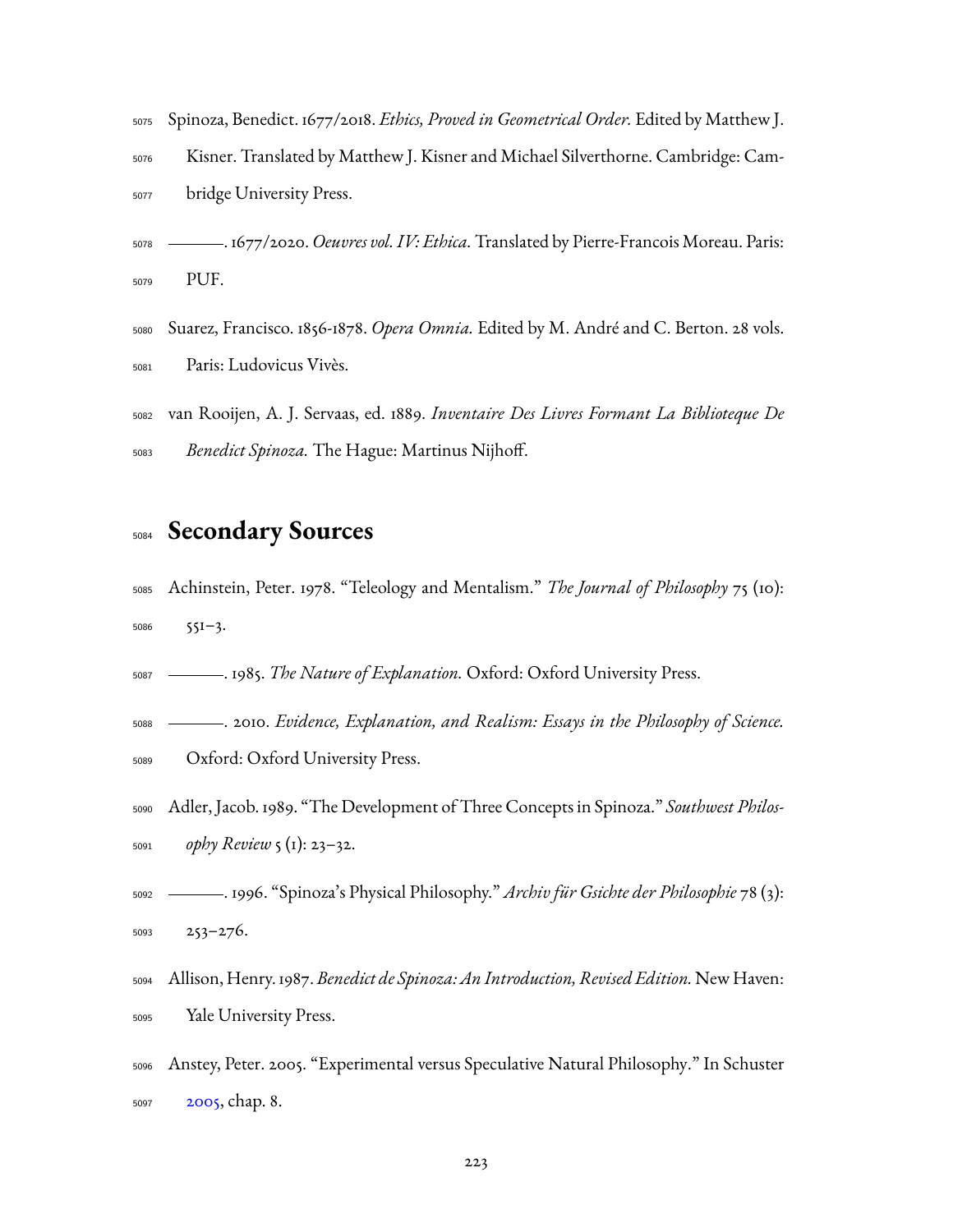- Antognazza, Maria Rosa. 2020. "The Distinction in Kind between Knowledge and Be-lief." *Proceedings of the Aristotelian Society* 120 (3): 277–308.
- Banchetti-Robino, Marina Paola. 2012. "The ontological reduction of first-order and second-order corpuscles in the chemical philosophy of Robert Boyle: the redintegra-tion of potassium nitrate." *Foundations of Chemistry* 14:221–234.
- Bedau, Mark. 1992. "Where's the Good in Teleology?" *Philosophy and Phenomenological Research* 52 (4): 781–806.
- Bellucci, Francesco. 2016. "Charles S. Peirce and theMedieval Doctrine of*consequentiae*." *History and Philosophy of Logic* 37 (3): 244–268.
- Bennett, Jonathan. 1984.*A Study of Spinoza's Ethics.*Indianapolis, Indiana: Hackett Pub-lishing Company.
- . 1986. "Spinoza on Error." *Philosophical Papers* 5 (1): 59–73.
- Biasutti, Franco. 2013. "Galileo and Spinoza: Historical and Theoretical Perspectives." *Intellectual History Review* 23 (1): 3–23.
- Bledin, Justin, and YitzhakMelamed. 2020. "SpinozanModelTheory."*AdvancesinModal Logic* 13:133–147.
- Brown, Deborah J. 2012. "Cartesian Functional Analysis." *Australasian Journal of Phi-losophy* 90 (1): 75–92.
- Buyse, Filip A. A. 2013a. "Boyle, Spinoza and the Hartlib Circle: the correspondence which never took place." *Society and Politics* 7:34–53.
- . 2013b. "Spinoza, Boyle, Galileo: Was Spinoza a Strict Mechanical Philosopher?" *Intellectual History Review* 23 (1): 45–64.
- . 2020. "Boyle, Spinoza and Glauber: on the *philosophical redintegration* of salt-
- peter a reply to Antonio Clericuzio." *Foundations of Chemistry* 22:59–76.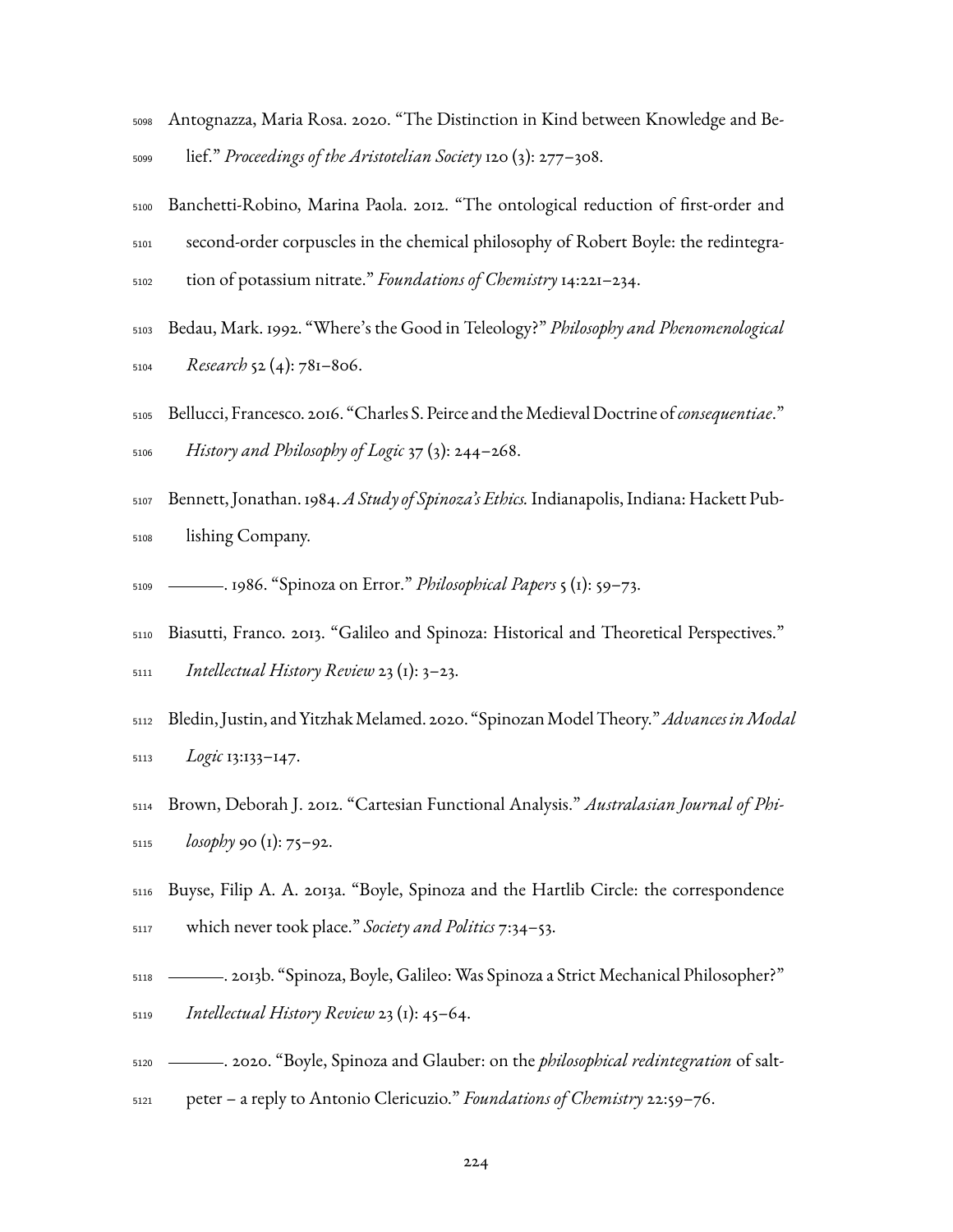|      | 5122 Carriero, John. 2004. "Final Causality in Spinoza." In Garber and Nadler 2004, chap. 4. |
|------|----------------------------------------------------------------------------------------------|
|      | 5123 — 2013. "Epistemology Past and Present." Proceedings of the Aristotelian Society        |
| 5124 | CXIII:175–200.                                                                               |
| 5125 | Chalmers, Alan. 2009. The Scientist's Atom and the Philosopher's Stone: How Science Suc-     |

- *ceeded and Philosophy Failed to Gain Knowledge of Atoms.* Dordrecht: Springer.
- Clarke, Desmond. 1982. *Descartes' Philosophy of Science.* Manchester: Manchester Uni-versity Press.
- Clericuzio, Antonio. 1990. "A redefinition of Boyle's chemistry and corpuscular philos-ophy." *Annals of Science* 47 (6): 561–589.
- . 2000. *Elements, Principles and Corpuscles: A Study of Atomism and Chemistry in the Seventeenth Century.* Dordrecht: Springer.
- Curley, Edwin. 1969. *Spinoza's Metaphysics.* Cambridge, MA: Harvard University Press.
- . 1988. *Behind the Geometrical Method.* Princeton: Princeton University Press.
- . 1990. "Experience in Spinoza's Theory of Knowledge." In Curley and Moreau [1990](#page-227-0).
- <span id="page-227-0"></span> Curley, Edwin, and Pierre-Francois Moreau, eds. 1990. *Spinoza: Issues and Directions.* Leiden: E. J. Brill.
- Davies, Brian. 2016. *Thomas Aquinas's* Summa Contra Gentiles*: A Guide and Commen-tary.* Oxford: Oxford University Press.
- Della Rocca, Michael. 1996. *Representation and the Mind-Body Problem in Spinoza.* Ox-ford: Oxford University Press.
- . 2003. "The Power of an Idea: Spinoza's Critique of Pure Will." *Noûs* 37 (2): 200–231.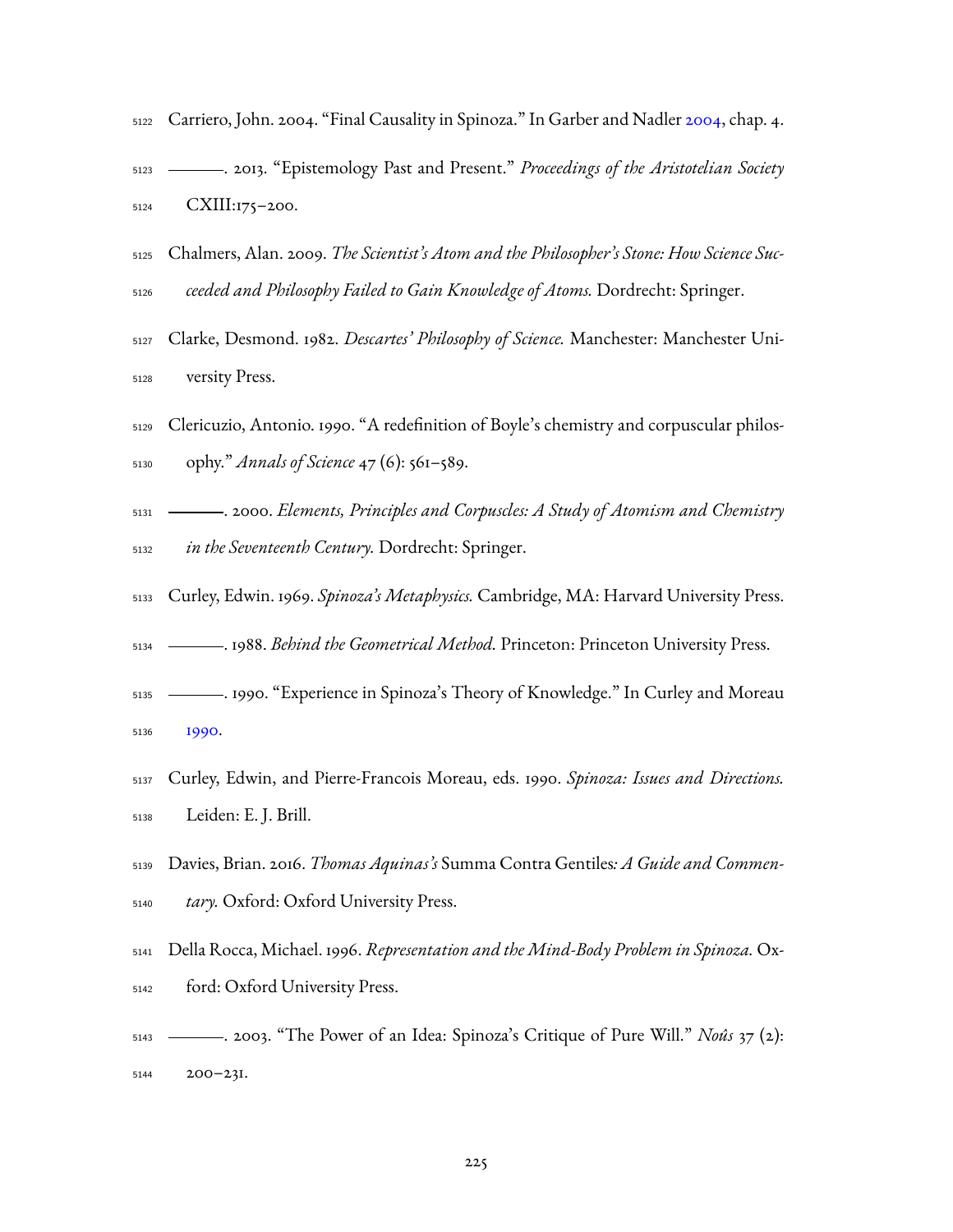- Della Rocca, Michael. 2007. "Spinoza and the Metaphysics of Scepticism." *Mind* 116  $(464): 85I-874.$
- . 2008. *Spinoza.* New York: Routledge.
- <span id="page-228-1"></span>, ed. 2018. *The Oxford Handbook of Spinoza.* New York: Oxford University Press.
- Dellsén, Finnur. 2017. "Certainty and Explanation in Descartes' Philosophy of Science." *HOPOS* 7:303–327.
- Des Chene, Dennis.1996. *Physiologia: Natural Philosophyin Late Aristotelian and Carte-sian Thought.* Ithaca: Cornell University Press.
- . 2001. *Spirits and Clocks: Machine and Organism in Descartes.* Ithaca: Cornell University Press.
- <span id="page-228-0"></span> di Bella, Stefano, and Tad Schmaltz, eds. 2017.*The Problem of Universalsin EarlyModern Philosophy.* Oxford: Oxford University Press.
- Douglas, Alexander. 2015a. *Spinoza and Dutch Cartesianism.* Oxford: Oxford University Press.
- . 2015b. "Was Spinoza a Naturalist?" *Pacific Philosophical Quarterly* 96:77–99.
- Dugas, René.1988.*A History ofMechanics.*Translated by J. R.Maddox. New York: Dover.
- Dunlop, Katherine. 2012. "The mathematical form of measurement and the argument for Proposition I in Newton's Principia." *Synthese* 186 (1): 191–229.
- Flostad, Guttorm. 1973. "Spinoza's Theory of Knowledge in the Ethics." In Grene [1973](#page-229-1), chap. 5.
- Fowler, D. H. 1983. "Review: Investigating Euclid's Elements." *British Journal for the Philosophy of Science* 34 (1): 57–70.
- 5167 Gabbey, Alan. [1995](#page-229-2). "Spinoza's natural science and methodology." In Garrett 1995, chap. 4.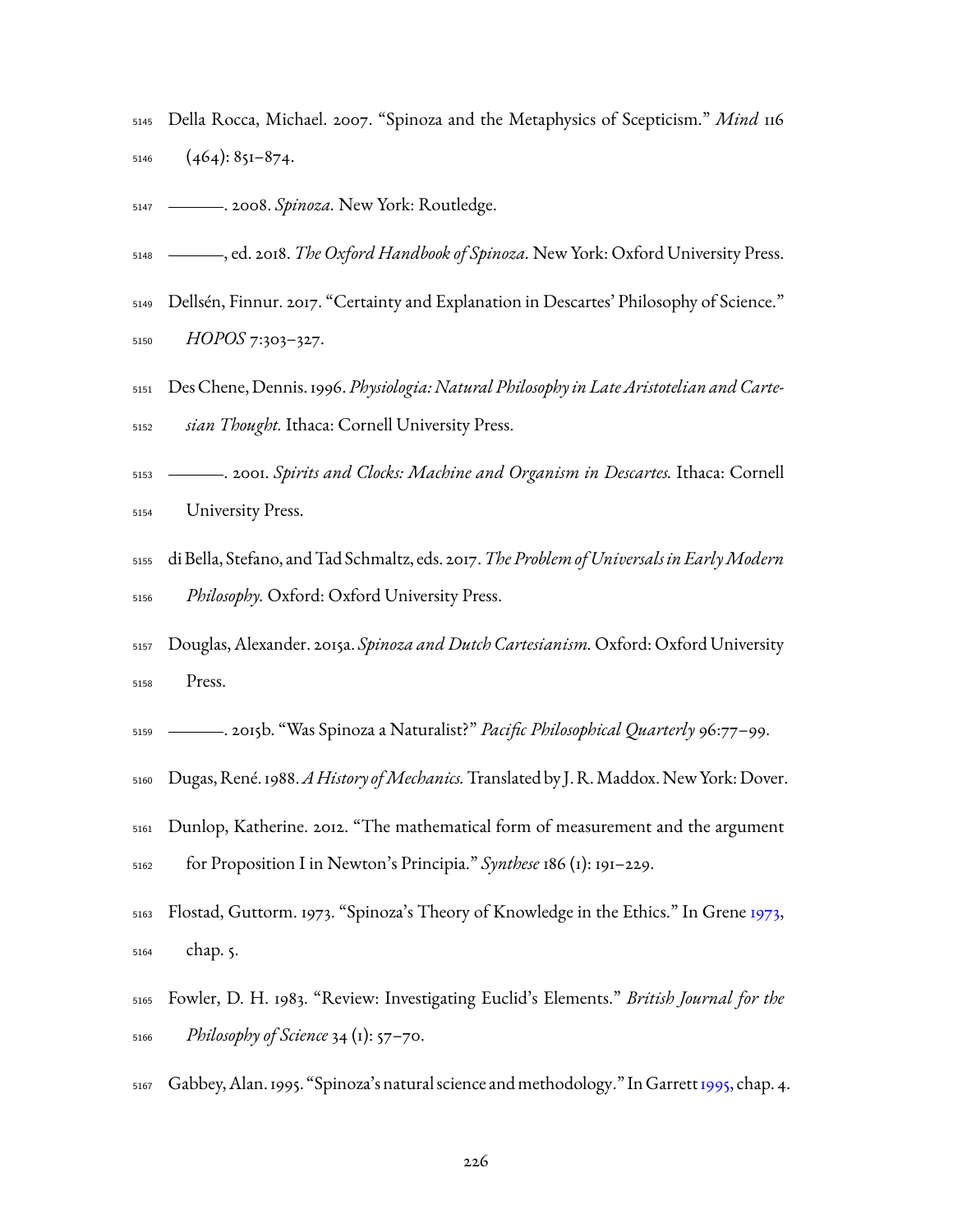- Garber, Daniel. 2015. "Superheroes in theHistory of Philosophy: Spinoza, Super-Rationalist." *Journal of the History of Philosophy* 53 (3): 507–521.
- <span id="page-229-4"></span> Garber, Daniel, and Steven Nadler, eds. 2003. *Oxford Studies in Early Modern Philoso-phy.* Vol. 1. Oxford: Oxford University Press.
- <span id="page-229-0"></span>, eds. 2004. *Oxford Studies in Early Modern Philosophy.* Vol. 2. Oxford: Oxford
- University Press.
- <span id="page-229-5"></span> , eds. 2008. *Oxford Studies in Early Modern Philosophy.* Vol. 4. Oxford: Oxford University Press.
- <span id="page-229-2"></span> Garrett, Don, ed. 1995. *The Cambridge Companion to Spinoza.* Cambridge: Cambridge University Press.
- . 2002. "Teleology in Spinoza and Early Modern Rationalism." Chap. 15 in *New*
- *Essays on the Rationalists,*edited by Rocco J. Gennaro and Charles Huenemann, 310– 335. Oxford, UK: Oxford University Press.
- <span id="page-229-3"></span> . 2018a. *Nature and Necessity in Spinoza's Philosophy.* Oxford: Oxford University Press.
- 5183 . 2018b. "Spinoza's Theory of Metaphysical Individuation." In Garrett [2018a](#page-229-3), chap. 11.
- Gilead, Amihud. 1985. ""The Order and connection of Things": Are They Constructed Mathematically-Deductively According to Spinoza?" *Kant-Studien* 76 (1): 72–78.
- Green-Pederson, N. J. 1983. "Early British Treatises on Consequences." In P. Osmund Lewry [1983](#page-234-1), chap. 11.
- <span id="page-229-1"></span> Grene, Marjorie, ed. 1973. *Spinoza: a collection of critical essays.* Garden City, NY: Anchor Press/Doubleday.
- Gueroult, Martial. 1969. *Spinoza.* Vol. 1. Paris: Georg Olms.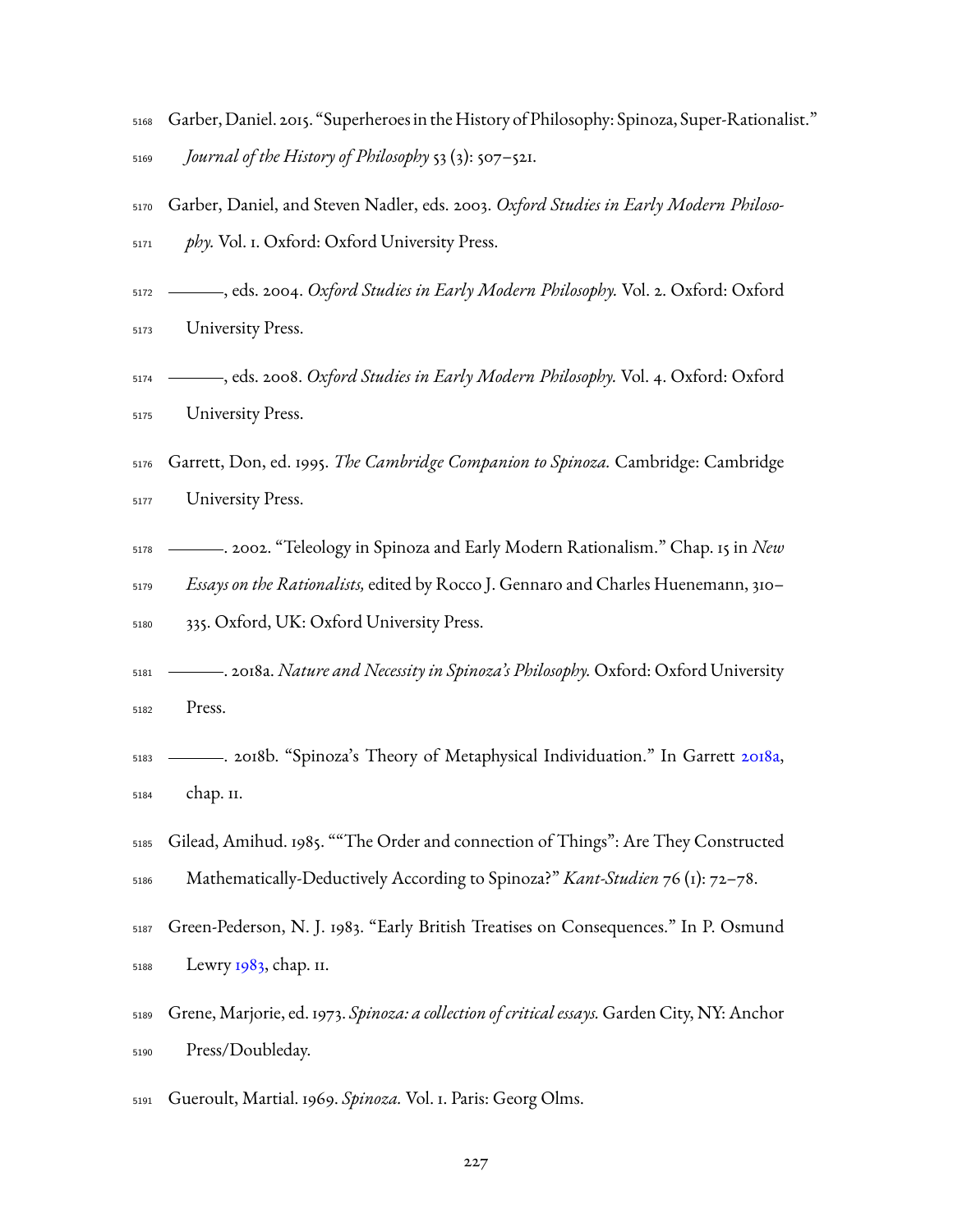- Gueroult, Martial. 1974. *Spinoza.* Vol. 2. Paris: Georg Olms.
- Hall, A Rupert, and M. Boas Hall. 1964. "Philosophy and Natural Philosophy: Boyle and Spinoza." In Taton and Braudel [1964](#page-237-0).
- Heesen, Remco, and Liam Kofi Bright. 2020. "Is Peer Review A Good Idea?" *British Journal for the Philosophy of Science,* 1–31.
- Hempel, Carl. 1965. *Aspects of Scientific Explanation and Other Essays in the Philosophy of Science.* New York: The Free Press.
- . 1966. *Philosophy of Natural Science.* New Jersey: Prentice Hall.
- Hempel, Carl, and Paul Oppenheim. 1948. "Studies in the Logic of Explanation." *Phi-losophy of Science* 15 (2): 135–175.
- Hoffman, Paul. 2009a. "Cartesian Passions and Cartesian Dualism." In Hoffman [2009c](#page-230-0), chap. 8.
- . 2009b. "Does Efficient Causation Presuppose Final Causation?" In Newlands and Jorgenson 2009, chap. 9.
- <span id="page-230-0"></span>. 2009c. *Essays on Descartes.* Oxford: Oxford University Press.
- . 2011. "Final Causation in Spinoza." *Logical Analysis and History of Philosophy* 14:40–50.
- Homan, Matthew. 2018. "Geometrical Figures in Spinoza's Book of Nature." *Journal of the History of Philosophy* 56 (3): 455–476.
- Hübner, Karolina. 2015. "Spinoza on Essences, Universals, and Beings of Reason." *His-tory of Philosophy Quarterly* 96 (2): 58–88.
- Kitcher, Philip. 1981. "Explanatory Unification." *Philosophy of Science* 48 (4): 507–531.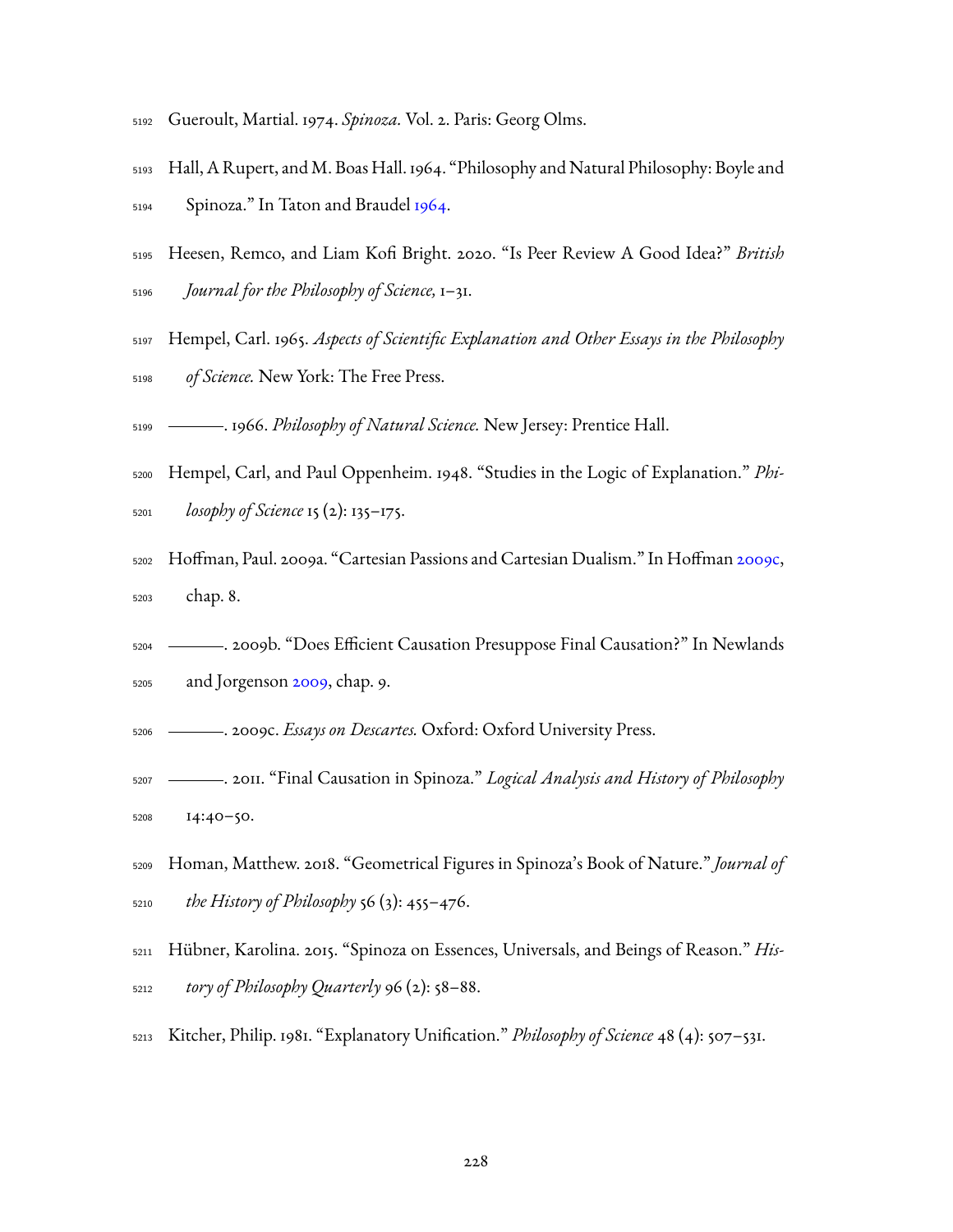- Klever, Wim. 1990. "Anti-falsificationism: Spinoza's Theory of Experience and Experi-ments." In Curley and Moreau [1990](#page-227-0), chap. 12.
- Kovacs, DavidMark. 2020. "Metaphysically Explanatory Unification."*Philosophical Stud-ies* 177 (3): 150–177.
- Krop, Henri. 2013. "Spinoza's Library: The Mathematical and Scientific Works." *Intel-lectual History Review* 23 (1): 25–43.
- Lachterman, David R. 1977. "The Physics of Spinoza's ETHICS." *The Southwest Journal of Philosophy* 8 (3): 71–111.
- Laudan, Larry. 1990. "Demystifying Underdetermination." In Savage [1990](#page-235-0), 267–297.
- Lin, Martin. 2006. "Teleology and Human Action in Spinoza." *The Philosophical Review* IIS (3):  $317-354$ .
- . 2018. "The Principle of Sufficient Reason in Spinoza." Chap. 7 in *The Oxford Handbook of Spinoza,* edited by Michael Della Rocca. New York: Oxford University Press.
- . 2019. *Being and Reason: An Essay on Spinoza's Metaphysics.* Oxford: Oxford University Press.
- Lin, Martin, and Yitzhak Melamed. 2016. "Principle of Sufficient Reason." In *The Stan- ford Encyclopedia of Philosophy,* Spring 2018, edited by Edward N. Zalta. [https://plato.](https://plato.stanford.edu/entries/sufficient-reason/) [stanford.edu/entries/sufficient-reason/.](https://plato.stanford.edu/entries/sufficient-reason/)
- Machamer, PeterK.1976. "Causality and Explanation in Descartes' Natural Philosophy."  $_{5234}$  In Machamer and Turnbull [1976](#page-231-0), chap. 7.
- <span id="page-231-0"></span> Machamer, Peter K., and Robert G. Turnbull, eds. 1976. *Motion and Time, Space and Matter: Interrelations in the History of Philosophy and Science.* Columbus: Ohio State University Press.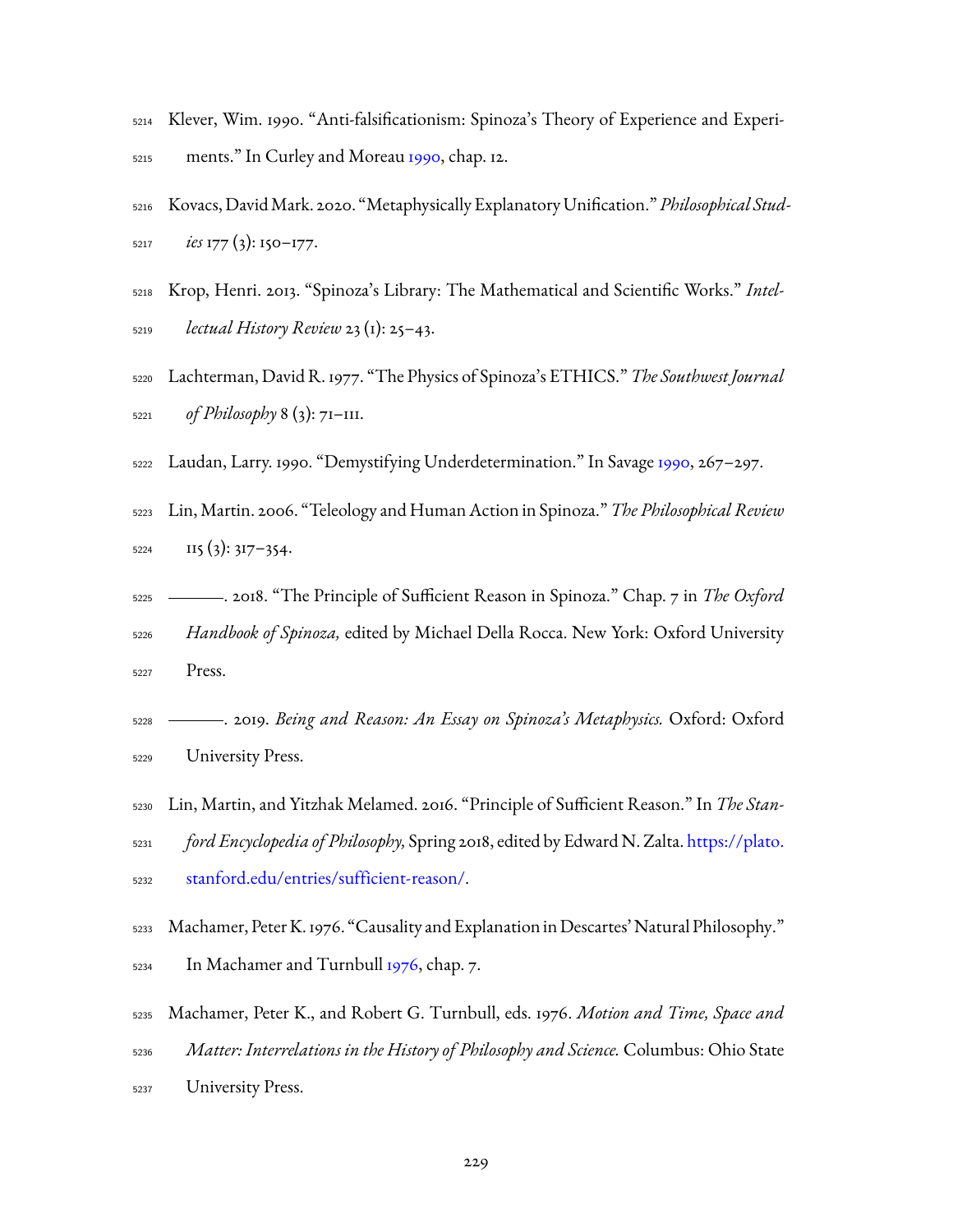Macherey, Pierre. 1995. "Spinoza lecteur et critique de Boyle." *Revue du Nord* 77 (312): 733–774.

5240 Malinkowski-Charles, Syliane. 2003. "The Circle of Adequate Knowledge: Notes on Rea-<sub>5241</sub> son and Intuition in Spinoza." In Garber and Nadler [2003](#page-229-4), chap. 6.

 Manning, Richard. 2016. "Spinoza's Physical Theory." In *The Stanford Encyclopedia of Philosophy,* Spring 2018, edited by Edward N. Zalta. [https : / / plato . stanford . edu /](https://plato.stanford.edu/entries/spinoza-physics/) [entries/spinoza-physics/.](https://plato.stanford.edu/entries/spinoza-physics/)

- Marshall, Eugene. 2008. "Adequacy and Innateness in Spinoza." In Garber and Nadler [2008](#page-229-5), chap. 2.
- Martin, Christopher. 2018. "Spinoza's Formal Mechanism." *Pacific Philosophical Quar-terly* 99 (1): 151–181.
- Matheron, Alexander. 1969. *Individu et communauté chez Spinoza.* Paris: Minuit.

. 1986. "Spinoza and Euclidean Arithmetic." In Nails [1986,](#page-234-2) chap. 5.

- Matson, Wallace. 1990. "Body Essence and Mind Eternity in Spinoza." In Curley and Moreau [1990.](#page-227-0)
- Maull, Nancy. 1986. "Spinoza in the Century of Science." In Nails [1986](#page-234-2), chap. 1.
- McAllister, Blake. 2014. "Adequate and Inadequate Ideas in Spinoza." *History of Philos-ophy Quarterly* 31 (2): 119–136.
- McDonough, Jeffrey K. 2008. "Leibniz's Two Realms Revisited." *Nous* 42 (4): 673–696.
- . 2011. "The Heyday of Teleology and Early Modern Philosophy." *Midwest Stud-ies in Philosophy* XXXV:179–204.
- <span id="page-232-0"></span>, ed. 2020. *Teleology: a history.* Oxford: Oxford University Press.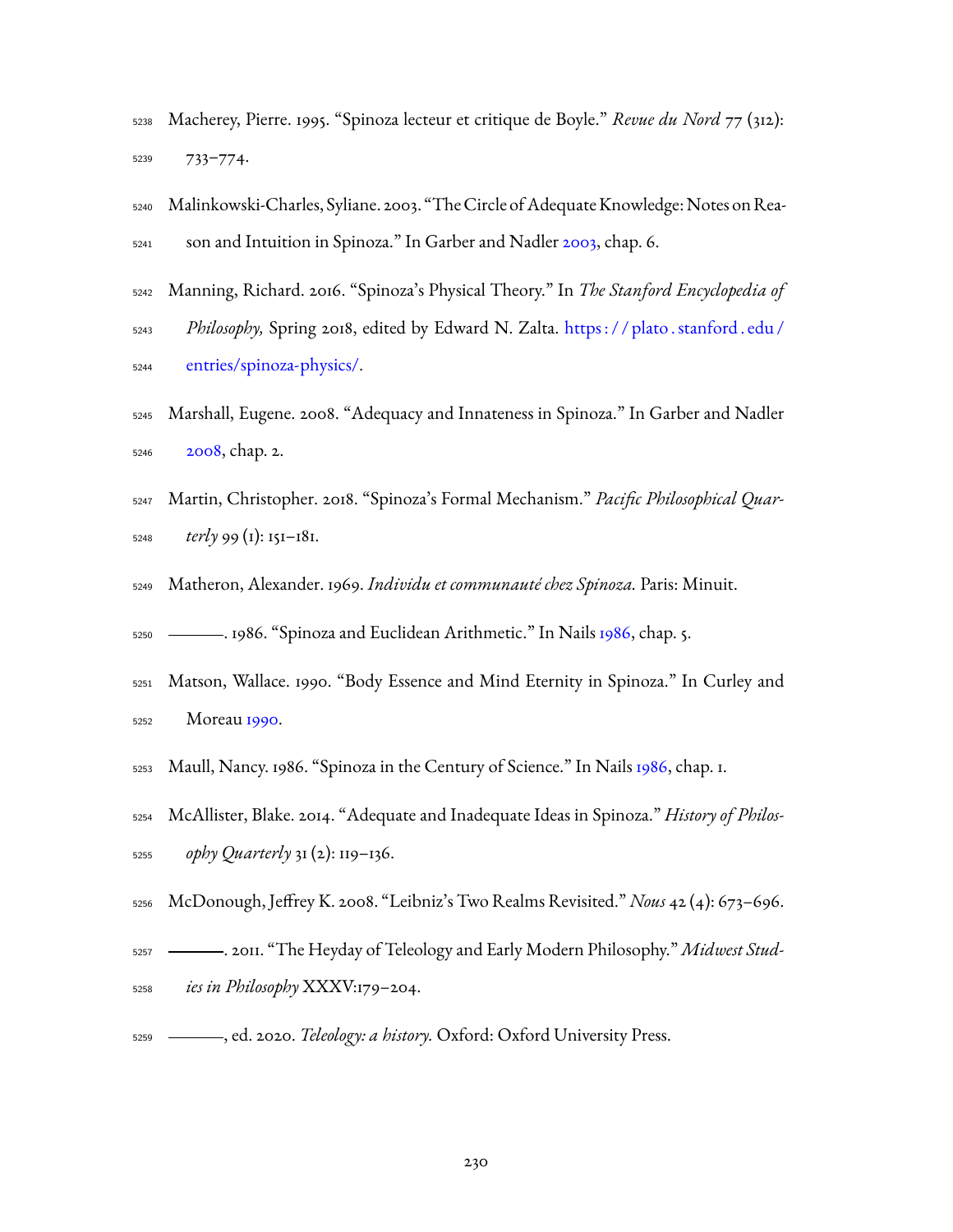|      | 5260 McKeon, Richard. 1928. The Philosophy of Spinoza: the unity of his thought. New York: |  |
|------|--------------------------------------------------------------------------------------------|--|
| 5261 | Longmans, Green / Co.                                                                      |  |

- Melamed, Yitzhak. 2000. "On the Exact Science of Nonbeings: Spinoza's View of Math-ematics." *Iyyun* 46:3–22.
- . 2012. ""Omnis determinatio est negatio": determination, negation, and self-
- negation in Spinoza, Kant, and Hegel." In Melamed and Förster [2012,](#page-233-0) chap. 10.
- . 2013. *Spinoza's Metaphysics: Substance and Thought.* New York: Oxford Univer-sity Press.
- <span id="page-233-1"></span> , ed. 2015. *The Young Spinoza: A Metaphysician in the Making.* Oxford: Oxford University Press.
- <span id="page-233-2"></span> , ed. 2017. *Spinoza's 'Ethics': A Critical Guide.* Cambridge: Cambridge University Press.
- . 2020. "Teleology in Jewish Philosophy: early Talmudists to Spinoza." In Mc-Donough [2020.](#page-232-0)
- <span id="page-233-3"></span>, ed. 2021. *A Companion to Spinoza.* New Jersey: Wiley Blackwell.
- <span id="page-233-0"></span> Melamed, Yitzhak, and Eckhart Förster, eds. 2012. *Spinoza and German Idealism.* Cam-bridge: Cambridge University Press.
- Mignini, Filippo. 1979. "Per la datazione e l'interpretazione del *Tractatus de Intellectus Emendatione* di B. Spinoza." *La Cultura* 17:87–160.
- . 1987. "Données et problèmes de la chronologie spinozienne entre 1656 et 1665."
- *Revue des Sciences philosophiques et théologiques* 71 (1): 9–21.
- Morrison, John. 2015. "Truth in the *Emendation*." In Melamed [2015,](#page-233-1) chap. 4.
- Mueller, Ian. 1981. *Philosophy of Mathematics and Deductive Structure in Euclid's* Ele-
- ments*.* Cambridge, MA: The MIT Press.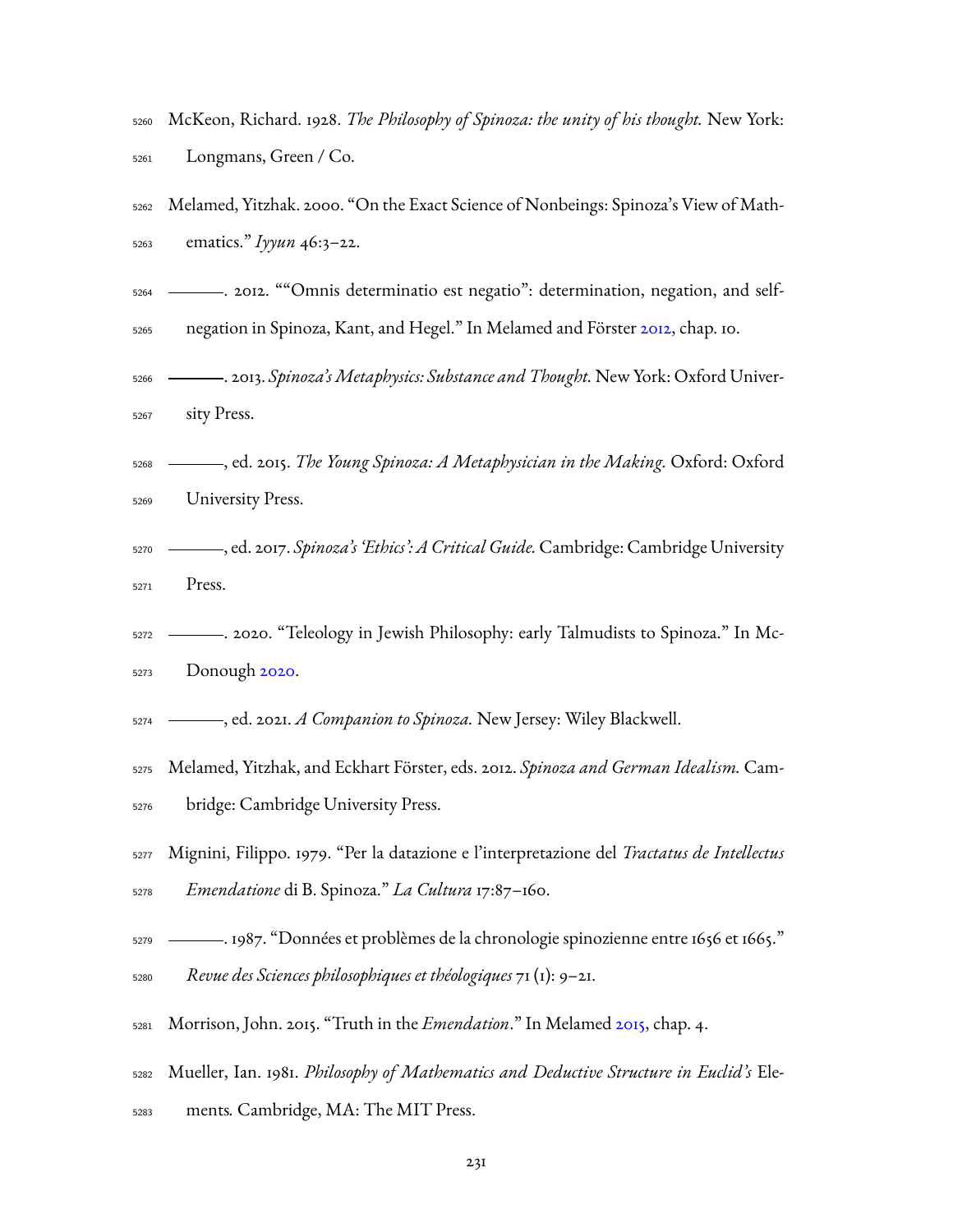- Nadler, Steven. 1999. *Spinoza: a life.* New York: Cambridge University Press.
- . 2006. *Spinoza's Ethics: An Introduction.*Cambridge: Cambridge University Press.
- Nagel, Ernest. 1961. *The Structure of Science: Problems in the Logic of Scientific Explana-*
- <span id="page-234-2"></span>*tion.* New York: Harcourt.
- Nails, Marjorie Grene and Debra, ed. 1986. *Spinoza and the Sciences.* Boston: D. Reidel.
- <span id="page-234-0"></span>Newlands, Samuel. 2017. "Spinoza on Universals." In di Bella and Schmaltz [2017](#page-228-0).
- . 2018. *Reconoceiving Spinoza.* Oxford: Oxford University Press.
- Osler, Margaret J. 1996. "From Immanent Natures to Nature as Artifice: The Reinter- pretation of Final Causes in Seventeenth-Century Natural Philosophy." *The Monist* 79 (3):  $388-407$ .
- <span id="page-234-1"></span> P. Osmund Lewry, O.P., ed. 1983. *The Rise of British Logic.* Pontifical Institute of Medi-aeval Studies.
- Parkinson, G. H. R. 1964. *Spinoza's Theory of Knowledge.* Oxford: Oxford University Press.
- . 1977. "Spinoza on Miracles and Natural Law." *Revue Internationale de Philoso-phie* 31 (119/120): 145–157.
- Penner, Sydney. 2013. "Suarez on the Reduction of Categorical Relations." *Philosopher's Imprint* 13 (2).
- Peterman, Alison. 2014. "Spinoza on Physical Science." *Philosophy Compass* 9 (3): 214– 223.
- . 2015. "Spinoza on Extension." *Philosopher's Imprint* 15 (14).
- Primus, Kristin. 2017. "*Scientia Intuitiva* in the *Ethics*." In Melamed [2017,](#page-233-2) chap. 8.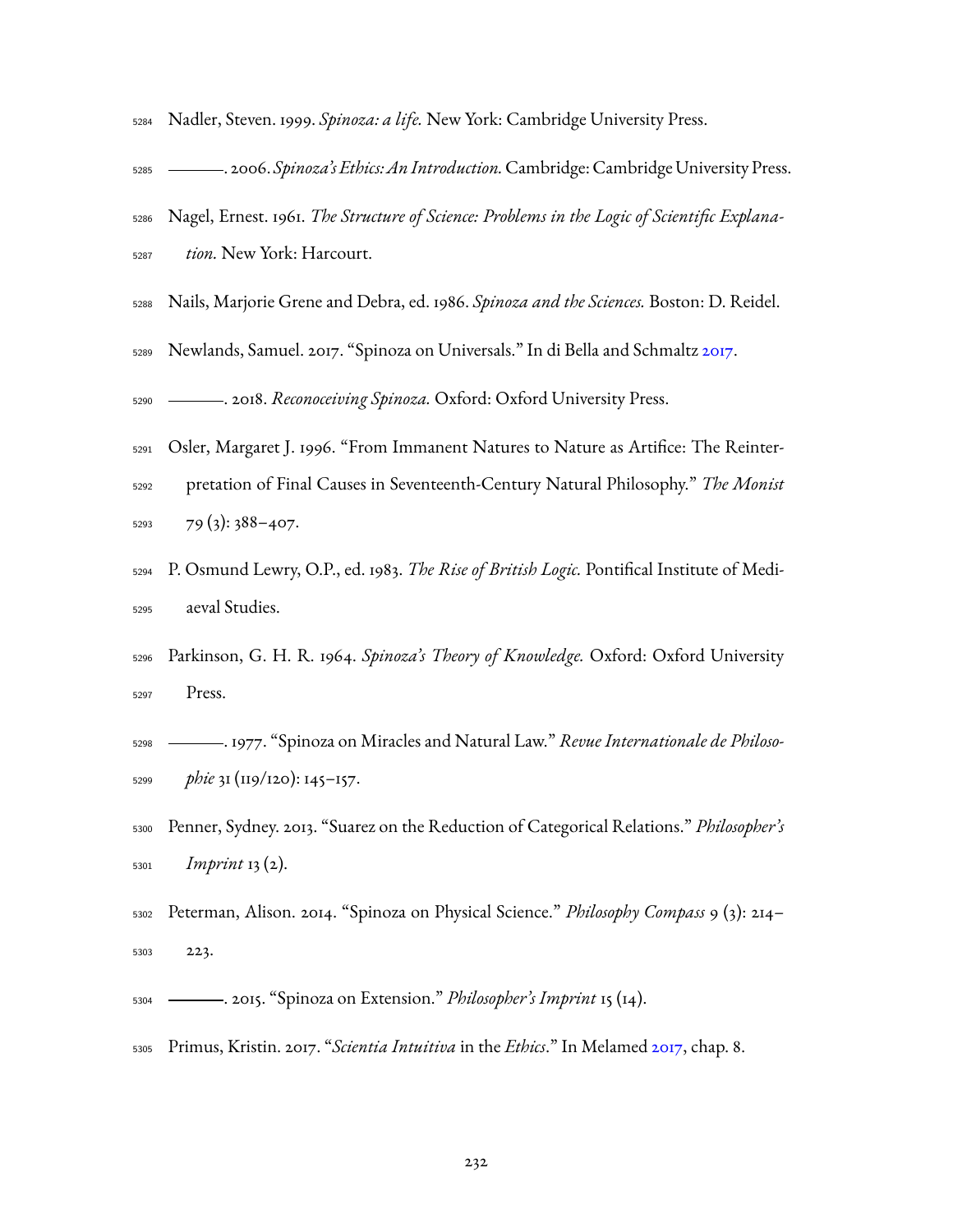- Quine, Willard V. O. 1951. "Two Dogmas of Empiricism." *Philosophical Review* 60 (1): 20–43.
- . 1975. "On Empirically Equivalent Systems of the World." *Erkenntnis* 9:313–328.
- Railton, Peter. 1978. "A Deductive-Nomological Model of Probabilistic Explanation."
- *Philosophy of Science* 45 (2): 206–226.
- . 1981. "Probability, Explanation, and Information." *Synthese* 48:233–256.
- Ruestow, Edward G. 1973. *Physics at Seventeenth and Eighteenth Century Leiden: Philos-ophy and the New Science in the University.* The Hague: Martinus Mijhoff.
- Russell, Bertrand. 2010. *Principles of Mathematics.* Oxford: Routledge.
- Salmon, Wesley. 1971. "Statistical Explanation." In *Statistical Explanation and Statistical*
- *Relevance,*edited byWesley Salmon, 29–87. Pittsburgh: University of Pittsburgh Press.
- . 1984. *Scientific Explanation and the Causal Structure of the World.* Princeton:
- Princeton University Press.
- . 1990. *Four Decades of Scientific Explanation.* Minneapolis: University of Min-nesota Press.
- Sangiacomo,Andrea. 2016. "Aristotle,Heereboord, and the PolemicalTarget of Spinoza's Critique of Final Causes." *Journal of the History of Philosophy* 54 (3): 395–420.
- Sargent, Rose-Mary. 1995. *The Diffident Naturalist: Robert Boyle and the Philosophy of*
- *Experiment.* Chicago: The University of Chicago Press.
- <span id="page-235-0"></span>Savage, C. Wade, ed. 1990. *Scientific Theories.* University of Minnesota.
- Schechtman, Anat. 2019. "Three Infinities in Early Modern Philosophy."*Mind* 128:1117– 5327 II47.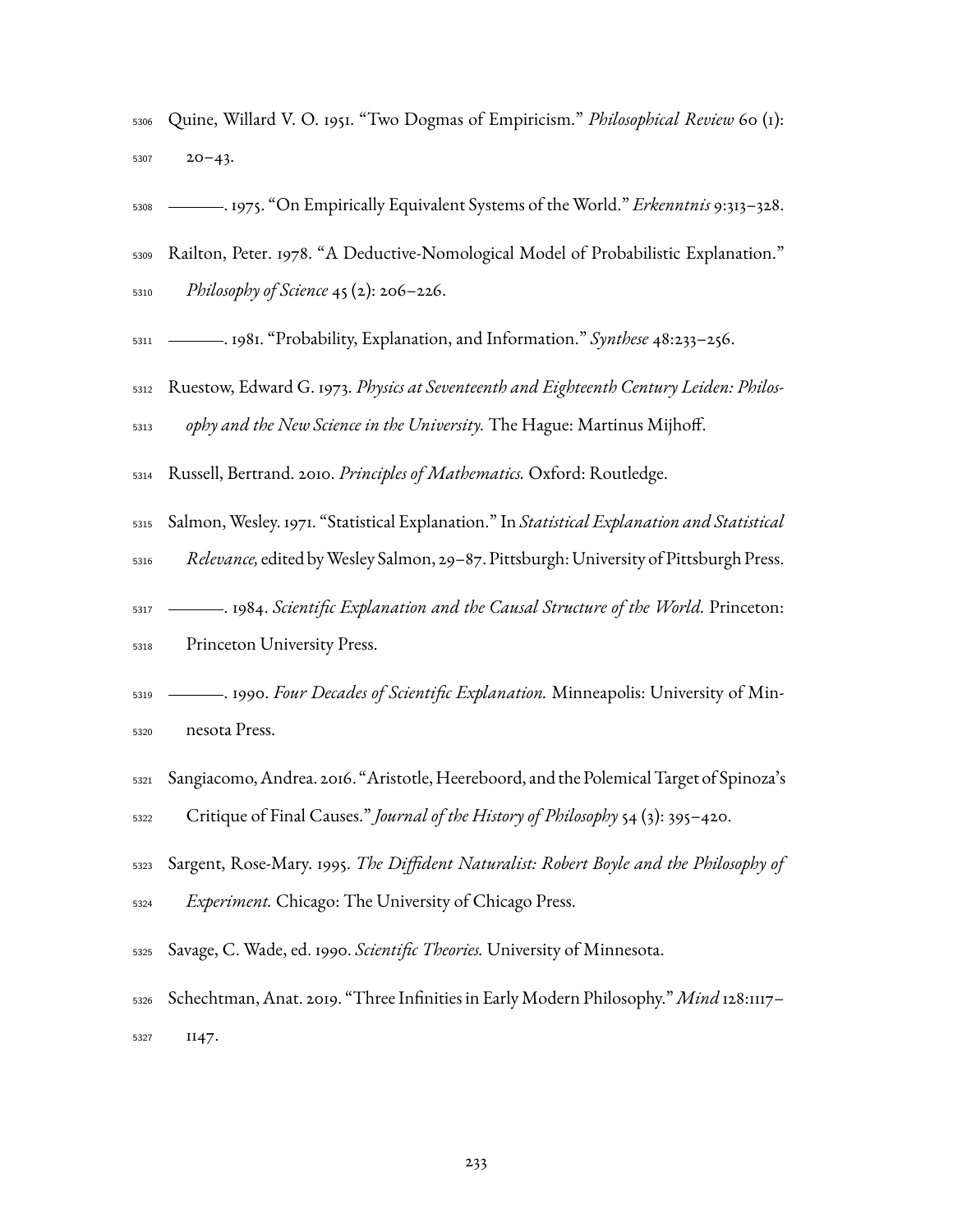- Schliesser, Eric. 2011. "Angels and Philosophers: with a New Interpretation of Spinoza's Common Notions." *Proceedings of the Aristotelian Society* CXI:497–518.
- <span id="page-236-0"></span> . 2018. "Spinoza and the Philosophy of Science: Mathematics, Motion, and Be-ing." In Della Rocca [2018,](#page-228-1) chap. 8.
- Schmid, Stephan. 2011. "Teleology and the Dispositional Theory of Causation in Thomas
- Aquinas." *Logical Analysis and History of Philosophy* 14:21–39.
- Schoen, Edward L.1977. "The Role of Common Notions in Spinoza's Ethics."*The South-ern Journal of Philosophy* 15 (4): 537–550.
- <span id="page-236-1"></span>Schuster, Peter Anstey and John, ed. 2005. *The Science of Nature in the Seventeenth Cen-*
- *tury.* Dordrecht: Netherlands: Springer.
- Sehon, Scott R. 1997. "Deviant Causal Chains and the Irreducibility of Teleological Ex-planation." *Pacific Philosophical Quarterly* 78:195–213.
- Shoemaker, Sydney.1998. "Causal andMetaphysical Necessity."*Pacific PhilosophicalQuar-terly* 79:59–77.
- Simmons, Alison J. 2001. "Sensible Ends: Latent Teleology in Descartes' Account of Sen-sation." *Journal of the History of Philosophy* 39 (1): 49–75.
- Skinner, Quentin. 1969. "Meaning and Understanding in the History of Ideas." *History and Theory* 8 (1): 3–53.
- Skow, Bradford. 2016. *Reasons Why.* Oxford: Oxford University Press.
- Steenbakkers, Piet. 2021. "Spinoza's Philology." In Melamed [2021](#page-233-3), chap. 2.
- Steinberg, Justin. 2017. "Two Puzzles Concerning Spinoza's Conception of Belief." *Eu-ropean Journal of Philosophy* 26 (1): 261–282.
- Stern, Robert. 2016. "'Determination is Negation': The Adventures of a Doctrine From
- Spinoza to Hegel to the British Idealists." *Hegel Bulletin* 37 (1): 29–52.